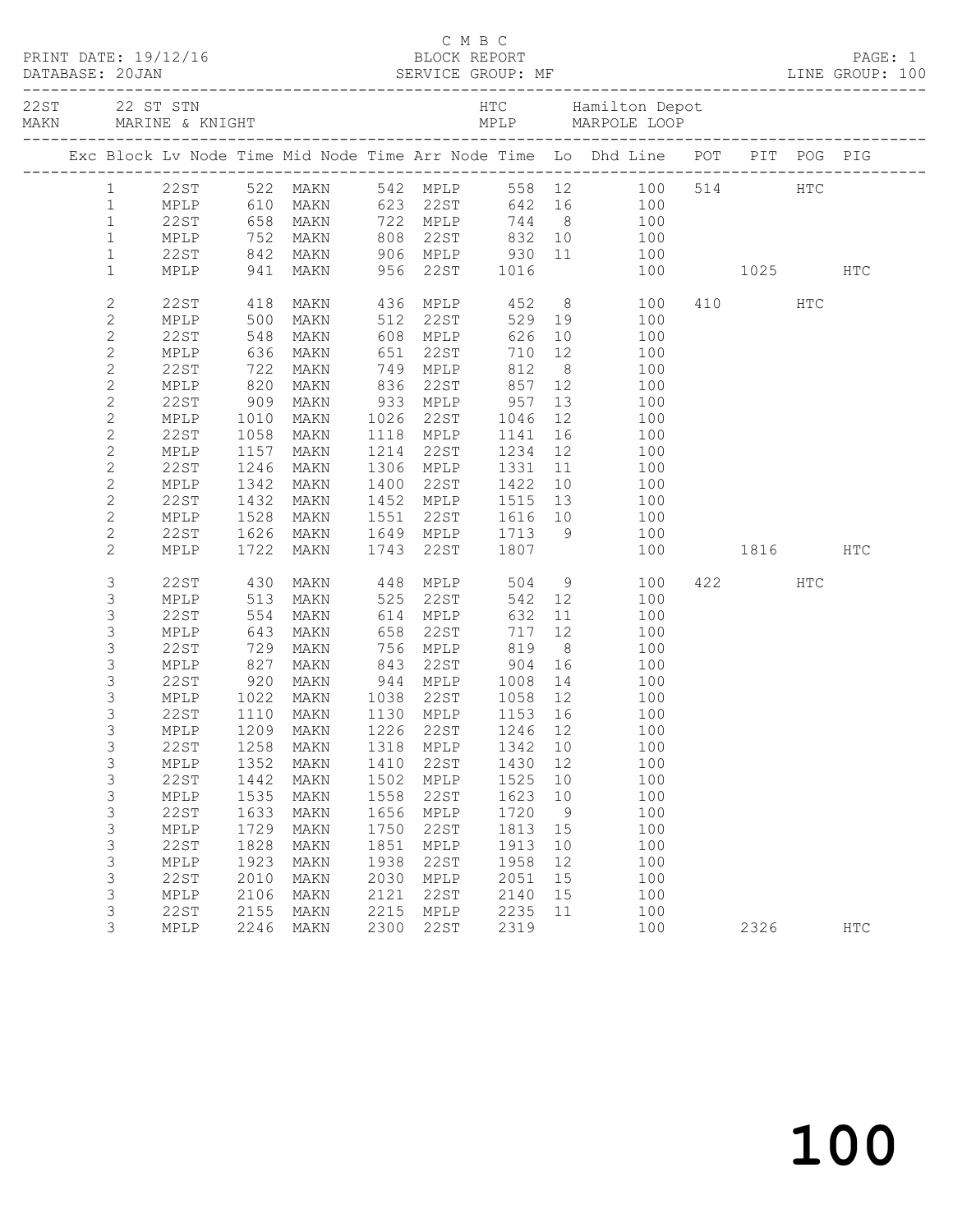#### C M B C<br>BLOCK REPORT SERVICE GROUP: MF

|                |             |      |      |      |          |        |                 | Exc Block Lv Node Time Mid Node Time Arr Node Time Lo Dhd Line POT |         | PIT POG PIG |            |
|----------------|-------------|------|------|------|----------|--------|-----------------|--------------------------------------------------------------------|---------|-------------|------------|
| $\overline{4}$ | 22ST        | 440  | MAKN |      | 458 MPLP |        |                 | 514 9 100                                                          | 432     | HTC         |            |
| 4              | MPLP        | 523  | MAKN | 535  | 22ST     | 552 15 |                 | 100                                                                |         |             |            |
| 4              | 22ST        | 607  | MAKN | 627  | MPLP     | 646    | 11              | 100                                                                |         |             |            |
| 4              | MPLP        | 657  | MAKN | 712  | 22ST     | 732    | 11              | 100                                                                |         |             |            |
| 4              | 22ST        | 743  | MAKN | 809  | MPLP     | 833    | 8 <sup>8</sup>  | 100                                                                |         |             |            |
| 4              | MPLP        | 841  | MAKN | 857  | 22ST     | 918    | 16              | 100                                                                |         |             |            |
| 4              | 22ST        | 934  | MAKN | 956  | MPLP     | 1018   | 16              | 100                                                                |         |             |            |
| 4              | MPLP        | 1034 | MAKN | 1050 | 22ST     | 1110   | 12              | 100                                                                |         |             |            |
| 4              | 22ST        | 1122 | MAKN | 1142 | MPLP     | 1205   | 16              | 100                                                                |         |             |            |
| 4              | MPLP        | 1221 | MAKN | 1238 | 22ST     | 1258   | 12              | 100                                                                |         |             |            |
| 4              | 22ST        | 1310 | MAKN | 1330 | MPLP     | 1354   | 8 <sup>8</sup>  | 100                                                                |         |             |            |
| 4              | MPLP        | 1402 | MAKN | 1420 | 22ST     | 1440   | 10              | 100                                                                |         |             |            |
| 4              | <b>22ST</b> | 1450 | MAKN | 1510 | MPLP     | 1533   | 9               | 100                                                                |         |             |            |
| 4              | MPLP        | 1542 | MAKN | 1605 | 22ST     | 1630   | 10              | 100                                                                |         |             |            |
| 4              | 22ST        | 1640 | MAKN | 1703 | MPLP     | 1727   | - 9             | 100                                                                |         |             |            |
| 4              | MPLP        | 1736 | MAKN | 1757 | 22ST     | 1820   |                 | 100                                                                | 1829    |             | <b>HTC</b> |
|                |             |      |      |      |          |        |                 |                                                                    |         |             |            |
| 5              | 22ST        | 516  | MAKN | 536  | MPLP     | 552    | 11              | 100                                                                | 508 70  | HTC         |            |
| 5              | MPLP        | 603  | MAKN | 616  | 22ST     | 635    | 16              | 100                                                                |         |             |            |
| 5              | <b>22ST</b> | 651  | MAKN | 715  | MPLP     | 737    | 8               | 100                                                                |         |             |            |
| 5              | MPLP        | 745  | MAKN | 801  | 22ST     | 823    | 10 <sup>°</sup> | 100                                                                |         |             |            |
| 5              | <b>22ST</b> | 833  | MAKN | 858  | MPLP     | 922    | 10              | 100                                                                |         |             |            |
| 5              | MPLP        | 932  | MAKN | 947  | 22ST     | 1007   | 17              | 100                                                                |         |             |            |
| 5              | 22ST        | 1024 | MAKN | 1044 | MPLP     | 1107   | 17              | 100                                                                |         |             |            |
| 5              | MPLP        | 1124 | MAKN | 1140 | 22ST     | 1200   | 10              | 100                                                                |         |             |            |
| 5              | 22ST        | 1210 | MAKN | 1230 | MPLP     | 1255   | 11              | 100                                                                |         |             |            |
| 5              | MPLP        | 1306 | MAKN | 1324 | 22ST     | 1344   | 10              | 100                                                                |         |             |            |
| 5              | <b>22ST</b> | 1354 | MAKN | 1414 | MPLP     | 1438   | 10              | 100                                                                |         |             |            |
| 5              | MPLP        | 1448 | MAKN | 1507 | 22ST     | 1530   | 16              | 100                                                                |         |             |            |
| 5              | 22ST        | 1546 | MAKN | 1607 | MPLP     | 1631   | 9               | 100                                                                |         |             |            |
| 5              | MPLP        | 1640 | MAKN | 1701 | 22ST     | 1725   | 11              | 100                                                                |         |             |            |
| 5              | 22ST        | 1736 | MAKN | 1759 | MPLP     | 1823   | 12              | 100                                                                |         |             |            |
| 5              | MPLP        | 1835 | MAKN | 1853 | 22ST     | 1915   | 10              | 100                                                                |         |             |            |
| 5              | 22ST        | 1925 | MAKN | 1945 | MPLP     | 2006   | 10              | 100                                                                |         |             |            |
| 5              | MPLP        | 2016 | MAKN | 2031 | 22ST     | 2051   |                 | 100                                                                | 2058 70 |             | HTC        |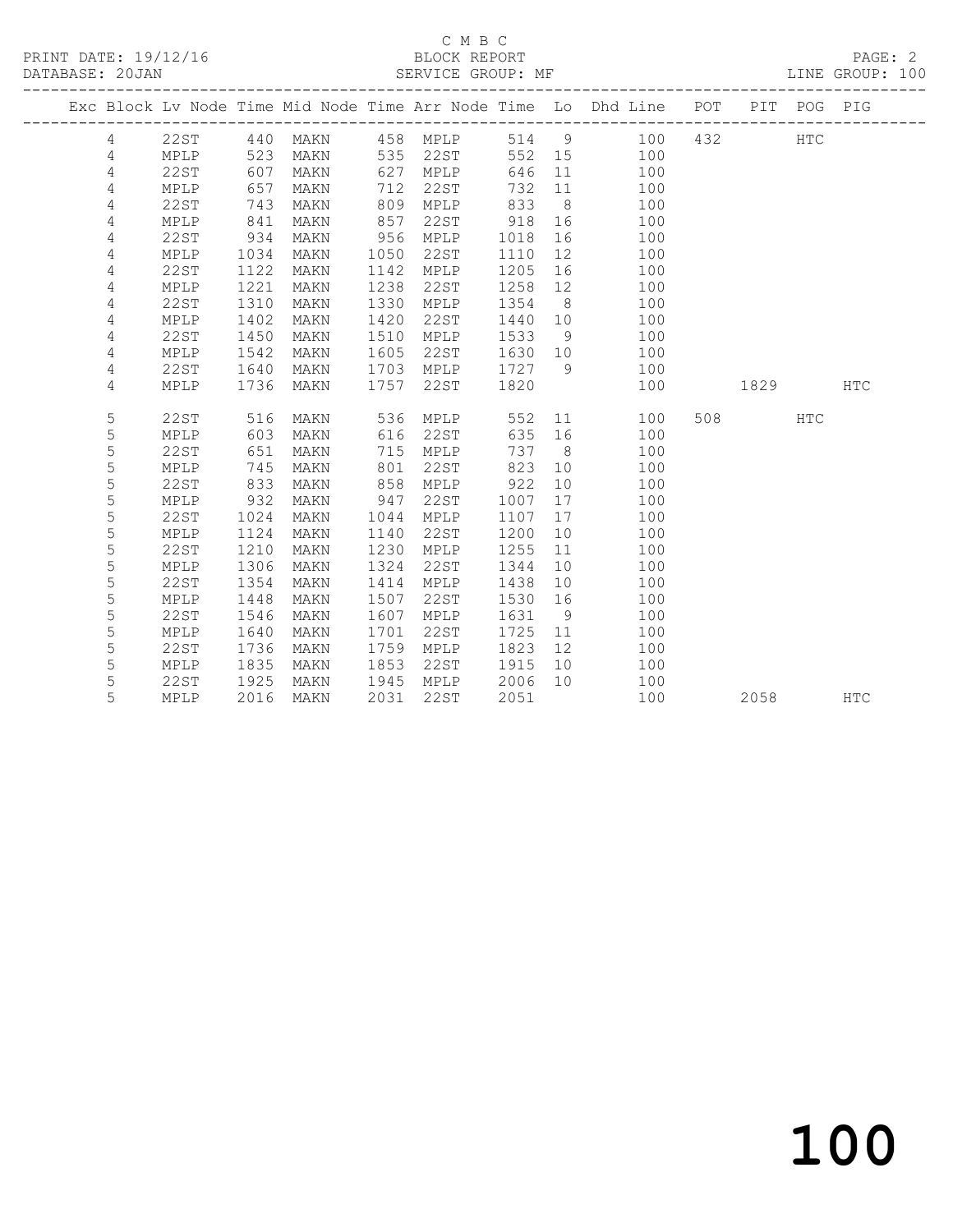#### C M B C<br>BLOCK REPORT SERVICE GROUP: MF

|                |                     |               |                                  |              |              |              |                | Exc Block Lv Node Time Mid Node Time Arr Node Time Lo Dhd Line POT |     |      | PIT POG PIG |            |
|----------------|---------------------|---------------|----------------------------------|--------------|--------------|--------------|----------------|--------------------------------------------------------------------|-----|------|-------------|------------|
|                |                     |               |                                  |              |              |              |                |                                                                    |     |      |             |            |
| 6              | 22ST                | $-0.5$<br>624 | 535 MAKN                         |              |              |              |                | 555 MPLP 611 13 100                                                | 527 |      | HTC         |            |
| 6              | MPLP                |               | MAKN                             |              | 637 22ST     | 656 14       |                | 100                                                                |     |      |             |            |
| 6              | 22ST                | 710           | MAKN                             |              | 736 MPLP     | 758          | 8 <sup>8</sup> | 100                                                                |     |      |             |            |
| 6              | MPLP                | 806           | MAKN                             | 822          | 22ST         | 843          | 16             | 100                                                                |     |      |             |            |
| 6              | 22ST                | 859           | MAKN                             | 923          | MPLP         | 947          | 13             | 100                                                                |     |      |             |            |
| 6              | MPLP                | 1000          | MAKN                             | 1016         | 22ST         | 1036         | 10             | 100                                                                |     |      |             |            |
| 6              | 22ST                | 1046          | MAKN                             | 1106         | MPLP         | 1129         | 14             | 100                                                                |     |      |             |            |
| 6              | MPLP                | 1143          | MAKN                             | 1200         | 22ST         | 1222         | 12             | 100                                                                |     |      |             |            |
| 6              | 22ST                | 1234          | MAKN                             | 1254         | MPLP         | 1319         | 12             | 100                                                                |     |      |             |            |
| 6              | MPLP                | 1331          | MAKN                             | 1349         | 22ST         | 1409         | 13             | 100                                                                |     |      |             |            |
| 6              | 22ST                | 1422          | MAKN                             | 1444         | MPLP         | 1511         | 9              | 100                                                                |     |      |             |            |
| 6              | <b>MPLP</b>         | 1520          | MAKN                             | 1544         | 22ST         | 1609         | 10             | 100                                                                |     |      |             |            |
| 6              | 22ST                | 1619          | MAKN                             | 1642         | MPLP         | 1706         | 9              | 100                                                                |     |      |             |            |
| 6              | MPLP                | 1715          | MAKN                             | 1736         | 22ST         | 1802         | 14             | 100                                                                |     |      |             |            |
| 6              | <b>22ST</b>         | 1816          | MAKN                             | 1839         | MPLP         | 1903         | 9              | 100                                                                |     |      |             |            |
| 6              | MPLP                | 1912          | MAKN                             | 1927         | 22ST         | 1947         | 8 <sup>8</sup> | 100                                                                |     |      |             |            |
| 6              | 22ST                | 1955          | MAKN                             | 2015         | MPLP         | 2036         | 10             | 100                                                                |     |      |             |            |
| 6              | MPLP                | 2046          | MAKN                             | 2101         | 22ST         | 2120         | 15             | 100                                                                |     |      |             |            |
| 6              | 22ST                | 2135          | MAKN                             | 2155         | MPLP         | 2216         | 10             | 100                                                                |     |      |             |            |
| 6              | MPLP                | 2226          | MAKN                             | 2240         | 22ST         | 2300         | 25             | 100                                                                |     |      |             |            |
| 6              | 22ST                | 2325          | MAKN                             | 2345         | MPLP         | 2401         | 15             | 100                                                                |     |      |             |            |
| 6              | MPLP                | 2416          | MAKN                             | 2429         | 22ST         | 2446         | 14             | 100                                                                |     |      |             |            |
| 6              | 22ST                | 2500          | MAKN                             | 2517         | MPLP         | 2531         | 15             | 100                                                                |     |      |             |            |
| 6              | MPLP                | 2546          | MAKN                             | 2559         | 22ST         | 2614         |                | 100                                                                |     | 2621 |             | <b>HTC</b> |
|                |                     |               |                                  |              |              |              |                |                                                                    |     |      |             |            |
| 7              | 22ST                | 504           | MAKN                             | 524          | MPLP         | 540          | 10             | 100                                                                |     | 456  | HTC         |            |
| 7              | MPLP                | 550           | MAKN                             | 602          | 22ST         | 619          | 14             | 100                                                                |     |      |             |            |
| 7              | 22ST                | 633           | MAKN                             | 655          | MPLP         | 715          | 9              | 100                                                                |     |      |             |            |
| 7              | MPLP                | 724           | MAKN                             | 740          | 22ST         | 802          | 10             | 100                                                                |     |      |             |            |
| 7              | 22ST                | 812           | MAKN                             | 837          | MPLP         | 901          | 10             | 100                                                                |     |      |             |            |
| 7              | MPLP                | 911           | MAKN                             | 926          | 22ST         | 948          | 12             | 100                                                                |     |      |             |            |
| 7              | 22ST                | 1000          | MAKN                             | 1020         | MPLP         | 1043         | 15             | 100                                                                |     |      |             |            |
| 7              | <b>MPLP</b>         | 1058          | MAKN                             | 1114         | 22ST         | 1134         | 12             | 100                                                                |     |      |             |            |
| 7              | 22ST                | 1146          | MAKN                             | 1206         | MPLP         | 1229         | 14             | 100                                                                |     |      |             |            |
| 7<br>7         | MPLP                | 1243          | MAKN                             | 1301         | 22ST         | 1323         | 14             | 100                                                                |     |      |             |            |
| 7              | 22ST                | 1337<br>1432  | MAKN                             | 1357         | MPLP         | 1421         | 11             | 100                                                                |     |      |             |            |
| 7              | MPLP<br>22ST        | 1525          | MAKN<br>MAKN                     | 1450<br>1545 | 22ST<br>MPLP | 1511<br>1608 | 14<br>11       | 100<br>100                                                         |     |      |             |            |
| 7              | MPLP                | 1619          | MAKN                             |              |              | 1704         | 11             | 100                                                                |     |      |             |            |
| 7              |                     |               | 22ST 1715 MAKN 1738 MPLP 1802 10 | 1640         | 22ST         |              |                | 100                                                                |     |      |             |            |
| 7              |                     |               |                                  |              |              |              | 17             |                                                                    |     |      |             |            |
| 7              | MPLP<br><b>22ST</b> | 1812<br>1910  | MAKN<br>MAKN                     | 1831<br>1930 | 22ST         | 1853<br>1951 | 10             | 100<br>100                                                         |     |      |             |            |
| 7              |                     | 2001          |                                  | 2016         | MPLP<br>22ST | 2036         |                | 100                                                                |     |      |             |            |
| $\overline{7}$ | MPLP<br><b>22ST</b> | 2055          | MAKN                             | 2115         | MPLP         | 2136         | 19<br>10       | 100                                                                |     |      |             |            |
| 7              | MPLP                | 2146          | MAKN                             | 2201         | 22ST         | 2220         |                | 100                                                                |     | 2227 |             | <b>HTC</b> |
|                |                     |               | MAKN                             |              |              |              |                |                                                                    |     |      |             |            |
| 8              | 22ST                | 457           | MAKN                             | 517          | MPLP         | 533          | 10             | 100                                                                | 449 |      | HTC         |            |
| 8              | MPLP                | 543           | MAKN                             | 555          | 22ST         | 614          | 12             | 100                                                                |     |      |             |            |
| 8              | <b>22ST</b>         | 626           | MAKN                             | 648          | MPLP         | 708          | 9              | 100                                                                |     |      |             |            |
| 8              | MPLP                | 717           | <b>MAKN</b>                      | 733          | 22ST         | 755          | 10             | 100                                                                |     |      |             |            |
| 8              | <b>22ST</b>         | 805           | MAKN                             | 830          | MPLP         | 854          | 12             | 100                                                                |     |      |             |            |
| 8              | MPLP                | 906           | MAKN                             | 921          | 22ST         | 941          |                | 100                                                                |     | 950  |             | <b>HTC</b> |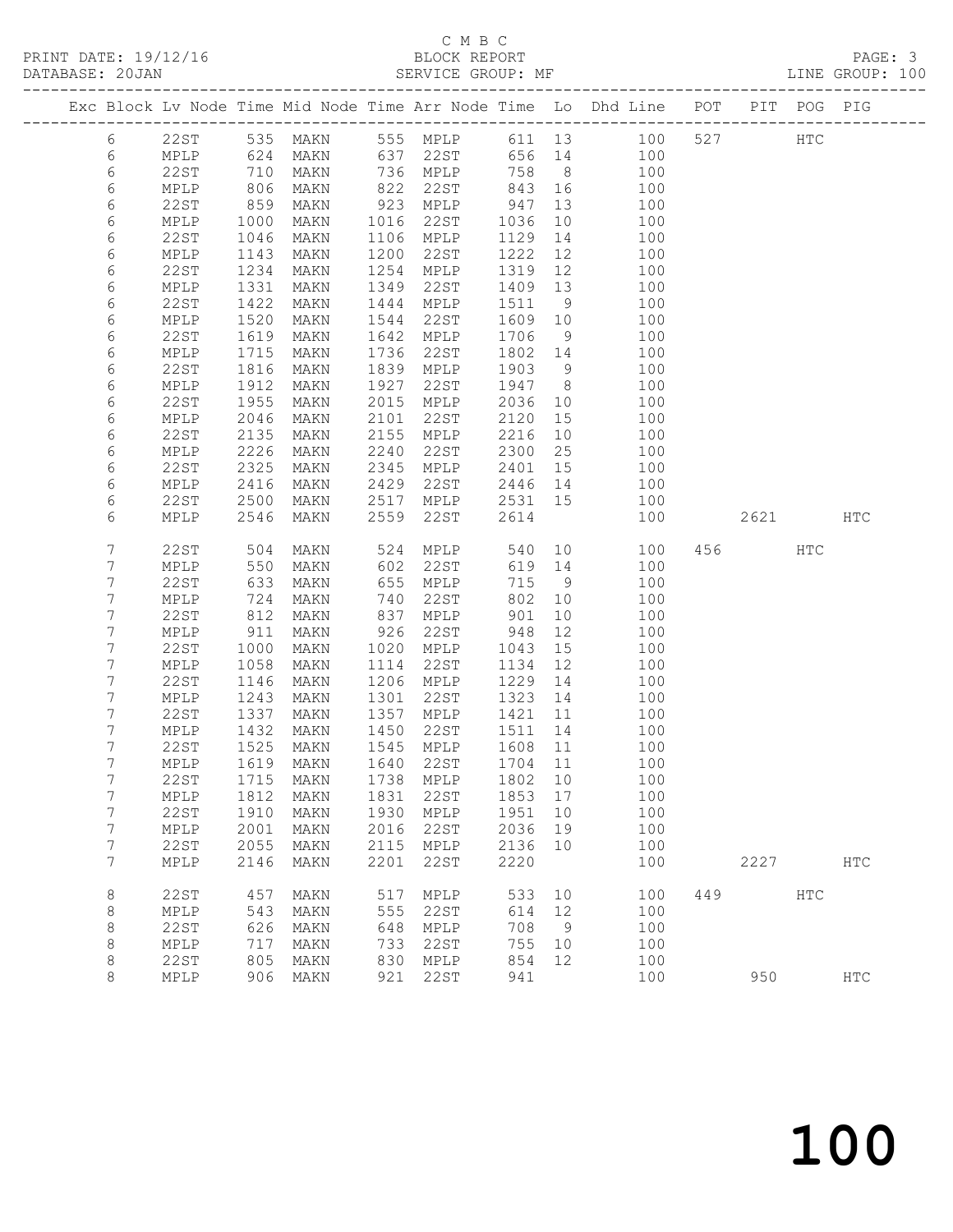#### C M B C<br>BLOCK REPORT SERVICE GROUP: MF

|             |                 |                                                         |                      |      |                                   |         |    | Exc Block Lv Node Time Mid Node Time Arr Node Time Lo Dhd Line POT PIT POG PIG |          |         |            |            |
|-------------|-----------------|---------------------------------------------------------|----------------------|------|-----------------------------------|---------|----|--------------------------------------------------------------------------------|----------|---------|------------|------------|
| 9           |                 |                                                         |                      |      |                                   |         |    | 22ST 528 MAKN 548 MPLP 604 11 100 520 HTC                                      |          |         |            |            |
| 9           | MPLP            |                                                         | 615 MAKN 630 22ST    |      |                                   |         |    | 649 16 100                                                                     |          |         |            |            |
| $\mathsf 9$ | 22ST            | 705                                                     | MAKN                 |      |                                   | 751 8   |    | $\begin{array}{c} 100 \\ 100 \end{array}$                                      |          |         |            |            |
| $\mathsf 9$ | MPLP            | 759                                                     | MAKN                 |      |                                   |         |    |                                                                                |          |         |            |            |
| $\mathsf 9$ | 22ST            | 851                                                     | MAKN                 |      | 915 MPLP                          | 939     | 9  | 100                                                                            |          |         |            |            |
| $\mathsf 9$ | $\texttt{MPLP}$ | $\begin{array}{c}\n 948 \\  \hline\n 102\n \end{array}$ | MAKN                 |      | 1004 22ST                         | 1026    | 10 | 100                                                                            |          |         |            |            |
| $\mathsf 9$ | 22ST            | 1036                                                    | MAKN                 |      | 1056 MPLP                         | 1119 17 |    | 100                                                                            |          |         |            |            |
| 9           | MPLP            | 1136                                                    | MAKN                 |      | 1152 22ST                         | 1212    | 10 | 100                                                                            |          |         |            |            |
| 9           | <b>22ST</b>     | 1222                                                    | MAKN                 |      | 1242 MPLP                         | 1307    | 12 | 100                                                                            |          |         |            |            |
| 9           | MPLP            | 1319                                                    | MAKN                 |      | 1337 22ST                         | 1357 15 |    | 100                                                                            |          |         |            |            |
| 9           | 22ST            | 1412                                                    | MAKN                 |      | 1432 MPLP                         | 1457    | 16 | 100                                                                            |          |         |            |            |
| 9           | $\texttt{MPLP}$ | 1513                                                    | MAKN                 |      | 1537 22ST                         | 1602    | 10 | 100                                                                            |          |         |            |            |
| 9           | 22ST            | 1612                                                    | MAKN                 |      | 1635 MPLP                         | 1659 9  |    | 100                                                                            |          |         |            |            |
| 9           | MPLP            | 1708                                                    | MAKN                 | 1729 | 22ST                              | 1753 11 |    | 100                                                                            |          |         |            |            |
| 9           | 22ST            | 1804                                                    | MAKN                 |      | 1827 MPLP 1851                    |         | 9  | 100                                                                            |          |         |            |            |
| 9           | MPLP            | 1900                                                    | MAKN                 | 1915 | 22ST                              | 1936    |    | 100                                                                            | 1943 HTC |         |            |            |
|             |                 |                                                         |                      |      |                                   |         |    |                                                                                |          |         |            |            |
| 10          | 22ST            | 1511                                                    | MAKN                 |      | 1532 MPLP                         |         |    | 1556 9 100 1455                                                                |          |         | <b>HTC</b> |            |
| 10          | MPLP            | 1605                                                    | MAKN                 |      | 1626 22ST                         | 1650 11 |    | 100                                                                            |          |         |            |            |
| 10          | 22ST            | 1701                                                    | MAKN                 |      | 1724 MPLP                         | 1748 9  |    | 100                                                                            |          |         |            |            |
| 10          | MPLP            | 1757                                                    | MAKN                 | 1818 | 22ST                              | 1841    |    | 100                                                                            | 1850 HTC |         |            |            |
|             |                 |                                                         |                      |      |                                   |         |    |                                                                                |          |         |            |            |
| 11          | 22ST            | 645                                                     | MAKN                 |      | 708 MPLP                          | 730     |    | 8 100                                                                          |          | 633 HTC |            |            |
| 11          | MPLP            | 738                                                     | MAKN                 |      | 754 22ST                          | 816 10  |    | 100                                                                            |          |         |            |            |
| 11          | 22ST            | 826                                                     | MAKN                 |      | 851 MPLP                          | 915     | 11 | 100                                                                            |          |         |            |            |
| 11          | MPLP            | 926                                                     | MAKN                 |      | 941 22ST                          | 1001    | 11 | 100                                                                            |          |         |            |            |
| 11          | 22ST            | 1012                                                    | MAKN                 |      | 1032 MPLP                         | 1055    | 17 | 100                                                                            |          |         |            |            |
| 11          | MPLP            | 1112                                                    | MAKN                 |      | 1128 22ST                         | 1148    | 10 | 100                                                                            |          |         |            |            |
| 11          | 22ST            | 1158                                                    | MAKN                 |      | 1218 MPLP                         | 1243    | 12 | 100                                                                            |          |         |            |            |
| 11          | $\texttt{MPLP}$ | 1255                                                    | MAKN                 | 1313 | 22ST                              | 1333 13 |    | 100                                                                            |          |         |            |            |
| 11          | 22ST            | 1346                                                    | MAKN                 |      | 1406 MPLP                         | 1430 11 |    | 100                                                                            |          |         |            |            |
| 11          | MPLP            | 1441                                                    | MAKN                 |      | 1459 22ST                         | 1524    | 15 | 100                                                                            |          |         |            |            |
| 11          | 22ST            | 1539                                                    | MAKN                 |      | 1600 MPLP                         | 1624 9  |    | 100                                                                            |          |         |            |            |
| 11          | MPLP            | 1633                                                    | MAKN                 | 1654 | 22ST                              | 1718 11 |    | 100                                                                            |          |         |            |            |
| 11          | 22ST            | 1729                                                    | MAKN                 |      | 1752 MPLP                         | 1816 9  |    | 100                                                                            |          |         |            |            |
| 11          | MPLP            | 1825                                                    | MAKN                 |      | 1844 22ST                         | 1906    |    | 100                                                                            |          | 1913    |            | HTC        |
|             |                 |                                                         |                      |      |                                   |         |    |                                                                                |          |         |            |            |
| 12          | 22ST            | 600                                                     | MAKN                 |      | 620 MPLP 639                      |         |    | 11<br>100                                                                      |          | 548     | <b>HTC</b> |            |
| 12          | MPLP            |                                                         | 650 MAKN<br>736 MAKN |      | 705 22ST<br>$100 = 2$<br>802 MPLP | 725 11  |    | 100                                                                            |          |         |            |            |
| 12          | 22ST            |                                                         |                      |      |                                   | 826 8   |    | 100                                                                            |          |         |            |            |
| 12          | MPLP            |                                                         | 834 MAKN             |      | 850 22ST                          | 911     |    | 100                                                                            |          |         | 920        | <b>HTC</b> |
|             |                 |                                                         |                      |      |                                   |         |    |                                                                                |          |         |            |            |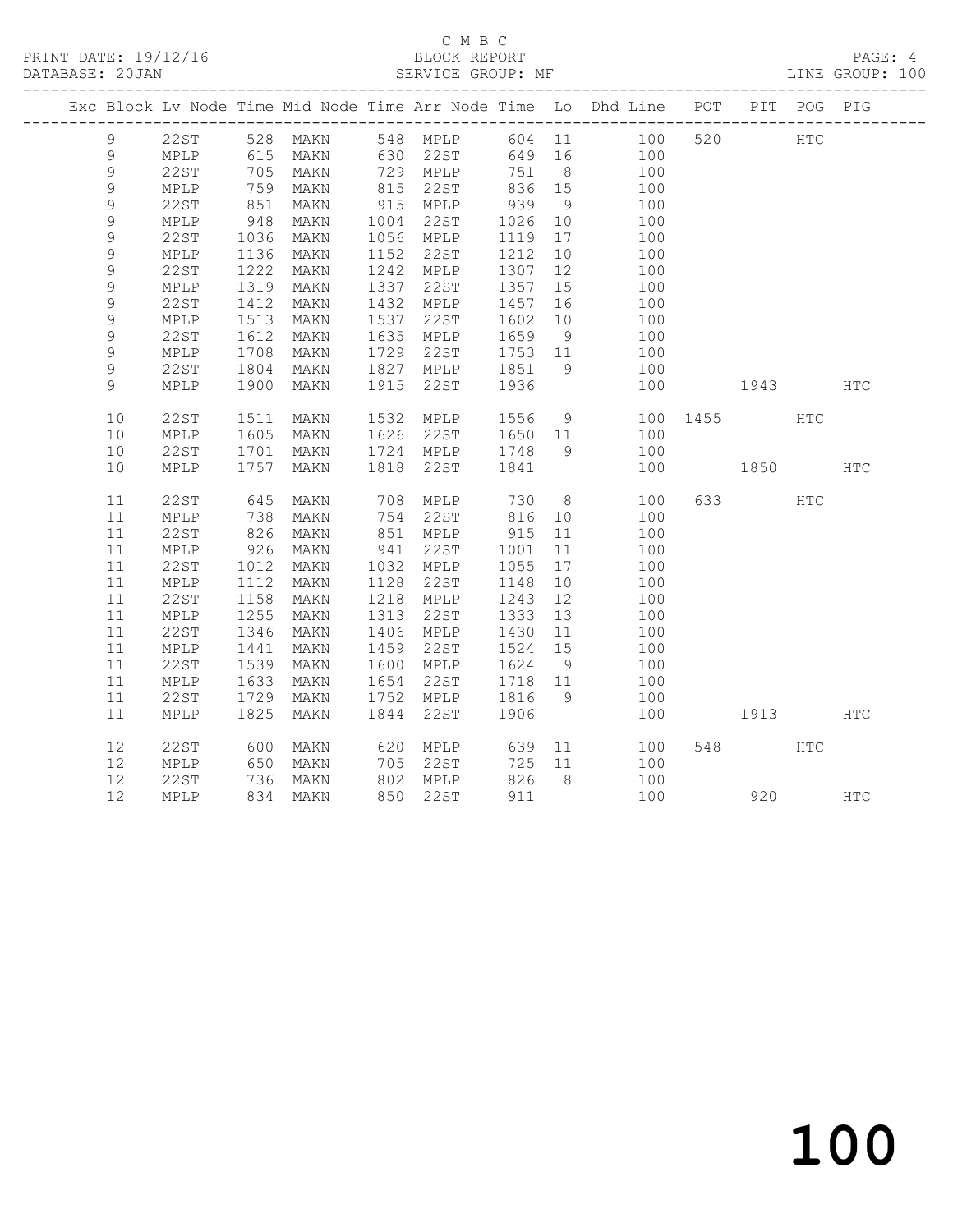#### C M B C<br>BLOCK REPORT SERVICE GROUP: MF

|    |                 |                   |               |      |                         |         |                | Exc Block Lv Node Time Mid Node Time Arr Node Time Lo Dhd Line POT PIT POG PIG |          |      |              |            |
|----|-----------------|-------------------|---------------|------|-------------------------|---------|----------------|--------------------------------------------------------------------------------|----------|------|--------------|------------|
| 13 |                 |                   | 22ST 450 MAKN |      | 508 MPLP                |         |                | 524 9 100                                                                      | 442      |      | $_{\rm HTC}$ |            |
| 13 | MPLP            |                   | MAKN          |      | 545 22ST                |         |                | 602 17 100                                                                     |          |      |              |            |
| 13 | 22ST            | 533<br>619<br>711 | MAKN          |      | $641 \quad \text{MPLP}$ | 701     |                | $\begin{array}{cc} 10 & 100 \\ 11 & 100 \end{array}$                           |          |      |              |            |
| 13 | MPLP            |                   | MAKN          | 726  | 22ST                    | 746     |                |                                                                                |          |      |              |            |
| 13 | 22ST            | 757               | MAKN          | 823  | MPLP                    | 847     |                | 10 100                                                                         |          |      |              |            |
| 13 | MPLP            | 857               | MAKN          | 913  | 22ST                    | 934     |                | 14<br>100                                                                      |          |      |              |            |
| 13 | 22ST            | 948               | MAKN          | 1008 | MPLP                    | 1031    |                | $\frac{15}{12}$<br>100                                                         |          |      |              |            |
| 13 | MPLP            | 1046              | MAKN          | 1102 | 22ST                    | 1122    | 12             | 100                                                                            |          |      |              |            |
| 13 | 22ST            | 1134              | MAKN          | 1154 | MPLP                    | 1217    |                | 14<br>100                                                                      |          |      |              |            |
| 13 | MPLP            | 1231              | MAKN          | 1249 | 22ST                    | 1309    | 10             | 100                                                                            |          |      |              |            |
| 13 | 22ST            | 1319              | MAKN          | 1339 | MPLP                    | 1403    | 9              | 100                                                                            |          |      |              |            |
| 13 | MPLP            | 1412              | MAKN          | 1430 | 22ST                    | 1450    | 15             | 100                                                                            |          |      |              |            |
| 13 | 22ST            | 1505              | MAKN          | 1525 | MPLP                    | 1548    | 10             | 100                                                                            |          |      |              |            |
| 13 | MPLP            | 1558              | MAKN          | 1619 | 22ST                    | 1643 11 |                | 100                                                                            |          |      |              |            |
| 13 | 22ST            | 1654              | MAKN          | 1717 | MPLP                    | 1741    | 9              | 100                                                                            |          |      |              |            |
| 13 | MPLP            | 1750              | MAKN          | 1811 | 22ST                    | 1834 9  |                | 100                                                                            |          |      |              |            |
| 13 | 22ST            | 1843              | MAKN          | 1903 | MPLP                    | 1925 10 |                | 100                                                                            |          |      |              |            |
| 13 | MPLP            | 1935              | MAKN          | 1950 | 22ST                    | 2011    | 14             | 100                                                                            |          |      |              |            |
| 13 | 22ST            | 2025              | MAKN          | 2045 | MPLP                    | 2106    | 20             | 100                                                                            |          |      |              |            |
| 13 | MPLP            | 2126              | MAKN          | 2141 | 22ST                    | 2201    | 24             | 100                                                                            |          |      |              |            |
| 13 | 22ST            | 2225              | MAKN          | 2245 | MPLP                    |         |                | $2305$ 11 100                                                                  |          |      |              |            |
| 13 | MPLP            | 2316              | MAKN          | 2329 | 22ST                    | 2347    | 8 <sup>8</sup> | 100                                                                            |          |      |              |            |
| 13 | 22ST            | 2355              | MAKN          | 2412 | MPLP                    | 2426 20 |                | 100                                                                            |          |      |              |            |
| 13 | MPLP            | 2446              | MAKN          | 2459 | 22ST                    | 2515    |                | 100                                                                            |          | 2522 |              | HTC        |
|    |                 |                   |               |      |                         |         |                |                                                                                |          |      |              |            |
| 14 | 22ST            | 1400              | MAKN          | 1420 | MPLP                    | 1444    |                | 17                                                                             | 100 1348 |      | HTC          |            |
| 14 | MPLP            | 1501              | MAKN          | 1521 | 22ST                    | 1544    | 14             | 100                                                                            |          |      |              |            |
| 14 | 22ST            | 1558              | MAKN          | 1621 | MPLP                    | 1645    | 9              | 100                                                                            |          |      |              |            |
| 14 | MPLP            | 1654              | MAKN          | 1715 | 22ST                    | 1741    | 11             | 100                                                                            |          |      |              |            |
| 14 | 22ST            | 1752              | MAKN          | 1815 | MPLP                    | 1839    | 12             | 100                                                                            |          |      |              |            |
| 14 | MPLP            | 1851              | MAKN          | 1906 | 22ST                    | 1926    | 14             | 100                                                                            |          |      |              |            |
| 14 | 22ST            | 1940              | MAKN          | 2000 | MPLP                    | 2021    | 10             | 100                                                                            |          |      |              |            |
| 14 | MPLP            | 2031              | MAKN          | 2046 | 22ST                    | 2106    | 9              | 100                                                                            |          |      |              |            |
| 14 | 22ST            | 2115              | MAKN          | 2135 | MPLP                    | 2156    | 10             | 100                                                                            |          |      |              |            |
| 14 | MPLP            | 2206              | MAKN          | 2220 | 22ST                    | 2239    | 16             | 100                                                                            |          |      |              |            |
| 14 | 22ST            | 2255              | MAKN          | 2315 | MPLP                    | 2331    | 15             | 100                                                                            |          |      |              |            |
| 14 | MPLP            | 2346              | MAKN          | 2359 | 22ST                    | 2418    | 12             | 100                                                                            |          |      |              |            |
| 14 | 22ST            | 2430              | MAKN          | 2447 | MPLP                    | 2501 15 |                | 100                                                                            |          |      |              |            |
| 14 | MPLP            | 2516              | MAKN          | 2529 | 22ST                    | 2544    |                | 100                                                                            |          | 2551 |              | HTC        |
|    |                 |                   |               |      |                         |         |                |                                                                                |          |      |              |            |
| 15 | 22ST            | 1328              | MAKN          | 1348 | MPLP                    | 1412    | 10             |                                                                                | 100 1316 |      | HTC          |            |
| 15 | MPLP            | 1422              | MAKN          | 1440 | 22ST                    | 1500    | 18             | 100                                                                            |          |      |              |            |
| 15 | 22ST            | 1518              | MAKN          | 1539 | MPLP                    | 1603    | 9              | 100                                                                            |          |      |              |            |
| 15 | MPLP            | 1612              | MAKN          | 1633 | 22ST                    | 1659    | 9              | 100                                                                            |          |      |              |            |
| 15 | <b>22ST</b>     | 1708              | MAKN          | 1731 | MPLP                    | 1755    | 9              | 100                                                                            |          |      |              |            |
| 15 | $\texttt{MPLP}$ | 1804              | MAKN          | 1825 | 22ST                    | 1848    | 7              | 100                                                                            |          |      |              |            |
| 15 | <b>22ST</b>     | 1855              | MAKN          | 1915 | MPLP                    | 1937    | 10             | 100                                                                            |          |      |              |            |
| 15 | MPLP            | 1947              | MAKN          | 2002 | 22ST                    | 2022    |                | 100                                                                            |          | 2029 |              | <b>HTC</b> |
|    |                 |                   |               |      |                         |         |                |                                                                                |          |      |              |            |
| 16 | 22ST            | 612               | MAKN          | 634  | MPLP                    | 654     | 10             | 100                                                                            | 600      |      | HTC          |            |
| 16 | MPLP            | 704               | MAKN          | 719  | 22ST                    | 739     | 11             | 100                                                                            |          |      |              |            |
| 16 | <b>22ST</b>     | 750               | MAKN          | 817  | MPLP                    | 840     | 10             | 100                                                                            |          |      |              |            |
| 16 |                 | 850               |               | 905  |                         | 925     |                |                                                                                |          |      |              |            |
|    | $\texttt{MPLP}$ |                   | MAKN          |      | 22ST                    |         |                | 100                                                                            |          | 934  |              | <b>HTC</b> |
| 17 | 22ST            | 1407              | MAKN          | 1427 | MPLP                    | 1452    | 16             | 100                                                                            | 1355     |      | <b>HTC</b>   |            |
| 17 | MPLP            | 1508              | MAKN          | 1528 | 22ST                    | 1553    | 12             | 100                                                                            |          |      |              |            |
| 17 | 22ST            | 1605              | MAKN          | 1628 | MPLP                    | 1652    | 9              | 100                                                                            |          |      |              |            |
|    |                 |                   |               |      |                         |         |                |                                                                                |          |      |              |            |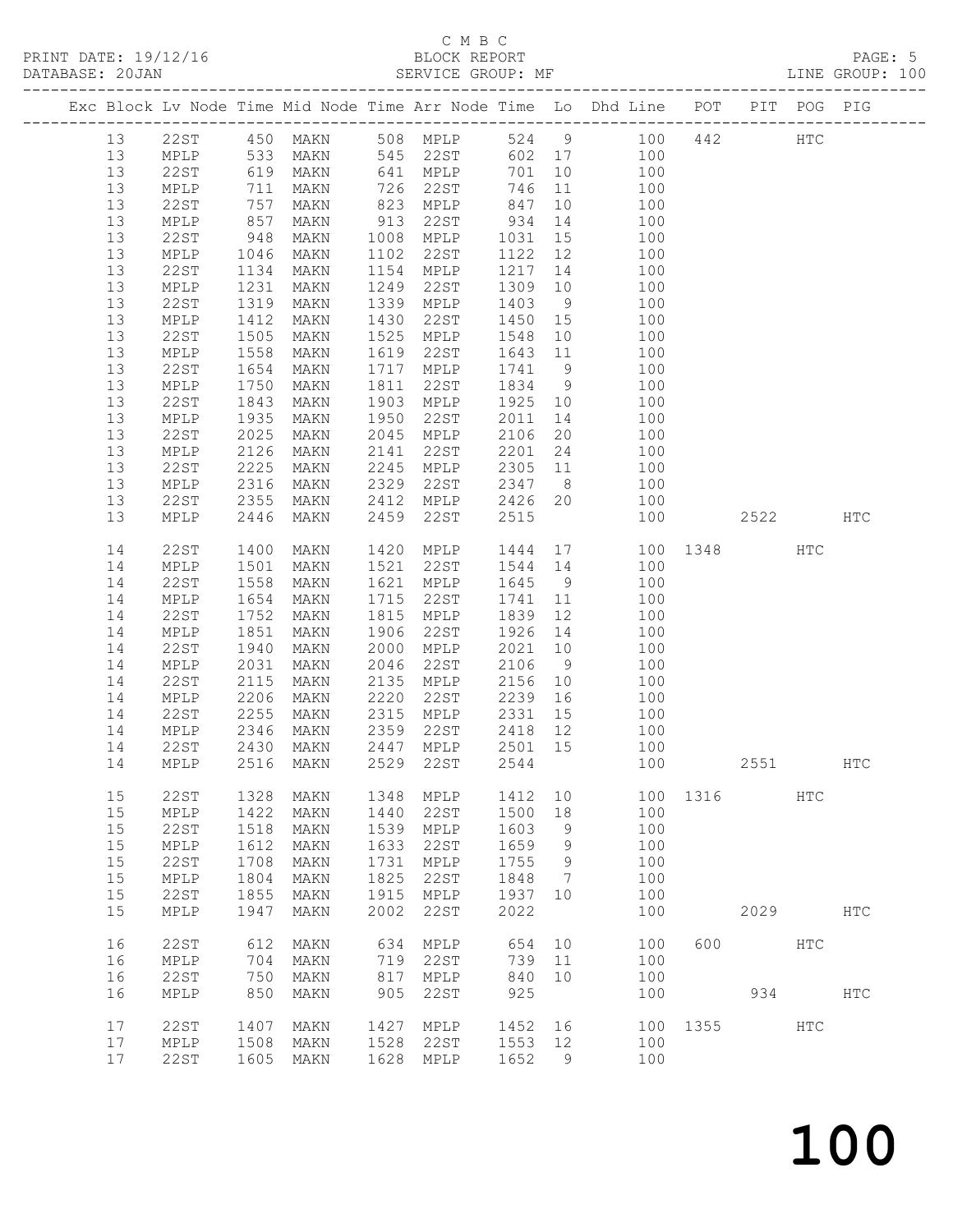#### C M B C<br>BLOCK REPORT SERVICE GROUP: MF

|  |          |                     |              |           |              |              |              |                      | Exc Block Lv Node Time Mid Node Time Arr Node Time Lo Dhd Line POT |      |        | PIT POG PIG |            |
|--|----------|---------------------|--------------|-----------|--------------|--------------|--------------|----------------------|--------------------------------------------------------------------|------|--------|-------------|------------|
|  | 17       | MPLP                |              | 1701 MAKN |              | 1722 22ST    | 1746         |                      | 100                                                                |      | 1755   |             | <b>HTC</b> |
|  |          |                     |              |           |              |              |              |                      |                                                                    |      |        |             |            |
|  | 18       | 22ST                | 541          | MAKN      | 601          | <b>MPLP</b>  | 619          |                      | 10<br>100                                                          | 533  |        | <b>HTC</b>  |            |
|  | 18       | MPLP                | 629          | MAKN      | 644          | 22ST         | 703          | 14                   | 100                                                                |      |        |             |            |
|  | 18       | 22ST                | 717          | MAKN      | 743          | MPLP         | 805          | - 8                  | 100                                                                |      |        |             |            |
|  | 18       | MPLP                | 813          | MAKN      | 829          | 22ST         | 850          |                      | 100                                                                |      | 902    |             | <b>HTC</b> |
|  | 19       | 22ST                | 510          |           | 530          |              | 546          | 10                   |                                                                    | 502  |        | <b>HTC</b>  |            |
|  | 19       |                     | 556          | MAKN      | 609          | MPLP<br>22ST | 628          |                      | 100                                                                |      |        |             |            |
|  | 19       | MPLP                |              | MAKN      |              |              | 723          | 10<br>8 <sup>8</sup> | 100                                                                |      |        |             |            |
|  |          | <b>22ST</b>         | 638          | MAKN      | 701<br>747   | MPLP         | 809          | 10                   | 100                                                                |      |        |             |            |
|  | 19       | MPLP                | 731          | MAKN      |              | 22ST         |              |                      | 100                                                                |      |        |             |            |
|  | 19<br>19 | <b>22ST</b><br>MPLP | 819<br>920   | MAKN      | 845<br>935   | MPLP<br>22ST | 909<br>955   | 11                   | 100<br>100                                                         |      | 1004   |             | <b>HTC</b> |
|  |          |                     |              | MAKN      |              |              |              |                      |                                                                    |      |        |             |            |
|  | 20       | <b>22ST</b>         | 1457         | MAKN      | 1517         | MPLP         | 1540         | 9                    | 100                                                                |      | 1441 \ | HTC         |            |
|  | 20       | MPLP                | 1549         | MAKN      | 1612         | 22ST         | 1639         | 8                    | 100                                                                |      |        |             |            |
|  | 20       | <b>22ST</b>         | 1647         | MAKN      | 1710         | <b>MPLP</b>  | 1734         | 9                    | 100                                                                |      |        |             |            |
|  | 20       | MPLP                | 1743         | MAKN      | 1804         | 22ST         | 1829         |                      | 100                                                                |      | 1838   |             | <b>HTC</b> |
|  |          |                     |              |           |              |              |              |                      |                                                                    |      |        |             |            |
|  | 21       | MAKN                | 1422         | MAKN      | 1422         | MPLP         | 1448         | 7                    | 100                                                                | 1402 |        | <b>HTC</b>  |            |
|  | 21       | MPLP                | 1455         | MAKN      | 1514         | 22ST         | 1537         | 16                   | 100                                                                |      |        |             |            |
|  | 21       | <b>22ST</b>         | 1553         | MAKN      | 1614         | MPLP         | 1638         | - 9                  | 100                                                                |      |        |             |            |
|  | 21       | MPLP                | 1647         | MAKN      | 1708         | 22ST         | 1732         | 11                   | 100                                                                |      |        |             |            |
|  | 21       | <b>22ST</b>         | 1743         | MAKN      | 1806         | MPLP         | 1830         | 14                   | 100                                                                |      |        |             |            |
|  | 21       | MPLP                | 1844         | MAKN      | 1903         | 22ST         | 1925         |                      | 100                                                                |      | 1932   |             | <b>HTC</b> |
|  |          |                     |              |           |              |              |              |                      |                                                                    |      |        | <b>HTC</b>  |            |
|  | 22<br>22 | 22ST<br>MPLP        | 1532         | MAKN      | 1553<br>1647 | MPLP         | 1617<br>1711 | 9<br>11              | 100                                                                | 1516 |        |             |            |
|  |          |                     | 1626         | MAKN      |              | 22ST         |              | 8                    | 100                                                                |      |        |             |            |
|  | 22       | 22ST                | 1722<br>1817 | MAKN      | 1745         | MPLP         | 1809         |                      | 100<br>100                                                         |      |        |             |            |
|  | 22       | MPLP                |              | MAKN      | 1838         | 22ST         | 1901         |                      |                                                                    |      | 1908   |             | <b>HTC</b> |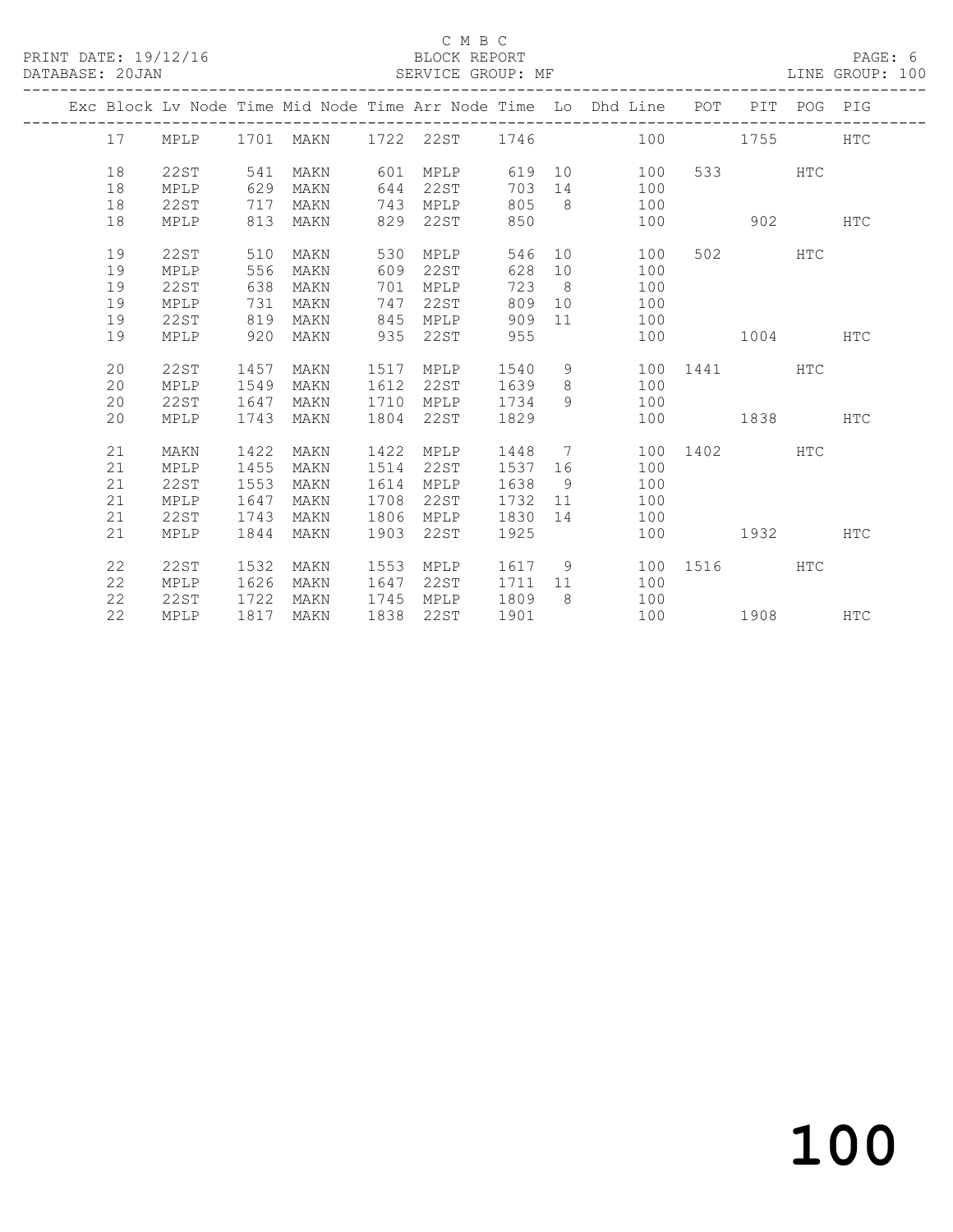|  | 22ST 22 ST STN                                                               |                                      |                              |                                                    |                      |                                               |                              |                                              | 6& 6N 6 AV & 6 ST<br>WLCW WILLINGDON & CANADA WAY - NORTH                                                       |     |                                                                                                            |            |  |
|--|------------------------------------------------------------------------------|--------------------------------------|------------------------------|----------------------------------------------------|----------------------|-----------------------------------------------|------------------------------|----------------------------------------------|-----------------------------------------------------------------------------------------------------------------|-----|------------------------------------------------------------------------------------------------------------|------------|--|
|  |                                                                              |                                      |                              |                                                    |                      |                                               |                              |                                              | Exc Block Lv Node Time Mid Node Time Arr Node Time Lo Dhd Line POT PIT POG PIG                                  |     |                                                                                                            |            |  |
|  | $\mathbf{1}$<br>$\mathbf{1}$<br>$\mathbf{1}$<br>$\mathbf{1}$<br>$\mathbf{1}$ | NWST<br>EDST<br>NWST<br>EDST<br>NWST | 825                          | 6&6S 841 NWST 849<br>CL-W 921 BW04 935<br>857 CL-W |                      |                                               |                              |                                              | 658 6&6N 706 EDST 722 2 106 643 HTC<br>724 6&6S 738 NWST 746 11 106<br>757 6&6N 805 EDST 823 2 106<br>849 8 106 | 123 | 1007                                                                                                       | <b>HTC</b> |  |
|  | $\overline{2}$<br>$\overline{c}$                                             | NWST<br>EDST                         | 533<br>556                   | 6 & 6 N<br>6&6S                                    |                      | 540 EDST<br>608 NWST                          | 554<br>615                   |                                              | $\overline{2}$<br>106<br>13<br>106                                                                              |     | 518 HTC                                                                                                    |            |  |
|  | $\mathbf{2}$<br>$\overline{2}$<br>$\overline{c}$<br>$\overline{c}$           | NWST<br>EDST<br>NWST<br>EDST         | 628<br>651<br>720<br>747     | 6&6N<br>6&6S<br>6&6N<br>6&6S                       | 802                  | 635 EDST<br>704 NWST<br>728 EDST<br>NWST      | 649<br>711<br>745<br>810     | 9 <sup>°</sup><br>$\overline{2}$<br>11       | $2^{\circ}$<br>106<br>106<br>106<br>106                                                                         |     |                                                                                                            |            |  |
|  | $\overline{c}$<br>$\sqrt{2}$<br>$\overline{2}$<br>$\mathbf{2}$               | NWST<br>EDST<br>NWST<br>EDST         | 821<br>850<br>928<br>1000    | 6&6N<br>6&6S<br>6&6N<br>6&6S                       |                      | 830 EDST<br>906 NWST<br>937 EDST<br>1016 NWST | 848<br>914<br>956<br>1024    | $\overline{2}$<br>14<br>$\overline{4}$       | 106<br>106<br>106<br>14<br>106                                                                                  |     |                                                                                                            |            |  |
|  | $\mathbf{2}$<br>$\overline{c}$<br>$\overline{2}$                             | NWST<br>EDST<br>NWST                 | 1038<br>1109<br>1148         | 6&6N<br>6&6S<br>6&6N                               | 1125                 | 1048 EDST<br>NWST<br>1158 EDST                | 1105<br>1215                 | 1133 15<br>$\overline{4}$                    | $4\overline{4}$<br>106<br>106<br>106                                                                            |     |                                                                                                            |            |  |
|  | $\overline{2}$<br>$\overline{2}$<br>$\overline{c}$<br>$\mathbf{2}$           | EDST<br>NWST<br>EDST<br>NWST         | 1219<br>1258<br>1329<br>1408 | 6&6S<br>6&6N<br>6&6S<br>6&6N                       | 1308<br>1347<br>1418 | 1235 NWST<br>EDST<br>NWST<br>EDST             | 1243<br>1325<br>1355<br>1435 | 15<br>$\overline{4}$<br>13<br>$\overline{4}$ | 106<br>106<br>106<br>106                                                                                        |     |                                                                                                            |            |  |
|  | $\mathbf{2}$<br>$\mathbf{2}$<br>$\mathbf{2}$                                 | EDST<br>NWST<br>EDST                 | 1439<br>1514<br>1552         | 6&6S<br>6&6N<br>6&6S                               | 1526                 | 1459 NWST<br>EDST<br>1612 NWST                | 1507<br>1544<br>1620         | $\overline{7}$<br>12                         | 106<br>8 <sup>8</sup><br>106<br>106                                                                             |     |                                                                                                            |            |  |
|  | 2<br>$\overline{2}$<br>$\mathbf{2}$<br>$\overline{2}$                        | NWST<br>EDST<br>NWST<br><b>EDST</b>  | 1632<br>1707<br>1747<br>1820 | 6&6N<br>6&6S<br>6&6N<br>6&6S                       | 1837                 | 1645 EDST<br>1727 NWST<br>1759 EDST<br>NWST   | 1703<br>1735<br>1816<br>1845 | 12                                           | $4\overline{4}$<br>106<br>106<br>4 106<br>106                                                                   |     | 1859 — 1859 — 1860 — 1860 — 1860 — 1860 — 1860 — 1860 — 1860 — 1860 — 1860 — 1860 — 1860 — 1860 — 1860 — 1 | <b>HTC</b> |  |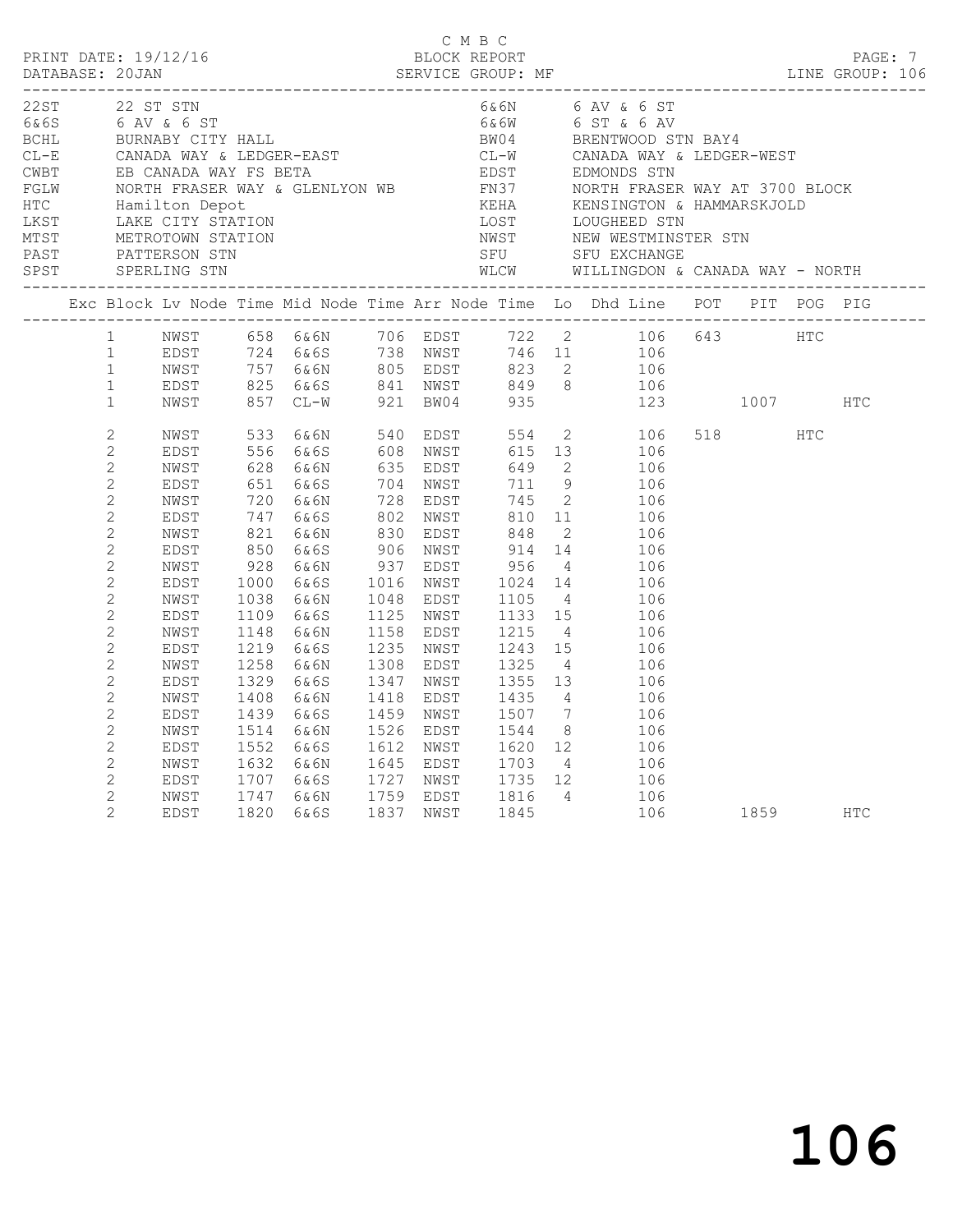## C M B C<br>BLOCK REPORT

LINE GROUP: 106

|  |   |      |      |      |      |      |      |                | Exc Block Lv Node Time Mid Node Time Arr Node Time Lo Dhd Line POT | PIT  | POG | PIG        |
|--|---|------|------|------|------|------|------|----------------|--------------------------------------------------------------------|------|-----|------------|
|  |   |      |      |      |      |      |      |                |                                                                    |      |     |            |
|  | 3 | NWST | 608  | 6&6N | 615  | EDST | 629  | 2              | 106                                                                |      | HTC |            |
|  | 3 | EDST | 631  | 6&6S | 644  | NWST | 651  | 14             | 106                                                                |      |     |            |
|  | 3 | NWST | 705  | 6&6N | 713  | EDST | 729  | $\overline{2}$ | 106                                                                |      |     |            |
|  | 3 | EDST | 731  | 6&6S | 745  | NWST | 753  | 12             | 106                                                                |      |     |            |
|  | 3 | NWST | 805  | 6&6N | 814  | EDST | 832  | 2              | 106                                                                |      |     |            |
|  | 3 | EDST | 834  | 6&6S | 850  | NWST | 858  | $\overline{4}$ | 106                                                                |      |     |            |
|  | 3 | NWST | 902  | 6&6N | 911  | EDST | 929  | 4              | 106                                                                |      |     |            |
|  | 3 | EDST | 933  | 6&6S | 949  | NWST | 957  | 11             | 106                                                                |      |     |            |
|  | 3 | NWST | 1008 | 6&6N | 1018 | EDST | 1035 | $\overline{4}$ | 106                                                                |      |     |            |
|  | 3 | EDST | 1039 | 6&6S | 1055 | NWST | 1103 | 15             | 106                                                                |      |     |            |
|  | 3 | NWST | 1118 | 6&6N | 1128 | EDST | 1145 | $\overline{4}$ | 106                                                                |      |     |            |
|  | 3 | EDST | 1149 | 6&6S | 1205 | NWST | 1213 | 15             | 106                                                                |      |     |            |
|  | 3 | NWST | 1228 | 6&6N | 1238 | EDST | 1255 | $\overline{4}$ | 106                                                                |      |     |            |
|  | 3 | EDST | 1259 | 6&6S | 1315 | NWST | 1323 | 15             | 106                                                                |      |     |            |
|  | 3 | NWST | 1338 | 6&6N | 1348 | EDST | 1405 | 4              | 106                                                                |      |     |            |
|  | 3 | EDST | 1409 | 6&6S | 1428 | NWST | 1436 | 12             | 106                                                                |      |     |            |
|  | 3 | NWST | 1448 | 6&6N | 1458 | EDST | 1518 | 4              | 106                                                                |      |     |            |
|  | 3 | EDST | 1522 | 6&6S | 1542 | NWST | 1550 | 12             | 106                                                                |      |     |            |
|  | 3 | NWST | 1602 | 6&6N | 1615 | EDST | 1633 | 4              | 106                                                                |      |     |            |
|  | 3 | EDST | 1637 | 6&6S | 1657 | NWST | 1705 | 12             | 106                                                                |      |     |            |
|  | 3 | NWST | 1717 | 6&6N | 1730 | EDST | 1748 | $\overline{4}$ | 106                                                                |      |     |            |
|  | 3 | EDST | 1752 | 6&6S | 1810 | NWST | 1818 |                | 106                                                                | 1832 |     | <b>HTC</b> |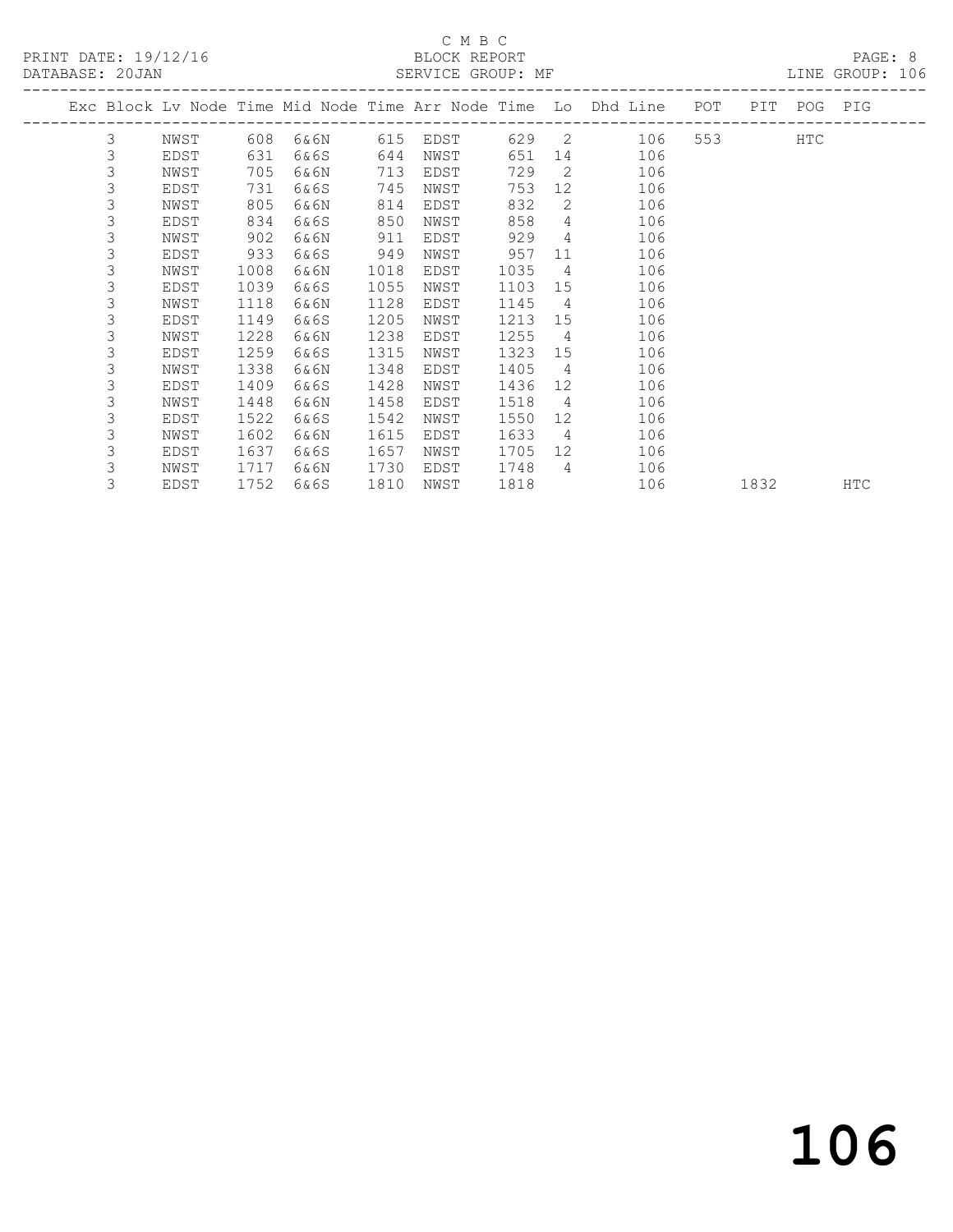#### C M B C<br>BLOCK REPORT SERVICE GROUP: MF

|                |      |            |      |      |                      |         |                 | Exc Block Lv Node Time Mid Node Time Arr Node Time Lo Dhd Line POT |     | PIT  | POG PIG    |            |
|----------------|------|------------|------|------|----------------------|---------|-----------------|--------------------------------------------------------------------|-----|------|------------|------------|
| 4              | NWST |            |      |      |                      |         |                 | 618 6&6N 625 EDST 639 2 106                                        | 603 |      | <b>HTC</b> |            |
| 4              | EDST | 641<br>713 | 6&6S |      | 654 NWST<br>721 EDST | 701 12  |                 | 106                                                                |     |      |            |            |
| 4              | NWST | 713        | 6&6N |      | 721 EDST             | 737     | $\overline{2}$  | 106                                                                |     |      |            |            |
| 4              | EDST | 739        | 6&6S | 753  | NWST                 | 801     | 11              | 106                                                                |     |      |            |            |
| 4              | NWST | 812        | 6&6N | 821  | EDST                 | 839     | $\overline{2}$  | 106                                                                |     |      |            |            |
| 4              | EDST | 841        | 6&6S | 857  | NWST                 | 905     | 13              | 106                                                                |     |      |            |            |
| 4              | NWST | 918        | 6&6N | 927  | EDST                 | 946     | $\overline{4}$  | 106                                                                |     |      |            |            |
| 4              | EDST | 950        | 6&6S | 1006 | NWST                 | 1014    | 14              | 106                                                                |     |      |            |            |
| 4              | NWST | 1028       | 6&6N | 1038 | EDST                 | 1055    | $\overline{4}$  | 106                                                                |     |      |            |            |
| 4              | EDST | 1059       | 6&6S | 1115 | NWST                 | 1123 15 |                 | 106                                                                |     |      |            |            |
| 4              | NWST | 1138       | 6&6N | 1148 | EDST                 | 1205    | $4\overline{4}$ | 106                                                                |     |      |            |            |
| 4              | EDST | 1209       | 6&6S | 1225 | NWST                 | 1233 15 |                 | 106                                                                |     |      |            |            |
| 4              | NWST | 1248       | 6&6N | 1258 | EDST                 | 1315    | $\overline{4}$  | 106                                                                |     |      |            |            |
| $\overline{4}$ | EDST | 1319       | 6&6S | 1337 | NWST                 | 1345 13 |                 | 106                                                                |     |      |            |            |
| 4              | NWST | 1358       | 6&6N | 1408 | EDST                 | 1425    | $\overline{4}$  | 106                                                                |     |      |            |            |
| 4              | EDST | 1429       | 6&6S | 1448 | NWST                 | 1456 11 |                 | 106                                                                |     |      |            |            |
| 4              | NWST | 1507       | 6&6N | 1519 | EDST                 | 1537    | $\overline{7}$  | 106                                                                |     |      |            |            |
| 4              | EDST | 1544       | 6&6S | 1604 | NWST                 | 1612    | 13              | 106                                                                |     |      |            |            |
| 4              | NWST | 1625       | 6&6N | 1638 | EDST                 | 1656    | $\overline{4}$  | 106                                                                |     |      |            |            |
| $\overline{4}$ | EDST | 1700       | 6&6S | 1720 | NWST                 | 1728    | 11              | 106                                                                |     |      |            |            |
| 4              | NWST | 1739       | 6&6N | 1751 | EDST                 | 1808    | $\overline{4}$  | 106                                                                |     |      |            |            |
| 4              | EDST | 1812       | 6&6S | 1829 | NWST                 | 1837    | 12              | 106                                                                |     |      |            |            |
| 4              | NWST | 1849       | 6&6N | 1858 | EDST                 | 1914    | $\overline{4}$  | 106                                                                |     |      |            |            |
| 4              | EDST | 1918       | 6&6S | 1933 | NWST                 | 1941    | 8 <sup>8</sup>  | 106                                                                |     |      |            |            |
| 4              | NWST | 1949       | 6&6N | 1958 | EDST                 | 2012    | $\overline{2}$  | 106                                                                |     |      |            |            |
| $\overline{4}$ | EDST | 2014       | 6&6S | 2029 | NWST                 | 2036    | 13              | 106                                                                |     |      |            |            |
| 4              | NWST | 2049       | 6&6N | 2057 | EDST                 | 2111    | $\overline{2}$  | 106                                                                |     |      |            |            |
| 4              | EDST | 2113       | 6&6S | 2128 | NWST                 | 2135 14 |                 | 106                                                                |     |      |            |            |
| 4              | NWST | 2149       | 6&6N | 2157 | EDST                 | 2211    | $\overline{2}$  | 106                                                                |     |      |            |            |
| 4              | EDST | 2213       | 6&6S | 2226 | NWST                 | 2232    | 17              | 106                                                                |     |      |            |            |
| 4              | NWST | 2249       | 6&6N | 2256 | EDST                 | 2308    | $\overline{2}$  | 106                                                                |     |      |            |            |
| $\sqrt{4}$     | EDST | 2310       | 6&6S | 2322 | NWST                 | 2328    | 19              | 106                                                                |     |      |            |            |
| 4              | NWST | 2347       | 6&6N | 2353 | EDST                 | 2405    | $\overline{2}$  | 106                                                                |     |      |            |            |
| 4              | EDST | 2407       | 6&6S | 2418 | NWST                 | 2424    | 23              | 106                                                                |     |      |            |            |
| 4              | NWST | 2447       | 6&6N | 2453 | EDST                 | 2505    | $\overline{2}$  | 106                                                                |     |      |            |            |
| 4              | EDST | 2507       | 6&6S | 2518 | NWST                 | 2524    | 29              | 106                                                                |     |      |            |            |
| 4              | NWST | 2553       | 6&6N | 2559 | EDST                 | 2610    | $\overline{2}$  | 106                                                                |     |      |            |            |
| 4              | EDST | 2612       | 6&6S | 2623 | NWST                 | 2629    |                 | 106                                                                |     | 2641 |            | <b>HTC</b> |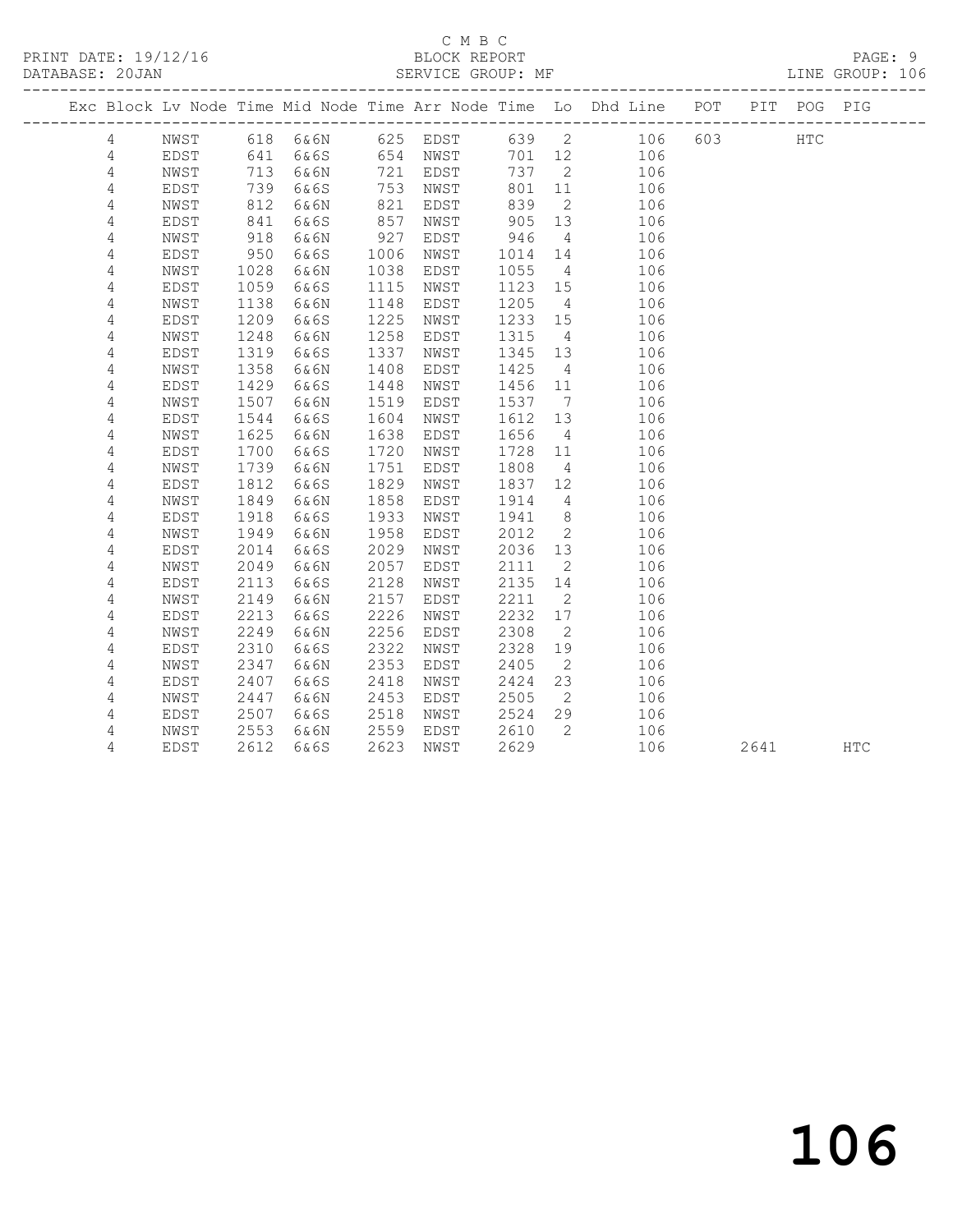## C M B C<br>BLOCK REPORT

PAGE: 10<br>LINE GROUP: 106

|                 |              |      |                             |          |             |         |                 | Exc Block Lv Node Time Mid Node Time Arr Node Time Lo Dhd Line POT |     |             | PIT POG PIG |            |
|-----------------|--------------|------|-----------------------------|----------|-------------|---------|-----------------|--------------------------------------------------------------------|-----|-------------|-------------|------------|
| $5\phantom{.0}$ | NWST         |      | 638 6&6N                    | 645 EDST |             |         |                 | 659 2<br>106                                                       | 623 |             | HTC         |            |
| $\mathsf S$     | EDST         | 701  | 6&6S                        | 714      | NWST        | 721     | 14              | 106                                                                |     |             |             |            |
| $\mathsf S$     | NWST         | 735  | 6&6N                        | 743      | EDST        | 801     | $\overline{2}$  | 106                                                                |     |             |             |            |
| 5               | EDST         | 803  | 6&6S                        | 819      | NWST        | 827     | 11              | 106                                                                |     |             |             |            |
| 5               | NWST         | 838  | 6&6N                        | 847      | EDST        | 905     | $\overline{2}$  | 106                                                                |     |             |             |            |
| 5               | EDST         | 907  | 6&6S                        | 923      | NWST        | 931     | 17              | 106                                                                |     |             |             |            |
| $\mathsf S$     | NWST         | 948  | 6&6N                        | 958      | EDST        | 1016    | $\overline{4}$  | 106                                                                |     |             |             |            |
| $\mathsf S$     | EDST         | 1020 | 6&6S                        | 1036     | NWST        | 1044    | 14              | 106                                                                |     |             |             |            |
| 5               | NWST         | 1058 | 6&6N                        | 1108     | EDST        | 1125    | 4               | 106                                                                |     |             |             |            |
| 5               | EDST         | 1129 | 6&6S                        | 1145     | NWST        | 1153    | 15              | 106                                                                |     |             |             |            |
| $\mathsf S$     | NWST         | 1208 | 6&6N                        | 1218     | EDST        | 1235    | $\overline{4}$  | 106                                                                |     |             |             |            |
| 5               | EDST         | 1239 | 6&6S                        | 1255     | NWST        | 1303    | 15              | 106                                                                |     |             |             |            |
| 5               | NWST         | 1318 | 6&6N                        | 1328     | EDST        | 1345    | $\overline{4}$  | 106                                                                |     |             |             |            |
| 5               | EDST         | 1349 | 6&6S                        | 1407     | NWST        | 1415    | 13              | 106                                                                |     |             |             |            |
| 5               | NWST         | 1428 | 6&6N                        | 1438     | EDST        | 1455    | $\overline{4}$  | 106                                                                |     |             |             |            |
| 5               | EDST         | 1459 | 6&6S                        | 1519     | NWST        | 1527    | 12              | 106                                                                |     |             |             |            |
| 5               | NWST         | 1539 | 6&6N                        | 1551     | EDST        | 1609    | $5\phantom{.0}$ | 106                                                                |     |             |             |            |
| 5               | <b>EDST</b>  | 1614 | 6&6S                        | 1634     | NWST        | 1642    | 13              | 106                                                                |     |             |             |            |
| 5               | NWST         | 1655 | 6&6N                        | 1708     | EDST        | 1726    | $4\overline{ }$ | 106                                                                |     |             |             |            |
| 5               | EDST         | 1730 | 6&6S                        | 1750     | NWST        | 1759    | 8               | 106                                                                |     |             |             |            |
| 5               | NWST         | 1807 | 6&6N                        | 1819     | EDST        | 1836    | $\overline{4}$  | 106                                                                |     |             |             |            |
| 5               | EDST         | 1840 | 6&6S                        | 1856     | NWST        | 1904    |                 | 106                                                                |     | 1916 — 1916 |             | HTC        |
|                 |              |      |                             |          |             |         |                 |                                                                    |     |             |             |            |
| 6               | BW04         | 436  | $CL-E$                      | 445      | NWST        | 500     | $4\overline{ }$ | 123                                                                | 401 |             | HTC         |            |
| 6               | NWST         | 504  | 6&6N                        | 511      | EDST        | 525     | $\overline{2}$  | 106                                                                |     |             |             |            |
| 6               | EDST         | 527  | 6&6S                        | 538      | NWST        | 545     | 13              | 106                                                                |     |             |             |            |
| 6               | NWST         | 558  | 6&6N                        | 605      | EDST        | 619     | 4               | 106                                                                |     |             |             |            |
| 6               | EDST         | 623  | 6&6S                        | 636      | NWST        | 643     | $5\overline{)}$ | 106                                                                |     |             |             |            |
| 6               | NWST         | 648  | 6&6N                        | 656      | EDST        | 712     | 2               | 106                                                                |     |             |             |            |
| 6               | EDST         | 714  | 6&6S                        | 727      | NWST        | 734     | 15              | 106                                                                |     |             |             |            |
| 6               | NWST         | 749  | 6&6N                        | 757      | EDST        | 815     | 2               | 106                                                                |     |             |             |            |
| 6               | EDST         | 817  | 6&6S                        | 833      | NWST        | 841     | 13              | 106                                                                |     |             |             |            |
| 6               | NWST         | 854  | 6&6N                        | 903      | EDST        | 921     | $\mathbf{2}$    | 106                                                                |     |             |             |            |
| 6               | EDST         | 923  | 6&6S                        | 939      | NWST        | 947     | 11              | 106                                                                |     |             |             |            |
| 6               | NWST         | 958  | 6&6N                        | 1008     | EDST        | 1026    | 4               | 106                                                                |     |             |             |            |
| 6               | EDST         | 1030 | 6&6S                        | 1046     | NWST        | 1054    | 14              | 106                                                                |     |             |             |            |
| 6               | NWST         | 1108 | 6&6N                        | 1118     | EDST        | 1135    | $\overline{4}$  | 106                                                                |     |             |             |            |
| 6               | EDST         | 1139 | 6&6S                        | 1155     | NWST        | 1203 15 |                 | 106                                                                |     |             |             |            |
| 6               | NWST         | 1218 | 6&6N                        | 1228     | EDST        | 1245    | $\overline{4}$  | 106                                                                |     |             |             |            |
| 6               | EDST         |      | 1249 6&6S 1305 NWST 1313 15 |          |             |         |                 | 106                                                                |     |             |             |            |
| 6               | NWST         | 1328 | 6&6N                        | 1338     | EDST        | 1355    | 4               | 106                                                                |     |             |             |            |
| 6               | EDST         | 1359 | 6&6S                        | 1417     | NWST        | 1425    | 13              | 106                                                                |     |             |             |            |
| 6               | NWST         | 1438 | 6&6N                        | 1448     | <b>EDST</b> | 1505    | 5               | 106                                                                |     |             |             |            |
| $\epsilon$      | EDST         | 1510 | 6&6S                        | 1530     | NWST        | 1538    | 10              | 106                                                                |     |             |             |            |
| 6               | ${\tt NWST}$ | 1548 | 6&6N                        | 1600     | EDST        | 1618    | 4               | 106                                                                |     |             |             |            |
| 6               | EDST         | 1622 | 6&6S                        | 1642     | NWST        | 1650    | 12              | 106                                                                |     |             |             |            |
| 6               | NWST         | 1702 | 6&6N                        | 1715     | EDST        | 1733    | 4               | 106                                                                |     |             |             |            |
| 6               | EDST         | 1737 | 6&6S                        | 1757     | NWST        | 1806    |                 | 106                                                                |     | 1820        |             | <b>HTC</b> |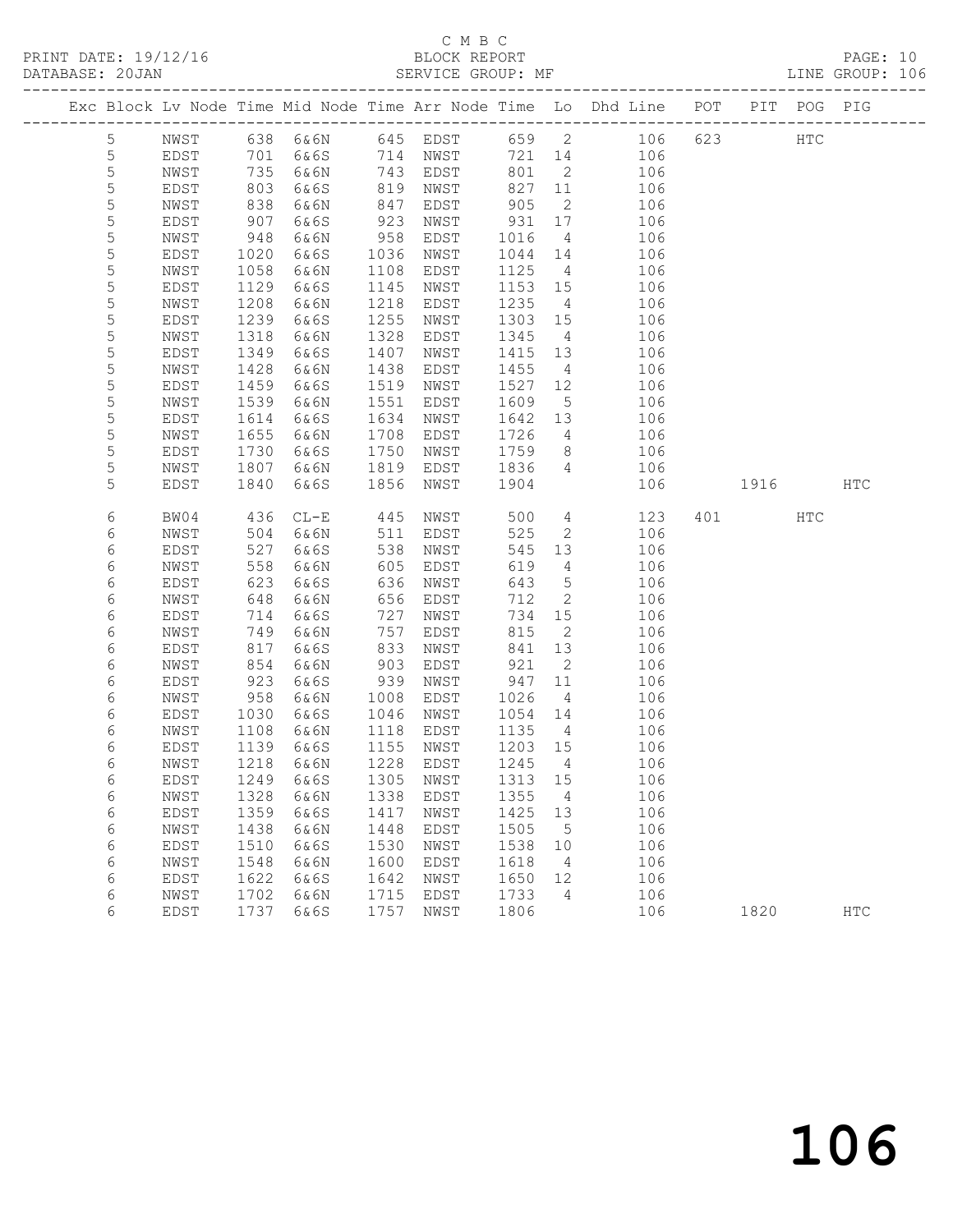## C M B C<br>BLOCK REPORT

PAGE: 11<br>LINE GROUP: 106

|                 |             |             |      |           |      | Exc Block Lv Node Time Mid Node Time Arr Node Time Lo Dhd Line POT |         |                 |                |     |          |               | PIT POG PIG |               |
|-----------------|-------------|-------------|------|-----------|------|--------------------------------------------------------------------|---------|-----------------|----------------|-----|----------|---------------|-------------|---------------|
|                 | 7           | NWST        |      |           |      | 1522 6&6N 1534 EDST 1552 8 106 1505                                |         |                 |                |     |          |               | HTC         |               |
|                 | 7           | EDST        | 1600 | 6&6S      |      | 1620 NWST 1628 12                                                  |         |                 |                | 106 |          |               |             |               |
|                 | 7           | NWST        | 1640 | 6&6N      |      | 1653 EDST                                                          | 1711 4  |                 |                | 106 |          |               |             |               |
|                 | 7           | EDST        | 1715 | 6&6S      | 1735 | NWST                                                               | 1743 12 |                 |                | 106 |          |               |             |               |
|                 | 7           | NWST        | 1755 | 6&6N      | 1807 | EDST                                                               | 1824    | $\overline{4}$  |                | 106 |          |               |             |               |
|                 | 7           | EDST        | 1828 | 6&6S      | 1845 | NWST                                                               | 1853 11 |                 |                | 106 |          |               |             |               |
|                 | 7           | NWST        | 1904 | 6&6N      | 1913 | EDST                                                               | 1928    | $\overline{4}$  |                | 106 |          |               |             |               |
|                 | 7           | EDST        | 1932 | 6&6S      | 1947 | NWST                                                               | 1955    | 9               |                | 106 |          |               |             |               |
|                 | 7           | NWST        | 2004 | 6&6N      | 2012 | EDST                                                               | 2026    | $\overline{2}$  |                | 106 |          |               |             |               |
|                 | 7           | EDST        | 2028 | 6&6S      | 2043 | NWST                                                               | 2050 14 |                 |                | 106 |          |               |             |               |
|                 | 7           | NWST        | 2104 | 6&6N      | 2112 | EDST                                                               | 2126    | $\overline{2}$  |                | 106 |          |               |             |               |
|                 | 7           | EDST        | 2128 | 6&6S      | 2143 | NWST                                                               | 2150 10 |                 | 106            |     |          |               |             |               |
|                 | 7           | NWST        | 2200 | 6&6N      | 2207 | EDST                                                               | 2221    | $\overline{4}$  |                | 106 |          |               |             |               |
|                 | 7           | EDST        | 2225 | 6&6S      | 2238 | NWST                                                               | 2244    |                 |                | 106 |          | 2256          |             | HTC           |
|                 |             |             |      |           |      |                                                                    |         |                 |                |     |          |               |             |               |
|                 | 8           | NWST        | 742  | 6&6N      | 750  | EDST                                                               | 808     |                 | $\overline{2}$ | 106 |          | 725 — 120     | HTC         |               |
|                 | 8           | EDST        | 810  | 6&6S      |      | 826 NWST                                                           | 834     | 12              |                | 106 |          |               |             |               |
|                 | 8           | NWST        | 846  | 6&6N      |      | 855 EDST                                                           | 913     | $2^{\circ}$     |                | 106 |          |               |             |               |
|                 | 8           | EDST        | 915  | 6&6S      | 931  | NWST                                                               | 939     |                 |                | 106 |          |               | 953 — 100   | HTC           |
|                 |             |             |      |           |      |                                                                    |         |                 |                |     |          |               |             |               |
| SD <sub>9</sub> |             | KEHA        | 1514 |           |      | LKST                                                               | 1531    |                 |                |     |          | 1 25 134 1429 | HTC         |               |
| SD 9            |             | NWST        | 1557 | 6&6N      |      | 1609 EDST                                                          | 1627    | $\overline{2}$  |                | 106 |          |               |             |               |
| $#SD$ 9         |             | NWST        | 1557 | 6&6N      | 1609 | EDST                                                               | 1627    | $\overline{2}$  |                |     | 106 1540 |               | HTC         |               |
|                 | 9           | EDST        | 1629 | 6&6S      | 1649 | NWST                                                               | 1657    | 12              |                | 106 |          |               |             |               |
|                 | 9           | NWST        | 1709 | 6&6N      | 1722 | EDST                                                               | 1740    | $\overline{4}$  |                | 106 |          |               |             |               |
|                 | 9           | EDST        | 1744 | 6&6S      | 1804 | NWST                                                               | 1813    | 6               |                | 106 |          |               |             |               |
|                 | $\mathsf 9$ | NWST        | 1819 | 6&6N      | 1829 | EDST                                                               | 1846    | $4\overline{4}$ |                | 106 |          |               |             |               |
|                 | 9           | EDST        | 1850 | 6&6S      | 1906 | NWST                                                               | 1914    | $5\overline{)}$ |                | 106 |          |               |             |               |
|                 | 9           | NWST        | 1919 | 6&6N      | 1928 | EDST                                                               | 1943    | $\overline{4}$  |                | 106 |          |               |             |               |
|                 | 9           | EDST        | 1947 | 6&6S      | 2002 | NWST                                                               | 2010    | 9               |                | 106 |          |               |             |               |
|                 | 9           | NWST        | 2019 | 6&6N      | 2027 | EDST                                                               | 2041    | $\overline{2}$  |                | 106 |          |               |             |               |
|                 | 9           | EDST        | 2043 | 6&6S      | 2058 | NWST                                                               | 2105    | 14              |                | 106 |          |               |             |               |
|                 | 9           | NWST        | 2119 | 6&6N      | 2127 | EDST                                                               | 2141    | $\overline{2}$  |                | 106 |          |               |             |               |
|                 | 9           | EDST        | 2143 | 6&6S      | 2158 | NWST                                                               | 2205    | 14              |                | 106 |          |               |             |               |
|                 | 9           | NWST        | 2219 | 6&6N      | 2226 | EDST                                                               | 2238    | $\overline{2}$  |                | 106 |          |               |             |               |
|                 | 9           | EDST        | 2240 | 6&6S      | 2253 | NWST                                                               | 2259    | 20              |                | 106 |          |               |             |               |
|                 | 9           | NWST        | 2319 | 6&6N      | 2325 | EDST                                                               | 2337    | $\overline{2}$  |                | 106 |          |               |             |               |
|                 | 9           | EDST        | 2339 | 6&6S      | 2351 | NWST                                                               | 2357    | 20              |                | 106 |          |               |             |               |
|                 | 9           | NWST        | 2417 | 6&6N      |      | 2423 EDST                                                          | 2435    | $\overline{2}$  |                | 106 |          |               |             |               |
|                 | 9           | EDST        |      | 2437 6&6S |      | 2448 NWST 2454 25                                                  |         |                 |                | 106 |          |               |             |               |
|                 | 9           | NWST        | 2519 | 6&6N      | 2525 | EDST                                                               | 2536    | 2               |                | 106 |          |               |             |               |
|                 | 9           | EDST        | 2538 | 6&6S      | 2549 | NWST                                                               | 2555    |                 |                | 106 |          | 2607          |             | <b>HTC</b>    |
|                 |             |             |      |           |      |                                                                    |         |                 |                |     |          |               |             |               |
| SD 10           |             | <b>BCHL</b> | 1509 |           |      | EDST                                                               | 1528    | 9               |                | 133 | 1434     |               | <b>HTC</b>  |               |
| SD 10           |             | EDST        | 1537 | 6&6S      | 1557 | NWST                                                               | 1605    | 12              |                | 106 |          |               |             |               |
| #SD 10          |             | EDST        | 1537 | 6&6S      | 1557 | NWST                                                               | 1605    | 12              |                | 106 | 1517     |               | <b>HTC</b>  |               |
|                 | 10          | NWST        | 1617 | 6&6N      | 1630 | EDST                                                               | 1648    | $\overline{4}$  |                | 106 |          |               |             |               |
|                 | 10          | EDST        | 1652 | 6&6S      | 1712 | NWST                                                               | 1720    | 12              |                | 106 |          |               |             |               |
|                 | 10          | NWST        | 1732 | 6&6N      | 1744 | EDST                                                               | 1801    | $\overline{4}$  |                | 106 |          |               |             |               |
|                 | 10          | EDST        | 1805 | 6&6S      | 1822 | NWST                                                               | 1830    |                 |                | 106 |          | 1844          |             | $_{\rm{HTC}}$ |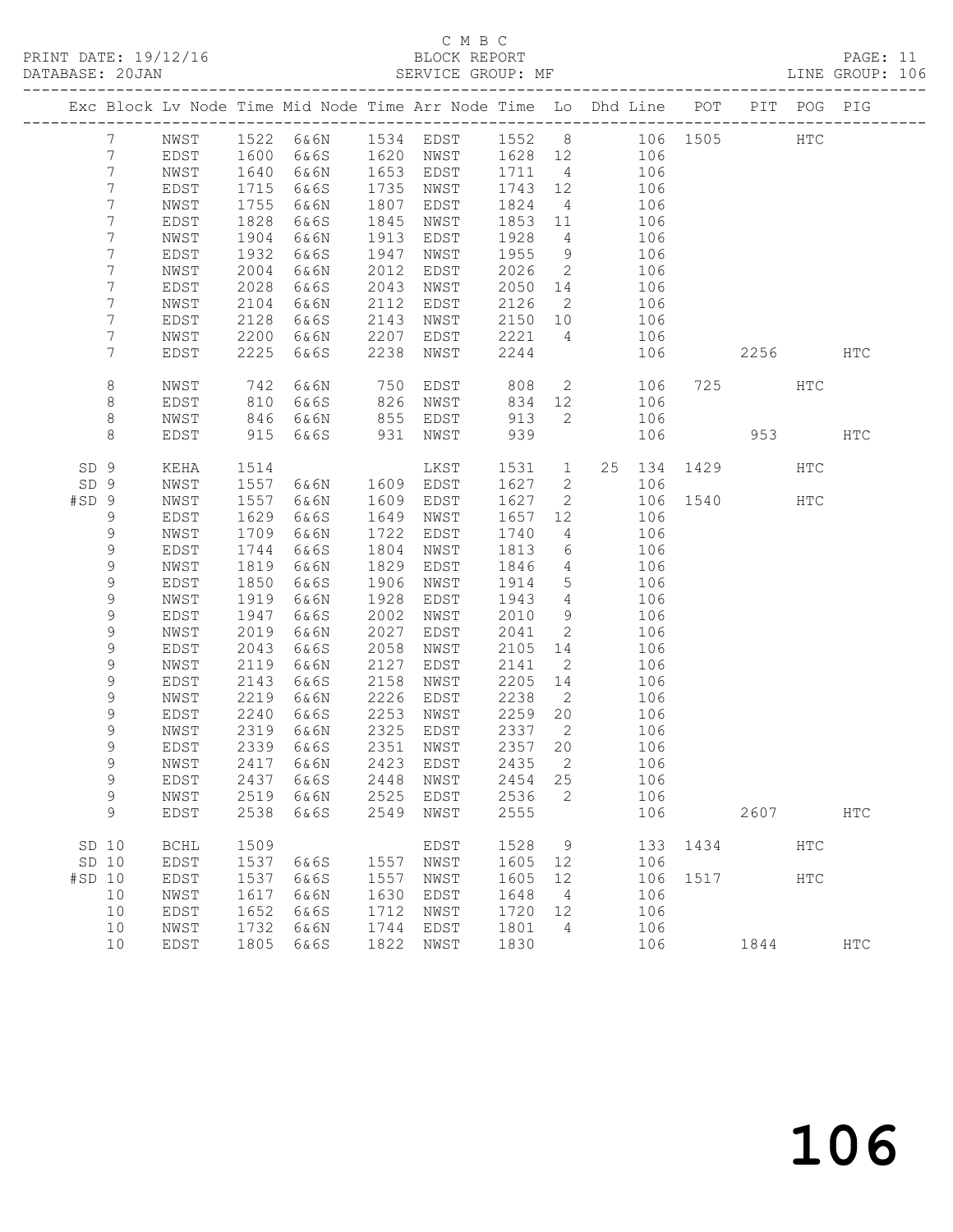## C M B C<br>BLOCK REPORT

PAGE: 12<br>LINE GROUP: 106

|      |      |            |           |      |           |                 |                              | Exc Block Lv Node Time Mid Node Time Arr Node Time Lo Dhd Line POT PIT POG PIG |        |            |            |
|------|------|------------|-----------|------|-----------|-----------------|------------------------------|--------------------------------------------------------------------------------|--------|------------|------------|
| 11   |      |            |           |      |           |                 |                              | NWST 728 6&6N 736 EDST 753 2 106 711                                           | HTC    |            |            |
| 11   | EDST |            |           |      |           |                 |                              |                                                                                |        |            |            |
| 11   | NWST |            |           |      |           |                 |                              |                                                                                |        |            |            |
| 11   | EDST | 858        | 6&6S      |      | 914 NWST  | 922             | 16                           | 106                                                                            |        |            |            |
| 11   | NWST | 938        | 6&6N      | 947  | EDST      | 1006<br>1034    | $4\overline{4}$              | 106                                                                            |        |            |            |
| 11   | EDST | 1010       | 6&6S      | 1026 | NWST      | 1034            | 14                           | 106                                                                            |        |            |            |
| 11   | NWST | 1048       | 6&6N      | 1058 | EDST      | 1115            | $\overline{4}$               | 106                                                                            |        |            |            |
| 11   | EDST | 1119       | 6&6S      | 1135 | NWST      | 1143 15         |                              | 106                                                                            |        |            |            |
| 11   | NWST | 1158       | 6&6N      | 1208 | EDST      | 1225            | $4\overline{4}$              | 106                                                                            |        |            |            |
| 11   | EDST | 1229       | 6&6S      | 1245 | NWST      | 1253            | 15                           | 106                                                                            |        |            |            |
| 11   | NWST | 1308       | 6&6N      | 1318 | EDST      | 1335            | $\overline{4}$               | 106                                                                            |        |            |            |
| 11   | EDST | 1339       | 6&6S      | 1357 | NWST      | 1405            | 13                           | 106                                                                            |        |            |            |
| 11   | NWST | 1418       | 6&6N      | 1428 | EDST      | 1445            | $\overline{4}$               | 106                                                                            |        |            |            |
| $11$ | EDST | 1449       | 6&6S      | 1509 | NWST      | 1517            | 12                           | 106                                                                            |        |            |            |
| 11   | NWST | 1529       | 6&6N      | 1541 | EDST      | 1559            | 8 <sup>8</sup>               | 106                                                                            |        |            |            |
| 11   | EDST | 1607       | 6&6S      | 1627 | NWST      | 1635 12         |                              | 106                                                                            |        |            |            |
| 11   | NWST |            | 1647 6&6N |      | 1700 EDST | 1718            | $\overline{4}$               | 106                                                                            |        |            |            |
| 11   | EDST | 1722       | 6&6S      | 1742 | NWST      | 1750            |                              | 106                                                                            | 1804   |            | <b>HTC</b> |
| 12   | MTST | 531        |           |      | EDST      | 545             | $4\overline{ }$              | 119                                                                            | 506 80 | <b>HTC</b> |            |
| 12   | EDST | 549        |           |      | MTST      | 607             | 8                            | 119                                                                            |        |            |            |
| 12   | MTST | 615        |           |      | EDST      | 630             | $\mathbf{2}$                 | 119                                                                            |        |            |            |
| 12   | EDST | 632        |           |      | MTST      | 652             | 8                            | 119                                                                            |        |            |            |
| 12   | MTST | 700        |           |      | EDST      | 716             | 2                            | 119                                                                            |        |            |            |
| $12$ | EDST | 718        |           |      | MTST      | 739             | 8 <sup>8</sup>               | 119                                                                            |        |            |            |
| 12   | MTST | 747<br>841 |           |      |           | 835<br>933      | $6\overline{6}$              | 144                                                                            |        |            |            |
| 12   | SFU  |            |           |      |           |                 | 14                           | 144                                                                            |        |            |            |
| 12   | MTST | 947        | SPST      | 1012 | SFU       | 1032            | $7\phantom{.0}\phantom{.0}7$ | 144                                                                            |        |            |            |
| 12   | SFU  | 1039       | SPST      |      | 1100 MTST | 1126            | 19                           | 144                                                                            |        |            |            |
| 12   | MTST | 1145       | SPST      | 1211 | SFU       | 1231            | 8 <sup>8</sup>               | 144                                                                            |        |            |            |
| 12   | SFU  | 1239       | SPST      | 1300 | MTST      | 1329            | 18                           | 144                                                                            |        |            |            |
| 12   | MTST | 1347       | SPST      | 1414 | SFU       | 1434            | 14                           | 144                                                                            |        |            |            |
| 12   | SFU  | 1448       | SPST      | 1510 | MTST      | 1545            | $5\overline{)}$              | 144                                                                            |        |            |            |
| 12   | MTST | 1550       | SPST      | 1619 | LOST      | 1644            | 6                            | 110                                                                            |        |            |            |
| 12   | LOST | 1650       | SPST      | 1714 | MTST      | 1746            | $\overline{4}$               | 110                                                                            |        |            |            |
| 12   | MTST | 1750       | SPST      | 1817 | LOST      | 1839            | $5\overline{)}$              | 110                                                                            |        |            |            |
| 12   | LOST | 1844       | SPST      | 1905 | MTST      | 1929            | $6\overline{6}$              | 110                                                                            |        |            |            |
| 12   | MTST | 1935       | SPST      | 2002 | SFU       | 2022            | 6                            | 144                                                                            |        |            |            |
| $12$ | SFU  | 2028       | SPST      | 2050 | MTST      | 2115            | 20                           | 144                                                                            |        |            |            |
| 12   | MTST | 2135       | SPST      | 2159 | SFU       | 2217            | $7\phantom{.0}\phantom{.0}7$ | 144                                                                            |        |            |            |
| 12   | SFU  | 2224       | SPST      | 2244 | MTST      | 2307            | $7\phantom{.0}\phantom{.0}7$ | 144                                                                            |        |            |            |
| 12   | MTST | 2314       | SPST      | 2333 | LOST      | 2350 10<br>2428 |                              | 110                                                                            |        |            |            |
| 12   | LOST | 2400       | 6&6W      |      | 2420 22ST | 2428            |                              | 101                                                                            | 2435   |            | <b>HTC</b> |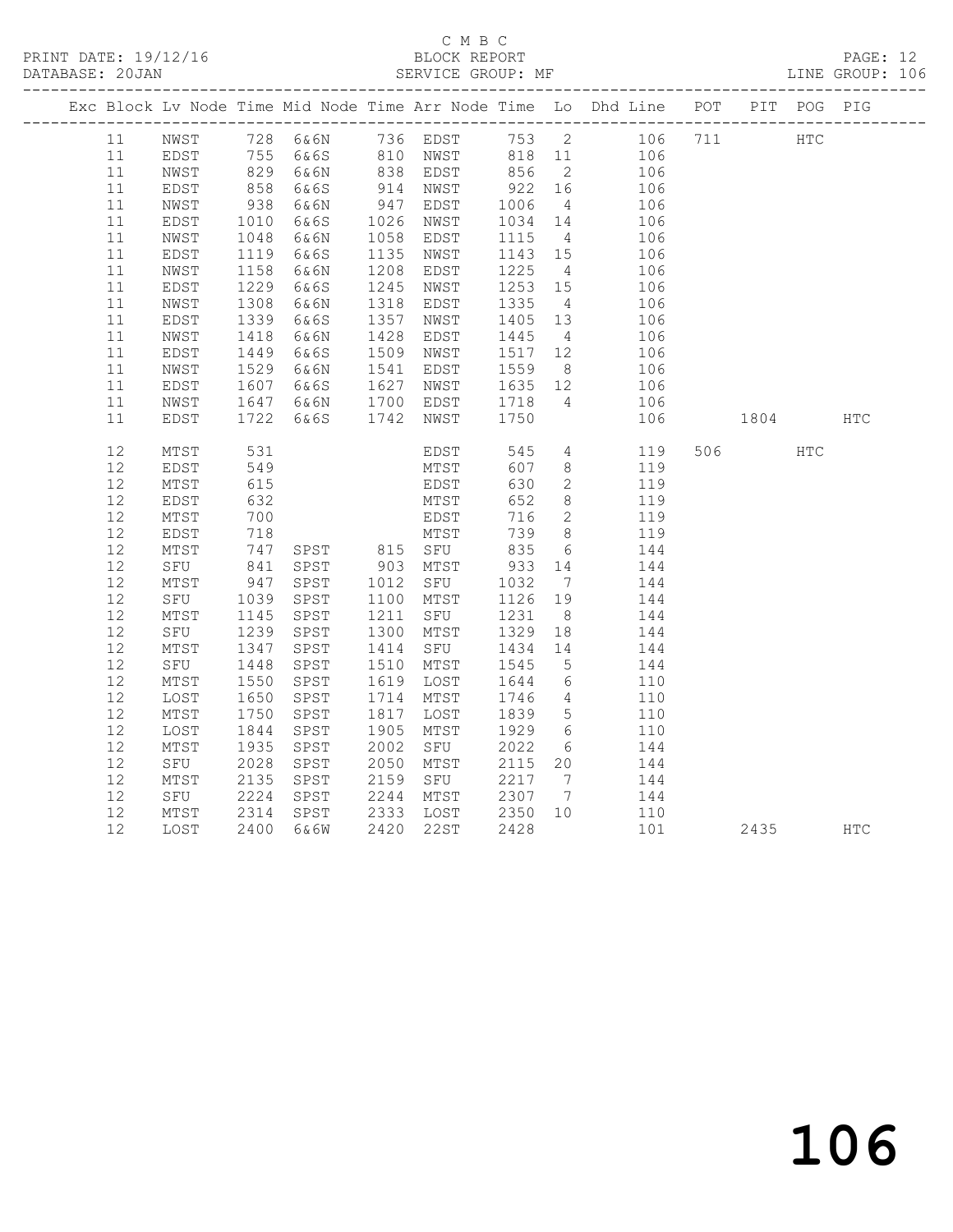### C M B C

PRINT DATE: 19/12/16 BLOCK REPORT PAGE: 13 DATABASE: 20JAN SERVICE GROUP: MF LINE GROUP: 106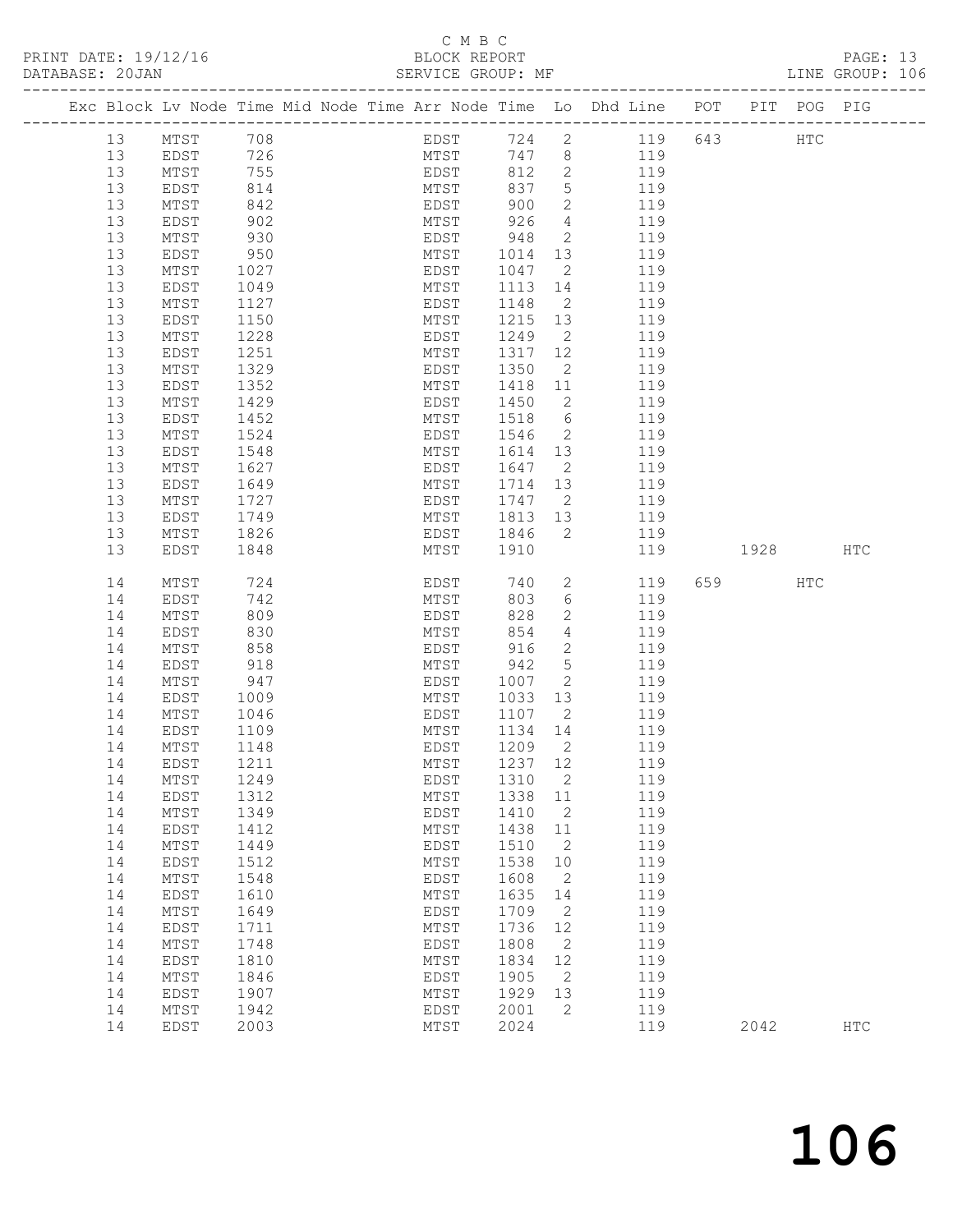C M B C

PAGE: 14<br>LINE GROUP: 106

| Exc Block Lv Node Time Mid Node Time Arr Node Time Lo Dhd Line POT PIT POG PIG<br>15 MTST 745 SPST 812 LOST 834 6 110 720 HTC<br>15 LOST 840 SPST 903 MTST 930 10 110<br>940 SPST 1004 LOST 1024<br>110<br>15<br>MTST<br>11<br>1035 SPST<br>15<br>LOST<br>1058 MTST<br>1124<br>16<br>110<br>1226<br>15<br>MTST<br>1204 LOST<br>1140<br>SPST<br>9<br>110<br>15<br>1235<br>1258 MTST<br>1326<br>LOST<br>SPST<br>14<br>110<br>1340 SPST 1407 LOST<br>15<br>1429<br>$5\overline{)}$<br>110<br>MTST<br>15<br>1534<br>$7\overline{)}$<br>LOST<br>1434<br>SPST<br>1458 MTST<br>110<br>$\overline{2}$<br>15<br>1601<br>MTST<br>1541<br>EDST<br>119<br>15<br>1628<br>14<br>EDST<br>1603<br>MTST<br>119<br>1702<br>$\overline{2}$<br>15<br>MTST<br>1642<br>EDST<br>119<br>15<br>1729<br>EDST<br>1704<br>MTST<br>13<br>119<br>15<br>1742<br>1802<br>2<br>MTST<br>EDST<br>119<br>$\overline{7}$<br>15<br>1828<br>EDST<br>1804<br>MTST<br>119<br>$\overline{2}$<br>15<br>$\mathtt{MTST}$<br>1835<br>EDST<br>1855<br>119<br>15<br>1857<br>MTST<br>1919<br>13<br>EDST<br>119<br>$\mathtt{MTST}$<br>1932<br>1951<br>$\overline{2}$<br>15<br>EDST<br>119<br>15<br>1953<br>MTST<br>2015<br>11<br>EDST<br>119<br>15<br>2026<br>2045<br>$\overline{2}$<br>MTST<br>EDST<br>119<br>2108<br>$\overline{2}$<br>15<br>EDST<br>2047<br>MTST<br>119<br>$\overline{2}$<br>15<br>MTST<br>2110<br>EDST<br>2129<br>119<br>15<br>2131<br>MTST<br>2151<br>12<br>119<br>EDST<br>15<br>MTST<br>2203<br>2221<br>$\overline{2}$<br>119<br>EDST<br>15<br>2223<br>2241<br>24<br>119<br>EDST<br>MTST<br>$\mathtt{MTST}$<br>2305<br>2320<br>15<br>EDST<br>7<br>119<br>15<br>2327<br>MTST<br>2343<br>$\overline{2}$<br>119<br>EDST<br>2345 SPST 2404 LOST<br>15<br>MTST<br>2421<br>$4\overline{4}$<br>110<br>SPST 2441 MTST<br>2425<br>2459<br>$5\overline{}$<br>15<br>LOST<br>110<br>8<br>15<br>MTST<br>2518<br>2504<br>EDST<br>119<br>2526<br>2541<br>119<br>15<br>EDST<br>MTST<br>2559<br>HTC<br>SPST 606 LOST<br>16<br>548<br>624<br>523 and $\sim$<br>MTST<br>110<br>HTC<br>16<br>726<br>LOST<br>640<br>SPST<br>701 MTST<br>13<br>110<br>756<br>$\mathbf{2}$<br>16<br>MTST<br>739<br>EDST<br>119<br>$5\overline{)}$<br>821<br>16<br>EDST<br>758<br>MTST<br>119<br>826<br>119<br>$\overline{2}$<br>844<br>16<br>MTST<br>EDST<br>$\overline{4}$<br>MTST<br>910<br>16<br>EDST<br>846<br>119<br>932 2<br>16 MTST<br>914<br><b>EDST</b><br>119<br>958<br>9<br>16<br>EDST<br>934<br>MTST<br>119<br>16<br>$MTST$<br>1007<br>EDST<br>1027<br>119<br>2<br>16<br>1029<br>1053<br>119<br><b>EDST</b><br>MTST<br>14<br>16<br>$MTST$<br>1107<br>1128<br>2<br>119<br>EDST<br>16<br>1130<br>1155<br>13<br>119<br>EDST<br>MTST<br>16<br>$MTST$<br>1208<br>1229<br>2<br>119<br>EDST<br>16<br>1231<br>1257<br>12<br>119<br>EDST<br>MTST<br>16<br>MTST<br>1309<br>1330<br>2<br>119<br>EDST<br>16<br>1332<br>1358<br>$11$<br>119<br>EDST<br>MTST<br>16<br>$MTST$<br>1409<br>1430<br>2<br>119<br>EDST<br>1432<br>1458<br>119<br>16<br><b>EDST</b><br>MTST<br>11<br>16<br>$MTST$<br>1509<br>1531<br>2<br>119<br>EDST<br>12<br>16<br>1533<br>1559<br>119<br>EDST<br>MTST<br>16<br>1631<br>$\sqrt{2}$<br>119<br>$MTST$<br>1611<br>EDST<br>16<br>1633<br>1658<br>13<br>119<br><b>EDST</b><br>MTST<br>16<br>119<br>MTST<br>1711<br>EDST<br>1731<br>$\mathbf 1$<br>16<br>1732<br>1757<br>13<br>119<br>EDST<br>MTST<br>16<br>MTST<br>1810<br>FN37<br>1824<br>1846<br>3<br>116<br><b>EDST</b> | DATABASE: 20JAN | AN<br>---------------------- |  | PRINT DATE: 19/12/16 BLOCK REPORT<br>DATABASE: 20JAN SERVICE GROUP:<br>SERVICE GROUP: MF |  |  |  | PAGE: 14<br>LINE GROUP: 106 |  |
|-----------------------------------------------------------------------------------------------------------------------------------------------------------------------------------------------------------------------------------------------------------------------------------------------------------------------------------------------------------------------------------------------------------------------------------------------------------------------------------------------------------------------------------------------------------------------------------------------------------------------------------------------------------------------------------------------------------------------------------------------------------------------------------------------------------------------------------------------------------------------------------------------------------------------------------------------------------------------------------------------------------------------------------------------------------------------------------------------------------------------------------------------------------------------------------------------------------------------------------------------------------------------------------------------------------------------------------------------------------------------------------------------------------------------------------------------------------------------------------------------------------------------------------------------------------------------------------------------------------------------------------------------------------------------------------------------------------------------------------------------------------------------------------------------------------------------------------------------------------------------------------------------------------------------------------------------------------------------------------------------------------------------------------------------------------------------------------------------------------------------------------------------------------------------------------------------------------------------------------------------------------------------------------------------------------------------------------------------------------------------------------------------------------------------------------------------------------------------------------------------------------------------------------------------------------------------------------------------------------------------------------------------------------------------------------------------------------------------------------------------------------------------------------------------------------------------------------------------------------------------------------------------------------------------------------------------------------------------------------------------------------------------------------------------------------------------------------------------------------------------------------------------------------------------------------------------------------------------------------------------------------------------------------------------------------------------------------------------------------------------------------------------------------------------------|-----------------|------------------------------|--|------------------------------------------------------------------------------------------|--|--|--|-----------------------------|--|
|                                                                                                                                                                                                                                                                                                                                                                                                                                                                                                                                                                                                                                                                                                                                                                                                                                                                                                                                                                                                                                                                                                                                                                                                                                                                                                                                                                                                                                                                                                                                                                                                                                                                                                                                                                                                                                                                                                                                                                                                                                                                                                                                                                                                                                                                                                                                                                                                                                                                                                                                                                                                                                                                                                                                                                                                                                                                                                                                                                                                                                                                                                                                                                                                                                                                                                                                                                                                                             |                 |                              |  |                                                                                          |  |  |  |                             |  |
|                                                                                                                                                                                                                                                                                                                                                                                                                                                                                                                                                                                                                                                                                                                                                                                                                                                                                                                                                                                                                                                                                                                                                                                                                                                                                                                                                                                                                                                                                                                                                                                                                                                                                                                                                                                                                                                                                                                                                                                                                                                                                                                                                                                                                                                                                                                                                                                                                                                                                                                                                                                                                                                                                                                                                                                                                                                                                                                                                                                                                                                                                                                                                                                                                                                                                                                                                                                                                             |                 |                              |  |                                                                                          |  |  |  |                             |  |
|                                                                                                                                                                                                                                                                                                                                                                                                                                                                                                                                                                                                                                                                                                                                                                                                                                                                                                                                                                                                                                                                                                                                                                                                                                                                                                                                                                                                                                                                                                                                                                                                                                                                                                                                                                                                                                                                                                                                                                                                                                                                                                                                                                                                                                                                                                                                                                                                                                                                                                                                                                                                                                                                                                                                                                                                                                                                                                                                                                                                                                                                                                                                                                                                                                                                                                                                                                                                                             |                 |                              |  |                                                                                          |  |  |  |                             |  |
|                                                                                                                                                                                                                                                                                                                                                                                                                                                                                                                                                                                                                                                                                                                                                                                                                                                                                                                                                                                                                                                                                                                                                                                                                                                                                                                                                                                                                                                                                                                                                                                                                                                                                                                                                                                                                                                                                                                                                                                                                                                                                                                                                                                                                                                                                                                                                                                                                                                                                                                                                                                                                                                                                                                                                                                                                                                                                                                                                                                                                                                                                                                                                                                                                                                                                                                                                                                                                             |                 |                              |  |                                                                                          |  |  |  |                             |  |
|                                                                                                                                                                                                                                                                                                                                                                                                                                                                                                                                                                                                                                                                                                                                                                                                                                                                                                                                                                                                                                                                                                                                                                                                                                                                                                                                                                                                                                                                                                                                                                                                                                                                                                                                                                                                                                                                                                                                                                                                                                                                                                                                                                                                                                                                                                                                                                                                                                                                                                                                                                                                                                                                                                                                                                                                                                                                                                                                                                                                                                                                                                                                                                                                                                                                                                                                                                                                                             |                 |                              |  |                                                                                          |  |  |  |                             |  |
|                                                                                                                                                                                                                                                                                                                                                                                                                                                                                                                                                                                                                                                                                                                                                                                                                                                                                                                                                                                                                                                                                                                                                                                                                                                                                                                                                                                                                                                                                                                                                                                                                                                                                                                                                                                                                                                                                                                                                                                                                                                                                                                                                                                                                                                                                                                                                                                                                                                                                                                                                                                                                                                                                                                                                                                                                                                                                                                                                                                                                                                                                                                                                                                                                                                                                                                                                                                                                             |                 |                              |  |                                                                                          |  |  |  |                             |  |
|                                                                                                                                                                                                                                                                                                                                                                                                                                                                                                                                                                                                                                                                                                                                                                                                                                                                                                                                                                                                                                                                                                                                                                                                                                                                                                                                                                                                                                                                                                                                                                                                                                                                                                                                                                                                                                                                                                                                                                                                                                                                                                                                                                                                                                                                                                                                                                                                                                                                                                                                                                                                                                                                                                                                                                                                                                                                                                                                                                                                                                                                                                                                                                                                                                                                                                                                                                                                                             |                 |                              |  |                                                                                          |  |  |  |                             |  |
|                                                                                                                                                                                                                                                                                                                                                                                                                                                                                                                                                                                                                                                                                                                                                                                                                                                                                                                                                                                                                                                                                                                                                                                                                                                                                                                                                                                                                                                                                                                                                                                                                                                                                                                                                                                                                                                                                                                                                                                                                                                                                                                                                                                                                                                                                                                                                                                                                                                                                                                                                                                                                                                                                                                                                                                                                                                                                                                                                                                                                                                                                                                                                                                                                                                                                                                                                                                                                             |                 |                              |  |                                                                                          |  |  |  |                             |  |
|                                                                                                                                                                                                                                                                                                                                                                                                                                                                                                                                                                                                                                                                                                                                                                                                                                                                                                                                                                                                                                                                                                                                                                                                                                                                                                                                                                                                                                                                                                                                                                                                                                                                                                                                                                                                                                                                                                                                                                                                                                                                                                                                                                                                                                                                                                                                                                                                                                                                                                                                                                                                                                                                                                                                                                                                                                                                                                                                                                                                                                                                                                                                                                                                                                                                                                                                                                                                                             |                 |                              |  |                                                                                          |  |  |  |                             |  |
|                                                                                                                                                                                                                                                                                                                                                                                                                                                                                                                                                                                                                                                                                                                                                                                                                                                                                                                                                                                                                                                                                                                                                                                                                                                                                                                                                                                                                                                                                                                                                                                                                                                                                                                                                                                                                                                                                                                                                                                                                                                                                                                                                                                                                                                                                                                                                                                                                                                                                                                                                                                                                                                                                                                                                                                                                                                                                                                                                                                                                                                                                                                                                                                                                                                                                                                                                                                                                             |                 |                              |  |                                                                                          |  |  |  |                             |  |
|                                                                                                                                                                                                                                                                                                                                                                                                                                                                                                                                                                                                                                                                                                                                                                                                                                                                                                                                                                                                                                                                                                                                                                                                                                                                                                                                                                                                                                                                                                                                                                                                                                                                                                                                                                                                                                                                                                                                                                                                                                                                                                                                                                                                                                                                                                                                                                                                                                                                                                                                                                                                                                                                                                                                                                                                                                                                                                                                                                                                                                                                                                                                                                                                                                                                                                                                                                                                                             |                 |                              |  |                                                                                          |  |  |  |                             |  |
|                                                                                                                                                                                                                                                                                                                                                                                                                                                                                                                                                                                                                                                                                                                                                                                                                                                                                                                                                                                                                                                                                                                                                                                                                                                                                                                                                                                                                                                                                                                                                                                                                                                                                                                                                                                                                                                                                                                                                                                                                                                                                                                                                                                                                                                                                                                                                                                                                                                                                                                                                                                                                                                                                                                                                                                                                                                                                                                                                                                                                                                                                                                                                                                                                                                                                                                                                                                                                             |                 |                              |  |                                                                                          |  |  |  |                             |  |
|                                                                                                                                                                                                                                                                                                                                                                                                                                                                                                                                                                                                                                                                                                                                                                                                                                                                                                                                                                                                                                                                                                                                                                                                                                                                                                                                                                                                                                                                                                                                                                                                                                                                                                                                                                                                                                                                                                                                                                                                                                                                                                                                                                                                                                                                                                                                                                                                                                                                                                                                                                                                                                                                                                                                                                                                                                                                                                                                                                                                                                                                                                                                                                                                                                                                                                                                                                                                                             |                 |                              |  |                                                                                          |  |  |  |                             |  |
|                                                                                                                                                                                                                                                                                                                                                                                                                                                                                                                                                                                                                                                                                                                                                                                                                                                                                                                                                                                                                                                                                                                                                                                                                                                                                                                                                                                                                                                                                                                                                                                                                                                                                                                                                                                                                                                                                                                                                                                                                                                                                                                                                                                                                                                                                                                                                                                                                                                                                                                                                                                                                                                                                                                                                                                                                                                                                                                                                                                                                                                                                                                                                                                                                                                                                                                                                                                                                             |                 |                              |  |                                                                                          |  |  |  |                             |  |
|                                                                                                                                                                                                                                                                                                                                                                                                                                                                                                                                                                                                                                                                                                                                                                                                                                                                                                                                                                                                                                                                                                                                                                                                                                                                                                                                                                                                                                                                                                                                                                                                                                                                                                                                                                                                                                                                                                                                                                                                                                                                                                                                                                                                                                                                                                                                                                                                                                                                                                                                                                                                                                                                                                                                                                                                                                                                                                                                                                                                                                                                                                                                                                                                                                                                                                                                                                                                                             |                 |                              |  |                                                                                          |  |  |  |                             |  |
|                                                                                                                                                                                                                                                                                                                                                                                                                                                                                                                                                                                                                                                                                                                                                                                                                                                                                                                                                                                                                                                                                                                                                                                                                                                                                                                                                                                                                                                                                                                                                                                                                                                                                                                                                                                                                                                                                                                                                                                                                                                                                                                                                                                                                                                                                                                                                                                                                                                                                                                                                                                                                                                                                                                                                                                                                                                                                                                                                                                                                                                                                                                                                                                                                                                                                                                                                                                                                             |                 |                              |  |                                                                                          |  |  |  |                             |  |
|                                                                                                                                                                                                                                                                                                                                                                                                                                                                                                                                                                                                                                                                                                                                                                                                                                                                                                                                                                                                                                                                                                                                                                                                                                                                                                                                                                                                                                                                                                                                                                                                                                                                                                                                                                                                                                                                                                                                                                                                                                                                                                                                                                                                                                                                                                                                                                                                                                                                                                                                                                                                                                                                                                                                                                                                                                                                                                                                                                                                                                                                                                                                                                                                                                                                                                                                                                                                                             |                 |                              |  |                                                                                          |  |  |  |                             |  |
|                                                                                                                                                                                                                                                                                                                                                                                                                                                                                                                                                                                                                                                                                                                                                                                                                                                                                                                                                                                                                                                                                                                                                                                                                                                                                                                                                                                                                                                                                                                                                                                                                                                                                                                                                                                                                                                                                                                                                                                                                                                                                                                                                                                                                                                                                                                                                                                                                                                                                                                                                                                                                                                                                                                                                                                                                                                                                                                                                                                                                                                                                                                                                                                                                                                                                                                                                                                                                             |                 |                              |  |                                                                                          |  |  |  |                             |  |
|                                                                                                                                                                                                                                                                                                                                                                                                                                                                                                                                                                                                                                                                                                                                                                                                                                                                                                                                                                                                                                                                                                                                                                                                                                                                                                                                                                                                                                                                                                                                                                                                                                                                                                                                                                                                                                                                                                                                                                                                                                                                                                                                                                                                                                                                                                                                                                                                                                                                                                                                                                                                                                                                                                                                                                                                                                                                                                                                                                                                                                                                                                                                                                                                                                                                                                                                                                                                                             |                 |                              |  |                                                                                          |  |  |  |                             |  |
|                                                                                                                                                                                                                                                                                                                                                                                                                                                                                                                                                                                                                                                                                                                                                                                                                                                                                                                                                                                                                                                                                                                                                                                                                                                                                                                                                                                                                                                                                                                                                                                                                                                                                                                                                                                                                                                                                                                                                                                                                                                                                                                                                                                                                                                                                                                                                                                                                                                                                                                                                                                                                                                                                                                                                                                                                                                                                                                                                                                                                                                                                                                                                                                                                                                                                                                                                                                                                             |                 |                              |  |                                                                                          |  |  |  |                             |  |
|                                                                                                                                                                                                                                                                                                                                                                                                                                                                                                                                                                                                                                                                                                                                                                                                                                                                                                                                                                                                                                                                                                                                                                                                                                                                                                                                                                                                                                                                                                                                                                                                                                                                                                                                                                                                                                                                                                                                                                                                                                                                                                                                                                                                                                                                                                                                                                                                                                                                                                                                                                                                                                                                                                                                                                                                                                                                                                                                                                                                                                                                                                                                                                                                                                                                                                                                                                                                                             |                 |                              |  |                                                                                          |  |  |  |                             |  |
|                                                                                                                                                                                                                                                                                                                                                                                                                                                                                                                                                                                                                                                                                                                                                                                                                                                                                                                                                                                                                                                                                                                                                                                                                                                                                                                                                                                                                                                                                                                                                                                                                                                                                                                                                                                                                                                                                                                                                                                                                                                                                                                                                                                                                                                                                                                                                                                                                                                                                                                                                                                                                                                                                                                                                                                                                                                                                                                                                                                                                                                                                                                                                                                                                                                                                                                                                                                                                             |                 |                              |  |                                                                                          |  |  |  |                             |  |
|                                                                                                                                                                                                                                                                                                                                                                                                                                                                                                                                                                                                                                                                                                                                                                                                                                                                                                                                                                                                                                                                                                                                                                                                                                                                                                                                                                                                                                                                                                                                                                                                                                                                                                                                                                                                                                                                                                                                                                                                                                                                                                                                                                                                                                                                                                                                                                                                                                                                                                                                                                                                                                                                                                                                                                                                                                                                                                                                                                                                                                                                                                                                                                                                                                                                                                                                                                                                                             |                 |                              |  |                                                                                          |  |  |  |                             |  |
|                                                                                                                                                                                                                                                                                                                                                                                                                                                                                                                                                                                                                                                                                                                                                                                                                                                                                                                                                                                                                                                                                                                                                                                                                                                                                                                                                                                                                                                                                                                                                                                                                                                                                                                                                                                                                                                                                                                                                                                                                                                                                                                                                                                                                                                                                                                                                                                                                                                                                                                                                                                                                                                                                                                                                                                                                                                                                                                                                                                                                                                                                                                                                                                                                                                                                                                                                                                                                             |                 |                              |  |                                                                                          |  |  |  |                             |  |
|                                                                                                                                                                                                                                                                                                                                                                                                                                                                                                                                                                                                                                                                                                                                                                                                                                                                                                                                                                                                                                                                                                                                                                                                                                                                                                                                                                                                                                                                                                                                                                                                                                                                                                                                                                                                                                                                                                                                                                                                                                                                                                                                                                                                                                                                                                                                                                                                                                                                                                                                                                                                                                                                                                                                                                                                                                                                                                                                                                                                                                                                                                                                                                                                                                                                                                                                                                                                                             |                 |                              |  |                                                                                          |  |  |  |                             |  |
|                                                                                                                                                                                                                                                                                                                                                                                                                                                                                                                                                                                                                                                                                                                                                                                                                                                                                                                                                                                                                                                                                                                                                                                                                                                                                                                                                                                                                                                                                                                                                                                                                                                                                                                                                                                                                                                                                                                                                                                                                                                                                                                                                                                                                                                                                                                                                                                                                                                                                                                                                                                                                                                                                                                                                                                                                                                                                                                                                                                                                                                                                                                                                                                                                                                                                                                                                                                                                             |                 |                              |  |                                                                                          |  |  |  |                             |  |
|                                                                                                                                                                                                                                                                                                                                                                                                                                                                                                                                                                                                                                                                                                                                                                                                                                                                                                                                                                                                                                                                                                                                                                                                                                                                                                                                                                                                                                                                                                                                                                                                                                                                                                                                                                                                                                                                                                                                                                                                                                                                                                                                                                                                                                                                                                                                                                                                                                                                                                                                                                                                                                                                                                                                                                                                                                                                                                                                                                                                                                                                                                                                                                                                                                                                                                                                                                                                                             |                 |                              |  |                                                                                          |  |  |  |                             |  |
|                                                                                                                                                                                                                                                                                                                                                                                                                                                                                                                                                                                                                                                                                                                                                                                                                                                                                                                                                                                                                                                                                                                                                                                                                                                                                                                                                                                                                                                                                                                                                                                                                                                                                                                                                                                                                                                                                                                                                                                                                                                                                                                                                                                                                                                                                                                                                                                                                                                                                                                                                                                                                                                                                                                                                                                                                                                                                                                                                                                                                                                                                                                                                                                                                                                                                                                                                                                                                             |                 |                              |  |                                                                                          |  |  |  |                             |  |
|                                                                                                                                                                                                                                                                                                                                                                                                                                                                                                                                                                                                                                                                                                                                                                                                                                                                                                                                                                                                                                                                                                                                                                                                                                                                                                                                                                                                                                                                                                                                                                                                                                                                                                                                                                                                                                                                                                                                                                                                                                                                                                                                                                                                                                                                                                                                                                                                                                                                                                                                                                                                                                                                                                                                                                                                                                                                                                                                                                                                                                                                                                                                                                                                                                                                                                                                                                                                                             |                 |                              |  |                                                                                          |  |  |  |                             |  |
|                                                                                                                                                                                                                                                                                                                                                                                                                                                                                                                                                                                                                                                                                                                                                                                                                                                                                                                                                                                                                                                                                                                                                                                                                                                                                                                                                                                                                                                                                                                                                                                                                                                                                                                                                                                                                                                                                                                                                                                                                                                                                                                                                                                                                                                                                                                                                                                                                                                                                                                                                                                                                                                                                                                                                                                                                                                                                                                                                                                                                                                                                                                                                                                                                                                                                                                                                                                                                             |                 |                              |  |                                                                                          |  |  |  |                             |  |
|                                                                                                                                                                                                                                                                                                                                                                                                                                                                                                                                                                                                                                                                                                                                                                                                                                                                                                                                                                                                                                                                                                                                                                                                                                                                                                                                                                                                                                                                                                                                                                                                                                                                                                                                                                                                                                                                                                                                                                                                                                                                                                                                                                                                                                                                                                                                                                                                                                                                                                                                                                                                                                                                                                                                                                                                                                                                                                                                                                                                                                                                                                                                                                                                                                                                                                                                                                                                                             |                 |                              |  |                                                                                          |  |  |  |                             |  |
|                                                                                                                                                                                                                                                                                                                                                                                                                                                                                                                                                                                                                                                                                                                                                                                                                                                                                                                                                                                                                                                                                                                                                                                                                                                                                                                                                                                                                                                                                                                                                                                                                                                                                                                                                                                                                                                                                                                                                                                                                                                                                                                                                                                                                                                                                                                                                                                                                                                                                                                                                                                                                                                                                                                                                                                                                                                                                                                                                                                                                                                                                                                                                                                                                                                                                                                                                                                                                             |                 |                              |  |                                                                                          |  |  |  |                             |  |
|                                                                                                                                                                                                                                                                                                                                                                                                                                                                                                                                                                                                                                                                                                                                                                                                                                                                                                                                                                                                                                                                                                                                                                                                                                                                                                                                                                                                                                                                                                                                                                                                                                                                                                                                                                                                                                                                                                                                                                                                                                                                                                                                                                                                                                                                                                                                                                                                                                                                                                                                                                                                                                                                                                                                                                                                                                                                                                                                                                                                                                                                                                                                                                                                                                                                                                                                                                                                                             |                 |                              |  |                                                                                          |  |  |  |                             |  |
|                                                                                                                                                                                                                                                                                                                                                                                                                                                                                                                                                                                                                                                                                                                                                                                                                                                                                                                                                                                                                                                                                                                                                                                                                                                                                                                                                                                                                                                                                                                                                                                                                                                                                                                                                                                                                                                                                                                                                                                                                                                                                                                                                                                                                                                                                                                                                                                                                                                                                                                                                                                                                                                                                                                                                                                                                                                                                                                                                                                                                                                                                                                                                                                                                                                                                                                                                                                                                             |                 |                              |  |                                                                                          |  |  |  |                             |  |
|                                                                                                                                                                                                                                                                                                                                                                                                                                                                                                                                                                                                                                                                                                                                                                                                                                                                                                                                                                                                                                                                                                                                                                                                                                                                                                                                                                                                                                                                                                                                                                                                                                                                                                                                                                                                                                                                                                                                                                                                                                                                                                                                                                                                                                                                                                                                                                                                                                                                                                                                                                                                                                                                                                                                                                                                                                                                                                                                                                                                                                                                                                                                                                                                                                                                                                                                                                                                                             |                 |                              |  |                                                                                          |  |  |  |                             |  |
|                                                                                                                                                                                                                                                                                                                                                                                                                                                                                                                                                                                                                                                                                                                                                                                                                                                                                                                                                                                                                                                                                                                                                                                                                                                                                                                                                                                                                                                                                                                                                                                                                                                                                                                                                                                                                                                                                                                                                                                                                                                                                                                                                                                                                                                                                                                                                                                                                                                                                                                                                                                                                                                                                                                                                                                                                                                                                                                                                                                                                                                                                                                                                                                                                                                                                                                                                                                                                             |                 |                              |  |                                                                                          |  |  |  |                             |  |
|                                                                                                                                                                                                                                                                                                                                                                                                                                                                                                                                                                                                                                                                                                                                                                                                                                                                                                                                                                                                                                                                                                                                                                                                                                                                                                                                                                                                                                                                                                                                                                                                                                                                                                                                                                                                                                                                                                                                                                                                                                                                                                                                                                                                                                                                                                                                                                                                                                                                                                                                                                                                                                                                                                                                                                                                                                                                                                                                                                                                                                                                                                                                                                                                                                                                                                                                                                                                                             |                 |                              |  |                                                                                          |  |  |  |                             |  |
|                                                                                                                                                                                                                                                                                                                                                                                                                                                                                                                                                                                                                                                                                                                                                                                                                                                                                                                                                                                                                                                                                                                                                                                                                                                                                                                                                                                                                                                                                                                                                                                                                                                                                                                                                                                                                                                                                                                                                                                                                                                                                                                                                                                                                                                                                                                                                                                                                                                                                                                                                                                                                                                                                                                                                                                                                                                                                                                                                                                                                                                                                                                                                                                                                                                                                                                                                                                                                             |                 |                              |  |                                                                                          |  |  |  |                             |  |
|                                                                                                                                                                                                                                                                                                                                                                                                                                                                                                                                                                                                                                                                                                                                                                                                                                                                                                                                                                                                                                                                                                                                                                                                                                                                                                                                                                                                                                                                                                                                                                                                                                                                                                                                                                                                                                                                                                                                                                                                                                                                                                                                                                                                                                                                                                                                                                                                                                                                                                                                                                                                                                                                                                                                                                                                                                                                                                                                                                                                                                                                                                                                                                                                                                                                                                                                                                                                                             |                 |                              |  |                                                                                          |  |  |  |                             |  |
|                                                                                                                                                                                                                                                                                                                                                                                                                                                                                                                                                                                                                                                                                                                                                                                                                                                                                                                                                                                                                                                                                                                                                                                                                                                                                                                                                                                                                                                                                                                                                                                                                                                                                                                                                                                                                                                                                                                                                                                                                                                                                                                                                                                                                                                                                                                                                                                                                                                                                                                                                                                                                                                                                                                                                                                                                                                                                                                                                                                                                                                                                                                                                                                                                                                                                                                                                                                                                             |                 |                              |  |                                                                                          |  |  |  |                             |  |
|                                                                                                                                                                                                                                                                                                                                                                                                                                                                                                                                                                                                                                                                                                                                                                                                                                                                                                                                                                                                                                                                                                                                                                                                                                                                                                                                                                                                                                                                                                                                                                                                                                                                                                                                                                                                                                                                                                                                                                                                                                                                                                                                                                                                                                                                                                                                                                                                                                                                                                                                                                                                                                                                                                                                                                                                                                                                                                                                                                                                                                                                                                                                                                                                                                                                                                                                                                                                                             |                 |                              |  |                                                                                          |  |  |  |                             |  |
|                                                                                                                                                                                                                                                                                                                                                                                                                                                                                                                                                                                                                                                                                                                                                                                                                                                                                                                                                                                                                                                                                                                                                                                                                                                                                                                                                                                                                                                                                                                                                                                                                                                                                                                                                                                                                                                                                                                                                                                                                                                                                                                                                                                                                                                                                                                                                                                                                                                                                                                                                                                                                                                                                                                                                                                                                                                                                                                                                                                                                                                                                                                                                                                                                                                                                                                                                                                                                             |                 |                              |  |                                                                                          |  |  |  |                             |  |
|                                                                                                                                                                                                                                                                                                                                                                                                                                                                                                                                                                                                                                                                                                                                                                                                                                                                                                                                                                                                                                                                                                                                                                                                                                                                                                                                                                                                                                                                                                                                                                                                                                                                                                                                                                                                                                                                                                                                                                                                                                                                                                                                                                                                                                                                                                                                                                                                                                                                                                                                                                                                                                                                                                                                                                                                                                                                                                                                                                                                                                                                                                                                                                                                                                                                                                                                                                                                                             |                 |                              |  |                                                                                          |  |  |  |                             |  |
|                                                                                                                                                                                                                                                                                                                                                                                                                                                                                                                                                                                                                                                                                                                                                                                                                                                                                                                                                                                                                                                                                                                                                                                                                                                                                                                                                                                                                                                                                                                                                                                                                                                                                                                                                                                                                                                                                                                                                                                                                                                                                                                                                                                                                                                                                                                                                                                                                                                                                                                                                                                                                                                                                                                                                                                                                                                                                                                                                                                                                                                                                                                                                                                                                                                                                                                                                                                                                             |                 |                              |  |                                                                                          |  |  |  |                             |  |
|                                                                                                                                                                                                                                                                                                                                                                                                                                                                                                                                                                                                                                                                                                                                                                                                                                                                                                                                                                                                                                                                                                                                                                                                                                                                                                                                                                                                                                                                                                                                                                                                                                                                                                                                                                                                                                                                                                                                                                                                                                                                                                                                                                                                                                                                                                                                                                                                                                                                                                                                                                                                                                                                                                                                                                                                                                                                                                                                                                                                                                                                                                                                                                                                                                                                                                                                                                                                                             |                 |                              |  |                                                                                          |  |  |  |                             |  |
|                                                                                                                                                                                                                                                                                                                                                                                                                                                                                                                                                                                                                                                                                                                                                                                                                                                                                                                                                                                                                                                                                                                                                                                                                                                                                                                                                                                                                                                                                                                                                                                                                                                                                                                                                                                                                                                                                                                                                                                                                                                                                                                                                                                                                                                                                                                                                                                                                                                                                                                                                                                                                                                                                                                                                                                                                                                                                                                                                                                                                                                                                                                                                                                                                                                                                                                                                                                                                             |                 |                              |  |                                                                                          |  |  |  |                             |  |
|                                                                                                                                                                                                                                                                                                                                                                                                                                                                                                                                                                                                                                                                                                                                                                                                                                                                                                                                                                                                                                                                                                                                                                                                                                                                                                                                                                                                                                                                                                                                                                                                                                                                                                                                                                                                                                                                                                                                                                                                                                                                                                                                                                                                                                                                                                                                                                                                                                                                                                                                                                                                                                                                                                                                                                                                                                                                                                                                                                                                                                                                                                                                                                                                                                                                                                                                                                                                                             |                 |                              |  |                                                                                          |  |  |  |                             |  |
|                                                                                                                                                                                                                                                                                                                                                                                                                                                                                                                                                                                                                                                                                                                                                                                                                                                                                                                                                                                                                                                                                                                                                                                                                                                                                                                                                                                                                                                                                                                                                                                                                                                                                                                                                                                                                                                                                                                                                                                                                                                                                                                                                                                                                                                                                                                                                                                                                                                                                                                                                                                                                                                                                                                                                                                                                                                                                                                                                                                                                                                                                                                                                                                                                                                                                                                                                                                                                             |                 |                              |  |                                                                                          |  |  |  |                             |  |
|                                                                                                                                                                                                                                                                                                                                                                                                                                                                                                                                                                                                                                                                                                                                                                                                                                                                                                                                                                                                                                                                                                                                                                                                                                                                                                                                                                                                                                                                                                                                                                                                                                                                                                                                                                                                                                                                                                                                                                                                                                                                                                                                                                                                                                                                                                                                                                                                                                                                                                                                                                                                                                                                                                                                                                                                                                                                                                                                                                                                                                                                                                                                                                                                                                                                                                                                                                                                                             |                 |                              |  |                                                                                          |  |  |  |                             |  |
|                                                                                                                                                                                                                                                                                                                                                                                                                                                                                                                                                                                                                                                                                                                                                                                                                                                                                                                                                                                                                                                                                                                                                                                                                                                                                                                                                                                                                                                                                                                                                                                                                                                                                                                                                                                                                                                                                                                                                                                                                                                                                                                                                                                                                                                                                                                                                                                                                                                                                                                                                                                                                                                                                                                                                                                                                                                                                                                                                                                                                                                                                                                                                                                                                                                                                                                                                                                                                             |                 |                              |  |                                                                                          |  |  |  |                             |  |
|                                                                                                                                                                                                                                                                                                                                                                                                                                                                                                                                                                                                                                                                                                                                                                                                                                                                                                                                                                                                                                                                                                                                                                                                                                                                                                                                                                                                                                                                                                                                                                                                                                                                                                                                                                                                                                                                                                                                                                                                                                                                                                                                                                                                                                                                                                                                                                                                                                                                                                                                                                                                                                                                                                                                                                                                                                                                                                                                                                                                                                                                                                                                                                                                                                                                                                                                                                                                                             |                 |                              |  |                                                                                          |  |  |  |                             |  |
|                                                                                                                                                                                                                                                                                                                                                                                                                                                                                                                                                                                                                                                                                                                                                                                                                                                                                                                                                                                                                                                                                                                                                                                                                                                                                                                                                                                                                                                                                                                                                                                                                                                                                                                                                                                                                                                                                                                                                                                                                                                                                                                                                                                                                                                                                                                                                                                                                                                                                                                                                                                                                                                                                                                                                                                                                                                                                                                                                                                                                                                                                                                                                                                                                                                                                                                                                                                                                             |                 |                              |  |                                                                                          |  |  |  |                             |  |
|                                                                                                                                                                                                                                                                                                                                                                                                                                                                                                                                                                                                                                                                                                                                                                                                                                                                                                                                                                                                                                                                                                                                                                                                                                                                                                                                                                                                                                                                                                                                                                                                                                                                                                                                                                                                                                                                                                                                                                                                                                                                                                                                                                                                                                                                                                                                                                                                                                                                                                                                                                                                                                                                                                                                                                                                                                                                                                                                                                                                                                                                                                                                                                                                                                                                                                                                                                                                                             |                 |                              |  |                                                                                          |  |  |  |                             |  |
|                                                                                                                                                                                                                                                                                                                                                                                                                                                                                                                                                                                                                                                                                                                                                                                                                                                                                                                                                                                                                                                                                                                                                                                                                                                                                                                                                                                                                                                                                                                                                                                                                                                                                                                                                                                                                                                                                                                                                                                                                                                                                                                                                                                                                                                                                                                                                                                                                                                                                                                                                                                                                                                                                                                                                                                                                                                                                                                                                                                                                                                                                                                                                                                                                                                                                                                                                                                                                             |                 |                              |  |                                                                                          |  |  |  |                             |  |
|                                                                                                                                                                                                                                                                                                                                                                                                                                                                                                                                                                                                                                                                                                                                                                                                                                                                                                                                                                                                                                                                                                                                                                                                                                                                                                                                                                                                                                                                                                                                                                                                                                                                                                                                                                                                                                                                                                                                                                                                                                                                                                                                                                                                                                                                                                                                                                                                                                                                                                                                                                                                                                                                                                                                                                                                                                                                                                                                                                                                                                                                                                                                                                                                                                                                                                                                                                                                                             |                 |                              |  |                                                                                          |  |  |  |                             |  |

16 EDST 1849 FGLW 1905 MTST 1922 116 1940 HTC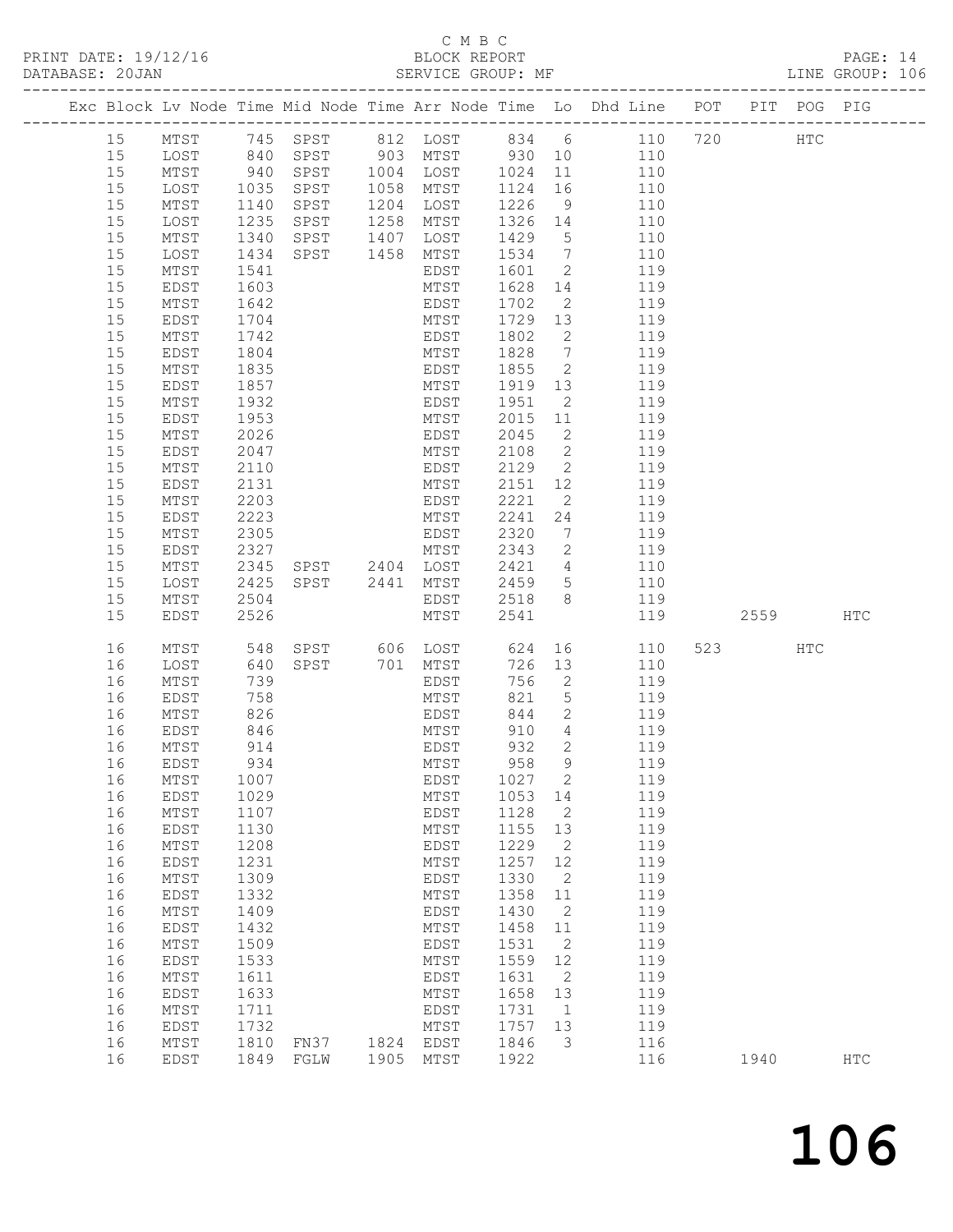## C M B C<br>C M B C<br>PLOCK PERS

17 MTST 2612 EDST 2626 119 2636 HTC

18 EDST 1724 MTST 1749 119 1813 HTC

BO 19 PAST 725 CWBT 737 5 12 125 701 HTC<br>
BO 19 PAST 754 CWBT 807 0 12 125<br>
BO 19 PAST 819 CWBT 832 5 12 125

BO 19 PAST 849 CWBT 901 125 931 HTC

BO 20 PAST 733 CWBT 745 3 12 125 709 HTC<br>BO 20 PAST 800 CWBT 813 0 12 125<br>BO 20 PAST 825

18 MTST 1501 EDST 1523 2 119 1431 HTC

 18 EDST 1525 MTST 1551 12 119 18 MTST 1603 EDST 1623 2 119 18 EDST 1625 MTST 1650 13 119 18 MTST 1703 EDST 1723 1 119

 BO 19 PAST 754 CWBT 807 0 12 125 BO 19 PAST 819 CWBT 832 5 12 125

 BO 20 PAST 800 CWBT 813 0 12 125 BO 20 PAST 825 CWBT 838 7 12 125

| PRINT DATE: 19/12/16<br>DATABASE: 20JAN |      |     |  | BLOCK REPORT<br>SERVICE GROUP: MF |     |               |                                                                    |     |         | PAGE: 15<br>LINE GROUP: 106 |  |
|-----------------------------------------|------|-----|--|-----------------------------------|-----|---------------|--------------------------------------------------------------------|-----|---------|-----------------------------|--|
|                                         |      |     |  |                                   |     |               | Exc Block Lv Node Time Mid Node Time Arr Node Time Lo Dhd Line POT |     | PIT POG | PIG                         |  |
| 17                                      | MTST | 511 |  | EDST                              | 525 | 4             | 119                                                                | 446 | HTC     |                             |  |
| 17                                      | EDST | 529 |  | MTST                              | 547 | 14            | 119                                                                |     |         |                             |  |
| 17                                      | MTST | 601 |  | EDST                              | 615 | 4             | 119                                                                |     |         |                             |  |
| 17                                      | EDST | 619 |  | MTST                              | 637 | 8             | 119                                                                |     |         |                             |  |
| 17                                      | MTST | 645 |  | EDST                              | 700 | 2             | 119                                                                |     |         |                             |  |
| 17                                      | EDST | 702 |  | MTST                              | 722 | 9             | 119                                                                |     |         |                             |  |
| 17                                      | MTST | 731 |  | EDST                              | 748 | $\mathcal{L}$ | 119                                                                |     |         |                             |  |
| 17                                      | EDST | 750 |  | MTST                              | 813 | .5            | 119                                                                |     |         |                             |  |
| 17                                      | MTST | 818 |  | EDST                              | 836 | 2             | 119                                                                |     |         |                             |  |
| 17                                      | EDST | 838 |  | MTST                              | 902 | 4             | 119                                                                |     |         |                             |  |
| 17                                      | MTST | 906 |  | EDST                              | 924 | 2             | 119                                                                |     |         |                             |  |
| 17                                      | EDST | 926 |  | MTST                              | 950 |               | 119                                                                |     |         |                             |  |
|                                         |      |     |  |                                   |     |               |                                                                    |     |         |                             |  |

 17 MTST 957 EDST 1017 2 119 17 EDST 1019 MTST 1043 13 119 17 MTST 1056 EDST 1117 2 119 17 EDST 1119 MTST 1144 14 119 17 MTST 1158 EDST 1219 2 119 17 EDST 1221 MTST 1247 12 119 17 MTST 1259 EDST 1320 2 119 17 EDST 1322 MTST 1348 11 119 17 MTST 1359 EDST 1420 2 119 17 EDST 1422 MTST 1448 7 119 17 MTST 1455 EDST 1517 2 119 17 EDST 1519 MTST 1545 11 119 17 MTST 1556 EDST 1616 2 119 17 EDST 1618 MTST 1643 14 119 17 MTST 1657 EDST 1717 2 119 17 EDST 1719 MTST 1744 12 119 17 MTST 1756 EDST 1816 2 119 17 EDST 1818 MTST 1841 15 119 17 MTST 1856 EDST 1915 2 119 17 EDST 1917 MTST 1939 5 119 17 MTST 1944 SPST 2006 LOST 2025 19 110 17 LOST 2044 SPST 2103 MTST 2126 18 110 17 MTST 2144 SPST 2205 LOST 2223 2 110 17 LOST 2225 SPST 2243 MTST 2302 8 110 17 MTST 2310 SPST 2332 SFU 2348 6 144 17 SFU 2354 SPST 2413 MTST 2434 11 144 17 MTST 2445 SPST 2504 LOST 2521 4 110 17 LOST 2525 SPST 2541 MTST 2559 13 110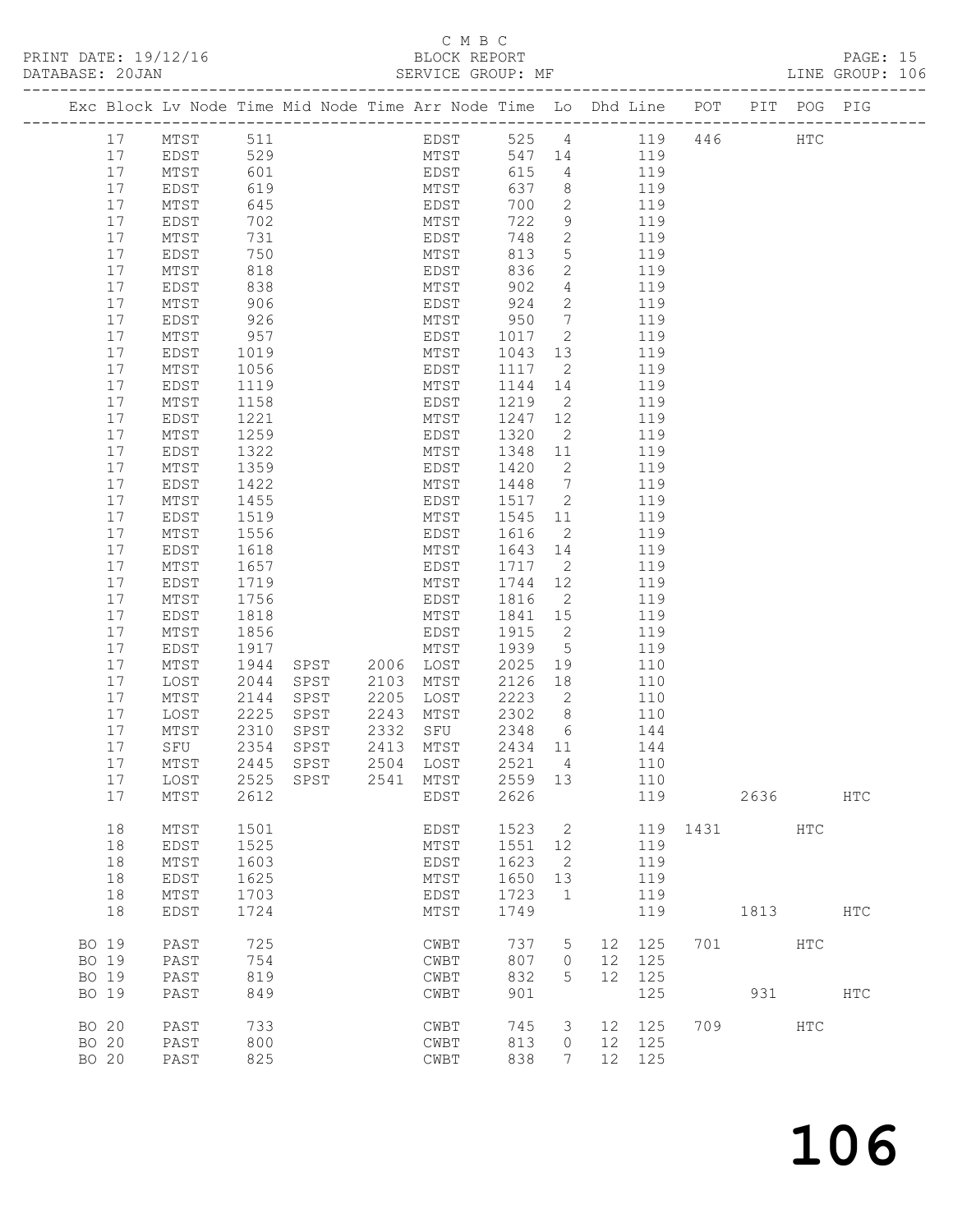#### C M B C<br>BLOCK REPORT

PAGE: 16<br>LINE GROUP: 106

|                                           |                |                                      |                                      |  | Exc Block Lv Node Time Mid Node Time Arr Node Time Lo Dhd Line POT PIT POG PIG |                                      |                                           |    |                                      |                                                                                                                                                                                                                                |            |            |
|-------------------------------------------|----------------|--------------------------------------|--------------------------------------|--|--------------------------------------------------------------------------------|--------------------------------------|-------------------------------------------|----|--------------------------------------|--------------------------------------------------------------------------------------------------------------------------------------------------------------------------------------------------------------------------------|------------|------------|
|                                           |                | BO 20 PAST 857                       |                                      |  | CWBT 909                                                                       |                                      |                                           |    |                                      | 125 939                                                                                                                                                                                                                        |            | <b>HTC</b> |
| BO 21                                     |                | PAST                                 | 741                                  |  | CWBT                                                                           | 754                                  | 1                                         |    | 12 125                               | 717 HTC                                                                                                                                                                                                                        |            |            |
|                                           | BO 21<br>BO 21 | PAST<br>PAST                         | 807<br>833                           |  | CWBT<br>CWBT                                                                   | 820<br>845                           | $\overline{1}$                            |    | 12 125<br>125                        | 915                                                                                                                                                                                                                            |            | HTC        |
| BO 22                                     | BO 22          | PAST<br>PAST                         | 748<br>813                           |  | CWBT<br>CWBT                                                                   | 801<br>826                           | $\circ$<br>$\mathcal{E}$                  |    | 12 125<br>12 125                     | 724 — 2014 — 2014 — 2014 — 2014 — 2014 — 2014 — 2014 — 2014 — 2014 — 2014 — 2014 — 2014 — 2014 — 2014 — 2014 — 2014 — 2014 — 2014 — 2014 — 2014 — 2014 — 2014 — 2014 — 2014 — 2014 — 2014 — 2014 — 2014 — 2014 — 2014 — 2014 — | <b>HTC</b> |            |
|                                           | BO 22          | PAST                                 | 841                                  |  | CWBT                                                                           | 853                                  |                                           |    | 125                                  | 923 — 100                                                                                                                                                                                                                      |            | <b>HTC</b> |
| BO 23<br>BO 23<br>BO 23<br>BO 23<br>BO 23 |                | WLCW<br>WLCW<br>WLCW<br>WLCW<br>WLCW | 1525<br>1556<br>1624<br>1652<br>1720 |  | PAST<br>PAST<br>PAST<br>PAST<br>PAST                                           | 1537<br>1608<br>1636<br>1704<br>1732 | 7<br>4<br>4<br>$\overline{4}$<br>8        |    | 12 125<br>12 125<br>12 125<br>12 125 | 12 125 1445 HTC                                                                                                                                                                                                                |            |            |
| BO 23                                     |                | WLCW                                 | 1752                                 |  | PAST                                                                           | 1804                                 |                                           |    | 125                                  | 1825 HTC                                                                                                                                                                                                                       |            |            |
| BO 24<br>BO 24<br>BO 24<br>BO 24          |                | WLCW<br>WLCW<br>WLCW<br>WLCW         | 1534<br>1603<br>1631<br>1659         |  | PAST<br>PAST<br>PAST<br>PAST                                                   | 1546<br>1615<br>1643<br>1711         | 5<br>4<br>$\overline{4}$<br>$\mathcal{E}$ |    | 12 125<br>12 125<br>12 125           | 12 125 1454 HTC                                                                                                                                                                                                                |            |            |
| BO 24                                     |                | WLCW                                 | 1726                                 |  | PAST                                                                           | 1738                                 |                                           |    | 125                                  | 1759 HTC                                                                                                                                                                                                                       |            |            |
| BO 25<br>BO 25<br>BO 25<br>BO 25<br>BO 25 |                | WLCW<br>WLCW<br>WLCW<br>WLCW<br>WLCW | 1542<br>1610<br>1638<br>1706<br>1734 |  | PAST<br>PAST<br>PAST<br>PAST<br>PAST                                           | 1554<br>1622<br>1650<br>1718<br>1746 | 4<br>4<br>4<br>$\overline{4}$             |    | 12 125<br>12 125<br>12 125<br>125    | 12 125 1502 HTC<br>1807 HTC                                                                                                                                                                                                    |            |            |
| BO 26<br>BO 26<br>BO 26<br>BO 26          | BO 26          | WLCW<br>WLCW<br>WLCW<br>WLCW<br>WLCW | 1549<br>1617<br>1645<br>1713<br>1743 |  | PAST<br>PAST<br>PAST<br>PAST<br>PAST                                           | 1601<br>1629<br>1657<br>1725<br>1755 | 4<br>4<br>$\overline{4}$<br>6             | 12 | 125<br>12 125<br>12 125<br>125       | 12 125 1509 HTC<br>1816 HTC                                                                                                                                                                                                    |            |            |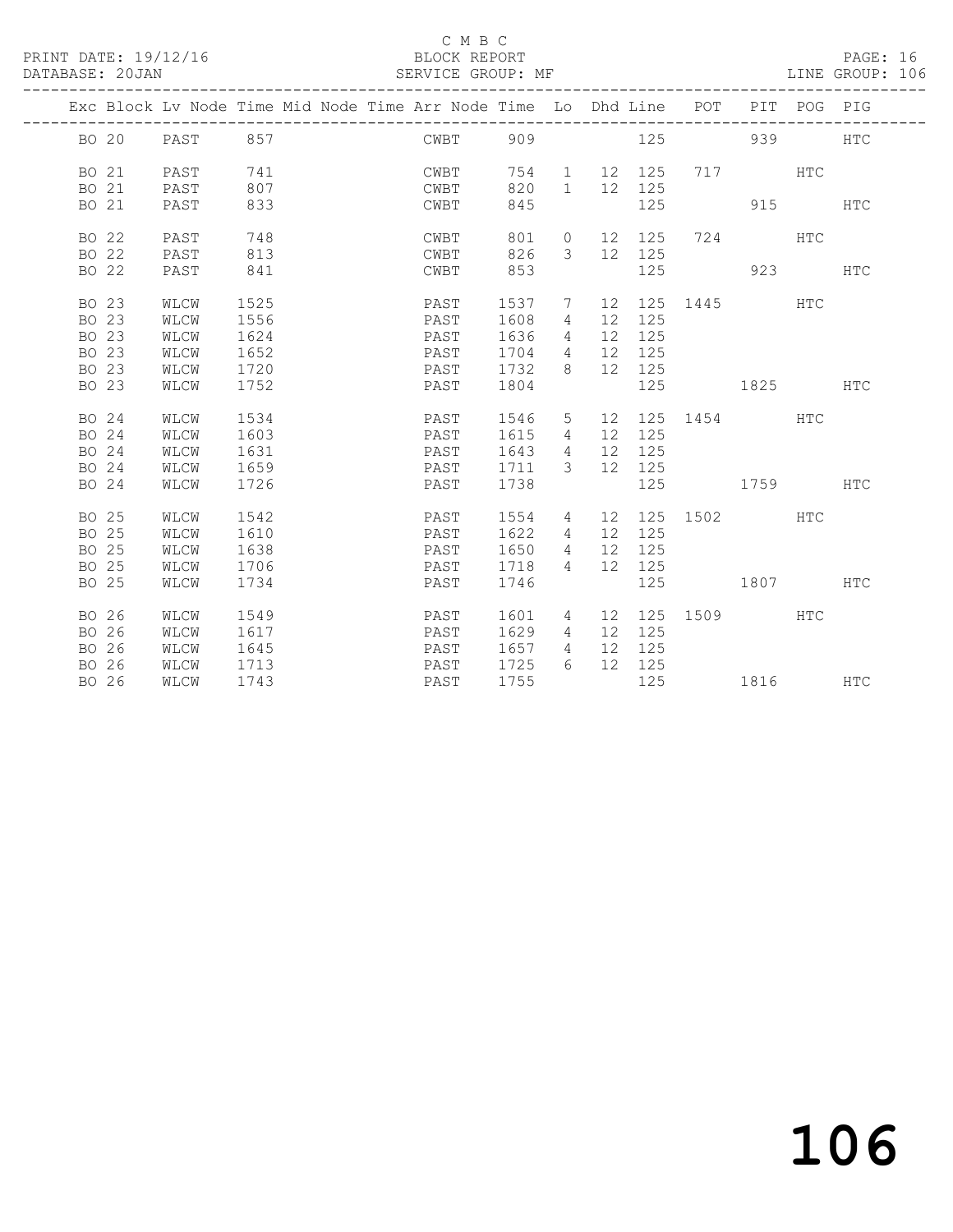|                                                                                                |                                                                                                                                                                                                                                                                                                                                 |                                                                                                                                                                                                                                                                                                                                                                                                                                                                                                                                                                                                                                                                                        |                                                                                                                                                   |                                                                                                                                                                                                  |                                                                                    | СМВС                                                                                                                                                         |                                                                                                                                                                                                                                                                                                                                                                                                                |                                                                                                                                                                                                                     |                                     |                                                                                                                                             |          |     |          |  |
|------------------------------------------------------------------------------------------------|---------------------------------------------------------------------------------------------------------------------------------------------------------------------------------------------------------------------------------------------------------------------------------------------------------------------------------|----------------------------------------------------------------------------------------------------------------------------------------------------------------------------------------------------------------------------------------------------------------------------------------------------------------------------------------------------------------------------------------------------------------------------------------------------------------------------------------------------------------------------------------------------------------------------------------------------------------------------------------------------------------------------------------|---------------------------------------------------------------------------------------------------------------------------------------------------|--------------------------------------------------------------------------------------------------------------------------------------------------------------------------------------------------|------------------------------------------------------------------------------------|--------------------------------------------------------------------------------------------------------------------------------------------------------------|----------------------------------------------------------------------------------------------------------------------------------------------------------------------------------------------------------------------------------------------------------------------------------------------------------------------------------------------------------------------------------------------------------------|---------------------------------------------------------------------------------------------------------------------------------------------------------------------------------------------------------------------|-------------------------------------|---------------------------------------------------------------------------------------------------------------------------------------------|----------|-----|----------|--|
|                                                                                                |                                                                                                                                                                                                                                                                                                                                 | PRINT DATE: 19/12/16                                                                                                                                                                                                                                                                                                                                                                                                                                                                                                                                                                                                                                                                   |                                                                                                                                                   |                                                                                                                                                                                                  |                                                                                    | BLOCK REPORT                                                                                                                                                 |                                                                                                                                                                                                                                                                                                                                                                                                                |                                                                                                                                                                                                                     |                                     |                                                                                                                                             |          |     | PAGE: 17 |  |
| BCHL<br>BW02<br>BW04<br>$CL-E$<br>CLFO<br>DLCW<br>EDST<br>FN37<br>HOLD<br>KEHA<br>KYBD<br>LOST | 22ST 22 ST STN                                                                                                                                                                                                                                                                                                                  | 6& 6N 6 AV & 6 ST<br>6&6W 6 ST & 6 AV<br>BURNABY CITY HALL<br>BRENTWOOD STN BAY2<br>BRENTWOOD STN BAY4<br>CANADA WAY & LEDGER-EAST<br>CLIVEDEN & FOSTERS<br>DEER LAKE & CANADA WAY<br>DEER LAKE & CANADA WAY<br>EDMONDS STN<br>NORTH FRASER WAY AT 3700 BLOCK GIST GILMORE STATION<br>HOLDOM STATION<br>KENSINGTON & HAMMARSKJOLD<br>KINGSWAY & BOUNDARY-WEST<br>LOUGHEED STN<br>SPST SPERLING STN<br>Exc Block Lv Node Time Mid Node Time Arr Node Time Lo Dhd Line POT PIT POG PIG<br>1 PROD 452 SPST 501 MTST 522 10 110 419 HTC<br>1 MTST 532 SPST 552 SFU 608 7 144<br>1 SFU 615 SPST 634 MTST 658 7 144<br>1 MTST 705 SPST 729 SFU 749 4 144<br>SFU 753 SPST 815 MTST 849 10 144 |                                                                                                                                                   |                                                                                                                                                                                                  |                                                                                    |                                                                                                                                                              | 6&6S 6 AV & 6 ST<br>ARCW ARMSTRONG & COQUITLAM<br>BUMT BURNABY MTN SCHOOL<br>BW03 BRENTWOOD STN BAY3<br>BWEX BRENTWOOD STN<br>CL-W CANADA WAY & LEDGER-WEST<br>CW12           NB CANADA WAY FS 12 AVE<br>DU41           DUNBAR  & 41 AV<br>FGLW MORTH FRASER WAY & GLENLYON WB<br>HTC            Hamilton Depot<br>KY10          KINGSWAY & 10 AV<br>LKST LAKE CITY STATION<br>WLDL WILLINGDON & DEER LK PLACE |                                                                                                                                                                                                                     |                                     | 49CE 49 AV & CAMBIE<br>MTST METROTOWN STATION                                                                                               |          |     |          |  |
|                                                                                                |                                                                                                                                                                                                                                                                                                                                 |                                                                                                                                                                                                                                                                                                                                                                                                                                                                                                                                                                                                                                                                                        |                                                                                                                                                   |                                                                                                                                                                                                  |                                                                                    |                                                                                                                                                              |                                                                                                                                                                                                                                                                                                                                                                                                                |                                                                                                                                                                                                                     |                                     |                                                                                                                                             |          |     |          |  |
|                                                                                                | $\mathbf{1}$<br>$\mathbf{1}$<br>$\mathbf{1}$<br>$\mathbf{1}$<br>$\mathbf{1}$<br>$\mathbf{1}$<br>$\mathbf{1}$<br>$\mathbf{1}$<br>$\mathbf{1}$<br>$\mathbf{1}$<br>$\mathbf{1}$                                                                                                                                                    | MTST<br>SFU<br>MTST 1100<br>MTST<br>SFU 1354<br>MTST<br>SFU 1558<br>MTST 1709<br>EDST                                                                                                                                                                                                                                                                                                                                                                                                                                                                                                                                                                                                  | 859<br>954<br>1301                                                                                                                                | SPST 927 SFU 947 7 144<br>SPST 1015 MTST 1041 19<br>SPST<br>SFU 1154 SPST<br>SPST<br>SPST<br>$1501$ SPST<br>SPST 1621 MTST 1655 14 144<br>FN37 1724 EDST 1748 12 116<br>1800 FGLW 1817 MTST 1834 |                                                                                    | 1126 SFU                                                                                                                                                     | 1215 MTST 1244 17 144<br>1327 SFU 1347 7 144<br>1447 14<br>1415 MTST 1447 14 144<br>1534 SFU 1554 4 144                                                                                                                                                                                                                                                                                                        |                                                                                                                                                                                                                     | $1041$ $19$ $144$<br>$1146$ 8 $144$ | 116                                                                                                                                         | 1858 HTC |     |          |  |
|                                                                                                | 2<br>$\mathbf{2}$<br>$\mathbf{2}$<br>$\mathbf{2}$<br>$\mathbf{2}$<br>$\mathbf{2}$<br>$\mathbf{2}$<br>$\mathbf{2}$<br>$\mathbf{2}$<br>$\mathbf{2}$<br>$\mathbf{2}$<br>$\sqrt{2}$<br>$\mathbf{2}$<br>$\sqrt{2}$<br>$\mathbf{2}$<br>$\mathbf{2}$<br>$\mathbf{2}$<br>$\mathbf{2}$<br>$\mathbf{2}$<br>$\mathbf{2}$<br>$\overline{2}$ | KYBD 447<br>NWST<br>EDST<br>NWST<br>EDST<br>NWST<br>EDST<br>NWST<br>EDST<br>NWST<br>MTST<br>EDST<br>MTST<br>EDST<br>MTST<br>EDST<br>MTST<br><b>EDST</b><br>MTST<br>EDST<br>MTST                                                                                                                                                                                                                                                                                                                                                                                                                                                                                                        | 511<br>527<br>545<br>603<br>619<br>640<br>706<br>731<br>754<br>829<br>913<br>1000<br>1039<br>1130<br>1209<br>1300<br>1339<br>1427<br>1505<br>1554 | FN37<br>FGLW<br>FN37<br>FGLW<br>FN37<br>FGLW<br>FN37<br>FGLW<br>FN37<br>FGLW<br>FN37                                                                                                             | 843<br>932<br>1014<br>1056<br>1143<br>1226<br>1313<br>1356<br>1440<br>1525<br>1608 | EDST<br>NWST<br>EDST<br>NWST<br>EDST<br>NWST<br>EDST<br>NWST<br>EDST<br>EDST<br>MTST<br>EDST<br>MTST<br>EDST<br>MTST<br>EDST<br>MTST<br>EDST<br>MTST<br>EDST | NWST 507 4 112 427<br>525<br>542<br>601<br>618<br>637<br>655<br>724<br>747<br>814<br>903<br>951<br>1033<br>1115<br>1201<br>1245<br>1331<br>1415<br>1502<br>1546<br>1632                                                                                                                                                                                                                                        | $\mathbf{2}$<br>$\mathcal{S}$<br>2<br>$\mathbf{1}$<br>3<br>11<br>$7\phantom{.0}$<br>$7\phantom{.0}$<br>$\overline{\mathbf{3}}$<br>10<br>9<br>$6\overline{6}$<br>15<br>8<br>15<br>8<br>12<br>$\mathcal{S}$<br>8<br>6 |                                     | 112<br>112<br>112<br>112<br>112<br>112<br>112<br>112<br>12 112<br>116<br>116<br>116<br>116<br>116<br>116<br>116<br>116<br>116<br>116<br>116 |          | HTC |          |  |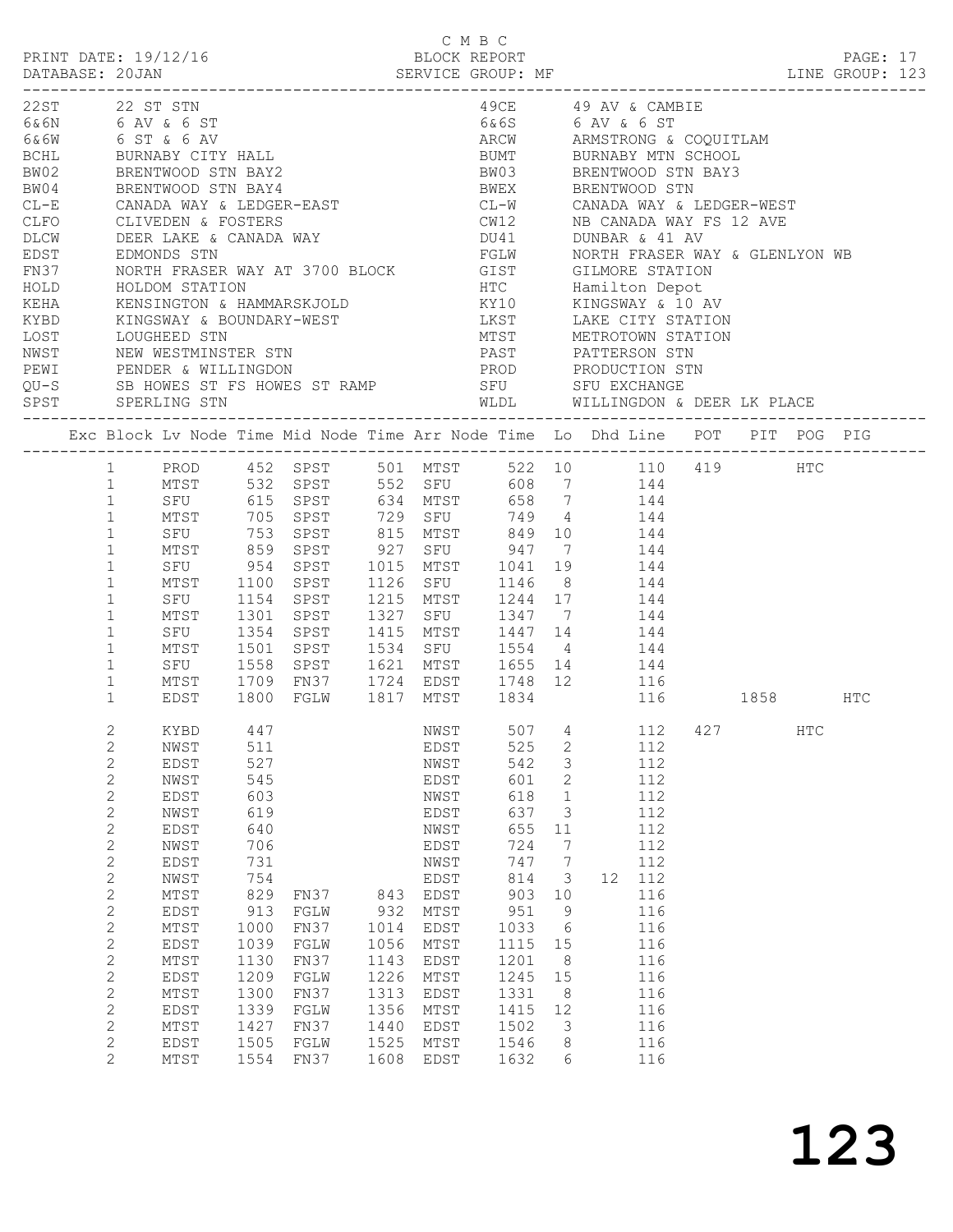#### $\begin{tabular}{lllll} \multicolumn{2}{c}{\textbf{C} M B C} & \multicolumn{2}{c}{\textbf{C} M B C} \\ \multicolumn{2}{c}{\textbf{P RINT} \textbf{DATE: }} 19/12/16 & $\multicolumn{2}{c}{\textbf{C} M B C} \\ \multicolumn{2}{c}{\textbf{D} M T} & \multicolumn{2}{c}{\textbf{D} M T} & \multicolumn{2}{c}{\textbf{D} M T} \\ \multicolumn{2}{c}{\textbf{D} M T} & \multicolumn{2}{c}{\textbf{D} M T} & \multicolumn{2}{c}{\textbf{D} M T} & \$

|  | DATABASE: 20JAN | -------------------- |      |           |      | SERVICE GROUP: MF |      |                 | MF<br>———————————————————————————                                  |     |      | LINE GROUP: 123 |  |
|--|-----------------|----------------------|------|-----------|------|-------------------|------|-----------------|--------------------------------------------------------------------|-----|------|-----------------|--|
|  |                 |                      |      |           |      |                   |      |                 | Exc Block Lv Node Time Mid Node Time Arr Node Time Lo Dhd Line POT | PIT | POG  | PIG             |  |
|  | $\overline{2}$  | EDST                 |      |           |      |                   |      |                 | 1638 FGLW 1658 MTST 1719 5 116                                     |     |      |                 |  |
|  | $\mathbf{2}$    | MTST                 |      | 1724 FN37 |      | 1738 EDST 1800    |      |                 | 116                                                                |     | 1814 | <b>HTC</b>      |  |
|  | 3               | BW04                 | 502  | $CL-E$    | 511  | NWST              | 526  | $4\overline{ }$ | 123                                                                | 427 | HTC  |                 |  |
|  | 3               | NWST                 | 530  | $CL-W$    | 545  | BW04              | 555  | 8               | 123                                                                |     |      |                 |  |
|  | 3               | BW04                 | 603  | $CL-E$    | 613  | NWST              | 631  | 8               | 123                                                                |     |      |                 |  |
|  | 3               | NWST                 | 639  | $CL-W$    | 656  | BW04              | 710  | 6               | 123                                                                |     |      |                 |  |
|  | 3               | BW04                 | 716  | $CL-E$    | 729  | NWST              | 751  | 8 <sup>8</sup>  | 123                                                                |     |      |                 |  |
|  | 3               | NWST                 | 759  | $CL-W$    | 824  | BW04              | 839  | 13              | 123                                                                |     |      |                 |  |
|  | 3               | BW04                 | 852  | $CL-E$    | 906  | NWST              | 927  | 11              | 123                                                                |     |      |                 |  |
|  | 3               | NWST                 | 938  | $CL-W$    | 959  | BW04              | 1012 | 6               | 123                                                                |     |      |                 |  |
|  | 3               | BW04                 | 1018 | $CL-E$    | 1032 | NWST              | 1052 | 16              | 123                                                                |     |      |                 |  |
|  | 3               | NWST                 | 1108 | $CL-W$    | 1129 | BW04              | 1142 | 6               | 123                                                                |     |      |                 |  |
|  | 3               | BW04                 | 1148 | $CL-E$    | 1202 | NWST              | 1222 | 16              | 123                                                                |     |      |                 |  |
|  | 3               | NWST                 | 1238 | $CL-W$    | 1259 | BW04              | 1312 | 6               | 123                                                                |     |      |                 |  |
|  | 3               | BW04                 | 1318 | $CL-E$    | 1333 | NWST              | 1355 | 13              | 123                                                                |     |      |                 |  |
|  | 3               | NWST                 | 1408 | $CL-W$    | 1429 | BW04              | 1442 | 6               | 123                                                                |     |      |                 |  |
|  | $\mathsf S$     | BW04                 | 1448 | $CL-E$    | 1504 | NWST              | 1529 | $4\overline{4}$ | 123                                                                |     |      |                 |  |
|  | 3               | NWST                 | 1533 | $CL-W$    | 1558 | BW04              | 1613 | $7\overline{ }$ | 123                                                                |     |      |                 |  |
|  | 3               | BW04                 | 1620 | $CL-E$    | 1637 | NWST              | 1701 | 12              | 123                                                                |     |      |                 |  |
|  | 3               | NWST                 | 1713 | $CL-W$    | 1740 | BW04              | 1755 | $5^{\circ}$     | 123                                                                |     |      |                 |  |
|  | 3               | BW04                 | 1800 | $CL-E$    | 1816 | NWST              | 1837 | 16              | 123                                                                |     |      |                 |  |
|  | 3               | NWST                 | 1853 | $CL-W$    | 1916 | BW04              | 1927 | 18              | 123                                                                |     |      |                 |  |
|  | 3               | BW04                 | 1945 | $CL-E$    | 1958 | NWST              | 2015 | 10              | 123                                                                |     |      |                 |  |
|  | 3               | NWST                 | 2025 | $CL-W$    | 2045 | BW04              | 2056 | $\overline{4}$  | 123                                                                |     |      |                 |  |
|  | 3               | BW04                 | 2100 | $CL-E$    | 2111 | NWST              | 2127 | 13              | 123                                                                |     |      |                 |  |
|  | 3               | NWST                 | 2140 | $CL-W$    | 2200 | BW04              | 2211 | $\mathcal{S}$   | 123                                                                |     |      |                 |  |
|  | 3               | BW04                 | 2214 | $CL-E$    | 2224 | NWST              | 2238 | 8               | 123                                                                |     |      |                 |  |
|  | 3               | NWST                 | 2246 | $CL-W$    | 2303 | BW04              | 2313 | 5               | 123                                                                |     |      |                 |  |
|  | 3               | BW04                 | 2318 | $CL-E$    | 2328 | NWST              | 2342 | 8               | 123                                                                |     |      |                 |  |
|  | 3               | NWST                 | 2350 | $CL-W$    | 2407 | BW04              | 2416 | 6               | 123                                                                |     |      |                 |  |
|  | 3               | BW04                 | 2422 | $CL-E$    | 2432 | NWST              | 2446 | 8               | 123                                                                |     |      |                 |  |
|  | 3               | NWST                 | 2454 | $CL-W$    | 2511 | BW04              | 2520 | 6               | 123                                                                |     |      |                 |  |
|  | 3               | BW04                 | 2526 | $CL-E$    | 2536 | NWST              | 2550 | 8               | 123                                                                |     |      |                 |  |
|  | 3               | NWST                 | 2558 | $CL-W$    | 2612 | BW04              | 2620 |                 | 123                                                                |     | 2645 | <b>HTC</b>      |  |
|  |                 |                      |      |           |      |                   |      |                 |                                                                    |     |      |                 |  |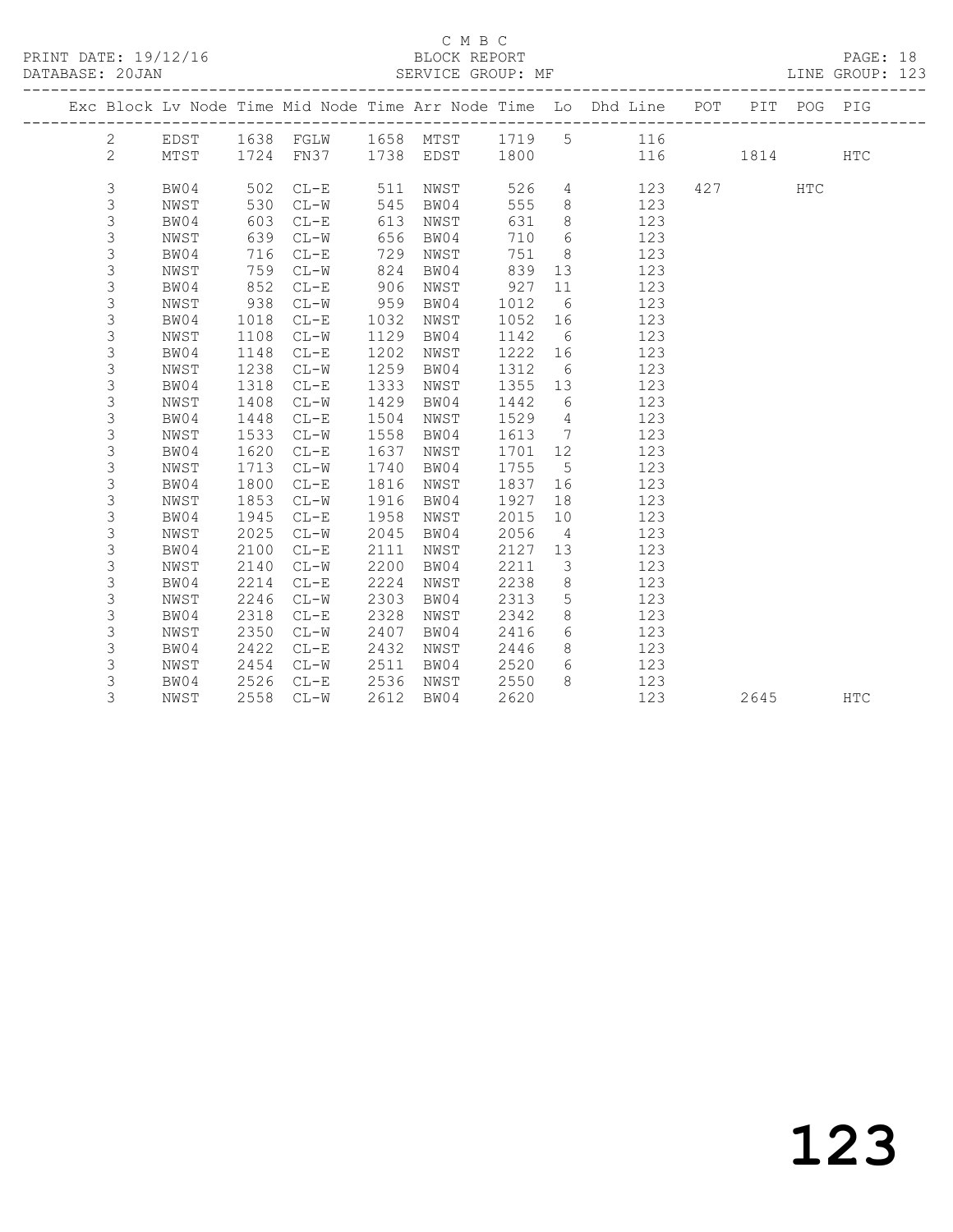## C M B C

| DATABASE: 20JAN |                 |      |      |           |      | SERVICE GROUP: MF |      |                 |                                                                                |  |             | LINE GROUP: 123 |  |
|-----------------|-----------------|------|------|-----------|------|-------------------|------|-----------------|--------------------------------------------------------------------------------|--|-------------|-----------------|--|
|                 |                 |      |      |           |      |                   |      |                 | Exc Block Lv Node Time Mid Node Time Arr Node Time Lo Dhd Line POT PIT POG PIG |  |             |                 |  |
|                 | $4\overline{ }$ | BW04 |      | 522 CL-E  | 531  | NWST              |      |                 | 546 9 123                                                                      |  | <b>HTC</b>  |                 |  |
|                 | 4               | NWST | 555  | $CL-W$    | 610  | BW04              |      |                 | 620 9<br>123                                                                   |  |             |                 |  |
|                 | 4               | BW04 | 629  | $CL-E$    | 639  | NWST              | 657  |                 | 123                                                                            |  |             |                 |  |
|                 | 4               | NWST | 709  | $CL-W$    | 728  | BW04              | 742  | 10              | 123                                                                            |  |             |                 |  |
|                 | 4               | BW04 | 752  | $CL-E$    | 806  | NWST              | 829  | $\overline{4}$  | 123                                                                            |  |             |                 |  |
|                 | 4               | NWST | 833  | $CL-W$    | 859  | BW04              | 914  | $5^{\circ}$     | 123                                                                            |  |             |                 |  |
|                 | 4               | BW04 | 919  | $CL-E$    | 933  | NWST              | 953  | 12              | 123                                                                            |  |             |                 |  |
|                 | 4               | NWST | 1005 |           |      | EDST              | 1022 | 2               | 112                                                                            |  |             |                 |  |
|                 | 4               | EDST | 1024 |           |      | NWST              | 1040 | 10              | 112                                                                            |  |             |                 |  |
|                 | 4               | NWST | 1050 |           |      | EDST              | 1107 | 2               | 112                                                                            |  |             |                 |  |
|                 | 4               | EDST | 1109 |           |      | NWST              | 1125 | 10              | 112                                                                            |  |             |                 |  |
|                 | 4               | NWST | 1135 |           |      | EDST              | 1152 | 2               | 112                                                                            |  |             |                 |  |
|                 | 4               | EDST | 1154 |           |      | NWST              | 1211 | 9               | 112                                                                            |  |             |                 |  |
|                 | 4               | NWST | 1220 |           |      | EDST              | 1238 | $\overline{2}$  | 112                                                                            |  |             |                 |  |
|                 | 4               | EDST | 1240 |           |      | NWST              | 1257 | 8               | 112                                                                            |  |             |                 |  |
|                 | 4               | NWST | 1305 |           |      | EDST              | 1323 | $\mathbf{2}$    | 112                                                                            |  |             |                 |  |
|                 | 4               | EDST | 1325 |           |      | NWST              | 1342 | 8               | 112                                                                            |  |             |                 |  |
|                 | 4               | NWST | 1350 |           |      | EDST              | 1408 | $\mathbf{2}$    | 112                                                                            |  |             |                 |  |
|                 | 4               | EDST | 1410 |           |      | NWST              | 1428 | $7\overline{ }$ | 112                                                                            |  |             |                 |  |
|                 | 4               | NWST | 1435 |           |      | EDST              | 1454 | 2               | 112                                                                            |  |             |                 |  |
|                 | 4               | EDST | 1456 |           |      | NWST              | 1519 | 11              | 112                                                                            |  |             |                 |  |
|                 | 4               | NWST | 1530 |           |      | EDST              | 1549 | 7               | 112                                                                            |  |             |                 |  |
|                 | 4               | EDST | 1556 |           |      | NWST              | 1619 | 11              | 112                                                                            |  |             |                 |  |
|                 | 4               | NWST | 1630 |           |      | EDST              | 1651 | 7               | 112                                                                            |  |             |                 |  |
|                 | 4               | EDST | 1658 |           |      | NWST              | 1721 | 12              | 112                                                                            |  |             |                 |  |
|                 | 4               | NWST | 1733 | CL-W 1757 |      | BW04              | 1809 | 11              | 123                                                                            |  |             |                 |  |
|                 | 4               | BW04 | 1820 | $CL-E$    | 1836 | NWST              | 1857 |                 | 123                                                                            |  | 1911 — 1911 | <b>HTC</b>      |  |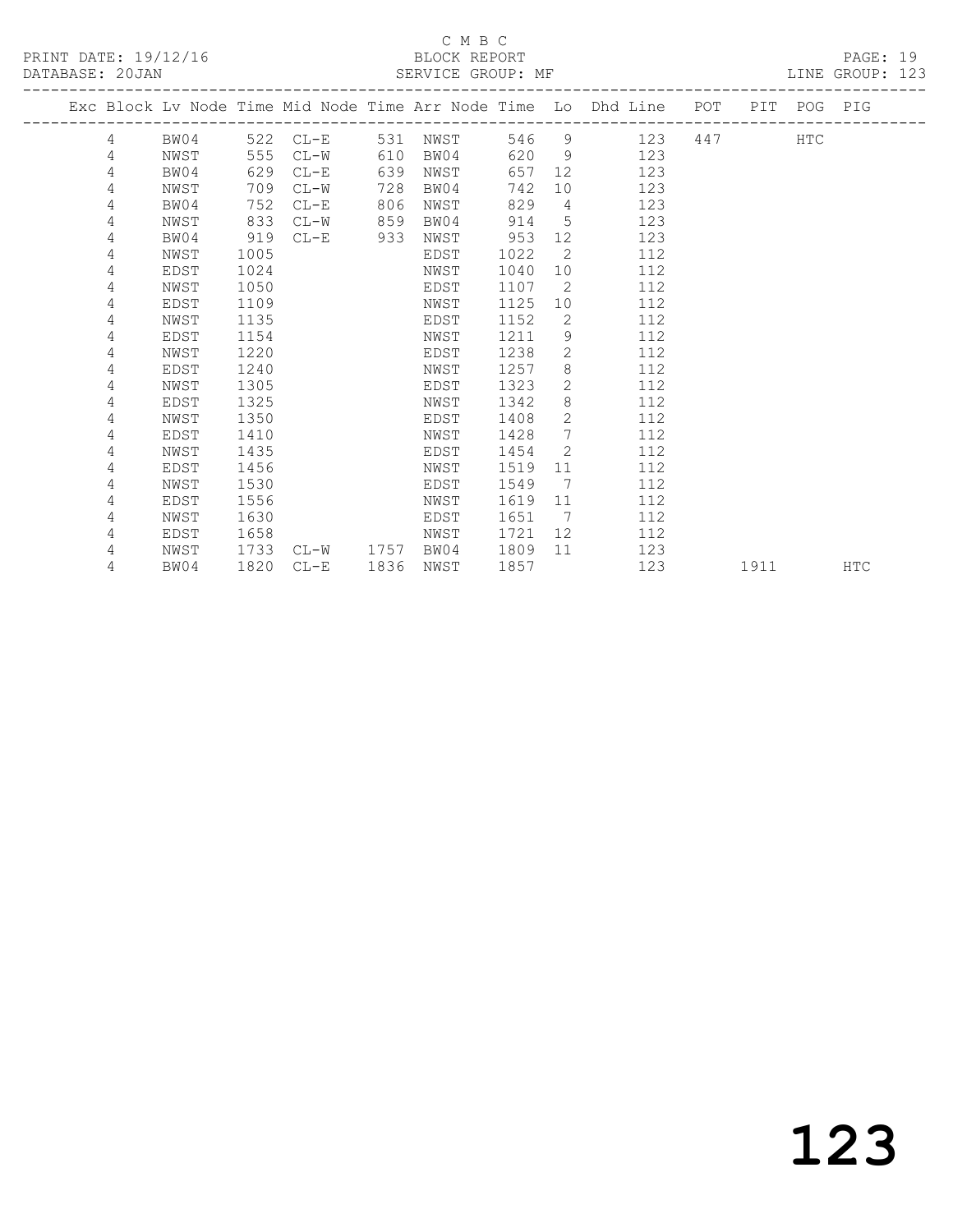#### C M B C<br>BLOCK REPORT SERVICE GROUP: MF

|  |   |      |      |      |      |          |      |                | Exc Block Lv Node Time Mid Node Time Arr Node Time Lo Dhd Line POT PIT POG PIG |     |     |  |
|--|---|------|------|------|------|----------|------|----------------|--------------------------------------------------------------------------------|-----|-----|--|
|  | 5 | PROD | 520  | SPST |      | 529 MTST | 550  | 20             | 110                                                                            | 447 | HTC |  |
|  | 5 | MTST | 610  | SPST | 631  | LOST     | 651  | 5              | 110                                                                            |     |     |  |
|  | 5 | LOST | 656  | SPST | 718  | MTST     | 745  | 2              | 110                                                                            |     |     |  |
|  | 5 | MTST | 747  |      |      | EDST     | 804  | 2              | 119                                                                            |     |     |  |
|  | 5 | EDST | 806  |      |      | MTST     | 829  | 5              | 119                                                                            |     |     |  |
|  | 5 | MTST | 834  |      |      | EDST     | 852  | $\mathbf{2}$   | 119                                                                            |     |     |  |
|  | 5 | EDST | 854  |      |      | MTST     | 918  | $\overline{4}$ | 119                                                                            |     |     |  |
|  | 5 | MTST | 922  |      |      | EDST     | 940  | $\mathbf{2}$   | 119                                                                            |     |     |  |
|  | 5 | EDST | 942  |      |      | MTST     | 1006 | 11             | 119                                                                            |     |     |  |
|  | 5 | MTST | 1017 |      |      | EDST     | 1037 | 2              | 119                                                                            |     |     |  |
|  | 5 | EDST | 1039 |      |      | MTST     | 1103 | 14             | 119                                                                            |     |     |  |
|  | 5 | MTST | 1117 |      |      | EDST     | 1138 | 2              | 119                                                                            |     |     |  |
|  | 5 | EDST | 1140 |      |      | MTST     | 1205 | 13             | 119                                                                            |     |     |  |
|  | 5 | MTST | 1218 |      |      | EDST     | 1239 | 2              | 119                                                                            |     |     |  |
|  | 5 | EDST | 1241 |      |      | MTST     | 1307 | 12             | 119                                                                            |     |     |  |
|  | 5 | MTST | 1319 |      |      | EDST     | 1340 | 2              | 119                                                                            |     |     |  |
|  | 5 | EDST | 1342 |      |      | MTST     | 1408 | 11             | 119                                                                            |     |     |  |
|  | 5 | MTST | 1419 |      |      | EDST     | 1440 | 2              | 119                                                                            |     |     |  |
|  | 5 | EDST | 1442 |      |      | MTST     | 1508 | 8              | 119                                                                            |     |     |  |
|  | 5 | MTST | 1516 |      |      | EDST     | 1538 | 2              | 119                                                                            |     |     |  |
|  | 5 | EDST | 1540 |      |      | MTST     | 1606 | 11             | 119                                                                            |     |     |  |
|  | 5 | MTST | 1617 |      |      | EDST     | 1637 | 4              | 119                                                                            |     |     |  |
|  | 5 | EDST | 1641 |      |      | MTST     | 1706 | 13             | 119                                                                            |     |     |  |
|  | 5 | MTST | 1719 |      |      | EDST     | 1739 | 2              | 119                                                                            |     |     |  |
|  | 5 | EDST | 1741 |      |      | MTST     | 1806 | 10             | 119                                                                            |     |     |  |
|  | 5 | MTST | 1816 |      |      | EDST     | 1836 | 2              | 119                                                                            |     |     |  |
|  | 5 | EDST | 1838 |      |      | MTST     | 1900 | 16             | 119                                                                            |     |     |  |
|  | 5 | MTST | 1916 |      |      | EDST     | 1935 | 2              | 119                                                                            |     |     |  |
|  | 5 | EDST | 1937 |      |      | MTST     | 1959 | 12             | 119                                                                            |     |     |  |
|  | 5 | MTST | 2011 |      |      | EDST     | 2030 | 2              | 119                                                                            |     |     |  |
|  | 5 | EDST | 2032 |      |      | MTST     | 2053 | 12             | 119                                                                            |     |     |  |
|  | 5 | MTST | 2105 | SPST | 2129 | SFU      | 2147 | 7              | 144                                                                            |     |     |  |

 5 SFU 2154 SPST 2214 MTST 2237 7 144 5 MTST 2244 SPST 2304 LOST 2322 3 110 5 LOST 2325 SPST 2341 MTST 2359 6 110

108T 2325 SPST 2341 MTST 2555 6 110<br>5 MTST 2405 EDST 2419 7 119<br>5 EDST 2426 MTST 2442 119

5 EDST 2426 MTST 2442 119 2500 HTC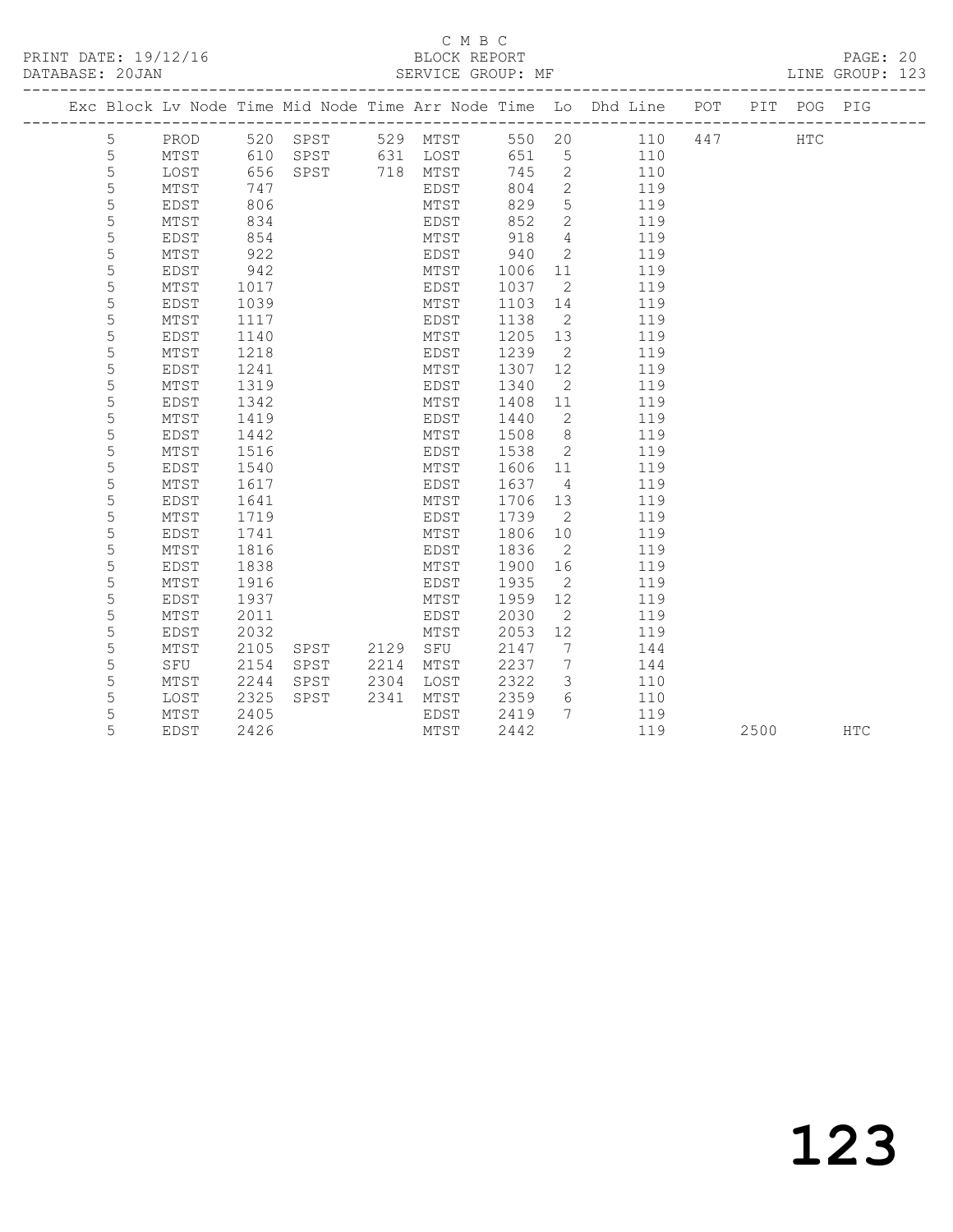## C M B C

| DATABASE: 20JAN |                 |              | SERVICE GROUP: MF      |      |                                                             |         |                 |                                                                                |     |         |     | LINE GROUP: 123 |  |
|-----------------|-----------------|--------------|------------------------|------|-------------------------------------------------------------|---------|-----------------|--------------------------------------------------------------------------------|-----|---------|-----|-----------------|--|
|                 |                 |              |                        |      |                                                             |         |                 | Exc Block Lv Node Time Mid Node Time Arr Node Time Lo Dhd Line POT PIT POG PIG |     |         |     |                 |  |
| 6               |                 |              |                        |      |                                                             |         |                 | BW04 536 CL-E 545 NWST 602 17 123 501 HTC                                      |     |         |     |                 |  |
| 6               | NWST            |              |                        |      | 619 CL-W 636 BW04                                           |         |                 | 648 4 123                                                                      |     |         |     |                 |  |
| 6               | BW04            |              |                        |      | 652 CL-E 704 NWST<br>729 CL-W 752 BW04<br>816 CL-E 831 NWST | 724 5   |                 | 123                                                                            |     |         |     |                 |  |
| $\epsilon$      | NWST            |              |                        |      |                                                             |         | 807 9           | 123                                                                            |     |         |     |                 |  |
| 6               | BW04            |              |                        |      |                                                             | 853     | 12              | 123                                                                            |     |         |     |                 |  |
| 6               | NWST            | 905          |                        |      | EDST                                                        | 923     | $\overline{2}$  | 112                                                                            |     |         |     |                 |  |
| 6               | EDST            | 925          |                        |      |                                                             | 942     | 11              | 112                                                                            |     |         |     |                 |  |
| 6               | NWST            | 953          | NWST<br>CL-W 1014 BW04 |      |                                                             | 1027 6  |                 | 123                                                                            |     |         |     |                 |  |
| 6               | BW04            | 1033         | $CL-E$                 | 1047 | NWST                                                        | 1107 16 |                 | 123                                                                            |     |         |     |                 |  |
| 6               | NWST            | 1123         | $CL-W$                 | 1144 | BW04                                                        | 1157 6  |                 | 123                                                                            |     |         |     |                 |  |
| 6               | BW04            | 1203         | $CL-E$                 | 1217 | NWST                                                        | 1237 16 |                 | 123                                                                            |     |         |     |                 |  |
| 6               | NWST            | 1253         | $CL-W$                 |      | 1314 BW04                                                   | 1327 6  |                 | 123                                                                            |     |         |     |                 |  |
| 6               | BW04            | 1333         | $CL-E$                 | 1348 | NWST                                                        | 1410 13 |                 | 123                                                                            |     |         |     |                 |  |
| 6               | NWST            | 1423         | $CL-W$                 | 1444 | BW04                                                        | 1457 6  |                 | 123                                                                            |     |         |     |                 |  |
| 6               | BW04            | 1503         | $CL-E$                 | 1519 | NWST                                                        | 1545    | 18              | 123                                                                            |     |         |     |                 |  |
| 6               | NWST            | 1603         | $CL-W$                 | 1628 | BW04                                                        | 1643 7  |                 | 123                                                                            |     |         |     |                 |  |
| 6               | BW04            | 1650         | $CL-E$                 | 1709 | NWST                                                        | 1733 10 |                 | 123                                                                            |     |         |     |                 |  |
| 6               | NWST            | 1743         | $CL-W$                 | 1807 | BW04                                                        | 1819 11 |                 | 123                                                                            |     |         |     |                 |  |
| 6               | BW04            | 1830         | $CL-E$                 | 1843 | NWST                                                        | 1902    | $\overline{7}$  | 123                                                                            |     |         |     |                 |  |
|                 |                 |              |                        | 1932 |                                                             | 1943 17 |                 | 123                                                                            |     |         |     |                 |  |
| 6               | NWST            | 1909         | $CL-W$                 |      | BW04                                                        |         |                 |                                                                                |     |         |     |                 |  |
| 6               | BW04            | 2000         | $CL-E$                 | 2012 | NWST                                                        | 2029 10 |                 | 123<br>123                                                                     |     |         |     |                 |  |
| 6               | NWST            | 2039         | $CL-W$                 | 2059 | BW04                                                        | 2110 5  |                 |                                                                                |     |         |     |                 |  |
| 6               | BW04            | 2115         | $CL-E$                 | 2126 | NWST                                                        | 2142    |                 | 123                                                                            |     | 2154    |     | HTC             |  |
| 7               | PAST            | 530          |                        |      | GIST 542 HOLD<br>BCHL EDST                                  | 558     |                 | $\overline{0}$<br>129                                                          |     | 506 HTC |     |                 |  |
| 7               | HOLD            | 558          |                        |      | EDST                                                        |         | 622 15          | 133                                                                            |     |         |     |                 |  |
| 7               | EDST            | 637          | BCHL                   |      | HOLD                                                        | 700     | $\overline{0}$  | 133                                                                            |     |         |     |                 |  |
| 7               | HOLD            | 700          | GIST                   |      | 718 PAST                                                    | 739     | 12              | 129                                                                            |     |         |     |                 |  |
| 7               | PAST            | 751          | GIST                   |      |                                                             | 829     | $\overline{0}$  | 129                                                                            |     |         |     |                 |  |
| 7               | HOLD            | 829          | BCHL                   |      | 809 HOLD<br>EDST<br>EDST                                    | 858     | 11              | 133                                                                            |     |         |     |                 |  |
| 7               | EDST            | 909          | BCHL                   |      | HOLD                                                        | 936     | $\overline{0}$  | 133                                                                            |     |         |     |                 |  |
| 7               | HOLD            | 936          | GIST                   |      | 957 PAST                                                    | 1019    | 16              | 129                                                                            |     |         |     |                 |  |
| 7               | PAST            | 1035         | GIST                   |      | 1052 HOLD                                                   | 1110 0  |                 | 129                                                                            |     |         |     |                 |  |
| 7               | HOLD            | 1110         | BCHL                   |      | EDST                                                        | 1137 6  |                 | 133                                                                            |     |         |     |                 |  |
| 7               | EDST            | 1143         | BCHL                   |      | HOLD                                                        | 1209    |                 | 0 133                                                                          |     |         |     |                 |  |
| 7               | HOLD            | 1209         | GIST 1229 PAST         |      |                                                             | 1251 12 |                 | 129                                                                            |     |         |     |                 |  |
| 7               | PAST            |              | GIST                   |      | 1322 HOLD                                                   | 1342    | $\overline{0}$  | 129                                                                            |     |         |     |                 |  |
| 7               | HOLD            | 1303<br>1342 | BCHL                   |      | EDST                                                        | 1409    | $\overline{4}$  | 133                                                                            |     |         |     |                 |  |
| $7^{\circ}$     |                 |              |                        |      |                                                             |         |                 | EDST 1413 BCHL HOLD 1440 0 133                                                 |     |         |     |                 |  |
| 7               | HOLD            |              | 1440 GIST              | 1504 | PAST                                                        | 1527    | $6\overline{6}$ | 129                                                                            |     |         |     |                 |  |
| 7               | PAST            | 1533         | GIST                   |      | 1553 HOLD                                                   | 1616    | $\overline{0}$  | 129                                                                            |     |         |     |                 |  |
| 7               | HOLD            | 1616         | BCHL                   |      | EDST                                                        | 1646    | 11              | 133                                                                            |     |         |     |                 |  |
| 7               | EDST            | 1657         | BCHL                   |      | HOLD                                                        | 1727    | $\overline{0}$  | 133                                                                            |     |         |     |                 |  |
| 7               | HOLD            | 1727         | GIST                   |      | 1750 PAST                                                   | 1813    |                 | 129                                                                            |     | 1834    |     | <b>HTC</b>      |  |
| 8               | LOST            | 540          | SPST                   | 559  | MTST                                                        | 621     | 9               | 110                                                                            | 509 |         | HTC |                 |  |
|                 | $\mathtt{MTST}$ | 630          |                        | 651  |                                                             | 707     | $5\phantom{.0}$ | 144                                                                            |     |         |     |                 |  |
| 8               |                 |              | SPST                   |      | SFU                                                         |         |                 |                                                                                |     |         |     |                 |  |
| 8               | SFU             | 712          | SPST                   | 733  | MTST                                                        | 805     | 4               | 144                                                                            |     |         |     |                 |  |
| 8               | MTST            | 809          | SPST                   | 837  | SFU                                                         | 857     | 9               | 144                                                                            |     |         |     |                 |  |
| $\,8\,$         | SFU             | 906          | SPST                   | 928  | MTST                                                        | 955     | $6\overline{6}$ | 144                                                                            |     |         |     |                 |  |
| 8               | MTST            | 1001         | SPST                   | 1026 | SFU                                                         | 1046    | 8               | 144                                                                            |     |         |     |                 |  |
| $\,8\,$         | SFU             | 1054         | SPST                   | 1115 | MTST                                                        | 1141    | 19              | 144                                                                            |     |         |     |                 |  |
| 8               | MTST            | 1200         | SPST                   | 1226 | SFU                                                         | 1246    | - 8             | 144                                                                            |     |         |     |                 |  |
| $\,8\,$         | SFU             | 1254         | SPST                   | 1315 | MTST                                                        | 1344    | 18              | 144                                                                            |     |         |     |                 |  |
| 8               | MTST            | 1402         | SPST                   | 1431 | SFU                                                         | 1451    | 9               | 144                                                                            |     |         |     |                 |  |
| 8               | SFU             | 1500         | SPST                   | 1522 | MTST                                                        | 1556 14 |                 | 144                                                                            |     |         |     |                 |  |
| 8               | MTST            | 1610         | SPST                   | 1642 | SFU                                                         | 1702    | - 8             | 144                                                                            |     |         |     |                 |  |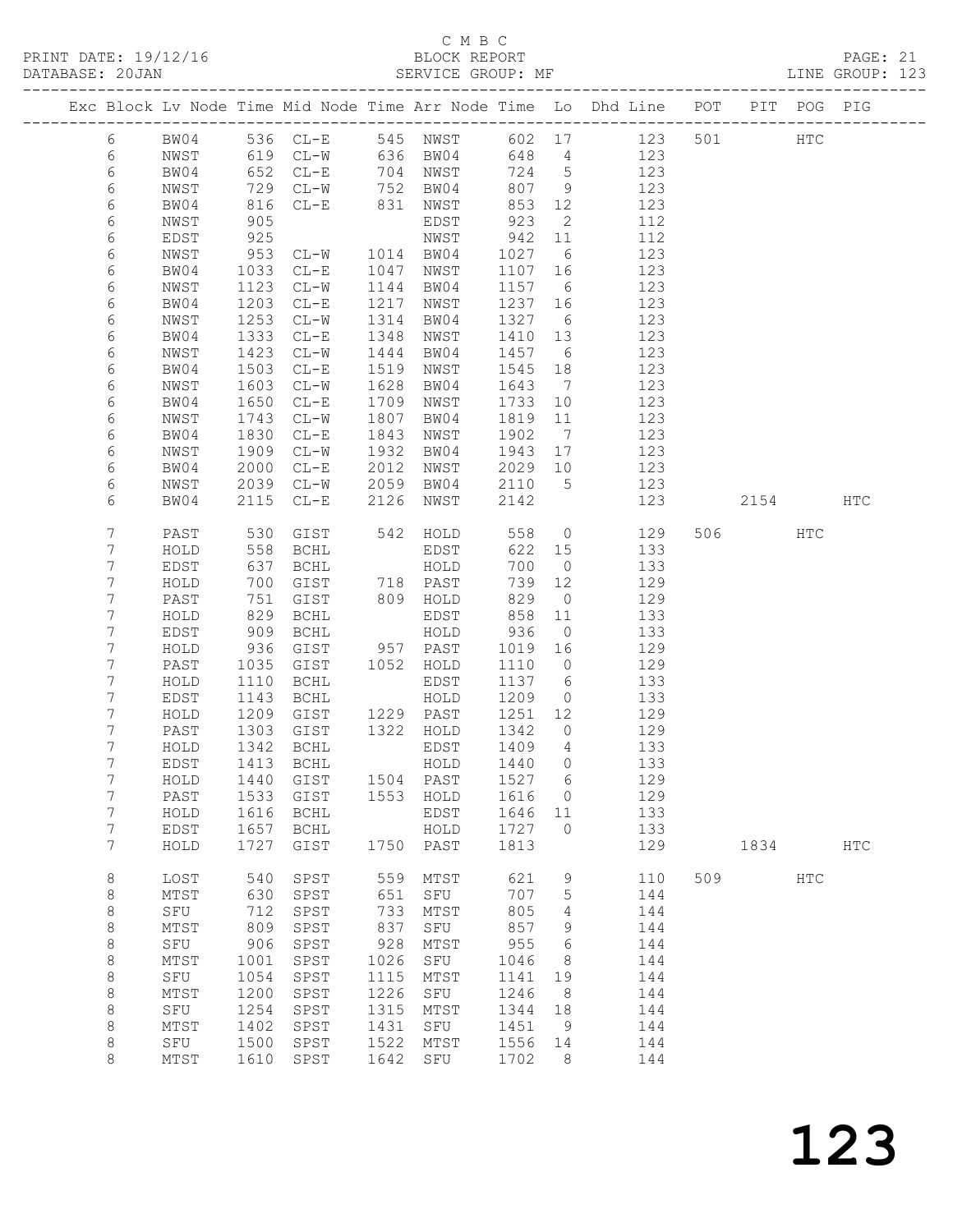#### C M B C

| DATABASE: 20JAN |             |              |              |                 |              | SERVICE GROUP: MF       |                 |                          | LINE GROUP: 123                                                                |         |      |               |  |
|-----------------|-------------|--------------|--------------|-----------------|--------------|-------------------------|-----------------|--------------------------|--------------------------------------------------------------------------------|---------|------|---------------|--|
|                 |             |              |              |                 |              |                         |                 |                          | Exc Block Lv Node Time Mid Node Time Arr Node Time Lo Dhd Line POT PIT POG PIG |         |      |               |  |
|                 | 8           |              |              |                 |              |                         |                 |                          | SFU 1710 SPST 1733 MTST 1807 144 1831 HTC                                      |         |      |               |  |
|                 | $\mathsf 9$ | MTST         |              |                 |              | 535 FN37 546 EDST 602 5 |                 |                          | 116                                                                            | 510 HTC |      |               |  |
|                 | $\mathsf 9$ | EDST         | 607          | FGLW            |              | 624 MTST                | 640 5           |                          | 116                                                                            |         |      |               |  |
|                 | 9           | MTST         | 645          | SPST            |              | 706 LOST                | 726             | 12                       | 110                                                                            |         |      |               |  |
|                 | 9           | LOST         | 738          | SPST            |              | 801 MTST                | 833             | 12                       | 110                                                                            |         |      |               |  |
|                 | 9           | MTST         | 845          | SPST            | 909          | LOST                    | 930             | $5\overline{)}$          | 110                                                                            |         |      |               |  |
|                 | $\mathsf 9$ | LOST         | 935          | SPST            | 958          | MTST                    | 1023 22         |                          | 110                                                                            |         |      |               |  |
|                 | 9           | MTST         | 1045         | SPST            | 1110         | SFU                     | 1130            | 9                        | 144                                                                            |         |      |               |  |
|                 | 9           | SFU          | 1139         | SPST            | 1200         | MTST                    | 1229 17         |                          | 144                                                                            |         |      |               |  |
|                 | 9           | MTST         | 1246         | SPST            | 1312         | SFU                     | 1332            | $\overline{7}$           | 144                                                                            |         |      |               |  |
|                 | 9           | SFU          | 1339         | SPST            | 1400         | MTST                    | 1432 16         |                          | 144                                                                            |         |      |               |  |
|                 | $\mathsf 9$ | MTST         | 1448         | SPST            | 1519         | SFU                     | 1539            | 9                        | 144                                                                            |         |      |               |  |
|                 | 9           | SFU          | 1548         | SPST            | 1611         | MTST                    | 1645            | $5\overline{)}$          | 144                                                                            |         |      |               |  |
|                 | 9           | MTST         | 1650         | SPST            | 1720         | LOST                    | 1744            | $6\overline{6}$          | 110                                                                            |         |      |               |  |
|                 | 9           | LOST         | 1750         | SPST            | 1812         | MTST                    | 1838            | 11                       | 110                                                                            |         |      |               |  |
|                 | 9           | MTST         | 1849         | SPST            | 1912         | LOST                    | 1933            | 11                       | 110                                                                            |         |      |               |  |
|                 | 9           | LOST         | 1944         | SPST 2005       |              | MTST                    | 2028            | 13                       | 110                                                                            |         |      |               |  |
|                 | 9           | MTST         | 2041         |                 |              | EDST                    | 2100            | $\overline{2}$           | 119                                                                            |         |      |               |  |
|                 | 9           | EDST         | 2102         |                 |              | MTST                    | 2122            | $\overline{\mathbf{3}}$  | 119                                                                            |         |      |               |  |
|                 | 9           | MTST         | 2125         |                 |              | EDST                    | 2144            | 2                        | 119                                                                            |         |      |               |  |
|                 | 9           | EDST         | 2146         |                 |              | MTST                    | 2206            |                          | 119                                                                            |         | 2224 | HTC           |  |
|                 | 10          | CW12         | 525          | $CL-W$ 533 BW04 |              |                         | 545             | $5\overline{)}$          | 123                                                                            | 513     | HTC  |               |  |
|                 | 10          | BW04         | 550          | $CL-E$          |              | 559 NWST                | 616 13          |                          | 123                                                                            |         |      |               |  |
|                 | 10          | NWST         | 629          | $CL-W$          | 646          | BW04                    | 658             | $6\overline{6}$          | 123                                                                            |         |      |               |  |
|                 | 10          | BW04         | 704          | $CL-E$          | 716          | NWST                    | 737             | $\overline{2}$           | 123                                                                            |         |      |               |  |
|                 | 10          | NWST         | 739          | $CL-W$          | 803          | BW04                    | 818             | 10                       | 123                                                                            |         |      |               |  |
|                 | 10          | BW04         | 828          | $CL-E$          | 843          | NWST                    | 905<br>937      | $5\overline{)}$          | 123                                                                            |         |      |               |  |
|                 | 10          | NWST         | 910          | 6&6N            | 919          | EDST                    |                 | $\overline{4}$           | 106                                                                            |         |      |               |  |
|                 | 10          | EDST         | 941          | 6&6S            | 957          | NWST                    | 1005            | 13                       | 106                                                                            |         |      |               |  |
|                 | 10<br>10    | NWST         | 1018<br>1049 | 6&6N<br>6&6S    | 1028<br>1105 | EDST                    | 1045<br>1113 15 | $\overline{4}$           | 106<br>106                                                                     |         |      |               |  |
|                 | 10          | EDST         | 1128         |                 | 1138         | NWST                    | 1155            | $4\overline{4}$          | 106                                                                            |         |      |               |  |
|                 | 10          | NWST<br>EDST | 1159         | 6&6N<br>6&6S    | 1215         | EDST                    | 1223 15         |                          | 106                                                                            |         |      |               |  |
|                 | 10          | NWST         | 1238         | 6&6N            | 1248         | NWST<br>EDST            | 1305            | 4                        | 106                                                                            |         |      |               |  |
|                 | 10          | EDST         |              | 6&6S            | 1327         | NWST                    | 1335 13         |                          | $\frac{10}{6}$                                                                 |         |      |               |  |
|                 | 10          | NWST         | 1309<br>1348 | 6&6N            |              | 1358 EDST               | 1415            | $4\overline{4}$          | 106                                                                            |         |      |               |  |
|                 |             |              |              |                 |              |                         |                 |                          | 10 EDST 1419 6&6S 1438 NWST 1446 13 106                                        |         |      |               |  |
|                 | 10          | NWST         | 1459         | 6&6N            | 1509         | EDST                    | 1529            | 2                        | 106                                                                            |         |      |               |  |
|                 | 10          | EDST         | 1531         | 6&6S            | 1551         | NWST                    | 1559 11         |                          | 106                                                                            |         |      |               |  |
|                 | 10          | NWST         | 1610         | 6&6N            | 1623         | EDST                    | 1641            | $\overline{4}$           | 106                                                                            |         |      |               |  |
|                 | 10          | EDST         | 1645         | 6&6S            | 1705         | NWST                    | 1713            | 11                       | 106                                                                            |         |      |               |  |
|                 | 10          | ${\tt NWST}$ | 1724         | 6&6N            | 1737         | EDST                    | 1755            | $\frac{4}{3}$            | 106                                                                            |         |      |               |  |
|                 | 10          | EDST         | 1759         | 6&6S            | 1817         | NWST                    | 1825            | 9                        | 106                                                                            |         |      |               |  |
|                 | 10          | NWST         | 1834         | 6&6N            | 1843         | EDST                    | 1859            | $\overline{4}$           | 106                                                                            |         |      |               |  |
|                 | 10          | EDST         | 1903         | 6&6S            | 1918         | NWST                    | 1926            | 8                        | 106                                                                            |         |      |               |  |
|                 | 10          | NWST         | 1934         | 6&6N            | 1943         | EDST                    | 1957            | $\overline{\phantom{a}}$ | 106                                                                            |         |      |               |  |
|                 | 10          | EDST         | 1959         | 6&6S            | 2014         | NWST                    | 2022            | 12                       | 106                                                                            |         |      |               |  |
|                 | 10          | NWST         | 2034         | 6&6N            | 2042         | EDST                    | 2056            | 2                        | 106                                                                            |         |      |               |  |
|                 | 10          | EDST         | 2058         | 6&6S            | 2113         | NWST                    | 2120            | 14                       | 106                                                                            |         |      |               |  |
|                 | 10          | NWST         | 2134         | 6&6N            | 2142         | EDST                    | 2156            | $\overline{2}$           | 106                                                                            |         |      |               |  |
|                 | 10          | EDST         | 2158         | 6&6S            | 2212         | NWST                    | 2218            |                          | 106                                                                            | 2230    |      | $_{\rm{HTC}}$ |  |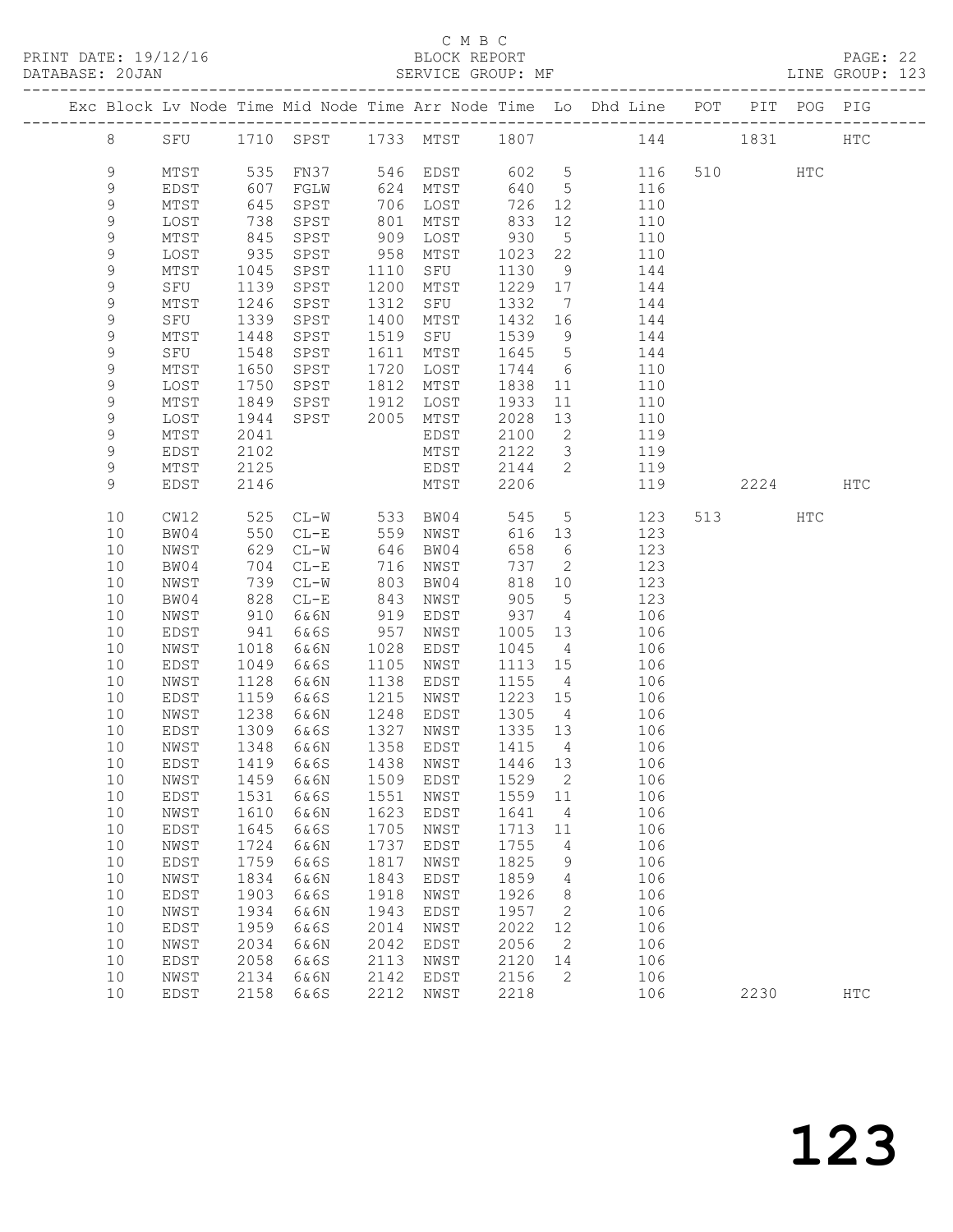## C M B C<br>BLOCK REPORT

PAGE: 23<br>LINE GROUP: 123

|    |                 |      |      |      |      |      |                 | Exc Block Lv Node Time Mid Node Time Arr Node Time Lo Dhd Line POT |     |      | PIT POG PIG |            |
|----|-----------------|------|------|------|------|------|-----------------|--------------------------------------------------------------------|-----|------|-------------|------------|
| 11 | EDST            | 535  | FGLW | 552  | MTST | 608  | 5               | 116                                                                | 520 |      | <b>HTC</b>  |            |
| 11 | MTST            | 613  | FN37 | 626  | EDST | 645  | 9               | 116                                                                |     |      |             |            |
| 11 | EDST            | 654  | FGLW | 713  | MTST | 733  | 9               | 116                                                                |     |      |             |            |
| 11 | MTST            | 742  | FN37 | 756  | EDST | 818  | $5\phantom{.0}$ | 116                                                                |     |      |             |            |
| 11 | EDST            | 823  | FGLW | 844  | MTST | 904  | 6               | 116                                                                |     |      |             |            |
| 11 | MTST            | 910  | SPST | 934  | LOST | 954  | 11              | 110                                                                |     |      |             |            |
| 11 | LOST            | 1005 | SPST | 1028 | MTST | 1054 | 21              | 110                                                                |     |      |             |            |
| 11 | MTST            | 1115 | SPST | 1141 | SFU  | 1201 | 8               | 144                                                                |     |      |             |            |
| 11 | SFU             | 1209 | SPST | 1230 | MTST | 1259 | 18              | 144                                                                |     |      |             |            |
| 11 | MTST            | 1317 | SPST | 1343 | SFU  | 1403 | 6               | 144                                                                |     |      |             |            |
| 11 | SFU             | 1409 | SPST | 1430 | MTST | 1505 | 12              | 144                                                                |     |      |             |            |
| 11 | MTST            | 1517 | SPST | 1550 | SFU  | 1610 | 10              | 144                                                                |     |      |             |            |
| 11 | SFU             | 1620 | SPST | 1643 | MTST | 1717 | 5               | 144                                                                |     |      |             |            |
| 11 | MTST            | 1722 | SPST | 1755 | SFU  | 1815 | 5               | 144                                                                |     |      |             |            |
| 11 | SFU             | 1820 | SPST | 1842 | MTST | 1911 | 6               | 144                                                                |     |      |             |            |
| 11 | MTST            | 1917 | SPST | 1940 | LOST | 2001 | 13              | 110                                                                |     |      |             |            |
| 11 | LOST            | 2014 | SPST | 2035 | MTST | 2058 | 16              | 110                                                                |     |      |             |            |
| 11 | MTST            | 2114 | SPST | 2135 | LOST | 2153 | 7               | 110                                                                |     |      |             |            |
| 11 | LOST            | 2200 | 6&6W | 2220 | 22ST | 2228 |                 | 101                                                                |     | 2235 |             | <b>HTC</b> |
|    |                 |      |      |      |      |      |                 |                                                                    |     |      |             |            |
| 12 | SPST            | 550  | PROD | 559  | LOST | 608  | 12              | 110                                                                | 522 |      | HTC         |            |
| 12 | LOST            | 620  | SPST | 641  | MTST | 706  | $\,9$           | 110                                                                |     |      |             |            |
| 12 | MTST            | 715  | SPST | 740  | SFU  | 800  | 5               | 144                                                                |     |      |             |            |
| 12 | SFU             | 805  | SPST | 827  | MTST | 901  | 8               | 144                                                                |     |      |             |            |
| 12 | MTST            | 909  | SPST | 935  | SFU  | 955  | 14              | 144                                                                |     |      |             |            |
| 12 | SFU             | 1009 | SPST | 1030 | MTST | 1056 | 14              | 144                                                                |     |      |             |            |
| 12 | MTST            | 1110 | SPST | 1134 | LOST | 1155 | 10              | 110                                                                |     |      |             |            |
| 12 | LOST            | 1205 | SPST | 1228 | MTST | 1256 | 14              | 110                                                                |     |      |             |            |
| 12 | MTST            | 1310 | SPST | 1336 | LOST | 1358 | $\overline{7}$  | 110                                                                |     |      |             |            |
| 12 | LOST            | 1405 | SPST | 1429 | MTST | 1500 | 10              | 110                                                                |     |      |             |            |
| 12 | MTST            | 1510 | SPST | 1539 | LOST | 1604 | 6               | 110                                                                |     |      |             |            |
| 12 | LOST            | 1610 | SPST | 1634 | MTST | 1706 | $\overline{4}$  | 110                                                                |     |      |             |            |
| 12 | $\mathtt{MTST}$ | 1710 | SPST | 1740 | LOST | 1804 | 10              | 110                                                                |     |      |             |            |
| 12 | LOST            | 1814 | SPST | 1836 | MTST | 1902 |                 | 110                                                                |     | 1920 |             | <b>HTC</b> |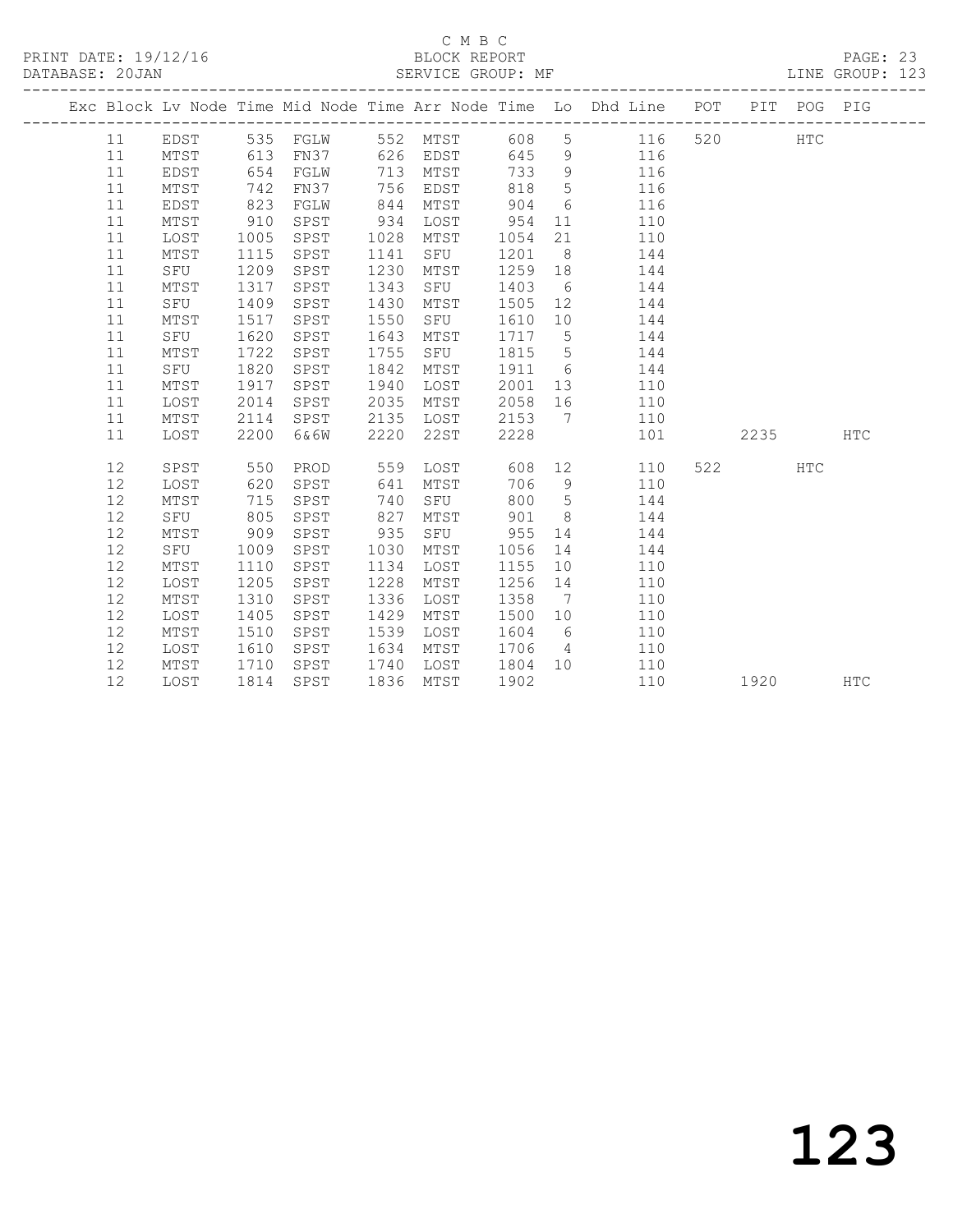## C M B C

| DATABASE: 20JAN |          |              |                           |                                                                             |              |              |                  |                |                                                                                    |          |     |     |  |
|-----------------|----------|--------------|---------------------------|-----------------------------------------------------------------------------|--------------|--------------|------------------|----------------|------------------------------------------------------------------------------------|----------|-----|-----|--|
|                 |          |              |                           |                                                                             |              |              |                  |                | Exc Block Lv Node Time Mid Node Time Arr Node Time Lo Dhd Line POT PIT POG PIG     |          |     |     |  |
|                 | 13       |              |                           |                                                                             |              |              |                  |                | EDST 542 BCHL 604 0 133 527 HTC                                                    |          |     |     |  |
|                 | 13       |              |                           |                                                                             |              |              |                  |                | HOLD 604 GIST 620 PAST 641 10 129                                                  |          |     |     |  |
|                 | 13       | PAST         |                           |                                                                             |              |              |                  |                | 651 GIST 707 HOLD 724 0 129<br>724 BCHL EDST 750 15 133<br>805 BCHL HOLD 835 0 133 |          |     |     |  |
|                 | 13       | HOLD         |                           |                                                                             |              |              |                  |                |                                                                                    |          |     |     |  |
|                 | 13       | EDST         |                           |                                                                             |              |              |                  |                |                                                                                    |          |     |     |  |
|                 | 13       | HOLD         | 835                       |                                                                             |              |              |                  |                | GIST 859 PAST 921 14 129                                                           |          |     |     |  |
|                 | 13       | PAST         |                           | GIST 953 HOLD                                                               |              |              |                  |                | 1011 0 129                                                                         |          |     |     |  |
|                 | 13       | HOLD         |                           | BCHL                                                                        |              | EDST         | 1038 4           |                | 133                                                                                |          |     |     |  |
|                 | 13       | EDST         | $935$<br>$1011$<br>$1042$ |                                                                             |              |              |                  |                | $1108$ 0 133                                                                       |          |     |     |  |
|                 | 13       | HOLD         | 1108                      | GIST 1128 PAST                                                              |              |              |                  |                | 1150 15 129                                                                        |          |     |     |  |
|                 | 13       | PAST         | 1205                      | GIST 1223 HOLD                                                              |              |              | 1243             |                | $0 \qquad \qquad 129$                                                              |          |     |     |  |
|                 | 13       | HOLD         |                           |                                                                             |              |              |                  |                | 133                                                                                |          |     |     |  |
|                 | 13       | EDST         | 1243<br>1314              |                                                                             |              |              | 1310 4<br>1341 0 |                | 133                                                                                |          |     |     |  |
|                 | 13       | HOLD         | 1341                      | GIST 1402 PAST                                                              |              |              |                  |                | 1424 9 129                                                                         |          |     |     |  |
|                 | 13       | PAST         | 1433                      | GIST 1452 HOLD                                                              |              |              |                  |                | 1514 0 129                                                                         |          |     |     |  |
|                 | 13       | HOLD         |                           | BCHL                                                                        |              | EDST         | 1544 12          |                | 133                                                                                |          |     |     |  |
|                 | 13       | EDST         | 1514<br>1556              |                                                                             |              |              | 1627 0           |                | 133                                                                                |          |     |     |  |
|                 | 13       | HOLD         | 1627                      |                                                                             |              |              |                  |                | GIST 1649 PAST 1713 6 129                                                          |          |     |     |  |
|                 | 13       | PAST         | 1719                      |                                                                             |              |              |                  |                | GIST 1739 HOLD 1801 0 129                                                          |          |     |     |  |
|                 | 13       | HOLD         |                           | <b>BCHL</b>                                                                 |              | EDST         | $1826$ 9         |                | 133                                                                                |          |     |     |  |
|                 | 13       | EDST         | 1801<br>1835              |                                                                             |              | NWST         | 1852 9           |                | 112                                                                                |          |     |     |  |
|                 | 13       | NWST         | 1901                      |                                                                             |              | EDST         |                  |                | 1919 16 112                                                                        |          |     |     |  |
|                 | 13       | EDST         | 1935                      |                                                                             |              | NWST         | 1952             |                | 10 112                                                                             |          |     |     |  |
|                 | 13       | NWST         | 2002                      |                                                                             |              |              | 2018             |                | 17 112                                                                             |          |     |     |  |
|                 | 13       | EDST         | 2035                      |                                                                             |              | EDST<br>NWST | 2049 11          |                | 112                                                                                |          |     |     |  |
|                 | 13       | NWST         | 2100                      |                                                                             |              | EDST         |                  |                | 2116 7 112                                                                         |          |     |     |  |
|                 | 13       | EDST         | 2123                      |                                                                             |              |              |                  |                | BCHL 2141 HOLD 2149 0 133                                                          |          |     |     |  |
|                 | 13       | HOLD         |                           | GIST 2205 PAST<br>GIST 2244 HOLD<br>BCHL 2308 EDST                          |              |              |                  |                | 2222 8 129                                                                         |          |     |     |  |
|                 | 13       | PAST         | 2149<br>2230<br>2259      |                                                                             |              |              | 2259 0           |                | 129                                                                                |          |     |     |  |
|                 | 13       | HOLD         |                           |                                                                             |              |              |                  |                | $2322$ 22 133                                                                      |          |     |     |  |
|                 | 13       | EDST         | 2344                      |                                                                             |              | NWST         |                  |                | 2357 2 112                                                                         |          |     |     |  |
|                 | 13       | NWST         |                           |                                                                             |              |              |                  |                | EDST 2413 10 112                                                                   |          |     |     |  |
|                 | 13       | EDST         |                           |                                                                             |              |              |                  |                | 133                                                                                |          |     |     |  |
|                 | 13       | HOLD         |                           | 2359 EDST 2413 10<br>2423 BCHL 2439 HOLD 2447 0<br>2447 GIST 2502 PAST 2518 |              |              |                  |                | 129                                                                                | 2536 HTC |     |     |  |
|                 | 14       | MTST         | 554                       |                                                                             |              |              |                  |                | SPST 614 SFU 630 5 144                                                             | 529      | HTC |     |  |
|                 | 14       |              |                           |                                                                             |              |              |                  |                | SFU 635 SPST 656 MTST 723 4 144<br>MTST 727 SPST 752 SFU 812 5 144                 |          |     |     |  |
|                 | 14       | MTST         |                           |                                                                             |              |              |                  |                |                                                                                    |          |     |     |  |
|                 |          |              |                           |                                                                             |              |              |                  |                | 14 SFU 817 SPST 839 MTST 911 10 144                                                |          |     |     |  |
|                 | 14       | MTST         |                           | 921 SPST                                                                    | 946          | SFU          | 1006 18          |                | 144                                                                                |          |     |     |  |
|                 | 14       | SFU          | 1024                      | SPST                                                                        | 1045         | MTST         | 1111             | 19             | 144                                                                                |          |     |     |  |
|                 | 14       | MTST         | 1130                      | SPST                                                                        | 1156         | SFU          | 1216             | 8              | 144                                                                                |          |     |     |  |
|                 | 14       | SFU          | 1224                      | SPST                                                                        | 1245         | MTST         | 1314             | 18             | 144                                                                                |          |     |     |  |
|                 | 14       | MTST         | 1332                      | SPST                                                                        | 1359         | SFU          | 1419             | $5^{\circ}$    | 144                                                                                |          |     |     |  |
|                 | 14       | SFU          | 1424                      | SPST                                                                        | 1445         | MTST         | 1520             | 9              | 144                                                                                |          |     |     |  |
|                 | 14       | MTST         | 1529                      | SPST                                                                        | 1602         | SFU          | 1622             | 8 <sup>8</sup> | 144                                                                                |          |     |     |  |
|                 | 14       | SFU          | 1630                      | SPST                                                                        | 1653         | MTST         | 1727             | $\overline{7}$ | 144                                                                                |          |     |     |  |
|                 | 14       | MTST         | 1734                      | SPST                                                                        | 1806         | SFU          | 1826             | 8 <sup>8</sup> | 144<br>144                                                                         |          |     |     |  |
|                 | 14<br>14 | SFU          | 1834<br>1930              | SPST                                                                        | 1857<br>1943 | MTST         | 1925<br>2001     | 5              | 116                                                                                |          |     |     |  |
|                 |          | MTST         | 2015                      | FN37                                                                        | 2031         | EDST         | 2047             | 14             |                                                                                    |          |     |     |  |
|                 | 14<br>14 | EDST         | 2100                      | FGLW<br>FN37                                                                | 2112         | MTST         | 2129             | 13             | 116<br>116                                                                         |          |     |     |  |
|                 | 14       | MTST<br>EDST | 2145                      | FGLW                                                                        | 2201         | EDST<br>MTST | 2217             | 16<br>20       | 116                                                                                |          |     |     |  |
|                 | 14       | MTST         | 2237                      | SPST                                                                        | 2301         | SFU          | 2319 5           |                | 144                                                                                |          |     |     |  |
|                 | 14       | SFU          | 2324                      | SPST                                                                        | 2343         | MTST         | 2404 16          |                | 144                                                                                |          |     |     |  |
|                 | 14       | MTST         |                           | 2420 SPST                                                                   | 2442         | SFU          | 2458             |                | 144                                                                                | 2531     |     | HTC |  |
|                 |          |              |                           |                                                                             |              |              |                  |                |                                                                                    |          |     |     |  |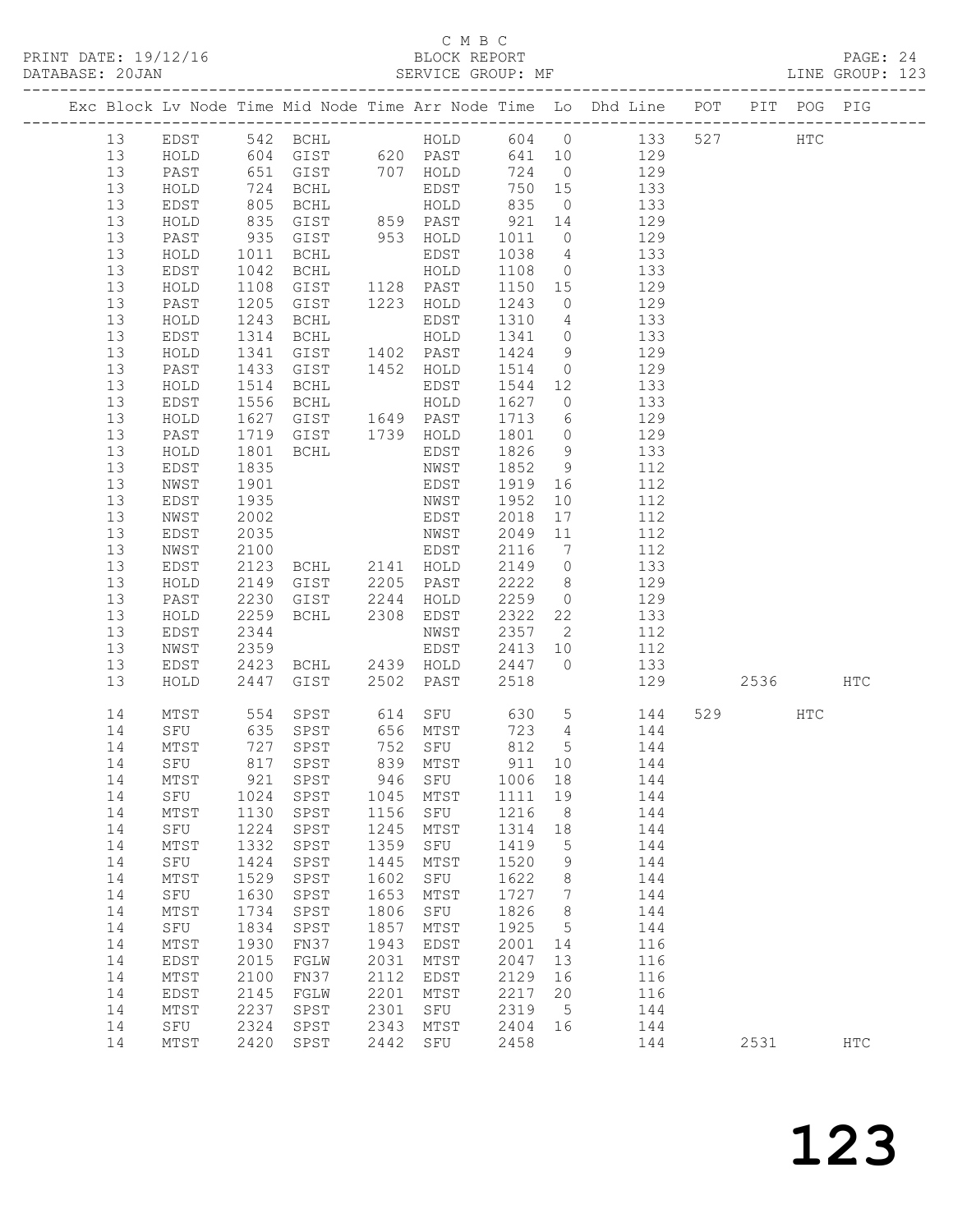## C M B C

| DATABASE: 20JAN |    |      |                           |                                             |      |                  |                                                                                              |                 |                                                                                |     |       |     | LINE GROUP: 123 |  |
|-----------------|----|------|---------------------------|---------------------------------------------|------|------------------|----------------------------------------------------------------------------------------------|-----------------|--------------------------------------------------------------------------------|-----|-------|-----|-----------------|--|
|                 |    |      |                           |                                             |      |                  |                                                                                              |                 | Exc Block Lv Node Time Mid Node Time Arr Node Time Lo Dhd Line POT PIT POG PIG |     |       |     |                 |  |
|                 | 15 |      |                           |                                             |      |                  |                                                                                              |                 | MTST 557 FN37 610 EDST 629 13 116 532 HTC                                      |     |       |     |                 |  |
|                 | 15 |      |                           |                                             |      |                  |                                                                                              |                 | EDST 642 FGLW 700 MTST 717 10 116                                              |     |       |     |                 |  |
|                 | 15 | MTST | 727<br>808<br>900         |                                             |      |                  |                                                                                              |                 | FN37 741 EDST 802 6 116<br>FGLW 829 MTST 849 11 116<br>FN37 914 EDST 934 7 116 |     |       |     |                 |  |
|                 | 15 | EDST |                           |                                             |      |                  |                                                                                              |                 |                                                                                |     |       |     |                 |  |
|                 | 15 | MTST |                           |                                             |      |                  |                                                                                              |                 |                                                                                |     |       |     |                 |  |
|                 | 15 | EDST | 941                       | FGLW                                        |      | 959 MTST 1018 12 |                                                                                              |                 | 116                                                                            |     |       |     |                 |  |
|                 | 15 | MTST | 1030<br>1109<br>1200      | FN37                                        |      | 1044 EDST        |                                                                                              |                 | 1103 6 116                                                                     |     |       |     |                 |  |
|                 | 15 | EDST |                           | FGLW                                        |      | 1126 MTST        | 1145 15                                                                                      |                 | 116                                                                            |     |       |     |                 |  |
|                 | 15 | MTST |                           | FN37                                        |      | 1213 EDST        | 1231 8                                                                                       |                 | 116                                                                            |     |       |     |                 |  |
|                 | 15 | EDST | 1239                      | FGLW                                        | 1256 | MTST             | 1315 15                                                                                      |                 | 116                                                                            |     |       |     |                 |  |
|                 | 15 | MTST | 1330                      | FN37                                        | 1343 | EDST             | 1403                                                                                         | $6\overline{6}$ | 116                                                                            |     |       |     |                 |  |
|                 | 15 | EDST | 1409<br>1506              | FGLW                                        | 1428 | MTST             | $1449$ 17<br>$1543$ 5                                                                        |                 | 116                                                                            |     |       |     |                 |  |
|                 | 15 | MTST |                           | FN37                                        | 1520 | EDST             |                                                                                              |                 | 116                                                                            |     |       |     |                 |  |
|                 | 15 | EDST | 1548                      | FGLW                                        | 1608 | MTST             | 1629                                                                                         |                 | 5 116                                                                          |     |       |     |                 |  |
|                 | 15 | MTST | 1634                      | SPST                                        |      | 1708 SFU         | 1728                                                                                         | $5\overline{)}$ | 144                                                                            |     |       |     |                 |  |
|                 | 15 | SFU  | 1733<br>1835              | SPST                                        |      | 1756 MTST        | 1828 7<br>1923 5                                                                             |                 | 144                                                                            |     |       |     |                 |  |
|                 | 15 | MTST |                           | SPST                                        |      | 1903 SFU         |                                                                                              |                 | 144                                                                            |     |       |     |                 |  |
|                 | 15 | SFU  | 1928                      |                                             |      |                  |                                                                                              |                 | SPST 1950 MTST 2016 19 144                                                     |     |       |     |                 |  |
|                 | 15 | MTST | 2035                      |                                             |      | SPST 2102 SFU    |                                                                                              |                 | 2122 2 144                                                                     |     |       |     |                 |  |
|                 | 15 | SFU  | 2124                      |                                             |      | SPST 2144 MTST   | 2207                                                                                         |                 |                                                                                | 144 | 2225  |     | HTC             |  |
|                 | 16 | PAST | 559                       |                                             |      | GIST 611 HOLD    | 627                                                                                          |                 | $\overline{0}$<br>129                                                          |     | 535 7 | HTC |                 |  |
|                 | 16 | HOLD | 627                       | <b>BCHL</b>                                 |      | EDST             |                                                                                              |                 | 651 15 133                                                                     |     |       |     |                 |  |
|                 | 16 | EDST | 706<br>733<br>819         | BCHL HOLD<br>GIST 754 PAST<br>GIST 837 HOLD |      |                  | 733<br>815<br>859                                                                            | 733 0           | 133                                                                            |     |       |     |                 |  |
|                 | 16 | HOLD |                           |                                             |      |                  |                                                                                              | $4\overline{4}$ | 129                                                                            |     |       |     |                 |  |
|                 | 16 | PAST |                           |                                             |      |                  |                                                                                              |                 | $\begin{matrix} 0 & 129 \end{matrix}$                                          |     |       |     |                 |  |
|                 | 16 | HOLD | 859                       | <b>BCHL</b>                                 |      |                  |                                                                                              |                 | EDST 927 14 133                                                                |     |       |     |                 |  |
|                 | 16 | EDST | $941$<br>$1008$<br>$1102$ | BCHL                                        |      | HOLD             | 1008                                                                                         | $\overline{0}$  | 133                                                                            |     |       |     |                 |  |
|                 | 16 | HOLD |                           | GIST 1028 PAST                              |      |                  |                                                                                              |                 | 1050 12 129<br>1140 0 129                                                      |     |       |     |                 |  |
|                 | 16 | PAST |                           | GIST                                        |      | 1120 HOLD        |                                                                                              |                 |                                                                                |     |       |     |                 |  |
|                 | 16 | HOLD | 1140                      | BCHL                                        |      | EDST             |                                                                                              |                 | 1207 6 133                                                                     |     |       |     |                 |  |
|                 | 16 | EDST | 1213                      | BCHL                                        |      | HOLD             | 1239                                                                                         | $\overline{0}$  | 133                                                                            |     |       |     |                 |  |
|                 | 16 | HOLD | 1239                      | GIST 1300 PAST<br>GIST 1352 HOLD            |      |                  | 1322 11                                                                                      |                 | 129                                                                            |     |       |     |                 |  |
|                 | 16 | PAST | 1333                      |                                             |      |                  | 1413                                                                                         |                 | $\overline{0}$<br>129                                                          |     |       |     |                 |  |
|                 | 16 | HOLD | 1413                      | BCHL                                        |      | EDST             | 1443 13                                                                                      |                 | 133                                                                            |     |       |     |                 |  |
|                 | 16 | EDST |                           | 1456 BCHL<br>1527 GIST<br>1618 GIST<br>BCHL |      | HOLD             | 1527 0                                                                                       |                 | 133                                                                            |     |       |     |                 |  |
|                 | 16 | HOLD |                           | GIST 1551 PAST                              |      |                  | 1614 4                                                                                       |                 | 129                                                                            |     |       |     |                 |  |
|                 | 16 | PAST |                           |                                             |      | 1638 HOLD        | $\begin{array}{c}\n1 & \rightarrow & - \\ 1 & 7 & 0 \\ 1 & 0 & \rightarrow & 0\n\end{array}$ |                 | $\frac{1}{129}$                                                                |     |       |     |                 |  |
|                 |    |      |                           |                                             |      |                  |                                                                                              |                 | 16 HOLD 1701 BCHL EDST 1733 10 133                                             |     |       |     |                 |  |
|                 | 16 | EDST |                           | 1743 BCHL                                   |      | HOLD             | 1811                                                                                         | $\overline{0}$  | 133                                                                            |     |       |     |                 |  |
|                 | 16 | HOLD | 1811                      | GIST                                        |      | 1832 PAST        | 1854                                                                                         | 6               | 129                                                                            |     |       |     |                 |  |
|                 | 16 | PAST | 1900                      | GIST                                        | 1918 | HOLD             | 1936                                                                                         | $\overline{0}$  | 129                                                                            |     |       |     |                 |  |
|                 | 16 | HOLD | 1936                      | BCHL                                        | 1945 | EDST             | 2001                                                                                         | 22              | 133                                                                            |     |       |     |                 |  |
|                 | 16 | EDST | 2023                      | BCHL                                        | 2041 | HOLD             | 2049                                                                                         | $\overline{0}$  | 133                                                                            |     |       |     |                 |  |
|                 | 16 | HOLD | 2049                      | GIST                                        | 2105 | PAST             | 2122                                                                                         | 8 <sup>8</sup>  | 129                                                                            |     |       |     |                 |  |
|                 | 16 | PAST | 2130                      | GIST                                        | 2145 | HOLD             | 2201                                                                                         | $\overline{0}$  | 129                                                                            |     |       |     |                 |  |
|                 | 16 | HOLD |                           | 2201 BCHL                                   | 2210 | EDST             | 2224                                                                                         |                 | 133                                                                            |     | 2234  |     | HTC             |  |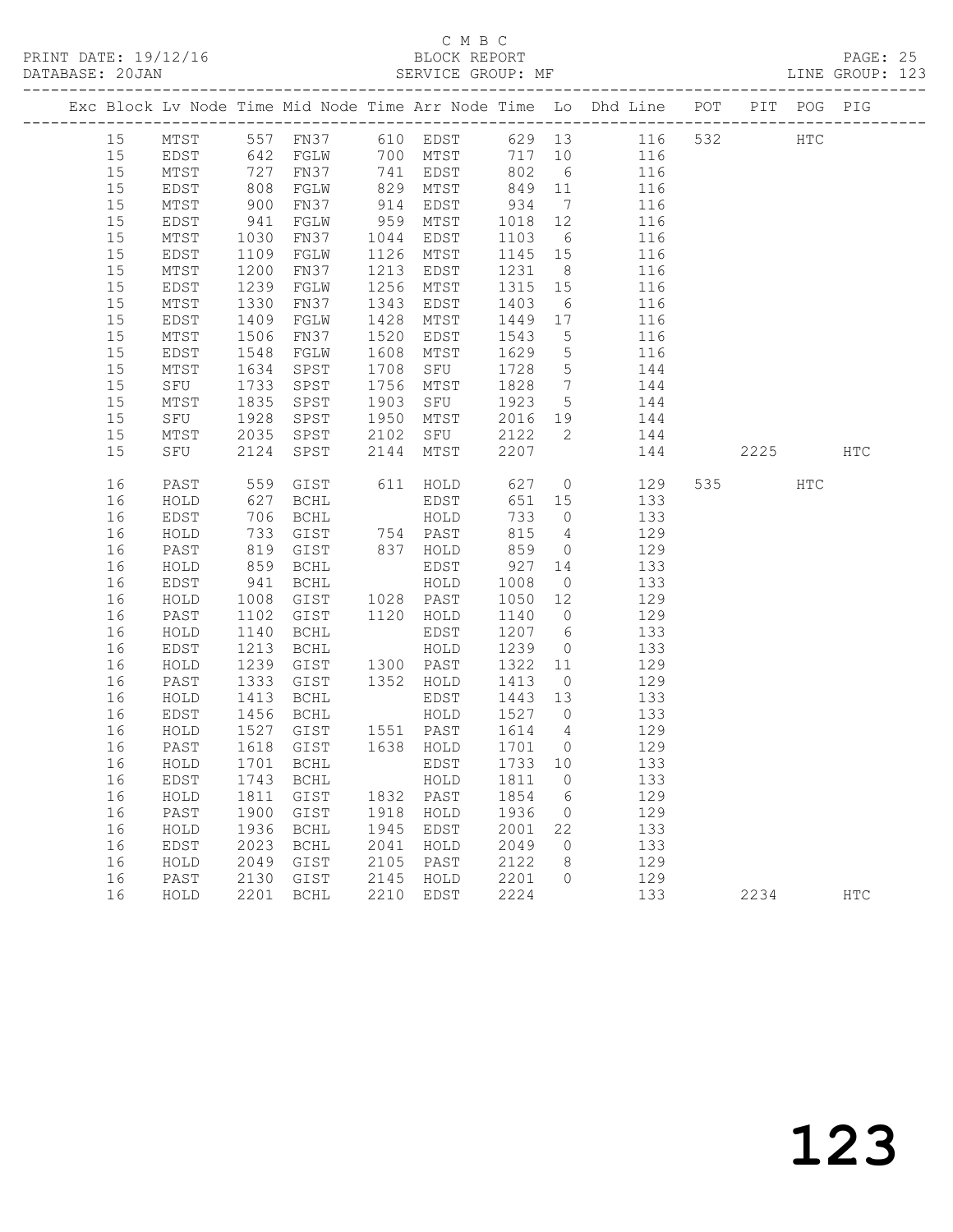## C M B C<br>BLOCK REPORT

PAGE: 26<br>LINE GROUP: 123

|    |               |      |                          |      |                  |        |                 | Exc Block Lv Node Time Mid Node Time Arr Node Time Lo Dhd Line POT PIT POG PIG |     |      |               |            |
|----|---------------|------|--------------------------|------|------------------|--------|-----------------|--------------------------------------------------------------------------------|-----|------|---------------|------------|
| 17 | CW12          |      | 545 CL-W                 |      |                  |        |                 | 553 BW04 605 12 123                                                            | 533 |      | $_{\rm{HTC}}$ |            |
| 17 | BW04          |      |                          |      | 627 NWST         | 645 4  |                 | 123                                                                            |     |      |               |            |
| 17 | NWST          |      | 617 CL-E<br>649 CL-W     |      | 708 BW04         | 722 6  |                 | 123                                                                            |     |      |               |            |
| 17 | BW04          | 728  | $CL-E$                   | 741  | NWST             | 803    | 6               | 123                                                                            |     |      |               |            |
| 17 | NWST          | 809  | $CL-W$                   | 835  | BW04             | 850    | 14              | 123                                                                            |     |      |               |            |
| 17 | BW04          | 904  | $CL-E$                   | 918  | NWST             | 938    | 12              | 123                                                                            |     |      |               |            |
| 17 | NWST          | 950  |                          |      | EDST             | 1007   | $\overline{2}$  | 112                                                                            |     |      |               |            |
| 17 | EDST          | 1009 |                          |      | NWST             | 1025   | 10 <sub>o</sub> | 112                                                                            |     |      |               |            |
| 17 | NWST          | 1035 |                          |      | EDST             | 1052   | 2               | 112                                                                            |     |      |               |            |
| 17 | EDST          | 1054 |                          |      | NWST             | 1110   | 10 <sup>°</sup> | 112                                                                            |     |      |               |            |
| 17 | NWST          | 1120 |                          |      | EDST             | 1137   | 2               | 112                                                                            |     |      |               |            |
| 17 | EDST          | 1139 |                          |      | NWST             | 1156   | 9               | 112                                                                            |     |      |               |            |
| 17 | NWST          | 1205 |                          |      | EDST             | 1223   | $\overline{2}$  | 112                                                                            |     |      |               |            |
| 17 | EDST          | 1225 |                          |      | NWST             | 1242   | 8               | 112                                                                            |     |      |               |            |
| 17 | NWST          | 1250 |                          |      | EDST             | 1308   | $\mathbf{2}$    | 112                                                                            |     |      |               |            |
| 17 | EDST          | 1310 |                          |      | NWST             | 1327   | 8               | 112                                                                            |     |      |               |            |
| 17 | NWST          | 1335 |                          |      | EDST             | 1353   | 2               | 112                                                                            |     |      |               |            |
| 17 | EDST          | 1355 |                          |      | NWST             | 1412   | 8               | 112                                                                            |     |      |               |            |
| 17 | NWST          | 1420 |                          |      | EDST             | 1439   | $\overline{2}$  | 112                                                                            |     |      |               |            |
| 17 | EDST          | 1441 |                          |      | NWST             | 1501   | 14              | 112                                                                            |     |      |               |            |
| 17 | NWST          | 1515 |                          |      | EDST             | 1534   | 10              | 112                                                                            |     |      |               |            |
| 17 | EDST          | 1544 | <b>BCHL</b>              |      | HOLD             | 1615   | $\overline{0}$  | 133                                                                            |     |      |               |            |
| 17 | HOLD          | 1615 | GIST                     |      | 1637 PAST        | 1701   | $\mathcal{S}$   | 129                                                                            |     |      |               |            |
| 17 | PAST          | 1704 | GIST                     |      | 1724 HOLD        | 1747   | $\circ$         | 129                                                                            |     |      |               |            |
| 17 | HOLD          | 1747 | BCHL                     |      | EDST             | 1815   | 9               | 133                                                                            |     |      |               |            |
| 17 | EDST          | 1824 | BCHL                     |      | HOLD             | 1850   | $\overline{0}$  | 133                                                                            |     |      |               |            |
| 17 | HOLD          | 1850 | GIST                     |      | 1910 PAST        | 1930   | 4               | 129                                                                            |     |      |               |            |
| 17 | PAST          | 1934 | GIST                     | 1952 | HOLD             | 2010   | $\overline{0}$  | 129                                                                            |     |      |               |            |
| 17 | HOLD          | 2010 | BCHL                     | 2019 | EDST             | 2035   | 18              | 133                                                                            |     |      |               |            |
| 17 | EDST          | 2053 | BCHL                     | 2111 | HOLD             | 2119   | $\overline{0}$  | 133                                                                            |     |      |               |            |
| 17 | HOLD          | 2119 | GIST                     | 2135 | PAST             | 2152   | 8 <sup>8</sup>  | 129                                                                            |     |      |               |            |
| 17 | PAST          | 2200 | GIST                     | 2214 | HOLD             | 2229   | $\overline{0}$  | 129                                                                            |     |      |               |            |
| 17 | $\verb HOLD $ | 2229 | BCHL                     | 2238 | EDST             | 2252   | 22              | 133                                                                            |     |      |               |            |
| 17 | EDST          | 2314 |                          |      | NWST             | 2327   | $\overline{2}$  | 112                                                                            |     |      |               |            |
| 17 | NWST          | 2329 |                          |      | EDST             | 2343   |                 | 112                                                                            |     | 2353 |               | HTC        |
| 18 | MTST          | 612  |                          |      | SPST 633 SFU 649 |        |                 | $6\overline{6}$<br>144                                                         |     | 547  | HTC           |            |
| 18 | SFU           |      | 655 SPST                 |      | 716 MTST         | 745 12 |                 | 144                                                                            |     |      |               |            |
| 18 | MTST          | 757  | FN37                     |      | 811 EDST         | 831    | $7\overline{ }$ | 116                                                                            |     |      |               |            |
|    | 18 EDST       |      | 838 FGLW 859 MTST 918 12 |      |                  |        |                 | 116                                                                            |     |      |               |            |
| 18 | MTST          | 930  | FN37                     | 944  | EDST             | 1003   | 6               | 116                                                                            |     |      |               |            |
| 18 | <b>EDST</b>   | 1009 | FGLW                     | 1026 | MTST             | 1045   | 15              | 116                                                                            |     |      |               |            |
| 18 | MTST          | 1100 | FN37                     | 1113 | EDST             | 1131   | 8               | 116                                                                            |     |      |               |            |
| 18 | EDST          | 1139 | FGLW                     | 1156 | MTST             | 1215   | 15              | 116                                                                            |     |      |               |            |
| 18 | MTST          | 1230 | FN37                     | 1243 | EDST             | 1301   | 8               | 116                                                                            |     |      |               |            |
| 18 | EDST          | 1309 | FGLW                     | 1326 | MTST             | 1345   | 15              | 116                                                                            |     |      |               |            |
| 18 | MTST          | 1400 | FN37                     | 1413 | EDST             | 1435   | 4               | 116                                                                            |     |      |               |            |
| 18 | EDST          | 1439 | FGLW                     | 1456 | MTST             | 1517   | 13              | 116                                                                            |     |      |               |            |
| 18 | MTST          | 1530 | SPST                     | 1559 | LOST             | 1624   | 6               | 110                                                                            |     |      |               |            |
| 18 | LOST          | 1630 | SPST                     | 1654 | MTST             | 1726   | 4               | 110                                                                            |     |      |               |            |
| 18 | MTST          | 1730 | SPST                     | 1759 | LOST             | 1822   |                 | 110                                                                            |     | 1850 |               | <b>HTC</b> |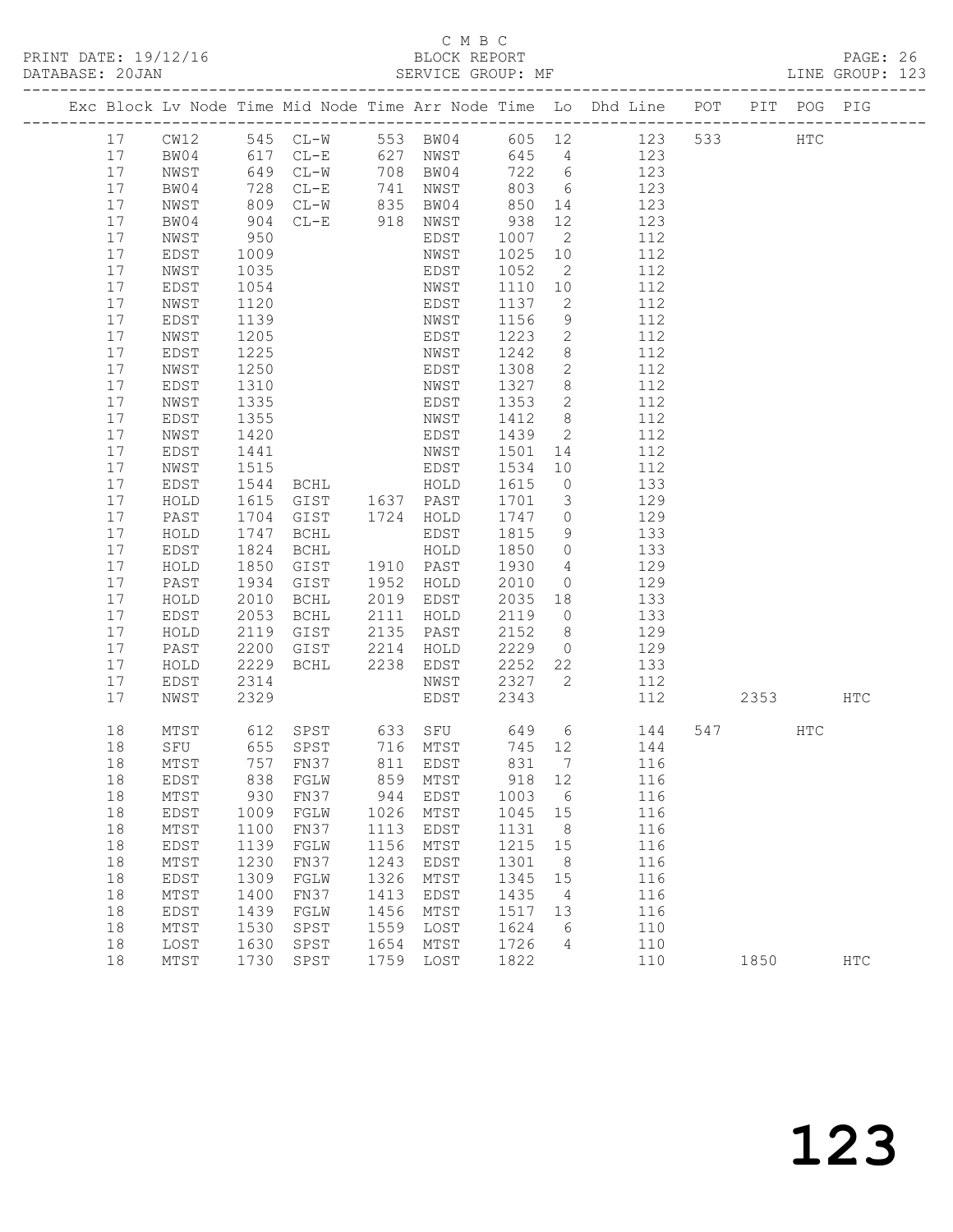### C M B C<br>BLOCK REPORT

| 19 | NWST         | 605  |           |      | EDST      | 621    | $\mathbf{2}$     | 112 | 550 |      | HTC |               |
|----|--------------|------|-----------|------|-----------|--------|------------------|-----|-----|------|-----|---------------|
| 19 | EDST         | 623  |           |      | NWST      | 638    | $10$             | 112 |     |      |     |               |
| 19 | NWST         | 648  |           |      | EDST      | 706    | 2                | 112 |     |      |     |               |
| 19 | EDST         | 708  |           |      | NWST      | 723    | $7\phantom{.}$   | 112 |     |      |     |               |
| 19 | NWST         | 730  |           |      | EDST      | 750    | 6                | 112 |     |      |     |               |
| 19 | EDST         | 756  |           |      | NWST      | 812    | $\boldsymbol{7}$ | 112 |     |      |     |               |
| 19 | NWST         | 819  |           |      | EDST      | 839    | 3                | 112 |     |      |     |               |
| 19 | EDST         | 842  |           |      | NWST      | 859    | 11               | 112 |     |      |     |               |
|    |              |      |           |      |           |        |                  |     |     |      |     |               |
| 19 | NWST         | 910  | $CL-W$    | 932  | BW04      | 945    | $\mathfrak{Z}$   | 123 |     |      |     |               |
| 19 | BW04         | 948  | $CL-E$    | 1002 | NWST      | 1022   | 16               | 123 |     |      |     |               |
| 19 | NWST         | 1038 | $CL-W$    | 1059 | BW04      | 1112   | $6\phantom{.}6$  | 123 |     |      |     |               |
| 19 | BW04         | 1118 | $CL-E$    | 1132 | NWST      | 1152   | 16               | 123 |     |      |     |               |
| 19 | NWST         | 1208 | $CL-W$    | 1229 | BW04      | 1242   | $6\,$            | 123 |     |      |     |               |
| 19 | BW04         | 1248 | $CL-E$    | 1302 | NWST      | 1322   | 16               | 123 |     |      |     |               |
| 19 | NWST         | 1338 | $CL-W$    | 1359 | BW04      | 1412   | $6\,$            | 123 |     |      |     |               |
| 19 | BW04         | 1418 | $CL-E$    | 1433 | NWST      | 1456   | 17               | 123 |     |      |     |               |
| 19 | NWST         | 1513 | $CL-W$    | 1538 | BW04      | 1553   | $7\phantom{.0}$  | 123 |     |      |     |               |
| 19 | BW04         | 1600 | $CL-E$    | 1617 | NWST      | 1641   | 12               | 123 |     |      |     |               |
| 19 | NWST         | 1653 | $CL-W$    | 1720 | BW04      | 1735   | $\mathsf S$      | 123 |     |      |     |               |
| 19 | BW04         | 1740 | $CL-E$    | 1759 | NWST      | 1822   | 11               | 123 |     |      |     |               |
| 19 | NWST         | 1833 | $CL-W$    | 1856 | BW04      | 1907   | 8                | 123 |     |      |     |               |
| 19 | BW04         | 1915 | $CL-E$    | 1928 | NWST      | 1945   | 10               | 123 |     |      |     |               |
| 19 | NWST         | 1955 | $CL-W$    | 2015 | BW04      | 2026   | 4                | 123 |     |      |     |               |
| 19 | BW04         | 2030 | $CL-E$    | 2042 | NWST      | 2059   | 10               | 123 |     |      |     |               |
| 19 | NWST         | 2109 | $CL-W$    | 2129 | BW04      | 2140   | $\mathbf{2}$     | 123 |     |      |     |               |
| 19 | BW04         | 2142 | $CL-E$    | 2153 | NWST      | 2209   | $\mathfrak{Z}$   | 123 |     |      |     |               |
| 19 | NWST         | 2212 | $CL-W$    | 2232 | BW04      | 2243   | $\mathfrak{Z}$   | 123 |     |      |     |               |
| 19 | BW04         | 2246 |           | 2256 | NWST      | 2310   |                  | 123 |     |      |     |               |
|    |              |      | $CL-E$    |      |           |        | $\,8\,$          |     |     |      |     |               |
| 19 | NWST         | 2318 | $CL-W$    | 2335 | BW04      | 2344   | 6                | 123 |     |      |     |               |
| 19 | BW04         | 2350 | $CL-E$    | 2400 | NWST      | 2414   | 8                | 123 |     |      |     |               |
| 19 | NWST         | 2422 | $CL-W$    | 2439 | BW04      | 2448   | 6                | 123 |     |      |     |               |
| 19 | BW04         | 2454 | $CL-E$    | 2504 | NWST      | 2518   | 8                | 123 |     |      |     |               |
| 19 | NWST         | 2526 | $CL-W$    | 2540 | BW04      | 2548   |                  | 123 |     | 2613 |     | $_{\rm{HTC}}$ |
| 20 | NWST         | 607  | $CL-W$    | 624  | BW04      | 634    | $\sqrt{6}$       | 123 | 552 |      | HTC |               |
| 20 | BW04         | 640  | $CL-E$    | 652  | NWST      | 711    | 8                | 123 |     |      |     |               |
| 20 | NWST         | 719  | $CL-W$    | 742  | BW04      | 757    | 7                | 123 |     |      |     |               |
| 20 | BW04         | 804  | $CL-E$    | 819  | NWST      | 842    | $\mathfrak{Z}$   | 123 |     |      |     |               |
| 20 | ${\tt NWST}$ | 845  | $CL-W$    | 909  | BW04      | 923    | 10               | 123 |     |      |     |               |
| 20 | BW04         | 933  | $CL-E$    | 947  | NWST      | 1007   | 16               | 123 |     |      |     |               |
| 20 | NWST         | 1023 | $CL-W$    | 1044 | BW04      | 1057   | 6                | 123 |     |      |     |               |
| 20 | BW04         | 1103 | $CL-E$    | 1117 | NWST      | 1137   | 16               | 123 |     |      |     |               |
| 20 | NWST         |      | 1153 CL-W |      | 1214 BW04 | 1227 6 |                  | 123 |     |      |     |               |
| 20 | BW04         | 1233 | $CL-E$    | 1247 | NWST      | 1307   | 16               | 123 |     |      |     |               |
| 20 | NWST         | 1323 | $CL-W$    | 1344 | BW04      | 1357   | 6                | 123 |     |      |     |               |
| 20 | BW04         | 1403 | $CL-E$    | 1418 | NWST      | 1441   | 10               | 123 |     |      |     |               |
| 20 | NWST         | 1451 | $CL-W$    | 1514 | BW04      | 1529   | 11               | 123 |     |      |     |               |
| 20 | BW04         | 1540 | $CL-E$    | 1556 | NWST      | 1622   | 11               | 123 |     |      |     |               |
| 20 | NWST         | 1633 | $CL-W$    | 1700 | BW04      | 1715   | 5                | 123 |     |      |     |               |
| 20 | BW04         | 1720 | $CL-E$    | 1739 | NWST      | 1802   | 11               | 123 |     |      |     |               |
| 20 | NWST         | 1813 | $CL-W$    | 1836 | BW04      | 1848   | 12               | 123 |     |      |     |               |
| 20 | BW04         | 1900 | $CL-E$    | 1913 | NWST      | 1930   | 10               | 123 |     |      |     |               |
| 20 | NWST         | 1940 | $CL-W$    | 2000 | BW04      | 2011   |                  | 123 |     | 2036 |     | HTC           |
|    |              |      |           |      |           |        |                  |     |     |      |     |               |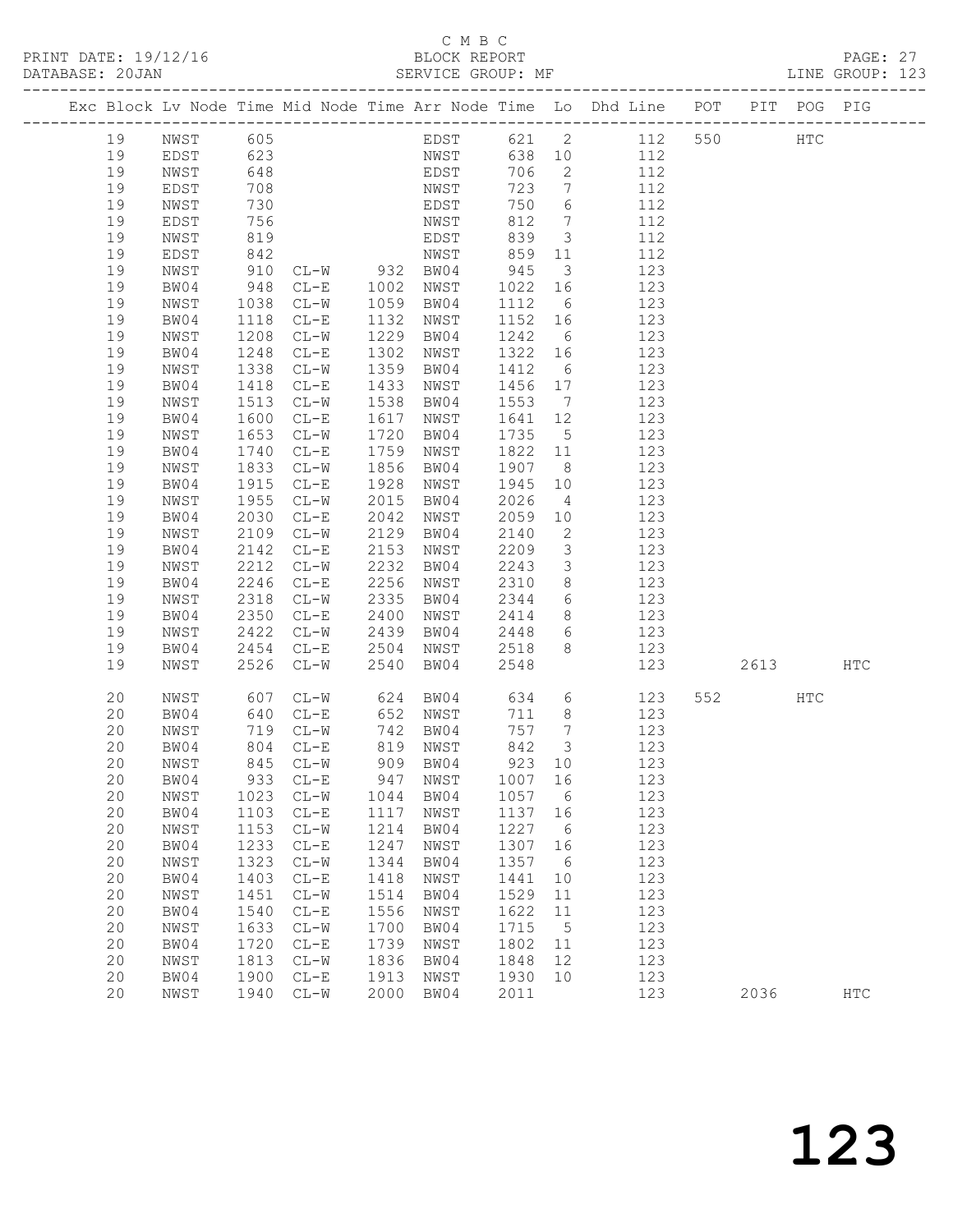PRINT DATE: 19/12/16 BLOCK REPORT<br>DATABASE: 20JAN BATABASE: 20JAN

## C M B C<br>BLOCK REPORT

PAGE: 28<br>LINE GROUP: 123

|             |              |      |                             |                                                     |                                                      |                         | Exc Block Lv Node Time Mid Node Time Arr Node Time Lo Dhd Line POT PIT POG PIG |     |                                                                                                                                                                                                                                 |     |            |
|-------------|--------------|------|-----------------------------|-----------------------------------------------------|------------------------------------------------------|-------------------------|--------------------------------------------------------------------------------|-----|---------------------------------------------------------------------------------------------------------------------------------------------------------------------------------------------------------------------------------|-----|------------|
| 21          | EDST         |      |                             |                                                     |                                                      |                         |                                                                                |     | HTC                                                                                                                                                                                                                             |     |            |
| 21          | HOLD         |      |                             |                                                     |                                                      |                         |                                                                                |     |                                                                                                                                                                                                                                 |     |            |
| 21          | PAST         |      |                             |                                                     |                                                      |                         |                                                                                |     |                                                                                                                                                                                                                                 |     |            |
| 21          | HOLD         |      | 756 BCHL<br>835 BCHL        |                                                     | 825 10<br>825<br>904                                 |                         | 133                                                                            |     |                                                                                                                                                                                                                                 |     |            |
| 21          | EDST         |      |                             |                                                     |                                                      | $\overline{0}$          | 133                                                                            |     |                                                                                                                                                                                                                                 |     |            |
| 21          | HOLD         |      | 904 GIST                    | EDST<br>HOLD<br>925 PAST<br>1023 HOLD               | $\begin{array}{cc} 947 & 18 \\ 1041 & 0 \end{array}$ |                         | 129                                                                            |     |                                                                                                                                                                                                                                 |     |            |
| 21          | PAST         |      | 1005 GIST                   |                                                     |                                                      |                         | 129                                                                            |     |                                                                                                                                                                                                                                 |     |            |
| 21          | HOLD         |      | 1041 BCHL                   | EDST<br>HOLD                                        | 1108<br>1138                                         | $\overline{4}$          | 133                                                                            |     |                                                                                                                                                                                                                                 |     |            |
| 21          | EDST         |      | 1112 BCHL                   |                                                     |                                                      | $\overline{0}$          | 133                                                                            |     |                                                                                                                                                                                                                                 |     |            |
| 21          | HOLD         |      |                             | $1158$ PAST                                         | 1220 13<br>1311 0                                    |                         | 129                                                                            |     |                                                                                                                                                                                                                                 |     |            |
| 21          | PAST         |      | $1138$ $942$<br>$1233$ GIST | 1251 HOLD                                           |                                                      |                         | 129                                                                            |     |                                                                                                                                                                                                                                 |     |            |
| 21          | HOLD         | 1311 | BCHL                        | EDST<br>EDST<br>HOLD                                | 1338<br>1410                                         | $5\overline{)}$         | 133                                                                            |     |                                                                                                                                                                                                                                 |     |            |
| 21          | EDST         |      | 1343 BCHL                   |                                                     |                                                      | $\overline{0}$          | 133                                                                            |     |                                                                                                                                                                                                                                 |     |            |
| 21          | HOLD         | 1410 | GIST                        | $1434$ PAST                                         | 1457<br>1546                                         | $6\overline{6}$         | 129<br>129                                                                     |     |                                                                                                                                                                                                                                 |     |            |
| 21          | PAST         |      | 1503 GIST                   | 1523 HOLD                                           |                                                      | $\overline{0}$          |                                                                                |     |                                                                                                                                                                                                                                 |     |            |
| 21<br>21    | HOLD         | 1546 | BCHL<br>1626 BCHL           | HOLD<br>EDST                                        | 1616<br>1657<br>1744<br>1829                         | 10<br>$\overline{0}$    | 133                                                                            |     |                                                                                                                                                                                                                                 |     |            |
| 21          | EDST         | 1657 |                             |                                                     |                                                      | $5^{\circ}$             | 133                                                                            |     |                                                                                                                                                                                                                                 |     |            |
| 21          | HOLD<br>PAST |      | GIST<br>1749 GIST           | 1720 PAST<br>1808 HOLD                              |                                                      | $\overline{0}$          | 129<br>129                                                                     |     |                                                                                                                                                                                                                                 |     |            |
| 21          | HOLD         | 1829 | BCHL                        | EDST                                                | 1854                                                 |                         | 133                                                                            |     | 1908 - 1908 - 1908 - 1910 - 1910 - 1920 - 1930 - 1930 - 1930 - 1930 - 1930 - 1930 - 1930 - 1930 - 1930 - 1930 - 1930 - 1930 - 1930 - 1930 - 1930 - 1930 - 1930 - 1930 - 1930 - 1930 - 1930 - 1930 - 1930 - 1930 - 1930 - 1930 - |     | HTC        |
|             |              |      |                             |                                                     |                                                      |                         |                                                                                |     |                                                                                                                                                                                                                                 |     |            |
| 22          | 22ST         | 614  | QU-S                        | 620 CLFO                                            |                                                      | $\overline{0}$          | 104                                                                            |     | 602 — 100                                                                                                                                                                                                                       | HTC |            |
| 22          | CLFO         | 639  |                             | 22ST                                                | $639$<br>701<br>701 14                               |                         | 104                                                                            |     |                                                                                                                                                                                                                                 |     |            |
| 22          | 22ST         |      | 715 QU-S 723 CLFO           |                                                     | 743                                                  |                         | $0 \qquad \qquad 104$                                                          |     |                                                                                                                                                                                                                                 |     |            |
| 22          | CLFO         | 743  |                             | 22ST                                                | 808                                                  | $6\overline{6}$         | 15 104                                                                         |     |                                                                                                                                                                                                                                 |     |            |
| 22          | MTST         |      | 829 SPST                    |                                                     | 919 11                                               |                         | 144                                                                            |     |                                                                                                                                                                                                                                 |     |            |
| 22          | SFU          |      | 930 SPST                    | 859 SFU<br>951 MTST                                 | 1017 13                                              |                         | 144                                                                            |     |                                                                                                                                                                                                                                 |     |            |
| 22          | MTST         | 1030 | SPST                        | 1055 SFU 1115 9<br>1145 MTST 1214 17                |                                                      |                         | 144                                                                            |     |                                                                                                                                                                                                                                 |     |            |
| 22          | SFU          | 1124 | SPST                        |                                                     |                                                      |                         | 144                                                                            |     |                                                                                                                                                                                                                                 |     |            |
| 22          | MTST         | 1231 | SPST                        |                                                     |                                                      | $\overline{7}$          | 144                                                                            |     |                                                                                                                                                                                                                                 |     |            |
| 22          | SFU          | 1324 | SPST                        | 1257 SFU 1317 7<br>1345 MTST 1416 16                |                                                      |                         | 144                                                                            |     |                                                                                                                                                                                                                                 |     |            |
| 22          | MTST         |      | 1432 SPST                   |                                                     |                                                      | $\overline{7}$          | 144                                                                            |     |                                                                                                                                                                                                                                 |     |            |
| 22          | SFU          | 1530 | SPST                        | 1503 SFU 1523<br>1553 MTST 1627<br>1553 MTST        |                                                      | $\overline{\mathbf{3}}$ | 144                                                                            |     |                                                                                                                                                                                                                                 |     |            |
| 22          | MTST         | 1630 | SPST                        | 1700 LOST                                           | 1724<br>1821                                         | $6\overline{6}$         | 110                                                                            |     |                                                                                                                                                                                                                                 |     |            |
| 22          | LOST         | 1730 | SPST                        | 1752 MTST                                           |                                                      | 9                       | 110                                                                            |     |                                                                                                                                                                                                                                 |     |            |
| 22          | MTST         | 1830 | FN37                        | 1844 EDST                                           |                                                      |                         | 116                                                                            |     |                                                                                                                                                                                                                                 |     |            |
| 22          | EDST         | 1915 | FGLW                        | 1931 MTST                                           | 1904 11<br>1948 17                                   |                         | 116                                                                            |     |                                                                                                                                                                                                                                 |     |            |
| 22          | MTST         | 2005 | SPST                        | 2032 SFU                                            | 2052 5<br>2141 24                                    |                         | 144                                                                            |     |                                                                                                                                                                                                                                 |     |            |
| 22          | SFU          |      | 2057 SPST                   | 2118 MTST                                           |                                                      |                         | 144                                                                            |     |                                                                                                                                                                                                                                 |     |            |
| 22          | MTST         | 2205 | SPST                        | 2229 SFU 2247<br>2314 MTST 2337                     |                                                      | $\overline{7}$          | 144                                                                            |     |                                                                                                                                                                                                                                 |     |            |
| 22          | SFU          | 2254 | SPST                        |                                                     |                                                      | $\overline{\mathbf{3}}$ | 144                                                                            |     |                                                                                                                                                                                                                                 |     |            |
| $2\sqrt{2}$ | MTST         | 2340 | SPST                        | 2314 11131<br>2402 SFU 2418 12<br>2449 MTST 2510 26 |                                                      |                         | 144                                                                            |     |                                                                                                                                                                                                                                 |     |            |
| 22          | SFU          | 2430 | SPST                        |                                                     |                                                      |                         | 144                                                                            |     |                                                                                                                                                                                                                                 |     |            |
| $2\sqrt{2}$ | MTST         | 2536 |                             | EDST                                                | 2550                                                 | $\overline{7}$          | 119                                                                            |     |                                                                                                                                                                                                                                 |     |            |
| 22          | EDST         | 2557 |                             | MTST 2612 15                                        |                                                      |                         | 119                                                                            |     |                                                                                                                                                                                                                                 |     |            |
| 22          | MTST         | 2627 |                             | NWST                                                | 2649                                                 |                         |                                                                                | 112 | 2701                                                                                                                                                                                                                            |     | <b>HTC</b> |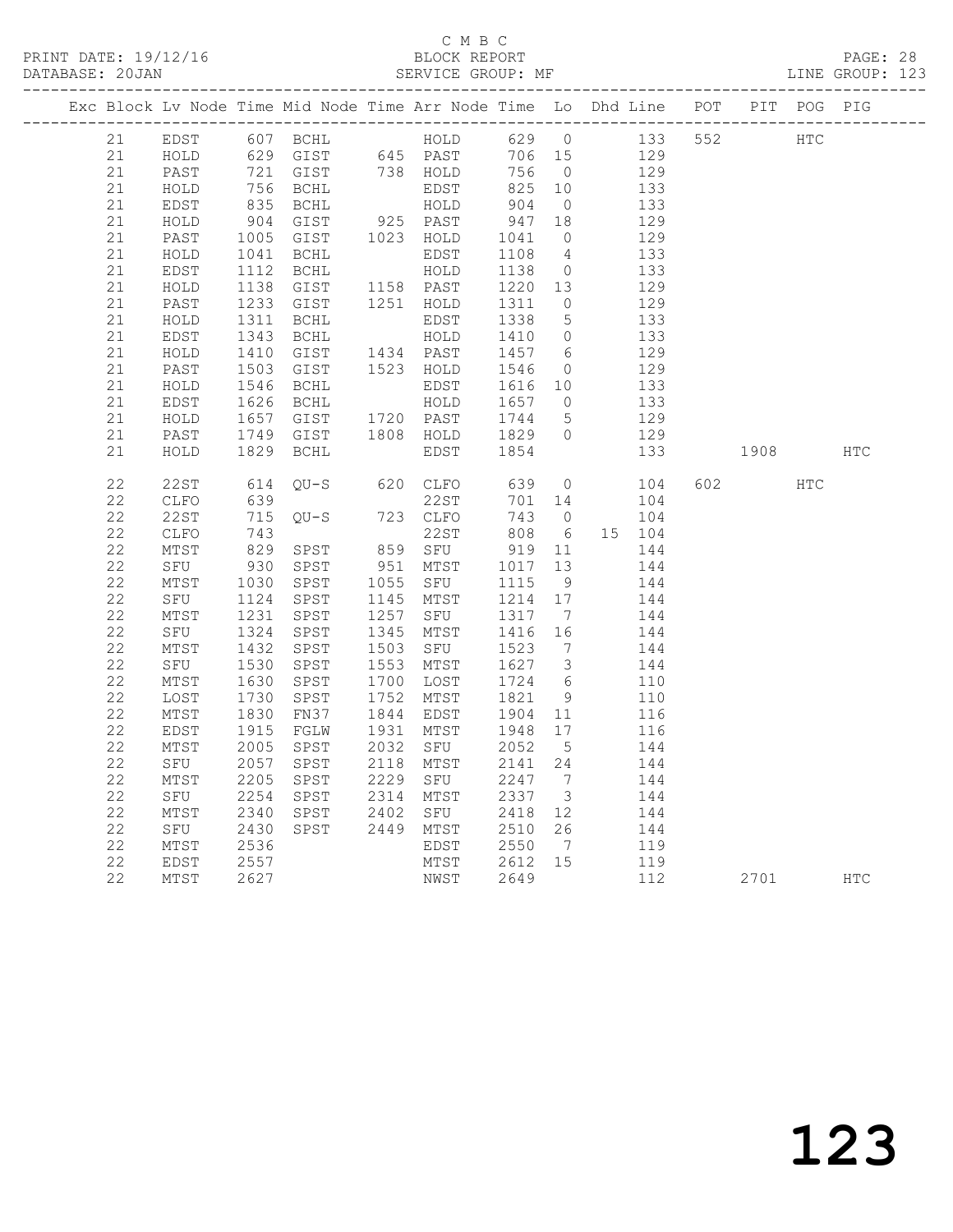## C M B C<br>BLOCK REPORT

PAGE: 29<br>LINE GROUP: 123

|          |              |      |                                                         |      |                                                                           |              |                         | Exc Block Lv Node Time Mid Node Time Arr Node Time Lo Dhd Line POT PIT POG PIG |         |            |            |
|----------|--------------|------|---------------------------------------------------------|------|---------------------------------------------------------------------------|--------------|-------------------------|--------------------------------------------------------------------------------|---------|------------|------------|
|          |              |      |                                                         |      |                                                                           |              |                         |                                                                                |         |            |            |
| 23       | PAST         |      |                                                         |      |                                                                           |              |                         | 635 GIST 649 HOLD 705 0 129 611 HTC                                            |         |            |            |
| 23       | HOLD         |      | 705 BCHL                                                |      | EDST                                                                      | 732 5        |                         | 133                                                                            |         |            |            |
| 23       | EDST         |      |                                                         |      | 737 BCHL HOLD                                                             | 805          | $\overline{0}$          | 133                                                                            |         |            |            |
| 23       | HOLD         |      | 805 GIST 827 PAST<br>853 GIST 911 HOLD<br>929 BCHL EDST |      |                                                                           | 849          | $\overline{4}$          | 129                                                                            |         |            |            |
| 23       | PAST         |      |                                                         |      |                                                                           | 929          | $\overline{0}$          | 129                                                                            |         |            |            |
| 23       | HOLD         |      |                                                         |      |                                                                           | 956          | 15                      | 133                                                                            |         |            |            |
| 23       | EDST         |      | 1011 BCHL                                               |      | HOLD                                                                      | 1038         | $\overline{0}$          | 133                                                                            |         |            |            |
| 23       | HOLD         | 1038 | GIST                                                    |      | 1058 PAST                                                                 | 1120 12      |                         | 129                                                                            |         |            |            |
| 23       | PAST         |      | 1132 GIST                                               |      | 1150 HOLD                                                                 | 1210         | $\overline{0}$          | 129                                                                            |         |            |            |
| 23       | HOLD         |      | 1210 BCHL                                               |      | EDST                                                                      | 1237 6       |                         | $\frac{1}{133}$                                                                |         |            |            |
| 23       | EDST         | 1243 | BCHL                                                    |      | HOLD                                                                      | 1310         | $\overline{0}$          | 133                                                                            |         |            |            |
| 23       | HOLD         | 1310 | GIST                                                    |      | 1331 PAST                                                                 | 1353         | 10                      | 129                                                                            |         |            |            |
| 23       | PAST         | 1403 | GIST                                                    |      | 1422 HOLD                                                                 | 1443         | $\overline{0}$          | 129                                                                            |         |            |            |
| 23       | HOLD         |      | 1443 BCHL                                               |      | EDST                                                                      | 1513         | 13<br>$\overline{0}$    | 133<br>133                                                                     |         |            |            |
| 23<br>23 | EDST         | 1526 | BCHL<br>1557 GIST                                       |      | HOLD<br>1619 PAST                                                         | 1557<br>1643 | $5\overline{)}$         | 129                                                                            |         |            |            |
| 23       | HOLD         |      | 1648 GIST                                               |      | 1708 HOLD                                                                 |              | $\overline{0}$          |                                                                                |         |            |            |
| 23       | PAST<br>HOLD |      | 1731 BCHL                                               |      | EDST                                                                      | 1731<br>1800 |                         | 129<br>133                                                                     | 1814    |            | HTC        |
|          |              |      |                                                         |      |                                                                           |              |                         |                                                                                |         |            |            |
| 24       | MTST         | 655  | SPST                                                    |      |                                                                           |              |                         | 718 SFU 735 6 144                                                              | 630 HTC |            |            |
| 24       | SFU          |      | 741 SPST<br>849 SPST                                    |      | 802 MTST<br>917 SFU                                                       |              |                         | 836 13 144                                                                     |         |            |            |
| 24       | MTST         |      |                                                         |      |                                                                           | 937          | $5\overline{)}$         | 144                                                                            |         |            |            |
| 24       | SFU          |      | 942 SPST                                                |      | 1003 MTST                                                                 | 1029         | 11                      | 144                                                                            |         |            |            |
| 24       | MTST         | 1040 | SPST                                                    |      | 1104 LOST                                                                 | 1124         | 11                      | 110                                                                            |         |            |            |
| 24       | LOST         | 1135 | SPST                                                    |      | 1158 MTST                                                                 | 1226 14      |                         | 110                                                                            |         |            |            |
| 24       | MTST         |      | 1240 SPST                                               | 1304 | LOST                                                                      | 1326 9       |                         | 110                                                                            |         |            |            |
| 24       | LOST         | 1335 | SPST                                                    |      | 1359 MTST                                                                 | 1427 13      |                         | 110                                                                            |         |            |            |
| 24       | MTST         | 1440 | SPST                                                    |      | 1507 LOST                                                                 | 1533 15      |                         | 110                                                                            |         |            |            |
| 24       | LOST         | 1548 | SPST                                                    | 1612 | MTST                                                                      | 1644 14      |                         | 110                                                                            |         |            |            |
| 24       | MTST         | 1658 | SPST                                                    | 1733 | SFU                                                                       | 1753         | $5^{\circ}$             | 144<br>144                                                                     |         |            |            |
| 24       | SFU          | 1758 | SPST                                                    |      | 1821 MTST                                                                 | 1851         | 9                       |                                                                                |         |            |            |
| 24       | MTST         | 1900 | FN37                                                    |      | 1913 EDST                                                                 | 1932 13      |                         | 116                                                                            |         |            |            |
| 24       | EDST         | 1945 | FGLW                                                    | 2001 | MTST                                                                      | 2017         | 13                      | 116                                                                            |         |            |            |
| 24       | MTST         | 2030 | FN37                                                    | 2042 | EDST                                                                      | 2059         |                         | 116                                                                            | 2109    |            | HTC        |
| 25       | LOST         |      | 718 SPST                                                | 740  |                                                                           |              |                         | MTST 812 7 110                                                                 | 647     | <b>HTC</b> |            |
| 25       | MTST         |      |                                                         |      | 819 SPST 849 SFU 909<br>918 SPST 940 MTST 1007<br>1015 SPST 1040 SFU 1100 |              | 9                       | 144                                                                            |         |            |            |
| 25       | SFU          |      |                                                         |      |                                                                           |              | 8 <sup>8</sup>          | $144$<br>$144$                                                                 |         |            |            |
| 25       | MTST         |      |                                                         |      |                                                                           |              | 9                       |                                                                                |         |            |            |
|          |              |      |                                                         |      |                                                                           |              |                         | 25 SFU 1109 SPST 1130 MTST 1156 20 144                                         |         |            |            |
| 25       | MTST         | 1216 | SPST                                                    | 1242 | SFU                                                                       | 1302         | $\overline{7}$          | 144                                                                            |         |            |            |
| 25       | SFU          | 1309 | SPST                                                    | 1330 | MTST                                                                      | 1359 18      |                         | 144                                                                            |         |            |            |
| 25       | MTST         | 1417 | SPST                                                    | 1446 | SFU                                                                       | 1506         | 14                      | 144                                                                            |         |            |            |
| 25       | SFU          | 1520 | SPST                                                    | 1543 | MTST                                                                      | 1617         | $5^{\circ}$             | 144                                                                            |         |            |            |
| $25$     | MTST         | 1622 | SPST                                                    | 1654 | SFU                                                                       | 1714         | 6                       | 144                                                                            |         |            |            |
| $2\,5$   | SFU          | 1720 | SPST                                                    | 1743 | MTST                                                                      | 1817         | $\overline{\mathbf{3}}$ | 144                                                                            |         |            |            |
| 25       | MTST         | 1820 | SPST                                                    | 1845 | LOST                                                                      | 1906         | 8                       | 110                                                                            |         |            |            |
| 25       | LOST         | 1914 | SPST                                                    | 1935 | MTST                                                                      | 1958         | 16                      | 110                                                                            |         |            |            |
| 25       | MTST         | 2014 | SPST                                                    | 2036 | LOST                                                                      | 2055         | 19                      | 110                                                                            |         |            |            |
| 25       | LOST         | 2114 | SPST                                                    | 2133 | MTST                                                                      | 2154         | 20                      | 110                                                                            |         |            |            |
| 25       | MTST         | 2214 | SPST                                                    | 2234 | LOST                                                                      | 2252         | 8                       | 110                                                                            |         |            |            |
| 25       | LOST         | 2300 | 6&6W                                                    | 2320 | 22ST                                                                      | 2328         |                         | 101                                                                            | 2335    |            | <b>HTC</b> |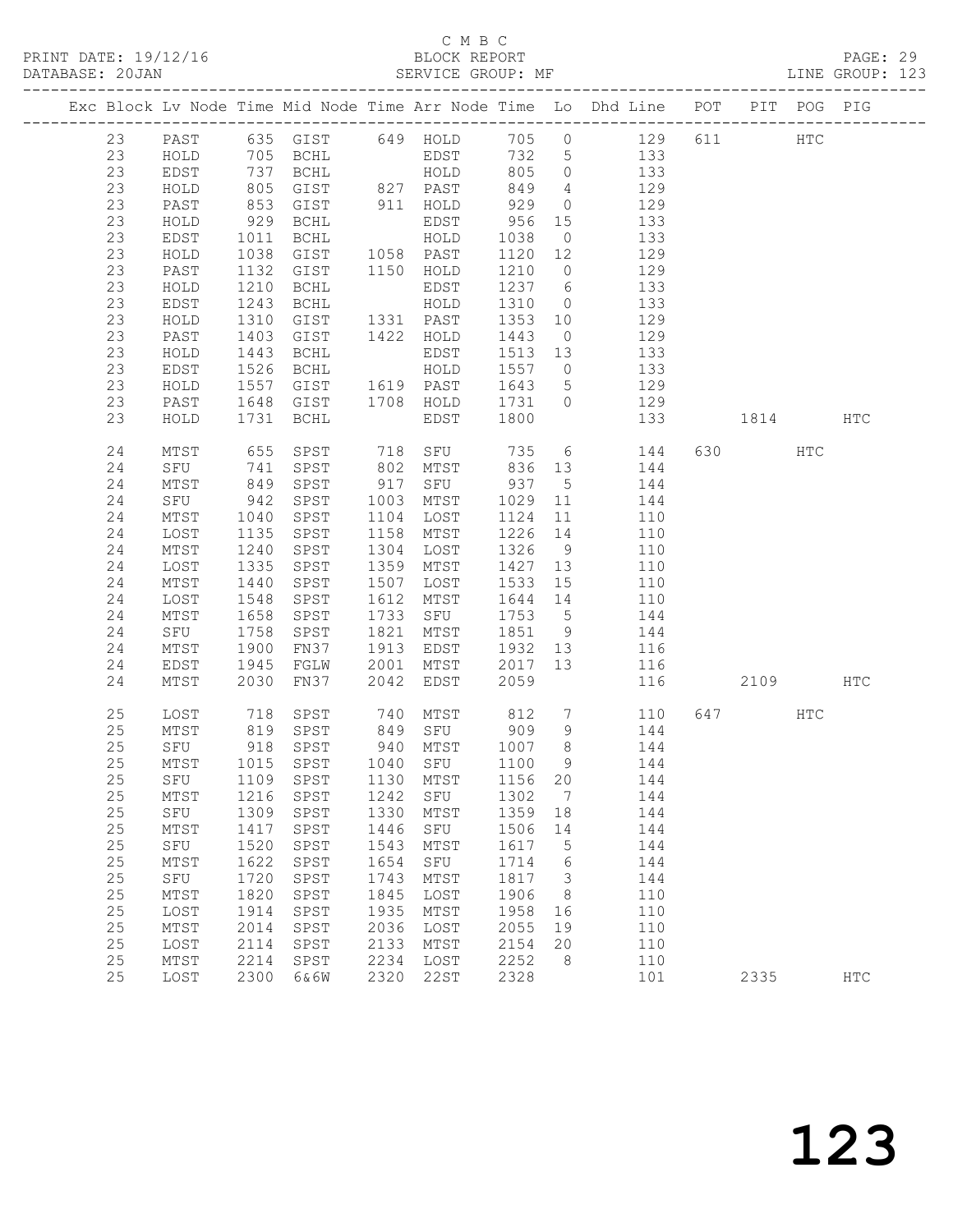PRINT DATE: 19/12/16 BLOCK REPORT<br>DATABASE: 20JAN BATABASE: 20JAN

## C M B C<br>BLOCK REPORT

PAGE: 30<br>LINE GROUP: 123

|  |          |              |              |                                                     |            |                         |                   |                              | Exc Block Lv Node Time Mid Node Time Arr Node Time Lo Dhd Line POT PIT POG PIG |     |          |               |     |
|--|----------|--------------|--------------|-----------------------------------------------------|------------|-------------------------|-------------------|------------------------------|--------------------------------------------------------------------------------|-----|----------|---------------|-----|
|  | 26       | EDST         |              |                                                     |            |                         |                   |                              | 718 FGLW 737 MTST 757 8 116 658                                                |     |          | $_{\rm HTC}$  |     |
|  | 26       | MTST         |              | 805 SPST                                            |            |                         |                   |                              | 833 LOST 856 9 110                                                             |     |          |               |     |
|  | 26       | LOST         | $905$ $1010$ | SPST                                                |            | $928$ MTST<br>1034 TOST | 953 17<br>1054 11 |                              | 110                                                                            |     |          |               |     |
|  | 26       | MTST         | 1010         | SPST                                                | 1034       | LOST                    | 1054              | 11                           | 110                                                                            |     |          |               |     |
|  | 26       | LOST         | 1105         | SPST                                                | 1128       | MTST                    | 1156 14           |                              | 110                                                                            |     |          |               |     |
|  | 26       | MTST         | 1210         | SPST                                                | 1234       | LOST                    | 1256              | 9                            | 110                                                                            |     |          |               |     |
|  | 26       | LOST         | 1305         | SPST                                                | 1329       | MTST                    | 1357 13           |                              | 110                                                                            |     |          |               |     |
|  | 26       | ${\tt MTST}$ | 1410         | SPST                                                | 1437       | LOST                    | 1459              | $6\overline{6}$              | 110                                                                            |     |          |               |     |
|  | 26       | LOST         | 1505         | SPST                                                | 1529       | MTST                    | 1602              | $5\overline{)}$              | 110                                                                            |     |          |               |     |
|  | 26       | MTST         | 1607         | FN37                                                | 1622       | EDST                    | 1648              | $5\overline{)}$              | 116                                                                            |     |          |               |     |
|  | 26       | EDST         | 1653         | FGLW                                                | 1713       | MTST                    |                   | 5 <sub>5</sub>               | 116                                                                            |     |          |               |     |
|  | 26       | MTST         |              | 1739 FN37                                           |            | 1753 EDST               | 1734<br>1815      | $5\overline{)}$              | 116                                                                            |     |          |               |     |
|  | 26       | EDST         |              | 1820 FGLW                                           | 1837       | MTST                    | 1854              |                              | 116                                                                            |     | 1918 HTC |               |     |
|  | 27       | EDST         | 720          |                                                     |            | NWST                    | 736               | 6                            | 112                                                                            |     | 700 000  | HTC           |     |
|  | 27       | NWST         | 742          |                                                     |            | EDST                    | 802               | 9                            | 112                                                                            |     |          |               |     |
|  | 27       | EDST         | 811          |                                                     |            | NWST                    | 827               | 8                            | 112                                                                            |     |          |               |     |
|  | 27       | NWST         | 835          |                                                     |            | EDST                    | 853               | $\overline{\mathbf{3}}$      | 112                                                                            |     |          |               |     |
|  | 27       | EDST         | 856          |                                                     |            | NWST                    | 913               | $7\phantom{.0}\phantom{.0}7$ | 112                                                                            |     |          |               |     |
|  | 27       | NWST         | 920          |                                                     |            | EDST                    | 937               | $\overline{2}$               | 112                                                                            |     |          |               |     |
|  | 27       | EDST         | 939          |                                                     |            | NWST                    | 955               | 13                           | 112                                                                            |     |          |               |     |
|  | 27       | NWST         | 1008         | CL-W 1029 BW04                                      |            |                         | 1042              | $6\overline{6}$              | 123                                                                            |     |          |               |     |
|  | 27       | BW04         | 1048         | $CL-E$                                              | 1102       | NWST                    | 1122              | 16                           | 123                                                                            |     |          |               |     |
|  | 27       | NWST         | 1138         | $CL-W$                                              | 1159       | BW04                    | 1212              | 6                            | 123                                                                            |     |          |               |     |
|  | 27       | BW04         | 1218         | $CL-E$                                              | 1232       | NWST                    | 1252 16           |                              | 123                                                                            |     |          |               |     |
|  | 27       | NWST         | 1308         | $CL-W$                                              | 1329       | BW04                    | 1342              | $6\overline{6}$              | 123                                                                            |     |          |               |     |
|  | 27       | BW04         | 1348         | $CL-E$                                              | 1403       | NWST                    | 1425              | 13                           | 123                                                                            |     |          |               |     |
|  | 27       | NWST         | 1438         | $CL-W$                                              | 1501       | BW04                    | 1516              | 14                           | 123                                                                            |     |          |               |     |
|  | 27       | BW04         | 1530         | $CL-E$                                              | 1546       | NWST                    | 1612              | 11                           | 123                                                                            |     |          |               |     |
|  | 27       | NWST         | 1623         | $CL-W$                                              | 1648       | BW04                    | 1703              | $\overline{7}$               | 123                                                                            |     |          |               |     |
|  | 27       | BW04         | 1710         | $CL-E$                                              | 1730       | NWST                    | 1753              | 10 <sup>°</sup>              | 123                                                                            |     |          |               |     |
|  | 27       | NWST         | 1803         | $CL-W$                                              | 1826       | BW03                    | 1838              | 12                           | 123                                                                            |     |          |               |     |
|  | 27       | BW03         | 1850         | PROD                                                | 1914       | LOST                    | 1922              | 8 <sup>8</sup>               | 136                                                                            |     |          |               |     |
|  | 27       | LOST         | 1930         | 6&6W                                                | 1952       | 22ST                    | 2000              | $\overline{\mathbf{3}}$      | 101                                                                            |     |          |               |     |
|  | 27       | <b>22ST</b>  | 2003         | 6&6N                                                | 2013       | LOST                    |                   |                              | 2036 14<br>101                                                                 |     |          |               |     |
|  | 27       | LOST         | 2050         | HOLD                                                | 2116       | BW02                    | 2122              | 8 <sup>8</sup>               | 136                                                                            |     |          |               |     |
|  | 27       | BW02         | 2130         | SPST                                                | 2152       | LKST                    | 2201              | 9                            | 134                                                                            |     |          |               |     |
|  | 27       | LKST         | 2210         | SPST                                                | 2217       | BW03 2236 14            |                   |                              | 134                                                                            |     |          |               |     |
|  | 27       | BW03         | 2250         | PROD                                                |            | 2311 LOST               | 2318              |                              | 136                                                                            |     | 2342     |               | HTC |
|  |          |              |              |                                                     |            |                         |                   |                              |                                                                                |     |          |               |     |
|  | 28<br>28 | NWST<br>BW04 | 749<br>840   | $CL-W$<br>$\mathbb{C}\mathbb{L}\text{--}\mathbb{E}$ | 814<br>854 | BW04<br>NWST            | 829<br>915        | 11<br>8                      | 123<br>123                                                                     | 732 |          | $_{\rm{HTC}}$ |     |
|  | 28       | NWST         | 923          | $CL-W$                                              | 945        | BW04                    | 958               | 5                            | 123                                                                            |     |          |               |     |
|  | $28$     | BW04         | 1003         | $CL-E$                                              | 1017       | NWST                    | 1037              | 16                           | 123                                                                            |     |          |               |     |
|  | 28       | NWST         | 1053         | $CL-W$                                              | 1114       | BW04                    | 1127              | 6                            | 123                                                                            |     |          |               |     |
|  | 28       | BW04         | 1133         | $\mathbb{C}\mathbb{L}-\mathbb{E}$                   | 1147       | NWST                    | 1207              | 16                           | 123                                                                            |     |          |               |     |
|  | 28       | NWST         | 1223         | $\mathtt{CL}-\mathtt{W}$                            | 1244       | BW04                    | 1257              | 6                            | 123                                                                            |     |          |               |     |
|  | $28$     | BW04         | 1303         | $CL-E$                                              | 1318       | NWST                    | 1340              | 13                           | 123                                                                            |     |          |               |     |
|  | 28       | NWST         | 1353         | $CL-W$                                              | 1414       | BW04                    | 1427              | 6                            | 123                                                                            |     |          |               |     |
|  | $28$     | BW04         | 1433         | $\mathbb{C}\mathbb{L}-\mathbb{E}$                   | 1449       | NWST                    | 1513              | 10                           | 123                                                                            |     |          |               |     |
|  | 28       | NWST         | 1523         | $CL-W$                                              | 1548       | BW04                    | 1603              | 7                            | 123                                                                            |     |          |               |     |
|  | $28$     | BW04         | 1610         | $CL-E$                                              | 1627       | NWST                    | 1651              | $12$                         | 123                                                                            |     |          |               |     |
|  | 28       | NWST         | 1703         | $\mathtt{CL}-\mathtt{W}$                            | 1730       | BW04                    | 1745              | 5                            | 123                                                                            |     |          |               |     |
|  | $28$     | BW04         | 1750         | $\mathbb{C}\mathbb{L}-\mathbb{E}$                   | 1808       | NWST                    | 1831              | 12                           | 123                                                                            |     |          |               |     |
|  | $28$     | NWST         | 1843         | $\mathtt{CL}-\mathtt{W}$                            | 1906       | BW04                    | 1917              | 13                           | 123                                                                            |     |          |               |     |
|  | $28$     | BW04         | 1930         | $CL-E$                                              | 1943       | ${\tt NWST}$            | 2000              | 10                           | 123                                                                            |     |          |               |     |
|  | 28       | NWST         | 2010         | $CL-W$                                              | 2030       | BW04                    | 2041              | $\overline{4}$               | 123                                                                            |     |          |               |     |
|  |          |              |              |                                                     |            |                         |                   |                              |                                                                                |     |          |               |     |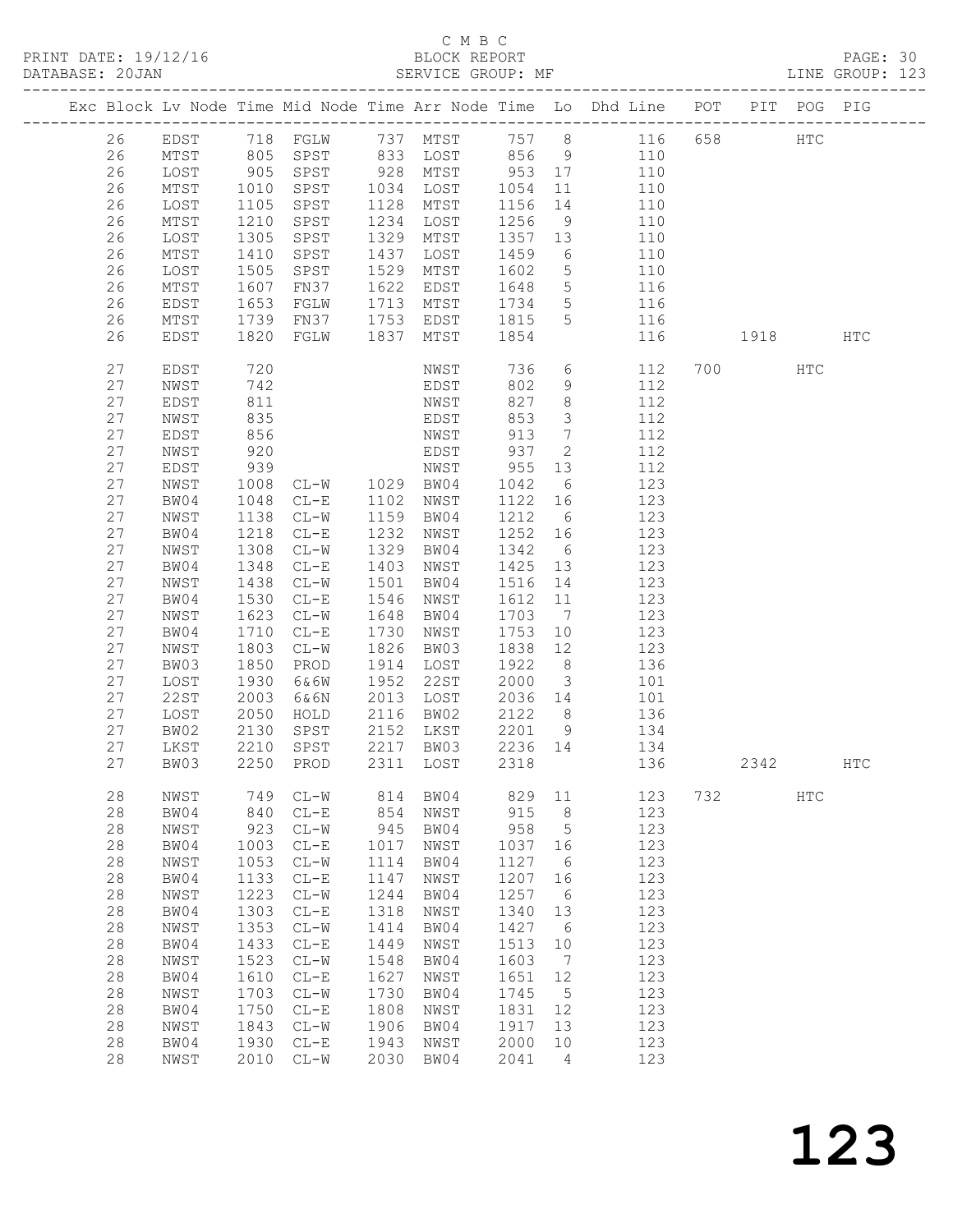#### C M B C<br>BLOCK REPORT

PAGE: 31<br>LINE GROUP: 123

|    |      |      |                      |     |                      |        |                 | Exc Block Lv Node Time Mid Node Time Arr Node Time Lo Dhd Line POT PIT POG PIG |      |          |              |               |
|----|------|------|----------------------|-----|----------------------|--------|-----------------|--------------------------------------------------------------------------------|------|----------|--------------|---------------|
| 28 | BW04 |      |                      |     |                      |        |                 | 2045 CL-E 2057 NWST 2114 123 2126                                              |      |          |              | $_{\rm{HTC}}$ |
|    |      |      |                      |     |                      |        |                 |                                                                                |      |          |              |               |
| 30 | LOST |      | 600 SPST             |     |                      |        |                 | 619 MTST 641 4 110                                                             |      | 529 HTC  |              |               |
| 30 | MTST |      | 645 SPST             | 708 | SFU                  |        |                 | 725 4 144                                                                      |      |          |              |               |
| 30 | SFU  |      | 729 SPST             |     | 750 MTST             |        |                 | 824 15 144                                                                     |      |          |              |               |
| 30 | MTST |      | 839 SPST             |     | 907 SFU              | 927    |                 |                                                                                |      | 144 1007 |              | HTC           |
| 31 | EDST | 552  | BCHL                 |     | HOLD                 | 614    |                 | $0$ 133                                                                        |      | 537      | HTC          |               |
| 31 | HOLD |      | 614 GIST             |     | 630 PAST             | 651 15 |                 | 129                                                                            |      |          |              |               |
| 31 | PAST |      | 706 GIST             |     | 722 HOLD             | 740    | $\overline{0}$  | 129                                                                            |      |          |              |               |
| 31 | HOLD |      | 740 BCHL             |     | EDST                 | 809 11 |                 | 133                                                                            |      |          |              |               |
| 31 | EDST |      | 820 BCHL             |     | HOLD                 | 850    | $\overline{0}$  | 133                                                                            |      |          |              |               |
| 31 | HOLD |      | 850 GIST             |     | 914 PAST             | 936    |                 |                                                                                |      | 129 957  |              | $_{\rm HTC}$  |
|    |      |      |                      |     |                      |        |                 |                                                                                |      |          |              |               |
| 32 | PAST | 618  | GIST                 |     | 632 HOLD             | 648    | $\circ$         | 129                                                                            |      | 554 HTC  |              |               |
| 32 | HOLD |      | 648 BCHL             |     | EDST                 | 715    | 6               | 133                                                                            |      |          |              |               |
| 32 | EDST |      | 721 BCHL             |     | HOLD                 | 748    | $\circ$         | 133                                                                            |      |          |              |               |
| 32 | HOLD |      | 748 GIST<br>836 GIST |     | 809 PAST<br>854 HOLD | 830    | 6               | 129                                                                            |      |          |              |               |
| 32 | PAST |      |                      |     |                      | 914    | $\circ$         | 129                                                                            |      |          |              |               |
| 32 | HOLD |      | 914 BCHL             |     | EDST                 | 941    |                 | 133                                                                            |      | 955      |              | HTC           |
| 33 | EDST | 618  | FGLW                 |     | 636 MTST             | 653    | 5 <sup>5</sup>  | 116                                                                            |      | 603 HTC  |              |               |
| 33 | MTST | 658  | FN37                 |     | 711 EDST             | 730    | 9               | 116                                                                            |      |          |              |               |
| 33 | EDST |      | 739 FGLW             |     | 800 MTST             | 820    | 5               | 116                                                                            |      |          |              |               |
| 33 | MTST |      | 825 SPST             |     | 851 LOST             | 914    |                 | 110                                                                            |      | 942      |              | $_{\rm{HTC}}$ |
|    |      |      |                      |     |                      |        |                 |                                                                                |      |          |              |               |
| 34 | MTST |      | 628 FN37             |     | 641 EDST             | 700    |                 | $6\overline{6}$<br>116                                                         |      | 603 HTC  |              |               |
| 34 | EDST |      | 706 FGLW             |     | 725 MTST             | 745 12 |                 | 116                                                                            |      |          |              |               |
| 34 | MTST |      | 757 SPST             | 825 | SFU                  | 845    | 9               | 144                                                                            |      |          |              |               |
| 34 | SFU  |      | 854 SPST             |     | 916 MTST             | 944    |                 | 144                                                                            |      | 1008 HTC |              |               |
| 35 | EDST | 622  | BCHL                 |     | HOLD                 | 644    | $\overline{0}$  | 133                                                                            |      | 607 HTC  |              |               |
| 35 | HOLD |      | 644 GIST             |     | 700 PAST             | 721 15 |                 | 129                                                                            |      |          |              |               |
| 35 | PAST |      | 736 GIST             |     | 754 HOLD             | 814    | $\circ$         | 129                                                                            |      |          |              |               |
| 35 | HOLD |      |                      |     | EDST                 | 843    | 8 <sup>8</sup>  | 133                                                                            |      |          |              |               |
| 35 | EDST |      | 814 BCHL<br>851 BCHL |     | HOLD                 | 919    | $\overline{0}$  | 133                                                                            |      |          |              |               |
| 35 | HOLD |      | 919 GIST             |     | 940 PAST             | 1002   |                 | 129 1023                                                                       |      |          |              | HTC           |
| 36 | EDST |      | 630 FGLW             |     | 648 MTST             |        |                 | 705 8 116 615 HTC                                                              |      |          |              |               |
|    |      |      |                      |     |                      |        |                 | 36 MTST 713 FN37 726 EDST 745 5 116                                            |      |          |              |               |
| 36 | EDST | 750  | <b>BCHL</b>          |     | HOLD                 | 820    | 0               | 133                                                                            |      |          |              |               |
| 36 | HOLD | 820  | GIST                 | 844 | PAST                 | 906    | 5               | 129                                                                            |      |          |              |               |
| 36 | PAST | 911  | GIST                 | 929 | HOLD                 | 947    | $\Omega$        | 129                                                                            |      |          |              |               |
| 36 | HOLD | 947  | BCHL                 |     | EDST                 | 1014   |                 | 133                                                                            |      | 1028     |              | $_{\rm{HTC}}$ |
|    |      |      |                      |     |                      |        |                 |                                                                                |      |          |              |               |
| 37 | MTST | 643  | FN37                 | 656 | EDST                 | 715    | 13              | 116                                                                            | 618  |          | <b>HTC</b>   |               |
| 37 | EDST | 728  | FGLW                 | 747 | MTST                 | 807    | 6               | 116                                                                            |      |          |              |               |
| 37 | MTST | 813  | FN37                 | 827 | EDST                 | 847    | 6               | 116                                                                            |      |          |              |               |
| 37 | EDST | 853  | FGLW                 | 914 | MTST                 | 933    |                 | 116                                                                            |      | 957      |              | <b>HTC</b>    |
| 38 | NWST | 1500 |                      |     | EDST                 | 1519   | $7\phantom{.0}$ | 112                                                                            | 1443 |          | $_{\rm HTC}$ |               |
| 38 | EDST | 1526 |                      |     | NWST                 | 1549   | 11              | 112                                                                            |      |          |              |               |
| 38 | NWST | 1600 |                      |     | EDST                 | 1619   | $7\phantom{.0}$ | 112                                                                            |      |          |              |               |
| 38 | EDST | 1626 |                      |     | NWST                 | 1649   | 12              | 112                                                                            |      |          |              |               |
|    |      |      |                      |     |                      |        |                 |                                                                                |      |          |              |               |
| 38 | NWST | 1701 |                      |     | EDST                 | 1722   | 11              | 112                                                                            |      |          |              |               |
| 38 | EDST | 1733 |                      |     | NWST                 | 1756   | 11              | 112                                                                            |      |          |              |               |
| 38 | NWST | 1807 |                      |     | EDST                 | 1826   |                 | 112                                                                            |      | 1840     |              | <b>HTC</b>    |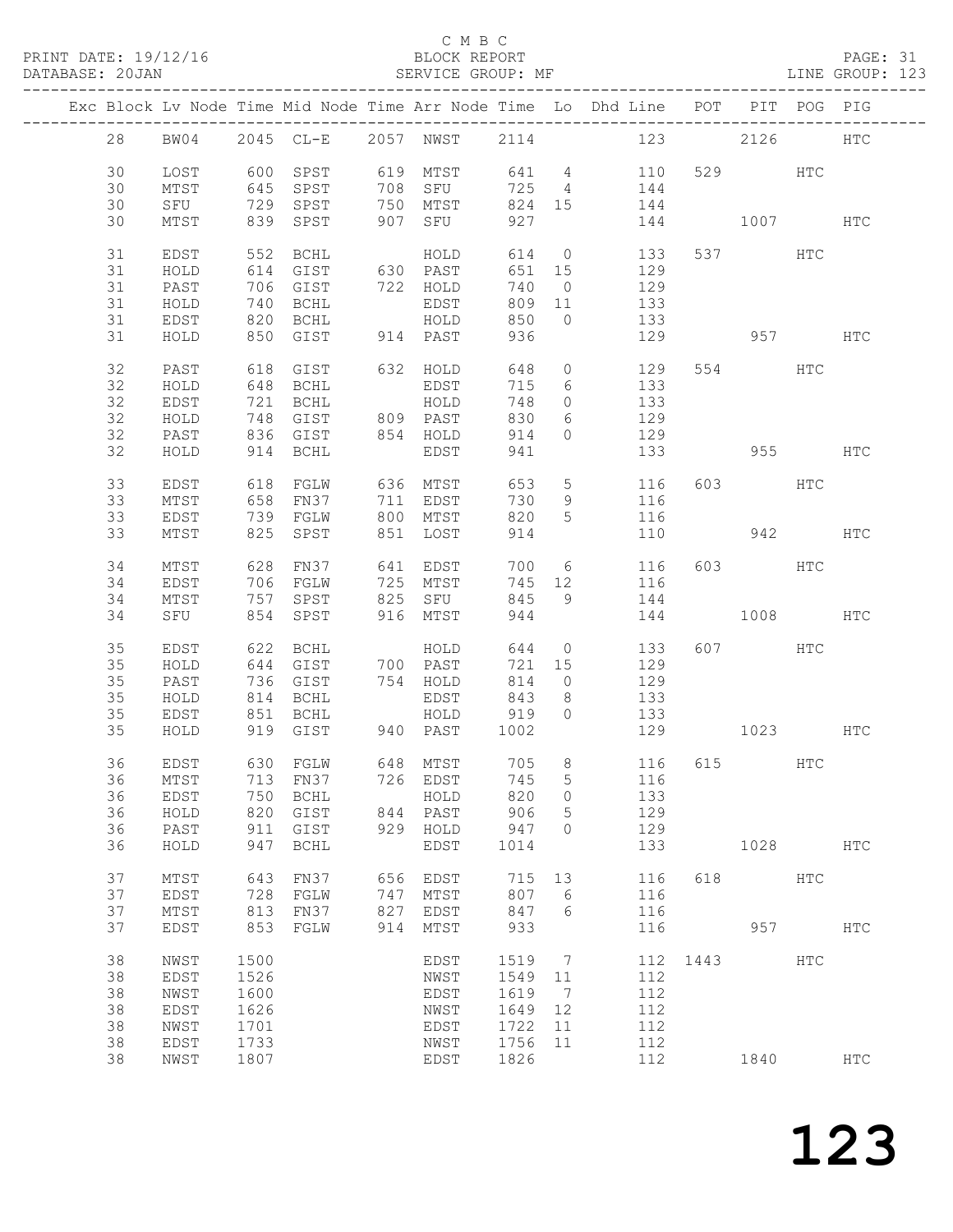#### C M B C )<br>BLOCK REPORT<br>SERVICE GROUP: MF

| PRINT DATE: 19/12/16<br>DATABASE: 20JAN                                                                            |                                                                                                                                                                                                   |                                                                                              |                                                                                                                                                |                                                              | BLOCK REPORT<br>---------------                                                                                                                                                                                                                             |                                                                                                                                 |                                                                                                                               | BLOCK REPORT<br>SERVICE GROUP: MF                                                                                                                                    |              |         |            | PAGE: 32<br>LINE GROUP: 123 |  |
|--------------------------------------------------------------------------------------------------------------------|---------------------------------------------------------------------------------------------------------------------------------------------------------------------------------------------------|----------------------------------------------------------------------------------------------|------------------------------------------------------------------------------------------------------------------------------------------------|--------------------------------------------------------------|-------------------------------------------------------------------------------------------------------------------------------------------------------------------------------------------------------------------------------------------------------------|---------------------------------------------------------------------------------------------------------------------------------|-------------------------------------------------------------------------------------------------------------------------------|----------------------------------------------------------------------------------------------------------------------------------------------------------------------|--------------|---------|------------|-----------------------------|--|
|                                                                                                                    | Exc Block Lv Node Time Mid Node Time Arr Node Time Lo Dhd Line POT PIT POG PIG                                                                                                                    |                                                                                              |                                                                                                                                                |                                                              |                                                                                                                                                                                                                                                             |                                                                                                                                 |                                                                                                                               |                                                                                                                                                                      |              |         |            |                             |  |
| 39<br>39                                                                                                           | 39 MTST 653 EDST 708 2 119 628 HTC<br>39 EDST 710 MTST 730 7 119<br>MTST<br>SFU                                                                                                                   |                                                                                              |                                                                                                                                                |                                                              |                                                                                                                                                                                                                                                             |                                                                                                                                 |                                                                                                                               | 737 SPST 802 SFU 822 7 144<br>829 SPST 851 MTST 923 11 144                                                                                                           |              |         |            |                             |  |
| 39                                                                                                                 | MTST                                                                                                                                                                                              |                                                                                              |                                                                                                                                                |                                                              | 934 SPST 959 SFU 1019                                                                                                                                                                                                                                       |                                                                                                                                 |                                                                                                                               |                                                                                                                                                                      | 144 1059 HTC |         |            |                             |  |
| 40<br>40<br>40                                                                                                     | EDST<br>HOLD<br>PAST                                                                                                                                                                              |                                                                                              | 650 BCHL<br>715 GIST 733 PAST                                                                                                                  |                                                              | HOLD                                                                                                                                                                                                                                                        | 715<br>844 0                                                                                                                    |                                                                                                                               | 0 133<br>754 10 129                                                                                                                                                  |              | 635 HTC |            |                             |  |
| 40                                                                                                                 | HOLD                                                                                                                                                                                              |                                                                                              | 804 GIST 822 HOLD<br>844 BCHL                                                                                                                  |                                                              | EDST                                                                                                                                                                                                                                                        | 913                                                                                                                             |                                                                                                                               | 129<br>133                                                                                                                                                           |              |         | 927 HTC    |                             |  |
| 41<br>41                                                                                                           | MTST<br>LOST                                                                                                                                                                                      |                                                                                              | 759 SPST                                                                                                                                       |                                                              | 822 MTST                                                                                                                                                                                                                                                    | 854                                                                                                                             |                                                                                                                               | 705 SPST 727 LOST 749 10 110<br>110                                                                                                                                  |              | 640 HTC | 918 — 18   | HTC                         |  |
| 42<br>42                                                                                                           | NWST<br>BW04                                                                                                                                                                                      |                                                                                              | 659 CL-W<br>740 CL-E                                                                                                                           |                                                              | 718 BW04<br>754 NWST                                                                                                                                                                                                                                        | 732<br>818<br>904                                                                                                               | $\mathcal{S}$                                                                                                                 | 8 123<br>123                                                                                                                                                         |              | 644 HTC | 936 7      |                             |  |
| 42<br>43                                                                                                           | NWST<br>MTST                                                                                                                                                                                      |                                                                                              | 821 CL-W                                                                                                                                       |                                                              | 849 BW04<br>725 SPST 750 LOST                                                                                                                                                                                                                               |                                                                                                                                 |                                                                                                                               | 123<br>812 8 110                                                                                                                                                     | 700          |         | HTC        | HTC                         |  |
| 43                                                                                                                 | LOST                                                                                                                                                                                              |                                                                                              | 820 SPST 843 MTST                                                                                                                              |                                                              |                                                                                                                                                                                                                                                             | 911                                                                                                                             |                                                                                                                               | 110                                                                                                                                                                  |              |         | 935 HTC    |                             |  |
| 44<br>44                                                                                                           | EDST<br>MTST                                                                                                                                                                                      |                                                                                              |                                                                                                                                                |                                                              |                                                                                                                                                                                                                                                             |                                                                                                                                 |                                                                                                                               | 831 14 116 732<br>116                                                                                                                                                |              |         | HTC<br>933 | HTC                         |  |
| 50<br>50<br>50                                                                                                     | SFU<br>MTST<br>EDST                                                                                                                                                                               |                                                                                              | 1436 SPST 1457 MTST                                                                                                                            |                                                              | 1538 FN37 1552 EDST 1615 8<br>1623 FGLW 1643 MTST 1704                                                                                                                                                                                                      | 1530                                                                                                                            |                                                                                                                               | 8 144 1351 HTC<br>116<br>116                                                                                                                                         | 1728 HTC     |         |            |                             |  |
| 51<br>51<br>51<br>51<br>51<br>51<br>51<br>51<br>51<br>$51\,$<br>51<br>51<br>51<br>51<br>51<br>51<br>51<br>51<br>51 | EDST<br>HOLD<br>PAST<br>HOLD<br>EDST<br>HOLD<br>PAST<br>HOLD<br>EDST<br>51 HOLD 2019 GIST 2035 PAST 2052 8<br>PAST<br>HOLD<br>EDST<br>NWST<br>EDST<br>HOLD<br>PAST<br>HOLD<br>NWST<br><b>EDST</b> | 1428<br>1455<br>2100<br>2131<br>2214<br>2229<br>2248<br>2312<br>2400<br>2429<br>2520<br>2539 | BCHL<br>GIST 1519 PAST<br>1546 GIST<br>1629 BCHL<br>1711 BCHL<br>1909 BCHL<br>1953 BCHL<br>GIST<br>BCHL<br>BCHL<br>GIST<br>GIST<br><b>BCHL</b> | 2115<br>2140<br>2304<br>2327<br>2414<br>2438                 | HOLD<br>1606 HOLD<br>EDST<br>HOLD<br>1741 GIST     1804   PAST      1827     4<br>1831   GIST      1849   HOLD     1909    0<br>1804 PAST<br>1918 EDST 1934 19<br>2011 HOLD<br>HOLD<br>EDST<br>NWST<br>EDST<br>HOLD<br>PAST<br>HOLD<br>EDST<br>EDST<br>NWST | 1455<br>1542<br>1629<br>1659 12<br>1741<br>2019<br>2131<br>2156<br>2227<br>2243<br>2312<br>2343<br>2429<br>2452<br>2532<br>2548 | $4\overline{4}$<br>$\overline{0}$<br>$\overline{0}$<br>$\bigcirc$<br>$\circ$<br>18<br>2<br>5<br>0<br>17<br>$\circ$<br>19<br>7 | 0 133 1408 HTC<br>129<br>129<br>133<br>133<br>129<br>$\frac{1}{129}$<br>133<br>133<br>129<br>129<br>133<br>112<br>112<br>133<br>129<br>129<br>133<br>9<br>112<br>112 |              | 2600    |            | <b>HTC</b>                  |  |
| 52<br>52<br>52<br>52<br>52<br>52<br>52<br>52                                                                       | SFU<br>MTST<br>LOST<br><b>22ST</b><br>LOST<br>BW02<br>LKST<br>BW03                                                                                                                                | 1510<br>1610<br>1720<br>1804<br>1850<br>1930<br>2010<br>2047                                 | SPST<br>SPST<br>6&6W<br>6&6N<br>HOLD<br>SPST<br>SPST<br>PROD                                                                                   | 1532<br>1640<br>1749<br>1817<br>1916<br>1952<br>2017<br>2108 | MTST<br>LOST<br>22ST<br>LOST<br>BW02<br>LKST<br>BW03<br>LOST                                                                                                                                                                                                | 1606<br>1704<br>1759<br>1840<br>1922<br>2002<br>2037<br>2115                                                                    | 4<br>16<br>5<br>10<br>8<br>8<br>10<br>5                                                                                       | 144<br>110<br>101<br>101<br>136<br>134<br>134<br>136                                                                                                                 | 1425         |         | <b>HTC</b> |                             |  |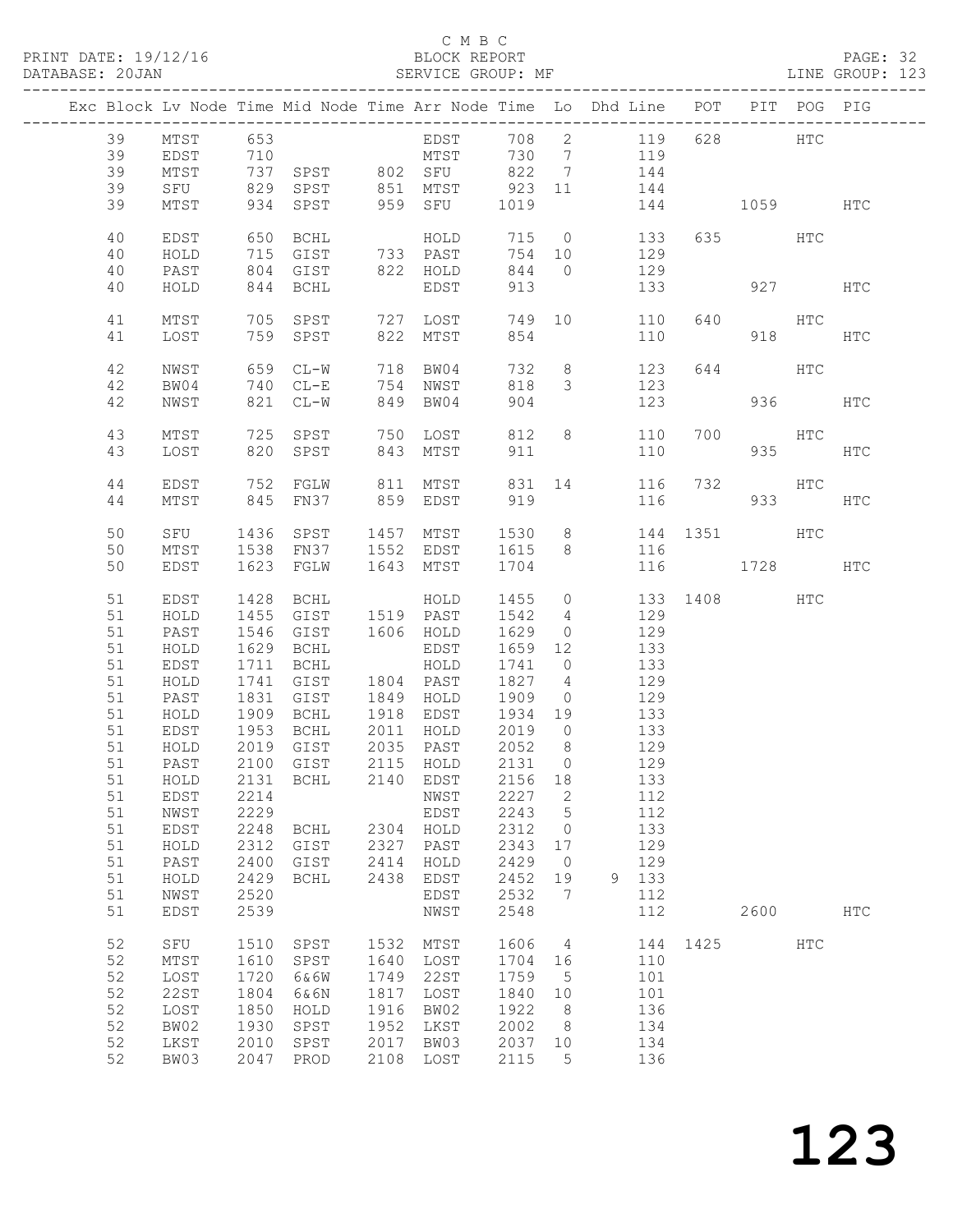#### C M B C<br>BLOCK REPORT

#### PAGE: 33<br>LINE GROUP: 123

|    |      |      |                               |      |             |         |                              | Exc Block Lv Node Time Mid Node Time Arr Node Time Lo Dhd Line POT |          |         | PIT POG PIG |               |
|----|------|------|-------------------------------|------|-------------|---------|------------------------------|--------------------------------------------------------------------|----------|---------|-------------|---------------|
| 52 |      |      | LOST 2120 HOLD 2146 BW02 2152 |      |             |         |                              | 136                                                                |          | 2217    |             | HTC           |
| 53 | NWST | 634  |                               |      | EDST        | 652 3   |                              | 112                                                                |          | 619 HTC |             |               |
| 53 | EDST | 655  |                               |      | NWST        | 710     | 8                            | 112                                                                |          |         |             |               |
| 53 | NWST | 718  |                               |      | EDST        | 738     | 5                            | 112                                                                |          |         |             |               |
| 53 | EDST | 743  |                               |      | NWST        | 759     | $7\phantom{.0}$              | 112                                                                |          |         |             |               |
| 53 | NWST | 806  |                               |      | EDST        | 826     | $\mathbf{2}$                 | 112                                                                |          |         |             |               |
| 53 | EDST | 828  |                               |      | NWST        | 844     | 6                            | 112                                                                |          |         |             |               |
| 53 | NWST | 850  |                               |      | EDST        | 908     | $\overline{2}$               | 112                                                                |          |         |             |               |
| 53 | EDST | 910  |                               |      | NWST        | 927     | 8 <sup>8</sup>               | 112                                                                |          |         |             |               |
| 53 | NWST | 935  |                               |      | EDST        | 952     | 2                            | 112                                                                |          |         |             |               |
| 53 | EDST | 954  |                               |      | NWST        | 1010    | 10                           | 112                                                                |          |         |             |               |
| 53 | NWST | 1020 |                               |      | EDST        | 1037    | $\overline{2}$               | 112                                                                |          |         |             |               |
| 53 | EDST | 1039 |                               |      | NWST        | 1055    | 10                           | 112                                                                |          |         |             |               |
| 53 | NWST | 1105 |                               |      | EDST        | 1122    | $\overline{2}$               | 112                                                                |          |         |             |               |
| 53 | EDST | 1124 |                               |      | NWST        | 1140    | 10                           | 112                                                                |          |         |             |               |
| 53 | NWST | 1150 |                               |      | EDST        | 1208    | 2                            | 112                                                                |          |         |             |               |
| 53 | EDST | 1210 |                               |      | NWST        | 1227    | 8 <sup>8</sup>               | 112                                                                |          |         |             |               |
| 53 | NWST | 1235 |                               |      | EDST        | 1253    | 2                            | 112                                                                |          |         |             |               |
| 53 | EDST | 1255 |                               |      | NWST        | 1312    | 8 <sup>8</sup>               | 112                                                                |          |         |             |               |
| 53 | NWST | 1320 |                               |      | EDST        | 1338    | $\mathbf{2}$                 | 112                                                                |          |         |             |               |
| 53 | EDST | 1340 |                               |      | NWST        | 1357    | 8                            | 112                                                                |          |         |             |               |
| 53 | NWST | 1405 |                               |      | EDST        | 1423    | 2                            | 112                                                                |          |         |             |               |
| 53 | EDST | 1425 |                               |      | NWST        | 1443    | $7\phantom{.0}\phantom{.0}7$ | 112                                                                |          |         |             |               |
| 53 | NWST | 1450 |                               |      | EDST        | 1509    | 2                            | 112                                                                |          |         |             |               |
| 53 | EDST | 1511 |                               |      | NWST        | 1534    | 11                           | 112                                                                |          |         |             |               |
| 53 | NWST | 1545 |                               |      | EDST        | 1604    | $\overline{7}$               | 112                                                                |          |         |             |               |
| 53 | EDST | 1611 |                               |      | NWST        | 1634    | 11                           | 112                                                                |          |         |             |               |
| 53 | NWST | 1645 |                               |      | EDST        | 1706    | $\overline{7}$               | 112                                                                |          |         |             |               |
| 53 | EDST | 1713 |                               |      | NWST        | 1736    | 14                           | 112                                                                |          |         |             |               |
| 53 | NWST | 1750 |                               |      | EDST        | 1809    | $\overline{7}$               | 112                                                                |          |         |             |               |
| 53 | EDST | 1816 |                               |      | NWST        | 1834    | 6                            | 112                                                                |          |         |             |               |
| 53 | NWST | 1840 |                               |      | EDST        | 1858    | $\overline{7}$               | 112                                                                |          |         |             |               |
| 53 | EDST | 1905 |                               |      | NWST        | 1922    | $5^{\circ}$                  | 112                                                                |          |         |             |               |
| 53 | NWST | 1927 |                               |      | EDST        | 1945    | 20                           | 112                                                                |          |         |             |               |
| 53 | EDST | 2005 |                               |      | NWST        | 2019    | 11                           | 112                                                                |          |         |             |               |
| 53 | NWST | 2030 |                               |      | EDST        | 2046    | 19                           | 112                                                                |          |         |             |               |
| 53 | EDST | 2105 |                               |      | NWST        | 2119    | 6                            | 112                                                                |          |         |             |               |
| 53 | NWST | 2125 |                               |      | EDST        | 2141    | $\overline{\mathbf{3}}$      | 112                                                                |          |         |             |               |
| 53 | EDST | 2144 |                               |      | NWST 2158 2 |         |                              | 112                                                                |          |         |             |               |
| 53 | NWST | 2200 |                               |      | EDST        | 2214    | 9                            | 112                                                                |          |         |             |               |
| 53 | EDST | 2223 | BCHL                          |      | 2239 HOLD   | 2247    | $\Omega$                     | 133                                                                |          |         |             |               |
| 53 | HOLD | 2247 | GIST                          |      | 2302 PAST   | 2318    |                              | 129                                                                |          | 2336    |             | HTC           |
| 54 | MTST | 1549 | SPST                          | 1621 | SFU         | 1641    | 9                            |                                                                    | 144 1519 |         | HTC         |               |
| 54 | SFU  | 1650 | SPST                          | 1713 | MTST        | 1747    | 11                           | 144                                                                |          |         |             |               |
| 54 | MTST | 1758 | SPST                          | 1828 | SFU         | 1848    | 6                            | 144                                                                |          |         |             |               |
| 54 | SFU  | 1854 | SPST                          | 1917 | MTST        | 1945    | 15                           | 144                                                                |          |         |             |               |
| 54 | MTST | 2000 | FN37                          | 2013 | EDST        | 2031    | 14                           | 116                                                                |          |         |             |               |
| 54 | EDST | 2045 | FGLW                          | 2101 | MTST        | 2117    | 13                           | 116                                                                |          |         |             |               |
| 54 | MTST | 2130 | FN37                          | 2142 | EDST        | 2159 16 |                              | 116                                                                |          |         |             |               |
| 54 | EDST | 2215 | FGLW                          |      | 2231 MTST   | 2247    |                              | 116                                                                |          | 2305    |             | $_{\rm{HTC}}$ |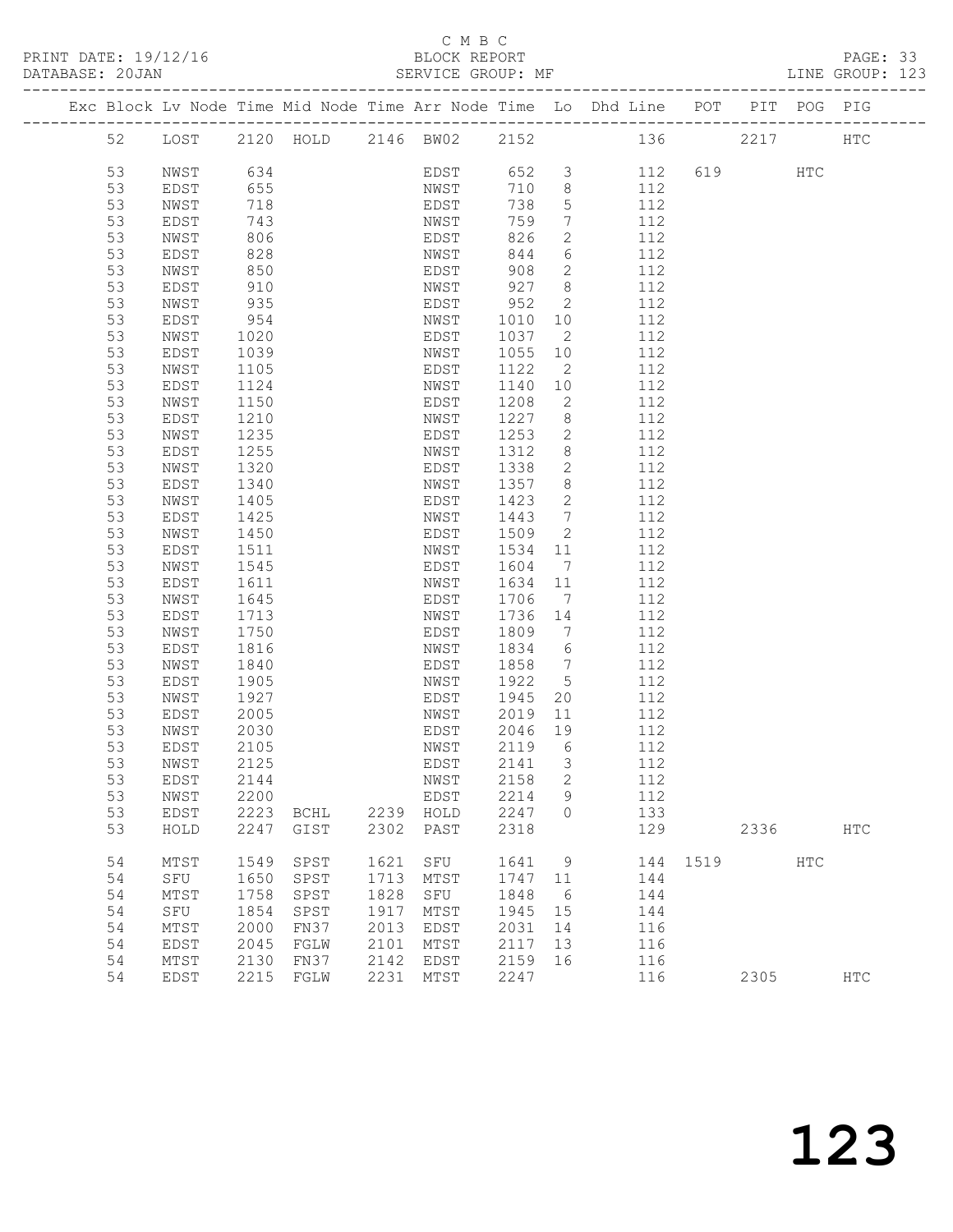#### C M B C DATABASE: 20JAN SERVICE GROUP: MF LINE GROUP: 123

|        |          |                     |              | Exc Block Lv Node Time Mid Node Time Arr Node Time Lo Dhd Line POT                        |          |                           |              |                |       |            |          |                     | PIT POG PIG |               |
|--------|----------|---------------------|--------------|-------------------------------------------------------------------------------------------|----------|---------------------------|--------------|----------------|-------|------------|----------|---------------------|-------------|---------------|
|        |          |                     |              | SD 55 BUMT 1513 HOLD LKST 1524 7 22 136 1435<br>SD 55 NWST 1553 CL-W 1618 BW04 1633 7 123 |          |                           |              |                |       |            |          |                     | HTC         |               |
| #SD 55 |          | NWST                |              | 1553 CL-W 1618 BW04 1633 7                                                                |          |                           |              |                |       |            |          | 123 1536 HTC        |             |               |
|        | 55       | BW04                | 1640         | CL-E 1658 NWST                                                                            |          |                           | 1722 10      |                | 123   |            |          |                     |             |               |
|        | 55       | NWST                |              |                                                                                           |          | EDST                      | 1753         | 9              |       |            |          |                     |             |               |
|        | 55       | EDST                | 1732<br>1802 |                                                                                           |          | NWST                      | 1821 4       |                |       | 112<br>112 |          |                     |             |               |
|        | 55       | NWST                | 1825         |                                                                                           |          | EDST                      | 1843 10      |                | 112   |            |          |                     |             |               |
|        | 55       |                     |              | BCHL 1912 HOLD                                                                            |          |                           | 1920 0       |                |       |            |          |                     |             |               |
|        |          | EDST                | 1853         |                                                                                           |          |                           |              |                | 133   |            |          |                     |             |               |
|        | 55       | HOLD                | 1920         | GIST 1937 PAST<br>GIST 2015 HOLD                                                          |          |                           | 1956 4       |                |       | 129        |          |                     |             |               |
|        | 55       | PAST                | 2000         |                                                                                           |          | 2041 EDST                 | 2032 0       |                | 133   | 129        |          |                     |             |               |
|        | 55       | HOLD                | 2032         | BCHL                                                                                      |          |                           | 2057 18      |                |       |            |          |                     |             |               |
|        | 55       | EDST                | 2115         | FGLW 2131 MTST                                                                            |          |                           | 2147         | 13             | 116   |            |          |                     |             |               |
|        | 55       | MTST                | 2200         | FN37 2211 EDST                                                                            |          |                           | 2228 16      |                | 116   |            |          |                     |             |               |
|        | 55       | EDST                | 2244         |                                                                                           |          | NWST                      | 2257 2       |                |       | 112<br>112 |          |                     |             |               |
|        | 55       | NWST                | 2259         |                                                                                           |          | EDST                      | 2313 10      |                |       |            |          |                     |             |               |
|        | 55       | EDST                | 2323         |                                                                                           |          | BCHL 2339 HOLD 2347 0 133 |              |                |       |            |          |                     |             |               |
|        | 55       | HOLD                | 2347         | GIST                                                                                      |          | 2402 PAST                 | 2418         |                |       |            | 129      | 2436                |             | HTC           |
|        | 56       | BW04                | 1518         | $CL-E$                                                                                    | 1534     | NWST                      | 1601 12      |                |       |            |          | 123 1438 HTC        |             |               |
|        | 56       | NWST                | 1613         | $CL-W$                                                                                    |          | 1638 BW04                 | 1653 7 123   |                |       |            |          |                     |             |               |
|        | 56       | BW04                | 1700         | $CL-E$                                                                                    | 1720     | NWST                      | 1743         | 10             |       | 123        |          |                     |             |               |
|        | 56       | NWST                | 1753         | $CL-W$                                                                                    |          | 1817 BW04                 | 1829 16      |                |       | 123<br>123 |          |                     |             |               |
|        | 56       | BW04                | 1845         | $CL-E$                                                                                    |          | 1858 NWST                 | 1917 8       |                |       |            |          |                     |             |               |
|        | 56       | NWST                | 1925         | CL-W 1948 BW04                                                                            |          |                           | 1959 16      |                | 123   |            |          |                     |             |               |
|        | 56       | BW04                | 2015         | CL-E 2027 NWST                                                                            |          |                           | 2044 9 123   |                |       |            |          |                     |             |               |
|        | 56       | NWST                | 2053         | $CL-W$                                                                                    |          | 2113 BW04                 | 2124         |                |       | 123        |          | 2149                |             | HTC           |
| SD 57  |          | WLDL                | 1514         | BWEX                                                                                      |          | PEWI                      |              |                |       |            |          | 1534 17 15 130 1442 | HTC         |               |
| SD 57  |          | SFU 1606            |              | SPST 1629 MTST                                                                            |          |                           | 1703 7       |                | 144   |            |          |                     |             |               |
| #SD 57 |          | SFU                 | 1606         | SPST                                                                                      |          | 1629 MTST                 | 1703 7       |                |       |            |          | 144 1521 HTC        |             |               |
|        | 57       | MTST                | 1710         | SPST                                                                                      |          | 1744 SFU                  | 1804 5       |                |       | 144        |          |                     |             |               |
|        | 57       | SFU                 | 1809         | SPST                                                                                      |          | 1831 MTST                 | 1901 4       |                | 144   |            |          |                     |             |               |
|        | 57       | MTST                | 1905         | SPST                                                                                      |          | 1932 SFU                  | 1952         | 6              | 144   |            |          |                     |             |               |
|        | 57       | SFU                 | 1958         | SPST                                                                                      | 2020     | MTST                      | 2045         | 11             |       | 144        |          |                     |             |               |
|        | 57       | MTST                | 2056         |                                                                                           |          | EDST                      | 2115 2       |                |       | 119        |          |                     |             |               |
|        | 57       | EDST                | 2117         |                                                                                           |          | MTST                      | 2137 3 119   |                |       |            |          |                     |             |               |
|        | 57       | MTST                | 2140         |                                                                                           |          | EDST                      | 2159         |                | 2 119 |            |          |                     |             |               |
|        | 57       | EDST                |              |                                                                                           |          | MTST                      | 2219 14      |                |       | 119        |          |                     |             |               |
|        | 57       | MTST                | 2201<br>2233 |                                                                                           |          | EDST                      | 2251 7       |                |       | 119        |          |                     |             |               |
|        |          | 57 EDST 2258        |              |                                                                                           |          | MTST 2316 19              |              |                |       | 119        |          |                     |             |               |
|        | 57       |                     |              |                                                                                           |          |                           |              | $\overline{7}$ |       | 119        |          |                     |             |               |
|        | 57       | MTST<br><b>EDST</b> | 2335<br>2357 |                                                                                           |          | EDST<br>MTST              | 2350<br>2413 | 22             |       | 119        |          |                     |             |               |
|        |          |                     |              |                                                                                           |          |                           |              |                |       |            |          |                     |             |               |
|        | 57<br>57 | MTST<br>EDST        | 2435<br>2456 |                                                                                           |          | EDST<br>MTST              | 2449<br>2512 | 7              |       | 119<br>119 |          | 2530                |             | <b>HTC</b>    |
|        |          |                     |              |                                                                                           |          |                           |              |                |       |            |          |                     |             |               |
| SD 58  |          | <b>BCHL</b>         | 1520         | SPST                                                                                      |          | MTST                      | 1545         | 14             |       | 144        | 1445     |                     | HTC         |               |
| SD 58  |          | MTST                | 1559         | SPST                                                                                      | 1631 SFU |                           | 1651         | 9              |       | 144        |          |                     |             |               |
| #SD 58 |          | MTST                | 1559         | SPST                                                                                      | 1631     | SFU                       | 1651         | 9              |       |            | 144 1529 |                     | HTC         |               |
|        | 58       | SFU                 | 1700         | SPST                                                                                      | 1723     | MTST                      | 1756         | 10             |       | 144        |          |                     |             |               |
|        | 58       | MTST                | 1806         |                                                                                           |          | EDST                      | 1826         | 2              |       | 119        |          |                     |             |               |
|        | 58       | EDST                | 1828         |                                                                                           |          | MTST                      | 1851         | 15             |       | 119        |          |                     |             |               |
|        | 58       | MTST                | 1906         |                                                                                           |          | EDST                      | 1925         | $\mathbf{2}$   |       | 119        |          |                     |             |               |
|        | 58       | EDST                | 1927         |                                                                                           |          | MTST                      | 1949         | 8              |       | 119        |          |                     |             |               |
|        | 58       | MTST                | 1957         |                                                                                           |          | EDST                      | 2016         | 2              |       | 119        |          |                     |             |               |
|        | 58       | EDST                | 2018         |                                                                                           |          | MTST                      | 2039         | $5^{\circ}$    |       | 119        |          |                     |             |               |
|        | 58       | MTST                | 2044         | SPST                                                                                      |          | 2106 LOST                 | 2125         | 20             |       | 110        |          |                     |             |               |
|        | 58       | LOST                |              | 2145 SPST                                                                                 |          | 2204 MTST                 | 2225         |                |       | 110        |          | 2243                |             | $_{\rm{HTC}}$ |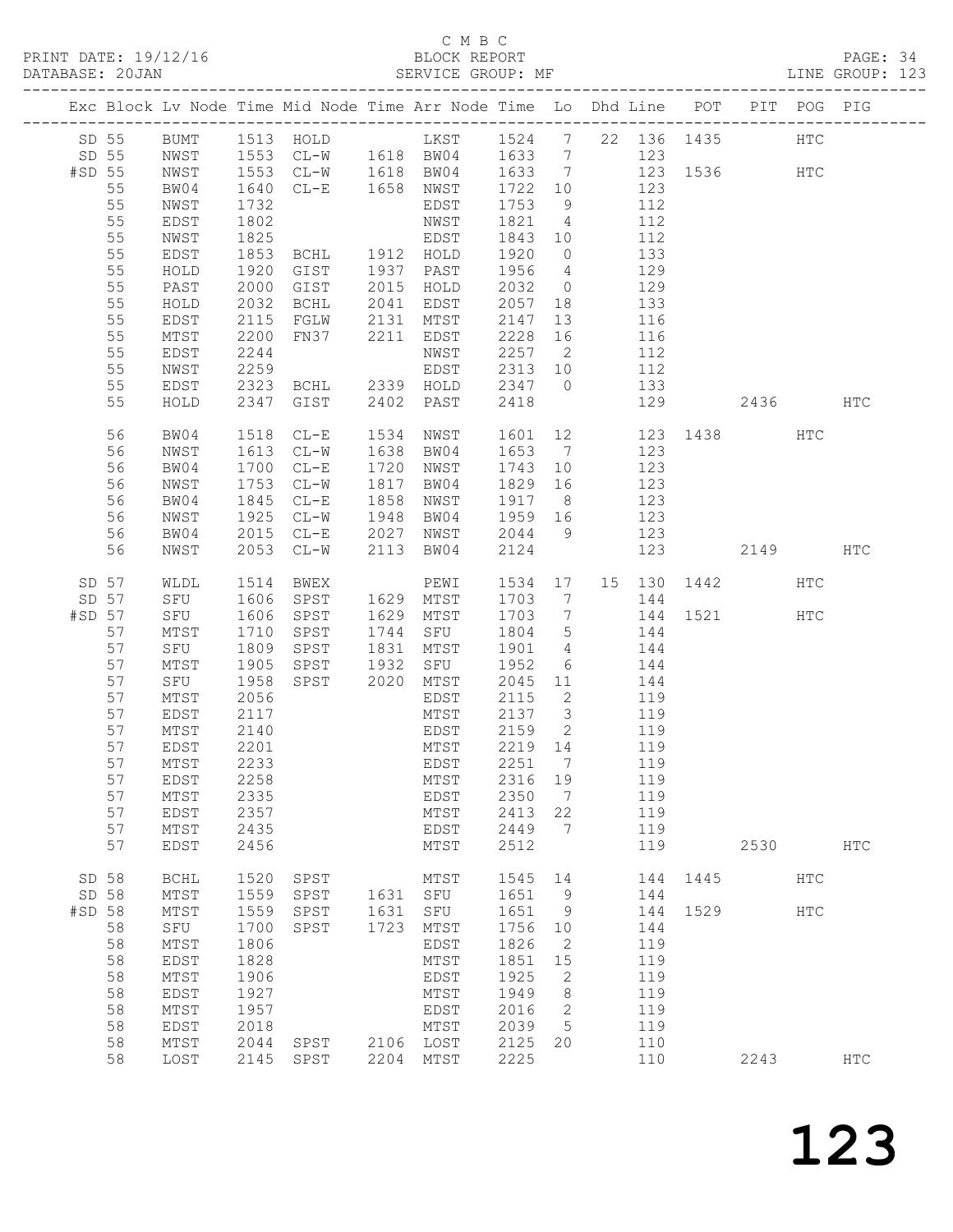PRINT DATE: 19/12/16 BLOCK REPORT<br>DATABASE: 20JAN BATABASE: 20JAN

### C M B C<br>BLOCK REPORT

PAGE: 35<br>LINE GROUP: 123

|          |       |               |              |                |      | Exc Block Lv Node Time Mid Node Time Arr Node Time Lo Dhd Line POT PIT POG PIG |                  |                 |     |     |      |              |            |            |
|----------|-------|---------------|--------------|----------------|------|--------------------------------------------------------------------------------|------------------|-----------------|-----|-----|------|--------------|------------|------------|
|          | 59    | PAST          |              |                |      | 1517 GIST 1537 HOLD 1600 0 129 1445                                            |                  |                 |     |     |      |              | <b>HTC</b> |            |
|          | 59    | HOLD          |              |                |      | 1600 BCHL EDST 1630 10 133                                                     |                  |                 |     |     |      |              |            |            |
|          | 59    | EDST          |              | BCHL           |      | HOLD                                                                           |                  |                 |     | 133 |      |              |            |            |
|          | 59    | $\verb HOLD $ | 1640<br>1711 | GIST 1734 PAST |      |                                                                                | 1711 0<br>1758 6 |                 |     | 129 |      |              |            |            |
|          | 59    | PAST          | 1804         | GIST           |      | 1822 HOLD                                                                      | 1842             | $\overline{0}$  | 129 |     |      |              |            |            |
|          | 59    | HOLD          | 1842         | BCHL           |      | EDST                                                                           | 1906 17          |                 | 133 |     |      |              |            |            |
|          | 59    | EDST          | 1923         | BCHL           |      | 1942 HOLD                                                                      | 1950             | $\overline{0}$  |     | 133 |      |              |            |            |
|          | 59    | $\verb HOLD $ | 1950         | GIST           |      | 2007 PAST                                                                      | 2026             | $\overline{4}$  |     | 129 |      |              |            |            |
|          | 59    | PAST          | 2030         | GIST           |      | 2045 HOLD                                                                      | 2101 0           |                 | 129 |     |      |              |            |            |
|          | 59    | HOLD          | 2101         | BCHL           |      | 2110 EDST                                                                      | 2126             | 27              |     | 133 |      |              |            |            |
|          | 59    | EDST          | 2153         | BCHL           | 2211 | HOLD                                                                           | 2219             | $\overline{0}$  |     | 133 |      |              |            |            |
|          | 59    | HOLD          | 2219         | GIST           |      | 2234 PAST                                                                      | 2250             | 10              |     | 129 |      |              |            |            |
|          | 59    | PAST          | 2300         | GIST 2314      |      | HOLD                                                                           | 2329             | $\overline{0}$  |     | 129 |      |              |            |            |
|          | 59    | HOLD          | 2329         | BCHL 2338      |      | EDST                                                                           | 2352             | 22              |     | 133 |      |              |            |            |
|          | 59    | EDST          | 2414         |                |      | NWST                                                                           | 2427             | 2               |     | 112 |      |              |            |            |
|          | 59    | NWST          | 2429         |                |      | EDST                                                                           | 2443             | 1               |     | 112 |      |              |            |            |
|          | 59    | EDST          | 2444         |                |      | NWST                                                                           | 2457             | $\overline{2}$  |     | 112 |      |              |            |            |
|          | 59    | NWST          | 2459         |                |      | EDST                                                                           | 2511             |                 |     | 112 |      | 2521         |            | HTC        |
|          | 60    | MTST          | 1522         |                |      | FN37 1536 EDST 1559 9 116 1452 HTC<br>FGLW 1628 MTST 1649 5 116                |                  |                 |     |     |      |              |            |            |
|          | 60    | EDST          | 1608         | FGLW           |      | 1628 MTST                                                                      |                  | $5\overline{)}$ |     |     |      |              |            |            |
|          | 60    | MTST          | 1654         | FN37           |      | 1709 EDST                                                                      | 1734 5           |                 |     | 116 |      |              |            |            |
|          | 60    | EDST          | 1739         | FGLW           | 1757 | MTST                                                                           | 1817             |                 |     |     |      | 116 1841 HTC |            |            |
|          | 61    | MTST          | 1450         | FN37           |      | 1504 EDST                                                                      | 1527 3           |                 |     |     |      | 116 1420 HTC |            |            |
|          | 61    | EDST          | 1530         | FGLW           |      | 1547 MTST                                                                      | 1608 14          |                 | 116 |     |      |              |            |            |
|          | 61    | MTST          | 1622         | FN37           | 1637 | EDST                                                                           | 1703             | $5\overline{)}$ |     | 116 |      |              |            |            |
|          | 61    | EDST          | 1708         | FGLW           | 1728 | MTST                                                                           | 1749             | $5\overline{)}$ |     | 116 |      |              |            |            |
|          | 61    | MTST          | 1754         | FN37           | 1808 | EDST                                                                           | 1830             |                 |     | 116 |      | 1844 HTC     |            |            |
| SD 62    |       | DU41          | 1503         | 49CE           |      | 1522 MTST                                                                      | 1558             | $\mathbf{2}$    |     |     |      | 10 049 1421  | HTC        |            |
|          | SD 62 | EDST          | 1610         | BCHL           |      | HOLD                                                                           | 1641             | $\overline{0}$  |     | 133 |      |              |            |            |
| $#SD$ 62 |       | EDST          | 1610         | BCHL           |      | HOLD                                                                           | 1641             | $\overline{0}$  |     |     |      | 133 1550 HTC |            |            |
|          | 62    | HOLD          | 1641         | GIST           |      | 1704 PAST                                                                      | 1728             | 6               | 129 |     |      |              |            |            |
|          | 62    | PAST          | 1734         | GIST           |      | 1753 HOLD                                                                      | 1814             | $\overline{0}$  |     | 129 |      |              |            |            |
|          | 62    | HOLD          | 1814         | BCHL           |      | EDST                                                                           | 1839             |                 |     |     |      | 133 1853     |            | HTC        |
|          | 63    | EDST          |              | 1443 BCHL      |      | HOLD 1512 0 133 1423 HTC                                                       |                  |                 |     |     |      |              |            |            |
|          | 63    | HOLD          |              |                |      | 1512 GIST 1536 PAST 1559 4 129                                                 |                  |                 |     |     |      |              |            |            |
|          | 63    | PAST          | 1603         | GIST           | 1623 | HOLD                                                                           | 1646 0           |                 |     | 129 |      |              |            |            |
|          | 63    | HOLD          | 1646         | <b>BCHL</b>    |      | EDST                                                                           | 1718             | 7               |     | 133 |      |              |            |            |
|          | 63    | EDST          | 1725         | <b>BCHL</b>    |      | HOLD                                                                           | 1755             | $\circ$         |     | 133 |      |              |            |            |
|          | 63    | HOLD          | 1755         | GIST           |      | 1816 PAST                                                                      | 1838             |                 |     | 129 |      | 1859         |            | HTC        |
|          | SD 64 | KEHA          | 1513         |                |      | SPST                                                                           | 1523             | 2               | 10  | 134 | 1428 |              | HTC        |            |
|          | SD 64 | LOST          | 1535         | SPST           | 1559 | MTST                                                                           | 1630             | 7               |     | 110 |      |              |            |            |
| $#SD$ 64 |       | LOST          | 1535         | SPST           | 1559 | MTST                                                                           | 1630             | 7               |     | 110 | 1454 |              | <b>HTC</b> |            |
|          | 64    | MTST          | 1637         | FN37           | 1652 | EDST                                                                           | 1718             | 6               |     | 116 |      |              |            |            |
|          | 64    | EDST          | 1724         | FGLW           | 1743 | MTST                                                                           | 1803             |                 |     | 116 |      | 1827         |            | HTC        |
| SD 65    |       | LOST          | 1500         | SPST           | 1523 | SPST                                                                           | 1523             | $\mathbf{1}$    | 18  | 110 | 1429 |              | HTC        |            |
| SD 65    |       | SFU           | 1542         | SPST           | 1605 | MTST                                                                           | 1639             | 7               |     | 144 |      |              |            |            |
| #SD 65   |       | SFU           | 1542         | SPST           | 1605 | MTST                                                                           | 1639             | 7               |     | 144 | 1457 |              | HTC        |            |
|          | 65    | MTST          | 1646         | SPST           | 1721 | SFU                                                                            | 1741             | 5               |     | 144 |      |              |            |            |
|          | 65    | SFU           | 1746         | SPST           | 1809 | MTST                                                                           | 1841             |                 |     | 144 |      | 1905         |            | <b>HTC</b> |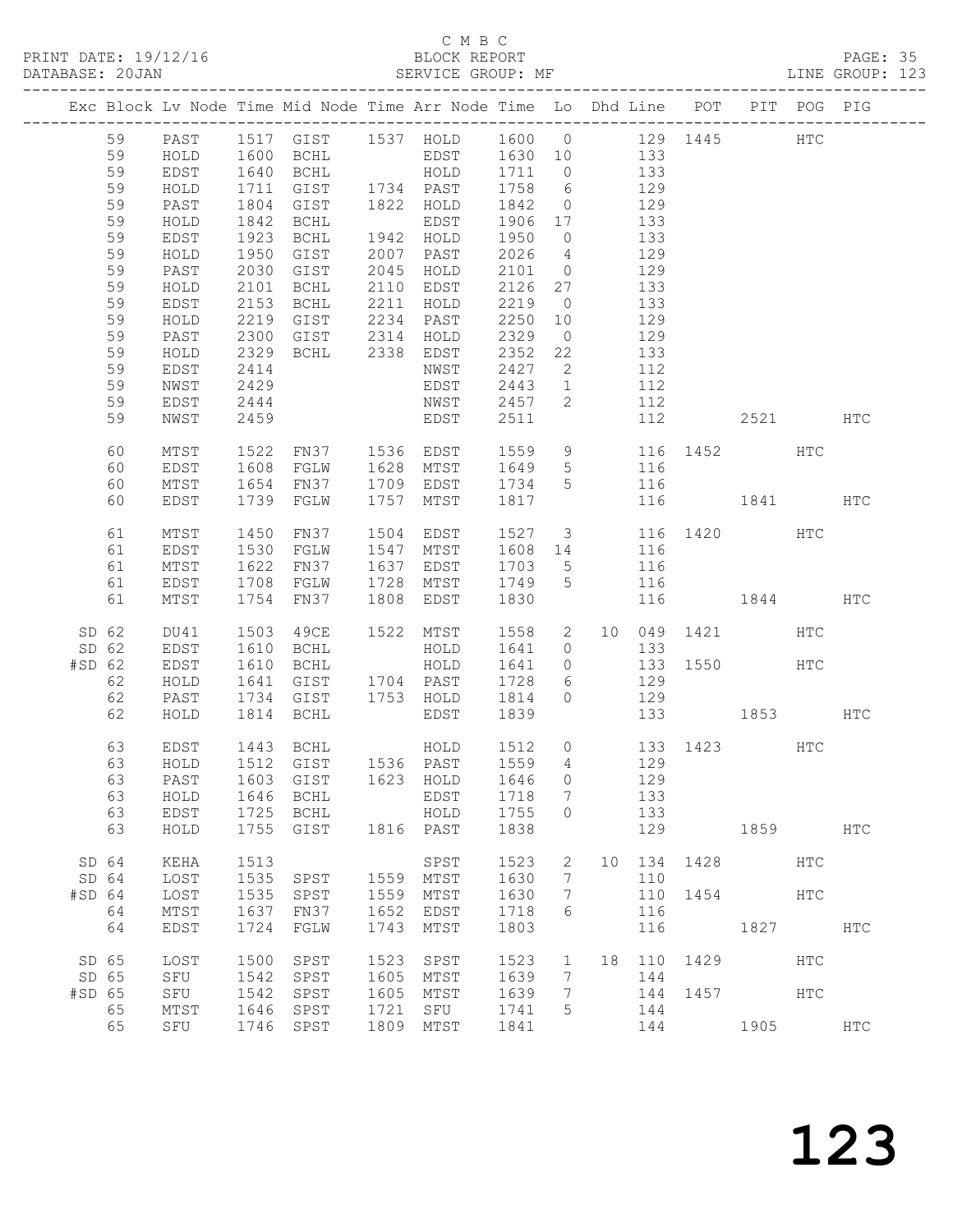#### C M B C C M B C C M B C C M B C C M B C C M B C C M B C C M B C C M B C C M B C C M B C C M B C C M B C C M B C C M B C C M B C C M B C C M B C C M B C C M B C C M B C C M B C C M B C C M B C C M B C C M B C C M B C C M B

#### DATABASE: 20JAN SERVICE GROUP: MF LINE GROUP: 123

|          |    |                 |      | -------------------------------- |      | Exc Block Lv Node Time Mid Node Time Arr Node Time Lo Dhd Line POT PIT POG PIG |             |                |                       |     |                     |     |            |
|----------|----|-----------------|------|----------------------------------|------|--------------------------------------------------------------------------------|-------------|----------------|-----------------------|-----|---------------------|-----|------------|
|          |    | SD 66 KY10 1445 |      |                                  |      | EDST 1455 5 15 112 1429 HTC                                                    |             |                |                       |     |                     |     |            |
| SD 66    |    | ARCW            | 1515 |                                  |      | EDST 1537 4 101                                                                |             |                |                       |     |                     |     |            |
| SD 66    |    | EDST            | 1541 |                                  |      | NWST                                                                           | 1604 11     |                |                       | 112 |                     |     |            |
| #SD 66   |    | EDST            | 1541 |                                  |      | NWST                                                                           | 1604 11     |                |                       |     | 112 1521 HTC        |     |            |
|          | 66 | NWST            | 1615 |                                  |      | EDST                                                                           | 1636 7      |                |                       | 112 |                     |     |            |
|          | 66 | EDST            | 1643 |                                  |      | NWST                                                                           | 1706 10     |                |                       | 112 |                     |     |            |
|          | 66 | NWST            | 1716 |                                  |      | EDST                                                                           | 1737 11     |                |                       | 112 |                     |     |            |
|          | 66 | EDST            | 1748 |                                  |      | NWST 1810                                                                      |             |                |                       | 112 | 1824                |     | <b>HTC</b> |
| SD 67    |    | DLCW            | 1511 |                                  |      | NWST                                                                           |             |                |                       |     | 1541 2 123 1438 HTC |     |            |
| SD 67    |    | NWST            |      | 1543 CL-W 1608 BW04              |      |                                                                                | 1623        | $\overline{7}$ |                       | 123 |                     |     |            |
| $#SD$ 67 |    | NWST            | 1543 | $CL-W$                           |      | 1608 BW04                                                                      | 1623 7      |                |                       |     | 123 1526 HTC        |     |            |
|          | 67 | BW04            | 1630 | $CL-E$                           | 1648 | NWST                                                                           | 1712 11 123 |                |                       |     |                     |     |            |
|          | 67 | NWST            | 1723 | $CL-W$                           | 1748 | BW04                                                                           | 1801 9 123  |                |                       |     |                     |     |            |
|          | 67 | BW04            |      | 1810 CL-E                        | 1826 | NWST                                                                           | 1847        |                |                       |     | 123 1901 HTC        |     |            |
|          | 68 | NWST            | 1503 | $CL-W$                           | 1528 | BW04                                                                           |             |                |                       |     | 1543 7 123 1446 HTC |     |            |
|          | 68 | BW04            | 1550 | $CL-E$                           | 1606 | NWST                                                                           | 1631 12 123 |                |                       |     |                     |     |            |
|          | 68 | NWST            | 1643 | $CL-W$                           | 1710 | BW04                                                                           | 1725 5      |                | 123                   |     |                     |     |            |
|          | 68 | BW04            | 1730 | $CL-E$                           | 1749 | NWST                                                                           | 1812 11 123 |                |                       |     |                     |     |            |
|          | 68 | NWST            |      | 1823 CL-W                        | 1846 | BW04                                                                           | 1858        |                |                       |     | 123 1930 HTC        |     |            |
|          | 69 | EDST            | 1511 | BCHL                             |      | HOLD                                                                           | 1542 0      |                |                       |     | 133 1451 HTC        |     |            |
|          | 69 | HOLD            | 1542 | GIST                             |      | 1604 PAST                                                                      | 1628 5 129  |                |                       |     |                     |     |            |
|          | 69 | PAST            | 1633 | GIST                             |      | 1653 HOLD                                                                      | 1716        |                | $0 \qquad \qquad 129$ |     |                     |     |            |
|          | 69 | HOLD            | 1716 | BCHL                             |      | EDST                                                                           | 1748        |                | 10 133                |     |                     |     |            |
|          | 69 | EDST            | 1758 | BCHL                             |      | HOLD 1824                                                                      |             |                | 0 133                 |     |                     |     |            |
|          | 69 | HOLD            |      | 1824 GIST 1844 PAST              |      |                                                                                | 1904        |                |                       |     | 129 1922 HTC        |     |            |
| SD 70    |    | <b>BCHL</b>     | 1510 | SPST                             |      | MTST                                                                           | 1532 7      |                |                       |     | 110 1435            | HTC |            |
| SD 70    |    | MTST            | 1539 | SPST                             |      | 1611 SFU                                                                       | 1631 9 144  |                |                       |     |                     |     |            |
| $#SD$ 70 |    | MTST            | 1539 | SPST                             |      | 1611 SFU                                                                       | 1631        | 9              |                       |     | 144 1509 HTC        |     |            |
|          | 70 | SFU 1640        |      | SPST                             |      | 1703 MTST 1737 9                                                               |             |                | 144                   |     |                     |     |            |
|          | 70 | MTST            |      | 1746 SPST                        |      | 1816 SFU 1836                                                                  |             |                |                       |     | 144 1916 HTC        |     |            |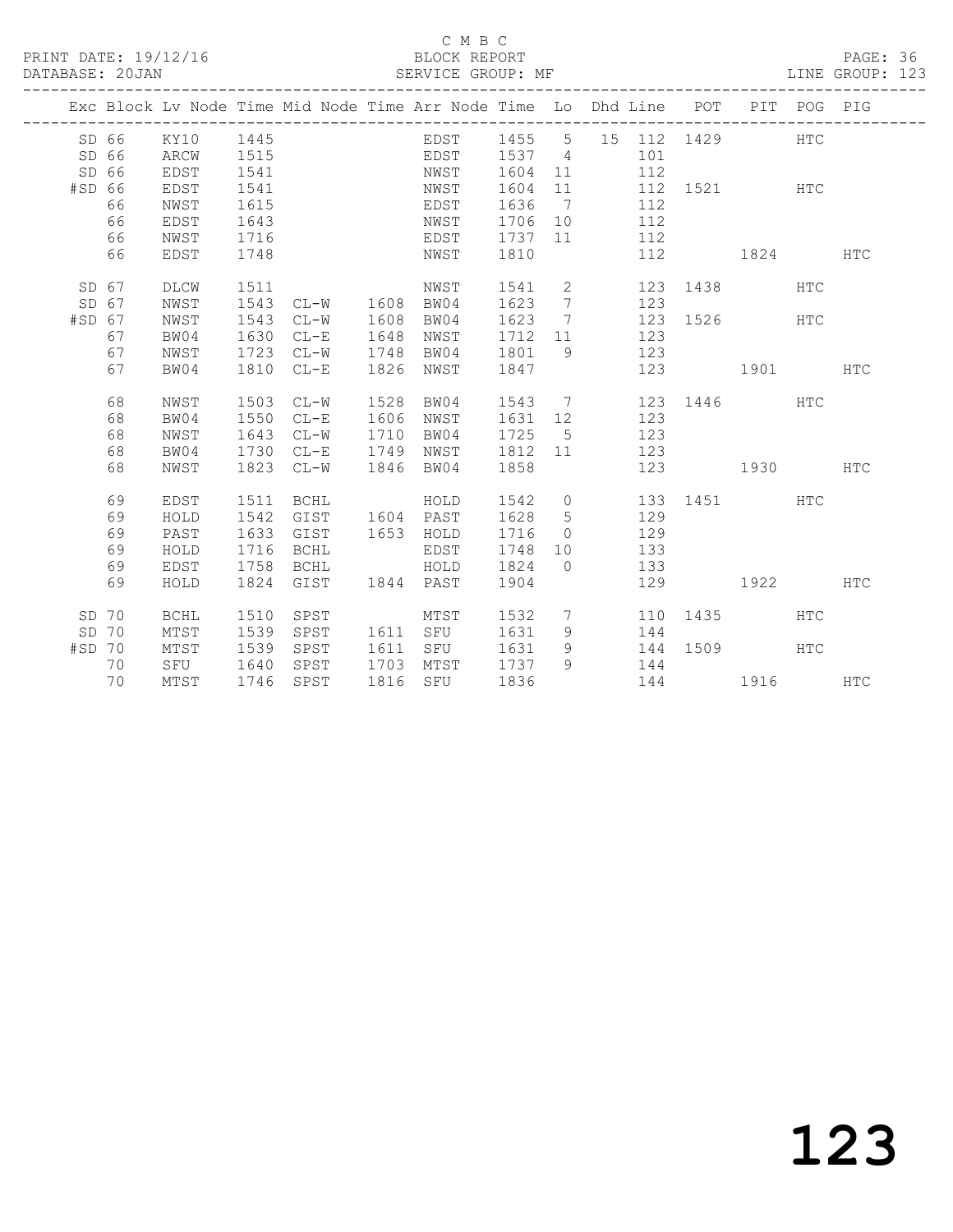|  |                                                                                                                                              | PRINT DATE: 19/12/16<br>DATABASE: 20JAN SERVICE GROUP: MF LINE GROUP: 340                                                                                                                                                                   |                                                                                                                                                                                          |  | C M B C<br>BLOCK REPORT                                                                                                                                                                                                              |                                                                                                                                                                                                  |                                                                                          |                                                                                                                            |                                                                                                                    |              |           |            | PAGE: 37   |  |
|--|----------------------------------------------------------------------------------------------------------------------------------------------|---------------------------------------------------------------------------------------------------------------------------------------------------------------------------------------------------------------------------------------------|------------------------------------------------------------------------------------------------------------------------------------------------------------------------------------------|--|--------------------------------------------------------------------------------------------------------------------------------------------------------------------------------------------------------------------------------------|--------------------------------------------------------------------------------------------------------------------------------------------------------------------------------------------------|------------------------------------------------------------------------------------------|----------------------------------------------------------------------------------------------------------------------------|--------------------------------------------------------------------------------------------------------------------|--------------|-----------|------------|------------|--|
|  |                                                                                                                                              | 22ST 22 ST STN<br>CLFO CLIVEDEN & FOSTERS HOWES ST RAMP AND SCOLL SCOTTSDALE                                                                                                                                                                |                                                                                                                                                                                          |  |                                                                                                                                                                                                                                      | BRST BRAID STN                                                                                                                                                                                   |                                                                                          |                                                                                                                            |                                                                                                                    |              |           |            |            |  |
|  |                                                                                                                                              | Exc Block Lv Node Time Mid Node Time Arr Node Time Lo Dhd Line POT PIT POG PIG                                                                                                                                                              |                                                                                                                                                                                          |  |                                                                                                                                                                                                                                      |                                                                                                                                                                                                  |                                                                                          |                                                                                                                            |                                                                                                                    |              |           |            |            |  |
|  | 60<br>60<br>60<br>60<br>60<br>60<br>60<br>60                                                                                                 | $22ST$ 448<br>SCDL 517<br>22ST 549<br>SCDL<br>22ST<br>$\operatorname{\mathsf{SCDL}}$<br>22ST<br>SCDL                                                                                                                                        |                                                                                                                                                                                          |  |                                                                                                                                                                                                                                      | SCDL 512 5 340 440<br>22ST 539 10 340<br>SCDL 613 4 340<br>617 22ST 647 13 340<br>700 SCDL 724<br>732 22ST 806<br>825 SCDL 853<br>902 22ST 929                                                   |                                                                                          | 8 340                                                                                                                      | 340<br>806 19 340<br>853 9 340<br>340 938                                                                          |              |           | HTC        | HTC        |  |
|  | 61<br>61<br>61<br>61<br>61<br>61<br>61<br>61<br>61<br>61<br>61<br>61<br>61<br>61<br>61<br>61<br>61<br>61<br>61<br>61<br>61<br>61<br>61<br>61 | 22ST<br>SCDL<br>22ST<br>SCDL<br>22ST<br>SCDL<br>22ST<br>BRST<br>22ST<br>BRST<br>22ST<br>BRST<br>22ST<br><b>BRST</b><br>22ST<br><b>BRST</b><br>22ST<br>BRST<br>22ST<br>BRST<br>22ST<br>CLFO<br>22ST<br>61 CLFO 1732 22ST 1756 11 104<br>22ST | 518<br>518<br>547<br>627<br>702<br>750<br>822<br>$\frac{622}{854}$<br>925<br>953<br>1025<br>1053<br>1125<br>1153<br>1225<br>1253<br>1325<br>1353<br>1425<br>1455<br>1455<br>1528<br>1627 |  | SCDL<br>22ST<br>SCDL<br>22ST<br>SCDL<br>22ST<br><b>BRST</b><br>22ST<br><b>BRST</b><br>22ST<br><b>BRST</b><br>22ST<br><b>BRST</b><br>22ST<br><b>BRST</b><br>22ST<br><b>BRST</b><br>22ST<br>1705 QU-S 1713 CLFO<br>1807 QU-S 1813 CLFO | 611<br>651<br>735<br>818<br>849<br>BRST 916<br>22ST 946<br>1014<br>1046<br>1114<br>1146<br>1214<br>1246<br>1314<br>1346<br>1414<br>1448<br>1523<br>22ST 1551<br>1559 QU-S 1606 CLFO 1627<br>1831 | $7\overline{ }$<br>11<br>11<br>$7\overline{ }$<br>11<br>11<br>$7\overline{ }$<br>$\circ$ | 11 340<br>15 340<br>$\frac{4}{5}$<br>9 128<br>7 128<br>11 128<br>$7\overline{ }$<br>7 128<br>$5$ $128$<br>8 128<br>$0$ 104 | 542 5 340<br>611 16 340<br>340<br>340<br>128<br>128<br>128<br>128<br>128<br>128<br>128<br>128<br>104<br>104<br>104 |              | 510 HTC   |            |            |  |
|  | 61<br>61<br>61                                                                                                                               | CLFO<br>22ST<br>CLFO                                                                                                                                                                                                                        | 1831<br>1928                                                                                                                                                                             |  | 22ST<br>1903 QU-S 1909 CLFO<br>22ST                                                                                                                                                                                                  | 1854<br>1928<br>1951                                                                                                                                                                             | 9<br>$\circ$                                                                             |                                                                                                                            | 104<br>104<br>104                                                                                                  |              | 1958 1990 |            | <b>HTC</b> |  |
|  | 62<br>62<br>62<br>62<br>62                                                                                                                   | <b>22ST</b><br>SCDL<br>22ST<br>$\operatorname{\mathsf{SCDL}}$<br><b>22ST</b>                                                                                                                                                                | 1533<br>1620<br>1701<br>1747<br>1829                                                                                                                                                     |  | SCDL<br>22ST<br>SCDL<br>22ST<br>SCDL                                                                                                                                                                                                 | 1605 15<br>1653<br>1735<br>1815<br>1857                                                                                                                                                          | 8 <sup>8</sup><br>12<br>14                                                               |                                                                                                                            | 340<br>340<br>340<br>340                                                                                           | 340 1517 HTC | 1912      |            | HTC        |  |
|  | 63<br>63<br>63<br>63<br>63<br>63<br>63                                                                                                       | <b>22ST</b><br>$\operatorname{\mathsf{SCDL}}$<br><b>22ST</b><br>$\operatorname{\mathsf{SCDL}}$<br>22ST<br>SCDL<br>22ST                                                                                                                      | 1508<br>1550<br>1631<br>1720<br>1801<br>1837<br>1915                                                                                                                                     |  | SCDL<br>22ST<br>SCDL<br>22ST<br>SCDL<br>22ST<br>SCDL                                                                                                                                                                                 | 1540<br>1623<br>1706<br>1751<br>1829<br>1901<br>1940                                                                                                                                             | 10<br>8<br>14<br>10<br>8<br>14                                                           |                                                                                                                            | 340<br>340<br>340<br>340<br>340<br>340                                                                             | 340 1452     | 1955      | <b>HTC</b> | HTC        |  |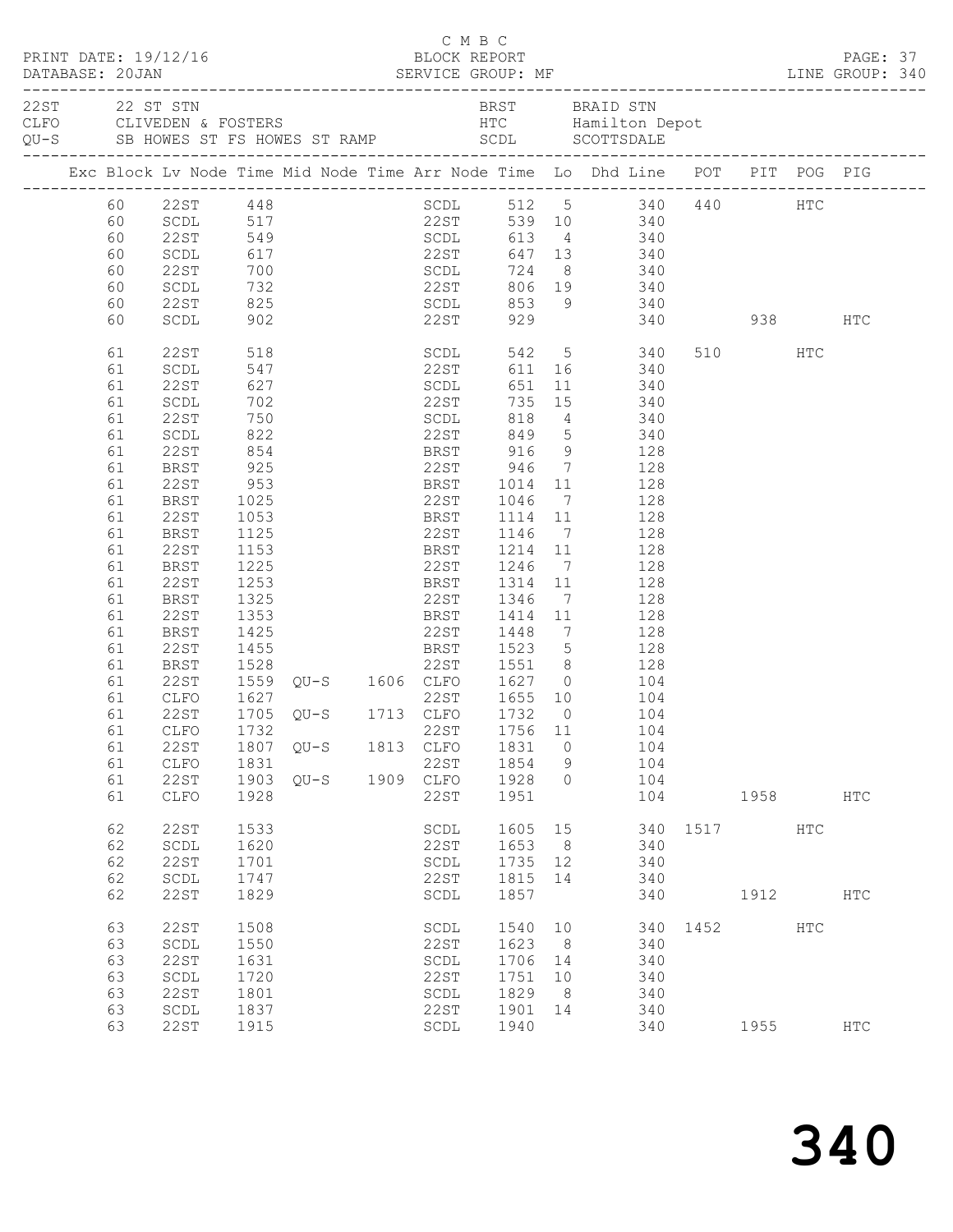### C M B C<br>BLOCK REPOF

| PRINT DATE: 19/12/16 | RI.OCK            | REPORT |  | PAGE:         |      |
|----------------------|-------------------|--------|--|---------------|------|
| DATARASE 20JAN       | SERVICE GROUP: MF |        |  | T.TNE GROUP > | 34 C |

| Exc Block Lv Node Time Mid Node Time Arr Node Time Lo Dhd Line POT |                                |            |  |                                |      |         |                 |            |                |     |      | PIT POG PIG |            |
|--------------------------------------------------------------------|--------------------------------|------------|--|--------------------------------|------|---------|-----------------|------------|----------------|-----|------|-------------|------------|
|                                                                    |                                |            |  |                                |      |         |                 |            |                |     |      |             |            |
| 64                                                                 | 22ST                           | 603        |  |                                |      |         |                 |            | SCDL 627 5 340 | 551 |      | HTC         |            |
| 64                                                                 | SCDL                           | 632        |  |                                | 22ST |         |                 | 703 12 340 |                |     |      |             |            |
| 64                                                                 | 22ST                           | 715        |  |                                | SCDL |         |                 | 741 6 340  |                |     |      |             |            |
| 64                                                                 | SCDL                           | 747<br>840 |  | 22ST                           |      | 819 21  |                 |            | 340            |     |      |             |            |
| 64                                                                 | 22ST                           |            |  | SCDL                           |      | 908     | 14              |            | 340            |     |      |             |            |
| 64                                                                 | SCDL                           | 922        |  | 22ST                           |      | 949     | 10              |            | 340            |     |      |             |            |
| 64                                                                 | 22ST                           | 959        |  | SCDL                           |      | 1025    | $\overline{4}$  | 340        |                |     |      |             |            |
| 64                                                                 | SCDL                           | 1029       |  | 22ST                           |      | 1054    | $5\overline{)}$ |            | 340            |     |      |             |            |
| 64                                                                 | 22ST                           | 1059       |  | SCDL                           |      | 1125    | $4\overline{4}$ |            | 340            |     |      |             |            |
| 64                                                                 | SCDL                           | 1129       |  | 22ST                           |      | 1154    | $5\overline{)}$ |            | 340            |     |      |             |            |
| 64                                                                 | 22ST                           | 1159       |  | SCDL                           |      | 1225    | $\overline{4}$  |            | 340            |     |      |             |            |
| 64                                                                 | SCDL                           | 1229       |  | 22ST                           |      | 1254    | $5\overline{)}$ |            | 340            |     |      |             |            |
| 64                                                                 | 22ST                           | 1259       |  | SCDL                           |      | 1325    | $\overline{4}$  |            | 340            |     |      |             |            |
| 64                                                                 | $\operatorname{\mathsf{SCDL}}$ | 1329       |  | 22ST                           |      | 1354    | $5\overline{)}$ |            | 340            |     |      |             |            |
| 64                                                                 | 22ST                           | 1359       |  | SCDL                           |      | 1425    | $\overline{4}$  | 340        |                |     |      |             |            |
| 64                                                                 | SCDL                           | 1429       |  | 22ST                           |      | 1457    | 21              |            | 340            |     |      |             |            |
| 64                                                                 | 22ST                           | 1518       |  | SCDL                           |      | 1550 15 |                 |            | 340            |     |      |             |            |
| 64                                                                 | SCDL                           | 1605       |  | 22ST                           |      | 1638    | 8 <sup>8</sup>  |            | 340            |     |      |             |            |
| 64                                                                 | 22ST                           | 1646       |  | SCDL                           |      | 1721    | 14              |            | 340            |     |      |             |            |
| 64                                                                 | SCDL                           | 1735       |  | 22ST                           |      | 1803    | 13              |            | 340            |     |      |             |            |
| 64                                                                 | 22ST                           | 1816       |  | SCDL                           |      | 1844    | 21              |            | 340            |     |      |             |            |
| 64                                                                 | $\operatorname{\mathsf{SCDL}}$ | 1905       |  | 22ST                           |      | 1927    | $5\overline{)}$ |            | 340            |     |      |             |            |
| 64                                                                 | 22ST                           | 1932       |  | SCDL                           |      | 1957    | 8 <sup>8</sup>  |            | 340            |     |      |             |            |
| 64                                                                 | $\operatorname{\mathsf{SCDL}}$ | 2005       |  | 22ST                           |      | 2027    | 6               |            | 340            |     |      |             |            |
| 64                                                                 | 22ST                           | 2033       |  | SCDL                           |      | 2057    | 8               |            | 340            |     |      |             |            |
| 64                                                                 | SCDL                           | 2105       |  | 22ST                           |      | 2127    | $6\overline{6}$ |            | 340            |     |      |             |            |
| 64                                                                 | 22ST                           | 2133       |  | SCDL                           |      | 2157    | 9               |            | 340            |     |      |             |            |
| 64                                                                 | $\operatorname{\mathsf{SCDL}}$ | 2206       |  | 22ST                           |      | 2228    | 5               | 340        |                |     |      |             |            |
| 64                                                                 | 22ST                           | 2233       |  | SCDL                           |      | 2257    | 9               |            | 340            |     |      |             |            |
| 64                                                                 | $\operatorname{\mathsf{SCDL}}$ | 2306       |  | 22ST                           |      | 2327    | 6               |            | 340            |     |      |             |            |
| 64                                                                 | 22ST                           | 2333       |  | SCDL                           |      | 2357    | 9               |            | 340            |     |      |             |            |
| 64                                                                 | SCDL                           | 2406       |  | 22ST                           |      | 2427    | 6               | 340        |                |     |      |             |            |
| 64                                                                 | 22ST                           | 2433       |  | SCDL                           |      | 2457    |                 |            | 340            |     | 2512 |             | <b>HTC</b> |
|                                                                    |                                |            |  |                                |      |         |                 |            |                |     |      |             |            |
| 65                                                                 | 22ST                           | 533        |  |                                | SCDL |         |                 | 557 5      | 340            |     | 525  | HTC         |            |
| 65                                                                 | SCDL                           | 602        |  |                                | 22ST |         | 629 14          |            | 340            |     |      |             |            |
| 65                                                                 | 22ST                           | 643        |  | SCDL                           |      | 707     | 10              |            | 340            |     |      |             |            |
| 65                                                                 | SCDL                           | 717        |  | 22ST                           |      | 750     | 20              |            | 340            |     |      |             |            |
| 65                                                                 | 22ST                           | 810        |  | SCDL                           |      | 838     | $\overline{4}$  |            | 340            |     |      |             |            |
|                                                                    | 65 SCDL 842                    |            |  | 22ST                           |      |         | 909 18          |            | 340            |     |      |             |            |
| 65                                                                 | 22ST                           | 927        |  | SCDL                           |      | 955     | 4               |            | 340            |     |      |             |            |
| 65                                                                 | $\operatorname{\mathsf{SCDL}}$ | 959        |  | 22ST                           |      | 1024    | $5\phantom{.0}$ |            | 340            |     |      |             |            |
| 65                                                                 | 22ST                           | 1029       |  | SCDL                           |      | 1055    | $\overline{4}$  |            | 340            |     |      |             |            |
| 65                                                                 | SCDL                           | 1059       |  | 22ST                           |      | 1124    | 5               |            | 340            |     |      |             |            |
| 65                                                                 | 22ST                           | 1129       |  | SCDL                           |      | 1155    | 4               |            | 340            |     |      |             |            |
| 65                                                                 | $\operatorname{\mathsf{SCDL}}$ | 1159       |  | 22ST                           |      | 1224    | 5               |            | 340            |     |      |             |            |
| 65                                                                 | 22ST                           | 1229       |  | $\operatorname{\mathsf{SCDL}}$ |      | 1255    | $\overline{4}$  |            | 340            |     |      |             |            |
| 65                                                                 | $\operatorname{\mathsf{SCDL}}$ | 1259       |  | 22ST                           |      | 1324    | 5               |            | 340            |     |      |             |            |
| 65                                                                 | 22ST                           | 1329       |  | SCDL                           |      | 1355    | $\mathcal{S}$   |            | 340            |     |      |             |            |
| 65                                                                 | SCDL                           | 1358       |  | 22ST                           |      | 1424    | 5               |            | 340            |     |      |             |            |
| 65                                                                 | 22ST                           | 1429       |  | $\operatorname{\mathsf{SCDL}}$ |      | 1457    | 2               |            | 340            |     |      |             |            |
| 65                                                                 | $\operatorname{\mathsf{SCDL}}$ | 1459       |  | 22ST                           |      | 1529    | 19              |            | 340            |     |      |             |            |
| 65                                                                 | 22ST                           | 1548       |  | SCDL                           |      | 1620    | 15              |            | 340            |     |      |             |            |
| 65                                                                 | SCDL                           | 1635       |  | 22ST                           |      | 1708    | 8               |            | 340            |     |      |             |            |
| 65                                                                 | 22ST                           | 1716       |  | $\operatorname{\mathsf{SCDL}}$ |      | 1750    | 12              |            | 340            |     |      |             |            |
| 65                                                                 | SCDL                           | 1802       |  | 22ST                           |      | 1828    | 17              |            | 340            |     |      |             |            |
| 65                                                                 | <b>22ST</b>                    | 1845       |  | SCDL                           |      | 1913    |                 |            | 340            |     | 1928 |             | <b>HTC</b> |
|                                                                    |                                |            |  |                                |      |         |                 |            |                |     |      |             |            |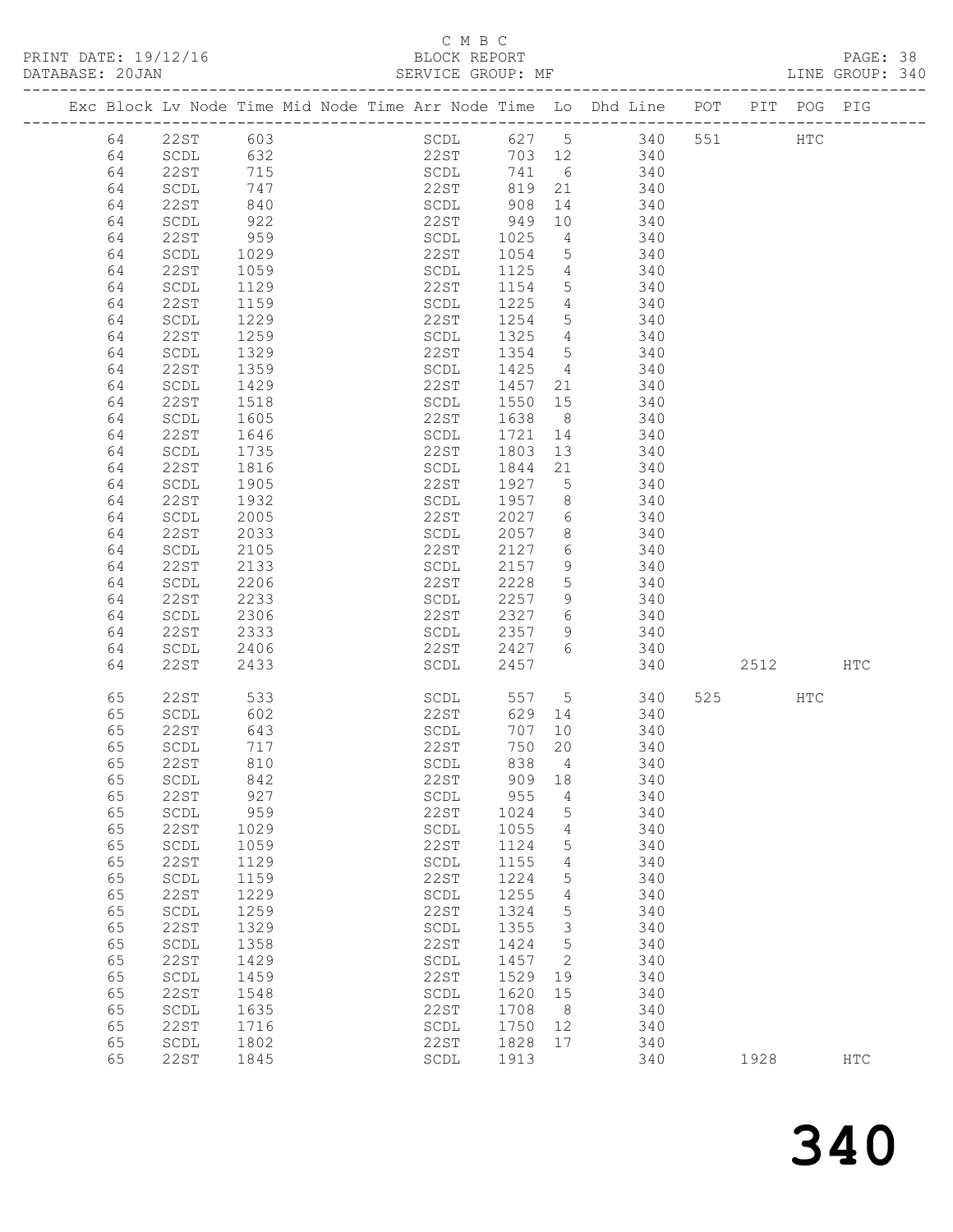PRINT DATE: 19/12/16 BLOCK REPORT DATABASE: 20JAN BLOCK REPORT SERVICE GROUP: MF

### C M B C<br>BLOCK REPORT

PAGE: 39<br>LINE GROUP: 340

|  |    |             |      |  |      |         |                 | Exc Block Lv Node Time Mid Node Time Arr Node Time Lo Dhd Line POT PIT POG PIG |           |            |            |
|--|----|-------------|------|--|------|---------|-----------------|--------------------------------------------------------------------------------|-----------|------------|------------|
|  | 66 | 22ST        | 503  |  | SCDL |         |                 | 527 5 340                                                                      | 455 7     | HTC        |            |
|  | 66 | SCDL        | 532  |  | 22ST | 556     |                 | 14 340                                                                         |           |            |            |
|  | 66 | 22ST        | 610  |  | SCDL | 634     |                 | 13<br>340                                                                      |           |            |            |
|  | 66 | SCDL        | 647  |  | 22ST | 718     |                 | 340                                                                            |           |            |            |
|  | 66 | 22ST        | 732  |  | SCDL | 758     | $\overline{4}$  | 340                                                                            |           |            |            |
|  | 66 | SCDL        | 802  |  | 22ST | 833     |                 | 22<br>340                                                                      |           |            |            |
|  | 66 | 22ST        | 855  |  | SCDL | 923     |                 | 340<br>19                                                                      |           |            |            |
|  | 66 | SCDL        | 942  |  | 22ST | 1007    |                 |                                                                                | 340 1016  |            | <b>HTC</b> |
|  |    |             |      |  |      |         |                 |                                                                                |           |            |            |
|  | 67 | 22ST        | 1438 |  | SCDL | 1510 10 |                 |                                                                                | 340 1426  | HTC        |            |
|  | 67 | SCDL        | 1520 |  | 22ST | 1553    | 8 <sup>8</sup>  | 340                                                                            |           |            |            |
|  | 67 | 22ST        | 1601 |  | SCDL | 1635    | 15              | 340                                                                            |           |            |            |
|  | 67 | SCDL        | 1650 |  | 22ST | 1723    | 10              | 340                                                                            |           |            |            |
|  | 67 | 22ST        | 1733 |  | SCDL | 1805    | 12              | 340                                                                            |           |            |            |
|  | 67 | SCDL        | 1817 |  | 22ST | 1843    | 17              | 340                                                                            |           |            |            |
|  | 67 | 22ST        | 1900 |  | SCDL | 1925    | 10              | 340                                                                            |           |            |            |
|  | 67 | SCDL        | 1935 |  | 22ST | 1957    | $5^{\circ}$     | 340                                                                            |           |            |            |
|  | 67 | <b>22ST</b> | 2002 |  | SCDL | 2027    | 8               | 340                                                                            |           |            |            |
|  | 67 | SCDL        | 2035 |  | 22ST | 2057    | 6               | 340                                                                            |           |            |            |
|  | 67 | <b>22ST</b> | 2103 |  | SCDL | 2127    | 8               | 340                                                                            |           |            |            |
|  | 67 | SCDL        | 2135 |  | 22ST | 2157    | $6^{\circ}$     | 340                                                                            |           |            |            |
|  | 67 | 22ST        | 2203 |  | SCDL | 2227    |                 | 340                                                                            | 2242      |            | <b>HTC</b> |
|  | 68 | <b>22ST</b> | 1453 |  | SCDL | 1525    |                 | 10                                                                             | 340 1437  | <b>HTC</b> |            |
|  | 68 | SCDL        | 1535 |  | 22ST | 1608    | - 8             | 340                                                                            |           |            |            |
|  | 68 | 22ST        | 1616 |  | SCDL | 1650    |                 | 15<br>340                                                                      |           |            |            |
|  | 68 | SCDL        | 1705 |  | 22ST | 1736    | 12 <sup>°</sup> | 340                                                                            |           |            |            |
|  |    |             |      |  |      |         |                 |                                                                                |           |            |            |
|  | 68 | 22ST        | 1748 |  | SCDL | 1816    |                 | 340                                                                            | 1831 1890 |            | <b>HTC</b> |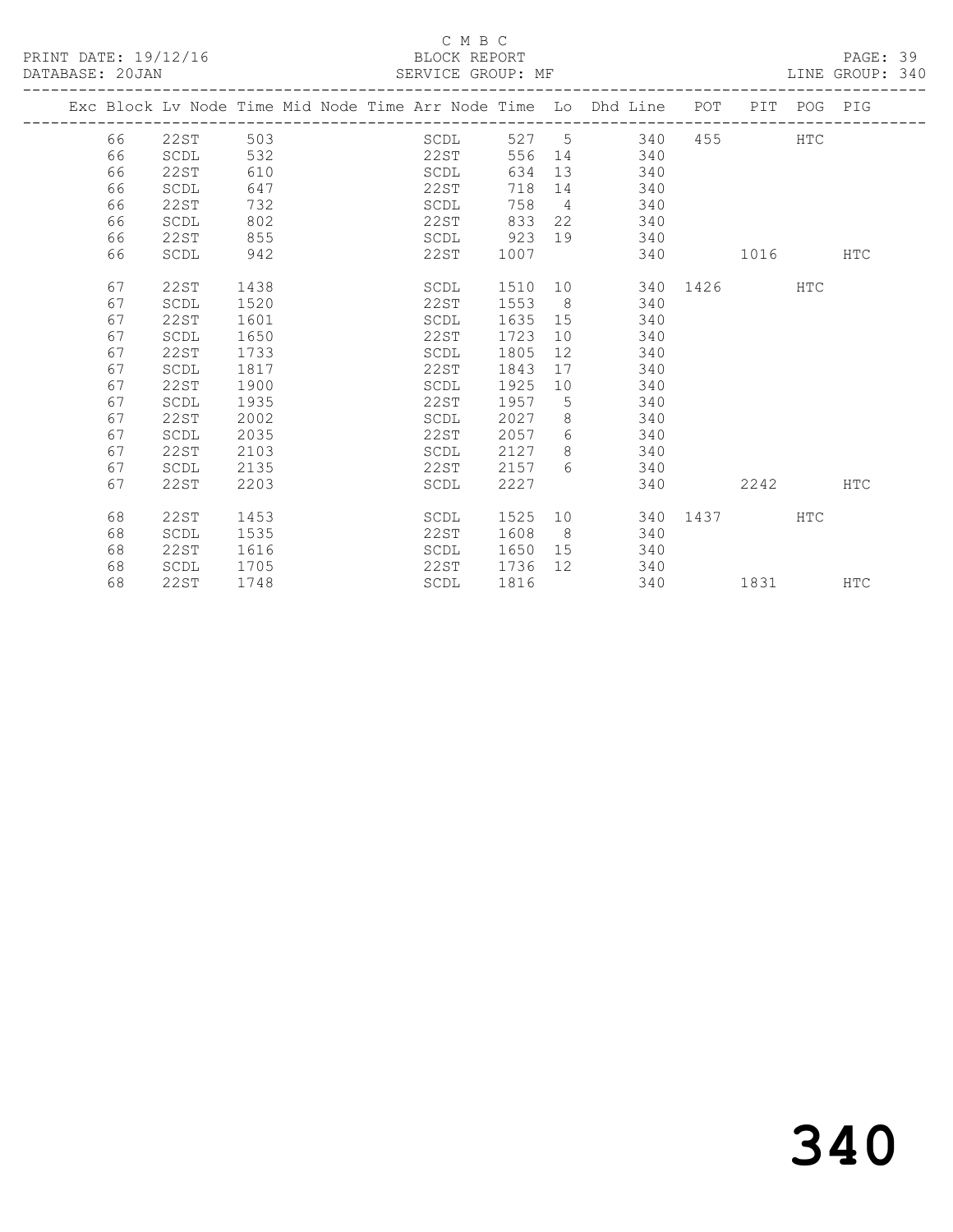| PRINT DATE: 19/12/16<br>DATABASE: 20JAN |                                                                                                                                                                                                                                                                                                               |                                                                                                      |                                              |                           |  | C M B C<br>BLOCK REPORT |      | DATABASE: 20JAN SERVICE GROUP: MF LINE GROUP: 410                                                                                                                                                                                                                                                                                                                                                                                           |           | PAGE: 40   |  |
|-----------------------------------------|---------------------------------------------------------------------------------------------------------------------------------------------------------------------------------------------------------------------------------------------------------------------------------------------------------------|------------------------------------------------------------------------------------------------------|----------------------------------------------|---------------------------|--|-------------------------|------|---------------------------------------------------------------------------------------------------------------------------------------------------------------------------------------------------------------------------------------------------------------------------------------------------------------------------------------------------------------------------------------------------------------------------------------------|-----------|------------|--|
| 22 ST STN                               |                                                                                                                                                                                                                                                                                                               |                                                                                                      |                                              |                           |  |                         |      | 6&6N 6 AV & 6 ST<br>CLIVEDEN & FOSTERS<br>EDST<br>EDMONDS STN ENGLISHER HWY NS BOUNDARY R<br>THOLD<br>HTC Hamilton Depot<br>HTC Hamilton Depot<br>HTC Hamilton Depot<br>HTC Hamilton Depot<br>HTC Hamilton Depot<br>HTC Hamilton Depot<br>HTC Hamilton Depot<br>HTC Hami<br>LOST LOUGHEED STN<br>PROD<br>LEST LAKE CITY STATION LOST LOUGHEED STN<br>MTST METROTOWN STATION PROD PROD<br>QU-S SB HOWES ST FS HOWES ST RAMP SFU SFU EXCHANGE |           |            |  |
|                                         |                                                                                                                                                                                                                                                                                                               |                                                                                                      |                                              |                           |  |                         |      |                                                                                                                                                                                                                                                                                                                                                                                                                                             |           |            |  |
|                                         | $1 \quad$<br>1<br>$\mathbf{1}$<br>$\mathbf{1}$<br>$\mathbf{1}$<br>$\mathbf{1}$<br>$\mathbf{1}$<br>$\mathbf{1}$<br>$\mathbf{1}$<br>$\mathbf{1}$<br>$\mathbf{1}$<br>$\mathbf 1$<br>$\mathbf{1}$<br>$\mathbf{1}$<br>$\mathbf{1}$<br>$\mathbf{1}$<br>$\mathbf{1}$<br>$\mathbf{1}$<br>$\mathbf{1}$<br>$\mathbf{1}$ | 22ST<br>BRST<br>22ST<br>BRST<br>22ST<br>BRST<br>22ST<br>BRST<br>22ST<br>BRST<br>22ST<br>22ST<br>AD3W | 1008<br>1040<br>1108<br>1208<br>1408<br>1900 | 1240<br>1308<br>BHST 22ST |  |                         | 1951 | 1 HTCW 427 BHST AD3W 458 2 410 426 HTC<br>1 AD3W 646 BHST 22ST 731 17 410<br>BRST 1032 8 155<br>22ST 1104 4 155<br>BRST 1132 8 155<br>1140 22ST 1204 4 155<br>BRST 1233 7 155<br>22ST 1304 4 155<br>BRST 1332 8 155<br>1340 22ST 1404 4 155<br>BRST 1435 5 155<br>22st 1507 12 155<br>AD3W 1630 BHST 22ST 1733 22 410<br>1755 CM#6 1828 AD3W 1852 8 410<br>410                                                                              | 1958 1990 | <b>HTC</b> |  |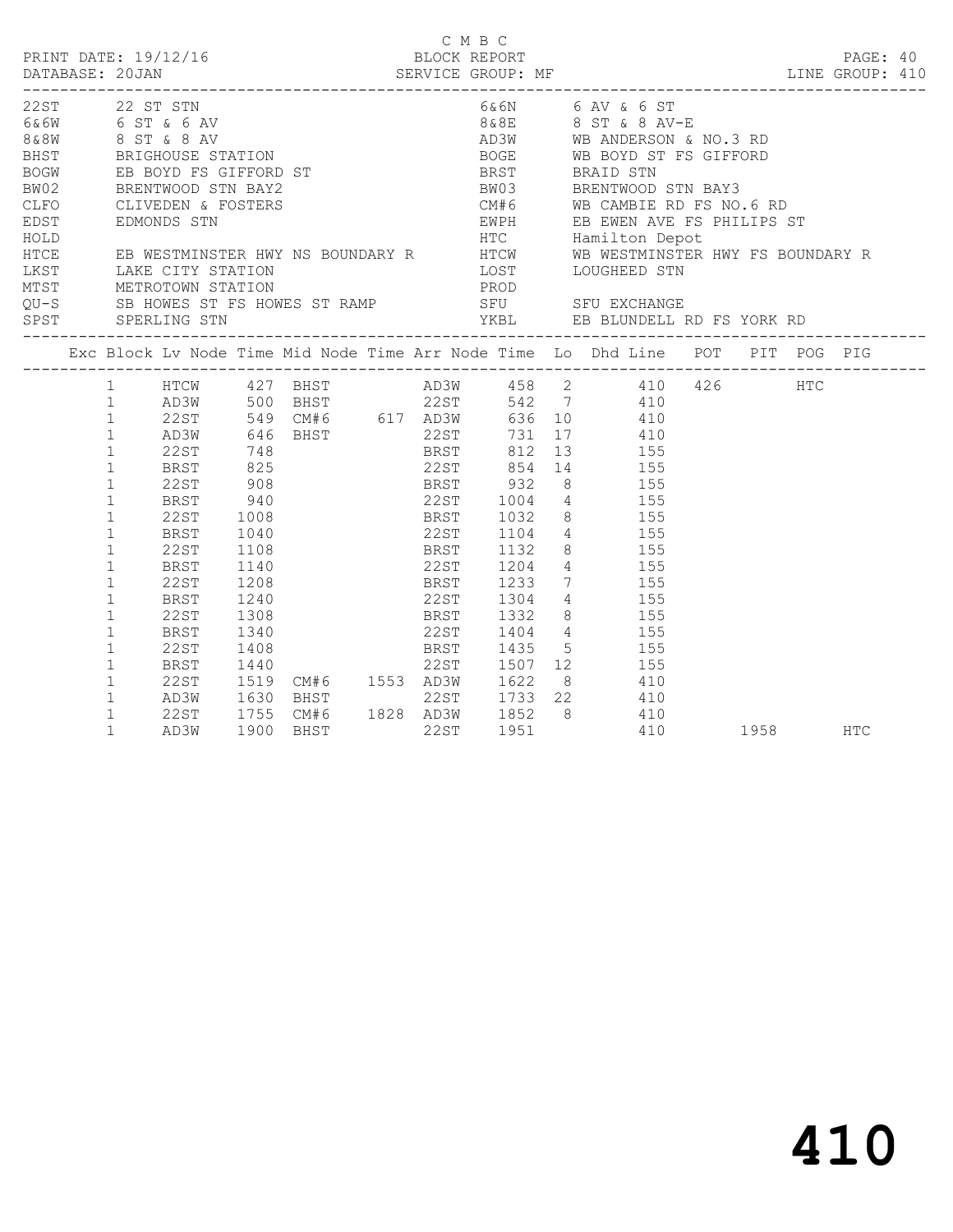### C M B C

| DATABASE: 20JAN |      |              | SERVICE GROUP: MF |      |               |              |                          |                                                                                |          |         |     | LINE GROUP: 410 |  |
|-----------------|------|--------------|-------------------|------|---------------|--------------|--------------------------|--------------------------------------------------------------------------------|----------|---------|-----|-----------------|--|
|                 |      |              |                   |      |               |              |                          | Exc Block Lv Node Time Mid Node Time Arr Node Time Lo Dhd Line POT PIT POG PIG |          |         |     |                 |  |
| 2               |      |              |                   |      |               |              |                          | LKST 516 SPST 523 BW03 542 5 134 440 HTC                                       |          |         |     |                 |  |
| $\mathbf{2}$    | BW03 | 547          |                   |      | PROD 611 LOST |              |                          | 618 4 136                                                                      |          |         |     |                 |  |
| $\mathbf{2}$    | LOST | 622          | HOLD              |      | 650 BW02      | 656          |                          | 4 136                                                                          |          |         |     |                 |  |
| $\sqrt{2}$      | BW02 | 700          | SPST              |      | 725 LKST      | 734          | 3 <sup>7</sup>           | 134                                                                            |          |         |     |                 |  |
| $\mathbf{2}$    | LKST | 737          | SPST              |      | 746 BW03      | 816          |                          | $\frac{1}{4}$ $\frac{1}{34}$                                                   |          |         |     |                 |  |
| $\mathbf{2}$    | BW03 | 820          | PROD              |      | 847 LOST      | 856          |                          | 4 136                                                                          |          |         |     |                 |  |
| $\mathbf{2}$    | LOST | 900          | 6&6W              |      | 923 22ST      | 936          | $4\overline{ }$          | 101                                                                            |          |         |     |                 |  |
| $\mathbf{2}$    | 22ST | 940          | 6&6N              |      | 950 LOST      | 1013         | $7\overline{ }$          | 101                                                                            |          |         |     |                 |  |
| $\mathbf{2}$    | LOST | 1020         | HOLD              |      | 1048 BW02     | 1054         | 6                        | 136                                                                            |          |         |     |                 |  |
| $\mathbf{2}$    | BW02 | 1100         | SPST              |      | 1124 LKST     | 1133         | $7\overline{ }$          | 134                                                                            |          |         |     |                 |  |
| $\mathbf{2}$    | LKST | 1140         | SPST              | 1147 | BW03          | 1211         | 9                        | 134                                                                            |          |         |     |                 |  |
| $\mathbf{2}$    | BW03 | 1220         | PROD              |      | 1245 LOST     | 1254         | $6\overline{6}$          | 136                                                                            |          |         |     |                 |  |
| $\sqrt{2}$      | LOST | 1300         | 6&6W              |      | 1325 22ST     | 1335         | 5 <sup>5</sup>           | 101                                                                            |          |         |     |                 |  |
| $\mathbf{2}$    | 22ST | 1340         | 6&6N              | 1351 | LOST          | 1416         | $\overline{4}$           | 101                                                                            |          |         |     |                 |  |
| $\mathbf{2}$    | LOST | 1420         | HOLD              | 1449 | BW02          | 1455         |                          | 3 136                                                                          |          |         |     |                 |  |
| $\mathbf{2}$    | BW02 | 1458         | SPST              | 1531 | LKST          | 1542         | 24                       | 134                                                                            |          |         |     |                 |  |
| $\mathbf{2}$    | LKST | 1606         | SPST              |      | 1613 BW03     | 1641         | 9                        | 134                                                                            |          |         |     |                 |  |
| $\mathbf{2}$    | BW03 | 1650         | PROD              | 1721 | LOST          | 1731 19      |                          | 136                                                                            |          |         |     |                 |  |
| $\mathbf{2}$    | LOST | 1750         | HOLD              |      | 1819 BW02     | 1825         | $5\overline{)}$          | 136                                                                            |          |         |     |                 |  |
| $\mathbf{2}$    |      | 1830         |                   |      | 1856 LKST     |              | $\overline{4}$           | 134                                                                            |          |         |     |                 |  |
| $\overline{c}$  | BW02 |              | SPST              |      | 1917 BW03     | 1906<br>1940 |                          |                                                                                |          |         |     |                 |  |
|                 | LKST | 1910         | SPST              |      |               |              | 10                       | 134                                                                            |          |         |     |                 |  |
| $\mathbf{2}$    | BW03 | 1950         | PROD              | 2013 | LOST          | 2020         |                          | 136                                                                            |          | 2044    |     | HTC             |  |
| 3               | BW02 | 510          | SPST              | 530  | LKST          | 540          | 3 <sup>7</sup>           | 134                                                                            |          | 435     | HTC |                 |  |
| $\mathsf S$     | LKST | 543          | SPST              |      | 550 BW03      | 612          | 8                        | 134                                                                            |          |         |     |                 |  |
| 3               | BW03 | 620          | PROD              |      | 646 LOST      | 654          | $6\overline{6}$          | 136                                                                            |          |         |     |                 |  |
| 3               | LOST | 700          | 6&6W              | 724  | 22ST          | 737          | $\overline{\mathbf{3}}$  | 101                                                                            |          |         |     |                 |  |
| 3               | 22ST | 740          | 6&6N              |      | 749 LOST      | 812          | 8                        | 101                                                                            |          |         |     |                 |  |
| $\mathsf S$     | LOST | 820          | 6&6W              |      | 846 22ST      | 900          | 10                       | 101                                                                            |          |         |     |                 |  |
| $\mathsf S$     | 22ST | 910          | 6&6N              |      | 920 LOST      | 943          | $7\overline{ }$          | 101                                                                            |          |         |     |                 |  |
| $\mathsf S$     | LOST | 950          | HOLD              | 1018 | BW02          | 1024         | 6                        | 136                                                                            |          |         |     |                 |  |
| 3               | BW02 | 1030         | SPST              |      | 1054 LKST     | 1103         | $7\overline{ }$          | 134                                                                            |          |         |     |                 |  |
| $\mathsf S$     | LKST | 1110         | SPST              |      | 1117 BW03     | 1141         | 9                        | 134                                                                            |          |         |     |                 |  |
| $\mathsf 3$     | BW03 | 1150         | PROD              | 1215 | LOST          | 1224         | $6\overline{6}$          | 136                                                                            |          |         |     |                 |  |
| 3               | LOST | 1230         | 6&6W              | 1255 | 22ST          | 1305         | $5\overline{)}$          | 101                                                                            |          |         |     |                 |  |
| 3               | 22ST | 1310         | 6&6N              | 1320 | LOST          | 1343         | $7\overline{ }$          | 101                                                                            |          |         |     |                 |  |
| 3               | LOST | 1350<br>1430 | HOLD              |      | 1419 BW02     | 1425         | $5\overline{)}$          | 136                                                                            |          |         |     |                 |  |
| 3               | BW02 |              | SPST              |      | 1501 LKST     | 1512 24      |                          | 134                                                                            |          |         |     |                 |  |
| 3               |      |              |                   |      |               |              |                          | LKST 1536 SPST 1543 BW03 1611 7 134                                            |          |         |     |                 |  |
| 3               | BW03 | 1618         | PROD              |      | 1647 LOST     | 1657 13      |                          | 136                                                                            |          |         |     |                 |  |
| 3               | LOST | 1710         | SPST              |      | 1733 MTST     | 1803 12      |                          | 110                                                                            |          |         |     |                 |  |
| 3               | MTST |              | 1815 SPST         | 1843 | SFU           | 1903         |                          | 144                                                                            |          | 1936    |     | <b>HTC</b>      |  |
| 4               | HTCW | 447          | BHST              |      | AD3W          | 518          | $\overline{\phantom{a}}$ | 410                                                                            |          | 446     | HTC |                 |  |
| 4               | AD3W | 520          | BHST              |      | 22ST          |              | 602 3                    | 410                                                                            |          |         |     |                 |  |
| 4               | 22ST | 605          | CM#6              |      | 634 AD3W      | 654 10       |                          | 410                                                                            |          |         |     |                 |  |
| 4               | AD3W | 704          | BHST              |      | 22ST          | 749          | 15                       | 410                                                                            |          |         |     |                 |  |
| 4               | 22ST | 804          | CM#6              |      | 836 AD3W      | 900          | 10                       | 410                                                                            |          |         |     |                 |  |
| 4               | AD3W | 910          | BHST              |      | 22ST          | 1002         |                          | 410                                                                            |          | 1011 \, |     | $_{\rm HTC}$    |  |
| 5               | LOST | 1459         | 6&6W              | 1526 | 22ST          | 1538         | 6                        |                                                                                | 101 1428 |         | HTC |                 |  |
| 5               | 22ST | 1544         | 6&6N              | 1557 | LOST          | 1624         | 16                       | 101                                                                            |          |         |     |                 |  |
| 5               | LOST | 1640         | 6&6W              | 1709 | 22ST          | 1719         | $\overline{7}$           | 101                                                                            |          |         |     |                 |  |
| 5               | 22ST | 1726         | 6&6N              | 1740 | LOST          | 1804 16      |                          | 101                                                                            |          |         |     |                 |  |
| 5               | LOST | 1820         | HOLD              | 1848 | BW02          | 1854         | 6                        | 136                                                                            |          |         |     |                 |  |
| 5               | BW02 | 1900         | SPST              | 1924 | LKST          | 1934         | 6                        | 134                                                                            |          |         |     |                 |  |
| 5               | LKST | 1940         | SPST              | 1947 | BW03          | 2010 10      |                          | 134                                                                            |          |         |     |                 |  |
|                 |      |              |                   |      |               |              |                          |                                                                                |          |         |     |                 |  |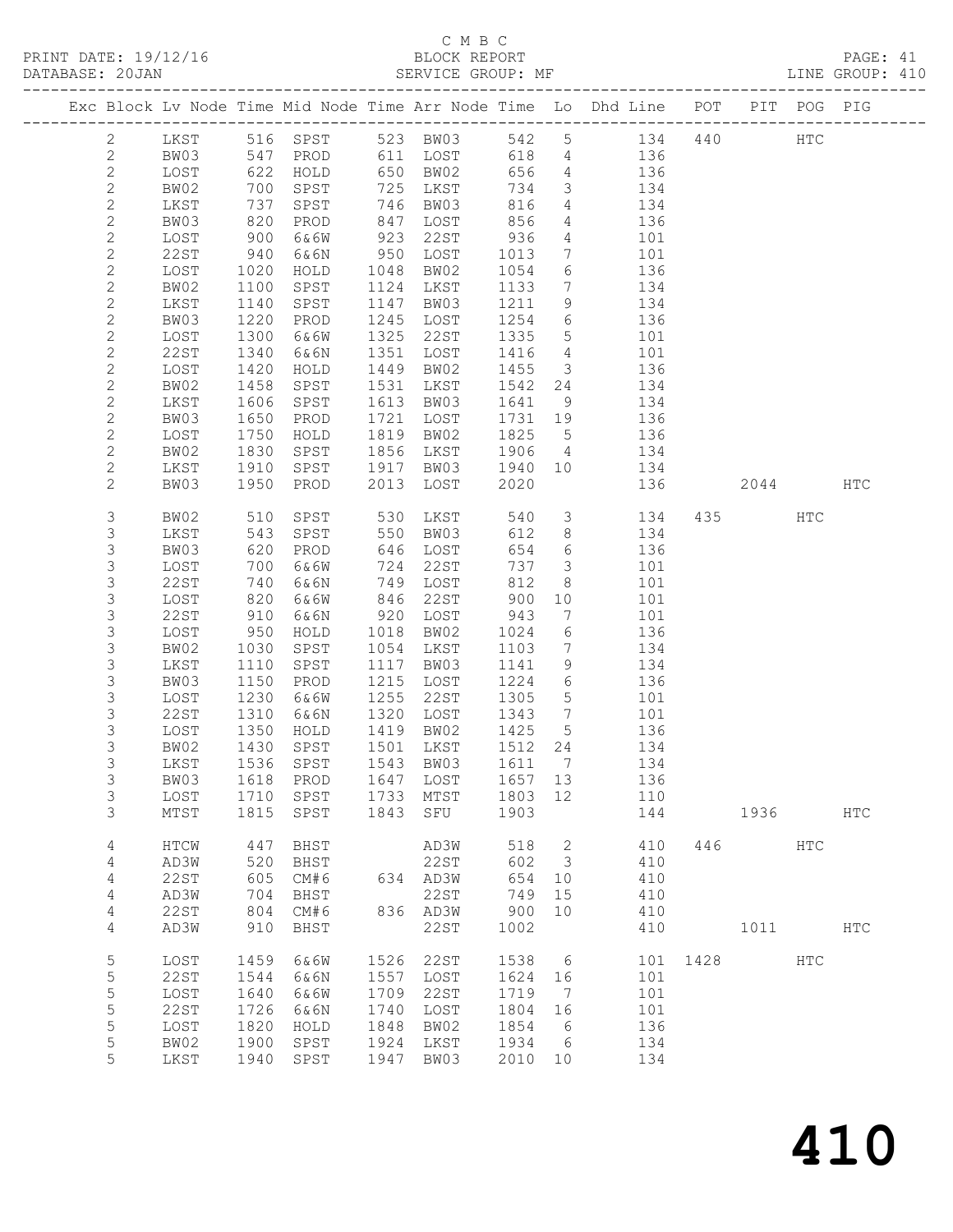### C M B C<br>BLOCK REPORT

PAGE: 42<br>LINE GROUP: 410

|                                  |              |              |                     |      |                                          |              |                      | Exc Block Lv Node Time Mid Node Time Arr Node Time Lo Dhd Line POT |      |         | PIT POG PIG |     |
|----------------------------------|--------------|--------------|---------------------|------|------------------------------------------|--------------|----------------------|--------------------------------------------------------------------|------|---------|-------------|-----|
| 5                                | BW03         |              |                     |      |                                          |              |                      | 2020 PROD 2041 LOST 2048 12 136                                    |      |         |             |     |
| 5                                | LOST         |              | 2100 6&6W 2120 22ST |      |                                          | 2128         |                      | 101                                                                |      | 2135    |             | HTC |
|                                  |              |              |                     |      |                                          |              |                      |                                                                    |      |         |             |     |
| 7                                | 22ST         | 609          |                     |      | YKBL                                     |              |                      | 629 0 418                                                          |      | 557 HTC |             |     |
| 7                                | YKBL         | 629          |                     |      | 22ST                                     | 648          | $7\overline{ }$      | 418                                                                |      |         |             |     |
| 7                                | 22ST         | 655          | CM#6 726 AD3W       |      |                                          | 748          | 10                   | 410                                                                |      |         |             |     |
| $7\phantom{.}$                   | AD3W         | 758          | BHST                |      | 22ST                                     | 850          | 19                   | 410                                                                |      |         |             |     |
| 7                                | 22ST         | 909          | CM#6                |      | 935 AD3W                                 | 1000         | 10                   | 410                                                                |      |         |             |     |
| 7                                | AD3W         | 1010         | BHST                |      | 22ST                                     | 1059         | 10                   | 410                                                                |      |         |             |     |
| $7\phantom{.}$<br>$7\phantom{.}$ | 22ST<br>AD3W | 1109<br>1210 | CM#6<br>BHST        |      | 1135 AD3W<br>22ST                        | 1200<br>1259 | 10<br>8 <sup>8</sup> | 410<br>410                                                         |      |         |             |     |
| 7                                | 22ST         | 1307         | CM#6                |      | 1333 AD3W                                | 1400 10      |                      | 410                                                                |      |         |             |     |
| 7                                | AD3W         | 1410         | BHST                |      | 22ST                                     | 1503         | 9                    | 410                                                                |      |         |             |     |
| 7                                | 22ST         | 1512         | CM#6                |      | 1546 AD3W                                | 1615 7       |                      | 410                                                                |      |         |             |     |
| 7                                | AD3W         | 1622         | BHST                |      | 22ST                                     | 1725 10      |                      | 410                                                                |      |         |             |     |
| 7                                | 22ST         | 1735         | CM#6                |      | 1811 AD3W                                | 1837 8       |                      | 410                                                                |      |         |             |     |
| 7                                | AD3W         | 1845         | BHST                |      | 22ST                                     | 1943         | 10                   | 410                                                                |      |         |             |     |
| 7                                | 22ST         | 1953         | CM#6                |      | 2015 AD3W                                | 2037 8       |                      | 410                                                                |      |         |             |     |
| $7\phantom{.}$                   | AD3W         | 2045         | BHST                |      | 22ST                                     | 2125         |                      | 410                                                                |      | 2132    |             | HTC |
|                                  |              |              |                     |      |                                          |              |                      |                                                                    |      |         |             |     |
| 8                                | LOST         | 1520         | HOLD                |      | 1552 BW02                                |              |                      | 1558 2 136 1449 HTC                                                |      |         |             |     |
| 8                                | BW02         | 1600         | SPST                |      | 1632 LKST                                | 1643 23      |                      | 134                                                                |      |         |             |     |
| $\,8\,$                          | LKST         | 1706         | SPST                |      | 1713 BW03                                | 1741         | 9                    | 134                                                                |      |         |             |     |
| 8                                | BW03         | 1750         | PROD                |      | 1818 LOST                                | 1826         | $\overline{4}$       | 136                                                                |      |         |             |     |
| 8                                | LOST         | 1830         | 6 & 6 W             | 1855 | 22ST                                     | 1903         |                      | 101                                                                | 1910 |         |             | HTC |
| 9                                | LOST         |              | HOLD                |      |                                          | 552          | 8 <sup>1</sup>       | 136                                                                |      | 449     | HTC         |     |
| 9                                | BW02         | 520<br>600   | SPST                |      | 547 BW02<br>620 I.KST<br>620 LKST        | 630          | $7\overline{ }$      | 134                                                                |      |         |             |     |
| 9                                | LKST         | 637          | SPST                | 644  | BW03                                     | 712          | 8                    | 134                                                                |      |         |             |     |
| 9                                | BW03         | 720          | PROD                | 748  | LOST                                     | 756          | $4\overline{ }$      | 136                                                                |      |         |             |     |
| 9                                | LOST         | 800          | 6&6W                |      | 826 22ST                                 | 840          | 9                    | 101                                                                |      |         |             |     |
| $\mathsf 9$                      | 22ST         | 849          | QU-S                |      | 855 CLFO                                 | 913          | $\circ$              | 104                                                                |      |         |             |     |
| 9                                | CLFO         | 913          |                     |      | 22ST                                     | 937          | 6                    | 104                                                                |      |         |             |     |
| 9                                | 22ST         | 943          | QU-S 949 CLFO       |      |                                          | 1008         | $\circ$              | 104                                                                |      |         |             |     |
| 9                                | CLFO         | 1008         | $QU-S$              |      | 22ST                                     | 1032         | 8                    | 104                                                                |      |         |             |     |
| 9                                | 22ST         | 1040         |                     |      | 1046 CLFO                                | 1105         | $\overline{0}$       | 104                                                                |      |         |             |     |
| 9                                | CLFO         | 1105         |                     |      | 22ST<br>22ST 1129<br>QU-S 1144 CLFO 1203 | 1129         | 9                    | 104                                                                |      |         |             |     |
| 9<br>9                           | 22ST         | 1138<br>1203 |                     |      | 22ST                                     | 1227 13      | $\overline{0}$       | 104<br>104                                                         |      |         |             |     |
| $\overline{9}$                   | CLFO         |              | 22ST 1240 QU-S      |      | 1246 CLFO 1305 0                         |              |                      | 104                                                                |      |         |             |     |
| 9                                | ${\tt CLFO}$ | 1305         |                     |      | 22ST                                     | 1329         | 14                   | 104                                                                |      |         |             |     |
| $\mathsf 9$                      | 22ST         | 1343         | $QU-S$              | 1349 | ${\tt CLFO}$                             | 1410         | $\circ$              | 104                                                                |      |         |             |     |
| $\mathsf 9$                      | ${\tt CLFO}$ | 1410         |                     |      | 22ST                                     | 1434         | 6                    | 104                                                                |      |         |             |     |
| $\mathsf 9$                      | <b>22ST</b>  | 1440         | $QU-S$              | 1446 | CLFO                                     | 1507         | $\overline{0}$       | 104                                                                |      |         |             |     |
| $\mathsf 9$                      | ${\tt CLFO}$ | 1507         |                     |      | 22ST                                     | 1535         | 10                   | 104                                                                |      |         |             |     |
| 9                                | 22ST         | 1545         | $QU-S$              | 1552 | ${\tt CLFO}$                             | 1613         | $\overline{0}$       | 104                                                                |      |         |             |     |
| 9                                | CLFO         | 1613         |                     |      | 22ST                                     | 1641         | 11                   | 104                                                                |      |         |             |     |
| 9                                | <b>22ST</b>  | 1652         | $QU-S$              | 1658 | CLFO                                     | 1718         | $\overline{0}$       | 104                                                                |      |         |             |     |
| $\mathsf 9$                      | ${\tt CLFO}$ | 1718         |                     |      | 22ST                                     | 1743         | 10                   | 104                                                                |      |         |             |     |
| 9                                | <b>22ST</b>  | 1753         | $QU-S$              | 1759 | CLFO                                     | 1817         | $\overline{0}$       | 104                                                                |      |         |             |     |
| 9                                | ${\tt CLFO}$ | 1817         |                     |      | 22ST                                     | 1840         | 5                    | 104                                                                |      |         |             |     |
| 9                                | <b>22ST</b>  | 1845         | CM#6                | 1910 | AD3W                                     | 1937         | - 8                  | 410                                                                |      |         |             |     |
| $\mathsf 9$                      | AD3W         | 1945         | BHST                |      | 22ST                                     | 2030         | 18                   | 410                                                                |      |         |             |     |
| 9<br>$\mathsf 9$                 | 22ST<br>AD3W | 2048<br>2140 | CM#6<br>BHST        | 2108 | AD3W<br>22ST                             | 2130<br>2220 | 10<br>19             | 410<br>410                                                         |      |         |             |     |
| 9                                | 22ST         | 2239         | CM#6                | 2258 | AD3W                                     | 2320         | 10                   | 410                                                                |      |         |             |     |
| 9                                | AD3W         | 2330         | BHST                |      | 22ST                                     | 2406         | 13                   | 410                                                                |      |         |             |     |
|                                  |              |              |                     |      |                                          |              |                      |                                                                    |      |         |             |     |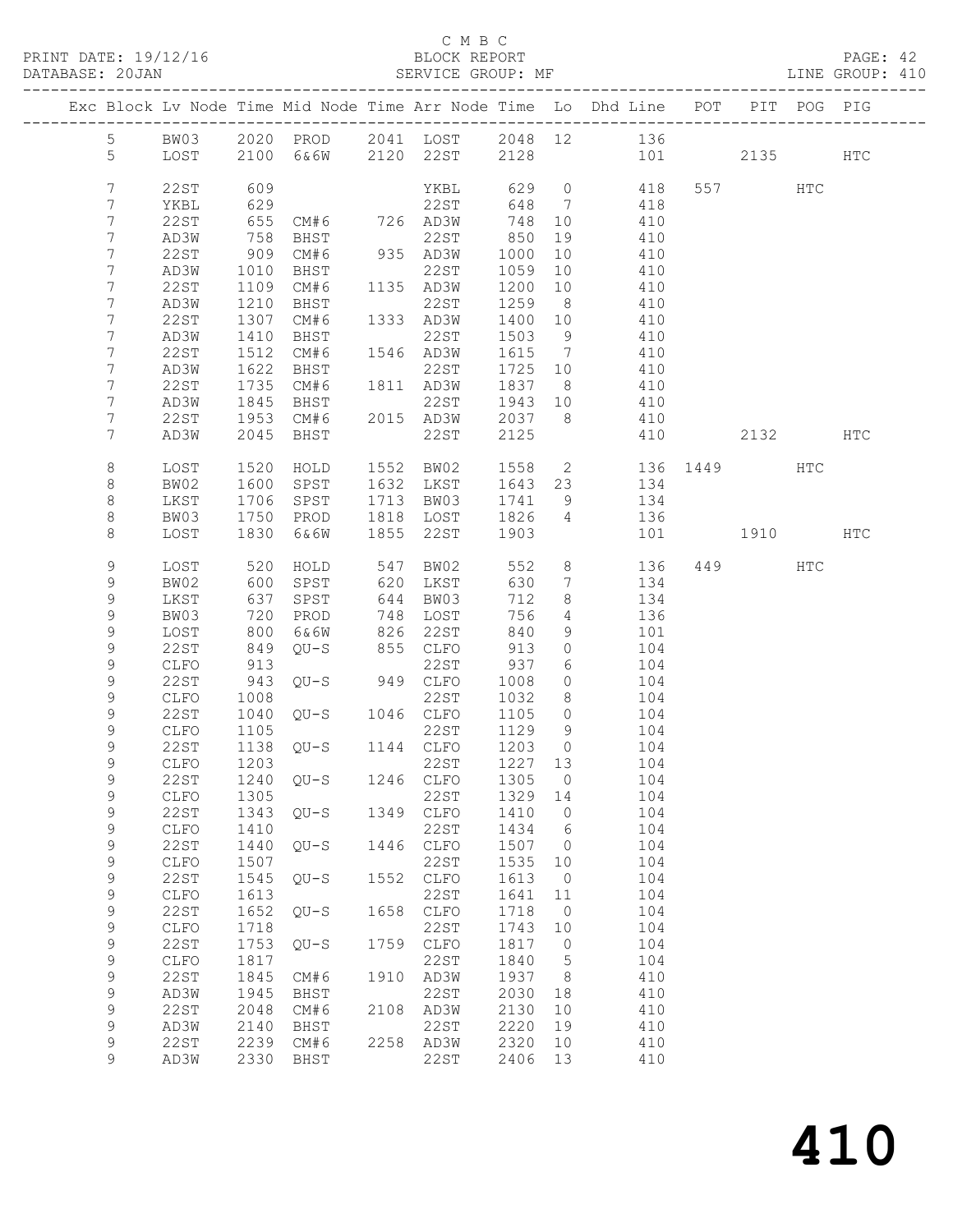PRINT DATE: 19/12/16 BLOCK REPORT<br>DATABASE: 20JAN BATABASE: 20JAN

### C M B C<br>BLOCK REPORT

PAGE: 43<br>LINE GROUP: 410

|            |                     |              |              |      |              |              |                               | Exc Block Lv Node Time Mid Node Time Arr Node Time Lo Dhd Line POT PIT POG PIG |      |     |            |
|------------|---------------------|--------------|--------------|------|--------------|--------------|-------------------------------|--------------------------------------------------------------------------------|------|-----|------------|
| 9          | 22ST                |              |              |      |              |              |                               | 2419 CM#6 2438 AD3W 2500 0 410                                                 |      |     |            |
| 9          | AD3W                |              |              |      |              |              |                               | 2500 BHST 22ST 2536 410 2543                                                   |      |     | HTC        |
|            |                     |              |              |      |              |              |                               |                                                                                |      |     |            |
| 10         | 22ST                |              |              |      |              |              |                               | 639 CM#6 709 AD3W 730 10 410 627 HTC                                           |      |     |            |
| 10         | AD3W                |              | 740 BHST     |      | 22ST         | 831          | 5 <sup>5</sup>                | 410                                                                            |      |     |            |
| 10         | 22ST                | 836          |              |      | BRST         | 859          | $6\overline{6}$               | 128                                                                            |      |     |            |
| 10         | BRST                | 905          |              |      | 22ST         | 928          | $5\overline{)}$               | 128                                                                            |      |     |            |
| 10         | 22ST                | 933          |              |      | BRST         | 954          | 11                            | 128                                                                            |      |     |            |
| 10         | <b>BRST</b>         | 1005         |              |      | 22ST         | 1026         | $\overline{7}$                | 128                                                                            |      |     |            |
| 10         | 22ST                | 1033         |              |      | BRST         | 1054         | 11                            | 128                                                                            |      |     |            |
| 10         | <b>BRST</b>         | 1105         |              |      | 22ST         | 1126         | $\overline{7}$                | 128                                                                            |      |     |            |
| 10         | 22ST                | 1133         |              |      | BRST         | 1154 11      |                               | 128                                                                            |      |     |            |
| 10         | BRST                | 1205         |              |      | 22ST         | 1226         | $\overline{7}$                | 128                                                                            |      |     |            |
| 10         | 22ST                | 1233         |              |      | BRST         | 1254         | 11                            | 128                                                                            |      |     |            |
| 10         | <b>BRST</b>         | 1305         |              |      | 22ST         | 1326         | $\overline{7}$                | 128                                                                            |      |     |            |
| 10         | 22ST                | 1333         |              |      | BRST         | 1354         | 11                            | 128                                                                            |      |     |            |
| 10         | <b>BRST</b>         | 1405         |              |      | 22ST         | 1428         | $\overline{7}$                | 128                                                                            |      |     |            |
| 10         | 22ST                | 1435         |              |      | BRST         | 1500         | $\overline{7}$                | 128                                                                            |      |     |            |
| 10         | <b>BRST</b>         | 1507         |              |      | 22ST         | 1530         | 25                            | 128                                                                            |      |     |            |
| 10         | 22ST                | 1555         |              |      | BRST         | 1624         | $5^{\circ}$                   | 128                                                                            |      |     |            |
| 10         | BRST                | 1629         |              |      | 22ST         | 1652         | 23                            | 128                                                                            |      |     |            |
| 10         | 22ST                | 1715         |              |      | BRST         | 1743         | 6                             | 128                                                                            |      |     |            |
| 10         | BRST                | 1749         |              |      | 22ST         | 1811         | 9                             | 128                                                                            |      |     |            |
| 10         | 22ST                | 1820         |              |      | BRST         | 1842         | 9                             | 128                                                                            |      |     |            |
| 10<br>10   | BRST<br>22ST        | 1851<br>1923 |              |      | 22ST<br>BRST | 1910<br>1943 | 13<br>$\overline{\mathbf{3}}$ | 128<br>128                                                                     |      |     |            |
| 10         | <b>BRST</b>         | 1946         |              |      | 22ST         | 2005         | 18                            | 128                                                                            |      |     |            |
| 10         | 22ST                | 2023         |              |      | BRST         | 2042         | 6                             | 128                                                                            |      |     |            |
| 10         | BRST                | 2048         |              |      | 22ST         | 2106         | 24                            | 128                                                                            |      |     |            |
| 10         | 22ST                | 2130         |              |      | BRST         | 2149         | 16                            | 128                                                                            |      |     |            |
| 10         | BRST                | 2205         |              |      | 22ST         | 2226         | $\overline{4}$                | 155                                                                            |      |     |            |
| 10         | 22ST                | 2230         |              |      | BRST         | 2249         | 16                            | 128                                                                            |      |     |            |
| 10         | BRST                | 2305         |              |      | 22ST         | 2326         | $\overline{4}$                | 155                                                                            |      |     |            |
| 10         | 22ST                | 2330         |              |      | BRST         | 2349         | 16                            | 128                                                                            |      |     |            |
| 10         | BRST                | 2405         |              |      | 22ST         | 2426         | $\overline{4}$                | 155                                                                            |      |     |            |
| 10         | 22ST                | 2430         |              |      | BRST         | 2446         |                               | 128                                                                            | 2507 |     | HTC        |
| 11         | 22ST                |              |              |      |              |              |                               | 645 CM#6 715 AD3W 736 10 410                                                   |      | HTC |            |
| 11         | AD3W                |              | 746 BHST     |      | 22ST         |              |                               | 838 8 410                                                                      |      |     |            |
| 11         | 22ST                |              | 846 CM#6     |      | 914 AD3W     | 942 10       |                               | 410                                                                            |      |     |            |
| 11         | AD3W                | 952          | BHST         |      | 22ST         | 1041         | 8                             | 410                                                                            |      |     |            |
| 11         | 22ST                | 1049         | CM#6         | 1115 | AD3W         | 1140         | 10                            | 410                                                                            |      |     |            |
| $11$       | AD3W                | 1150         | <b>BHST</b>  |      | <b>22ST</b>  | 1239         | 9                             | 410                                                                            |      |     |            |
| $11$       | 22ST                | 1248         | CM#6         | 1314 | AD3W         | 1340         | 10                            | 410                                                                            |      |     |            |
| $11$       | AD3W                | 1350         | BHST         |      | 22ST         | 1443         | 6                             | 410                                                                            |      |     |            |
| 11         | 22ST                | 1449         | CM#6         | 1523 | AD3W         | 1552         | 8                             | 410                                                                            |      |     |            |
| 11         | AD3W                | 1600         | BHST         |      | <b>22ST</b>  | 1702         | 9                             | 410                                                                            |      |     |            |
| $11$<br>11 | <b>22ST</b><br>AD3W | 1711<br>1822 | CM#6<br>BHST | 1748 | AD3W<br>22ST | 1815<br>1922 | 7                             | 410<br>410                                                                     | 1929 |     | <b>HTC</b> |
|            |                     |              |              |      |              |              |                               |                                                                                |      |     |            |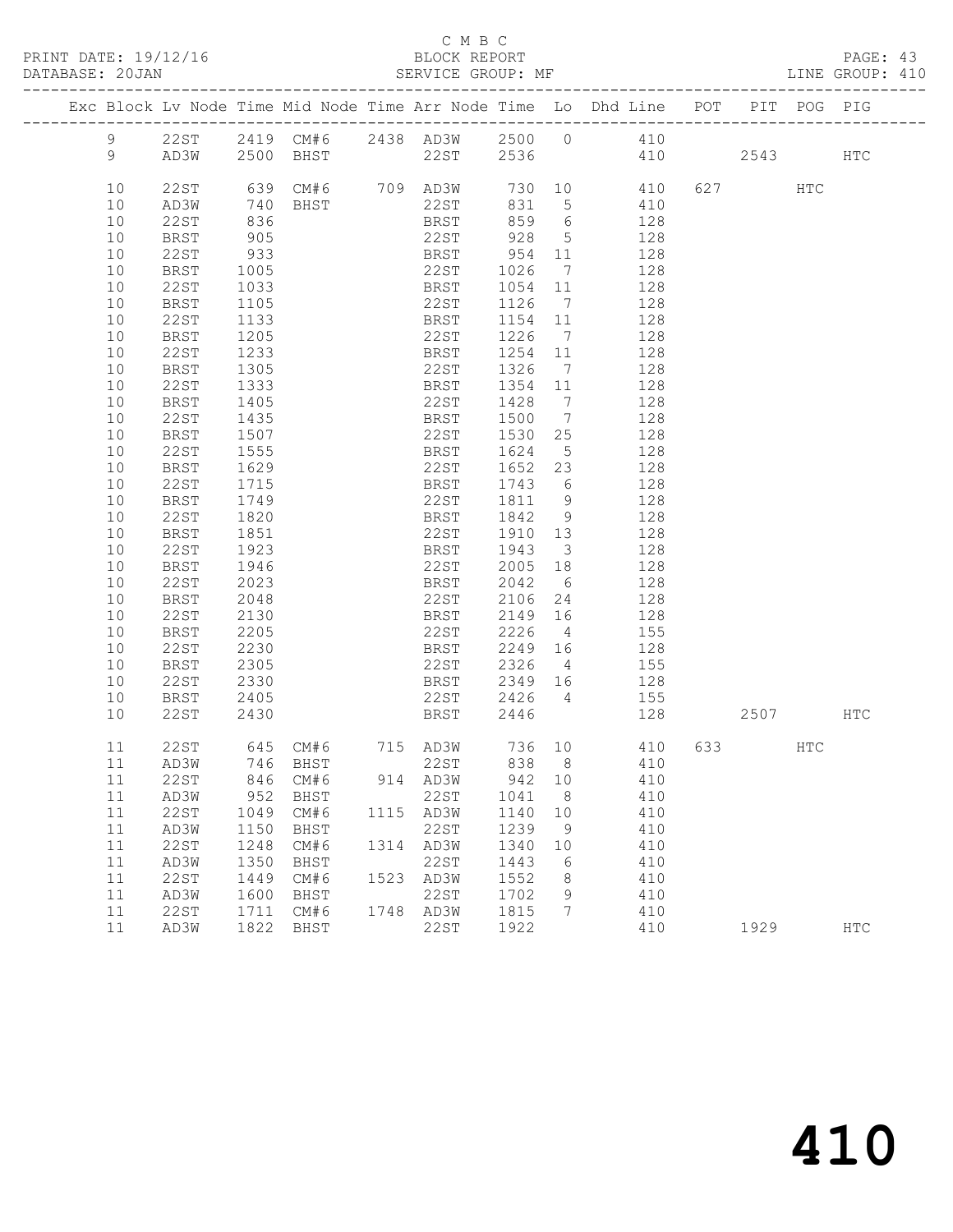PRINT DATE: 19/12/16 BLOCK REPORT BATABASE: 20JAN

## C M B C<br>BLOCK REPORT

PAGE: 44<br>LINE GROUP: 410

|  |                   |             |                   |      |     |             |      |                 | Exc Block Ly Node Time Mid Node Time Arr Node Time Lo Dhd Line POT PIT POG PIG |                            |  |  |
|--|-------------------|-------------|-------------------|------|-----|-------------|------|-----------------|--------------------------------------------------------------------------------|----------------------------|--|--|
|  | 12                | 22 ST       | ----------<br>520 | 6&6N |     | 529 LOST    | 548  |                 | $5 - 5$<br>101                                                                 | ---------------<br>512 HTC |  |  |
|  | 12                | LOST        | 553               | HOLD | 620 | BW02        | 625  | $5\overline{)}$ | 136                                                                            |                            |  |  |
|  | 12                | BW02        | 630               | SPST | 653 | LKST        | 703  | 4               | 134                                                                            |                            |  |  |
|  | 12                | LKST        | 707               | SPST | 714 | BW03        | 744  | 6               | 134                                                                            |                            |  |  |
|  | 12                | BW03        | 750               | PROD | 820 | LOST        | 829  | 11              | 136                                                                            |                            |  |  |
|  | 12                | LOST        | 840               | 6&6W | 906 | 22ST        | 920  | 18              | 101                                                                            |                            |  |  |
|  | 12                | 22ST        | 938               |      |     | BRST        | 1002 | 8               | 155                                                                            |                            |  |  |
|  | $12 \overline{ }$ | <b>BRST</b> | 1010              |      |     | 22ST        | 1034 | $\overline{4}$  | 155                                                                            |                            |  |  |
|  | 12                | 22ST        | 1038              |      |     | <b>BRST</b> | 1102 | 8               | 155                                                                            |                            |  |  |
|  | 12                | <b>BRST</b> | 1110              |      |     | 22ST        | 1134 | $\overline{4}$  | 155                                                                            |                            |  |  |
|  | 12                | 22ST        | 1138              |      |     | BRST        | 1203 | $7\phantom{.0}$ | 155                                                                            |                            |  |  |
|  | 12                | BRST        | 1210              |      |     | 22ST        | 1234 | 4               | 155                                                                            |                            |  |  |
|  | 12                | 22ST        | 1238              |      |     | BRST        | 1302 | 8               | 155                                                                            |                            |  |  |
|  | 12                | <b>BRST</b> | 1310              |      |     | 22ST        | 1334 | 4               | 155                                                                            |                            |  |  |
|  | 12                | 22ST        | 1338              |      |     | BRST        | 1403 | 7               | 155                                                                            |                            |  |  |
|  | 12                | BRST        | 1410              |      |     | 22ST        | 1435 | 3               | 155                                                                            |                            |  |  |
|  | 12                | 22ST        | 1438              |      |     | BRST        | 1507 | 3               | 155                                                                            |                            |  |  |
|  | 12                | BRST        | 1510              |      |     | 22ST        | 1537 | - 9             | 155                                                                            |                            |  |  |
|  | 12                | 22ST        | 1546              |      |     | BRST        | 1617 | 13              | 155                                                                            |                            |  |  |
|  | 12                | BRST        | 1630              |      |     | 22ST        | 1657 | $\overline{9}$  | 155                                                                            |                            |  |  |
|  | 12                | 22ST        | 1706              |      |     | BRST        | 1738 | 14              | 155                                                                            |                            |  |  |
|  | 12                | BRST        | 1752              |      |     | 22ST        | 1815 | 10              | 155                                                                            |                            |  |  |
|  | 12                | 22ST        | 1825              |      |     | BRST        | 1853 | 8               | 155                                                                            |                            |  |  |
|  | $12 \overline{ }$ | BRST        | 1901              |      |     | 22ST        | 1924 | 15              | 155                                                                            |                            |  |  |
|  | $12 \overline{ }$ | 22ST        | 1939              |      |     | BRST        | 2001 | $\overline{4}$  | 155                                                                            |                            |  |  |
|  | 12                | BRST        | 2005              |      |     | 22ST        | 2026 | 13              | 155                                                                            |                            |  |  |
|  | 12                | 22ST        | 2039              |      |     | BRST        | 2100 | 5               | 155                                                                            |                            |  |  |

| 12<br>12<br>12 | <b>BRST</b><br>22ST<br><b>BRST</b> | 2005<br>2039<br>2105 |             |      | 22ST<br><b>BRST</b><br>22ST | 2026<br>2100<br>2126 | 13<br>5 | 155<br>155<br>155 |      | 2133 |            | HTC           |
|----------------|------------------------------------|----------------------|-------------|------|-----------------------------|----------------------|---------|-------------------|------|------|------------|---------------|
| 13             | 22ST                               | 1423                 | CM#6        | 1449 | AD3W                        | 1518                 | 12      | 410               | 1411 |      | <b>HTC</b> |               |
| 13             | AD3W                               | 1530                 | BHST        |      | 22ST                        | 1630                 | 7       | 410               |      |      |            |               |
| 13             | 22ST                               | 1637                 | CM#6        | 1716 | AD3W                        | 1745                 | 7       | 410               |      |      |            |               |
| 13             | AD3W                               | 1752                 | BHST        |      | 22ST                        | 1852                 | 10      | 410               |      |      |            |               |
| 13             | 22ST                               | 1902                 | CM#6        | 1926 | AD3W                        | 1952                 | 8       | 410               |      |      |            |               |
| 13             | AD3W                               | 2000                 | <b>BHST</b> |      | 22ST                        | 2042                 |         | 410               |      | 2049 |            | <b>HTC</b>    |
| 14             | 22ST                               | 517                  | CM#6        | 544  | AD3W                        | 600                  | 10      | 410               | 509  |      | <b>HTC</b> |               |
| 14             | AD3W                               | 610                  | <b>BHST</b> |      | 22ST                        | 652                  | 9       | 410               |      |      |            |               |
| 14             | 22ST                               | 701                  | CM#6        | 732  | AD3W                        | 754                  | 10      | 410               |      |      |            |               |
| 14             | AD3W                               | 804                  | <b>BHST</b> |      | 22ST                        | 859                  |         | 410               |      | 911  |            | $_{\rm{HTC}}$ |
| 15             | HTCW                               | 507                  | BHST        |      | AD3W                        | 538                  | 2       | 410               | 506  |      | <b>HTC</b> |               |
| 15             | AD3W                               | 540                  | <b>BHST</b> |      | 22ST                        | 622                  | 6       | 410               |      |      |            |               |
| 15             | 22ST                               | 628                  | CM#6        | 657  | AD3W                        | 718                  | 10      | 410               |      |      |            |               |
| 15             | AD3W                               | 728                  | BHST        |      | 22ST                        | 818                  | 10      | 410               |      |      |            |               |
| 15             | 22ST                               | 828                  | CM#6        | 858  | AD3W                        | 924                  | 10      | 410               |      |      |            |               |
| 15             | AD3W                               | 934                  | BHST        |      | 22ST                        | 1023                 |         | 410               |      | 1032 |            | <b>HTC</b>    |
| 16             | <b>EWPH</b>                        | 510                  |             |      | 22ST                        | 518                  | 10      | 410               | 509  |      | <b>HTC</b> |               |
| 16             | 22ST                               | 528                  | CM#6        | 555  | AD3W                        | 611                  | 11      | 410               |      |      |            |               |
| 16             | AD3W                               | 622                  | <b>BHST</b> |      | 22ST                        | 704                  | 8       | 410               |      |      |            |               |
| 16             | 22ST                               | 712                  | CM#6        | 743  | AD3W                        | 806                  | 10      | 410               |      |      |            |               |
| 16             | AD3W                               | 816                  | BHST        |      | 22ST                        | 909                  |         | 410               |      | 918  |            | <b>HTC</b>    |
|                |                                    |                      |             |      |                             |                      |         |                   |      |      |            |               |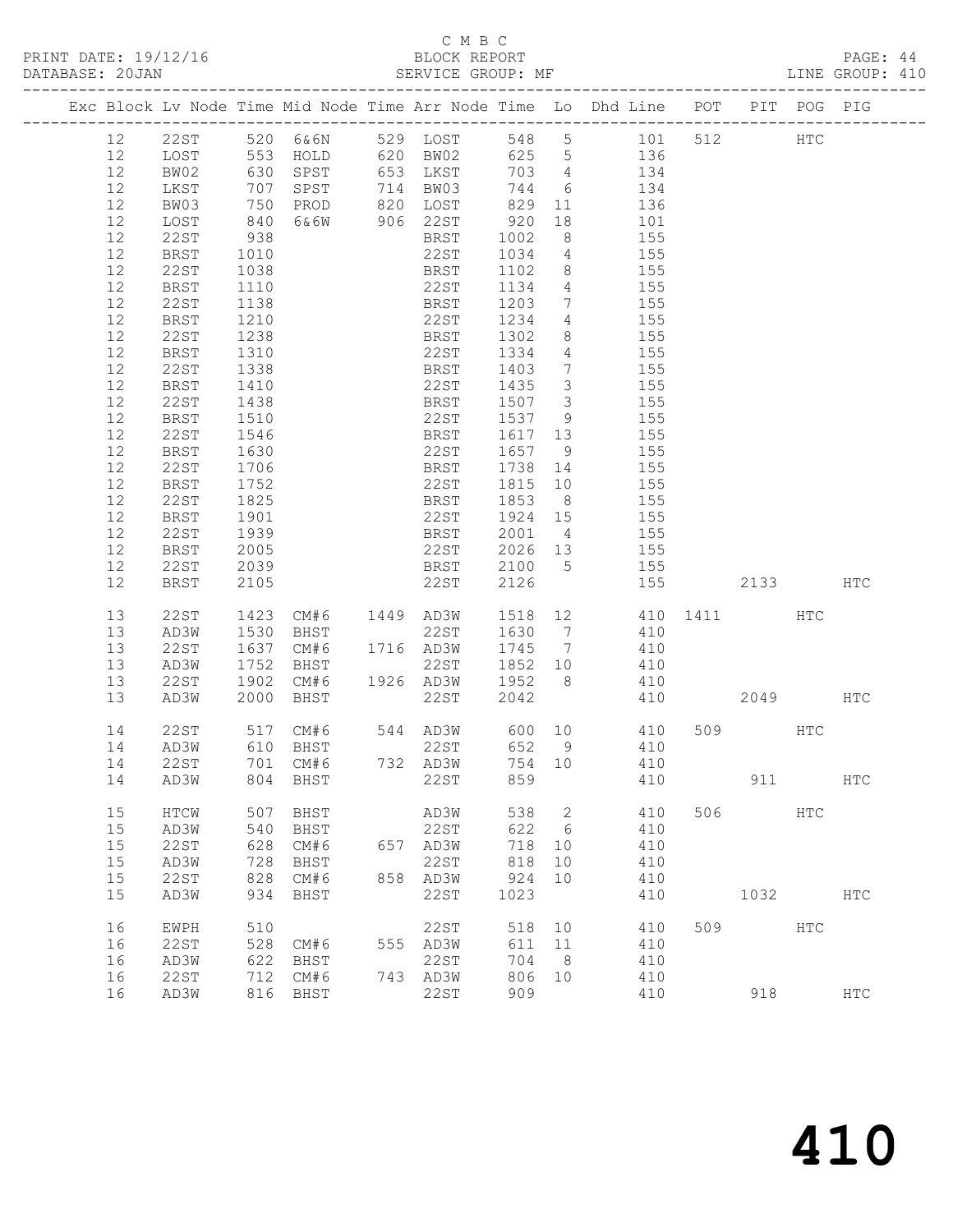### C M B C<br>BLOCK REPORT

### SERVICE GROUP: MF

| 17 22ST 537 QU-S 543 CLFO 602 0 104<br>529 HTC<br>602<br>22ST<br>624 14 104<br>17<br>CLFO<br>$638$ QU-S $644$ CLFO<br>704<br>17<br>22ST<br>$0$ 104<br>727 12<br>17<br>704<br>22ST<br>CLFO<br>104<br>$QU-S$ 747 $CLFO$<br>17<br>22ST<br>739<br>807<br>$\overline{0}$<br>104<br>104<br>832<br>17<br>807<br>22ST<br>8 <sup>8</sup><br>CLFO<br>6&6N<br>850 LOST<br>914<br>17<br>22ST<br>840<br>$6\overline{6}$<br>101<br>955<br>$5\overline{)}$<br>17<br>LOST<br>920<br>949 BW02<br>136<br>HOLD<br>17<br>BW02<br>1000<br>1024 LKST<br>1033<br>$7\overline{ }$<br>134<br>SPST<br>17<br>1040<br>SPST<br>1047 BW03<br>9<br>LKST<br>1111<br>134<br>136<br>17<br>BW03<br>1120<br>1146 LOST<br>1153<br>PROD<br>$\overline{7}$<br>17<br>1200<br>1225<br>22ST<br>1235<br>$5\overline{)}$<br>LOST<br>6&6W<br>101<br>17<br>22ST<br>1240<br>6&6N<br>1250 LOST<br>1313<br>$7\overline{)}$<br>101<br>1355<br>17<br>1320<br>1349 BW02<br>$5\overline{)}$<br>136<br>LOST<br>HOLD<br>134<br>17<br>BW02<br>1400<br>SPST<br>1429 LKST<br>1440<br>26<br>17<br>1506<br>SPST<br>1513 BW03<br>LKST<br>1543<br>$7\overline{)}$<br>134<br>17<br>1550<br>1646<br>1619 LOST<br>1629 17<br>136<br>BW03<br>PROD<br>17<br>1719 BW02<br>1725 5<br>LOST<br>HOLD<br>136<br>1730<br>134<br>SPST 1759 LKST 1810 2<br>17<br>BW02<br>SPST<br>1819 BW03 1844<br>17<br>LKST<br>1812<br>134<br>1916<br>HTC<br>8 410<br>22ST<br>18<br>521<br>529<br>520 000<br>EWPH<br>HTC<br>537<br>CM#6 605 AD3W<br>410<br>18<br>22ST<br>622 12<br>634<br>BHST<br>22ST<br>717<br>18<br>AD3W<br>11 410<br>800 AD3W<br>22ST<br>CM#6<br>824<br>10<br>18<br>410<br>$\frac{12}{834}$<br>22ST<br>928 11<br>18<br>AD3W<br>BHST<br>410<br>1005 AD3W<br>939<br>410<br>18<br>22ST<br>CM#6<br>1030 10<br>1040<br>22ST<br>1129 9<br>18<br>AD3W<br>BHST<br>410<br>22ST<br>1138<br>CM#6<br>1204 AD3W<br>1230 10<br>18<br>410<br>18<br>AD3W<br>1240<br>22ST<br>1331 5<br>410<br>BHST<br>18<br>22ST<br>1336<br>CM#6<br>1402 AD3W<br>1430 10<br>410<br>18<br>1440<br>BHST<br>22ST<br>1533<br>9<br>410<br>AD3W<br>22ST<br>1542<br>CM#6<br>1616 AD3W<br>1645 7<br>18<br>410<br>18<br>1652<br>22ST<br>1755 10<br>AD3W<br>BHST<br>410<br>1837 AD3W<br>18<br>22ST<br>1805<br>CM#6<br>1900<br>$7\overline{ }$<br>410<br>1907<br>22ST<br>1954 7<br>410<br>18<br>AD3W<br>BHST<br>2023 AD3W<br>22ST<br>2001<br>2045 7<br>18<br>CM#6<br>410<br>2052<br>2132 6<br>18<br>AD3W<br>22ST<br>BHST<br>410<br>2158 AD3W<br>2220 10<br>18<br>22ST<br>2138 CM#6<br>410<br>2230 BHST 22ST 2312 7 410<br>18 AD3W<br>22ST<br>2319 CM#6<br>2338 AD3W<br>2400 10<br>18<br>410<br>18<br>2410<br>22ST<br>2446 14<br>AD3W<br>BHST<br>410<br>2528<br>18<br>22ST<br>2500<br>2509 LOST<br>2552<br>6&6N<br>101<br><b>HTC</b><br>616 BW03<br>533<br>19<br>LKST<br>609<br>SPST<br>642<br>8 <sup>8</sup><br>134<br>HTC |    |      |     |      |  |     |    | Exc Block Lv Node Time Mid Node Time Arr Node Time Lo Dhd Line POT PIT POG PIG |  |  |
|----------------------------------------------------------------------------------------------------------------------------------------------------------------------------------------------------------------------------------------------------------------------------------------------------------------------------------------------------------------------------------------------------------------------------------------------------------------------------------------------------------------------------------------------------------------------------------------------------------------------------------------------------------------------------------------------------------------------------------------------------------------------------------------------------------------------------------------------------------------------------------------------------------------------------------------------------------------------------------------------------------------------------------------------------------------------------------------------------------------------------------------------------------------------------------------------------------------------------------------------------------------------------------------------------------------------------------------------------------------------------------------------------------------------------------------------------------------------------------------------------------------------------------------------------------------------------------------------------------------------------------------------------------------------------------------------------------------------------------------------------------------------------------------------------------------------------------------------------------------------------------------------------------------------------------------------------------------------------------------------------------------------------------------------------------------------------------------------------------------------------------------------------------------------------------------------------------------------------------------------------------------------------------------------------------------------------------------------------------------------------------------------------------------------------------------------------------------------------------------------------------------------------------------------------------------------------------------------------------------------------------------------------------------------------------------------------------------------------------------------------------------------------------------------------------|----|------|-----|------|--|-----|----|--------------------------------------------------------------------------------|--|--|
|                                                                                                                                                                                                                                                                                                                                                                                                                                                                                                                                                                                                                                                                                                                                                                                                                                                                                                                                                                                                                                                                                                                                                                                                                                                                                                                                                                                                                                                                                                                                                                                                                                                                                                                                                                                                                                                                                                                                                                                                                                                                                                                                                                                                                                                                                                                                                                                                                                                                                                                                                                                                                                                                                                                                                                                                          |    |      |     |      |  |     |    |                                                                                |  |  |
|                                                                                                                                                                                                                                                                                                                                                                                                                                                                                                                                                                                                                                                                                                                                                                                                                                                                                                                                                                                                                                                                                                                                                                                                                                                                                                                                                                                                                                                                                                                                                                                                                                                                                                                                                                                                                                                                                                                                                                                                                                                                                                                                                                                                                                                                                                                                                                                                                                                                                                                                                                                                                                                                                                                                                                                                          |    |      |     |      |  |     |    |                                                                                |  |  |
|                                                                                                                                                                                                                                                                                                                                                                                                                                                                                                                                                                                                                                                                                                                                                                                                                                                                                                                                                                                                                                                                                                                                                                                                                                                                                                                                                                                                                                                                                                                                                                                                                                                                                                                                                                                                                                                                                                                                                                                                                                                                                                                                                                                                                                                                                                                                                                                                                                                                                                                                                                                                                                                                                                                                                                                                          |    |      |     |      |  |     |    |                                                                                |  |  |
|                                                                                                                                                                                                                                                                                                                                                                                                                                                                                                                                                                                                                                                                                                                                                                                                                                                                                                                                                                                                                                                                                                                                                                                                                                                                                                                                                                                                                                                                                                                                                                                                                                                                                                                                                                                                                                                                                                                                                                                                                                                                                                                                                                                                                                                                                                                                                                                                                                                                                                                                                                                                                                                                                                                                                                                                          |    |      |     |      |  |     |    |                                                                                |  |  |
|                                                                                                                                                                                                                                                                                                                                                                                                                                                                                                                                                                                                                                                                                                                                                                                                                                                                                                                                                                                                                                                                                                                                                                                                                                                                                                                                                                                                                                                                                                                                                                                                                                                                                                                                                                                                                                                                                                                                                                                                                                                                                                                                                                                                                                                                                                                                                                                                                                                                                                                                                                                                                                                                                                                                                                                                          |    |      |     |      |  |     |    |                                                                                |  |  |
|                                                                                                                                                                                                                                                                                                                                                                                                                                                                                                                                                                                                                                                                                                                                                                                                                                                                                                                                                                                                                                                                                                                                                                                                                                                                                                                                                                                                                                                                                                                                                                                                                                                                                                                                                                                                                                                                                                                                                                                                                                                                                                                                                                                                                                                                                                                                                                                                                                                                                                                                                                                                                                                                                                                                                                                                          |    |      |     |      |  |     |    |                                                                                |  |  |
|                                                                                                                                                                                                                                                                                                                                                                                                                                                                                                                                                                                                                                                                                                                                                                                                                                                                                                                                                                                                                                                                                                                                                                                                                                                                                                                                                                                                                                                                                                                                                                                                                                                                                                                                                                                                                                                                                                                                                                                                                                                                                                                                                                                                                                                                                                                                                                                                                                                                                                                                                                                                                                                                                                                                                                                                          |    |      |     |      |  |     |    |                                                                                |  |  |
|                                                                                                                                                                                                                                                                                                                                                                                                                                                                                                                                                                                                                                                                                                                                                                                                                                                                                                                                                                                                                                                                                                                                                                                                                                                                                                                                                                                                                                                                                                                                                                                                                                                                                                                                                                                                                                                                                                                                                                                                                                                                                                                                                                                                                                                                                                                                                                                                                                                                                                                                                                                                                                                                                                                                                                                                          |    |      |     |      |  |     |    |                                                                                |  |  |
|                                                                                                                                                                                                                                                                                                                                                                                                                                                                                                                                                                                                                                                                                                                                                                                                                                                                                                                                                                                                                                                                                                                                                                                                                                                                                                                                                                                                                                                                                                                                                                                                                                                                                                                                                                                                                                                                                                                                                                                                                                                                                                                                                                                                                                                                                                                                                                                                                                                                                                                                                                                                                                                                                                                                                                                                          |    |      |     |      |  |     |    |                                                                                |  |  |
|                                                                                                                                                                                                                                                                                                                                                                                                                                                                                                                                                                                                                                                                                                                                                                                                                                                                                                                                                                                                                                                                                                                                                                                                                                                                                                                                                                                                                                                                                                                                                                                                                                                                                                                                                                                                                                                                                                                                                                                                                                                                                                                                                                                                                                                                                                                                                                                                                                                                                                                                                                                                                                                                                                                                                                                                          |    |      |     |      |  |     |    |                                                                                |  |  |
|                                                                                                                                                                                                                                                                                                                                                                                                                                                                                                                                                                                                                                                                                                                                                                                                                                                                                                                                                                                                                                                                                                                                                                                                                                                                                                                                                                                                                                                                                                                                                                                                                                                                                                                                                                                                                                                                                                                                                                                                                                                                                                                                                                                                                                                                                                                                                                                                                                                                                                                                                                                                                                                                                                                                                                                                          |    |      |     |      |  |     |    |                                                                                |  |  |
|                                                                                                                                                                                                                                                                                                                                                                                                                                                                                                                                                                                                                                                                                                                                                                                                                                                                                                                                                                                                                                                                                                                                                                                                                                                                                                                                                                                                                                                                                                                                                                                                                                                                                                                                                                                                                                                                                                                                                                                                                                                                                                                                                                                                                                                                                                                                                                                                                                                                                                                                                                                                                                                                                                                                                                                                          |    |      |     |      |  |     |    |                                                                                |  |  |
|                                                                                                                                                                                                                                                                                                                                                                                                                                                                                                                                                                                                                                                                                                                                                                                                                                                                                                                                                                                                                                                                                                                                                                                                                                                                                                                                                                                                                                                                                                                                                                                                                                                                                                                                                                                                                                                                                                                                                                                                                                                                                                                                                                                                                                                                                                                                                                                                                                                                                                                                                                                                                                                                                                                                                                                                          |    |      |     |      |  |     |    |                                                                                |  |  |
|                                                                                                                                                                                                                                                                                                                                                                                                                                                                                                                                                                                                                                                                                                                                                                                                                                                                                                                                                                                                                                                                                                                                                                                                                                                                                                                                                                                                                                                                                                                                                                                                                                                                                                                                                                                                                                                                                                                                                                                                                                                                                                                                                                                                                                                                                                                                                                                                                                                                                                                                                                                                                                                                                                                                                                                                          |    |      |     |      |  |     |    |                                                                                |  |  |
|                                                                                                                                                                                                                                                                                                                                                                                                                                                                                                                                                                                                                                                                                                                                                                                                                                                                                                                                                                                                                                                                                                                                                                                                                                                                                                                                                                                                                                                                                                                                                                                                                                                                                                                                                                                                                                                                                                                                                                                                                                                                                                                                                                                                                                                                                                                                                                                                                                                                                                                                                                                                                                                                                                                                                                                                          |    |      |     |      |  |     |    |                                                                                |  |  |
|                                                                                                                                                                                                                                                                                                                                                                                                                                                                                                                                                                                                                                                                                                                                                                                                                                                                                                                                                                                                                                                                                                                                                                                                                                                                                                                                                                                                                                                                                                                                                                                                                                                                                                                                                                                                                                                                                                                                                                                                                                                                                                                                                                                                                                                                                                                                                                                                                                                                                                                                                                                                                                                                                                                                                                                                          |    |      |     |      |  |     |    |                                                                                |  |  |
|                                                                                                                                                                                                                                                                                                                                                                                                                                                                                                                                                                                                                                                                                                                                                                                                                                                                                                                                                                                                                                                                                                                                                                                                                                                                                                                                                                                                                                                                                                                                                                                                                                                                                                                                                                                                                                                                                                                                                                                                                                                                                                                                                                                                                                                                                                                                                                                                                                                                                                                                                                                                                                                                                                                                                                                                          |    |      |     |      |  |     |    |                                                                                |  |  |
|                                                                                                                                                                                                                                                                                                                                                                                                                                                                                                                                                                                                                                                                                                                                                                                                                                                                                                                                                                                                                                                                                                                                                                                                                                                                                                                                                                                                                                                                                                                                                                                                                                                                                                                                                                                                                                                                                                                                                                                                                                                                                                                                                                                                                                                                                                                                                                                                                                                                                                                                                                                                                                                                                                                                                                                                          |    |      |     |      |  |     |    |                                                                                |  |  |
|                                                                                                                                                                                                                                                                                                                                                                                                                                                                                                                                                                                                                                                                                                                                                                                                                                                                                                                                                                                                                                                                                                                                                                                                                                                                                                                                                                                                                                                                                                                                                                                                                                                                                                                                                                                                                                                                                                                                                                                                                                                                                                                                                                                                                                                                                                                                                                                                                                                                                                                                                                                                                                                                                                                                                                                                          |    |      |     |      |  |     |    |                                                                                |  |  |
|                                                                                                                                                                                                                                                                                                                                                                                                                                                                                                                                                                                                                                                                                                                                                                                                                                                                                                                                                                                                                                                                                                                                                                                                                                                                                                                                                                                                                                                                                                                                                                                                                                                                                                                                                                                                                                                                                                                                                                                                                                                                                                                                                                                                                                                                                                                                                                                                                                                                                                                                                                                                                                                                                                                                                                                                          |    |      |     |      |  |     |    |                                                                                |  |  |
|                                                                                                                                                                                                                                                                                                                                                                                                                                                                                                                                                                                                                                                                                                                                                                                                                                                                                                                                                                                                                                                                                                                                                                                                                                                                                                                                                                                                                                                                                                                                                                                                                                                                                                                                                                                                                                                                                                                                                                                                                                                                                                                                                                                                                                                                                                                                                                                                                                                                                                                                                                                                                                                                                                                                                                                                          |    |      |     |      |  |     |    |                                                                                |  |  |
|                                                                                                                                                                                                                                                                                                                                                                                                                                                                                                                                                                                                                                                                                                                                                                                                                                                                                                                                                                                                                                                                                                                                                                                                                                                                                                                                                                                                                                                                                                                                                                                                                                                                                                                                                                                                                                                                                                                                                                                                                                                                                                                                                                                                                                                                                                                                                                                                                                                                                                                                                                                                                                                                                                                                                                                                          |    |      |     |      |  |     |    |                                                                                |  |  |
|                                                                                                                                                                                                                                                                                                                                                                                                                                                                                                                                                                                                                                                                                                                                                                                                                                                                                                                                                                                                                                                                                                                                                                                                                                                                                                                                                                                                                                                                                                                                                                                                                                                                                                                                                                                                                                                                                                                                                                                                                                                                                                                                                                                                                                                                                                                                                                                                                                                                                                                                                                                                                                                                                                                                                                                                          |    |      |     |      |  |     |    |                                                                                |  |  |
|                                                                                                                                                                                                                                                                                                                                                                                                                                                                                                                                                                                                                                                                                                                                                                                                                                                                                                                                                                                                                                                                                                                                                                                                                                                                                                                                                                                                                                                                                                                                                                                                                                                                                                                                                                                                                                                                                                                                                                                                                                                                                                                                                                                                                                                                                                                                                                                                                                                                                                                                                                                                                                                                                                                                                                                                          |    |      |     |      |  |     |    |                                                                                |  |  |
|                                                                                                                                                                                                                                                                                                                                                                                                                                                                                                                                                                                                                                                                                                                                                                                                                                                                                                                                                                                                                                                                                                                                                                                                                                                                                                                                                                                                                                                                                                                                                                                                                                                                                                                                                                                                                                                                                                                                                                                                                                                                                                                                                                                                                                                                                                                                                                                                                                                                                                                                                                                                                                                                                                                                                                                                          |    |      |     |      |  |     |    |                                                                                |  |  |
|                                                                                                                                                                                                                                                                                                                                                                                                                                                                                                                                                                                                                                                                                                                                                                                                                                                                                                                                                                                                                                                                                                                                                                                                                                                                                                                                                                                                                                                                                                                                                                                                                                                                                                                                                                                                                                                                                                                                                                                                                                                                                                                                                                                                                                                                                                                                                                                                                                                                                                                                                                                                                                                                                                                                                                                                          |    |      |     |      |  |     |    |                                                                                |  |  |
|                                                                                                                                                                                                                                                                                                                                                                                                                                                                                                                                                                                                                                                                                                                                                                                                                                                                                                                                                                                                                                                                                                                                                                                                                                                                                                                                                                                                                                                                                                                                                                                                                                                                                                                                                                                                                                                                                                                                                                                                                                                                                                                                                                                                                                                                                                                                                                                                                                                                                                                                                                                                                                                                                                                                                                                                          |    |      |     |      |  |     |    |                                                                                |  |  |
|                                                                                                                                                                                                                                                                                                                                                                                                                                                                                                                                                                                                                                                                                                                                                                                                                                                                                                                                                                                                                                                                                                                                                                                                                                                                                                                                                                                                                                                                                                                                                                                                                                                                                                                                                                                                                                                                                                                                                                                                                                                                                                                                                                                                                                                                                                                                                                                                                                                                                                                                                                                                                                                                                                                                                                                                          |    |      |     |      |  |     |    |                                                                                |  |  |
|                                                                                                                                                                                                                                                                                                                                                                                                                                                                                                                                                                                                                                                                                                                                                                                                                                                                                                                                                                                                                                                                                                                                                                                                                                                                                                                                                                                                                                                                                                                                                                                                                                                                                                                                                                                                                                                                                                                                                                                                                                                                                                                                                                                                                                                                                                                                                                                                                                                                                                                                                                                                                                                                                                                                                                                                          |    |      |     |      |  |     |    |                                                                                |  |  |
|                                                                                                                                                                                                                                                                                                                                                                                                                                                                                                                                                                                                                                                                                                                                                                                                                                                                                                                                                                                                                                                                                                                                                                                                                                                                                                                                                                                                                                                                                                                                                                                                                                                                                                                                                                                                                                                                                                                                                                                                                                                                                                                                                                                                                                                                                                                                                                                                                                                                                                                                                                                                                                                                                                                                                                                                          |    |      |     |      |  |     |    |                                                                                |  |  |
|                                                                                                                                                                                                                                                                                                                                                                                                                                                                                                                                                                                                                                                                                                                                                                                                                                                                                                                                                                                                                                                                                                                                                                                                                                                                                                                                                                                                                                                                                                                                                                                                                                                                                                                                                                                                                                                                                                                                                                                                                                                                                                                                                                                                                                                                                                                                                                                                                                                                                                                                                                                                                                                                                                                                                                                                          |    |      |     |      |  |     |    |                                                                                |  |  |
|                                                                                                                                                                                                                                                                                                                                                                                                                                                                                                                                                                                                                                                                                                                                                                                                                                                                                                                                                                                                                                                                                                                                                                                                                                                                                                                                                                                                                                                                                                                                                                                                                                                                                                                                                                                                                                                                                                                                                                                                                                                                                                                                                                                                                                                                                                                                                                                                                                                                                                                                                                                                                                                                                                                                                                                                          |    |      |     |      |  |     |    |                                                                                |  |  |
|                                                                                                                                                                                                                                                                                                                                                                                                                                                                                                                                                                                                                                                                                                                                                                                                                                                                                                                                                                                                                                                                                                                                                                                                                                                                                                                                                                                                                                                                                                                                                                                                                                                                                                                                                                                                                                                                                                                                                                                                                                                                                                                                                                                                                                                                                                                                                                                                                                                                                                                                                                                                                                                                                                                                                                                                          |    |      |     |      |  |     |    |                                                                                |  |  |
|                                                                                                                                                                                                                                                                                                                                                                                                                                                                                                                                                                                                                                                                                                                                                                                                                                                                                                                                                                                                                                                                                                                                                                                                                                                                                                                                                                                                                                                                                                                                                                                                                                                                                                                                                                                                                                                                                                                                                                                                                                                                                                                                                                                                                                                                                                                                                                                                                                                                                                                                                                                                                                                                                                                                                                                                          |    |      |     |      |  |     |    |                                                                                |  |  |
|                                                                                                                                                                                                                                                                                                                                                                                                                                                                                                                                                                                                                                                                                                                                                                                                                                                                                                                                                                                                                                                                                                                                                                                                                                                                                                                                                                                                                                                                                                                                                                                                                                                                                                                                                                                                                                                                                                                                                                                                                                                                                                                                                                                                                                                                                                                                                                                                                                                                                                                                                                                                                                                                                                                                                                                                          |    |      |     |      |  |     |    |                                                                                |  |  |
|                                                                                                                                                                                                                                                                                                                                                                                                                                                                                                                                                                                                                                                                                                                                                                                                                                                                                                                                                                                                                                                                                                                                                                                                                                                                                                                                                                                                                                                                                                                                                                                                                                                                                                                                                                                                                                                                                                                                                                                                                                                                                                                                                                                                                                                                                                                                                                                                                                                                                                                                                                                                                                                                                                                                                                                                          |    |      |     |      |  |     |    |                                                                                |  |  |
|                                                                                                                                                                                                                                                                                                                                                                                                                                                                                                                                                                                                                                                                                                                                                                                                                                                                                                                                                                                                                                                                                                                                                                                                                                                                                                                                                                                                                                                                                                                                                                                                                                                                                                                                                                                                                                                                                                                                                                                                                                                                                                                                                                                                                                                                                                                                                                                                                                                                                                                                                                                                                                                                                                                                                                                                          |    |      |     |      |  |     |    |                                                                                |  |  |
|                                                                                                                                                                                                                                                                                                                                                                                                                                                                                                                                                                                                                                                                                                                                                                                                                                                                                                                                                                                                                                                                                                                                                                                                                                                                                                                                                                                                                                                                                                                                                                                                                                                                                                                                                                                                                                                                                                                                                                                                                                                                                                                                                                                                                                                                                                                                                                                                                                                                                                                                                                                                                                                                                                                                                                                                          |    |      |     |      |  |     |    |                                                                                |  |  |
|                                                                                                                                                                                                                                                                                                                                                                                                                                                                                                                                                                                                                                                                                                                                                                                                                                                                                                                                                                                                                                                                                                                                                                                                                                                                                                                                                                                                                                                                                                                                                                                                                                                                                                                                                                                                                                                                                                                                                                                                                                                                                                                                                                                                                                                                                                                                                                                                                                                                                                                                                                                                                                                                                                                                                                                                          |    |      |     |      |  |     |    |                                                                                |  |  |
|                                                                                                                                                                                                                                                                                                                                                                                                                                                                                                                                                                                                                                                                                                                                                                                                                                                                                                                                                                                                                                                                                                                                                                                                                                                                                                                                                                                                                                                                                                                                                                                                                                                                                                                                                                                                                                                                                                                                                                                                                                                                                                                                                                                                                                                                                                                                                                                                                                                                                                                                                                                                                                                                                                                                                                                                          |    |      |     |      |  |     |    |                                                                                |  |  |
|                                                                                                                                                                                                                                                                                                                                                                                                                                                                                                                                                                                                                                                                                                                                                                                                                                                                                                                                                                                                                                                                                                                                                                                                                                                                                                                                                                                                                                                                                                                                                                                                                                                                                                                                                                                                                                                                                                                                                                                                                                                                                                                                                                                                                                                                                                                                                                                                                                                                                                                                                                                                                                                                                                                                                                                                          |    |      |     |      |  |     |    |                                                                                |  |  |
|                                                                                                                                                                                                                                                                                                                                                                                                                                                                                                                                                                                                                                                                                                                                                                                                                                                                                                                                                                                                                                                                                                                                                                                                                                                                                                                                                                                                                                                                                                                                                                                                                                                                                                                                                                                                                                                                                                                                                                                                                                                                                                                                                                                                                                                                                                                                                                                                                                                                                                                                                                                                                                                                                                                                                                                                          |    |      |     |      |  |     |    |                                                                                |  |  |
|                                                                                                                                                                                                                                                                                                                                                                                                                                                                                                                                                                                                                                                                                                                                                                                                                                                                                                                                                                                                                                                                                                                                                                                                                                                                                                                                                                                                                                                                                                                                                                                                                                                                                                                                                                                                                                                                                                                                                                                                                                                                                                                                                                                                                                                                                                                                                                                                                                                                                                                                                                                                                                                                                                                                                                                                          |    |      |     |      |  |     |    |                                                                                |  |  |
| 718 LOST                                                                                                                                                                                                                                                                                                                                                                                                                                                                                                                                                                                                                                                                                                                                                                                                                                                                                                                                                                                                                                                                                                                                                                                                                                                                                                                                                                                                                                                                                                                                                                                                                                                                                                                                                                                                                                                                                                                                                                                                                                                                                                                                                                                                                                                                                                                                                                                                                                                                                                                                                                                                                                                                                                                                                                                                 | 19 | BW03 | 650 | PROD |  | 726 | 12 | 136                                                                            |  |  |
| 19<br>738<br>804<br>22ST<br>817<br>$\overline{\mathbf{3}}$<br>101<br>LOST<br>6&6W                                                                                                                                                                                                                                                                                                                                                                                                                                                                                                                                                                                                                                                                                                                                                                                                                                                                                                                                                                                                                                                                                                                                                                                                                                                                                                                                                                                                                                                                                                                                                                                                                                                                                                                                                                                                                                                                                                                                                                                                                                                                                                                                                                                                                                                                                                                                                                                                                                                                                                                                                                                                                                                                                                                        |    |      |     |      |  |     |    |                                                                                |  |  |
| 19<br>22ST<br>820<br>830<br>LOST<br>855<br>923<br>6&6N<br>101<br>HTC                                                                                                                                                                                                                                                                                                                                                                                                                                                                                                                                                                                                                                                                                                                                                                                                                                                                                                                                                                                                                                                                                                                                                                                                                                                                                                                                                                                                                                                                                                                                                                                                                                                                                                                                                                                                                                                                                                                                                                                                                                                                                                                                                                                                                                                                                                                                                                                                                                                                                                                                                                                                                                                                                                                                     |    |      |     |      |  |     |    |                                                                                |  |  |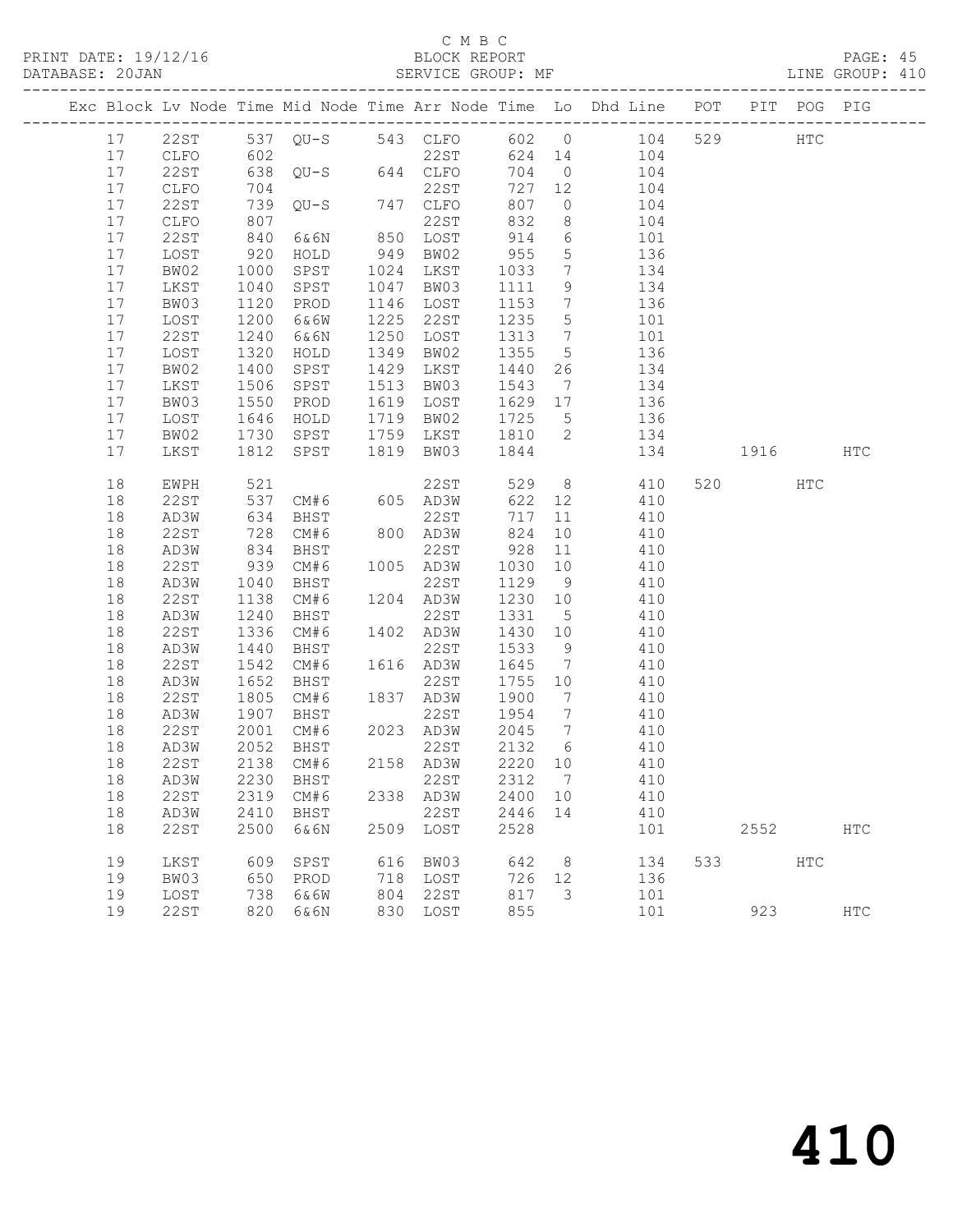### C M B C<br>BLOCK REPORT SERVICE GROUP: MF

|    |         |              |                                                         |     |                       |         |                | Exc Block Lv Node Time Mid Node Time Arr Node Time Lo Dhd Line POT |          | PIT POG PIG |     |
|----|---------|--------------|---------------------------------------------------------|-----|-----------------------|---------|----------------|--------------------------------------------------------------------|----------|-------------|-----|
| 20 |         |              |                                                         |     |                       |         |                | 22ST 523 CM#6 550 AD3W 606 10 410                                  | 515 HTC  |             |     |
| 20 | AD3W    |              | 616 BHST                                                |     |                       |         |                | $22ST$ 658 8 410                                                   |          |             |     |
| 20 | 22ST    |              | 706 CM#6 737 AD3W 800 10                                |     |                       |         |                | 410                                                                |          |             |     |
| 20 | AD3W    | 810          | BHST                                                    | 945 | 22ST                  | 905     | 14             | 410                                                                |          |             |     |
| 20 | 22ST    | 919          | CM#6                                                    |     | 945 AD3W 1010 10      |         |                | 410                                                                |          |             |     |
| 20 | AD3W    | 1020         | BHST                                                    |     | 22ST                  | 1109 10 |                | 410                                                                |          |             |     |
| 20 | 22ST    |              | 1119 CM#6                                               |     | 1145 AD3W             | 1210 10 |                | 410                                                                |          |             |     |
| 20 | AD3W    | 1220         | BHST                                                    |     | 22ST                  | 1309 8  |                | 410                                                                |          |             |     |
| 20 | 22ST    | 1317         | CM#6 1343 AD3W                                          |     |                       | 1410 10 |                | 410<br>410                                                         |          |             |     |
| 20 | AD3W    | 1420         | BHST                                                    |     | 22ST                  | 1513 14 |                |                                                                    |          |             |     |
| 20 | 22ST    | 1527         |                                                         |     | CM#6  1601  AD3W      |         |                | 1630 7 410                                                         |          |             |     |
| 20 | AD3W    | 1637         | BHST                                                    |     | 22ST                  | 1740 8  |                | 410                                                                |          |             |     |
| 20 | 22ST    | 1748         | CM#6 1821 AD3W                                          |     |                       | 1845 7  |                | 410                                                                |          |             |     |
| 20 | AD3W    |              | 1852 BHST                                               |     | 22ST 1950             |         |                | 410                                                                | 1957 HTC |             |     |
|    |         |              |                                                         |     |                       |         |                |                                                                    |          |             |     |
| 21 | 22ST    |              |                                                         |     |                       |         |                | 546 CM#6 614 AD3W 633 7 410                                        | 538 HTC  |             |     |
| 21 | AD3W    |              |                                                         |     |                       | 723 11  |                | 410                                                                |          |             |     |
| 21 | 22ST    | $-46$<br>640 |                                                         |     | 22ST<br>806 AD3W      | 830 10  |                | 410                                                                |          |             |     |
| 21 | AD3W    |              | ---<br>640 BHST<br>734 CM#6 806<br>840 BHST<br>840 BHST |     | 22ST                  | 934     |                | 410                                                                | 943 HTC  |             |     |
|    |         |              |                                                         |     |                       |         |                |                                                                    |          |             |     |
| 22 | EWPH    |              |                                                         |     |                       |         |                | 523 9 410                                                          | 514 HTC  |             |     |
| 22 | 22ST    | 532          |                                                         |     | 22ST<br>CM#6 600 AD3W | 617 11  |                | 410                                                                |          |             |     |
| 22 | AD3W    | 628          | BHST                                                    |     | 22ST                  | 710     | 8 <sup>8</sup> | 410                                                                |          |             |     |
| 22 | 22ST    |              | 718 CM#6 749 AD3W                                       |     |                       | 812 10  |                | 410                                                                |          |             |     |
| 22 | AD3W    | 822          | BHST                                                    |     | 22ST                  | 915     |                | 410                                                                | 924      |             | HTC |
|    |         |              |                                                         |     |                       |         |                |                                                                    |          |             |     |
| 23 | BRST    | 602          |                                                         |     | 22ST                  |         |                | 625 5 155                                                          | 541 HTC  |             |     |
| 23 | 22ST    | 630          |                                                         |     | <b>BRST</b>           | 652 10  |                | 155                                                                |          |             |     |
| 23 | BRST    | 702          |                                                         |     | 22ST                  | 728     | $\overline{2}$ | 155                                                                |          |             |     |
| 23 | 22ST    | 730          |                                                         |     | BRST                  | 754 11  |                |                                                                    |          |             |     |
| 23 | BRST    | 805          |                                                         |     | 22ST                  | 833 13  |                | $\begin{array}{c} 155 \\ 155 \end{array}$                          |          |             |     |
| 23 | 22ST    | 846          |                                                         |     | <b>BRST</b>           | 910 0   |                | 155                                                                |          |             |     |
| 23 | BRST    | 910          |                                                         |     | 22ST                  | 934     |                | 155                                                                |          | 943 — 10    | HTC |
|    |         |              |                                                         |     |                       |         |                |                                                                    |          |             |     |
| 24 | 22ST    |              | 551 QU-S 557 CLFO                                       |     |                       |         |                | 616 0<br>104                                                       | 543 HTC  |             |     |
| 24 | CLFO    | 616          |                                                         |     | 22ST                  |         |                | 638 13 104                                                         |          |             |     |
| 24 | 22ST    |              | 651 QU-S 657 CLFO                                       |     |                       | 717 0   |                | 104                                                                |          |             |     |
| 24 | CLFO    | 717          |                                                         |     | 22ST                  | 740 11  |                | $\begin{array}{c}\n104\n\end{array}$                               |          |             |     |
| 24 | 22ST    |              | 751 QU-S 757 CLFO                                       |     |                       | 817 0   |                | 104                                                                |          |             |     |
|    | 24 CLFO |              | 817 22ST 842 21                                         |     |                       |         |                | 104                                                                |          |             |     |
| 24 | 22ST    |              | 903 CM#6                                                |     | 930 AD3W              | 954 11  |                | 410                                                                |          |             |     |
| 24 | AD3W    | 1005         | BHST                                                    |     | 22ST                  | 1054    |                | 410                                                                | 1103     |             | HTC |
|    |         |              |                                                         |     |                       |         |                |                                                                    |          |             |     |
| 25 | 22ST    |              | 555 CM#6                                                | 623 | AD3W                  | 642     | 10             | 410                                                                | 547      | HTC         |     |
| 25 | AD3W    | 652          | BHST                                                    |     | 22ST                  | 737     | - 9            | 410                                                                |          |             |     |
| 25 | 22ST    | 746          | CM#6                                                    |     | 818 AD3W              | 842     | 10             | 410                                                                |          |             |     |
| 25 | AD3W    |              | 852 BHST                                                |     | 22ST                  | 946     |                | 410                                                                | 955      |             | HTC |
|    |         |              |                                                         |     |                       |         |                |                                                                    |          |             |     |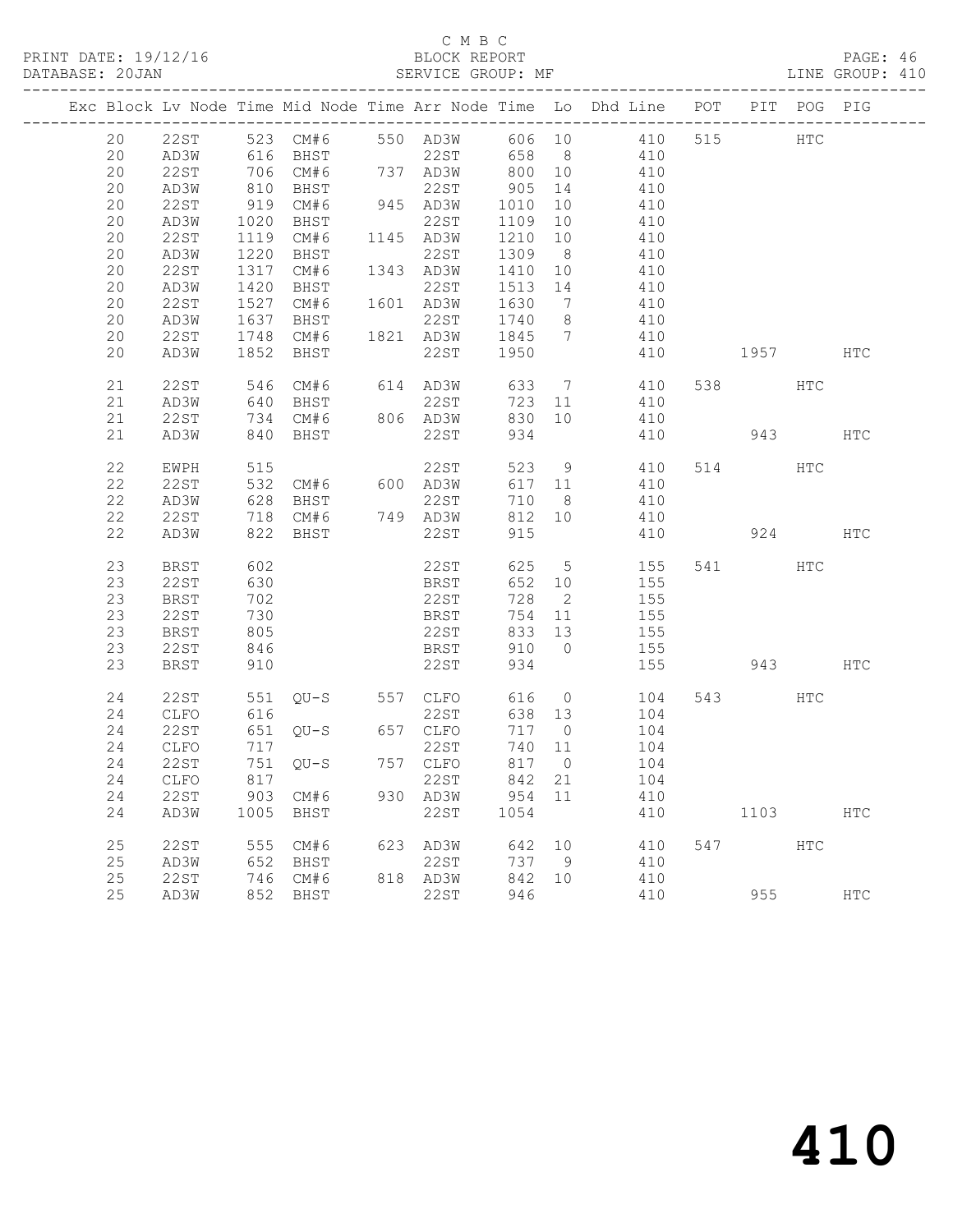### C M B C<br>BLOCK REPORT

#### SERVICE GROUP: MF

|               |                     |              |                        |      |                   |              |                         | Exc Block Lv Node Time Mid Node Time Arr Node Time Lo Dhd Line POT PIT POG PIG |     |        |     |              |
|---------------|---------------------|--------------|------------------------|------|-------------------|--------------|-------------------------|--------------------------------------------------------------------------------|-----|--------|-----|--------------|
| 26            | LOST                |              |                        |      | 520 6&6W 540 22ST |              |                         | 549 12 101 449                                                                 |     |        | HTC |              |
| 26            | 22ST                |              |                        |      |                   | 626 0        |                         | 104                                                                            |     |        |     |              |
| 26            | CLFO                |              |                        |      | 22ST              | 648 15       |                         | $\frac{1}{104}$                                                                |     |        |     |              |
| 26            | 22ST                |              | 703 QU-S               |      | 709 CLFO          | 729          | $\overline{0}$          | 104                                                                            |     |        |     |              |
| 26            | CLFO                | 729          |                        |      | 22ST              | 752          | 16                      | 104                                                                            |     |        |     |              |
| 26            | 22ST                | 808          | $QU-S$                 |      | 814 CLFO          | 834          | $\overline{0}$          | 104                                                                            |     |        |     |              |
| 26            | CLFO                | 834          |                        |      | 22ST              | 858          | 17                      | 104                                                                            |     |        |     |              |
| 26            | 22ST                | 915          | $QU-S$                 |      | 921 CLFO          | 940          | $\overline{0}$          | 104                                                                            |     |        |     |              |
| 26            | <b>CLFO</b>         | 940          | $QU-S$                 |      | 22ST              | 1004         | $6\overline{6}$         | 104                                                                            |     |        |     |              |
| 26            | 22ST                | 1010         |                        |      | 1016 CLFO         | 1035         | $\overline{0}$          | 104                                                                            |     |        |     |              |
| 26            | CLFO                | 1035         | 1110 QU-S 1116 CLFO    |      | 22ST              | 1059 11      |                         | 104                                                                            |     |        |     |              |
| 26            | 22ST                |              |                        |      |                   | 1135         | $\overline{0}$          | 104                                                                            |     |        |     |              |
| 26<br>26      | CLFO<br>22ST        | 1135<br>1210 | $QU-S$ 1216 $CLFO$     |      | 22ST              | 1159<br>1235 | 11<br>$\overline{0}$    | 104<br>104                                                                     |     |        |     |              |
| 26            | ${\tt CLFO}$        | 1235         |                        |      | 22ST              | 1259         | 11                      | 104                                                                            |     |        |     |              |
| 26            | 22ST                | 1310         | $QU-S$ 1316 $CLFO$     |      |                   | 1335         | $\overline{0}$          | 104                                                                            |     |        |     |              |
| 26            | CLFO                | 1335         |                        |      |                   | 1359         | 14                      | 104                                                                            |     |        |     |              |
| 26            | 22ST                | 1413         | $QU-S$ 1419 CLFO       |      |                   | 1440         | $\overline{0}$          | 104                                                                            |     |        |     |              |
| 26            | CLFO                | 1440         |                        |      | 22ST              | 1507         | 5 <sup>5</sup>          | 104                                                                            |     |        |     |              |
| 26            | 22ST                | 1512         | 22ST<br>QU-S 1518 CLFO |      |                   | 1540         | $\overline{0}$          | 104                                                                            |     |        |     |              |
| 26            | CLFO                | 1540         |                        |      | 22ST              | 1610         | $5\overline{)}$         | 104                                                                            |     |        |     |              |
| 26            | 22ST                | 1615         |                        |      | BRST              | 1644         | $5\overline{)}$         | 128                                                                            |     |        |     |              |
| 26            | <b>BRST</b>         | 1649         |                        |      | 22ST              | 1712         | $6\overline{6}$         | 128                                                                            |     |        |     |              |
| 26            | 22ST                | 1718         | CM#6 1755 AD3W         |      |                   | 1822         | 8                       | 410                                                                            |     |        |     |              |
| 26            | AD3W                | 1830         | BHST                   |      | 22ST              | 1928         | $\overline{7}$          | 410                                                                            |     |        |     |              |
| 26            | 22ST                | 1935         | CM#6                   |      | 1958 AD3W         | 2022         | 8 <sup>8</sup>          | 410                                                                            |     |        |     |              |
| 26            | AD3W                | 2030         | BHST                   |      | 22ST              | 2110         | 8 <sup>8</sup>          | 410                                                                            |     |        |     |              |
| 26            | 22ST                | 2118         | CM#6                   |      | 2138 AD3W         | 2200         | 10                      | 410                                                                            |     |        |     |              |
| 26            | AD3W                | 2210         | BHST                   |      | 22ST              | 2252         | $\overline{7}$          | 410                                                                            |     |        |     |              |
| 26            | 22ST                | 2259         | CM#6                   |      | 2318 AD3W         | 2340         | 10                      | 410                                                                            |     |        |     |              |
| 26            | AD3W                | 2350         | BHST                   |      | 22ST              | 2426<br>2530 | 23                      | 410                                                                            |     |        |     |              |
| 26<br>26      | 22ST<br>AD3W        | 2449<br>2530 | CM#6                   |      | 2508 AD3W<br>22ST | 2606         | $\overline{0}$          | 410<br>410                                                                     |     | 2613   |     | <b>HTC</b>   |
|               |                     |              | BHST                   |      |                   |              |                         |                                                                                |     |        |     |              |
| 27            | 22ST                | 603          |                        |      | BRST<br>22ST      | 621          | 9                       | 128                                                                            |     | 551 35 | HTC |              |
| 27            | BRST                | 630          |                        |      |                   | 650 13       |                         | 128                                                                            |     |        |     |              |
| 27            | 22ST                | 703          |                        |      | BRST              | 721          | 9                       | 128                                                                            |     |        |     |              |
| 27            | BRST                | 730          |                        |      | 22ST              | 755          | $\overline{4}$          | 128                                                                            |     |        |     |              |
| 27<br>27 BRST | 22ST                | 759<br>825   |                        |      | BRST<br>22ST 852  | 822          | $\overline{\mathbf{3}}$ | 128                                                                            |     |        |     |              |
|               |                     |              |                        |      |                   |              |                         | 128                                                                            |     | 904    |     | $_{\rm HTC}$ |
| 28            | <b>22ST</b>         | 559          | CM#6                   | 628  | AD3W              | 648          | 10                      | 410                                                                            | 551 |        | HTC |              |
| $2\,8$        | AD3W                | 658          | BHST                   |      | <b>22ST</b>       | 743          | 15                      | 410                                                                            |     |        |     |              |
| $2\,8$        | 22ST                | 758          | CM#6                   | 830  | AD3W              | 854          | 10                      | 410                                                                            |     |        |     |              |
| 28            | AD3W                | 904          | BHST                   |      | <b>22ST</b>       | 956          | 13                      | 410                                                                            |     |        |     |              |
| 28            | 22ST                | 1009         | CM#6                   | 1035 | AD3W              | 1100         | 10                      | 410                                                                            |     |        |     |              |
| $2\,8$<br>28  | AD3W<br><b>22ST</b> | 1110<br>1208 | BHST<br>CM#6           |      | 22ST              | 1159<br>1300 | 9                       | 410<br>410                                                                     |     |        |     |              |
| 28            | AD3W                | 1310         | BHST                   | 1234 | AD3W<br>22ST      | 1401         | 10<br>10                | 410                                                                            |     |        |     |              |
| $28$          | 22ST                | 1411         | CM#6                   | 1437 | AD3W              | 1506         | 10                      | 410                                                                            |     |        |     |              |
| 28            | AD3W                | 1516         | BHST                   |      | 22ST              | 1616         | 6                       | 410                                                                            |     |        |     |              |
| 28            | <b>22ST</b>         | 1622         | CM#6                   | 1701 | AD3W              | 1730         | 7                       | 410                                                                            |     |        |     |              |
| 28            | AD3W                | 1737         | BHST                   |      | <b>22ST</b>       | 1837         | 6                       | 410                                                                            |     |        |     |              |
| 28            | 22ST                | 1843         | $QU-S$                 | 1849 | CLFO              | 1906         | 0                       | 104                                                                            |     |        |     |              |
| 28            | CLFO                | 1906         |                        |      | 22ST              | 1929         |                         | 104                                                                            |     | 1936   |     | ${\tt HTC}$  |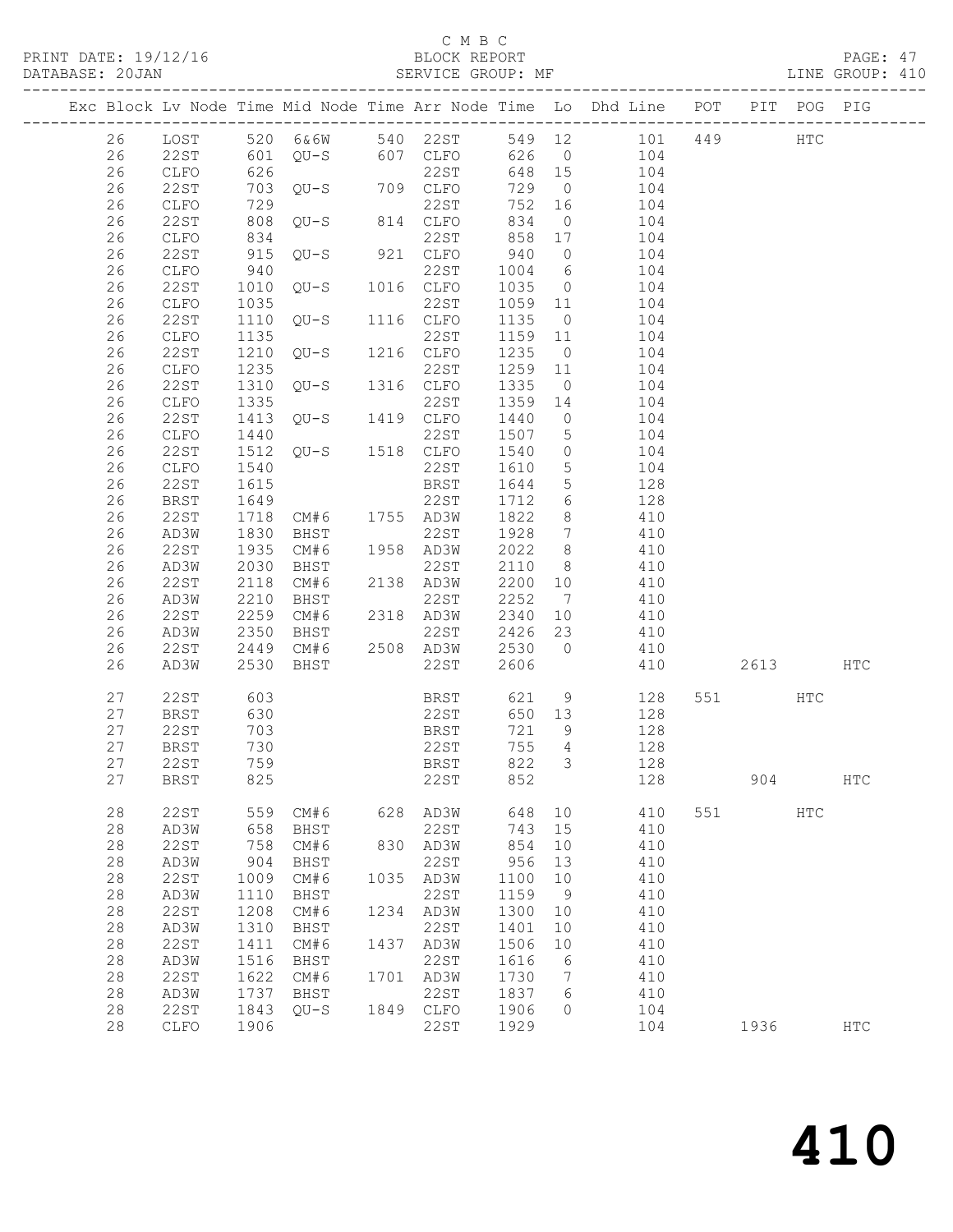### C M B C<br>BLOCK REPORT

PAGE: 48<br>LINE GROUP: 410

|  |    |             |      |          |      |          |      |                 | Exc Block Lv Node Time Mid Node Time Arr Node Time Lo Dhd Line POT |     | PIT  | POG PIG    |            |
|--|----|-------------|------|----------|------|----------|------|-----------------|--------------------------------------------------------------------|-----|------|------------|------------|
|  | 29 | 22ST        |      | 752 CM#6 |      | 824 AD3W |      |                 | 848 10 410                                                         | 737 |      | <b>HTC</b> |            |
|  | 29 | AD3W        | 858  | BHST     |      | 22ST     | 952  | $\overline{7}$  | 410                                                                |     |      |            |            |
|  | 29 | 22ST        | 959  | CM#6     | 1025 | AD3W     | 1050 | 10              | 410                                                                |     |      |            |            |
|  | 29 | AD3W        | 1100 | BHST     |      | 22ST     | 1149 | 9               | 410                                                                |     |      |            |            |
|  | 29 | <b>22ST</b> | 1158 | CM#6     | 1224 | AD3W     | 1250 | 10              | 410                                                                |     |      |            |            |
|  | 29 | AD3W        | 1300 | BHST     |      | 22ST     | 1351 | 5               | 410                                                                |     |      |            |            |
|  | 29 | 22ST        | 1356 | CM#6     | 1422 | AD3W     | 1450 | 10              | 410                                                                |     |      |            |            |
|  | 29 | AD3W        | 1500 | BHST     |      | 22ST     | 1600 | 5               | 410                                                                |     |      |            |            |
|  | 29 | 22ST        | 1605 | CM#6     | 1640 | AD3W     | 1709 | 6               | 410                                                                |     |      |            |            |
|  | 29 | AD3W        | 1715 | BHST     |      | 22ST     | 1816 | 13              | 410                                                                |     |      |            |            |
|  | 29 | 22ST        | 1829 | CM#6     | 1859 | AD3W     | 1922 | - 8             | 410                                                                |     |      |            |            |
|  | 29 | AD3W        | 1930 | BHST     |      | 22ST     | 2015 |                 | 410                                                                |     | 2022 |            | <b>HTC</b> |
|  |    |             |      |          |      |          |      |                 |                                                                    |     |      |            |            |
|  | 30 | <b>22ST</b> | 540  | 6&6N     | 549  | LOST     | 608  |                 | 12<br>101                                                          | 532 |      | <b>HTC</b> |            |
|  | 30 | LOST        | 620  | 6&6W     | 642  | 22ST     | 653  | $\overline{7}$  | 101                                                                |     |      |            |            |
|  | 30 | 22ST        | 700  | 6&6N     | 709  | LOST     | 732  | 14              | 101                                                                |     |      |            |            |
|  | 30 | LOST        | 746  | HOLD     | 819  | BW02     | 825  | 5               | 136                                                                |     |      |            |            |
|  | 30 | BW02        | 830  | SPST     | 859  | LKST     | 908  | 3               | 134                                                                |     |      |            |            |
|  | 30 | LKST        | 911  | SPST     | 919  | BW03     | 944  | 6               | 134                                                                |     |      |            |            |
|  | 30 | BW03        | 950  | PROD     | 1016 | LOST     | 1023 | 9               | 136                                                                |     |      |            |            |
|  | 30 | LOST        | 1032 | 6&6W     | 1055 | 22ST     | 1105 | 5               | 101                                                                |     |      |            |            |
|  | 30 | 22ST        | 1110 | 6&6N     | 1120 | LOST     | 1141 | 9               | 101                                                                |     |      |            |            |
|  | 30 | LOST        | 1150 | HOLD     | 1217 | BW02     | 1223 | $7\phantom{.0}$ | 136                                                                |     |      |            |            |
|  | 30 | BW02        | 1230 | SPST     | 1256 | LKST     | 1307 | 5               | 134                                                                |     |      |            |            |
|  | 30 | LKST        | 1312 | SPST     | 1319 | BW03     | 1343 | $7\phantom{.0}$ | 134                                                                |     |      |            |            |
|  | 30 | BW03        | 1350 | PROD     | 1415 | LOST     | 1424 | 6               | 136                                                                |     |      |            |            |
|  | 30 | LOST        | 1430 | 6&6W     | 1457 | 22ST     | 1507 | 15              | 101                                                                |     |      |            |            |
|  | 30 | 22ST        | 1522 | 6&6N     | 1535 | LOST     | 1602 | 14              | 101                                                                |     |      |            |            |
|  | 30 | LOST        | 1616 | HOLD     | 1648 | BW02     | 1654 | 6               | 136                                                                |     |      |            |            |
|  | 30 | BW02        | 1700 | SPST     | 1730 | LKST     | 1741 |                 | 134                                                                |     | 1817 |            | <b>HTC</b> |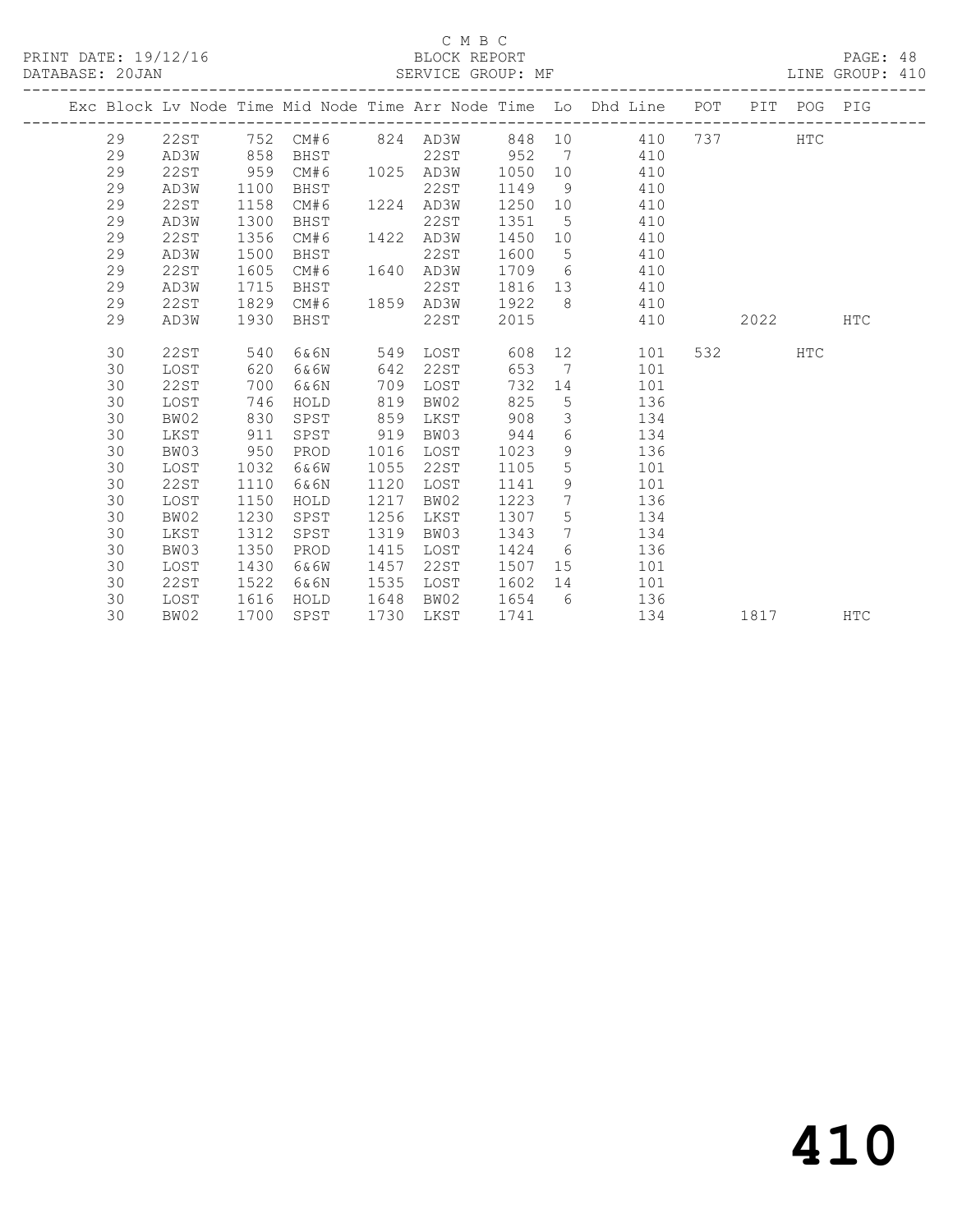### C M B C<br>BLOCK REPORT SERVICE GROUP: MF

|  |    |             |              |      |                |      |             |                                            |                         | Exc Block Lv Node Time Mid Node Time Arr Node Time Lo Dhd Line POT PIT POG PIG |     |          |     |     |
|--|----|-------------|--------------|------|----------------|------|-------------|--------------------------------------------|-------------------------|--------------------------------------------------------------------------------|-----|----------|-----|-----|
|  | 31 | BRST        | 622          |      |                |      |             |                                            |                         | 22ST 646 5 155 601                                                             |     | HTC      |     |     |
|  | 31 | 22ST        |              |      |                |      |             | 713 9                                      |                         |                                                                                | 155 |          |     |     |
|  | 31 | <b>BRST</b> | 651<br>722   |      |                |      |             | BRST 713 9<br>22ST 749 17                  |                         | 155                                                                            |     |          |     |     |
|  | 31 | 22 ST       |              |      |                |      |             |                                            |                         |                                                                                | 155 |          |     |     |
|  | 31 | BRST        | 806<br>840   |      |                |      |             | BRST 830 10<br>22ST 908 5                  |                         |                                                                                | 155 |          |     |     |
|  | 31 | 22ST        | 913          |      |                |      |             |                                            |                         |                                                                                | 128 |          |     |     |
|  | 31 | BRST        | 945          |      |                |      |             | BRST 934 11<br>22ST 1006 7                 | $\overline{7}$          |                                                                                | 128 |          |     |     |
|  | 31 | 22ST        | 1013         |      |                |      | <b>BRST</b> | 1034                                       | 11                      |                                                                                | 128 |          |     |     |
|  | 31 | BRST        | 1045         |      |                | 22ST |             | 1106 7                                     |                         |                                                                                | 128 |          |     |     |
|  | 31 | 22ST        | 1113         |      |                |      |             | BRST 1134 11                               |                         |                                                                                | 128 |          |     |     |
|  | 31 | BRST        | 1145         |      |                | 22ST |             | 1206                                       | $\overline{7}$          |                                                                                | 128 |          |     |     |
|  | 31 | 22ST        | 1213         |      |                | BRST |             | 1234 11                                    |                         |                                                                                | 128 |          |     |     |
|  | 31 | BRST        |              |      |                |      |             |                                            |                         |                                                                                | 128 |          |     |     |
|  | 31 | 22ST        | 1245<br>1313 |      |                |      |             | 22ST 1306 7<br>BRST 1334 11                |                         |                                                                                | 128 |          |     |     |
|  | 31 | BRST        |              |      |                | 22ST |             | 1406                                       | 9                       |                                                                                | 128 |          |     |     |
|  | 31 | 22ST        | 1345<br>1415 |      |                |      | <b>BRST</b> | 1439 6                                     |                         |                                                                                | 128 |          |     |     |
|  | 31 | BRST        | 1445         |      |                |      | 22ST        | 1508 7                                     |                         |                                                                                | 128 |          |     |     |
|  | 31 | 22ST        | 1515         |      |                | BRST |             | 1544 4                                     |                         |                                                                                | 128 |          |     |     |
|  | 31 | BRST        | 1548         |      |                |      | 22ST        | 1611 24                                    |                         |                                                                                | 128 |          |     |     |
|  | 31 | 22ST        | 1635         |      |                | BRST |             | 1704 5                                     |                         |                                                                                | 128 |          |     |     |
|  | 31 | BRST        | 1709         |      |                | 22ST |             | 1732 3                                     |                         |                                                                                | 128 |          |     |     |
|  | 31 | 22ST        |              |      |                |      |             |                                            |                         |                                                                                | 128 |          |     |     |
|  | 31 | BRST        | 1735<br>1809 |      |                |      |             | BRST 1802 7<br>22ST 1831 19                |                         |                                                                                | 128 |          |     |     |
|  | 31 | 22ST        | 1850         |      |                |      |             |                                            |                         |                                                                                | 128 |          |     |     |
|  | 31 | <b>BRST</b> | 1916         |      |                |      |             | BRST 1911 5<br>22ST 1935 18                |                         |                                                                                | 128 |          |     |     |
|  | 31 | 22ST        | 1953         |      |                |      | <b>BRST</b> | 2012 6                                     |                         |                                                                                | 128 |          |     |     |
|  | 31 | <b>BRST</b> | 2018         |      |                |      | 22ST        | 2036 21                                    |                         |                                                                                | 128 |          |     |     |
|  | 31 | 22ST        | 2057         |      |                |      |             | BRST 2116 22                               |                         |                                                                                | 128 |          |     |     |
|  | 31 | BRST        | 2138         |      |                | 22ST |             | 2156                                       | $\overline{\mathbf{3}}$ |                                                                                | 128 |          |     |     |
|  | 31 | 22ST        | 2159         |      |                |      |             | BRST 2219 18                               |                         |                                                                                | 155 |          |     |     |
|  | 31 | BRST        | 2237         |      |                | 22ST |             |                                            |                         |                                                                                | 128 |          |     |     |
|  | 31 | 22ST        | 2301         |      |                | BRST |             | 2253 8<br>2320 17                          |                         |                                                                                | 155 |          |     |     |
|  | 31 | BRST        | 2337         |      |                | 22ST |             | 2353                                       | 8 <sup>1</sup>          |                                                                                | 128 |          |     |     |
|  | 31 | 22ST        | 2401         |      |                | BRST |             | 2420 17                                    |                         |                                                                                | 155 |          |     |     |
|  | 31 | BRST        | 2437         |      |                | 22st |             | 2452 8                                     |                         | 128                                                                            |     |          |     |     |
|  | 31 | 22ST        | 2500         |      |                | BRST |             | 2515 2                                     |                         |                                                                                | 128 |          |     |     |
|  | 31 | BRST        | 2517         |      |                |      | 22ST        | 2532 6                                     |                         |                                                                                | 128 |          |     |     |
|  | 31 | 22ST        | 2538         |      |                |      | <b>BRST</b> | 2553                                       |                         |                                                                                | 128 | 2614     |     | HTC |
|  |    |             |              |      |                |      |             |                                            |                         |                                                                                |     |          |     |     |
|  | 32 | 22ST        |              |      |                |      |             |                                            |                         |                                                                                |     | 410 1352 | HTC |     |
|  | 32 | AD3W        | 1404<br>1510 |      |                |      |             | CM#6 1430 AD3W 1458 12<br>BHST 22ST 1610 6 |                         |                                                                                | 410 |          |     |     |
|  | 32 | 22ST        |              |      | CM#6 1653 AD3W |      |             | 1722 8                                     |                         |                                                                                | 410 |          |     |     |
|  | 32 | AD3W        | 1616<br>1730 | BHST |                |      | 22ST        | 1830 15                                    |                         |                                                                                | 410 |          |     |     |
|  | 32 | 22ST        | 1845         |      |                |      | YKBL        | 1907 0                                     |                         | 418                                                                            |     |          |     |     |
|  | 32 | YKBL        | 1907         |      |                | 22ST |             | 1924                                       |                         |                                                                                | 418 | 1931 HTC |     |     |
|  |    |             |              |      |                |      |             |                                            |                         |                                                                                |     |          |     |     |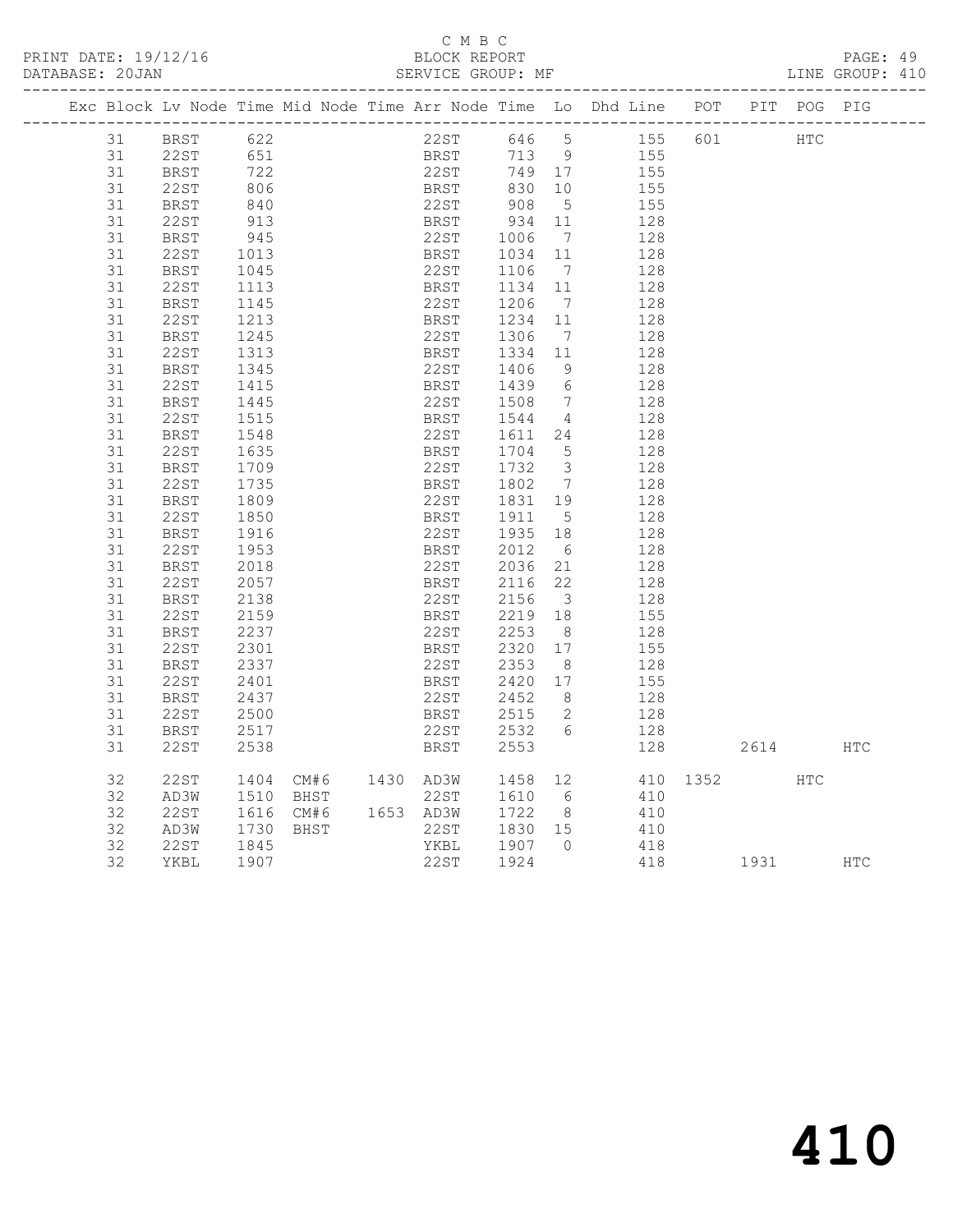## C M B C<br>BLOCK REPORT

PAGE: 50<br>LINE GROUP: 410

|    |             |                   |                                    |      |                                   |              |                         | Exc Block Lv Node Time Mid Node Time Arr Node Time Lo Dhd Line POT |         | PIT POG PIG   |            |
|----|-------------|-------------------|------------------------------------|------|-----------------------------------|--------------|-------------------------|--------------------------------------------------------------------|---------|---------------|------------|
| 33 | 22ST        |                   |                                    |      |                                   |              |                         | 525 QU-S 531 CLFO 550 0 104                                        | 517     | $_{\rm{HTC}}$ |            |
| 33 | CLFO        |                   |                                    |      |                                   |              |                         | $\begin{array}{c}\n104\n\end{array}$                               |         |               |            |
| 33 | 22ST        | 550<br>618<br>652 |                                    |      | 22ST 612 6<br>6&6N 627 LOST 648 4 |              |                         | 101                                                                |         |               |            |
| 33 | LOST        |                   | HOLD                               |      | 721 BW02                          | 727          | $\overline{\mathbf{3}}$ | 136                                                                |         |               |            |
| 33 | BW02        |                   | SPST                               |      | 757 LKST                          | 806          | $\overline{\mathbf{3}}$ | 134                                                                |         |               |            |
| 33 | LKST        |                   | SPST                               |      |                                   |              | $4\overline{4}$         |                                                                    |         |               |            |
| 33 | BW03        | 730<br>809<br>850 | PROD                               |      | 818 L.C<br>916 LOST<br>22ST       | 846<br>925   | 5 <sup>5</sup>          | 134<br>136                                                         |         |               |            |
| 33 | LOST        | 930               | 6&6W                               |      | 952 22ST                          | 1002         | 8 <sup>8</sup>          | 101                                                                |         |               |            |
| 33 | 22ST        | 1010              | 6&6N                               |      | 1020 LOST                         | 1041         | 9                       | 101                                                                |         |               |            |
| 33 | LOST        | 1050              | HOLD                               |      | 1117 BW02                         | 1123         | $7\overline{ }$         | 136                                                                |         |               |            |
| 33 | BW02        | 1130              | SPST                               |      | 1154 LKST                         | 1203         | $7\overline{)}$         | 134                                                                |         |               |            |
| 33 | LKST        | 1210              | SPST                               |      | 1217 BW03                         | 1241         | 9                       | 134                                                                |         |               |            |
| 33 | BW03        | 1250              | PROD                               |      | 1315 LOST                         | 1324         | $6\overline{6}$         | 136                                                                |         |               |            |
| 33 | LOST        | 1330              | 6&6W                               |      | 1355 22ST                         | 1405         | $5\overline{)}$         | 101                                                                |         |               |            |
| 33 | 22ST        | 1410              | 6&6N                               |      | 1422 LOST                         | 1447 3       |                         | 101                                                                |         |               |            |
| 33 | LOST        | 1450              | HOLD                               |      | 1522 BW02                         | 1528         |                         | $\frac{3}{2}$ $\frac{136}{136}$                                    |         |               |            |
| 33 | BW02        | 1530              | SPST                               |      | 1602 LKST                         |              |                         | 1613 23 134                                                        |         |               |            |
| 33 | LKST        | 1636              | SPST                               |      | 1643 BW03                         |              |                         | 1711 9 134                                                         |         |               |            |
| 33 | BW03        | 1720              | PROD                               |      | 1748 LOST                         | 1758         |                         | 136                                                                | 1826    |               | HTC        |
|    |             |                   |                                    |      |                                   |              |                         |                                                                    |         |               |            |
| 34 | <b>BOGE</b> | 602               |                                    |      |                                   |              |                         | 22ST 609 14 418                                                    | 601 000 | HTC           |            |
| 34 | 22ST        |                   | 623 CM#6 652 AD3W                  |      |                                   |              |                         | 712 10 410                                                         |         |               |            |
| 34 | AD3W        | 722               | <b>BHST</b>                        |      | 22ST                              | 812          | $6\overline{6}$         | 410                                                                |         |               |            |
| 34 | 22ST        | 818               |                                    |      | BRST                              | 841 4        |                         | 128                                                                |         |               |            |
| 34 | <b>BRST</b> | 845               |                                    |      | 22ST                              | 910          |                         | 128                                                                | 919     |               | <b>HTC</b> |
|    |             |                   |                                    |      |                                   |              |                         |                                                                    |         |               |            |
| 35 | 22ST        | 705<br>729        |                                    |      | YKBL<br>22ST                      | 729          | $\overline{0}$          | 418                                                                | 650 700 | HTC           |            |
| 35 | YKBL        |                   |                                    |      |                                   | 751          | 9                       | 418                                                                |         |               |            |
| 35 | 22ST        | 800               | 6&6N 810 LOST                      |      |                                   | 834 16       |                         | 101                                                                |         |               |            |
| 35 | LOST        | 850               | HOLD                               |      | 920 BW02                          | 926          | $\overline{4}$          | 136                                                                |         |               |            |
| 35 | BW02        | 930               | SPST                               |      | 954 LKST                          | 1003<br>1041 | $\overline{7}$          | 134                                                                |         |               |            |
| 35 | LKST        | 1010              | SPST                               |      | 1017 BW03                         | 1041         | 9                       | 134                                                                |         |               |            |
| 35 | BW03        | 1050              | PROD                               |      | 1116 LOST                         | 1123         | $\overline{7}$          | 136                                                                |         |               |            |
| 35 | LOST        | 1130              | 6&6W                               |      | 1154 22ST                         | 1204         | $6\overline{6}$         | 101                                                                |         |               |            |
| 35 | 22ST        | 1210              | 6&6N                               |      | 1220 LOST                         | 1243         | $7\overline{ }$         | 101                                                                |         |               |            |
| 35 | LOST        | 1250              | HOLD                               |      | 1319 BW02                         | 1325         | $5\overline{)}$         | 136                                                                |         |               |            |
| 35 | BW02        | 1330              | SPST                               |      | 1358 LKST                         | 1409 27      |                         | 134                                                                |         |               |            |
| 35 | LKST        | 1436              | SPST                               |      | 1443 BW03                         | 1513 5       |                         | 134                                                                |         |               |            |
| 35 | BW03        |                   | 1518 PROD                          |      | 1547 LOST                         | 1557 23      |                         | 136                                                                |         |               |            |
|    |             |                   | 35 LOST 1620 6&6W 1649 22ST 1659 7 |      |                                   |              |                         | 101                                                                |         |               |            |
| 35 | 22ST        | 1706              | 6&6N                               | 1720 | LOST                              | 1744         | 16                      | 101                                                                |         |               |            |
| 35 | LOST        | 1800              | 6&6W                               | 1825 | <b>22ST</b>                       | 1835         | 8                       | 101                                                                |         |               |            |
| 35 | <b>22ST</b> | 1843              | 6&6N                               | 1853 | LOST                              | 1916         | 4                       | 101                                                                |         |               |            |
| 35 | LOST        | 1920              | HOLD                               | 1946 | BW02                              | 1952         | 8                       | 136                                                                |         |               |            |
| 35 | BW02        | 2000              | SPST                               | 2022 | LKST                              | 2031         | 9                       | 134                                                                |         |               |            |
| 35 | LKST        | 2040              | SPST                               | 2047 | BW03                              | 2107         | 10                      | 134                                                                |         |               |            |
| 35 | BW03        | 2117              | PROD                               | 2138 | LOST                              | 2145         | 5                       | 136                                                                |         |               |            |
| 35 | LOST        | 2150              | HOLD                               | 2216 | BW02                              | 2222         | 8                       | 136                                                                |         |               |            |
| 35 | BW02        | 2230              | SPST                               | 2250 | LKST                              | 2259         | 11                      | 134                                                                |         |               |            |
| 35 | LKST        | 2310              | SPST                               | 2317 | BW03                              | 2336         | 14                      | 134                                                                |         |               |            |
| 35 | BW03        | 2350              | PROD                               | 2411 | LOST                              | 2418         | 22                      | 136                                                                |         |               |            |
| 35 | LOST        | 2440              | HOLD                               | 2503 | BW02                              | 2508         |                         | 136                                                                | 2533    |               | HTC        |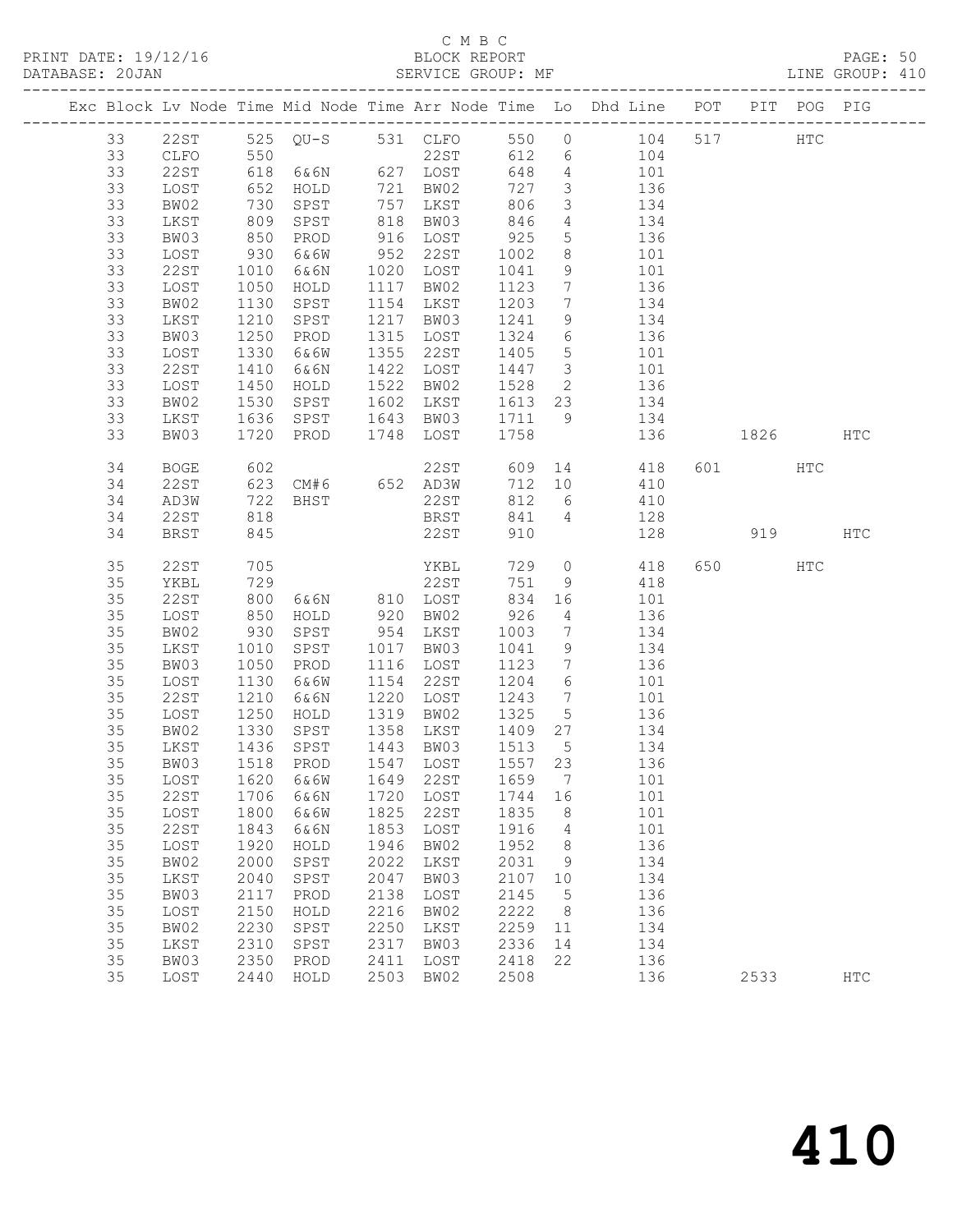### C M B C<br>BLOCK REPORT

PAGE: 51<br>LINE GROUP: 410

|  |    |             |                |                                    |      |                      |         |                              | Exc Block Lv Node Time Mid Node Time Arr Node Time Lo Dhd Line POT        |          | PIT POG PIG |     |
|--|----|-------------|----------------|------------------------------------|------|----------------------|---------|------------------------------|---------------------------------------------------------------------------|----------|-------------|-----|
|  | 36 |             |                |                                    |      |                      |         |                              | 22ST 634 CM#6 703 AD3W 724 10 410 622 HTC<br>AD3W 734 BHST 22ST 825 9 410 |          |             |     |
|  | 36 | AD3W        |                |                                    |      |                      |         |                              |                                                                           |          |             |     |
|  | 36 | 22ST        |                | 834 CM#6 902 AD3W 930 10           |      |                      |         |                              | 410                                                                       |          |             |     |
|  | 36 | AD3W        | 940            | BHST                               |      | 22ST                 | 1029    | 10                           | 410                                                                       |          |             |     |
|  | 36 | 22ST        |                |                                    |      |                      |         | 10                           |                                                                           |          |             |     |
|  |    |             | 1039<br>1140   | CM#6 1105 AD3W                     |      |                      | 1130    |                              | 410                                                                       |          |             |     |
|  | 36 | AD3W        |                | BHST                               |      | 22ST                 | 1229    | 9                            | 410                                                                       |          |             |     |
|  | 36 | 22ST        | 1238           | CM#6                               |      | 1304 AD3W            | 1330 10 |                              | 410                                                                       |          |             |     |
|  | 36 | AD3W        | 1340           | BHST                               |      | 22ST                 | 1433    | $7\overline{)}$              | 410                                                                       |          |             |     |
|  | 36 | 22ST        | 1440           | CM#6                               |      | 1506 AD3W            | 1535    | 10                           | 410                                                                       |          |             |     |
|  | 36 | AD3W        | 1545           | BHST                               |      | 22ST                 | 1645 8  |                              | 410                                                                       |          |             |     |
|  | 36 | 22ST        | 1653           | CM#6                               |      | 1732 AD3W            | 1800    | $7\phantom{0}$               | 410                                                                       |          |             |     |
|  | 36 | AD3W        | 1807           | BHST                               |      | 22ST                 | 1907 13 |                              | 410                                                                       |          |             |     |
|  | 36 | 22ST        | 1920           | CM#6                               |      | 1943 AD3W            | 2007 8  |                              | 410                                                                       |          |             |     |
|  | 36 | AD3W        | 2015           | BHST                               |      | 22ST                 | 2057 6  |                              | 410                                                                       |          |             |     |
|  | 36 | 22ST        | 2103           | CM#6                               |      | 2123 AD3W            | 2145    |                              | 10 410                                                                    |          |             |     |
|  | 36 | AD3W        | 2155           | BHST                               |      | 22ST                 | 2235 25 |                              | 410                                                                       |          |             |     |
|  | 36 | 22ST        | 2300           | 6&6N                               |      | 2309 LOST            |         |                              | 2329 21 101                                                               |          |             |     |
|  | 36 | LOST        | 2350           | HOLD                               |      | 2416 BW02            | 2421 9  |                              | 136                                                                       |          |             |     |
|  | 36 | BW02        | 2430           | SPST                               |      | 2450 LKST            | 2459    |                              | 134                                                                       | 2526 HTC |             |     |
|  |    |             |                |                                    |      |                      |         |                              |                                                                           |          |             |     |
|  | 37 | <b>BOGE</b> | 626            |                                    |      | 22ST                 |         |                              | 633 5 418                                                                 | 625 HTC  |             |     |
|  | 37 | 22ST        | 638            |                                    |      | YKBL                 | 700 0   |                              |                                                                           |          |             |     |
|  | 37 | YKBL        | 700            |                                    |      | 22ST                 | 722 13  |                              | $418$<br>$418$                                                            |          |             |     |
|  | 37 | 22ST        | 735            |                                    |      | YKBL                 | 801     |                              | $0$ 418                                                                   |          |             |     |
|  | 37 | YKBL        | 801            |                                    |      | 22ST                 | 824     |                              | 11 418                                                                    |          |             |     |
|  | 37 |             | 835            |                                    |      |                      | 900 0   |                              |                                                                           |          |             |     |
|  |    | 22ST        |                |                                    |      | YKBL                 |         |                              | 418                                                                       |          |             |     |
|  | 37 | YKBL        | 900            |                                    |      | HTCE                 | 915     |                              | 418                                                                       |          | 916 HTC     |     |
|  | 38 | BW03        | 527            |                                    |      | PROD 551 LOST        | 558     |                              | 2 136                                                                     | 452 HTC  |             |     |
|  | 38 | LOST        | $rac{22}{600}$ | 6&6W                               |      |                      | 633     | 6                            | 101                                                                       |          |             |     |
|  | 38 | 22ST        | 639            | 6&6N                               |      | 622 22ST<br>648 LOST | 709     | $7\overline{ }$              | 101                                                                       |          |             |     |
|  | 38 | LOST        | 716            | HOLD                               | 749  | BW02                 | 755     | $5\overline{)}$              | 136                                                                       |          |             |     |
|  | 38 | BW02        | 800            | SPST                               | 829  | LKST                 | 838     | $\mathcal{S}$                | 134                                                                       |          |             |     |
|  | 38 | LKST        |                | SPST                               | 850  | BW03                 | 916     | $4\overline{ }$              | 134                                                                       |          |             |     |
|  | 38 | BW03        | 841<br>920     | PROD                               |      | 946 LOST             | 953     | $7\overline{ }$              | 136                                                                       |          |             |     |
|  | 38 | LOST        | 1000           | 6&6W                               | 1023 | 22ST                 | 1033    | $7\overline{ }$              | 101                                                                       |          |             |     |
|  | 38 | 22ST        | 1040           | 6&6N                               |      | 1050 LOST            | 1111    | 9                            | 101                                                                       |          |             |     |
|  | 38 | LOST        |                | HOLD                               |      | 1147 BW02            | 1153    | $\overline{7}$               |                                                                           |          |             |     |
|  |    |             | 1120<br>1200   |                                    |      | 1226 LKST            |         |                              | 136                                                                       |          |             |     |
|  | 38 | BW02        |                | SPST                               |      |                      | 1237 5  |                              | 134                                                                       |          |             |     |
|  |    |             |                | 38 LKST 1242 SPST 1249 BW03 1313 7 |      |                      |         |                              | 134                                                                       |          |             |     |
|  | 38 | BW03        | 1320           | PROD                               | 1345 | LOST                 | 1354    | 6                            | 136                                                                       |          |             |     |
|  | 38 | LOST        | 1400           | 6&6W                               | 1425 | 22ST                 | 1435    | $5^{\circ}$                  | 101                                                                       |          |             |     |
|  | 38 | 22ST        | 1440           | 6&6N                               | 1453 | LOST                 | 1520    | 20                           | 101                                                                       |          |             |     |
|  | 38 | LOST        | 1540           | 6&6W                               | 1609 | 22ST                 | 1620    | 6                            | 101                                                                       |          |             |     |
|  | 38 | 22ST        | 1626           | 6&6N                               | 1640 | LOST                 | 1706    | 10                           | 101                                                                       |          |             |     |
|  | 38 | LOST        | 1716           | HOLD                               | 1748 | BW02                 | 1754    | - 6                          | 136                                                                       |          |             |     |
|  | 38 | BW02        | 1800           | SPST                               | 1828 | LKST                 | 1838    | $6\overline{6}$              | 134                                                                       |          |             |     |
|  | 38 | LKST        | 1844           | SPST                               | 1851 | BW03                 | 1914    | 6                            | 134                                                                       |          |             |     |
|  | 38 | BW03        | 1920           | PROD                               | 1943 | LOST                 | 1950 10 |                              | 136                                                                       |          |             |     |
|  | 38 | LOST        | 2000           | 6&6W                               | 2020 | 22ST                 | 2028    |                              | 101                                                                       | 2035     |             | HTC |
|  |    |             |                |                                    |      |                      |         |                              |                                                                           |          |             |     |
|  | 39 | LOST        | 540            | 6&6W                               | 600  | 22ST                 | 609     | 14                           | 101                                                                       | 509      | HTC         |     |
|  | 39 | 22ST        | 623            |                                    |      | BRST                 | 641     | 9                            | 128                                                                       |          |             |     |
|  | 39 | <b>BRST</b> | 650            |                                    |      | 22ST                 | 712     | 11                           | 128                                                                       |          |             |     |
|  | 39 | 22ST        | 723            |                                    |      | BRST                 | 741     | $\overline{7}$               | 128                                                                       |          |             |     |
|  | 39 | <b>BRST</b> | 748            |                                    |      | 22ST                 | 815     | $7\phantom{.0}\phantom{.0}7$ | 128                                                                       |          |             |     |
|  | 39 | 22ST        |                | 822 CM#6                           |      | 852 AD3W             | 918 10  |                              | 410                                                                       |          |             |     |
|  |    |             |                |                                    |      |                      |         |                              |                                                                           |          |             |     |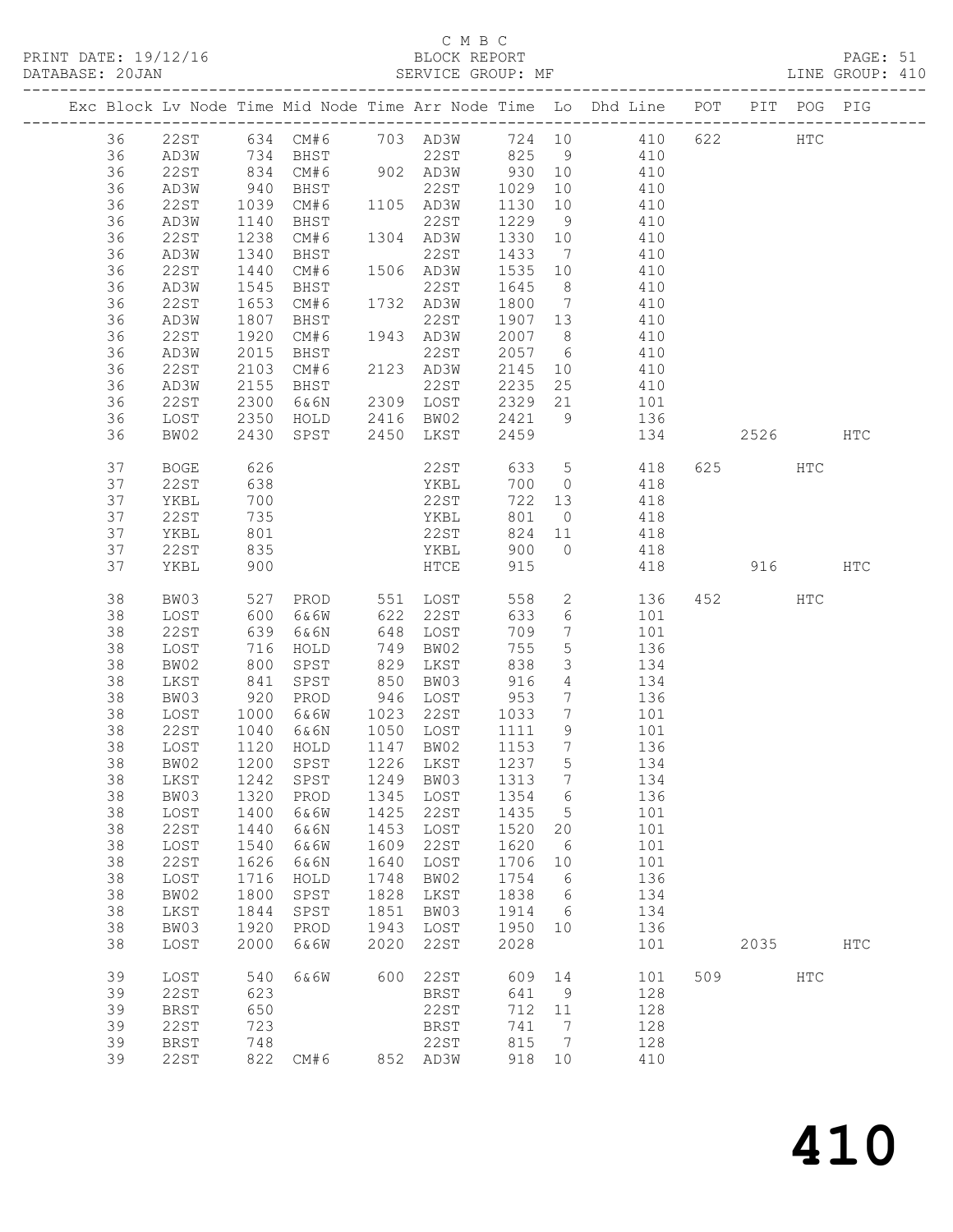### C M B C<br>BLOCK REPORT

PAGE: 52<br>LINE GROUP: 410

|  |    |             |      |                    |               |        |                | Exc Block Lv Node Time Mid Node Time Arr Node Time Lo Dhd Line POT PIT POG PIG |           |            |            |
|--|----|-------------|------|--------------------|---------------|--------|----------------|--------------------------------------------------------------------------------|-----------|------------|------------|
|  | 39 |             |      | AD3W 928 BHST 22ST |               |        |                | 1017 410                                                                       | 1026 70   |            | <b>HTC</b> |
|  | 40 | LOST        | 720  |                    | 6&6W 746 22ST |        |                | 759 6<br>101                                                                   | 649 — 100 | <b>HTC</b> |            |
|  | 40 | <b>22ST</b> | 805  |                    | YKBL          | 831    | $\overline{0}$ | 418                                                                            |           |            |            |
|  | 40 | YKBL        | 831  |                    | 22ST          | 854    | 11             | 418                                                                            |           |            |            |
|  | 40 | 22ST        | 905  |                    | YKBL          | 930    | $\bigcirc$     | 418                                                                            |           |            |            |
|  | 40 | YKBL        | 930  |                    | HTCE          | 945    |                | 418                                                                            | 946       |            | <b>HTC</b> |
|  | 41 | BRST        | 542  |                    | 22ST          | 601    | 9              | 155                                                                            | 521 72    | HTC        |            |
|  | 41 | 22ST        | 610  |                    | BRST          | 631    | 11             | 155                                                                            |           |            |            |
|  | 41 | <b>BRST</b> | 642  |                    | 22ST          | 707    | $5^{\circ}$    | 155                                                                            |           |            |            |
|  | 41 | 22ST        | 712  |                    | BRST          | 736    | 9              | 155                                                                            |           |            |            |
|  | 41 | BRST        | 745  |                    | 22ST          | 813    | 15             | 155                                                                            |           |            |            |
|  | 41 | 22ST        | 828  |                    | BRST          | 852    | 3              | 155                                                                            |           |            |            |
|  | 41 | <b>BRST</b> | 855  |                    | 22ST          | 921    |                | 155                                                                            | 930       |            | <b>HTC</b> |
|  | 42 | 22ST        | 722  | CM#6               | 754 AD3W      | 818    | 10             | 410                                                                            | 707       | <b>HTC</b> |            |
|  | 42 | AD3W        | 828  | BHST               | 22ST          | 921    | 8 <sup>8</sup> | 410                                                                            |           |            |            |
|  | 42 | <b>22ST</b> | 929  | CM#6               | 955 AD3W      | 1020   | 10             | 410                                                                            |           |            |            |
|  | 42 | AD3W        | 1030 | BHST               | 22ST          | 1119   | 10             | 410                                                                            |           |            |            |
|  | 42 | 22ST        | 1129 | CM#6               | 1155 AD3W     | 1220   | 10             | 410                                                                            |           |            |            |
|  | 42 | AD3W        | 1230 | BHST               | 22ST          | 1321 6 |                | 410                                                                            |           |            |            |
|  | 42 | <b>22ST</b> | 1327 | CM#6               | 1353 AD3W     | 1420   | 10             | 410                                                                            |           |            |            |
|  | 42 | AD3W        | 1430 | BHST               | 22ST          | 1523   | $\sim$ 4       | 410                                                                            |           |            |            |
|  | 42 | 22ST        | 1527 |                    | BRST          | 1558   | 12             | 155                                                                            |           |            |            |
|  | 42 | <b>BRST</b> | 1610 |                    | 22ST          | 1637   | - 9            | 155                                                                            |           |            |            |
|  | 42 | 22ST        | 1646 |                    | BRST          | 1718   | 12             | 155                                                                            |           |            |            |
|  | 42 | <b>BRST</b> | 1730 |                    | 22ST          | 1756   | 9              | 155                                                                            |           |            |            |
|  | 42 | 22ST        | 1805 |                    | BRST          | 1833   | 6              | 155                                                                            |           |            |            |
|  | 42 | BRST        | 1839 |                    | 22ST          | 1902   | $7\phantom{0}$ | 155                                                                            |           |            |            |
|  | 42 | 22ST        | 1909 |                    | BRST          | 1934   |                | 155                                                                            | 1955      |            | <b>HTC</b> |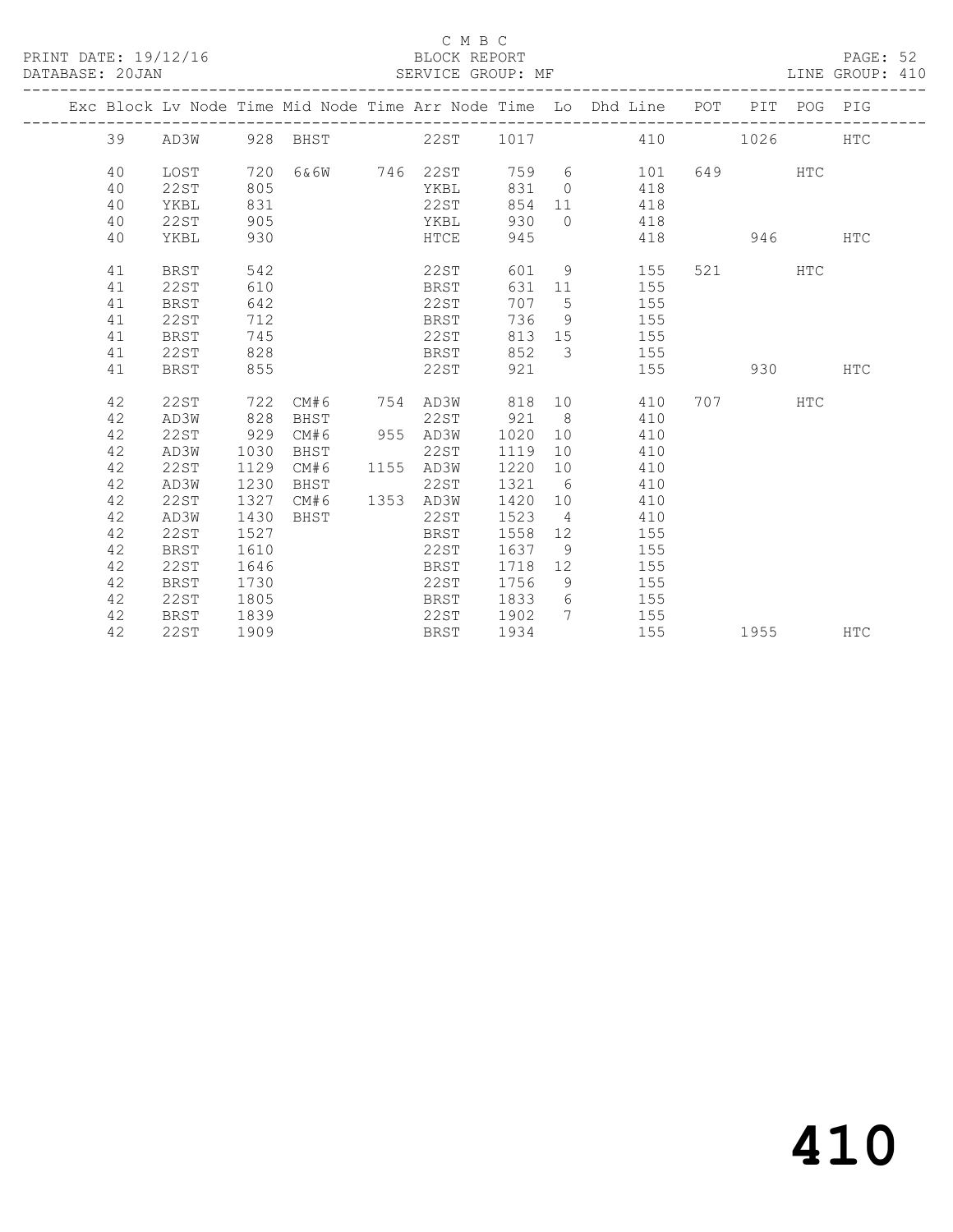### C M B C<br>BLOCK REPORT

PAGE: 53<br>LINE GROUP: 410

|  | Exc Block Lv Node Time Mid Node Time Arr Node Time Lo Dhd Line POT PIT POG PIG |              |                   |      |               |              |      |                  |                         |            |     |      |               |            |
|--|--------------------------------------------------------------------------------|--------------|-------------------|------|---------------|--------------|------|------------------|-------------------------|------------|-----|------|---------------|------------|
|  | 43                                                                             | MTST         | 546               |      |               |              | EDST | 600              |                         | 4 119      | 521 |      | $_{\rm{HTC}}$ |            |
|  | 43                                                                             | EDST         | 604               |      |               |              | MTST | 622              | 9                       | 119        |     |      |               |            |
|  | 43                                                                             | MTST         | 631               |      |               | EDST         |      | 646              | $\overline{2}$          | 119        |     |      |               |            |
|  | 43                                                                             | EDST         | 648               |      |               | MTST         |      | 708              | 8                       | 119        |     |      |               |            |
|  | 43                                                                             | MTST         | 716               |      |               | EDST         |      | 732              | $\mathbf{2}$            | 119        |     |      |               |            |
|  | 43                                                                             | EDST         | 734               |      |               | MTST         |      | 755              | 6                       | 119        |     |      |               |            |
|  | 43                                                                             | MTST         | 801               |      |               | EDST         |      | 820              | $\mathbf{2}$            | 119        |     |      |               |            |
|  | 43                                                                             | EDST         | 822               |      |               | MTST         |      | 845              | $5\overline{)}$         | 119        |     |      |               |            |
|  | 43                                                                             | MTST<br>EDST | 850<br>910        |      |               | EDST<br>MTST |      | 908<br>934       | 2<br>$5\phantom{.0}$    | 119<br>119 |     |      |               |            |
|  | 43<br>43                                                                       | MTST         | 939               |      |               | EDST         |      | 957              | $5\overline{)}$         | 119        |     |      |               |            |
|  | 43                                                                             | EDST         | 1002              |      |               | MTST         |      | 1026             | 11                      | 119        |     |      |               |            |
|  | 43                                                                             | MTST         | 1037              |      |               | EDST         |      | 1057             | $\overline{2}$          | 119        |     |      |               |            |
|  | 43                                                                             | EDST         | 1059              |      |               | MTST         |      | 1123             | 15                      | 119        |     |      |               |            |
|  | 43                                                                             | MTST         | 1138              |      |               | EDST         |      | 1159             | $\overline{2}$          | 119        |     |      |               |            |
|  | 43                                                                             | EDST         | 1201              |      |               | MTST         |      | 1227             | 12                      | 119        |     |      |               |            |
|  | 43                                                                             | MTST         | 1239              |      |               | EDST         |      | 1300             | $\overline{2}$          | 119        |     |      |               |            |
|  | 43                                                                             | EDST         | 1302              |      |               | MTST         |      | 1328             | 11                      | 119        |     |      |               |            |
|  | 43                                                                             | MTST         | 1339              |      |               | EDST         |      | 1400             | $\overline{2}$          | 119        |     |      |               |            |
|  | 43                                                                             | EDST         | 1402              |      |               | MTST         |      | 1428             | 11                      | 119        |     |      |               |            |
|  | 43                                                                             | MTST         | 1439              |      |               | EDST         |      | 1500             | $\overline{2}$          | 119        |     |      |               |            |
|  | 43                                                                             | EDST         | 1502              |      |               | MTST         |      | 1528             | $\overline{\mathbf{3}}$ | 119        |     |      |               |            |
|  | 43                                                                             | MTST         | 1531              |      |               | EDST         |      | 1553             | $\overline{2}$          | 119        |     |      |               |            |
|  | 43                                                                             | EDST         | 1555              |      |               | MTST         |      | 1621             | 13                      | 119        |     |      |               |            |
|  | 43                                                                             | MTST         | 1634              |      |               | EDST         |      | 1654             | $\overline{2}$          | 119        |     |      |               |            |
|  | 43                                                                             | EDST         | 1656              |      |               | MTST         |      | 1721 13          |                         | 119        |     |      |               |            |
|  | 43                                                                             | MTST         | 1734              |      |               | EDST         |      | 1754             | $\overline{2}$          | 119        |     |      |               |            |
|  | 43                                                                             | EDST         | 1756              |      |               | MTST         |      | 1820             |                         | 119        |     | 1844 |               | HTC        |
|  | 44                                                                             | 22ST         | 740               |      | CM#6 812 AD3W |              |      | 836              | 10                      | 410        |     | 725  | HTC           |            |
|  | 44                                                                             | AD3W         | 846               | BHST |               | 22ST         |      | 940              | 9                       | 410        |     |      |               |            |
|  | 44                                                                             | 22ST         | 949               | CM#6 | 1015 AD3W     |              |      | 1040             | 10                      | 410        |     |      |               |            |
|  | 44                                                                             | AD3W         | 1050              | BHST |               | 22ST         |      | 1139             | 9                       | 410        |     |      |               |            |
|  | 44                                                                             | 22ST         | 1148              | CM#6 | 1214 AD3W     |              |      | 1240             | 10                      | 410        |     |      |               |            |
|  | 44                                                                             | AD3W         | 1250              | BHST |               | 22ST         |      | 1341             | $5^{\circ}$             | 410        |     |      |               |            |
|  | 44                                                                             | 22ST         | 1346              | CM#6 | 1412 AD3W     |              |      | 1440 10          |                         | 410        |     |      |               |            |
|  | 44<br>44                                                                       | AD3W<br>22ST | 1450<br>1556 CM#6 | BHST | 1631 AD3W     | 22ST         |      | 1550<br>1700     | 6<br>$\overline{7}$     | 410<br>410 |     |      |               |            |
|  | 44                                                                             | AD3W         | 1707              | BHST |               | 22ST         |      | 1808 14          |                         | 410        |     |      |               |            |
|  | 44 22ST 1822 CM#6                                                              |              |                   |      |               |              |      | 1852 AD3W 1915 7 |                         | 410        |     |      |               |            |
|  | 44                                                                             | AD3W         | 1922              | BHST |               | 22ST         |      | 2009             | 9                       | 410        |     |      |               |            |
|  | 44                                                                             | 22ST         | 2018              | CM#6 | 2038          | AD3W         |      | 2100             | 10                      | 410        |     |      |               |            |
|  | 44                                                                             | AD3W         | 2110              | BHST |               | 22ST         |      | 2150             | 10                      | 410        |     |      |               |            |
|  | 44                                                                             | 22ST         | 2200              | 6&6N | 2209          | LOST         |      | 2229             | 21                      | 101        |     |      |               |            |
|  | 44                                                                             | LOST         | 2250              | HOLD | 2316          | BW02         |      | 2321             | 9                       | 136        |     |      |               |            |
|  | 44                                                                             | BW02         | 2330              | SPST | 2350          | LKST         |      | 2359             | 11                      | 134        |     |      |               |            |
|  | 44                                                                             | LKST         | 2410              | SPST | 2417          | BW03         |      | 2436             |                         | 134        |     | 2501 |               | <b>HTC</b> |
|  |                                                                                |              |                   |      |               |              |      |                  |                         |            |     |      |               |            |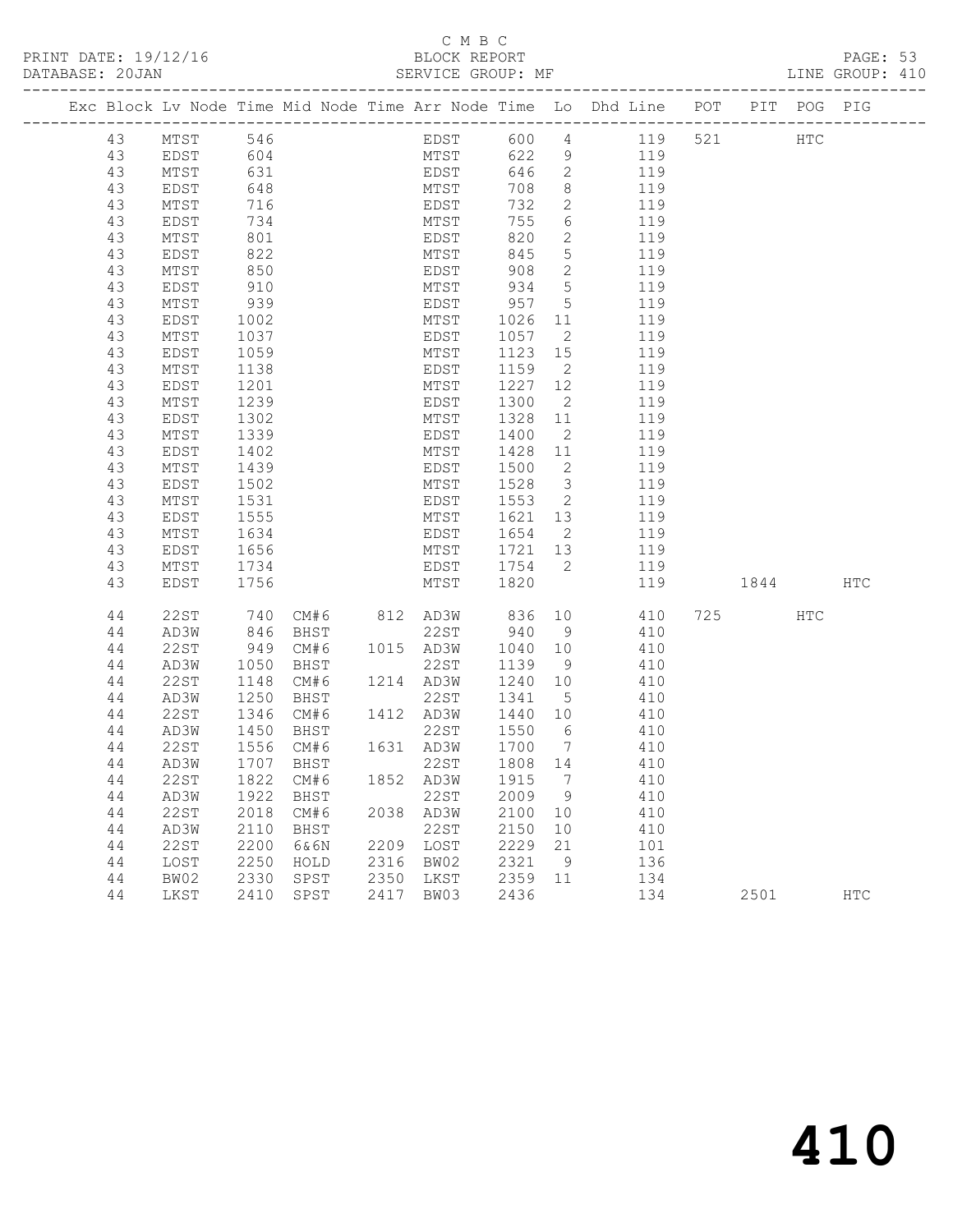### C M B C BLOCK REPORT<br>SERVICE GROUP: MF

|    |                            |                   |                        |      | PRINT DATE: 19/12/16 BLOCK REPORT DATABASE: 20JAN SERVICE GROUP: |        |                 | BLOCK REPORT PAGE: 54<br>SERVICE GROUP: MF LINE GROUP: 410                                                               |          |      |            |               |  |
|----|----------------------------|-------------------|------------------------|------|------------------------------------------------------------------|--------|-----------------|--------------------------------------------------------------------------------------------------------------------------|----------|------|------------|---------------|--|
|    | <br>---------------------- |                   |                        |      |                                                                  |        |                 | Exc Block Lv Node Time Mid Node Time Arr Node Time Lo Dhd Line POT PIT POG PIG                                           |          |      |            |               |  |
|    |                            |                   |                        |      |                                                                  |        |                 | 45 22ST 617 CM#6 646 AD3W 706 10 410 605 HTC<br>45 AD3W 716 BHST 22ST 806 10 410<br>45 22ST 816 CM#6 848 AD3W 912 10 410 |          |      |            |               |  |
|    |                            |                   |                        |      |                                                                  |        |                 |                                                                                                                          |          |      |            |               |  |
|    |                            |                   |                        |      |                                                                  |        |                 |                                                                                                                          |          |      |            |               |  |
| 45 | AD3W                       |                   |                        |      |                                                                  |        |                 |                                                                                                                          |          |      |            |               |  |
| 45 | 22ST                       |                   | 922 BHST               |      |                                                                  |        |                 | $22ST$ 1011 18 410                                                                                                       |          |      |            |               |  |
|    |                            |                   | 1029 CM#6<br>1130 BHST |      |                                                                  |        |                 | 1120 10 410<br>1219 9 410                                                                                                |          |      |            |               |  |
| 45 | AD3W                       | 1228              |                        |      | 22ST<br>1254 AD3W 1320 10                                        |        |                 | 410                                                                                                                      |          |      |            |               |  |
| 45 | 22ST                       |                   | CM#6                   |      |                                                                  |        |                 |                                                                                                                          |          |      |            |               |  |
| 45 | AD3W                       | 1330              | BHST                   |      | 22ST                                                             |        |                 | 1423 9 410                                                                                                               |          |      |            |               |  |
| 45 | 22ST                       | 1432              | CM#6                   |      | 1458 AD3W                                                        |        |                 | 1527 11 410<br>1638 6 410                                                                                                |          |      |            |               |  |
| 45 | AD3W                       | 1538              | BHST                   |      | 22ST                                                             | 1638 6 |                 |                                                                                                                          |          |      |            |               |  |
| 45 | 22ST                       | 1644              |                        |      |                                                                  |        |                 | CM#6 1723 AD3W 1752 8 410                                                                                                |          |      |            |               |  |
| 45 | AD3W                       | 1800              | BHST                   |      |                                                                  |        |                 | 22ST 1900 13 410                                                                                                         |          |      |            |               |  |
| 45 | 22ST                       | 1913              |                        |      |                                                                  |        |                 | CM#6 1936 AD3W 2000 7 410<br>BHST 22ST 2049 11 410                                                                       |          |      |            |               |  |
| 45 | AD3W                       |                   | 2007 BHST              |      |                                                                  |        |                 |                                                                                                                          |          |      |            |               |  |
| 45 | 22ST                       |                   |                        |      | 2100 6&6N 2109 LOST                                              | 2129   |                 | 101                                                                                                                      | 2153 HTC |      |            |               |  |
| 46 | 8&8W                       | 529               |                        |      |                                                                  |        |                 | 22ST 538 2 128<br>BRST 558 12 128                                                                                        |          | 509  | HTC        |               |  |
| 46 | 22ST                       | 540               |                        |      |                                                                  |        |                 |                                                                                                                          |          |      |            |               |  |
| 46 | BRST                       | 610               |                        |      | 22ST                                                             |        |                 | 629 14 128                                                                                                               |          |      |            |               |  |
| 46 | 22ST                       | 643               |                        |      | <b>BRST</b>                                                      | 701    |                 | 9 128                                                                                                                    |          |      |            |               |  |
| 46 | <b>BRST</b>                | 710<br>740<br>806 |                        |      | 22ST                                                             |        |                 | 22ST 732 8 128<br>BRST 803 3 128<br>22ST 833 7 128                                                                       |          |      |            |               |  |
| 46 | 22ST                       |                   |                        |      |                                                                  |        |                 |                                                                                                                          |          |      |            |               |  |
| 46 | <b>BRST</b>                |                   |                        |      |                                                                  |        |                 |                                                                                                                          |          |      |            |               |  |
| 46 | 22ST                       |                   |                        |      |                                                                  |        |                 | 840 CM#6 908 AD3W 936 10 410                                                                                             |          |      |            |               |  |
| 46 | AD3W                       |                   | 946 BHST               |      | 22ST                                                             | 1035   |                 | 410 1044 HTC                                                                                                             |          |      |            |               |  |
| 47 | 22ST                       |                   |                        |      |                                                                  |        |                 | 1442 CM#6 1515 AD3W 1544 8 410 1426 HTC                                                                                  |          |      |            |               |  |
| 47 | AD3W                       |                   | 1552 BHST              |      |                                                                  |        |                 | 22ST 1652 8 410                                                                                                          |          |      |            |               |  |
| 47 | 22ST                       | 1700              | CM#6                   |      | 1739 AD3W                                                        |        |                 | 1807 8 410                                                                                                               |          |      |            |               |  |
| 47 | AD3W                       |                   | BHST                   |      | 22ST                                                             |        |                 | 1915  13  410<br>2015  7  410                                                                                            |          |      |            |               |  |
| 47 | 22ST                       | 1815<br>1928      |                        |      | CM#6 1951 AD3W 2015 7                                            |        |                 |                                                                                                                          |          |      |            |               |  |
| 47 | AD3W                       |                   | 2022 BHST              |      | 22ST                                                             | 2104   |                 | 410                                                                                                                      | 2111     |      |            | HTC           |  |
| 48 | 22ST                       |                   |                        |      |                                                                  |        |                 | 1450 QU-S 1456 CLFO 1517 0 104 1434<br>1517 22ST 1546 5 104                                                              |          |      | HTC        |               |  |
| 48 | CLFO                       |                   |                        |      |                                                                  |        |                 |                                                                                                                          |          |      |            |               |  |
| 48 | 22ST                       |                   |                        |      |                                                                  |        |                 |                                                                                                                          |          |      |            |               |  |
| 48 | AD3W                       |                   | 1700 BHST              |      | 22ST                                                             |        |                 | 1801 11 410                                                                                                              |          |      |            |               |  |
|    |                            |                   |                        |      | 48  22ST  1812  CM#6  1844  AD3W  1907  8                        |        |                 | 410                                                                                                                      |          |      |            |               |  |
| 48 | AD3W                       | 1915              | BHST                   |      | 22ST                                                             | 2002   | 6               | 410                                                                                                                      |          |      |            |               |  |
| 48 | 22ST                       | 2008              | CM#6                   | 2030 | AD3W                                                             | 2052   | 9               | 410                                                                                                                      |          |      |            |               |  |
| 48 | AD3W                       | 2101              | BHST                   |      | 22ST                                                             | 2141   | 17              | 410                                                                                                                      |          |      |            |               |  |
| 48 | 22ST                       | 2158              | CM#6                   | 2218 | AD3W                                                             | 2240   | 10              | 410                                                                                                                      |          |      |            |               |  |
| 48 | AD3W                       | 2250              | <b>BHST</b>            |      | 22ST                                                             | 2330   | 19              | 410                                                                                                                      |          |      |            |               |  |
| 48 | 22ST                       | 2349              | CM#6                   | 2408 | AD3W                                                             | 2430   | 10              | 410                                                                                                                      |          |      |            |               |  |
| 48 | AD3W                       | 2440              | BHST                   |      | 22ST                                                             | 2516   |                 | 410                                                                                                                      |          | 2523 |            | $_{\rm{HTC}}$ |  |
| 50 | <b>22ST</b>                | 1500              | 6&6N                   | 1513 | LOST                                                             | 1541   | 19              | 101                                                                                                                      | 1444     |      | <b>HTC</b> |               |  |
| 50 | LOST                       | 1600              | 6&6W                   | 1629 | 22ST                                                             | 1639   | $7\phantom{.0}$ | 101                                                                                                                      |          |      |            |               |  |
| 50 | <b>22ST</b>                | 1646              | 6&6N                   | 1700 | LOST                                                             | 1726   | 14              | 101                                                                                                                      |          |      |            |               |  |
| 50 | LOST                       | 1740              | 6&6W                   | 1809 | 22ST                                                             | 1819   | 4               | 101                                                                                                                      |          |      |            |               |  |
| 50 | 22ST                       | 1823              | 6&6N                   | 1833 | LOST                                                             | 1856   | 4               | 101                                                                                                                      |          |      |            |               |  |
| 50 | LOST                       | 1900              | 6&6W                   | 1922 | 22ST                                                             | 1930   | 3               | 101                                                                                                                      |          |      |            |               |  |
| 50 | <b>22ST</b>                | 1933              | 6&6N                   | 1943 | LOST                                                             | 2006   | 14              | 101                                                                                                                      |          |      |            |               |  |
| 50 | LOST                       | 2020              | HOLD                   | 2046 | BW02                                                             | 2052   | 8               | 136                                                                                                                      |          |      |            |               |  |
| 50 | BW02                       | 2100              | SPST                   | 2122 | LKST                                                             | 2131   |                 | 134                                                                                                                      |          | 2158 |            | $_{\rm{HTC}}$ |  |
|    |                            |                   |                        |      |                                                                  |        |                 |                                                                                                                          |          |      |            |               |  |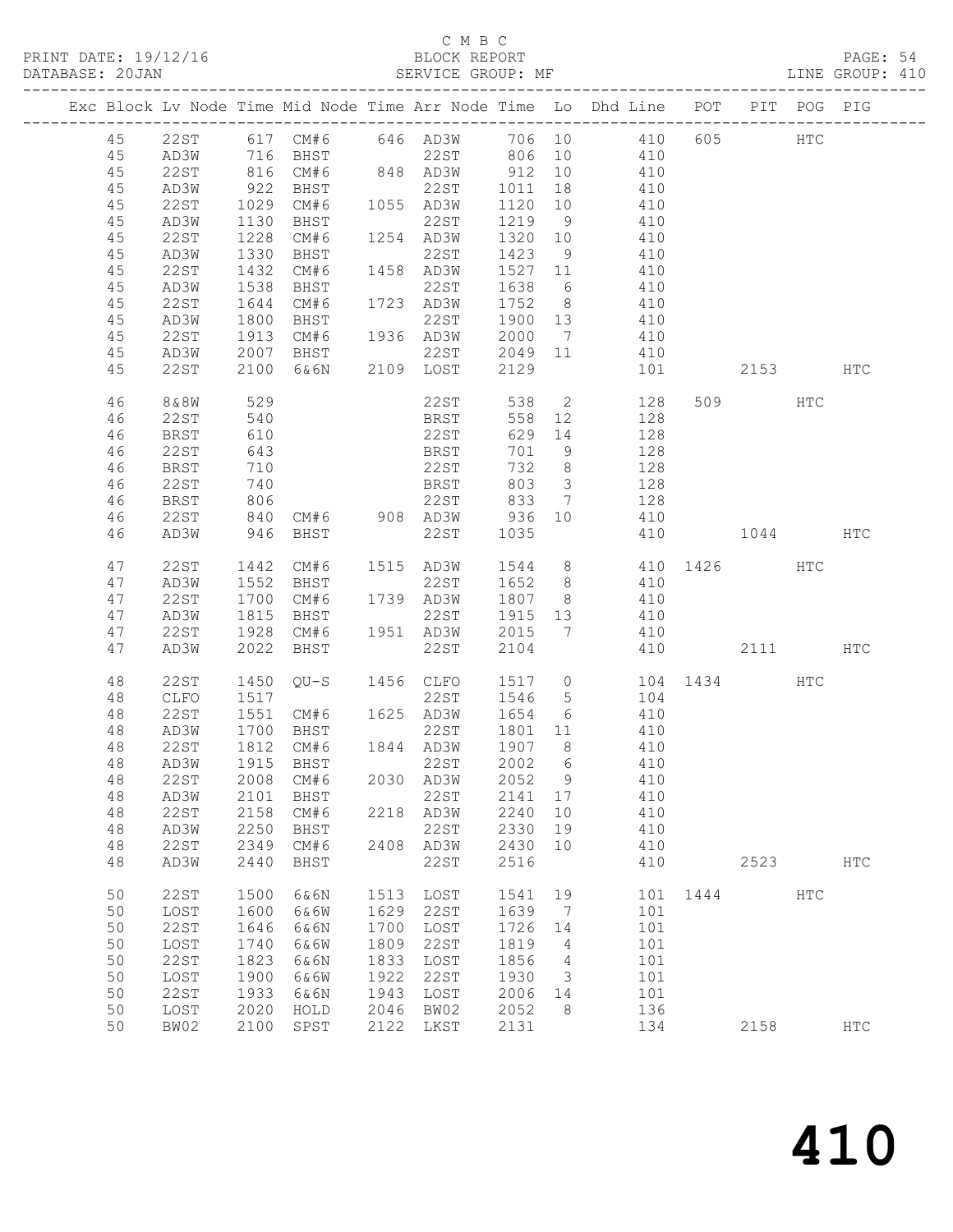### C M B C DATABASE: 2014<br>BATASE: 2005<br>SERVICE GROUP: MF

|        |                                                                                                                |                                                                                                                                                      |                                                                                              |                                                                            |      |                                                                                     |                                                                              |                                             | Exc Block Lv Node Time Mid Node Time Arr Node Time Lo Dhd Line POT PIT POG PIG                                                                                                                                                                                                                                                                                                                                                                                                                                                                           |      |              |     |                   |  |
|--------|----------------------------------------------------------------------------------------------------------------|------------------------------------------------------------------------------------------------------------------------------------------------------|----------------------------------------------------------------------------------------------|----------------------------------------------------------------------------|------|-------------------------------------------------------------------------------------|------------------------------------------------------------------------------|---------------------------------------------|----------------------------------------------------------------------------------------------------------------------------------------------------------------------------------------------------------------------------------------------------------------------------------------------------------------------------------------------------------------------------------------------------------------------------------------------------------------------------------------------------------------------------------------------------------|------|--------------|-----|-------------------|--|
|        | 51<br>51<br>51<br>51                                                                                           | <b>BRST</b><br>22ST<br><b>BRST</b><br>22ST                                                                                                           | 1530<br>1606<br>1650<br>1720                                                                 |                                                                            |      |                                                                                     |                                                                              |                                             | 51  22ST  1358  QU-S  1404  CLFO  1425  0  104  1346  HTC<br>51  CLFO  1425  22ST  1451  6  104<br>51  22ST  1457  BRST  1527  3  155<br>22ST 1557 9 155<br>BRST 1637 13<br>22ST 1717 3 155<br>BRST 1751 155 1812 HTC                                                                                                                                                                                                                                                                                                                                    |      |              |     |                   |  |
| #SD 52 | SD 52<br>SD 52<br>52<br>52<br>52<br>52<br>52<br>52<br>52<br>52<br>52                                           | 8&8E<br>BRST<br><b>BRST</b><br>22ST<br>BRST<br>22ST<br><b>BRST</b><br>22ST<br>BRST<br>22ST<br>BRST<br>22ST                                           | 1513<br>1550<br>1550<br>1626<br>1710<br>1745<br>1816<br>1845<br>1933<br>2009<br>2035<br>2109 |                                                                            |      |                                                                                     |                                                                              |                                             | BRST 1536 14 128 1448 HTC<br>22ST 1617 9 155<br>22ST 1617 9 155 1529 HTC<br>BRST 1657 13 155<br>22ST 1738 7 155<br>BRST 1813 3 155<br>22ST 1839 6 155<br>BRST 1910 23 155<br>22ST 1954 15 155<br>BRST 2031 4 155<br>22ST 2056 13 155<br>BRST 2130 155 2151 HTC                                                                                                                                                                                                                                                                                           |      |              |     |                   |  |
|        | 53<br>53<br>53<br>53<br>53<br>53<br>53<br>53<br>53<br>53<br>53<br>53<br>53<br>53<br>53<br>53<br>53<br>53<br>53 | 22ST<br>CLFO<br>22ST<br>CLFO<br>22ST<br>CLFO<br>22ST<br>CLFO<br>22ST<br>CLFO<br>22ST<br>CLFO<br>22ST<br>CLFO<br>22ST<br>CLFO<br>22ST<br>CLFO<br>22ST | 1849<br>2303<br>2403<br>2437                                                                 | $QU-S$ 1941 $ZZU-S$<br>$QU-S$ 1941 $Z2ST$<br>$Z2ST$<br>2340 QU-S<br>$OU-S$ | 2442 | 22ST<br>2345 CLFO<br>22ST<br>CLFO                                                   | 2403 0<br>2423<br>2500                                                       | 14<br>$\circ$                               | 1504 QU-S 1510 CLFO 1532 0 104 1448 HTC<br>1532 22ST 1602 13 104<br>1615 QU-S 1622 CLFO 1643 0 104<br>1643 22ST 1710 13 104<br>1723 QU-S 1729 CLFO 1747 0 104<br>1747 22ST 1811 14 104<br>1825 QU-S 1831 CLFO 1849 0 104<br>1849 0 104<br>1849<br>1912 23 104<br>1935 QU-S<br>1941 CLFO 2000 0 104<br>2000 0 22ST 2022 18 104<br>2040 QU-S 2045 CLFO 2103 0 104<br>2103 22ST 2125 15 104<br>2140 QU-S 2145 CLFO 2203 0 104<br>2203 22ST 2225 15 104<br>2240 QU-S 2245 CLFO 2303 0 104<br>2240 QU-S 2245 CLFO 23<br>22ST 2323 17 104<br>104<br>104<br>104 |      |              |     |                   |  |
|        | 53<br>54<br>54<br>54<br>54<br>54<br>54<br>54<br>54<br>54                                                       | CLFO<br>HTCW<br>YKBL<br>22ST<br>YKBL<br><b>22ST</b><br>YKBL<br><b>22ST</b><br>YKBL<br>22ST                                                           | 2500<br>1452<br>1507<br>1545<br>1609<br>1645<br>1711<br>1745<br>1809<br>1834                 |                                                                            |      | 22ST<br>YKBL<br>22ST<br>YKBL<br>22ST<br>YKBL<br>22ST<br>YKBL<br>22ST<br><b>BOGW</b> | 2520<br>1507<br>1534<br>1609<br>1638<br>1711<br>1737<br>1809<br>1831<br>1842 | 0<br>11<br>$\circ$<br>7<br>0<br>8<br>0<br>3 | 104<br>418<br>418<br>418<br>418<br>418<br>418<br>418<br>418<br>418                                                                                                                                                                                                                                                                                                                                                                                                                                                                                       | 1451 | 2527<br>1843 | HTC | <b>HTC</b><br>HTC |  |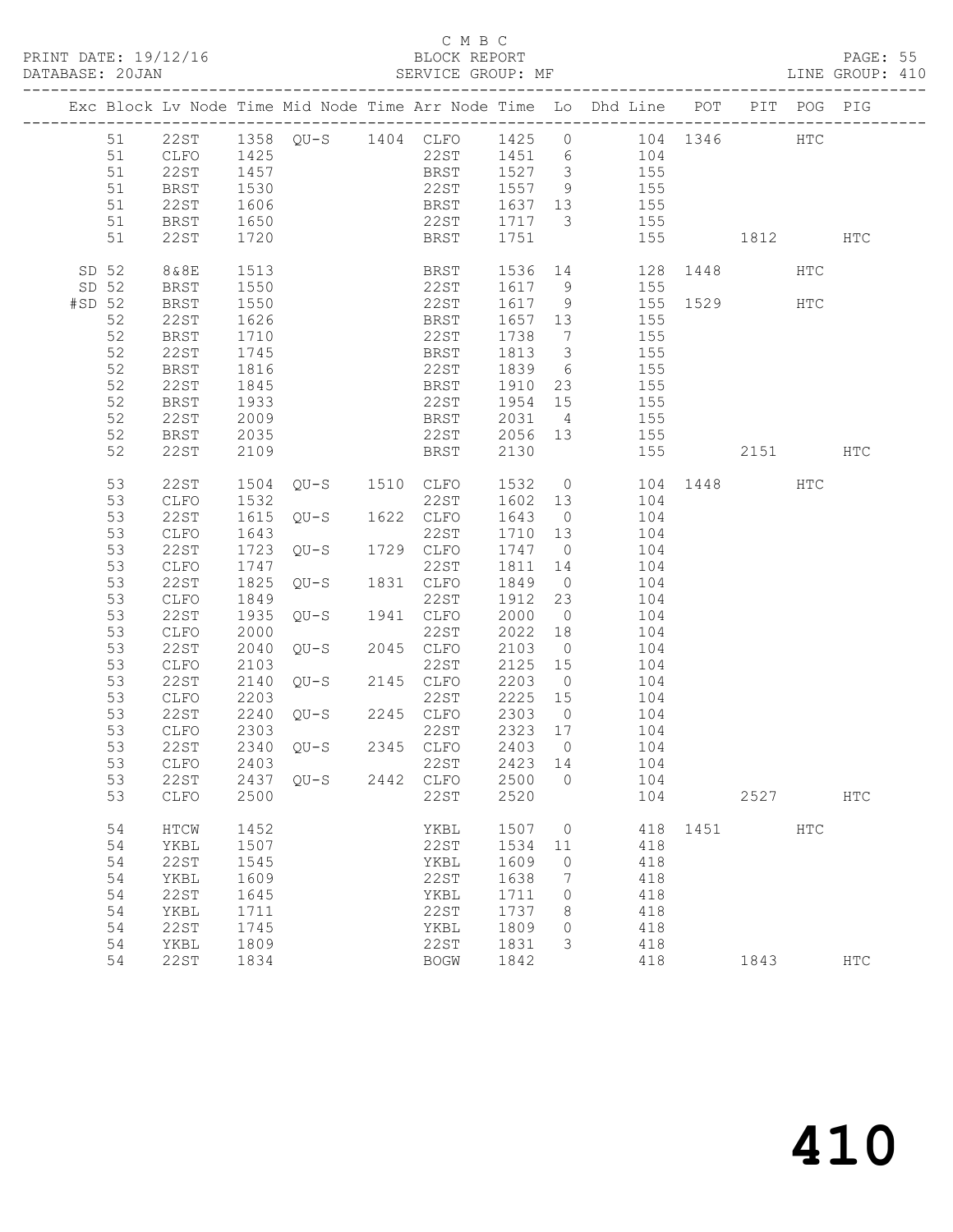## C M B C<br>
C M B C<br>
ELOCK REPORT

|        | DATABASE: 20JAN |             |                  |                                                                                         | SERVICE GROUP: MF             |         |                         |                                                                                |              |          |     | LINE GROUP: 410 |
|--------|-----------------|-------------|------------------|-----------------------------------------------------------------------------------------|-------------------------------|---------|-------------------------|--------------------------------------------------------------------------------|--------------|----------|-----|-----------------|
|        |                 |             |                  |                                                                                         |                               |         |                         | Exc Block Lv Node Time Mid Node Time Arr Node Time Lo Dhd Line POT PIT POG PIG |              |          |     |                 |
|        |                 |             |                  |                                                                                         |                               |         |                         | SD 55 BW03 735 PROD 803 LOST 811 5 136 700 HTC                                 |              |          |     |                 |
|        |                 |             |                  |                                                                                         |                               |         |                         | SD 55 LOST 816 HOLD 849 BW02 855 5 136                                         |              |          |     |                 |
| #SD 55 |                 | LOST        |                  | 816 HOLD       849   BW02<br>900   SPST       926   LKST<br>940   SPST       947   BW03 |                               |         |                         | 855 5 136 745 HTC                                                              |              |          |     |                 |
|        | 55              | BW02        |                  |                                                                                         | 926 LKST 935<br>947 BW03 1011 |         | $5^{\circ}$             | 134                                                                            |              |          |     |                 |
|        | 55              | LKST        |                  |                                                                                         |                               |         | 9                       | $\begin{array}{c} 15 \\ 134 \end{array}$                                       |              |          |     |                 |
|        | 55              | BW03        | 1020             | PROD                                                                                    | 1046 LOST                     | 1053    | $7\overline{ }$         | 136                                                                            |              |          |     |                 |
|        | 55              | LOST        | 1100             | 6&6W                                                                                    | 1124 22ST                     | 1134    | $6\overline{6}$         | 101                                                                            |              |          |     |                 |
|        | 55              | 22ST        | 1140             | 6&6N                                                                                    | 1150 LOST                     | 1211 9  |                         | 101                                                                            |              |          |     |                 |
|        | 55              | LOST        | 1220             | HOLD                                                                                    | 1249 BW02                     | 1255    | $5\overline{)}$         | $\frac{1}{136}$                                                                |              |          |     |                 |
|        | 55              | BW02        | 1300             | SPST                                                                                    | 1327 LKST                     | 1338    | $\overline{\mathbf{3}}$ | 134                                                                            |              |          |     |                 |
|        | 55              | LKST        | 1341             | SPST                                                                                    | 1348 BW03                     | 1413    |                         | 7 134                                                                          |              |          |     |                 |
|        | 55              | BW03        | 1420             | PROD                                                                                    | 1447 LOST                     | 1457 23 |                         | 136                                                                            |              |          |     |                 |
|        | 55              | LOST        | $\frac{1}{1520}$ | 6&6W                                                                                    | 1551 22ST                     | 1602    | $\overline{\mathbf{3}}$ | 101                                                                            |              |          |     |                 |
|        | 55              | 22ST        | 1605             | 6&6N                                                                                    |                               |         |                         | 1619 LOST 1645 15 101                                                          |              |          |     |                 |
|        | 55              | LOST        | 1700             | 6&6W                                                                                    |                               |         |                         | 1729 22ST 1739 6 101                                                           |              |          |     |                 |
|        | 55              | 22ST        | 1745             | 6&6N                                                                                    | 1759 LOST                     | 1823    |                         |                                                                                | 101 1851 HTC |          |     |                 |
|        | 56              | 22ST        | 1535             |                                                                                         | BRST                          |         |                         | 1604 5 128 1519 HTC                                                            |              |          |     |                 |
|        | 56              | BRST        | 1609             |                                                                                         | 22ST                          | 1632 23 |                         | 128                                                                            |              |          |     |                 |
|        | 56              | 22ST        | 1655             |                                                                                         | BRST                          | 1724 5  |                         | 128                                                                            |              |          |     |                 |
|        | 56              | <b>BRST</b> | 1729             |                                                                                         | 22ST                          | 1752 5  |                         | 128                                                                            |              |          |     |                 |
|        | 56              | 22ST        | 1757             |                                                                                         | <b>BRST</b>                   | 1822 7  |                         | 128                                                                            |              |          |     |                 |
|        | 56              | BRST        | 1829             |                                                                                         |                               | 1851 12 |                         | 128                                                                            |              |          |     |                 |
|        | 56              | 22ST        | 1903             | $22ST$<br>$6&6N$ $1913$ $LOST$<br>$0.316$ $0.719$                                       |                               | 1936 14 |                         | 101                                                                            |              |          |     |                 |
|        | 56              | LOST        | 1950             | HOLD 2016 BW02                                                                          |                               | 2022 8  |                         | 136                                                                            |              |          |     |                 |
|        | 56              | BW02        | 2030             | SPST                                                                                    | 2052 LKST                     |         |                         | 2101 9 134                                                                     |              |          |     |                 |
|        | 56              | LKST        | 2110             |                                                                                         |                               |         |                         | SPST 2117 BW03 2137 10 134                                                     |              |          |     |                 |
|        | 56              | BW03        | 2147             | PROD                                                                                    | 2208 LOST                     |         |                         | 2215 5 136                                                                     |              |          |     |                 |
|        | 56              | LOST        | 2220             | HOLD                                                                                    | 2246 BW02                     | 2251    |                         |                                                                                | 136 2316 HTC |          |     |                 |
|        | 57              | 22ST        | 1504             | CM#6                                                                                    | 1538 AD3W                     |         |                         | 1607 8 410 1448                                                                |              |          | HTC |                 |
|        | 57              | AD3W        | 1615             | BHST                                                                                    | 22ST                          | 1718 10 |                         | 410                                                                            |              |          |     |                 |
|        | 57              | 22ST        | 1728             | CM#6                                                                                    | 1804 AD3W                     | 1830 7  |                         | 410                                                                            |              |          |     |                 |
|        | 57              | AD3W        | 1837             | BHST                                                                                    | 22ST                          | 1935 11 |                         | 410                                                                            |              |          |     |                 |
|        | 57              | 22 S T      | 1946             |                                                                                         |                               |         |                         | CM#6 2008 AD3W 2030 7 410                                                      |              |          |     |                 |
|        | 57              | AD3W        | 2037             | BHST                                                                                    | 22ST                          | 2117    |                         |                                                                                | 410          | 2124 HTC |     |                 |
|        | 58              | 22ST        |                  |                                                                                         |                               |         |                         | 1609 CM#6 1646 AD3W 1715 7 410 1557 HTC                                        |              |          |     |                 |
|        |                 |             |                  |                                                                                         |                               |         |                         | 58 AD3W 1722 BHST 22ST 1823 410 1832                                           |              |          |     | HTC             |
|        | 59              | HTCW        | 1522             |                                                                                         | YKBL                          | 1537    | $\circ$                 |                                                                                | 418 1521     |          | HTC |                 |
|        | 59              | YKBL        | 1537             |                                                                                         | 22ST                          | 1606    | 9                       | 418                                                                            |              |          |     |                 |
|        | 59              | 22ST        | 1615             |                                                                                         | YKBL                          | 1641    | $\circ$                 | 418                                                                            |              |          |     |                 |
|        | 59              | YKBL        | 1641             |                                                                                         | 22ST                          | 1708    |                         | 418                                                                            |              | 1717     |     | HTC             |
| SD 60  |                 | 8&8W        | 1515             |                                                                                         | 22ST                          | 1524    | 10                      | 128                                                                            | 1450         | HTC      |     |                 |
| SD 60  |                 | 22ST        | 1534             | CM#6                                                                                    | 1608 AD3W                     | 1637    | 8                       | 410                                                                            |              |          |     |                 |
| #SD 60 |                 | 22ST        | 1534             | CM#6                                                                                    | 1608 AD3W                     | 1637    | - 8                     | 410                                                                            | 1518         |          | HTC |                 |
|        | 60              | AD3W        | 1645             | BHST                                                                                    | 22ST                          | 1748    |                         | 410                                                                            |              | 1757     |     | HTC             |
|        |                 |             |                  |                                                                                         |                               |         |                         |                                                                                |              |          |     |                 |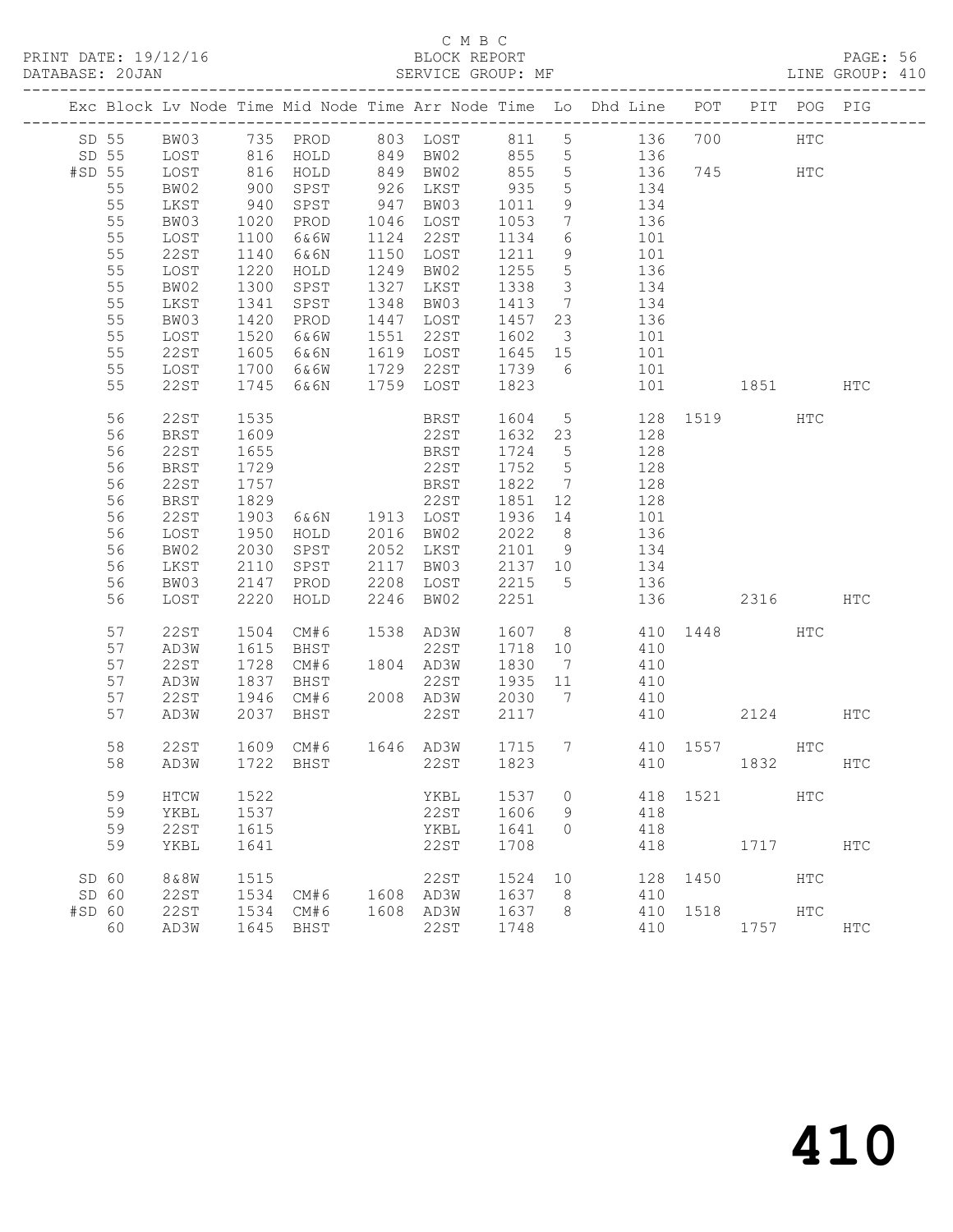### C M B C<br>BLOCK REPORT

PAGE: 57<br>LINE GROUP: 410

|        |    |                 |      |                   |      |              |       |                | Exc Block Lv Node Time Mid Node Time Arr Node Time Lo Dhd Line POT |      |         | PIT POG PIG   |               |
|--------|----|-----------------|------|-------------------|------|--------------|-------|----------------|--------------------------------------------------------------------|------|---------|---------------|---------------|
|        | 61 | <b>BRST</b>     | 545  |                   |      | 22ST         | 604 7 |                | 128                                                                | 524  |         | $_{\rm{HTC}}$ |               |
|        | 61 | 22ST            |      | 611 CM#6 640 AD3W |      |              | 700   | 10             | 410                                                                |      |         |               |               |
|        | 61 | AD3W            | 710  | BHST              |      | 22ST         | 755   | 15             | 410                                                                |      |         |               |               |
|        | 61 | 22ST            | 810  | CM#6              |      | 842 AD3W     | 906   | 10             | 410                                                                |      |         |               |               |
|        | 61 | AD3W            | 916  | BHST              |      | 22ST         | 1005  | 14             | 410                                                                |      |         |               |               |
|        | 61 | 22ST            | 1019 | CM#6              |      | 1045 AD3W    | 1110  | 10             | 410                                                                |      |         |               |               |
|        | 61 | AD3W            | 1120 | BHST              |      | 22ST         | 1209  | 9              | 410                                                                |      |         |               |               |
|        | 61 | 22ST            | 1218 | CM#6              |      | 1244 AD3W    | 1310  | 10             | 410                                                                |      |         |               |               |
|        | 61 | AD3W            | 1320 | BHST              |      | 22ST         | 1411  | $\overline{4}$ | 410                                                                |      |         |               |               |
|        | 61 | 22ST            | 1415 | CM#6              |      | 1441 AD3W    | 1510  | 14             | 410                                                                |      |         |               |               |
|        | 61 | AD3W            | 1524 | BHST              |      | 22ST         | 1624  | $5^{\circ}$    | 410                                                                |      |         |               |               |
|        | 61 | 22ST            | 1629 | CM#6              |      | 1708 AD3W    | 1737  | 8              | 410                                                                |      |         |               |               |
|        | 61 | AD3W            | 1745 | BHST              |      | 22ST         | 1845  | 10             | 410                                                                |      |         |               |               |
|        | 61 | 22ST            | 1855 | CM#6              |      | 1919 AD3W    | 1945  | 7              | 410                                                                |      |         |               |               |
|        | 61 | AD3W            | 1952 | BHST              |      | 22ST         | 2037  |                | 410                                                                |      | 2044    |               | HTC           |
|        |    |                 |      |                   |      |              |       |                |                                                                    |      |         |               |               |
|        | 62 | 22ST            | 1428 | QU-S              | 1434 | CLFO         | 1455  | $\overline{0}$ | 104                                                                |      | 1416    | HTC           |               |
|        | 62 | CLFO            | 1455 |                   |      | 22ST         | 1522  | 11             | 104                                                                |      |         |               |               |
|        | 62 | 22ST            | 1533 | QU-S              |      | 1540 CLFO    | 1602  | $\overline{0}$ | 104                                                                |      |         |               |               |
|        | 62 | CLFO            | 1602 |                   |      | 22ST         | 1630  | $5^{\circ}$    | 104                                                                |      |         |               |               |
|        | 62 | 22ST            | 1635 | QU-S              |      | 1642 CLFO    | 1703  | $\overline{0}$ | 104                                                                |      |         |               |               |
|        | 62 | CLFO            | 1703 |                   |      | 22ST         | 1729  | 13             | 104                                                                |      |         |               |               |
|        | 62 | 22ST            | 1742 | $OU-S$            |      | 1748 CLFO    | 1806  | $\overline{0}$ | 104                                                                |      |         |               |               |
|        | 62 | CLFO            | 1806 |                   |      | 22ST         | 1829  | 9              | 104                                                                |      |         |               |               |
|        | 62 | 22ST            | 1838 | CM#6              |      | 1903 AD3W    | 1930  | $\overline{7}$ | 410                                                                |      |         |               |               |
|        | 62 | AD3W            | 1937 | BHST              |      | 22ST         | 2022  | 11             | 410                                                                |      |         |               |               |
|        | 62 | 22ST            | 2033 | CM#6              |      | 2053 AD3W    | 2115  | 10             | 410                                                                |      |         |               |               |
|        | 62 | AD3W            | 2125 | BHST              |      | 22ST         | 2205  | 13             | 410                                                                |      |         |               |               |
|        | 62 | 22ST            | 2218 | CM#6              |      | 2238 AD3W    | 2300  | 10             | 410                                                                |      |         |               |               |
|        | 62 | AD3W            | 2310 | BHST              |      | 22ST         | 2346  | 14             | 410                                                                |      |         |               |               |
|        | 62 | 22ST            | 2400 | 6&6N              | 2409 | LOST         | 2428  |                | 101                                                                |      | 2452    |               | HTC           |
|        | 63 | 22ST            | 600  | 6&6N              | 609  | LOST         | 628   | 12             | 101                                                                | 548  |         | HTC           |               |
|        | 63 | LOST            | 640  | 6&6W              | 702  | 22ST         | 713   | $\overline{7}$ | 101                                                                |      |         |               |               |
|        | 63 | 22ST            | 720  | 6&6N              | 729  | LOST         | 752   |                | 101                                                                |      | 820     |               | HTC           |
| SD 64  |    | $\mathtt{MTST}$ | 714  | SPST              | 736  | LOST         | 758   | 12             | 110                                                                | 649  |         | HTC           |               |
| SD 64  |    | LOST            | 810  | SPST              | 833  | MTST         | 905   |                | 110                                                                |      | 929     |               | HTC           |
| #SD 64 |    | LOST            | 810  | SPST              | 833  | MTST         | 905   |                | 110                                                                | 739  | 929 HTC |               | HTC           |
|        | 65 | BRST            | 517  |                   |      | 22ST         | 536   | 1              | 155                                                                | 456  |         | HTC           |               |
|        | 65 | 22ST            | 537  |                   |      | YKBL         | 557   | $\circ$        | 418                                                                |      |         |               |               |
|        | 65 | YKBL            | 557  |                   |      | 22ST         | 616   | 9              | 418                                                                |      |         |               |               |
|        | 65 | 22ST            | 625  | $OU-S$            | 631  | CLFO         | 652   | 0              | 104                                                                |      |         |               |               |
|        | 65 | ${\tt CLFO}$    | 652  |                   |      | 22ST         | 714   | 13             | 104                                                                |      |         |               |               |
|        | 65 | 22ST            | 727  | $QU-S$            | 735  | ${\tt CLFO}$ | 755   | 0              | 104                                                                |      |         |               |               |
|        | 65 | CLFO            | 755  |                   |      | 22ST         | 820   | 4              | 104                                                                |      |         |               |               |
|        | 65 | <b>22ST</b>     | 824  | $QU-S$            | 832  | CLFO         | 851   | $\mathbf 0$    | 104                                                                |      |         |               |               |
|        | 65 | CLFO            | 851  |                   |      | 22ST         | 915   |                | 104                                                                |      | 924     |               | $_{\rm{HTC}}$ |
|        | 66 | LKST            | 1408 | SPST              | 1415 | BW03         | 1441  | 7              | 134                                                                | 1332 |         | HTC           |               |
|        | 66 | BW03            | 1448 | PROD              | 1515 | LOST         | 1525  | 21             | 136                                                                |      |         |               |               |
|        | 66 | LOST            | 1546 | HOLD              | 1618 | BW02         | 1624  | - 6            | 136                                                                |      |         |               |               |
|        | 66 | BW02            | 1630 | SPST              | 1701 | LKST         | 1712  | 24             | 134                                                                |      |         |               |               |
|        | 66 | LKST            | 1736 | SPST              | 1743 | BW03         | 1811  | 9              | 134                                                                |      |         |               |               |
|        | 66 | BW03            | 1820 | PROD              | 1847 | LOST         | 1855  |                | 136                                                                |      | 1923    |               | $_{\rm{HTC}}$ |
|        |    |                 |      |                   |      |              |       |                |                                                                    |      |         |               |               |

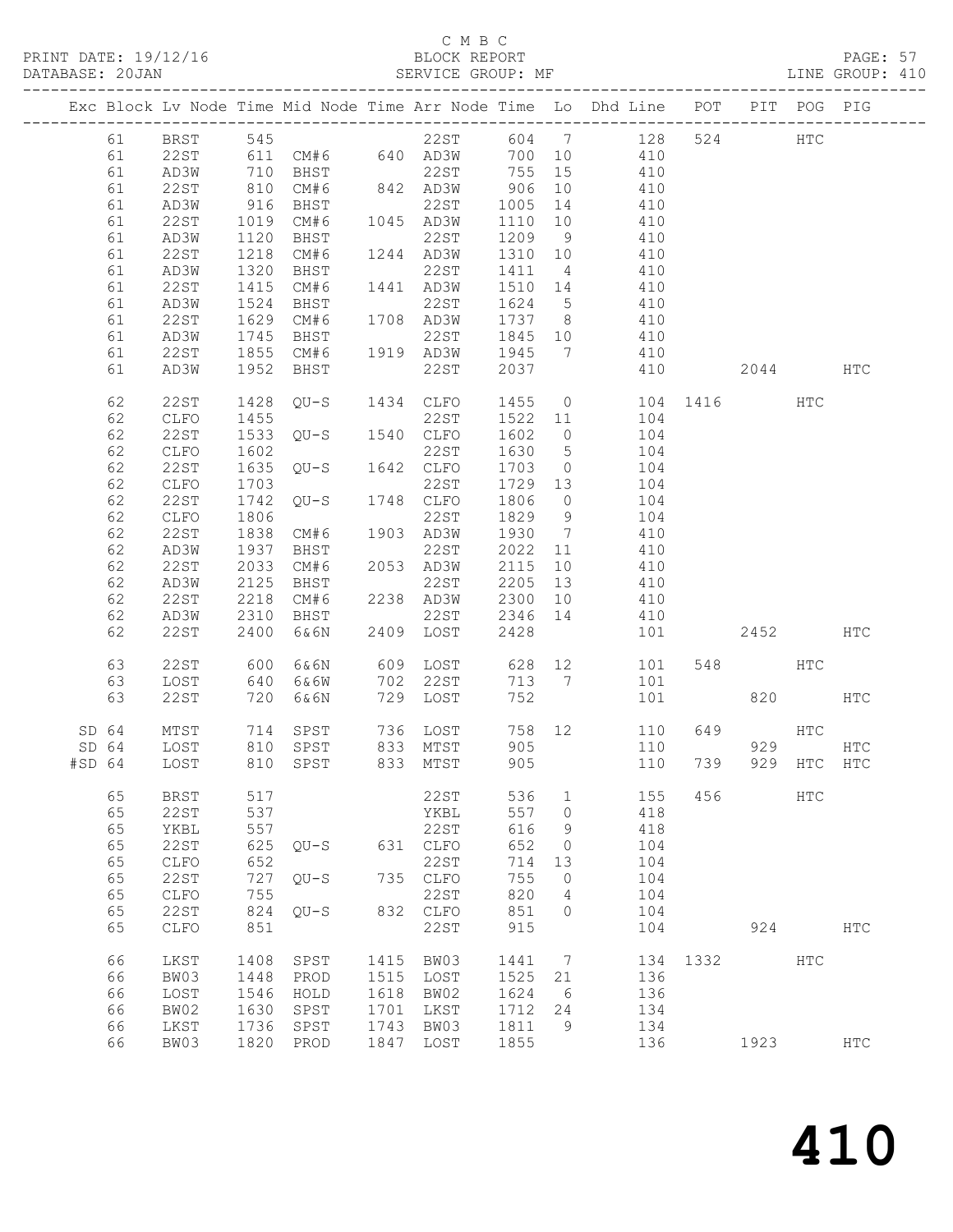PRINT DATE: 19/12/16 BLOCK REPORT<br>DATABASE: 20JAN BATABASE: 20JAN

### C M B C<br>BLOCK REPORT

PAGE: 58<br>LINE GROUP: 410

|    |      |      |      |      |      |        |                | Exc Block Lv Node Time Mid Node Time Arr Node Time Lo Dhd Line POT |           | PIT POG PIG |     |
|----|------|------|------|------|------|--------|----------------|--------------------------------------------------------------------|-----------|-------------|-----|
| 67 | HTCW | 522  | BHST |      | AD3W | 553 10 |                | 410                                                                | 521 — 100 | HTC         |     |
| 67 | AD3W | 603  | BHST |      | 22ST | 645 6  |                | 410                                                                |           |             |     |
| 67 | 22ST | 651  | CM#6 | 721  | AD3W | 742    | 10             | 410                                                                |           |             |     |
| 67 | AD3W | 752  | BHST |      | 22ST | 844    | 8 <sup>8</sup> | 410                                                                |           |             |     |
| 67 | 22ST | 852  | CM#6 | 920  | AD3W | 948    | 12             | 410                                                                |           |             |     |
| 67 | AD3W | 1000 | BHST |      | 22ST | 1049   | 10             | 410                                                                |           |             |     |
| 67 | 22ST | 1059 | CM#6 | 1125 | AD3W | 1150   | 10             | 410                                                                |           |             |     |
| 67 | AD3W | 1200 | BHST |      | 22ST | 1249   | - 9            | 410                                                                |           |             |     |
| 67 | 22ST | 1258 | CM#6 | 1324 | AD3W | 1350   | 10             | 410                                                                |           |             |     |
| 67 | AD3W | 1400 | BHST |      | 22ST | 1453   | 4              | 410                                                                |           |             |     |
| 67 | 22ST | 1457 | CM#6 | 1531 | AD3W | 1600   | 7              | 410                                                                |           |             |     |
| 67 | AD3W | 1607 | BHST |      | 22ST | 1709   | 6              | 410                                                                |           |             |     |
| 67 | 22ST | 1715 |      |      | YKBL | 1739   | $\Omega$       | 418                                                                |           |             |     |
| 67 | YKBL | 1739 |      |      | 22ST | 1803   | 12             | 418                                                                |           |             |     |
| 67 | 22ST | 1815 |      |      | YKBL | 1839   | $\Omega$       | 418                                                                |           |             |     |
| 67 | YKBL | 1839 |      |      | 22ST | 1858   | 3              | 418                                                                |           |             |     |
| 67 | 22ST | 1901 |      |      | BOGW | 1907   |                | 418                                                                | 1908      |             | HTC |
|    |      |      |      |      |      |        |                |                                                                    |           |             |     |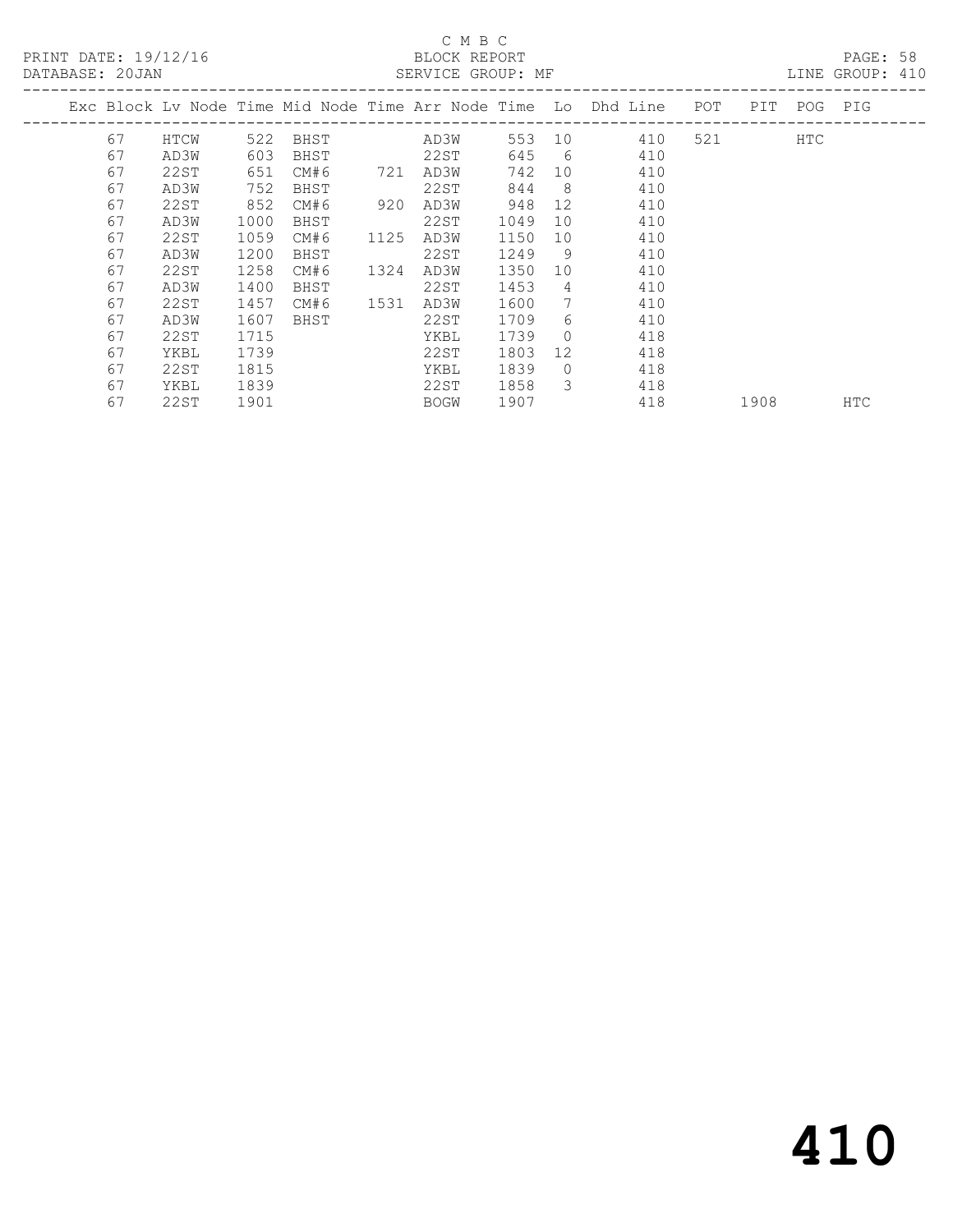| DATABASE: 20JAN | PRINT DATE: 19/12/16          |      |                       |      | C M B C<br>BLOCK REPORT |                                                             |    |                                                                                                                                                                                                                                                                                                                                                                                                                                                              |             | PAGE: 59 |  |
|-----------------|-------------------------------|------|-----------------------|------|-------------------------|-------------------------------------------------------------|----|--------------------------------------------------------------------------------------------------------------------------------------------------------------------------------------------------------------------------------------------------------------------------------------------------------------------------------------------------------------------------------------------------------------------------------------------------------------|-------------|----------|--|
|                 | ULP UNIVERSITY LOOP           |      |                       |      |                         |                                                             |    | 41AE EB W 41 AVE AT ASH ST 41AS 41 AV & NS ASH HTC Hamilton Depot<br>JOST JOYCE STATION                                                                                                                                                                                                                                                                                                                                                                      |             |          |  |
|                 |                               |      |                       |      |                         |                                                             |    | Exc Block Lv Node Time Mid Node Time Arr Node Time Lo Dhd Line POT PIT POG PIG                                                                                                                                                                                                                                                                                                                                                                               |             |          |  |
|                 |                               |      |                       |      |                         |                                                             |    | 1 JOST 500 41AS 514 ULP 534 16 R4 435 HTC<br>1 ULP 550 41AE 609 JOST 628 7 R4                                                                                                                                                                                                                                                                                                                                                                                |             |          |  |
|                 |                               |      |                       |      |                         |                                                             |    |                                                                                                                                                                                                                                                                                                                                                                                                                                                              |             |          |  |
| $\mathbf{1}$    |                               |      | JOST 635 41AS 652 ULP |      |                         |                                                             |    | 715 10 R4                                                                                                                                                                                                                                                                                                                                                                                                                                                    |             |          |  |
| $\mathbf{1}$    | ULP 725 41AE                  |      |                       |      | 745 JOST                | 805                                                         |    | 11 R4                                                                                                                                                                                                                                                                                                                                                                                                                                                        |             |          |  |
| $1\,$           | JOST 816 41AS<br>ULP 916 41AE |      |                       |      |                         |                                                             |    | $\begin{array}{ccc} 10 & \phantom{00} & \phantom{00} & \phantom{00} & \phantom{00} & \phantom{0} & \phantom{0} & \phantom{0} & \phantom{0} & \phantom{0} & \phantom{0} & \phantom{0} & \phantom{0} & \phantom{0} & \phantom{0} & \phantom{0} & \phantom{0} & \phantom{0} & \phantom{0} & \phantom{0} & \phantom{0} & \phantom{0} & \phantom{0} & \phantom{0} & \phantom{0} & \phantom{0} & \phantom{0} & \phantom{0} & \phantom{0} & \phantom{0} & \phant$   |             |          |  |
| $\mathbf{1}$    |                               |      |                       |      |                         |                                                             |    |                                                                                                                                                                                                                                                                                                                                                                                                                                                              |             |          |  |
| $\mathbf 1$     | JOST 1008 41AS                |      |                       |      |                         | 1026 ULP 1051                                               |    | 9 R4                                                                                                                                                                                                                                                                                                                                                                                                                                                         |             |          |  |
| $\mathbf{1}$    | ULP                           |      | 1100 41AE             |      |                         |                                                             |    | 1120 JOST 1142 10 R4<br>1210 ULP 1235 9 R4<br>1305 JOST 1328 8 R4                                                                                                                                                                                                                                                                                                                                                                                            |             |          |  |
| $\mathbf 1$     | JOST                          |      | 1152 41AS             |      |                         |                                                             |    |                                                                                                                                                                                                                                                                                                                                                                                                                                                              |             |          |  |
| $\mathbf 1$     | ULP                           |      | 1244 41AE             |      |                         |                                                             |    |                                                                                                                                                                                                                                                                                                                                                                                                                                                              |             |          |  |
| $\mathbf 1$     | JOST                          | 1336 | 41AS                  |      |                         |                                                             |    | 1352 ULP 1416 12 R4                                                                                                                                                                                                                                                                                                                                                                                                                                          |             |          |  |
| $\mathbf 1$     | ULP                           | 1428 | 41AE                  |      |                         | 1452 JOST 1518<br>1544 ULP 1608                             |    | $\begin{array}{ccc} 10 & \phantom{00} & \phantom{00} & \phantom{00} & \phantom{00} & \phantom{0} & \phantom{0} & \phantom{0} & \phantom{0} & \phantom{0} & \phantom{0} & \phantom{0} & \phantom{0} & \phantom{0} & \phantom{0} & \phantom{0} & \phantom{0} & \phantom{0} & \phantom{0} & \phantom{0} & \phantom{0} & \phantom{0} & \phantom{0} & \phantom{0} & \phantom{0} & \phantom{0} & \phantom{0} & \phantom{0} & \phantom{0} & \phantom{0} & \phant$   |             |          |  |
| $\mathbf{1}$    | JOST                          | 1528 | 41AS                  |      |                         |                                                             |    | 1646 JOST 1715 10 R4                                                                                                                                                                                                                                                                                                                                                                                                                                         |             |          |  |
| $\mathbf{1}$    | ULP                           |      | 1620 41AE             |      |                         |                                                             |    |                                                                                                                                                                                                                                                                                                                                                                                                                                                              |             |          |  |
| $\mathbf{1}$    | JOST                          |      | 1725 41AS             |      |                         |                                                             |    | 1741 ULP 1806 14 R4                                                                                                                                                                                                                                                                                                                                                                                                                                          |             |          |  |
| $\mathbf{1}$    | ULP                           | 1820 | 41AE                  |      | 1842 JOST 1907          |                                                             |    |                                                                                                                                                                                                                                                                                                                                                                                                                                                              | R4 1937 HTC |          |  |
| $\sqrt{2}$      |                               |      |                       |      |                         |                                                             |    | JOST 512 41AS 526 ULP 546 16 R4                                                                                                                                                                                                                                                                                                                                                                                                                              | 447 HTC     |          |  |
| $\mathbf{2}$    | ULP                           |      | 602 41AE              |      | 621 JOST                |                                                             |    | 640 15 R4                                                                                                                                                                                                                                                                                                                                                                                                                                                    |             |          |  |
| $\sqrt{2}$      | JOST 655 41AS<br>ULP 744 41AE |      |                       |      |                         |                                                             |    | 9 R4<br>8 R4                                                                                                                                                                                                                                                                                                                                                                                                                                                 |             |          |  |
| $\mathbf{2}$    |                               |      |                       |      |                         |                                                             |    |                                                                                                                                                                                                                                                                                                                                                                                                                                                              |             |          |  |
| $\sqrt{2}$      | JOST                          |      | 832 41AS              |      |                         | 854 ULP 922                                                 |    | 10 R4                                                                                                                                                                                                                                                                                                                                                                                                                                                        |             |          |  |
| $\mathbf{2}$    | ULP 932 41AE                  |      |                       | 951  |                         |                                                             |    | 951 JOST 1013 11 R4<br>1042 ULP 1107 9 R4<br>1136 JOST 1158 10 R4                                                                                                                                                                                                                                                                                                                                                                                            |             |          |  |
| $\overline{c}$  | JOST                          |      | 1024 41AS             |      |                         |                                                             |    |                                                                                                                                                                                                                                                                                                                                                                                                                                                              |             |          |  |
| $\mathbf{2}$    | ULP                           |      | 1116 41AE             |      | 1136 JOST               |                                                             |    |                                                                                                                                                                                                                                                                                                                                                                                                                                                              |             |          |  |
| $\overline{c}$  | JOST                          | 1208 | 41AS                  | 1224 |                         | ULP 1248 12                                                 |    | R <sub>4</sub>                                                                                                                                                                                                                                                                                                                                                                                                                                               |             |          |  |
| $\overline{c}$  | ULP                           | 1300 | 41AE                  | 1322 |                         | 1322 JOST 1346<br>1408 ULP 1432                             |    | $\begin{array}{ccc} 6 & & \phantom{0} & \phantom{0} & \phantom{0} & \phantom{0} & \phantom{0} & \phantom{0} & \phantom{0} & \phantom{0} & \phantom{0} & \phantom{0} & \phantom{0} & \phantom{0} & \phantom{0} & \phantom{0} & \phantom{0} & \phantom{0} & \phantom{0} & \phantom{0} & \phantom{0} & \phantom{0} & \phantom{0} & \phantom{0} & \phantom{0} & \phantom{0} & \phantom{0} & \phantom{0} & \phantom{0} & \phantom{0} & \phantom{0} & \phantom{0}$ |             |          |  |
| $\overline{c}$  | JOST                          | 1352 | 41AS                  |      |                         |                                                             |    |                                                                                                                                                                                                                                                                                                                                                                                                                                                              |             |          |  |
| $\overline{c}$  | ULP                           |      | 1444 41AE             | 1509 |                         | JOST 1536                                                   | 12 | R4                                                                                                                                                                                                                                                                                                                                                                                                                                                           |             |          |  |
| $\overline{c}$  | JOST                          | 1548 | 41AS                  |      |                         | 1606 ULP 1630 14                                            |    | R4                                                                                                                                                                                                                                                                                                                                                                                                                                                           |             |          |  |
| $\overline{2}$  | ULP 1644<br>JOST 1745         |      | 41AE                  |      |                         | 1710   JOST       1738     7<br>1801   ULP        1826   14 |    | $\frac{R4}{R4}$                                                                                                                                                                                                                                                                                                                                                                                                                                              |             |          |  |
| $\mathbf{2}$    | JOST                          |      | 1745 41AS             |      |                         |                                                             |    |                                                                                                                                                                                                                                                                                                                                                                                                                                                              |             |          |  |
| $\overline{2}$  | ULP 1840 41AE                 |      |                       |      | 1901 JOST 1922          |                                                             |    |                                                                                                                                                                                                                                                                                                                                                                                                                                                              | R4 1952 HTC |          |  |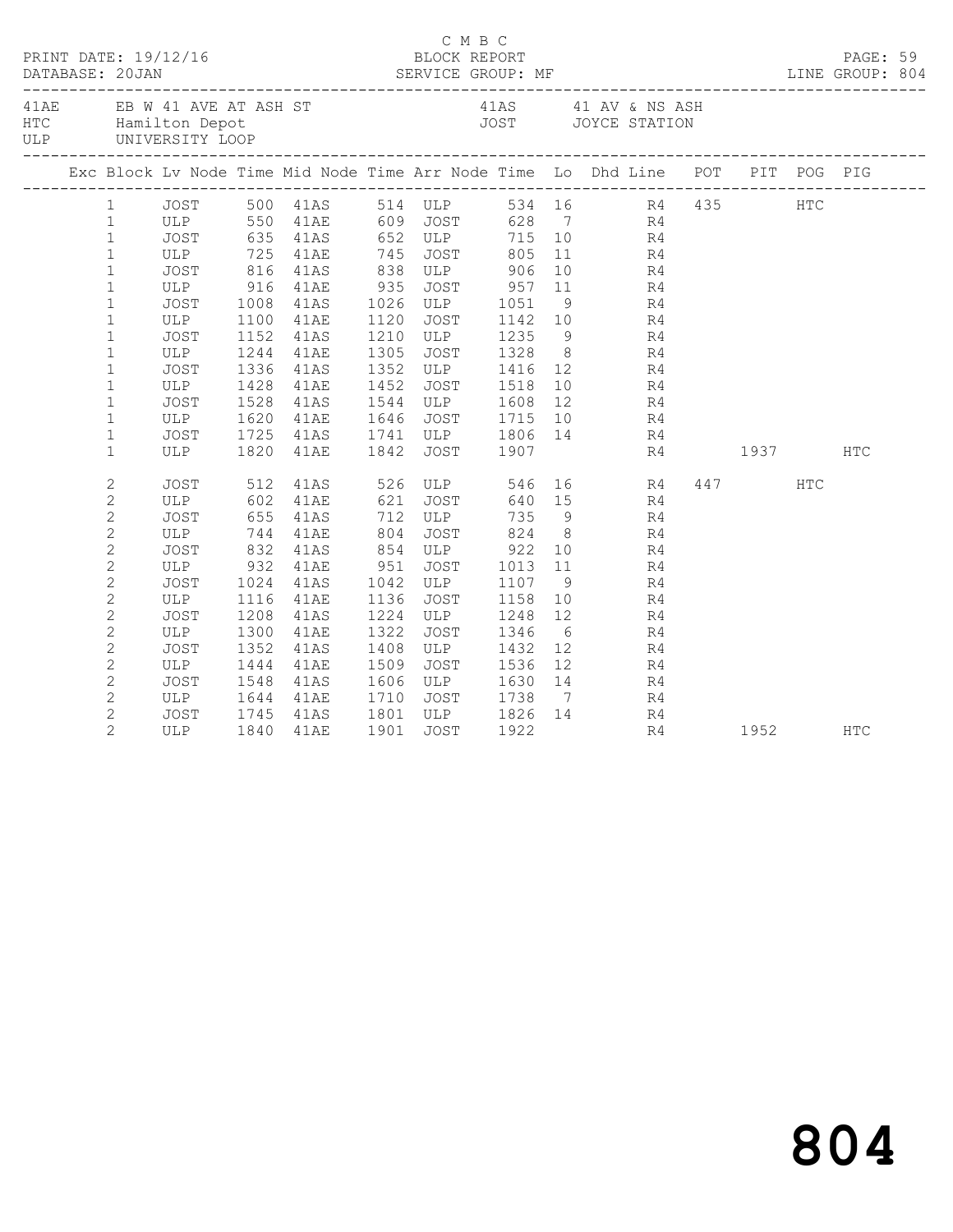### C M B C BLOCK REPORT<br>SERVICE GROUP: MF

| PRINT DATE: 19/12/16<br>DATABASE: 20JAN |                     | .N<br>.———————————————————— |              |                             |              | BLOCK REPORT               |                 |                 |                                                                                |     |      |              |            |  |
|-----------------------------------------|---------------------|-----------------------------|--------------|-----------------------------|--------------|----------------------------|-----------------|-----------------|--------------------------------------------------------------------------------|-----|------|--------------|------------|--|
|                                         |                     |                             |              |                             |              |                            |                 |                 | Exc Block Lv Node Time Mid Node Time Arr Node Time Lo Dhd Line POT PIT POG PIG |     |      |              |            |  |
|                                         | $\mathcal{S}$       |                             |              |                             |              |                            |                 |                 | JOST 524 41AS 538 ULP 558 16 R4 459 HTC<br>ULP 614 41AE 633 JOST 652 8 R4      |     |      |              |            |  |
|                                         | $\mathfrak{Z}$      |                             |              |                             |              |                            |                 |                 |                                                                                |     |      |              |            |  |
|                                         | $\mathfrak{Z}$      | JOST                        |              | 700 41AS 717 ULP            |              |                            |                 |                 | 743 5 R4                                                                       |     |      |              |            |  |
|                                         | $\mathsf 3$         | ULP                         | 748          | 41AE                        | 808          | JOST                       |                 |                 | 828 8 R4                                                                       |     |      |              |            |  |
|                                         | $\mathfrak{Z}$      | JOST                        | 836<br>940   | 41AS                        | 858          | ULP                        |                 |                 | $926$ 14 R4<br>1021 11 R4                                                      |     |      |              |            |  |
|                                         | 3                   | ULP                         |              | 41AE                        | 959          | JOST                       | 1021            | 11              | R4                                                                             |     |      |              |            |  |
|                                         | $\mathsf 3$         | JOST                        | 1032         | 41AS                        | 1050         | ULP                        | 1115            | 9               | R4                                                                             |     |      |              |            |  |
|                                         | $\mathfrak{Z}$      | ULP                         | 1124         | 41AE                        | 1144         | JOST                       | 1206 10         |                 | R4                                                                             |     |      |              |            |  |
|                                         | $\mathfrak{Z}$      | JOST<br>ATB                 | 1216         | 41AS                        | 1232         | ULP                        | 1256 12         |                 | R4                                                                             |     |      |              |            |  |
|                                         | 3                   |                             | 1308         | 41AE                        | 1330         | JOST                       | 1354            | $6\overline{6}$ | R4                                                                             |     |      |              |            |  |
|                                         | 3                   | JOST                        | 1400         | 41AS                        | 1416         | ULP                        | 1440 12         |                 | R4                                                                             |     |      |              |            |  |
|                                         | 3<br>$\mathfrak{Z}$ | ULP                         | 1452         | 41AE                        | 1518         | JOST                       | 1545            |                 | $7\overline{ }$<br>R4                                                          |     |      |              |            |  |
|                                         | 3                   | JOST<br>ULP                 | 1552<br>1648 | 41AS<br>41AE                | 1610<br>1714 | ULP<br>JOST                | 1634 14<br>1742 | 8 <sup>8</sup>  | R4<br>R4                                                                       |     |      |              |            |  |
|                                         | 3                   | JOST                        | 1750         | 41AS                        | 1806         | ULP                        | 1831 14         |                 | R4                                                                             |     |      |              |            |  |
|                                         | 3                   | ULP                         | 1845         | 41AE                        | 1906         | JOST                       | 1927            | 9               | R4                                                                             |     |      |              |            |  |
|                                         | $\mathfrak{Z}$      | JOST                        | 1936         | 41AS                        | 1952         |                            | 2017 11         |                 | R4                                                                             |     |      |              |            |  |
|                                         | $\mathfrak{Z}$      | ULP                         | 2028         | 41AE                        | 2049         | <b>ULP</b><br>TOST<br>JOST | 2110 14         |                 | R4                                                                             |     |      |              |            |  |
|                                         | 3                   | JOST                        | 2124         | 41AS                        | 2140         | ULP                        | 2205            | $\overline{7}$  | R <sub>4</sub>                                                                 |     |      |              |            |  |
|                                         | 3                   | ULP                         | 2212         | 41AE                        | 2231         | JOST 2250 10               |                 |                 | R <sub>4</sub>                                                                 |     |      |              |            |  |
|                                         | 3                   | JOST                        | 2300         | 41AS                        | 2316         | ULP                        | 2341            | $4\overline{4}$ | R4                                                                             |     |      |              |            |  |
|                                         | $\mathsf 3$         | ULP                         | 2345         | 41AE                        | 2404         |                            |                 |                 | JOST 2423 7 R4<br>TIT D 2511 R4                                                |     |      |              |            |  |
|                                         | 3                   | JOST                        | 2430         | 41AS                        | 2446         | ULP                        | 2511            |                 | R4                                                                             |     |      | 2546         | HTC        |  |
|                                         | 4                   | JOST                        | 534          | 41AS                        | 548          | ULP 609                    |                 |                 | 15<br>R4                                                                       |     | 509  | HTC          |            |  |
|                                         | 4                   | ULP                         |              | 624 41AE<br>712 41AS        | 643          | JOST                       | 702 10          |                 | R4                                                                             |     |      |              |            |  |
|                                         | 4                   | JOST                        |              |                             | 729          | ULP                        | 755             | 9               | R4                                                                             |     |      |              |            |  |
|                                         | 4                   | ULP                         | 804          | 41AE                        | 824          | JOST                       | 845             |                 | $7\overline{ }$<br>R4                                                          |     |      |              |            |  |
|                                         | 4                   | JOST                        | 852          | 41AS                        | 914          | ULP                        | 942             | 6               | R4                                                                             |     |      |              |            |  |
|                                         | $\sqrt{4}$          | ULP                         | 948          | 41AE                        | 1007         | JOST                       | 1029 11         |                 | R4                                                                             |     |      |              |            |  |
|                                         | 4                   | JOST                        | 1040         | 41AS                        | 1058         | ULP                        | 1123            | 9               | R4                                                                             |     |      |              |            |  |
|                                         | 4<br>4              | ULP<br>JOST                 | 1132<br>1224 | 41AE<br>41AS                | 1153<br>1240 | JOST<br>ULP                | 1215<br>1304 12 | 9               | R4<br>R4                                                                       |     |      |              |            |  |
|                                         | 4                   | ULP                         | 1316         | 41AE                        | 1338         | JOST                       | 1402            | $4\overline{4}$ | R4                                                                             |     |      |              |            |  |
|                                         | 4                   | JOST                        |              | 1406 41AS                   | 1422         | ULP                        | $1446$ $14$     |                 | R4                                                                             |     |      |              |            |  |
|                                         | 4                   | ULP                         |              | 1500 41AE                   |              | 1526 JOST 1555             |                 | $5\overline{)}$ | R4                                                                             |     |      |              |            |  |
|                                         | 4                   | JOST                        |              | 1600 41AS                   |              | 1618 ULP                   | 1643 13         |                 | R4                                                                             |     |      |              |            |  |
|                                         | $\overline{4}$      | ULP                         |              | 1656 41AE 1722 JOST 1750 10 |              |                            |                 |                 | R <sub>4</sub>                                                                 |     |      |              |            |  |
|                                         | 4                   | JOST                        | 1800         | 41AS                        | 1816         | ULP                        | 1841            | 14              | R4                                                                             |     |      |              |            |  |
|                                         | 4                   | ULP                         | 1855         | 41AE                        | 1916         | JOST                       | 1937            |                 | R4                                                                             |     | 2007 |              | <b>HTC</b> |  |
|                                         | 5                   | JOST                        | 544          | 41AS                        | 558          | ULP                        | 619             | 15              | R4                                                                             | 519 |      | $_{\rm HTC}$ |            |  |
|                                         | 5                   | ULP                         | 634          | 41AE                        | 654          | JOST                       | 713             | 8               | R4                                                                             |     |      |              |            |  |
|                                         | 5                   | JOST                        | 721          | 41AS                        | 739          | ULP                        | 807             | 9               | R4                                                                             |     |      |              |            |  |
|                                         | 5                   | ULP                         | 816          | 41AE                        | 836          | JOST                       | 857             | 8               | R4                                                                             |     |      |              |            |  |
|                                         | 5                   | <b>JOST</b>                 | 905          | 41AS                        | 927          | ULP                        | 953             | 11              | R4                                                                             |     |      |              |            |  |
|                                         | 5                   | ULP                         | 1004         | 41AE                        | 1023         | JOST                       | 1045            | 11              | R4                                                                             |     |      |              |            |  |
|                                         | 5                   | JOST                        | 1056         | 41AS                        | 1114         | ULP                        | 1139            | 9               | R4                                                                             |     |      |              |            |  |
|                                         | 5<br>5              | ULP<br>JOST                 | 1148<br>1240 | 41AE<br>41AS                | 1209<br>1256 | <b>JOST</b><br>ULP         | 1231<br>1320    | 9<br>12         | R4<br>R4                                                                       |     |      |              |            |  |
|                                         | 5                   | ULP                         | 1332         | 41AE                        | 1354         | JOST                       | 1418            | 12              | R <sub>4</sub>                                                                 |     |      |              |            |  |
|                                         | 5                   | JOST                        | 1430         | 41AS                        | 1446         | ULP                        | 1510            | 10              | R4                                                                             |     |      |              |            |  |
|                                         | 5                   | ULP                         | 1520         | 41AE                        | 1546         | JOST                       | 1615            | 5               | R4                                                                             |     |      |              |            |  |
|                                         | 5                   | <b>JOST</b>                 | 1620         | 41AS                        | 1638         | ULP                        | 1703            | 13              | R4                                                                             |     |      |              |            |  |
|                                         | 5                   | <b>ULP</b>                  | 1716         | 41AE                        | 1741         | JOST                       | 1807            |                 | R4                                                                             |     | 1837 |              | HTC        |  |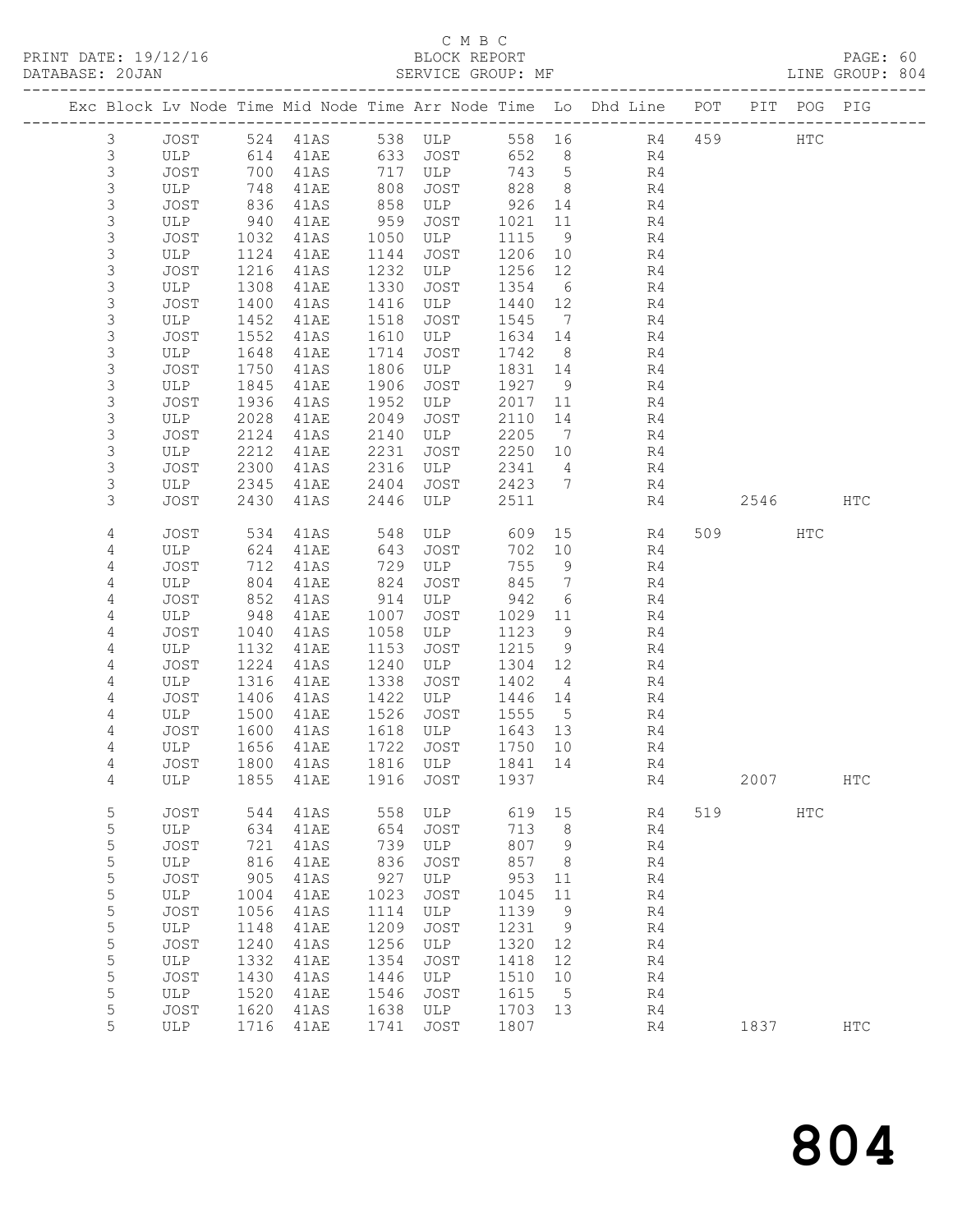## C M B C<br>BLOCK REPORT

PAGE: 61<br>LINE GROUP: 804

|  |                |             |              |                                                |              |                       |                 |                    | Exc Block Lv Node Time Mid Node Time Arr Node Time Lo Dhd Line POT PIT POG PIG |          |     |            |
|--|----------------|-------------|--------------|------------------------------------------------|--------------|-----------------------|-----------------|--------------------|--------------------------------------------------------------------------------|----------|-----|------------|
|  | 6              |             |              |                                                |              | JOST 554 41AS 608 ULP |                 |                    | 629 15 R4                                                                      | 529 HTC  |     |            |
|  | 6              |             |              | ULP 644 41AE 704 JOST<br>JOST 727 41AS 745 ULP |              |                       | 723             | $4\overline{ }$    | R4                                                                             |          |     |            |
|  | 6              |             |              |                                                |              |                       | 813 7           |                    | R4                                                                             |          |     |            |
|  | 6              | ULP         | 820          | 41AE                                           |              | 840 JOST              | 901             | 9                  | R4                                                                             |          |     |            |
|  | 6              | JOST        | 910          | 41AS                                           |              | 932 ULP               | 958             | 14                 | R4                                                                             |          |     |            |
|  | 6              | ULP         | 1012         | 41AE                                           |              | 1031 JOST             | 1053 11         |                    | R4                                                                             |          |     |            |
|  | 6              | JOST        | 1104         | 41AS                                           |              | 1122 ULP              | 1147            | 9                  | R4                                                                             |          |     |            |
|  | 6              | ULP         | 1156         | 41AE                                           | 1217         | JOST                  | 1239            | 9                  | R4                                                                             |          |     |            |
|  | 6              | JOST        | 1248         | 41AS                                           |              | 1304 ULP              | 1328 12         |                    | R4                                                                             |          |     |            |
|  | 6              | ULP         | 1340         | 41AE                                           | 1402         | JOST                  | 1426            | - 9                | R4                                                                             |          |     |            |
|  | 6              | JOST        | 1435         | 41AS                                           | 1451<br>1550 | ULP                   | 1515            | - 9<br>$5^{\circ}$ | R4                                                                             |          |     |            |
|  | 6<br>6         | ULP<br>JOST | 1524<br>1624 | 41AE<br>41AS                                   |              | JOST<br>1642 ULP      | 1619<br>1707 13 |                    | R4<br>R4                                                                       |          |     |            |
|  | 6              | ULP         |              | 1720 41AE                                      |              | 1745 JOST             | 1811            |                    | R4                                                                             | 1841 \   |     | <b>HTC</b> |
|  |                |             |              |                                                |              |                       |                 |                    |                                                                                |          |     |            |
|  | $\overline{7}$ | JOST        | 736          | 41AS                                           |              | 755 ULP               | 824             | 8 <sup>8</sup>     | R4                                                                             | 706 HTC  |     |            |
|  | $7\phantom{.}$ | ULP         | 832          | 41AE                                           |              | 852 JOST 913          |                 | $7\phantom{0}$     | R4                                                                             |          |     |            |
|  | 7              | JOST        |              | 920 41AS                                       |              | 942 ULP               | 1008            |                    | R4                                                                             | 1053     |     | <b>HTC</b> |
|  |                |             |              |                                                |              |                       |                 |                    |                                                                                |          |     |            |
|  | $\,8\,$        | JOST        | 748          | 41AS                                           |              | ULP 838               |                 | 6                  | R4                                                                             | 718      | HTC |            |
|  | 8              | ULP         |              | 844 41AE                                       |              | JOST                  | 925 10          |                    | R4                                                                             |          |     |            |
|  | 8              | JOST        |              | 935 41AS                                       | 957          | ULP                   | 1022            |                    | R4                                                                             | 1107     |     | HTC        |
|  |                |             |              |                                                |              |                       |                 |                    |                                                                                |          |     |            |
|  | 9              | JOST        | 605          | 41AS                                           |              | 619 ULP               | 642             | 13                 | R4                                                                             | 535 000  | HTC |            |
|  | 9              | ULP         | 655          | 41AE                                           |              | 715 JOST              | 734             | 8                  | R4                                                                             |          |     |            |
|  | 9              | JOST        |              | 742 41AS                                       |              | 801 ULP               | 830 10          |                    | R4                                                                             |          |     |            |
|  | 9              | ULP         | 840          | 41AE                                           | 900          | JOST                  | 921             | 9                  | R4                                                                             |          |     |            |
|  | 9              | JOST        | 930          | 41AS                                           | 952          | ULP                   | 1017 11         |                    | R4                                                                             |          |     |            |
|  | $\mathsf 9$    | ULP         | 1028         | 41AE                                           | 1047         | JOST                  | 1109            | 11                 | R4                                                                             |          |     |            |
|  | $\mathsf 9$    | JOST        | 1120         | 41AS                                           |              | 1138 ULP              | 1203            | 9                  | R4                                                                             |          |     |            |
|  | $\mathsf 9$    | ULP         | 1212         | 41AE                                           | 1233         | JOST                  | 1256            | 8 <sup>8</sup>     | R4                                                                             |          |     |            |
|  | 9              | JOST        | 1304         | 41AS                                           | 1320         | ULP                   | 1344 12         |                    | R4                                                                             |          |     |            |
|  | 9              | ULP         | 1356         | 41AE                                           | 1418         | JOST                  | 1442            | 8 <sup>8</sup>     | R4                                                                             |          |     |            |
|  | $\mathsf 9$    | JOST        | 1450         | 41AS                                           | 1506         | ULP                   | 1530 10         |                    | R4                                                                             |          |     |            |
|  | 9              | ULP         | 1540         | 41AE                                           | 1606         | JOST                  | 1635            | $5^{\circ}$        | R4                                                                             |          |     |            |
|  | 9              | JOST        | 1640         | 41AS                                           | 1657         | ULP                   | 1722 14         |                    | R4                                                                             |          |     |            |
|  | $\mathcal{G}$  | ULP         |              | 1736 41AE                                      | 1800         | JOST                  | 1826            |                    | R4                                                                             | 1856     | HTC |            |
|  | 10             | JOST        | 615          | 41AS                                           |              | 629 ULP               | 652 13          |                    | R4                                                                             | 545      | HTC |            |
|  | 10             | ULP         | 705          | 41AE                                           |              | 725 JOST              | 745             | - 9                | R4                                                                             |          |     |            |
|  | 10             | JOST        | 754          | 41AS                                           |              | 814 ULP               | 844             | 8 <sup>8</sup>     | R4                                                                             |          |     |            |
|  | 10             | ULP         |              | 852 41AE                                       |              | 912 JOST 933 12       |                 |                    | R4                                                                             |          |     |            |
|  | 10             | JOST        |              | 945 41AS                                       |              | 1007 ULP              | 1032            |                    | R4                                                                             | 1117 HTC |     |            |
|  |                |             |              |                                                |              |                       |                 |                    |                                                                                |          |     |            |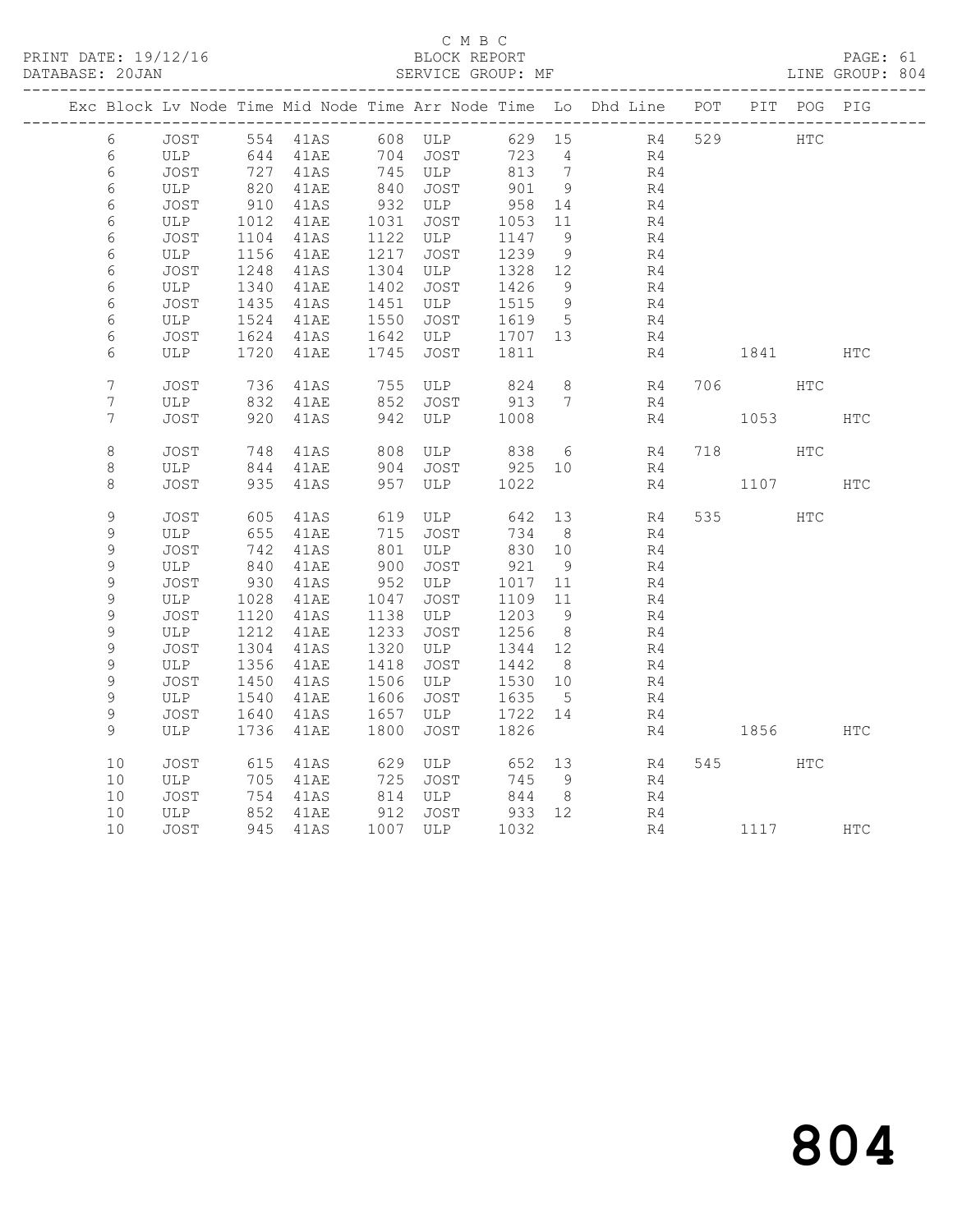| DATABASE: 20JAN |          |             |              |                                                                          |              | SERVICE GROUP: MF |                 |                |                                                                                |           |             | LINE GROUP: 804 |  |
|-----------------|----------|-------------|--------------|--------------------------------------------------------------------------|--------------|-------------------|-----------------|----------------|--------------------------------------------------------------------------------|-----------|-------------|-----------------|--|
|                 |          |             |              |                                                                          |              |                   |                 |                | Exc Block Lv Node Time Mid Node Time Arr Node Time Lo Dhd Line POT PIT POG PIG |           |             |                 |  |
|                 | 11       |             |              |                                                                          |              |                   |                 |                | JOST 620 41AS 634 ULP 657 13 R4 550 HTC                                        |           |             |                 |  |
|                 | 11       | ULP 710     |              |                                                                          |              |                   |                 |                | 41AE 730 JOST 750 10 R4                                                        |           |             |                 |  |
|                 | 11       | JOST        | 800<br>900   | 41AS                                                                     |              |                   |                 |                | 822 ULP 850 10 R4                                                              |           |             |                 |  |
|                 | 11       | ULP         |              | 41AE                                                                     |              | 919 JOST          | 941             | 9              | R4<br>R4                                                                       |           |             |                 |  |
|                 | 11       | JOST        | 950          | 41AS                                                                     |              | 1012 ULP          | 1037 7          |                |                                                                                |           |             |                 |  |
|                 | 11       | ULP         | 1044         | 41AE                                                                     | 1104         | JOST              | 1126 10         |                | R4                                                                             |           |             |                 |  |
|                 | 11       | JOST        | 1136         | 41AS                                                                     |              | 1154 ULP          | 1219 9          |                | R <sub>4</sub>                                                                 |           |             |                 |  |
|                 | 11       | ULP         | 1228         | 41AE                                                                     | 1249         | JOST              | 1312 8          |                | $\frac{R4}{R4}$                                                                |           |             |                 |  |
|                 | 11       | JOST        | 1320         | 41AS                                                                     | 1336         | ULP               | 1400 12         |                | R4                                                                             |           |             |                 |  |
|                 | 11<br>11 | ULP<br>JOST | 1412<br>1508 | 41AE<br>41AS                                                             | 1436<br>1524 | JOST<br>ULP       | 1502<br>1548 12 | 6              | R4                                                                             |           |             |                 |  |
|                 | 11       | ULP         | 1600         | 41AE                                                                     | 1626         | JOST              | 1655            | $5^{\circ}$    | R <sub>4</sub>                                                                 |           |             |                 |  |
|                 | 11       | JOST        | 1700         | 41AS                                                                     | 1716         | ULP               | 1741            | 15             | R4                                                                             |           |             |                 |  |
|                 | 11       | ULP         | 1756         | 41AE                                                                     | 1819         | JOST              | 1844            | 12             | R4                                                                             |           |             |                 |  |
|                 | 11       | JOST        | 1856         | 41AS                                                                     | 1912         | ULP               | 1937            | 11             | R4                                                                             |           |             |                 |  |
|                 | 11       | ULP         | 1948         | 41AE                                                                     | 2009         | JOST              | 2030 10         |                | R4                                                                             |           |             |                 |  |
|                 | 11       | JOST        | 2040         | 41AS                                                                     | 2056         | ULP               | 2121 9          |                | R4                                                                             |           |             |                 |  |
|                 | 11       | ULP         | 2130         | 41AE                                                                     | 2149         | JOST              | 2208 16         |                | R4                                                                             |           |             |                 |  |
|                 | 11       | JOST        | 2224         | 41AS                                                                     | 2240         | ULP               | 2305 10         |                | R4                                                                             |           |             |                 |  |
|                 | 11       | ULP         | 2315         | 41AE                                                                     | 2334         | JOST              | 2353            | $\overline{7}$ | R4                                                                             |           |             |                 |  |
|                 | 11       | JOST        | 2400         | 41AS                                                                     | 2416         | ULP               | 2441 4          |                | R4                                                                             |           |             |                 |  |
|                 | 11       | ULP         | 2445         | 41AE                                                                     | 2504         | JOST              | 2523            |                | R4                                                                             |           | 2553        | HTC             |  |
|                 | 12       | JOST        | 625          | 41AS                                                                     |              | 639 ULP           |                 |                | 702 13 R4                                                                      | 555 75    | HTC         |                 |  |
|                 | 12       | ULP         | $715\n\n804$ | 41AE                                                                     | 735          | JOST              | 755 9           |                | R4                                                                             |           |             |                 |  |
|                 | 12       | JOST        | 804          | 41AS                                                                     |              | 826 ULP           | 854 10          |                | R <sub>4</sub>                                                                 |           |             |                 |  |
|                 | 12       | ULP         | 904          | 41AE                                                                     | 923          | JOST 945 10       |                 |                | R4                                                                             |           |             |                 |  |
|                 | 12       | JOST        | 955          | 41AS                                                                     | 1017         | ULP               | 1042            |                | R4                                                                             | 1127      |             | <b>HTC</b>      |  |
|                 | 13       | JOST        | 630          | 41AS                                                                     | 647          | ULP               |                 |                | 710 10 R4                                                                      | 600 — 100 | HTC         |                 |  |
|                 | 13       | ULP         | 720          | 41AE                                                                     | 740          | JOST              |                 | 800 8          | R4                                                                             |           |             |                 |  |
|                 | 13       | JOST        | 808          | 41AS                                                                     | 830          | ULP               | 858             | 10             | R4                                                                             |           |             |                 |  |
|                 | 13<br>13 | ULP<br>JOST | 908<br>1000  | 41AE                                                                     | 927<br>1018  | JOST<br>ULP       | 949 11<br>1043  |                | R4<br>R4                                                                       |           |             |                 |  |
|                 | 13       | ULP         | 1052         | 41AS<br>41AE                                                             | 1112         | <b>JOST</b>       | 1134 10         | 9              | R4                                                                             |           |             |                 |  |
|                 | 13       | JOST        | 1144         | 41AS                                                                     | 1202         | ULP               | 1227 9          |                | R4                                                                             |           |             |                 |  |
|                 | 13       | ULP         | 1236         | 41AE                                                                     | 1257         | JOST              | 1320 8          |                | R <sup>1</sup>                                                                 |           |             |                 |  |
|                 | 13       | JOST        |              | $\begin{array}{cc}\n 1223 & 41AS \\  \hline\n 1328 & 41AS\n \end{array}$ |              | 1344 ULP          | 1408 12         |                | R4                                                                             |           |             |                 |  |
|                 |          |             |              |                                                                          |              |                   |                 |                | 13 ULP 1420 41AE 1444 JOST 1510 10 R4                                          |           |             |                 |  |
|                 | 13       | JOST        | 1520         | 41AS                                                                     |              | 1536 ULP          | 1600 12         |                | R4                                                                             |           |             |                 |  |
|                 | 13       | ULP         | 1612         | 41AE                                                                     | 1638         | JOST              | 1707 8          |                | R4                                                                             |           |             |                 |  |
|                 | 13       | JOST        | 1715         | 41AS                                                                     |              | 1731 ULP          | 1756 14         |                | R4                                                                             |           |             |                 |  |
|                 | 13       | ULP         | 1810         | 41AE                                                                     | 1832         | JOST              | 1857            |                | R4                                                                             |           | 1927   1927 | HTC             |  |
|                 | 14       | JOST        | 640          | 41AS                                                                     | 657          | ULP               | 720             | 10             | R4                                                                             | 610 HTC   |             |                 |  |
|                 | 14       | ULP         | 730          | 41AE                                                                     | 750          | JOST              | 810 10          |                | R4                                                                             |           |             |                 |  |
|                 | 14       | JOST        | 820          | 41AS                                                                     |              | 842 ULP           | 910             |                | R4                                                                             |           | 955 000     | $_{\rm HTC}$    |  |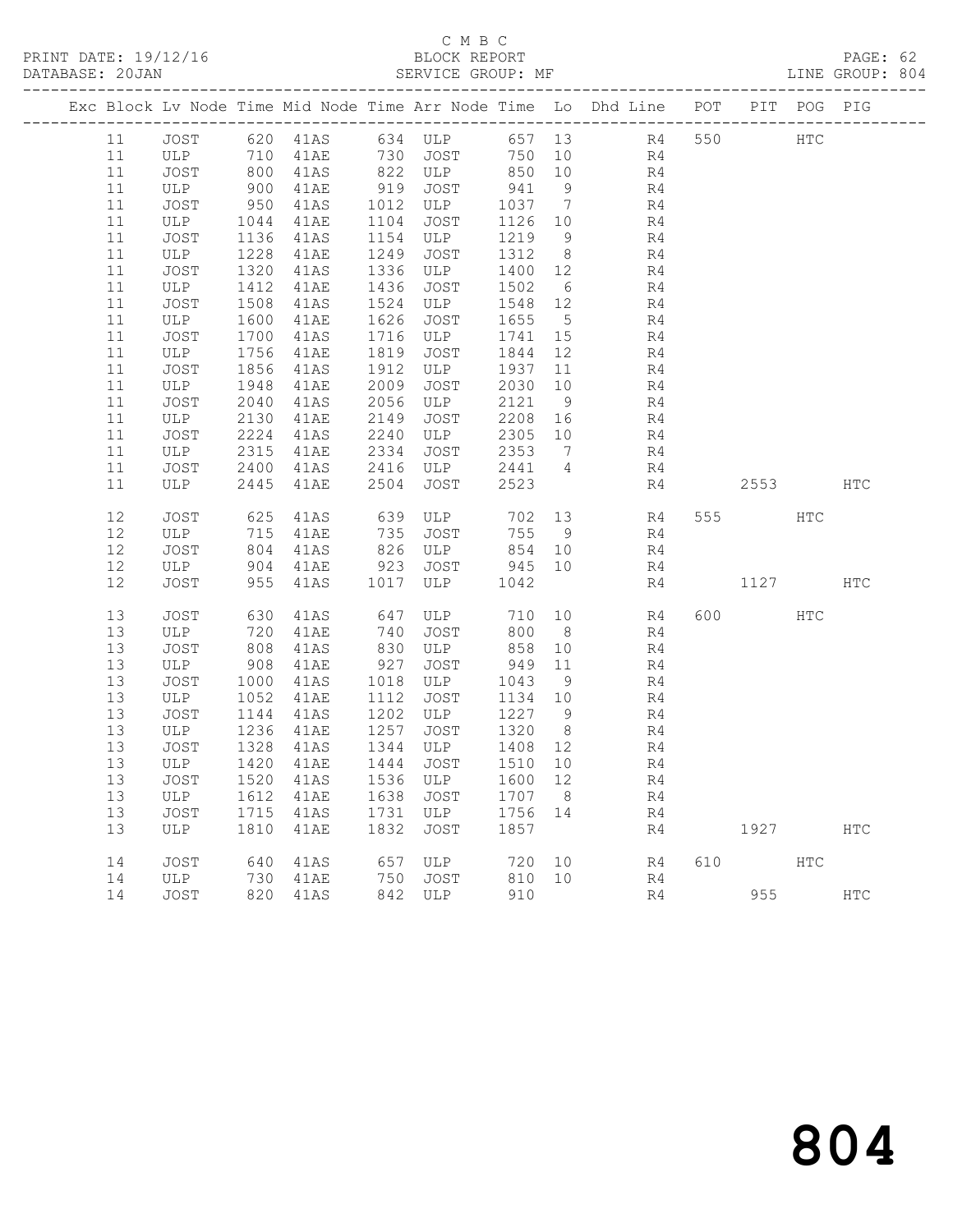|          |              |              | PRINT DATE: 19/12/16<br>DATABASE: 20JAN |              | BLOCK REPORT<br>SERVICE GROUP: MF                    |                   |                 |                                                                                 |     |             |              | PAGE: 63<br>LINE GROUP: 804 |  |
|----------|--------------|--------------|-----------------------------------------|--------------|------------------------------------------------------|-------------------|-----------------|---------------------------------------------------------------------------------|-----|-------------|--------------|-----------------------------|--|
|          |              |              |                                         |              |                                                      |                   |                 | Exc Block Lv Node Time Mid Node Time Arr Node Time Lo Dhd Line POT PIT POG PIG  |     |             |              |                             |  |
|          |              |              |                                         |              |                                                      |                   |                 | 15 JOST 645 41AS 702 ULP 725 10 R4 615 HTC<br>15 ULP 735 41AE 755 JOST 815 9 R4 |     |             |              |                             |  |
|          |              |              |                                         |              |                                                      |                   |                 |                                                                                 |     |             |              |                             |  |
| 15       | JOST         |              |                                         |              | 824 41AS 846 ULP 914 10                              |                   |                 | R <sub>4</sub>                                                                  |     |             |              |                             |  |
| 15       | ULP          |              | 924 41AE                                |              | 943 JOST                                             | 1005 11           |                 | R <sub>4</sub>                                                                  |     |             |              |                             |  |
| 15       | JOST         |              | 1016 41AS<br>1108 41AE                  |              | 1034 ULP<br>1128 JOST                                | 1059 9<br>1150 10 |                 | $\frac{R4}{R4}$                                                                 |     |             |              |                             |  |
| 15       | ULP          |              | 1108 41AE                               |              |                                                      |                   |                 |                                                                                 |     |             |              |                             |  |
| 15       | JOST         |              | 1200 41AS                               |              | 1216 ULP 1240 12                                     |                   |                 | R4                                                                              |     |             |              |                             |  |
| 15       | ULP          | 1252         | 41AE                                    | 1313         | JOST                                                 | 1336 8            |                 | R4                                                                              |     |             |              |                             |  |
| 15       | JOST         | 1344         | 41AS                                    |              |                                                      |                   |                 | R4                                                                              |     |             |              |                             |  |
| 15       | ULP          |              | 1436 41AE                               | 1501         | 1315 ULP $1424$ 1424 1424 1424 1528 8<br>ULP 1618 14 |                   |                 | R <sub>4</sub><br>R4                                                            |     |             |              |                             |  |
| 15       | JOST         |              | 1536 41AS                               | 1554         |                                                      |                   |                 |                                                                                 |     |             |              |                             |  |
| 15<br>15 | ULP          | 1632         | 41AE<br>1735 41AS                       | 1658         | JOST                                                 | 1726              | 9               | R4                                                                              |     |             |              |                             |  |
| 15       | JOST<br>ULP  |              | 1830 41AE                               |              | 1751 ULP 1816 14<br>1851 JOST 1912                   |                   |                 | R <sub>4</sub><br>R4                                                            |     | 1942 HTC    |              |                             |  |
|          |              |              |                                         |              |                                                      |                   |                 |                                                                                 |     |             |              |                             |  |
| 16       | JOST         | 650          | 41AS                                    |              |                                                      |                   |                 | 707 ULP 730 10 R4 620 HTC                                                       |     |             |              |                             |  |
| 16       | ULP 740 41AE |              |                                         |              | 800 JOST                                             | 820               |                 | 8 <sup>1</sup><br>R4                                                            |     |             |              |                             |  |
| 16       | JOST         | 828          | 41AS                                    |              | 850 ULP                                              | 918               |                 |                                                                                 | R4  | 1003 HTC    |              |                             |  |
| 17       | JOST         |              |                                         |              | 703 41AS 720 ULP                                     | 746               |                 | $6\overline{6}$<br>R4                                                           |     | 633 HTC     |              |                             |  |
| 17       | ULP 752 41AE |              |                                         |              | 812 JOST                                             | 832               |                 | 8 <sup>1</sup><br>R4                                                            |     |             |              |                             |  |
| 17       | JOST         |              | 840 41AS                                |              | 902 ULP                                              | 930               |                 | R4                                                                              |     | 1015 HTC    |              |                             |  |
| 18       | JOST         |              | 706 41AS                                |              | 723 ULP                                              | 749               |                 | $7$ R4                                                                          |     | 636 HTC     |              |                             |  |
| 18       | ULP 756 41AE |              |                                         |              | 816 JOST                                             | 836               |                 | 8 <sup>1</sup><br>R4                                                            |     |             |              |                             |  |
| 18       | JOST         |              | 844 41AS                                |              | 906 ULP                                              | 934               |                 |                                                                                 | R4  | 1019 HTC    |              |                             |  |
| 19       | JOST         |              | 709 41AS                                |              | 726 ULP                                              | 752               |                 | $8 - 8$                                                                         |     | R4 639 HTC  |              |                             |  |
| 19       | ULP          |              | 800 41AE                                | 820          | JOST                                                 | 841               |                 | $7\overline{ }$<br>R4                                                           |     |             |              |                             |  |
| 19       | JOST         |              | 848 41AS                                |              | 910 ULP                                              | 938               |                 |                                                                                 |     | R4 1023 HTC |              |                             |  |
| 20       | JOST         | 715          | 41AS                                    |              | 733 ULP                                              | 801               | $7\overline{ }$ | R4                                                                              |     | 645         | HTC          |                             |  |
| 20       | ULP          |              | 808 41AE                                |              | 828 JOST                                             | 849               |                 | $7\overline{ }$<br>R4                                                           |     |             |              |                             |  |
| 20       |              |              | JOST 856 41AS<br>ULP 956 41AE           |              | 918 ULP 946 10<br>1015 JOST 1037 11                  |                   |                 | R4                                                                              |     |             |              |                             |  |
| 20       |              |              |                                         |              |                                                      |                   |                 | R4                                                                              |     |             |              |                             |  |
| 20       | JOST         |              | 1048 41AS                               |              | 1106 ULP 1131 9                                      |                   |                 | R4                                                                              |     |             |              |                             |  |
| 20       | ULP          |              | 1140 41AE                               |              | 1201 JOST                                            | 1223 9            |                 | R4                                                                              |     |             |              |                             |  |
|          |              |              |                                         |              | 20 JOST 1232 41AS 1248 ULP 1312 12                   |                   |                 | R <sub>4</sub>                                                                  |     |             |              |                             |  |
| 20       | ULP          | 1324         | 41AE                                    | 1346         | JOST                                                 | 1410              | 14              | R4                                                                              |     |             |              |                             |  |
| 20       | <b>JOST</b>  | 1424         | 41AS                                    | 1440         | ULP                                                  | 1504              | 8               | R4                                                                              |     |             |              |                             |  |
| 20<br>20 | ULP<br>JOST  | 1512<br>1612 | 41AE<br>41AS                            | 1538<br>1630 | <b>JOST</b><br>ULP                                   | 1607<br>1655      | 5<br>13         | R4<br>R4                                                                        |     |             |              |                             |  |
| 20       | <b>ULP</b>   | 1708         | 41AE                                    | 1733         | JOST                                                 | 1800              |                 | R4                                                                              |     | 1830        |              | HTC                         |  |
|          |              |              |                                         |              |                                                      |                   |                 |                                                                                 |     |             |              |                             |  |
| 21       | <b>JOST</b>  | 718          | 41AS                                    | 736          | ULP                                                  | 804               | 8               | R4                                                                              | 648 |             | $_{\rm HTC}$ |                             |  |
| 21       | ULP          | 812          | 41AE                                    | 832          | <b>JOST</b>                                          | 853               | $7\phantom{.0}$ | R4                                                                              |     |             |              |                             |  |
| 21       | <b>JOST</b>  | 900          | 41AS                                    | 922          | ULP                                                  | 948               |                 | R4                                                                              |     | 1033        |              | HTC                         |  |
| 22       | <b>JOST</b>  | 724          | 41AS                                    | 742          | ULP                                                  | 810               |                 | R4                                                                              | 654 | 855         | $_{\rm HTC}$ | <b>HTC</b>                  |  |
| 23       | <b>JOST</b>  | 730          | 41AS                                    | 749          | ULP                                                  | 818               | 6               | R4                                                                              | 700 |             | HTC          |                             |  |
| 23       | ULP          | 824          | 41AE                                    | 844          | <b>JOST</b>                                          | 905               | 10              | R4                                                                              |     |             |              |                             |  |
| 23       | JOST         | 915          | 41AS                                    | 937          | ULP                                                  | 1003              |                 | R4                                                                              |     | 1048        |              | HTC                         |  |
| 24       | JOST         | 733          | 41AS                                    | 752          | ULP                                                  | 821               | 7               | R4                                                                              | 703 |             | HTC          |                             |  |
| 24       | ULP          | 828          | 41AE                                    | 848          | <b>JOST</b>                                          | 909               |                 | R4                                                                              |     | 939         |              | HTC                         |  |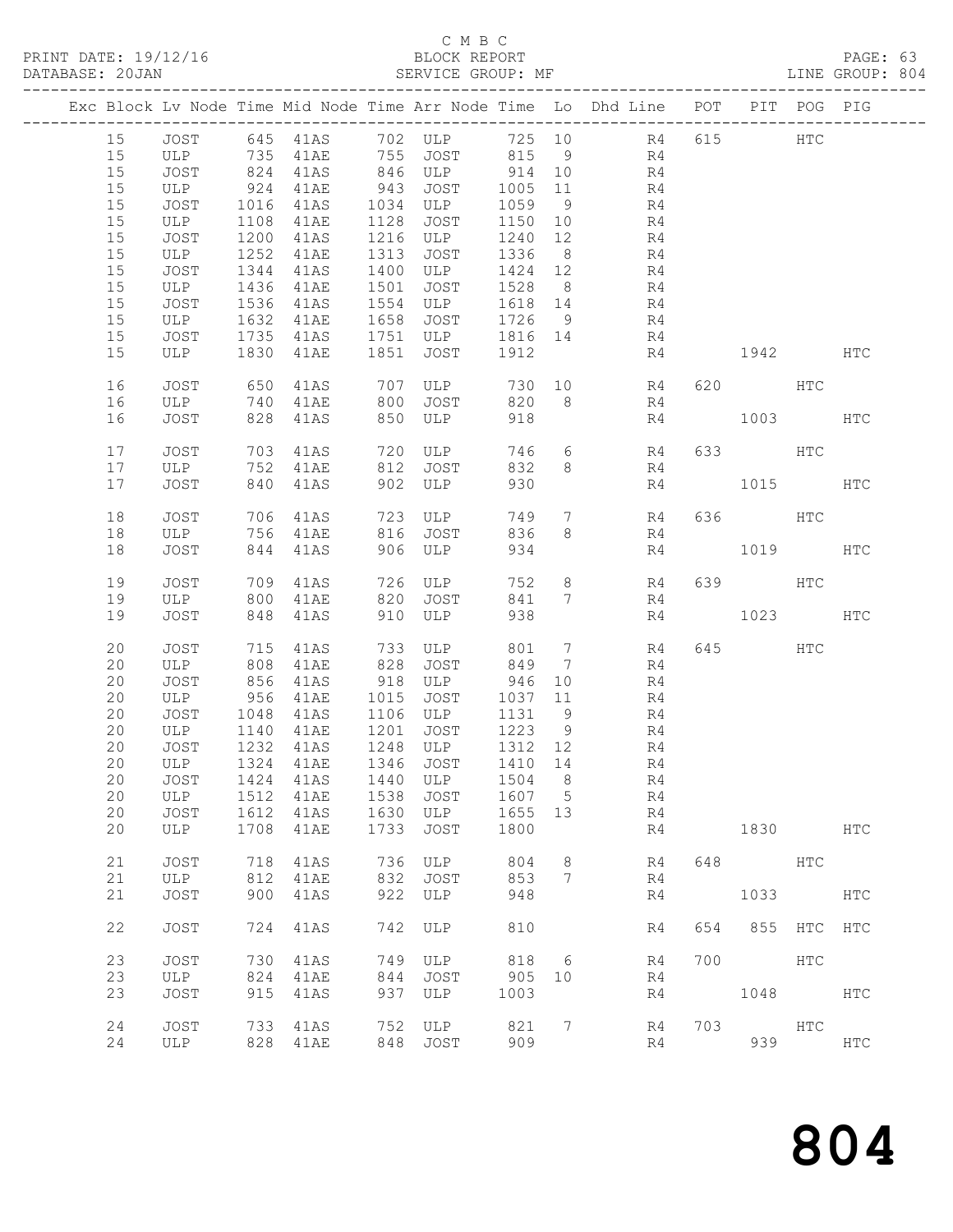| DATABASE: 20JAN |    |             |      | SERVICE GROUP: MF |      |               |         |                              |                                                                                |      |                 |         | LINE GROUP: 804 |  |
|-----------------|----|-------------|------|-------------------|------|---------------|---------|------------------------------|--------------------------------------------------------------------------------|------|-----------------|---------|-----------------|--|
|                 |    |             |      |                   |      |               |         |                              | Exc Block Lv Node Time Mid Node Time Arr Node Time Lo Dhd Line POT PIT POG PIG |      |                 |         |                 |  |
|                 | 25 |             |      |                   |      |               |         |                              | JOST 600 41AS 614 ULP 637 13 R4 530 HTC                                        |      |                 |         |                 |  |
|                 | 25 | ULP 650     |      |                   |      |               |         |                              | 41AE 710 JOST 729 10 R4                                                        |      |                 |         |                 |  |
|                 | 25 | JOST        | 739  | 41AS              |      | 758 ULP 827 9 |         |                              | R4                                                                             |      |                 |         |                 |  |
|                 | 25 | ULP         | 836  | 41AE              |      | 856 JOST      | 917 8   |                              | R4                                                                             |      |                 |         |                 |  |
|                 | 25 | JOST        | 925  | 41AS              | 947  | ULP           | 1013    | $\overline{7}$               | R4                                                                             |      |                 |         |                 |  |
|                 | 25 | ULP         | 1020 | 41AE              | 1039 | JOST          | 1101 11 |                              | R <sub>4</sub>                                                                 |      |                 |         |                 |  |
|                 | 25 | JOST        | 1112 | 41AS              | 1130 | ULP           | 1155    | 9                            | R4                                                                             |      |                 |         |                 |  |
|                 | 25 | ULP         | 1204 | 41AE              | 1225 | JOST          | 1248    | 8 <sup>8</sup>               | R4                                                                             |      |                 |         |                 |  |
|                 | 25 | JOST        | 1256 | 41AS              | 1312 | ULP           | 1336 12 |                              | R4                                                                             |      |                 |         |                 |  |
|                 | 25 | ULP         | 1348 | 41AE              | 1410 | JOST          | 1434    | 11                           | R4                                                                             |      |                 |         |                 |  |
|                 | 25 | JOST        | 1445 | 41AS              | 1501 | ULP           | 1525    | 11                           | R4                                                                             |      |                 |         |                 |  |
|                 | 25 | ULP         | 1536 | 41AE              | 1602 | JOST          | 1631    | $5^{\circ}$                  | R4                                                                             |      |                 |         |                 |  |
|                 | 25 | JOST        | 1636 | 41AS              | 1653 | ULP           | 1718    | 14                           | R4                                                                             |      |                 |         |                 |  |
|                 | 25 | ULP         | 1732 | 41AE              | 1756 | JOST          | 1822    | 10                           | R4                                                                             |      |                 |         |                 |  |
|                 | 25 | JOST        | 1832 | 41AS              | 1848 | ULP           | 1913    | 11                           | R4                                                                             |      |                 |         |                 |  |
|                 | 25 | ULP         | 1924 | 41AE              | 1945 | JOST          | 2006    | 14                           | R4                                                                             |      |                 |         |                 |  |
|                 | 25 | JOST        | 2020 | 41AS              | 2036 | ULP           | 2101 9  |                              | R4                                                                             |      |                 |         |                 |  |
|                 | 25 | ULP         | 2110 | 41AE              | 2129 | JOST          | 2148 12 |                              | R4                                                                             |      |                 |         |                 |  |
|                 | 25 | JOST        | 2200 | 41AS              | 2216 | ULP           | 2241    |                              | $7\overline{ }$<br>R4                                                          |      |                 |         |                 |  |
|                 | 25 | ULP         | 2248 | 41AE              | 2307 | JOST          | 2326    |                              | R4                                                                             |      | 2356            |         | HTC             |  |
|                 |    |             |      |                   |      |               |         |                              |                                                                                |      |                 |         |                 |  |
|                 | 26 | <b>JOST</b> | 745  | 41AS              | 805  | ULP           | 835     |                              | R4                                                                             | 715  |                 | 920 HTC | <b>HTC</b>      |  |
|                 | 27 | JOST        | 610  | 41AS              |      | 624 ULP       | 647     |                              | 13<br>R4                                                                       |      | 540             | HTC     |                 |  |
|                 | 27 | ULP         | 700  | 41AE              | 720  | JOST          | 740 11  |                              | R4                                                                             |      |                 |         |                 |  |
|                 | 27 | JOST        | 751  | 41AS              | 811  | ULP           | 841     | $\overline{7}$               | R4                                                                             |      |                 |         |                 |  |
|                 | 27 | ULP         | 848  | 41AE              | 908  | JOST          | 929 11  |                              | R4                                                                             |      |                 |         |                 |  |
|                 | 27 | JOST        | 940  | 41AS              | 1002 | ULP           | 1027    | 9                            | R4                                                                             |      |                 |         |                 |  |
|                 | 27 | ULP         | 1036 | 41AE              | 1056 | JOST          | 1118 10 |                              | R4                                                                             |      |                 |         |                 |  |
|                 | 27 | JOST        | 1128 | 41AS              | 1146 | ULP           | 1211    | 9                            | R4                                                                             |      |                 |         |                 |  |
|                 | 27 | ULP         | 1220 | 41AE              | 1241 | JOST          | 1304    | 8 <sup>8</sup>               | R4                                                                             |      |                 |         |                 |  |
|                 | 27 | JOST        | 1312 | 41AS              | 1328 | ULP           | 1352    | 12                           | R4                                                                             |      |                 |         |                 |  |
|                 | 27 | ULP         | 1404 | 41AE              | 1428 | JOST          | 1454    | 6                            | R4                                                                             |      |                 |         |                 |  |
|                 | 27 | JOST        | 1500 | 41AS              | 1516 | ULP           | 1540    | 12                           | R4                                                                             |      |                 |         |                 |  |
|                 | 27 | ULP         | 1552 | 41AE              | 1618 | JOST          | 1647 5  |                              | R4                                                                             |      |                 |         |                 |  |
|                 | 27 | JOST        | 1652 | 41AS              | 1709 | ULP           | 1734    | 14                           | R4                                                                             |      |                 |         |                 |  |
|                 | 27 | ULP         | 1748 | 41AE              | 1811 | JOST          | 1836 12 |                              | R4                                                                             |      |                 |         |                 |  |
|                 | 27 | JOST        | 1848 | 41AS              |      | 1904 ULP      | 1929 11 |                              | R4                                                                             |      |                 |         |                 |  |
|                 |    |             |      |                   |      |               |         |                              | 27 ULP 1940 41AE 2001 JOST 2022 8 R4                                           |      |                 |         |                 |  |
|                 | 27 | JOST        | 2030 | 41AS              | 2046 | ULP           | 2111    | $\overline{9}$               | R4                                                                             |      |                 |         |                 |  |
|                 | 27 | ULP         | 2120 | 41AE              | 2139 | JOST          | 2158 14 |                              | R4                                                                             |      |                 |         |                 |  |
|                 | 27 | JOST        | 2212 | 41AS              | 2228 | ULP           | 2253    | $7\phantom{.0}\phantom{.0}7$ | R4                                                                             |      |                 |         |                 |  |
|                 | 27 | ULP         | 2300 | 41AE              | 2319 | JOST          | 2338    | $\overline{7}$               | R4                                                                             |      |                 |         |                 |  |
|                 | 27 | JOST        | 2345 | 41AS              | 2401 | ULP           | 2426    | 4                            | R4                                                                             |      |                 |         |                 |  |
|                 | 27 | ULP         | 2430 | 41AE              | 2449 | JOST          | 2508    |                              | R4                                                                             |      | 2538            |         | HTC             |  |
|                 | 28 | <b>JOST</b> | 757  | 41AS              | 817  | ULP           | 847     | 9                            | R4                                                                             | 727  | HTC             |         |                 |  |
|                 | 28 | ULP         | 856  | 41AE              | 916  | JOST          | 937     |                              | R4                                                                             |      | 1007            |         | HTC             |  |
|                 | 29 | JOST        | 812  | 41AS              | 834  | ULP           | 902     |                              | R4                                                                             |      | 742 947 HTC HTC |         |                 |  |
|                 | 30 | JOST        | 1412 | 41AS              | 1428 | ULP           | 1452    | 12                           | R4                                                                             | 1342 |                 | HTC     |                 |  |
|                 | 30 | ULP         | 1504 | 41AE              | 1530 | JOST          | 1559 5  |                              | R4                                                                             |      |                 |         |                 |  |
|                 | 30 | JOST        | 1604 | 41AS              | 1622 | ULP           | 1647 13 |                              | R4                                                                             |      |                 |         |                 |  |
|                 | 30 | ULP         | 1700 | 41AE              | 1725 | JOST          | 1752    |                              | R4                                                                             |      | 1822            |         | $_{\rm{HTC}}$   |  |
|                 |    |             |      |                   |      |               |         |                              |                                                                                |      |                 |         |                 |  |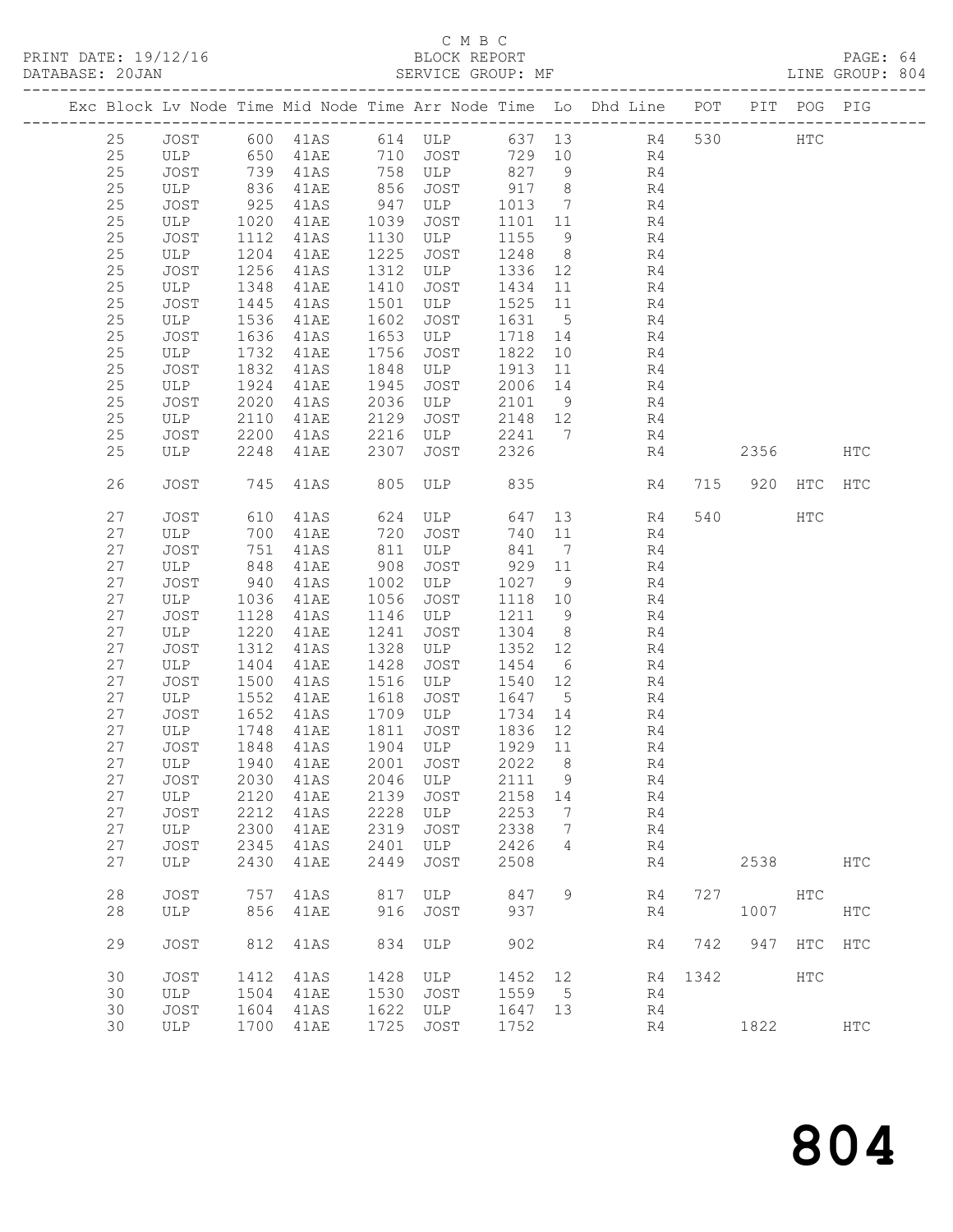PRINT DATE: 19/12/16 BLOCK REPORT<br>DATABASE: 20JAN BATABASE: 20JAN

### C M B C<br>BLOCK REPORT

PAGE: 65<br>LINE GROUP: 804

|  |    |             |                      |                |      | Exc Block Lv Node Time Mid Node Time Arr Node Time Lo Dhd Line POT PIT POG PIG |           |                 |                 |                |      |                     |            |            |
|--|----|-------------|----------------------|----------------|------|--------------------------------------------------------------------------------|-----------|-----------------|-----------------|----------------|------|---------------------|------------|------------|
|  | 31 |             |                      |                |      | JOST 1418 41AS 1434 ULP 1458 10 R4 1348                                        |           |                 |                 |                |      |                     | <b>HTC</b> |            |
|  | 31 | ULP 1508    |                      | 41AE 1534 JOST |      |                                                                                | 1603 5 R4 |                 |                 |                |      |                     |            |            |
|  | 31 | JOST        |                      | 41AS           |      | 1626 ULP<br>1626 ULP<br>1700 TOST                                              | 1651 13   |                 |                 |                |      |                     |            |            |
|  | 31 | ULP         | 1608<br>1704<br>1704 | 41AE           | 1729 | JOST                                                                           | 1756 12   |                 | $\frac{R4}{R4}$ |                |      |                     |            |            |
|  | 31 | JOST        | 1808                 | 41AS           | 1824 | ULP                                                                            | 1849      | 11              |                 | R <sub>4</sub> |      |                     |            |            |
|  |    |             |                      |                |      |                                                                                |           |                 |                 |                |      |                     |            |            |
|  | 31 | ULP         | 1900                 | 41AE           | 1921 | JOST                                                                           | 1942      | 10              |                 | R4             |      |                     |            |            |
|  | 31 | JOST        | 1952                 | 41AS           | 2008 | ULP                                                                            | 2033      | 11              |                 | R4             |      |                     |            |            |
|  | 31 | ULP         | 2044                 | 41AE           | 2105 | JOST                                                                           | 2126      | 10              |                 | R <sub>4</sub> |      |                     |            |            |
|  | 31 | JOST        | 2136                 | 41AS           | 2152 | ULP                                                                            | 2217      | $\overline{7}$  |                 | R <sub>4</sub> |      |                     |            |            |
|  | 31 | ULP         | 2224                 | 41AE           | 2243 | JOST                                                                           | 2302      | 13              |                 | R4             |      |                     |            |            |
|  | 31 | JOST        | 2315                 | 41AS           | 2331 | ULP                                                                            | 2356      | $4\overline{4}$ |                 | $R4$<br>$R4$   |      |                     |            |            |
|  | 31 | ULP         | 2400                 | 41AE           | 2419 | JOST                                                                           | 2438 7    |                 |                 |                |      |                     |            |            |
|  | 31 | JOST        | 2445                 | 41AS           | 2501 | ULP                                                                            | 2526      |                 |                 | R4             |      | 2601 HTC            |            |            |
|  | 32 | <b>JOST</b> | 1440                 | 41AS           | 1456 | ULP                                                                            | 1520      |                 |                 |                |      | 8 R4 1410 HTC       |            |            |
|  | 32 | ULP         | 1528                 | 41AE           | 1554 | JOST                                                                           | 1623 5    |                 |                 | R <sub>4</sub> |      |                     |            |            |
|  | 32 | JOST        | 1628                 | 41AS           | 1646 | ULP                                                                            | 1711 13   |                 |                 | R <sub>4</sub> |      |                     |            |            |
|  | 32 | ULP         | 1724                 | 41AE           | 1749 | JOST                                                                           | 1815      | 9               |                 | R <sub>4</sub> |      |                     |            |            |
|  | 32 | JOST        | 1824                 | 41AS           | 1840 | ULP                                                                            | 1905      | 11              |                 | R4             |      |                     |            |            |
|  | 32 | ULP         | 1916                 | 41AE           | 1937 | JOST                                                                           | 1958 12   |                 |                 | R4             |      |                     |            |            |
|  | 32 | JOST        | 2010                 | 41AS           | 2026 | ULP                                                                            | 2051      | 9               |                 | R4             |      |                     |            |            |
|  | 32 | ULP         | 2100                 | 41AE           | 2119 | JOST                                                                           | 2138 10   |                 |                 | R <sub>4</sub> |      |                     |            |            |
|  | 32 | JOST        | 2148                 | 41AS           | 2204 | ULP                                                                            | 2229      | $\overline{7}$  |                 | R4             |      |                     |            |            |
|  | 32 | ULP         | 2236                 | 41AE           | 2255 | JOST                                                                           | 2314 16   |                 |                 |                |      |                     |            |            |
|  | 32 | JOST        | 2330                 | 41AS           | 2346 | ULP                                                                            | 2411 4    |                 |                 | R4<br>R4       |      |                     |            |            |
|  | 32 | ULP         | 2415                 | 41AE           | 2434 | JOST                                                                           | 2453      | $\overline{7}$  |                 | R4             |      |                     |            |            |
|  | 32 | JOST        | 2500                 | 41AS           | 2516 | ULP                                                                            | 2541      |                 |                 | R4             |      | 2616                |            | HTC        |
|  |    |             |                      |                |      |                                                                                |           |                 |                 |                |      |                     |            |            |
|  | 33 | JOST        | 1455                 | 41AS           | 1511 | ULP                                                                            |           |                 |                 |                |      | 1535 7 R4 1425 HTC  |            |            |
|  | 33 | ULP         | 1542                 | 41AE           | 1608 | JOST                                                                           | 1637 7    |                 |                 | R4             |      |                     |            |            |
|  | 33 | JOST        | 1644                 | 41AS           | 1701 | ULP                                                                            | 1726      | 14              |                 | R4             |      |                     |            |            |
|  | 33 | ULP         | 1740                 | 41AE           | 1804 | JOST                                                                           | 1830      | 10              |                 | R4             |      |                     |            |            |
|  | 33 | JOST        | 1840                 | 41AS           | 1856 | ULP                                                                            | 1921      | 11              |                 | R4             |      |                     |            |            |
|  | 33 | ULP         | 1932                 | 41AE           | 1953 | JOST                                                                           | 2014      |                 |                 | R4             |      | 2044                |            | HTC        |
|  | 34 | JOST        | 1504                 | 41AS           | 1520 | ULP                                                                            |           |                 |                 |                |      | 1544 12 R4 1434 HTC |            |            |
|  | 34 | ULP 1556    |                      | 41AE           | 1622 | JOST                                                                           | 1651 5    |                 |                 | R <sub>4</sub> |      |                     |            |            |
|  | 34 | JOST        | 1656                 | 41AS           | 1713 | ULP                                                                            | 1738 14   |                 |                 | R4             |      |                     |            |            |
|  | 34 | ULP 1752    |                      | 41AE           | 1815 | JOST                                                                           | 1840      |                 |                 |                |      | R4 1910 HTC         |            |            |
|  | 35 | JOST        | 1512                 | 41AS           | 1528 | ULP                                                                            | 1552      | 12              |                 | R4             | 1442 |                     | HTC        |            |
|  | 35 | ULP         | 1604                 | 41AE           | 1630 | JOST                                                                           | 1659      | - 6             |                 | R4             |      |                     |            |            |
|  | 35 | <b>JOST</b> | 1705                 | 41AS           | 1721 | ULP                                                                            | 1746      | 14              |                 | R4             |      |                     |            |            |
|  | 35 | ULP         | 1800                 | 41AE           | 1822 | JOST                                                                           | 1847      |                 |                 | R4             |      | 1917                |            | HTC        |
|  |    |             |                      |                |      |                                                                                |           |                 |                 |                |      |                     |            |            |
|  | 36 | JOST        | 1516                 | 41AS           | 1532 | ULP                                                                            | 1556      | 12              |                 | R4             | 1446 |                     | HTC        |            |
|  | 36 | <b>ULP</b>  | 1608                 | 41AE           | 1634 | <b>JOST</b>                                                                    | 1703      | $\overline{7}$  |                 | R4             |      |                     |            |            |
|  | 36 | <b>JOST</b> | 1710                 | 41AS           | 1726 | ULP                                                                            | 1751      | 14              |                 | R4             |      |                     |            |            |
|  | 36 | <b>ULP</b>  | 1805                 | 41AE           | 1827 | <b>JOST</b>                                                                    | 1852      | 12              |                 | R4             |      |                     |            |            |
|  | 36 | JOST        | 1904                 | 41AS           | 1920 | ULP                                                                            | 1945      | 11              |                 | R4             |      |                     |            |            |
|  | 36 | ULP         | 1956                 | 41AE           | 2017 | JOST                                                                           | 2038      | 12              |                 | R4             |      |                     |            |            |
|  | 36 | <b>JOST</b> | 2050                 | 41AS           | 2106 | ULP                                                                            | 2131      | 9               |                 | R4             |      |                     |            |            |
|  | 36 | ULP         | 2140                 | 41AE           | 2159 | JOST                                                                           | 2218      |                 |                 | R4             |      | 2248                |            | <b>HTC</b> |
|  |    |             |                      |                |      |                                                                                |           |                 |                 |                |      |                     |            |            |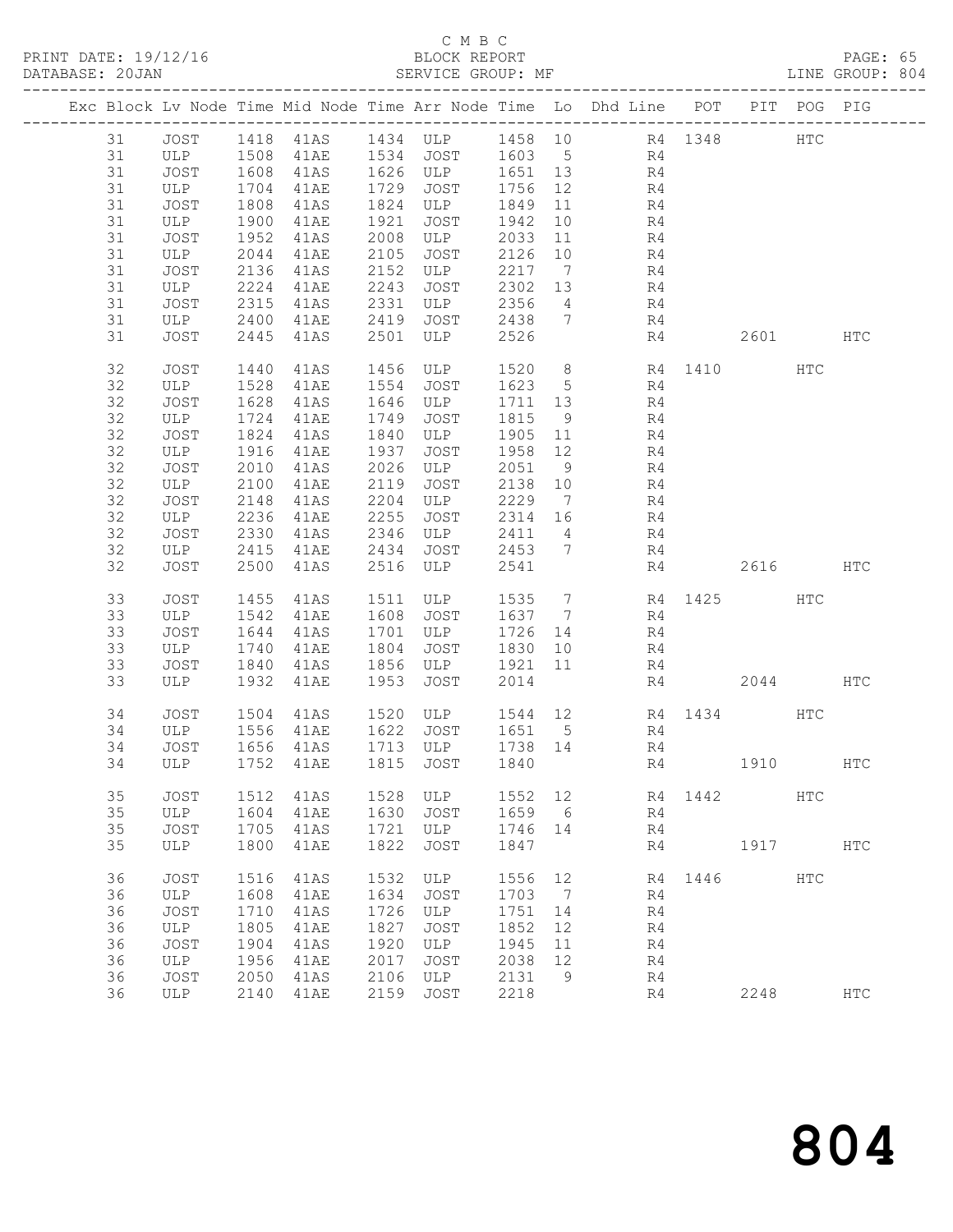### C M B C<br>BLOCK REPORT

PAGE: 66<br>LINE GROUP: 804

|  |    |             |      |                   |      |                                 |         |                 | Exc Block Lv Node Time Mid Node Time Arr Node Time Lo Dhd Line POT PIT POG PIG |      |                  |              |               |
|--|----|-------------|------|-------------------|------|---------------------------------|---------|-----------------|--------------------------------------------------------------------------------|------|------------------|--------------|---------------|
|  | 37 | JOST        |      |                   |      | 1524 41AS 1540 ULP              |         |                 | 1604 12 R4 1454                                                                |      |                  | $_{\rm HTC}$ |               |
|  | 37 | ULP         |      | $1616 \quad 41AE$ |      | 1642 JOST                       |         |                 | 1711 9 R4                                                                      |      |                  |              |               |
|  | 37 | JOST        |      | 1720 41AS         |      | 1736 ULP                        | 1801 14 |                 | R <sub>4</sub>                                                                 |      |                  |              |               |
|  | 37 | ULP         | 1815 | 41AE              | 1837 | JOST                            | 1902    | 10              | R4                                                                             |      |                  |              |               |
|  | 37 | JOST        | 1912 | 41AS              | 1928 | ULP                             | 1953    | 11              | R4                                                                             |      |                  |              |               |
|  | 37 | ULP         | 2004 | 41AE              | 2025 | JOST                            | 2046    | 14              | R4                                                                             |      |                  |              |               |
|  | 37 | JOST        | 2100 | 41AS              | 2116 | ULP                             | 2141    | 9               | R4                                                                             |      |                  |              |               |
|  | 37 | ULP         | 2150 | 41AE              | 2209 | JOST                            | 2228    | 8 <sup>8</sup>  | R4                                                                             |      |                  |              |               |
|  | 37 | JOST        | 2236 | 41AS              | 2252 | ULP                             | 2317 13 |                 | R4                                                                             |      |                  |              |               |
|  | 37 | ULP         | 2330 | 41AE              | 2349 | JOST                            | 2408    | $\overline{7}$  | R4                                                                             |      |                  |              |               |
|  | 37 | JOST        | 2415 | 41AS              | 2431 | ULP                             | 2456    | $4\overline{4}$ | R4                                                                             |      |                  |              |               |
|  | 37 | ULP         | 2500 | 41AE              | 2519 | JOST                            | 2538    |                 | R4                                                                             |      | 2608 HTC         |              |               |
|  |    |             |      |                   |      |                                 |         |                 |                                                                                |      |                  |              |               |
|  | 38 | JOST        | 1532 | 41AS              | 1550 | ULP                             |         |                 | 1614 14 R4 1502                                                                |      |                  | HTC          |               |
|  | 38 | ULP         | 1628 | 41AE              | 1654 | JOST                            | 1723    | $\overline{7}$  | R4                                                                             |      |                  |              |               |
|  | 38 | JOST        | 1730 | 41AS              | 1746 | ULP                             | 1811 14 |                 | R4                                                                             |      |                  |              |               |
|  | 38 | ULP         | 1825 | 41AE              | 1847 | JOST                            | 1912    | 8 <sup>8</sup>  | R4                                                                             |      |                  |              |               |
|  | 38 | JOST        | 1920 | 41AS              | 1936 | ULP                             | 2001    | 11              | R4                                                                             |      |                  |              |               |
|  | 38 | ULP         | 2012 | 41AE              | 2033 | JOST                            | 2054    |                 | R4                                                                             |      | 2124             |              | HTC           |
|  |    |             |      |                   |      |                                 |         |                 |                                                                                |      |                  |              |               |
|  | 39 | ULP         | 1624 | 41AE              | 1650 | JOST                            | 1719    |                 |                                                                                |      | R4 1539 1749 HTC |              | HTC           |
|  |    |             |      |                   |      |                                 |         |                 |                                                                                |      |                  |              |               |
|  | 40 | <b>JOST</b> | 1544 | 41AS              |      | 1602 ULP                        |         |                 | 1626 14 R4 1514                                                                |      |                  | HTC          |               |
|  | 40 | ULP         | 1640 | 41AE              | 1706 | JOST                            | 1734    |                 |                                                                                | R4   | 1804             |              | $_{\rm{HTC}}$ |
|  |    |             |      |                   |      |                                 |         |                 |                                                                                |      |                  |              |               |
|  | 41 | JOST        | 1540 | 41AS              | 1558 | ULP                             | 1622    | 14              | R4                                                                             | 1510 |                  | <b>HTC</b>   |               |
|  | 41 | ULP         | 1636 | 41AE              | 1702 | JOST                            | 1730 10 |                 | R4                                                                             |      |                  |              |               |
|  | 41 | JOST        | 1740 | 41AS              | 1756 | ULP                             | 1821 14 |                 | R4                                                                             |      |                  |              |               |
|  | 41 | ULP         | 1835 | 41AE              | 1856 | JOST                            | 1917    | 11              | R4                                                                             |      |                  |              |               |
|  | 41 | JOST        | 1928 | 41AS              | 1944 | ULP                             | 2009    | 11              | R4                                                                             |      |                  |              |               |
|  | 41 | ULP         | 2020 | 41AE              | 2041 | JOST                            | 2102    | 10              | R4                                                                             |      |                  |              |               |
|  | 41 | JOST        | 2112 | 41AS              | 2128 | ULP                             | 2153    | $\overline{7}$  | R4                                                                             |      |                  |              |               |
|  | 41 | ULP         | 2200 | 41AE              | 2219 | JOST                            | 2238    | 10              | R4                                                                             |      |                  |              |               |
|  | 41 | JOST        | 2248 | 41AS              | 2304 | ULP                             | 2329    |                 | R4                                                                             |      | 2404             |              | HTC           |
|  |    |             |      |                   |      |                                 |         |                 |                                                                                |      |                  |              |               |
|  | 42 | JOST        | 1556 | 41AS              |      | 1614 ULP                        |         |                 | 1638 14 R4 1526<br>1746 9 R4                                                   |      |                  | HTC          |               |
|  | 42 | ULP         |      | 1652 41AE         |      | 1718 JOST                       |         |                 |                                                                                |      |                  |              |               |
|  | 42 | JOST        | 1755 | 41AS              |      | 1811 ULP                        | 1836 14 |                 | R4                                                                             |      |                  |              |               |
|  | 42 | ULP         | 1850 | 41AE              |      | 1911 JOST                       | 1932 12 |                 | R4                                                                             |      |                  |              |               |
|  | 42 |             |      |                   |      | JOST 1944 41AS 2000 ULP 2025 11 |         |                 | R <sub>4</sub>                                                                 |      |                  |              |               |
|  | 42 | ULP         | 2036 | 41AE              | 2057 | JOST                            | 2118    |                 | R4                                                                             |      | 2148             |              | $_{\rm{HTC}}$ |
|  |    |             |      |                   |      |                                 |         |                 |                                                                                |      |                  |              |               |
|  | 44 | ULP         | 1516 | 41AE              | 1542 | <b>JOST</b>                     | 1611    | 5               | R4                                                                             | 1431 |                  | <b>HTC</b>   |               |
|  | 44 | JOST        | 1616 | 41AS              | 1634 | ULP                             | 1659    | 13              | R4                                                                             |      |                  |              |               |
|  | 44 | ULP         | 1712 | 41AE              | 1737 | JOST                            | 1804    | 12              | R4                                                                             |      |                  |              |               |
|  | 44 | JOST        | 1816 | 41AS              | 1832 | ULP                             | 1857    | 11              | R4                                                                             |      |                  |              |               |
|  | 44 | ULP         | 1908 | 41AE              | 1929 | JOST                            | 1950    | 10              | R4                                                                             |      |                  |              |               |
|  | 44 | JOST        | 2000 | 41AS              | 2016 | ULP                             | 2041    | 11              | R4                                                                             |      |                  |              |               |
|  | 44 | ULP         | 2052 | 41AE              | 2113 | JOST                            | 2134    |                 | R4                                                                             |      | 2204             |              | HTC           |
|  |    |             |      |                   |      |                                 |         |                 |                                                                                |      |                  |              |               |
|  | 45 | ULP         | 1532 | 41AE              | 1558 | JOST                            | 1627    | 5               | R4                                                                             | 1447 |                  | HTC          |               |
|  | 45 | JOST        | 1632 | 41AS              | 1649 | ULP                             | 1714    | 14              | R4                                                                             |      |                  |              |               |
|  | 45 | ULP         | 1728 | 41AE              | 1753 | JOST                            | 1819    |                 | R4                                                                             |      | 1849             |              | HTC           |
|  |    |             |      |                   |      |                                 |         |                 |                                                                                |      |                  |              |               |
|  | 46 | ULP         | 1548 | 41AE              | 1614 | <b>JOST</b>                     | 1643    | 5               | R4                                                                             | 1503 |                  | HTC          |               |
|  | 46 | <b>JOST</b> | 1648 | 41AS              | 1705 | ULP                             | 1730    | 14              | R4                                                                             |      |                  |              |               |
|  | 46 | ULP         | 1744 | 41AE              | 1808 | JOST                            | 1834    |                 | R4                                                                             |      | 1904             |              | HTC           |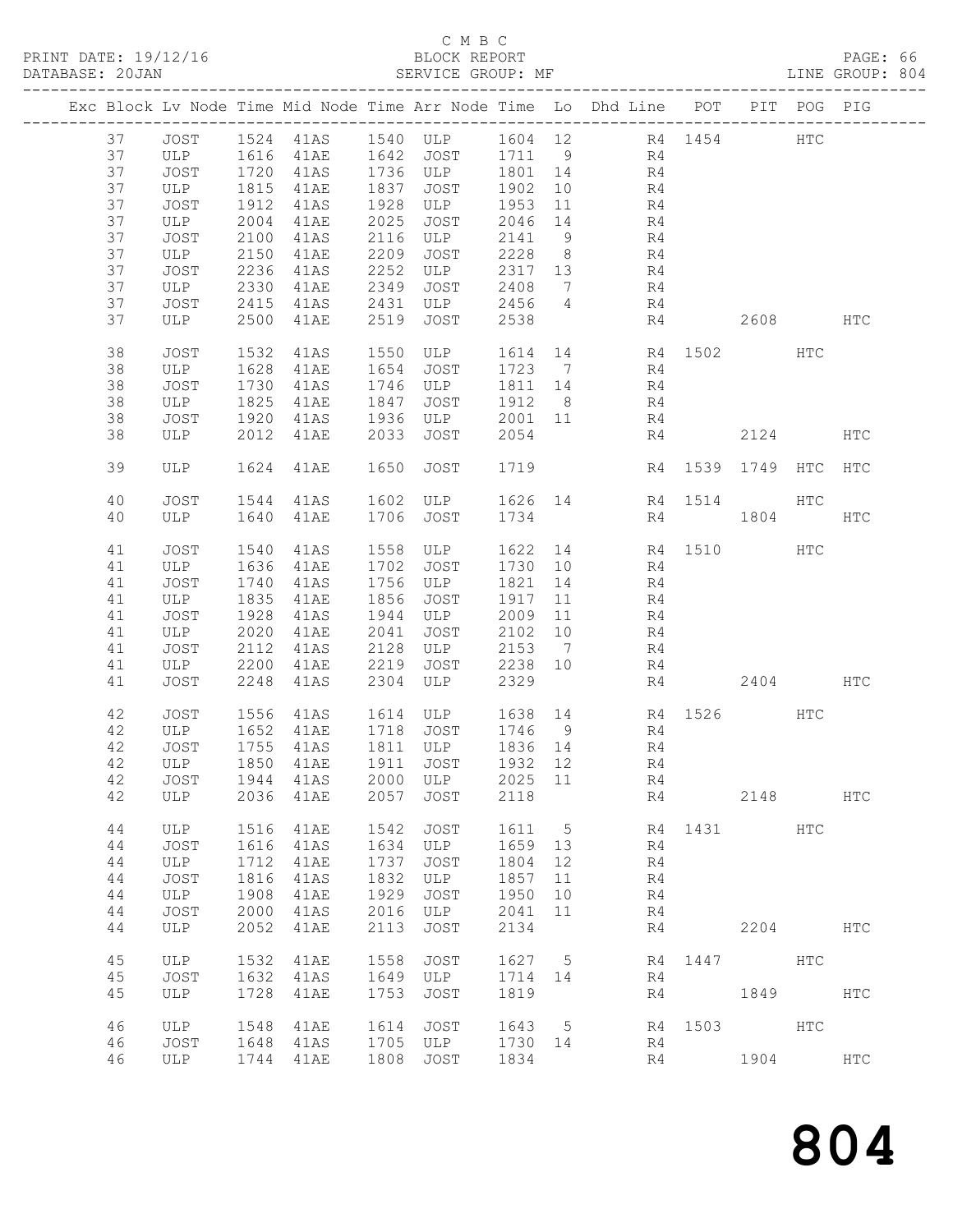|                |      |                          |      |      |                                                                                               |                    |    | PRINT DATE: 19/12/16 BLOCK REPORT PRINT DATE: 19/12/16 BLOCK REPORT PRINT DATABASE: 20JAN PAGE: 67<br>DATABASE: 20JAN SERVICE GROUP: SAT LINE GROUP: 100                                                                                        |                                                                                                                                                                                                                                 |            |  |
|----------------|------|--------------------------|------|------|-----------------------------------------------------------------------------------------------|--------------------|----|-------------------------------------------------------------------------------------------------------------------------------------------------------------------------------------------------------------------------------------------------|---------------------------------------------------------------------------------------------------------------------------------------------------------------------------------------------------------------------------------|------------|--|
|                |      |                          |      |      |                                                                                               |                    |    | 22 ST STN MARINE & KNIGHT ALL PROPERTY ARE MANUSCULE DOOR MARINE & ANIGHT MARINE AND MPLP MARPOLE LOOP MELE                                                                                                                                     |                                                                                                                                                                                                                                 |            |  |
|                |      |                          |      |      |                                                                                               |                    |    | Exc Block Lv Node Time Mid Node Time Arr Node Time Lo Dhd Line POT PIT POG PIG                                                                                                                                                                  |                                                                                                                                                                                                                                 |            |  |
|                |      |                          |      |      |                                                                                               |                    |    | 1 MAKN 441 MAKN 441 MPLP 458 7 100 426 HTC<br>1 MPLP 505 MAKN 517 22ST 534 7 100<br>1 22ST 541 MAKN 601 MPLP 618 9 100<br>1 MPLP 627 MAKN 639 22ST 656 15 100<br>1 22ST 711 MAKN 730 MPLP 750 15 100<br>1 MPLP 805 MAKN 818 22ST 838 9 100<br>1 |                                                                                                                                                                                                                                 |            |  |
|                |      |                          |      |      |                                                                                               |                    |    |                                                                                                                                                                                                                                                 |                                                                                                                                                                                                                                 |            |  |
|                |      |                          |      |      |                                                                                               |                    |    |                                                                                                                                                                                                                                                 |                                                                                                                                                                                                                                 |            |  |
|                |      |                          |      |      |                                                                                               |                    |    |                                                                                                                                                                                                                                                 |                                                                                                                                                                                                                                 |            |  |
|                |      |                          |      |      |                                                                                               |                    |    |                                                                                                                                                                                                                                                 |                                                                                                                                                                                                                                 |            |  |
|                |      |                          |      |      | 818 22ST 838 9<br>908 MPLP 930 9<br>954 22ST 1013 10<br>1044 MPLP 1106 9<br>1131 22ST 1150 10 |                    |    |                                                                                                                                                                                                                                                 |                                                                                                                                                                                                                                 |            |  |
|                |      |                          |      |      |                                                                                               |                    |    |                                                                                                                                                                                                                                                 |                                                                                                                                                                                                                                 |            |  |
| $\mathbbm{1}$  | MPLP | 939                      | MAKN |      |                                                                                               |                    |    | 100                                                                                                                                                                                                                                             |                                                                                                                                                                                                                                 |            |  |
| $\mathbf{1}$   | 22ST | 1023<br>1115             | MAKN |      |                                                                                               |                    |    | 100                                                                                                                                                                                                                                             |                                                                                                                                                                                                                                 |            |  |
| $\mathbf{1}$   | MPLP |                          | MAKN |      |                                                                                               |                    |    | 100                                                                                                                                                                                                                                             |                                                                                                                                                                                                                                 |            |  |
| $\mathbf 1$    | 22ST | 1200<br>1301             | MAKN |      | 1221 MPLP                                                                                     | 1247<br>1339       |    | $\begin{array}{cc} 14 & \hspace{1.5cm} 100 \\ 11 & \hspace{1.5cm} 100 \end{array}$                                                                                                                                                              |                                                                                                                                                                                                                                 |            |  |
| $\mathbf{1}$   | MPLP |                          | MAKN |      | 1318 22ST                                                                                     |                    |    |                                                                                                                                                                                                                                                 |                                                                                                                                                                                                                                 |            |  |
| $\mathbf 1$    | 22ST | 1350                     | MAKN |      | 1411 MPLP 1437 11<br>1506 22ST 1526 12<br>1600 MPLP 1626 10                                   |                    |    | 100                                                                                                                                                                                                                                             |                                                                                                                                                                                                                                 |            |  |
| $\mathbf 1$    | MPLP | 1448<br>1538             | MAKN |      |                                                                                               |                    |    | 100                                                                                                                                                                                                                                             |                                                                                                                                                                                                                                 |            |  |
| $\mathbf{1}$   | 22ST |                          | MAKN |      |                                                                                               |                    |    | 100                                                                                                                                                                                                                                             |                                                                                                                                                                                                                                 |            |  |
| $\mathbf{1}$   | MPLP | 1636<br>1728             | MAKN |      | 1654 22ST 1716 12<br>1749 MPLP 1813 10                                                        |                    |    | 100                                                                                                                                                                                                                                             |                                                                                                                                                                                                                                 |            |  |
| $\mathbf 1$    | 22ST |                          | MAKN |      |                                                                                               |                    |    | 100                                                                                                                                                                                                                                             |                                                                                                                                                                                                                                 |            |  |
| $\mathbf{1}$   | MPLP | 1823                     | MAKN | 1843 | 22ST 1904                                                                                     |                    |    | 100                                                                                                                                                                                                                                             | 1911 — 1911 — 1912 — 1923 — 1924 — 1925 — 1926 — 1927 — 1927 — 1928 — 1928 — 1928 — 1928 — 1928 — 1928 — 1928 — 1928 — 1928 — 1928 — 1928 — 1928 — 1928 — 1928 — 1928 — 1928 — 1928 — 1928 — 1928 — 1928 — 1928 — 1928 — 1928 — | <b>HTC</b> |  |
| $\mathbf{2}$   | 22ST | 511<br>605<br>656        | MAKN |      | 530 MPLP 547 18                                                                               |                    |    | 100                                                                                                                                                                                                                                             | 503 HTC                                                                                                                                                                                                                         |            |  |
| $\mathbf{2}$   | MPLP |                          | MAKN |      | 617 22ST                                                                                      | 635                | 21 | 100                                                                                                                                                                                                                                             |                                                                                                                                                                                                                                 |            |  |
| $\mathbf{2}$   | 22ST |                          | MAKN |      | $715$ MPLP                                                                                    | 732                |    | $\frac{1}{10}$<br>100                                                                                                                                                                                                                           |                                                                                                                                                                                                                                 |            |  |
| $\mathbf{2}$   | MPLP | 742<br>824<br>913<br>959 | MAKN |      |                                                                                               |                    |    | 100<br>$\begin{array}{c} 12 \\ 10 \end{array}$                                                                                                                                                                                                  |                                                                                                                                                                                                                                 |            |  |
| $\mathbf{2}$   | 22ST |                          | MAKN |      |                                                                                               |                    |    | 100                                                                                                                                                                                                                                             |                                                                                                                                                                                                                                 |            |  |
| $\mathbf{2}$   | MPLP |                          | MAKN |      |                                                                                               |                    |    | 100                                                                                                                                                                                                                                             |                                                                                                                                                                                                                                 |            |  |
| $\mathbf{2}$   | 22ST |                          | MAKN |      | 928 22ST 947 12<br>1020 MPLP 1042 9<br>1107 22ST 1126 9                                       |                    |    | 100                                                                                                                                                                                                                                             |                                                                                                                                                                                                                                 |            |  |
| $\mathbf{2}$   | MPLP | 1051                     | MAKN |      |                                                                                               |                    |    | 100                                                                                                                                                                                                                                             |                                                                                                                                                                                                                                 |            |  |
| $\mathbf{2}$   | 22ST | 1135                     | MAKN |      | 1157 MPLP                                                                                     | 1223 14<br>1315 10 |    | 100                                                                                                                                                                                                                                             |                                                                                                                                                                                                                                 |            |  |
| $\mathbf{2}$   | MPLP | 1237                     | MAKN | 1254 | 22ST                                                                                          |                    |    | 100                                                                                                                                                                                                                                             |                                                                                                                                                                                                                                 |            |  |
| $\overline{c}$ | 22ST | 1325                     | MAKN |      | 1346 MPLP                                                                                     | 1412<br>1502       | 13 | 100                                                                                                                                                                                                                                             |                                                                                                                                                                                                                                 |            |  |
| $\mathbf{2}$   | MPLP | 1425                     | MAKN | 1442 | 22ST                                                                                          | 1502               | 12 | 100                                                                                                                                                                                                                                             |                                                                                                                                                                                                                                 |            |  |
| $\mathbf{2}$   | 22ST | 1514                     | MAKN |      | 1535 MPLP                                                                                     | 1601               | 11 | 100                                                                                                                                                                                                                                             |                                                                                                                                                                                                                                 |            |  |
| $\mathbf{2}$   | MPLP | 1612                     | MAKN | 1630 | 22ST                                                                                          | 1652               | 12 | 100                                                                                                                                                                                                                                             |                                                                                                                                                                                                                                 |            |  |
| $\mathbf{2}$   | 22ST | 1704                     | MAKN |      | 1725 MPLP 1749                                                                                |                    | 10 | 100                                                                                                                                                                                                                                             |                                                                                                                                                                                                                                 |            |  |
| 2              | MPLP | 1759                     | MAKN |      |                                                                                               |                    | 16 | 100                                                                                                                                                                                                                                             |                                                                                                                                                                                                                                 |            |  |
| $\mathbf{2}$   | 22ST | 1856                     | MAKN |      |                                                                                               |                    | 16 | 100                                                                                                                                                                                                                                             |                                                                                                                                                                                                                                 |            |  |
| $\overline{c}$ | MPLP | 1952                     |      |      |                                                                                               |                    |    | 100                                                                                                                                                                                                                                             |                                                                                                                                                                                                                                 |            |  |
| $\mathbf{2}$   | 22ST | 2041                     |      |      |                                                                                               |                    |    | 100                                                                                                                                                                                                                                             |                                                                                                                                                                                                                                 |            |  |
| $\overline{2}$ | MPLP | 2131                     |      |      | MAKN 2008 22ST 2029 12<br>MAKN 2101 MPLP 2119 12<br>MAKN 2145                                 |                    |    | 100                                                                                                                                                                                                                                             | 2200 HTC                                                                                                                                                                                                                        |            |  |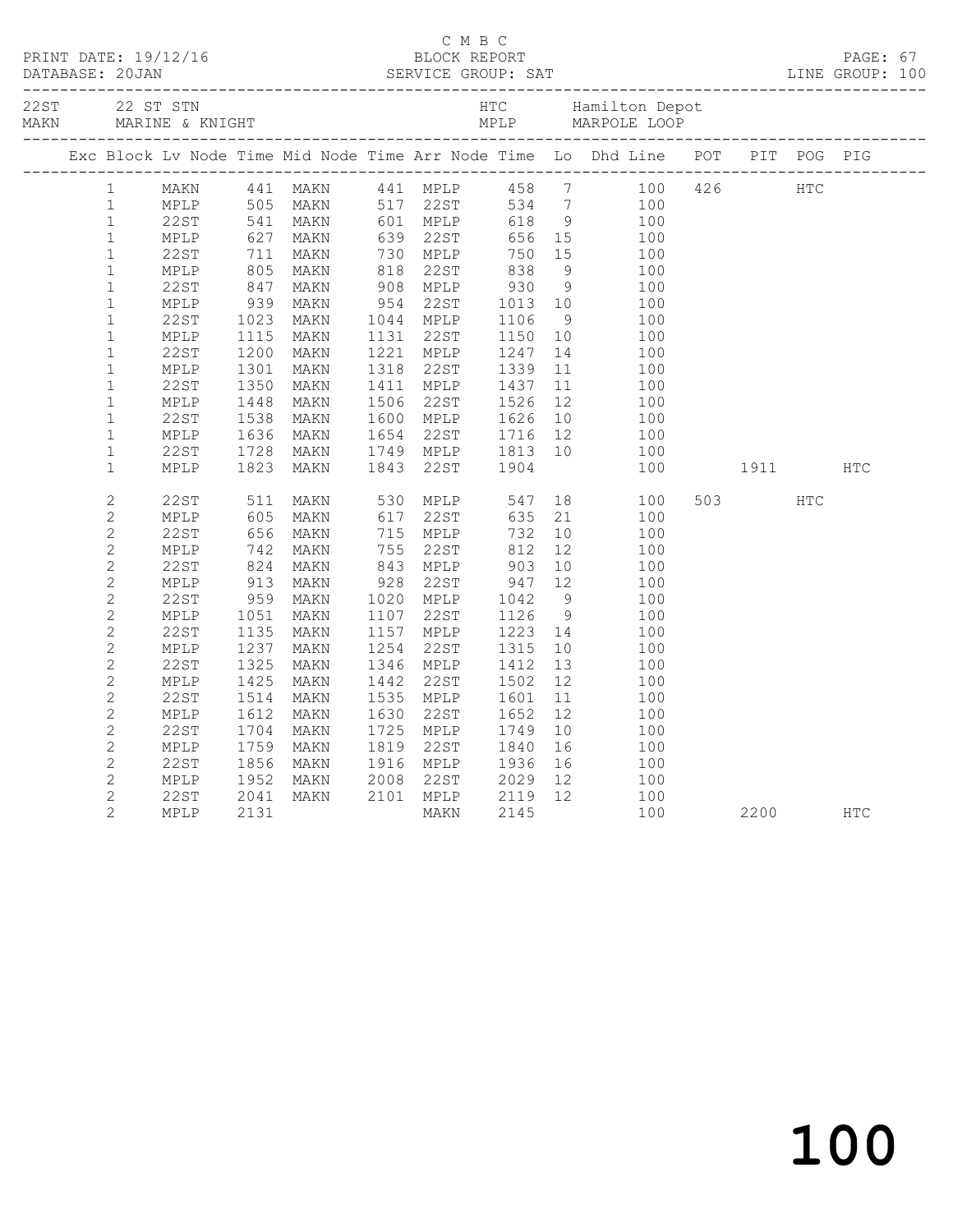### C M B C<br>BLOCK REPORT

PAGE: 68<br>LINE GROUP: 100

|  |             |              |               |                                  |              |                       |              |                | Exc Block Lv Node Time Mid Node Time Arr Node Time Lo Dhd Line POT |     |      | PIT POG PIG |            |
|--|-------------|--------------|---------------|----------------------------------|--------------|-----------------------|--------------|----------------|--------------------------------------------------------------------|-----|------|-------------|------------|
|  | 3           | MAKN         |               | 458 MAKN                         |              | 458 MPLP              |              |                | 515 10 100                                                         | 443 |      | HTC         |            |
|  | $\mathsf 3$ | MPLP         | 525<br>602    | MAKN                             |              | 537 22ST<br>421 MPT.P | 554          | 8 <sup>8</sup> | 100                                                                |     |      |             |            |
|  | $\mathsf S$ | 22ST         |               | MAKN                             |              | 621 MPLP              | 638          | 9              | 100                                                                |     |      |             |            |
|  | 3           | MPLP         | 647           | MAKN                             | 659          | 22ST                  | 716          | $\overline{7}$ | 100                                                                |     |      |             |            |
|  | $\mathsf S$ | 22ST         | 723           | MAKN                             | 742          | MPLP                  | 802          | 14             | 100                                                                |     |      |             |            |
|  | 3           | MPLP         | $rac{c}{858}$ | MAKN                             | 829          | 22ST                  | 848          | 10             | 100                                                                |     |      |             |            |
|  | $\mathsf S$ | 22ST         |               | MAKN                             | 919          | MPLP                  | 941          | 9              | 100                                                                |     |      |             |            |
|  | 3           | MPLP         | 950           | MAKN                             | 1006         | 22ST                  | 1025         | 10             | 100                                                                |     |      |             |            |
|  | $\mathsf S$ | 22ST         | 1035          | MAKN                             | 1056         | MPLP                  | 1118         | 9              | 100                                                                |     |      |             |            |
|  | 3           | MPLP         | 1127          | MAKN                             | 1143         | 22ST                  | 1202         | 10             | 100                                                                |     |      |             |            |
|  | $\mathsf S$ | 22ST         | 1212          | MAKN                             | 1233         | MPLP                  | 1259         | 14             | 100                                                                |     |      |             |            |
|  | 3<br>3      | MPLP         | 1313          | MAKN                             | 1330         | 22ST                  | 1350         | 12             | 100                                                                |     |      |             |            |
|  | 3           | 22ST         | 1402          | MAKN                             | 1423<br>1518 | MPLP<br>22ST          | 1449         | 11             | 100                                                                |     |      |             |            |
|  | $\mathsf S$ | MPLP<br>22ST | 1500<br>1550  | MAKN<br>MAKN                     | 1611         | MPLP                  | 1540<br>1637 | 10<br>11       | 100<br>100                                                         |     |      |             |            |
|  | $\mathsf S$ | MPLP         | 1648          | MAKN                             | 1706         | 22ST                  | 1728         | 12             | 100                                                                |     |      |             |            |
|  | $\mathsf S$ | 22ST         | 1740          | MAKN                             | 1803         | MPLP                  | 1825         | 13             | 100                                                                |     |      |             |            |
|  | 3           | MPLP         | 1838          | MAKN                             | 1855         | 22ST                  | 1915         | 11             | 100                                                                |     |      |             |            |
|  | $\mathsf S$ | 22ST         | 1926          | MAKN                             | 1946         | MPLP                  | 2006         | 15             | 100                                                                |     |      |             |            |
|  | $\mathsf S$ | MPLP         | 2021          | MAKN                             | 2037         | 22ST                  | 2057         | 14             | 100                                                                |     |      |             |            |
|  | $\mathsf 3$ | 22ST         | 2111          | MAKN                             | 2131         | MPLP                  | 2149         | 10             | 100                                                                |     |      |             |            |
|  | 3           | MPLP         | 2159          | MAKN                             | 2214         | 22ST                  | 2234         | 8 <sup>8</sup> | 100                                                                |     |      |             |            |
|  | $\mathsf S$ | 22ST         | 2242          | MAKN                             | 2302         | MPLP                  | 2318         | 9              | 100                                                                |     |      |             |            |
|  | $\mathsf S$ | MPLP         | 2327          | MAKN                             | 2342         | 22ST                  | 2403         | 9              | 100                                                                |     |      |             |            |
|  | 3           | 22ST         | 2412          | MAKN                             | 2431         | MPLP                  | 2447         | 8 <sup>8</sup> | 100                                                                |     |      |             |            |
|  | 3           | MPLP         | 2455          |                                  |              | MAKN                  | 2508         |                | 100                                                                |     | 2523 |             | HTC        |
|  | 4           | 22ST         | 641           | MAKN                             |              | 701 MPLP              | 718          |                | 12 and $\overline{a}$<br>100                                       |     |      | HTC         |            |
|  | 4           | MPLP         | 730           | MAKN                             | 743          | 22ST                  | 800          | 12             | 100                                                                |     |      |             |            |
|  | 4           | 22ST         | 812           | MAKN                             | 831          | MPLP                  | 851          | 10             | 100                                                                |     |      |             |            |
|  | 4           | MPLP         | 901           | MAKN                             | 914          | 22ST                  | 934          | 12             | 100                                                                |     |      |             |            |
|  | 4           | 22ST         | 946           | MAKN                             | 1007         | MPLP                  | 1029         | 10             | 100                                                                |     |      |             |            |
|  | 4           | MPLP         | 1039          | MAKN                             | 1055         | 22ST                  | 1114         | 10             | 100                                                                |     |      |             |            |
|  | 4           | 22ST         | 1124          | MAKN                             | 1145         | MPLP                  | 1211         | 14             | 100                                                                |     |      |             |            |
|  | 4           | MPLP         | 1225<br>1313  | MAKN                             | 1242<br>1334 | 22ST                  | 1303         | 10             | 100<br>100                                                         |     |      |             |            |
|  | 4<br>4      | 22ST<br>MPLP | 1413          | MAKN<br>MAKN                     | 1430         | MPLP<br>22ST          | 1400<br>1450 | 13<br>12       | 100                                                                |     |      |             |            |
|  | 4           | 22ST         | 1502          | MAKN                             | 1523         | MPLP                  | 1549         | 11             | 100                                                                |     |      |             |            |
|  | 4           | MPLP         | 1600          | MAKN                             |              | 1619 22ST             | 1641         | 10             | 100                                                                |     |      |             |            |
|  | 4           |              |               | 22ST 1651 MAKN 1712 MPLP 1736 11 |              |                       |              |                | 100                                                                |     |      |             |            |
|  | 4           | MPLP         | 1747          | MAKN                             | 1807         | 22ST                  | 1828         | 12             | 100                                                                |     |      |             |            |
|  | 4           | <b>22ST</b>  | 1840          | MAKN                             | 1901         | MPLP                  | 1921         | 16             | 100                                                                |     |      |             |            |
|  | 4           | MPLP         | 1937          | MAKN                             | 1953         | 22ST                  | 2013         | 12             | 100                                                                |     |      |             |            |
|  | 4           | <b>22ST</b>  | 2025          | MAKN                             | 2046         | MPLP                  | 2108         | 13             | 100                                                                |     |      |             |            |
|  | 4           | MPLP         | 2121          | MAKN                             | 2137         | 22ST                  | 2158         | 12             | 100                                                                |     |      |             |            |
|  | 4           | <b>22ST</b>  | 2210          | MAKN                             | 2231         | MPLP                  | 2249         | 10             | 100                                                                |     |      |             |            |
|  | 4           | MPLP         | 2259          | MAKN                             | 2314         | 22ST                  | 2334         | 9              | 100                                                                |     |      |             |            |
|  | 4           | 22ST         | 2343          | MAKN                             | 2401         | MPLP                  | 2417         | 10             | 100                                                                |     |      |             |            |
|  | 4           | MPLP         | 2427          | MAKN                             | 2440         | 22ST                  | 2458         | 8              | 100                                                                |     |      |             |            |
|  | 4           | 22ST         | 2506          | MAKN                             | 2525         | MPLP                  | 2541         | 7              | 100                                                                |     |      |             |            |
|  | 4           | MPLP         | 2548          |                                  |              | MAKN                  | 2601         |                | 100                                                                |     | 2616 |             | <b>HTC</b> |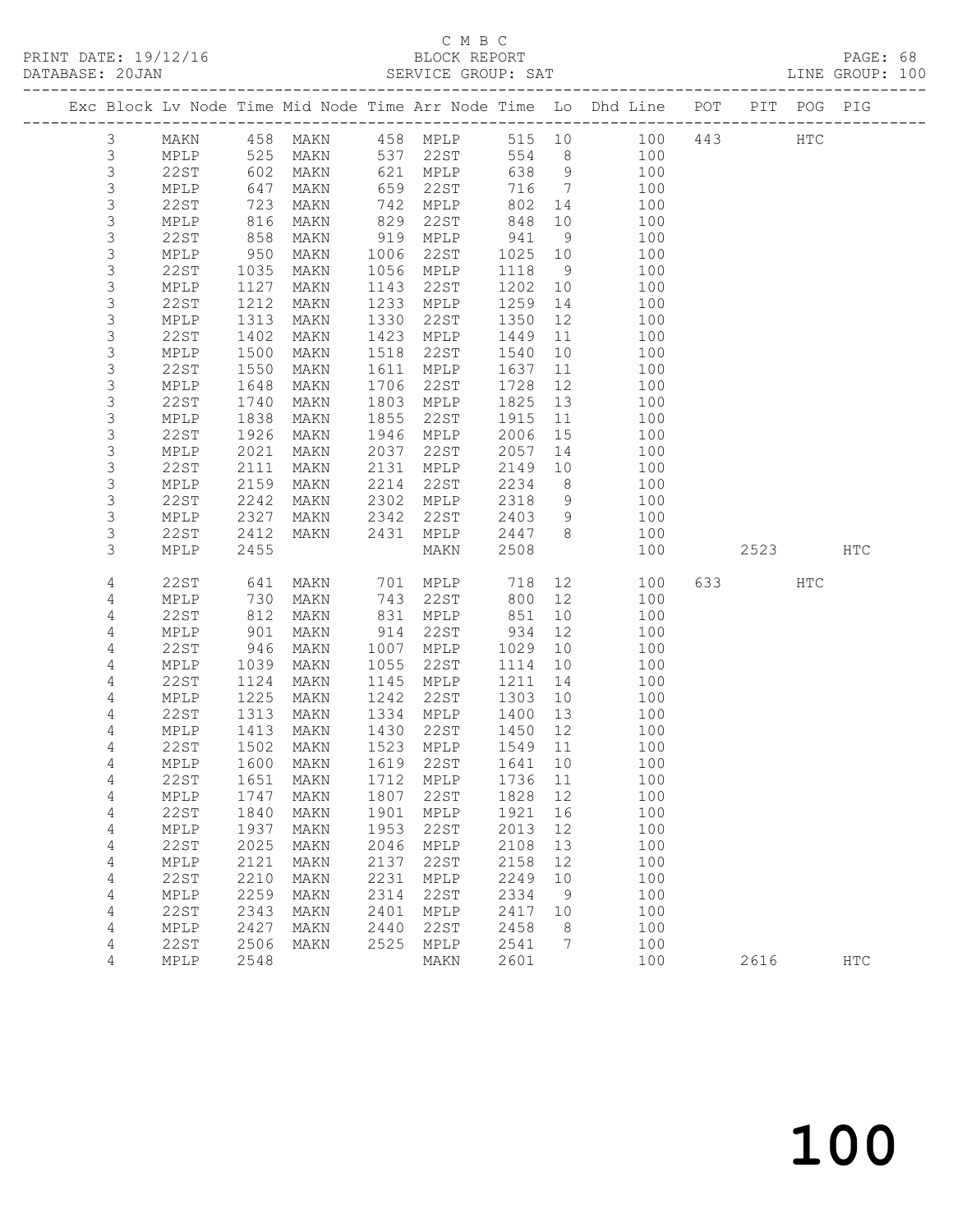### C M B C<br>BLOCK REPORT

| DATABASE: 20JAN |                  |              |                   |              |            | SERVICE GROUP: SAT   |             |          | LINE GROUP: 100                                                                |          |     |            |  |
|-----------------|------------------|--------------|-------------------|--------------|------------|----------------------|-------------|----------|--------------------------------------------------------------------------------|----------|-----|------------|--|
|                 |                  |              |                   |              |            |                      |             |          | Exc Block Lv Node Time Mid Node Time Arr Node Time Lo Dhd Line POT PIT POG PIG |          |     |            |  |
|                 | $5\overline{)}$  |              |                   |              |            |                      |             |          | MAKN 653 MAKN 653 MPLP 710 10 100 638 HTC                                      |          |     |            |  |
|                 | 5                | MPLP 720     |                   |              |            | MAKN 733 22ST        |             |          | 750 10 100                                                                     |          |     |            |  |
|                 | 5                | 22ST         | 800<br>850<br>934 | MAKN         |            | 819 MPLP 839         |             |          | 11 100                                                                         |          |     |            |  |
|                 | $\mathsf S$      | MPLP         |                   | MAKN         |            |                      |             |          | 100                                                                            |          |     |            |  |
|                 | 5                | 22ST         |                   | MAKN         |            |                      |             |          | $\frac{1}{100}$                                                                |          |     |            |  |
|                 | 5                | MPLP         | 1027              | MAKN         |            | 1043 22ST            | 1102        | 10       | 100                                                                            |          |     |            |  |
|                 | 5                | 22ST         | 1112              | MAKN         |            | 1133 MPLP            | 1159        | 14       | 100                                                                            |          |     |            |  |
|                 | $\mathsf S$      | MPLP         | 1213              | MAKN         |            | 1230 22ST            | 1251        | 10       | 100                                                                            |          |     |            |  |
|                 | 5                | 22ST         | 1301              | MAKN         |            | 1322 MPLP            | 1348        | 13       | 100                                                                            |          |     |            |  |
|                 | 5                | MPLP         | 1401              | MAKN         | 1418       | 22ST                 | 1439        | 11       | 100                                                                            |          |     |            |  |
|                 | 5                | 22ST         | 1450              | MAKN         | 1511       | MPLP                 | 1537        | 11       | 100                                                                            |          |     |            |  |
|                 | 5                | MPLP         | 1548              | MAKN         | 1606       | 22ST                 | 1626        | 12       | 100                                                                            |          |     |            |  |
|                 | 5                | 22ST         | 1638              | MAKN         |            | 1700 MPLP            | 1724        | 11       | 100                                                                            |          |     |            |  |
|                 | 5                | MPLP         | 1735              | MAKN         |            | 1754 22ST            | 1816        |          | 10<br>100                                                                      |          |     |            |  |
|                 | 5                | 22ST         | 1826              | MAKN         |            | 1849 MPLP            | 1911        |          | 12 and $\overline{a}$<br>100                                                   |          |     |            |  |
|                 | 5                | MPLP         | 1923              | MAKN         |            | 1939 22ST            | 1959 12     |          | 100                                                                            |          |     |            |  |
|                 | 5                | 22ST         | 2011<br>2106      | MAKN         |            | 2031 MPLP<br>22ST    | 2053 13     |          | 100                                                                            |          |     |            |  |
|                 | 5                | MPLP         |                   | MAKN         | 2122       |                      | 2142        |          | 100                                                                            | 2149 HTC |     |            |  |
|                 | 6                | 22ST         | $\frac{735}{1}$   | MAKN         |            |                      |             |          |                                                                                | 727 HTC  |     |            |  |
|                 | 6                | MPLP         | 828               | MAKN         |            |                      |             |          |                                                                                |          |     |            |  |
|                 | 6                | 22ST         | 910               | MAKN         |            | 931 MPLP             | 953         | 10       | 100                                                                            |          |     |            |  |
|                 | 6                | MPLP         | 1003              | MAKN         |            | 1018 22ST            | 1038        | 10       | 100                                                                            |          |     |            |  |
|                 | 6                | 22ST         | 1048              | MAKN         |            | 1110 MPLP            | 1136        | 13       | 100                                                                            |          |     |            |  |
|                 | 6                | MPLP         | 1149              | MAKN         |            | 1206 22ST            | 1227        | 10       | 100                                                                            |          |     |            |  |
|                 | 6                | 22ST         | 1237              | MAKN         |            | 1259 MPLP            | 1325        | 12       | 100                                                                            |          |     |            |  |
|                 | 6                | MPLP         | 1337              | MAKN         | 1354       | 22ST                 | 1414        | 12       | 100                                                                            |          |     |            |  |
|                 | 6                | 22ST         | 1426              | MAKN         | 1447       | MPLP                 | 1513        | 11       | 100                                                                            |          |     |            |  |
|                 | 6                | MPLP         | 1524              | MAKN         |            | 1542 22ST            | 1602 12     |          | 100                                                                            |          |     |            |  |
|                 | 6                | 22ST         | 1614              | MAKN         |            | 1635 MPLP            | 1701        |          | 11<br>100                                                                      |          |     |            |  |
|                 | 6                | MPLP         | 1712              | MAKN         | 1730       | 22ST                 | 1752 12     |          | 100                                                                            |          |     |            |  |
|                 | 6                | 22ST         | 1804              | MAKN         | 1827       | MPLP                 | 1849 12     |          | 100                                                                            |          |     |            |  |
|                 | 6                | MPLP         | 1901              |              |            | MAKN                 | 1917        |          | 100                                                                            | 1932 HTC |     |            |  |
|                 | 7                | MAKN         | 515               |              |            | MAKN 515 MPLP        |             |          | 532 13<br>100                                                                  | 500 000  | HTC |            |  |
|                 | 7                | MPLP         | 545               | MAKN         |            | 557 22ST             | 614 8       |          | 100                                                                            |          |     |            |  |
|                 | 7                | 22ST         | 622               | MAKN         |            | 641 MPLP<br>720 22ST | 658 9       |          | 100                                                                            |          |     |            |  |
|                 | 7<br>7           | MPLP         | 707               | MAKN         |            |                      | 738 10      |          | 100                                                                            |          |     |            |  |
|                 |                  | 22ST         |                   |              |            |                      |             |          | 748 MAKN 807 MPLP 827 13 100<br>100                                            |          |     |            |  |
|                 | 7<br>7           | MPLP<br>22ST | 840<br>922        | MAKN<br>MAKN | 853<br>943 | 22ST<br>MPLP         | 912<br>1005 | 10<br>10 | 100                                                                            |          |     |            |  |
|                 | $\overline{7}$   | MPLP         | 1015              | MAKN         | 1031       | 22ST                 | 1050        | 10       | 100                                                                            |          |     |            |  |
|                 | 7                | 22ST         | 1100              | MAKN         | 1121       | MPLP                 | 1147        | 14       | 100                                                                            |          |     |            |  |
|                 | 7                | MPLP         | 1201              | MAKN         | 1218       | 22ST                 | 1238        | 11       | 100                                                                            |          |     |            |  |
|                 | $\boldsymbol{7}$ | 22ST         | 1249              | MAKN         | 1310       | MPLP                 | 1336        | 13       | 100                                                                            |          |     |            |  |
|                 | $\overline{7}$   | MPLP         | 1349              | MAKN         | 1406       | 22ST                 | 1426        | 12       | 100                                                                            |          |     |            |  |
|                 | 7                | 22ST         | 1438              | MAKN         | 1500       | MPLP                 | 1526        | 10       | 100                                                                            |          |     |            |  |
|                 | 7                | MPLP         | 1536              | MAKN         | 1554       | 22ST                 | 1614        | 12       | 100                                                                            |          |     |            |  |
|                 | 7                | <b>22ST</b>  | 1626              | MAKN         | 1647       | MPLP                 | 1713        | 11       | 100                                                                            |          |     |            |  |
|                 | $\overline{7}$   | MPLP         | 1724              | MAKN         | 1742       | 22ST                 | 1804        | 10       | 100                                                                            |          |     |            |  |
|                 | 7                | 22ST         | 1814              | MAKN         | 1837       | MPLP                 | 1859        | 10       | 100                                                                            |          |     |            |  |
|                 | $\overline{7}$   | MPLP         | 1909              | MAKN         | 1925       | 22ST                 | 1946        | 10       | 100                                                                            |          |     |            |  |
|                 | 7                | 22ST         | 1956              | MAKN         | 2016       | MPLP                 | 2038        | 13       | 100                                                                            |          |     |            |  |
|                 | $7\phantom{.}$   | MPLP         | 2051              | MAKN         | 2107       | 22ST                 | 2127        | 14       | 100                                                                            |          |     |            |  |
|                 | 7                | 22ST         | 2141              | MAKN         | 2201       | MPLP                 | 2219        | 10       | 100                                                                            |          |     |            |  |
|                 | $7\overline{ }$  | MPLP         | 2229              | MAKN         | 2244       | 22ST                 | 2304        |          | 100                                                                            | 2311     |     | <b>HTC</b> |  |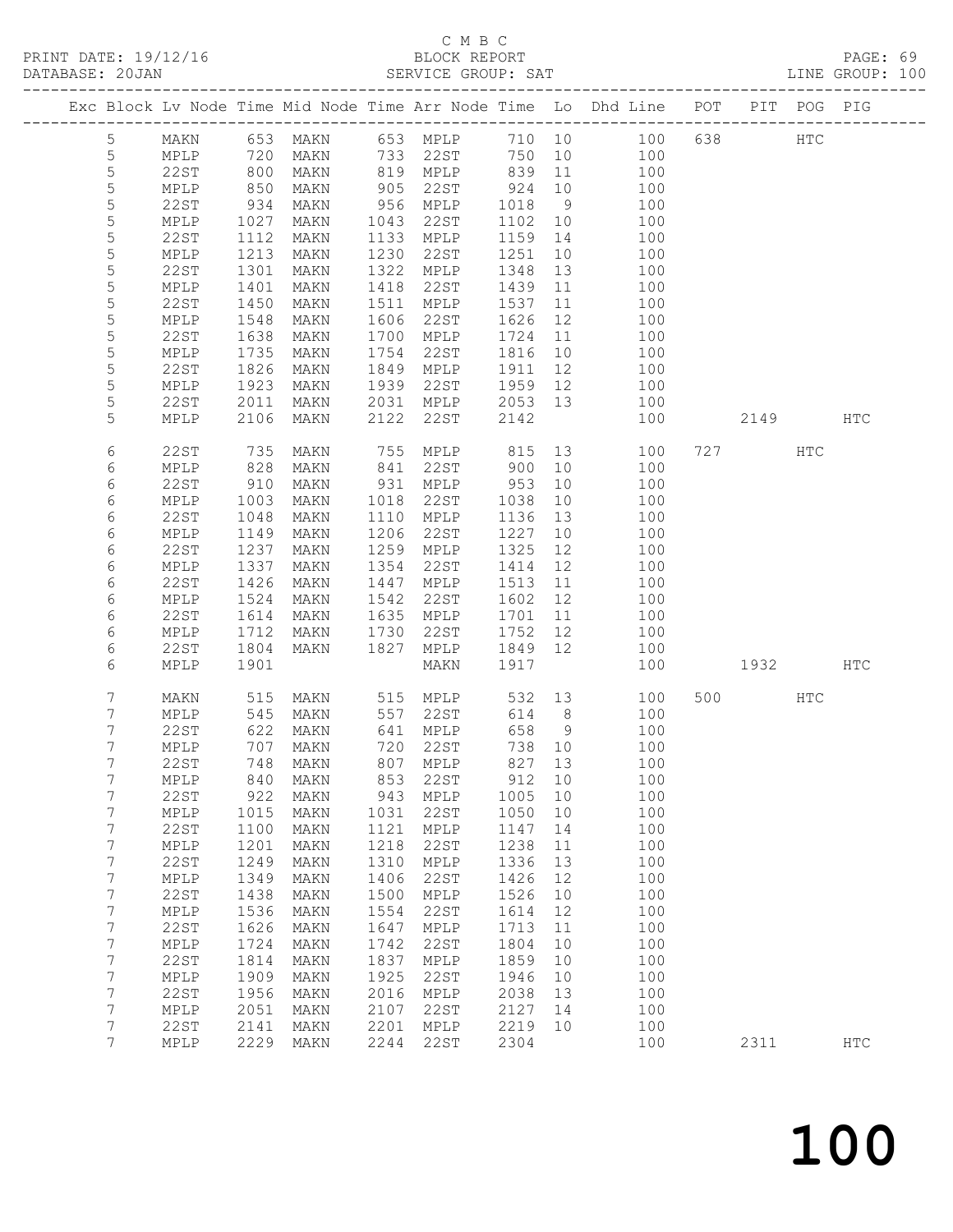## C M B C<br>BLOCK REPORT

PAGE: 70<br>LINE GROUP: 100

|               | Exc Block Lv Node Time Mid Node Time Arr Node Time Lo Dhd Line POT |      |      |      |      |      |               |     |      |      | PIT POG PIG |            |
|---------------|--------------------------------------------------------------------|------|------|------|------|------|---------------|-----|------|------|-------------|------------|
| 8             | MAKN                                                               | 727  | MAKN | 727  | MPLP | 744  | 10            | 100 | 712  |      | <b>HTC</b>  |            |
| $\,8\,$       | MPLP                                                               | 754  | MAKN | 807  | 22ST | 826  | 10            | 100 |      |      |             |            |
| $\,8\,$       | 22ST                                                               | 836  | MAKN | 856  | MPLP | 916  | 10            | 100 |      |      |             |            |
| $\,8\,$       | MPLP                                                               | 926  | MAKN | 941  | 22ST | 1000 | 11            | 100 |      |      |             |            |
| $\,8\,$       | 22ST                                                               | 1011 | MAKN | 1032 | MPLP | 1054 | 9             | 100 |      |      |             |            |
| $\,8\,$       | MPLP                                                               | 1103 | MAKN | 1119 | 22ST | 1139 | $\mathcal{G}$ | 100 |      |      |             |            |
| $\,8\,$       | <b>22ST</b>                                                        | 1148 | MAKN | 1209 | MPLP | 1235 | 14            | 100 |      |      |             |            |
| 8             | MPLP                                                               | 1249 | MAKN | 1306 | 22ST | 1327 | 10            | 100 |      |      |             |            |
| 8             | <b>22ST</b>                                                        | 1337 | MAKN | 1359 | MPLP | 1425 | 11            | 100 |      |      |             |            |
| 8             | MPLP                                                               | 1436 | MAKN | 1454 | 22ST | 1514 | 12            | 100 |      |      |             |            |
| 8             | 22ST                                                               | 1526 | MAKN | 1547 | MPLP | 1613 | 11            | 100 |      |      |             |            |
| 8             | MPLP                                                               | 1624 | MAKN | 1642 | 22ST | 1704 | 12            | 100 |      |      |             |            |
| $\,8\,$       | <b>22ST</b>                                                        | 1716 | MAKN | 1737 | MPLP | 1801 | 10            | 100 |      |      |             |            |
| $\,8\,$       | MPLP                                                               | 1811 | MAKN | 1831 | 22ST | 1852 | 19            | 100 |      |      |             |            |
| $\,8\,$       | <b>22ST</b>                                                        | 1911 | MAKN | 1931 | MPLP | 1951 | 16            | 100 |      |      |             |            |
| $\,8\,$       | MPLP                                                               | 2007 | MAKN | 2023 | 22ST | 2043 | 12            | 100 |      |      |             |            |
| 8             | 22ST                                                               | 2055 | MAKN | 2116 | MPLP | 2134 | 11            | 100 |      |      |             |            |
| 8             | MPLP                                                               | 2145 | MAKN | 2200 | 22ST | 2221 |               | 100 |      | 2228 |             | <b>HTC</b> |
| $\mathsf 9$   | MAKN                                                               | 1102 | MAKN | 1102 | MPLP | 1128 | 11            | 100 | 1047 |      | HTC         |            |
| 9             | MPLP                                                               | 1139 | MAKN | 1155 | 22ST | 1214 | 10            | 100 |      |      |             |            |
| $\mathcal{G}$ | 22ST                                                               | 1224 | MAKN | 1245 | MPLP | 1311 | 14            | 100 |      |      |             |            |
| $\mathsf 9$   | MPLP                                                               | 1325 | MAKN | 1342 | 22ST | 1402 | 12            | 100 |      |      |             |            |
| $\mathcal{G}$ | <b>22ST</b>                                                        | 1414 | MAKN | 1435 | MPLP | 1501 | 11            | 100 |      |      |             |            |
| 9             | MPLP                                                               | 1512 | MAKN | 1530 | 22ST | 1550 | 12            | 100 |      |      |             |            |
| 9             | <b>22ST</b>                                                        | 1602 | MAKN | 1623 | MPLP | 1649 | 11            | 100 |      |      |             |            |
| 9             | MPLP                                                               | 1700 | MAKN | 1719 | 22ST | 1741 | 11            | 100 |      |      |             |            |
| $\mathsf 9$   | <b>22ST</b>                                                        | 1752 | MAKN | 1815 | MPLP | 1837 | 16            | 100 |      |      |             |            |
| $\mathsf 9$   | MPLP                                                               | 1853 | MAKN | 1909 | 22ST | 1929 | 11            | 100 |      |      |             |            |
| 9             | <b>22ST</b>                                                        | 1940 | MAKN | 2001 | MPLP | 2023 | 13            | 100 |      |      |             |            |
| 9             | MPLP                                                               | 2036 | MAKN | 2052 | 22ST | 2113 | 12            | 100 |      |      |             |            |
| 9             | <b>22ST</b>                                                        | 2125 | MAKN | 2146 | MPLP | 2204 | 10            | 100 |      |      |             |            |
| 9             | MPLP                                                               | 2214 | MAKN | 2229 | 22ST | 2250 | 20            | 100 |      |      |             |            |
| 9             | <b>22ST</b>                                                        | 2310 | MAKN | 2331 | MPLP | 2347 | 10            | 100 |      |      |             |            |
| 9             | MPLP                                                               | 2357 | MAKN | 2410 | 22ST | 2428 | 14            | 100 |      |      |             |            |
| 9             | <b>22ST</b>                                                        | 2442 | MAKN | 2500 | MPLP | 2516 | 9             | 100 |      |      |             |            |
| 9             | MPLP                                                               | 2525 |      |      | MAKN | 2538 |               | 100 |      | 2553 |             | <b>HTC</b> |
|               |                                                                    |      |      |      |      |      |               |     |      |      |             |            |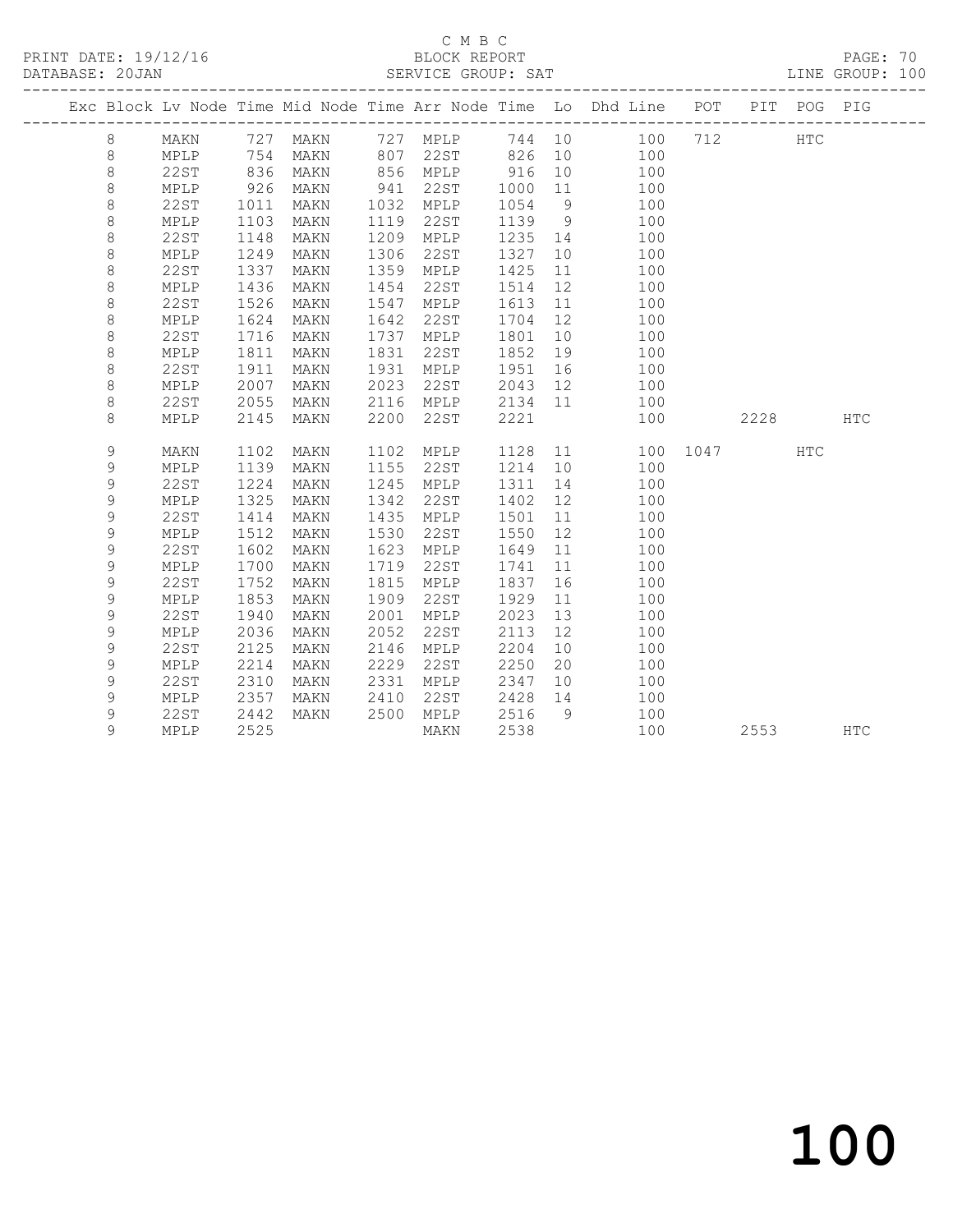|                                                                                                                                                                                                                                                                                                                              | PRINT DATE: 19/12/16                                                                                                                                         |                                                                                                                                                       |                                                                                                                                                              | C M B C<br>BLOCK REPORT                                                                                                                                |                                                                                                                                                              |                                                                                                                                                              |                                                                                                                                                                                                                                                                |                                                                                                                                                                                                                                                                                                                                                                                                                                                                                                            |  |         |  | PAGE: 71 |  |
|------------------------------------------------------------------------------------------------------------------------------------------------------------------------------------------------------------------------------------------------------------------------------------------------------------------------------|--------------------------------------------------------------------------------------------------------------------------------------------------------------|-------------------------------------------------------------------------------------------------------------------------------------------------------|--------------------------------------------------------------------------------------------------------------------------------------------------------------|--------------------------------------------------------------------------------------------------------------------------------------------------------|--------------------------------------------------------------------------------------------------------------------------------------------------------------|--------------------------------------------------------------------------------------------------------------------------------------------------------------|----------------------------------------------------------------------------------------------------------------------------------------------------------------------------------------------------------------------------------------------------------------|------------------------------------------------------------------------------------------------------------------------------------------------------------------------------------------------------------------------------------------------------------------------------------------------------------------------------------------------------------------------------------------------------------------------------------------------------------------------------------------------------------|--|---------|--|----------|--|
| 6& 6N 6 AV & 6 ST<br>BW04 BRENTWOOD STN BAY4                                                                                                                                                                                                                                                                                 |                                                                                                                                                              |                                                                                                                                                       |                                                                                                                                                              | $6&6$ S 6 AV & 6 ST<br>CL-E CANADA WAY & LEDGER-EAST                                                                                                   |                                                                                                                                                              |                                                                                                                                                              |                                                                                                                                                                                                                                                                |                                                                                                                                                                                                                                                                                                                                                                                                                                                                                                            |  |         |  |          |  |
|                                                                                                                                                                                                                                                                                                                              |                                                                                                                                                              |                                                                                                                                                       |                                                                                                                                                              |                                                                                                                                                        |                                                                                                                                                              |                                                                                                                                                              |                                                                                                                                                                                                                                                                | Exc Block Lv Node Time Mid Node Time Arr Node Time Lo Dhd Line POT PIT POG PIG                                                                                                                                                                                                                                                                                                                                                                                                                             |  |         |  |          |  |
| 1<br>$\mathbf{1}$<br>$\mathbf{1}$<br>$\mathbf{1}$<br>$\mathbf{1}$<br>$\mathbf{1}$<br>$\mathbf{1}$<br>$\mathbf{1}$<br>$\mathbf{1}$<br>$\mathbf{1}$<br>$\mathbf{1}$<br>$\mathbf 1$<br>$\mathbf{1}$<br>$\mathbf{1}$<br>$\mathbf{1}$<br>$\mathbf 1$<br>$\mathbf{1}$<br>$\mathbf 1$                                               | NWST<br>EDST<br>NWST<br>EDST<br>NWST<br>EDST<br>NWST<br>EDST<br>NWST<br>EDST<br>NWST<br>EDST<br>NWST<br>EDST                                                 | 1350                                                                                                                                                  | EDST 627 6&6S 639 NWST<br>829 6&6S<br>901 6&6N 910 EDST 925<br>1028 6&6S<br>1100 6&6N<br>1129 6&6S<br>1211 6&6N<br>1240 6&6S<br>1321 6&6N<br>6&6S            |                                                                                                                                                        |                                                                                                                                                              | 843 NWST 853<br>1044 NWST 1053<br>1331 EDST 1348                                                                                                             |                                                                                                                                                                                                                                                                | 1 BW04 439 CL-E 449 NWST 503 9 123 407 HTC<br>NWST 512 6&6N 517 EDST 529 2 106<br>EDST 531 6&6S 543 NWST 550 16 106<br>NWST 606 6&6N 612 EDST 625 2 106<br>647 19 106<br>706 6&6N 713 EDST 726 2 106<br>728 6&6S 740 NWST 749 17 106<br>806 6&6N 814 EDST 827 2 106<br>8 106<br>2 106<br>$\begin{array}{ccc} 8 & \hspace{1.5cm} 106 \\ 2 & \hspace{1.5cm} 106 \end{array}$<br>$\frac{1}{7}$ 106<br>1110 EDST 1127 2 106<br>1146 NWST 1155 16 106<br>1221 EDST 1238 2 106<br>1258 NWST 1307 14 106<br>2 106 |  |         |  |          |  |
| $\mathbf{1}$<br>$\mathbf{1}$<br>$\mathbf{1}$<br>$\mathbf{1}$<br>$\mathbf{1}$                                                                                                                                                                                                                                                 | NWST<br>EDST<br>NWST<br>EDST                                                                                                                                 |                                                                                                                                                       | $1431$ b $001$<br>$1500$ 6 6 6 5<br>1541 6&6N                                                                                                                |                                                                                                                                                        |                                                                                                                                                              |                                                                                                                                                              |                                                                                                                                                                                                                                                                | 1408 NWST 1417 14 106<br>1441 EDST 1458 2 106<br>1517 NWST 1526 15 106<br>1551 EDST 1607 2 106                                                                                                                                                                                                                                                                                                                                                                                                             |  |         |  |          |  |
| $\mathbf{1}$                                                                                                                                                                                                                                                                                                                 | NWST<br>EDST                                                                                                                                                 |                                                                                                                                                       |                                                                                                                                                              |                                                                                                                                                        |                                                                                                                                                              |                                                                                                                                                              |                                                                                                                                                                                                                                                                | 1609 6&6S 1625 NWST 1634 17 106<br>1651 6&6N 1701 EDST 1717 2 106<br>1719 6&6S 1735 NWST 1744 106 1758 HTC                                                                                                                                                                                                                                                                                                                                                                                                 |  |         |  |          |  |
| 2<br>2<br>$\mathbf{2}$<br>$\mathbf{2}$<br>2<br>$\mathbf{2}$<br>$\mathbf{2}$<br>$\mathbf{2}$<br>2<br>$\mathbf{2}$<br>$\mathbf{2}$<br>$\mathbf{2}$<br>$\mathbf{2}$<br>$\mathbf{2}$<br>$\mathbf{2}$<br>$\mathbf{2}$<br>$\mathbf{2}$<br>$\mathbf{2}$<br>$\mathbf{2}$<br>$\mathbf{2}$<br>2<br>2<br>$\mathbf{2}$<br>$\overline{2}$ | EDST<br>NWST<br>EDST<br>NWST<br>EDST<br>NWST<br>EDST<br>NWST<br>EDST<br>NWST<br>EDST<br>NWST<br>EDST<br>NWST<br>EDST<br>NWST<br>EDST<br>NWST<br>EDST<br>NWST | 647<br>721<br>743<br>821<br>844<br>925<br>951<br>1024<br>1052<br>1130<br>1159<br>1241<br>1310<br>1351<br>1420<br>1501<br>1529<br>1611<br>1639<br>1721 | 6&6S<br>6&6N<br>6&6S<br>6&6N<br>6&6S<br>6&6N<br>6&6S<br>6&6N<br>6&6S<br>6&6N<br>6&6S<br>6&6N<br>6&6S<br>6&6N<br>6&6S<br>6&6N<br>6&6S<br>6&6N<br>6&6S<br>6&6N | 659<br>728<br>757<br>829<br>900<br>934<br>1007<br>1033<br>1109<br>1140<br>1216<br>1251<br>1328<br>1401<br>1437<br>1511<br>1546<br>1621<br>1655<br>1731 | NWST<br>EDST<br>NWST<br>EDST<br>NWST<br>EDST<br>NWST<br>EDST<br>NWST<br>EDST<br>NWST<br>EDST<br>NWST<br>EDST<br>NWST<br>EDST<br>NWST<br>EDST<br>NWST<br>EDST | 707 14<br>741<br>807<br>842<br>910<br>949<br>1016<br>1050<br>1117 13<br>1157<br>1225<br>1308<br>1337<br>1418<br>1446<br>1527<br>1555<br>1637<br>1704<br>1747 | $\overline{\phantom{a}}$<br>14<br>2<br>15<br>2<br>8 <sup>8</sup><br>$\overline{\phantom{a}}$<br>$\overline{2}$<br>16<br>$\overline{2}$<br>14<br>$\overline{\phantom{0}}^2$<br>15<br>$\overline{\phantom{0}}^2$<br>16<br>$\overline{2}$<br>17<br>$\overline{2}$ | NWST 541 1 N19<br>HODM 439 NWST 541 1 N19<br>NWST 542 6&6N 547 EDST 559 2 106<br>EDST 601 6&6S 613 NWST 621 5 106<br>NWST 626 6&6N 632 EDST 645 2 106<br>106<br>106<br>106<br>106<br>106<br>106<br>106<br>106<br>106<br>106<br>106<br>106<br>106<br>106<br>106<br>106<br>106<br>106<br>106<br>106                                                                                                                                                                                                          |  | 403 HTC |  |          |  |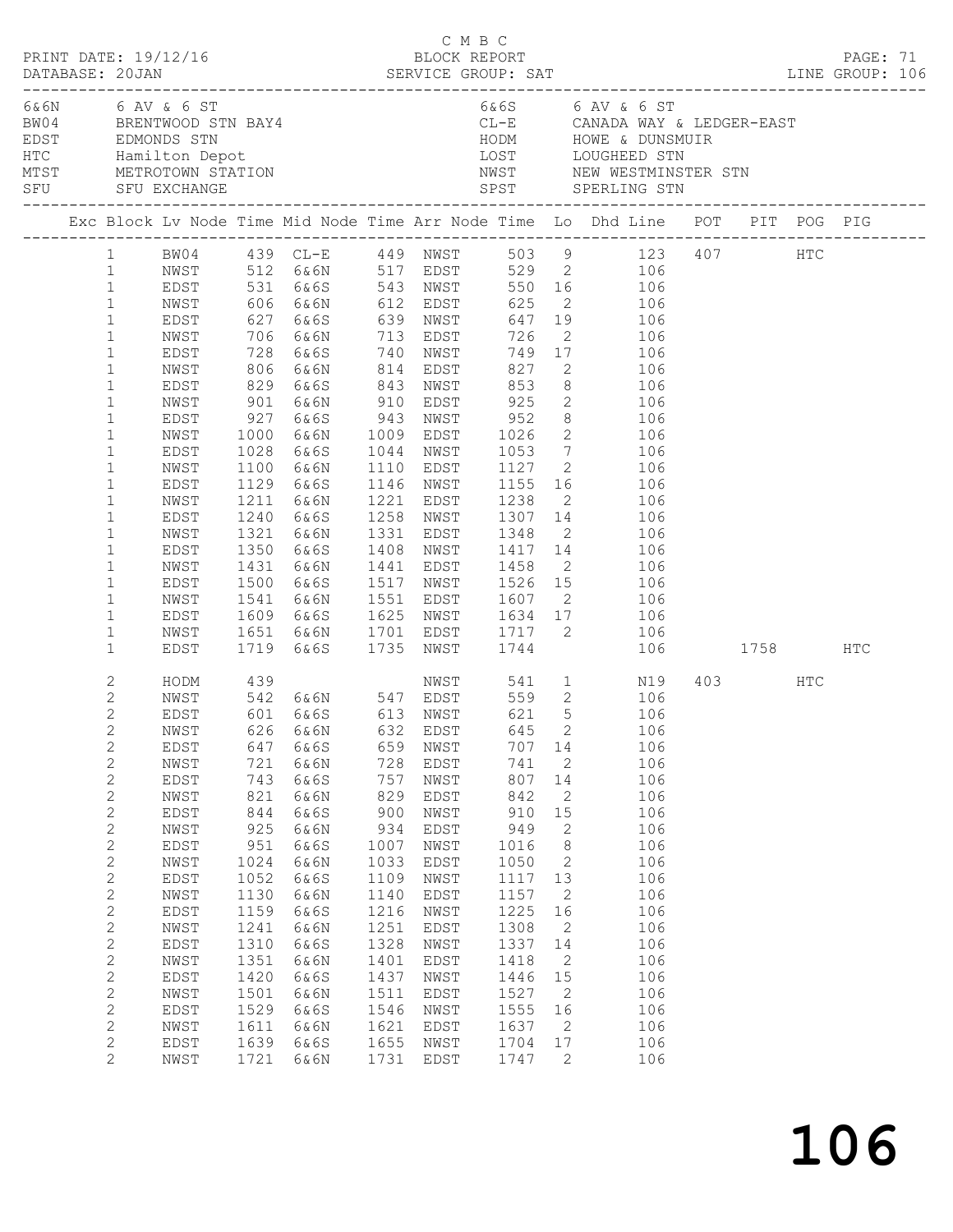PRINT DATE: 19/12/16 BLOCK REPORT DATABASE: 20JAN

### C M B C<br>BLOCK REPORT

### PAGE: 72<br>LINE GROUP: 106

|  |   |             |      |           |      |      |      |              | Exc Block Lv Node Time Mid Node Time Arr Node Time Lo Dhd Line POT |     |      | PIT POG PIG |            |
|--|---|-------------|------|-----------|------|------|------|--------------|--------------------------------------------------------------------|-----|------|-------------|------------|
|  | 2 | EDST        |      | 1749 6&6S | 1805 | NWST | 1814 |              | 106                                                                |     | 1828 |             | <b>HTC</b> |
|  | 3 | NWST        | 646  | 6&6N      | 652  | EDST | 705  | 2            | 106                                                                | 632 |      | <b>HTC</b>  |            |
|  | 3 | <b>EDST</b> | 707  | 6&6S      | 719  | NWST | 728  | 8            | 106                                                                |     |      |             |            |
|  | 3 | NWST        | 736  | 6&6N      | 744  | EDST | 757  | 2            | 106                                                                |     |      |             |            |
|  | 3 | <b>EDST</b> | 759  | 6&6S      | 813  | NWST | 823  | 14           | 106                                                                |     |      |             |            |
|  | 3 | NWST        | 837  | 6&6N      | 845  | EDST | 900  | 2            | 106                                                                |     |      |             |            |
|  | 3 | <b>EDST</b> | 902  | 6&6S      | 918  | NWST | 927  | 10           | 106                                                                |     |      |             |            |
|  | 3 | NWST        | 937  | 6&6N      | 946  | EDST | 1001 | 2            | 106                                                                |     |      |             |            |
|  | 3 | <b>EDST</b> | 1003 | 6&6S      | 1019 | NWST | 1028 | 8            | 106                                                                |     |      |             |            |
|  | 3 | NWST        | 1036 | 6&6N      | 1046 | EDST | 1103 | $\mathbf{2}$ | 106                                                                |     |      |             |            |
|  | 3 | <b>EDST</b> | 1105 | 6&6S      | 1122 | NWST | 1131 | 9            | 106                                                                |     |      |             |            |
|  | 3 | NWST        | 1140 | 6&6N      | 1150 | EDST | 1207 | 2            | 106                                                                |     |      |             |            |
|  | 3 | <b>EDST</b> | 1209 | 6&6S      | 1227 | NWST | 1236 | 15           | 106                                                                |     |      |             |            |
|  | 3 | NWST        | 1251 | 6&6N      | 1301 | EDST | 1318 | 2            | 106                                                                |     |      |             |            |
|  | 3 | <b>EDST</b> | 1320 | 6&6S      | 1338 | NWST | 1347 | 14           | 106                                                                |     |      |             |            |
|  | 3 | NWST        | 1401 | 6&6N      | 1411 | EDST | 1428 | 2            | 106                                                                |     |      |             |            |
|  | 3 | <b>EDST</b> | 1430 | 6&6S      | 1447 | NWST | 1456 | 15           | 106                                                                |     |      |             |            |
|  | 3 | NWST        | 1511 | 6&6N      | 1521 | EDST | 1537 | 2            | 106                                                                |     |      |             |            |
|  | 3 | EDST        | 1539 | 6&6S      | 1556 | NWST | 1605 | 16           | 106                                                                |     |      |             |            |
|  | 3 | NWST        | 1621 | 6&6N      | 1631 | EDST | 1647 | 2            | 106                                                                |     |      |             |            |
|  | 3 | EDST        | 1649 | 6&6S      | 1705 | NWST | 1714 | 17           | 106                                                                |     |      |             |            |
|  | 3 | NWST        | 1731 | 6&6N      | 1741 | EDST | 1757 | 2            | 106                                                                |     |      |             |            |
|  | 3 | <b>EDST</b> | 1759 | 6&6S      | 1815 | NWST | 1824 | 10           | 106                                                                |     |      |             |            |
|  | 3 | NWST        | 1834 | 6&6N      | 1843 | EDST | 1858 | 2            | 106                                                                |     |      |             |            |
|  | 3 | EDST        | 1900 | 6&6S      | 1915 | NWST | 1923 | 11           | 106                                                                |     |      |             |            |
|  | 3 | NWST        | 1934 | 6&6N      | 1942 | EDST | 1956 | 2            | 106                                                                |     |      |             |            |
|  | 3 | EDST        | 1958 | 6&6S      | 2012 | NWST | 2019 | 15           | 106                                                                |     |      |             |            |
|  | 3 | NWST        | 2034 | 6&6N      | 2042 | EDST | 2056 | 2            | 106                                                                |     |      |             |            |
|  | 3 | EDST        | 2058 | 6&6S      | 2112 | NWST | 2119 | 15           | 106                                                                |     |      |             |            |
|  | 3 | NWST        | 2134 | 6&6N      | 2142 | EDST | 2156 | 2            | 106                                                                |     |      |             |            |
|  | 3 | EDST        | 2158 | 6&6S      | 2212 | NWST | 2219 |              | 106                                                                |     | 2231 |             | <b>HTC</b> |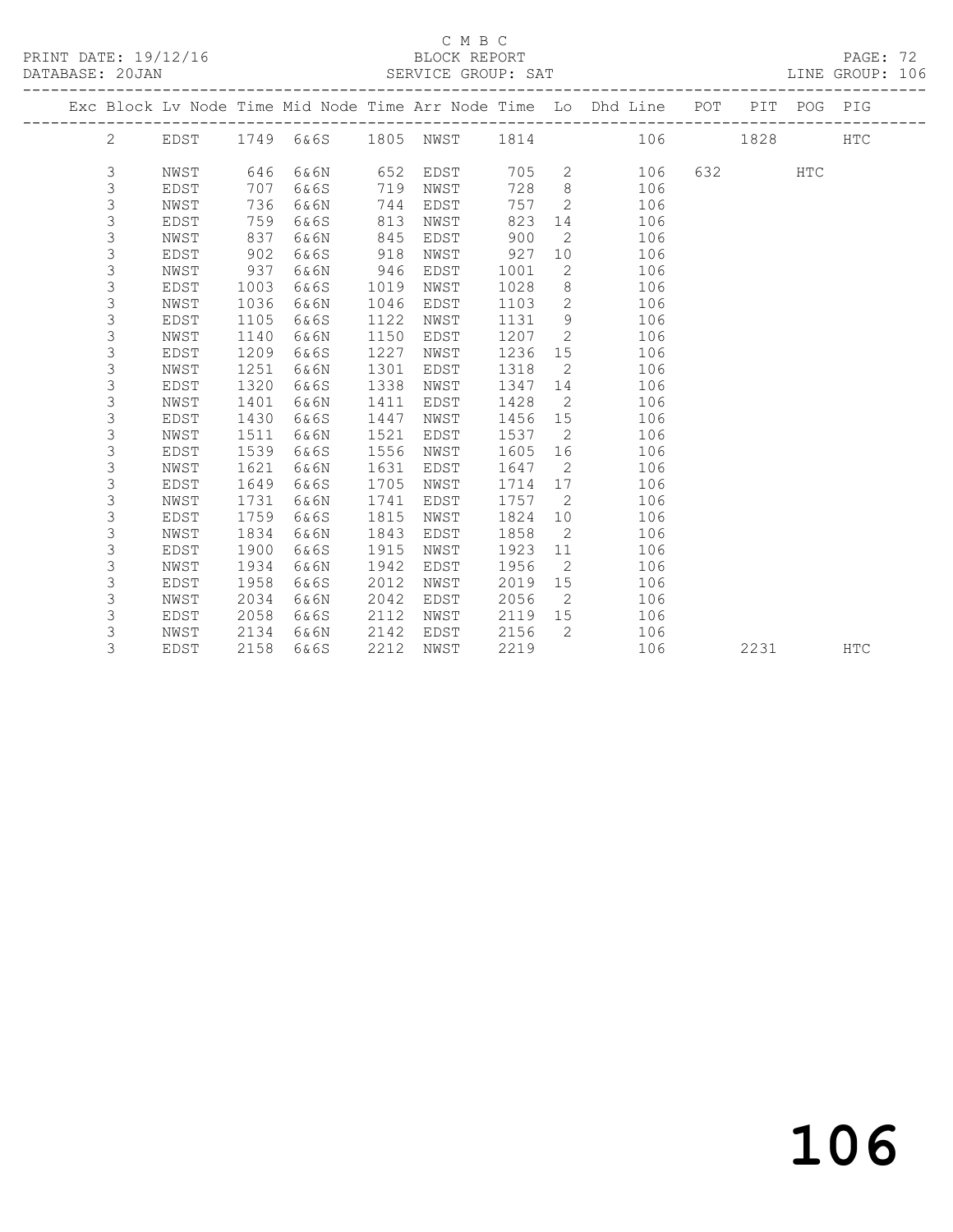## C M B C<br>BLOCK REPORT<br>SERVICE GROUP: SAT

| DATABASE: 20JAN<br>----------------- |                |              |              |                          |              | SERVICE GROUP: SAT                            |              |                            |                                                                                |          |      |     | LINE GROUP: 106 |  |
|--------------------------------------|----------------|--------------|--------------|--------------------------|--------------|-----------------------------------------------|--------------|----------------------------|--------------------------------------------------------------------------------|----------|------|-----|-----------------|--|
|                                      |                |              |              |                          |              |                                               |              |                            | Exc Block Lv Node Time Mid Node Time Arr Node Time Lo Dhd Line POT PIT POG PIG |          |      |     |                 |  |
|                                      | $4\degree$     |              |              |                          |              |                                               |              |                            | NWST 751 6&6N 759 EDST 812 2 106 737 HTC                                       |          |      |     |                 |  |
|                                      | $\overline{4}$ | EDST         |              | 814 6&6S 828 NWST 838 11 |              |                                               |              |                            | 106                                                                            |          |      |     |                 |  |
|                                      | 4              | NWST         | 849          | 6&6N                     |              | 857 EDST 912<br>930 NWST 939<br>958 EDST 1013 |              | $\overline{2}$             | 106                                                                            |          |      |     |                 |  |
|                                      | $\overline{4}$ | EDST         | 914<br>949   | 6&6S                     |              |                                               |              | 10                         | 106                                                                            |          |      |     |                 |  |
|                                      | 4              | NWST         |              | 6&6N                     | 958          | EDST                                          | 1013         | $\overline{2}$             | 106                                                                            |          |      |     |                 |  |
|                                      | 4              | EDST         | 1015         | 6&6S                     | 1031         | NWST                                          | 1040         | 8 <sup>8</sup>             | 106                                                                            |          |      |     |                 |  |
|                                      | 4              | NWST         | 1048         | 6&6N                     | 1058         | EDST                                          | 1115         | $\overline{2}$             | 106                                                                            |          |      |     |                 |  |
|                                      | 4              | EDST         | 1117         | 6&6S                     |              | 1134 NWST                                     | 1143         | $7\overline{ }$            | 106                                                                            |          |      |     |                 |  |
|                                      | 4              | NWST         | 1150         | 6&6N                     | 1200         | EDST                                          | 1217         | $\overline{2}$             | 106                                                                            |          |      |     |                 |  |
|                                      | 4              | EDST         | 1219         | 6&6S                     | 1237         | NWST                                          | 1246 15      |                            | 106                                                                            |          |      |     |                 |  |
|                                      | 4              | NWST         | 1301         | 6&6N                     | 1311         | EDST                                          | 1328         | $\overline{2}$             | 106                                                                            |          |      |     |                 |  |
|                                      | 4              | EDST         | 1330         | 6&6S                     | 1348         | NWST                                          | 1357 14      |                            | 106                                                                            |          |      |     |                 |  |
|                                      | 4              | NWST         | 1411         | 6&6N                     | 1421         | EDST                                          | 1438         | $\overline{2}$             | 106                                                                            |          |      |     |                 |  |
|                                      | 4              | EDST         | 1440         | 6&6S                     | 1457         | NWST                                          | 1506 15      |                            | 106                                                                            |          |      |     |                 |  |
|                                      | 4              | NWST         | 1521         | 6&6N                     | 1531         | EDST                                          | 1547         | $\overline{2}$             | 106                                                                            |          |      |     |                 |  |
|                                      | 4              | EDST         | 1549         | 6&6S                     | 1606         | NWST                                          | 1615 16      |                            | 106                                                                            |          |      |     |                 |  |
|                                      | 4              | NWST         | 1631         | 6&6N                     | 1641         | EDST                                          | 1657 2       |                            | 106                                                                            |          |      |     |                 |  |
|                                      | 4              | EDST         | 1659         | 6&6S                     | 1715         | NWST                                          | 1724 17      |                            | 106                                                                            |          |      |     |                 |  |
|                                      | 4              | NWST         | 1741         | 6&6N                     | 1751         | EDST                                          | 1807         | $\overline{2}$             | 106                                                                            |          |      |     |                 |  |
|                                      | 4              | EDST         | 1809         | 6&6S                     | 1824         | NWST                                          | 1833 16      |                            | 106                                                                            |          |      |     |                 |  |
|                                      | $\overline{4}$ | NWST         | 1849         | 6&6N                     | 1858         | EDST                                          | 1913         | $\overline{2}$             | 106                                                                            |          |      |     |                 |  |
|                                      | 4              | EDST         | 1915         | 6&6S                     | 1930         | NWST                                          | 1938 11      |                            | 106                                                                            |          |      |     |                 |  |
|                                      | 4              | NWST         | 1949         | 6&6N                     | 1957         | EDST                                          | 2011         | $\overline{2}$             | 106                                                                            |          |      |     |                 |  |
|                                      | 4              | EDST         | 2013         | 6&6S                     | 2027         | NWST                                          | 2034 15      |                            | 106                                                                            |          |      |     |                 |  |
|                                      | $\overline{4}$ | NWST         | 2049         | 6&6N                     | 2057         | EDST                                          | 2111         | $\overline{2}$             | 106                                                                            |          |      |     |                 |  |
|                                      | 4              | EDST         | 2113         | 6&6S                     | 2127         | NWST                                          | 2134 15      |                            | 106                                                                            |          |      |     |                 |  |
|                                      | 4              | NWST         | 2149         | 6&6N                     | 2157         | EDST                                          | 2211         | $\overline{2}$             | 106                                                                            |          |      |     |                 |  |
|                                      | 4              | EDST         | 2213         | 6&6S                     | 2227         | NWST                                          | 2234         | 15                         | 106                                                                            |          |      |     |                 |  |
|                                      | 4              | NWST         | 2249<br>2312 | 6&6N                     | 2257<br>2326 | EDST                                          | 2310<br>2333 | $\overline{2}$             | 106                                                                            |          |      |     |                 |  |
|                                      | 4<br>4         | EDST<br>NWST | 2349         | 6&6S<br>6&6N             | 2356         | NWST<br>EDST                                  | 2409         | 16<br>$\overline{2}$       | 106<br>106                                                                     |          |      |     |                 |  |
|                                      | 4              | EDST         | 2411         | 6&6S                     | 2425         | NWST                                          | 2431         | 18                         | 106                                                                            |          |      |     |                 |  |
|                                      | 4              | NWST         | 2449         | 6&6N                     | 2456         | EDST                                          | 2508         | $\overline{2}$             | 106                                                                            |          |      |     |                 |  |
|                                      | 4              | EDST         | 2510         | 6&6S                     | 2524         | NWST                                          | 2530         | 19                         | 106                                                                            |          |      |     |                 |  |
|                                      | 4              | NWST         | 2549         | 6&6N                     | 2556         | EDST                                          | 2608         | $\overline{2}$             | 106                                                                            |          |      |     |                 |  |
|                                      | 4              | EDST         | 2610         | 6&6S                     | 2624         | NWST                                          | 2630         |                            |                                                                                | 106      | 2642 |     | HTC             |  |
|                                      |                |              |              |                          |              |                                               |              |                            |                                                                                |          |      |     |                 |  |
|                                      | 5              | NWST         | 1110         |                          |              | 6&6N 1120 EDST 1137 2                         |              |                            |                                                                                | 106 1056 |      | HTC |                 |  |
|                                      | 5              | EDST         |              |                          |              |                                               |              |                            | 1139 6&6S 1156 NWST 1205 16 106                                                |          |      |     |                 |  |
|                                      | $\mathsf S$    | NWST         | 1221         | 6&6N                     | 1231         | EDST                                          | 1248         | 2                          | 106                                                                            |          |      |     |                 |  |
|                                      | $\mathsf S$    | EDST         | 1250         | 6&6S                     | 1308         | NWST                                          | 1317 14      |                            | 106                                                                            |          |      |     |                 |  |
|                                      | $\mathsf S$    | NWST         | 1331         | 6&6N                     | 1341         | EDST                                          | 1358         | $\overline{2}$             | 106                                                                            |          |      |     |                 |  |
|                                      | $\mathsf S$    | EDST         | 1400         | 6&6S                     | 1417         | NWST                                          | 1426         | 15                         | 106                                                                            |          |      |     |                 |  |
|                                      | $\mathsf S$    | NWST         | 1441         | 6&6N                     | 1451         | EDST                                          | 1508         | $\overline{\phantom{a}}$   | 106                                                                            |          |      |     |                 |  |
|                                      | $\mathsf S$    | EDST         | 1510         | 6&6S                     | 1527         | NWST                                          | 1536         | 15                         | 106                                                                            |          |      |     |                 |  |
|                                      | $\mathsf S$    | NWST         | 1551         | 6&6N                     | 1601         | EDST                                          | 1617         | $\overline{2}$             | 106                                                                            |          |      |     |                 |  |
|                                      | 5              | EDST         | 1619         | 6&6S                     | 1635         | NWST                                          | 1644         | 17                         | 106                                                                            |          |      |     |                 |  |
|                                      | $\mathsf S$    | NWST         | 1701         | 6&6N                     | 1711         | EDST                                          | 1727         | $\overline{\phantom{a}}$   | 106                                                                            |          |      |     |                 |  |
|                                      | $\mathsf S$    | EDST         | 1729         | 6&6S                     | 1745         | NWST                                          | 1754         | 10                         | 106                                                                            |          |      |     |                 |  |
|                                      | $\mathsf S$    | NWST         | 1804         | 6&6N                     | 1814         | EDST                                          | 1829         | $\overline{2}$             | 106                                                                            |          |      |     |                 |  |
|                                      | 5              | EDST         | 1831         | 6&6S                     | 1846         | NWST                                          | 1854         | 10                         | 106                                                                            |          |      |     |                 |  |
|                                      | $\mathsf S$    | NWST         | 1904         | 6&6N                     | 1913         | EDST                                          | 1928         | $\overline{\phantom{a}}$   | 106                                                                            |          |      |     |                 |  |
|                                      | $\mathsf S$    | EDST         | 1930         | 6&6S                     | 1944         | NWST                                          | 1951         | 13                         | 106                                                                            |          |      |     |                 |  |
|                                      | $\mathsf S$    | NWST         | 2004         | 6&6N                     | 2012         | EDST                                          | 2026         | $\overline{2}$             | 106                                                                            |          |      |     |                 |  |
|                                      | 5              | EDST         | 2028         | 6&6S                     | 2042         | NWST                                          | 2049         | 15                         | 106                                                                            |          |      |     |                 |  |
|                                      | 5              | NWST         | 2104         | 6&6N                     | 2112         | EDST                                          | 2126         | $\overline{\phantom{0}}^2$ | 106                                                                            |          |      |     |                 |  |
|                                      | 5              | EDST         | 2128         | 6&6S                     | 2142         | NWST                                          | 2149 15      |                            | 106                                                                            |          |      |     |                 |  |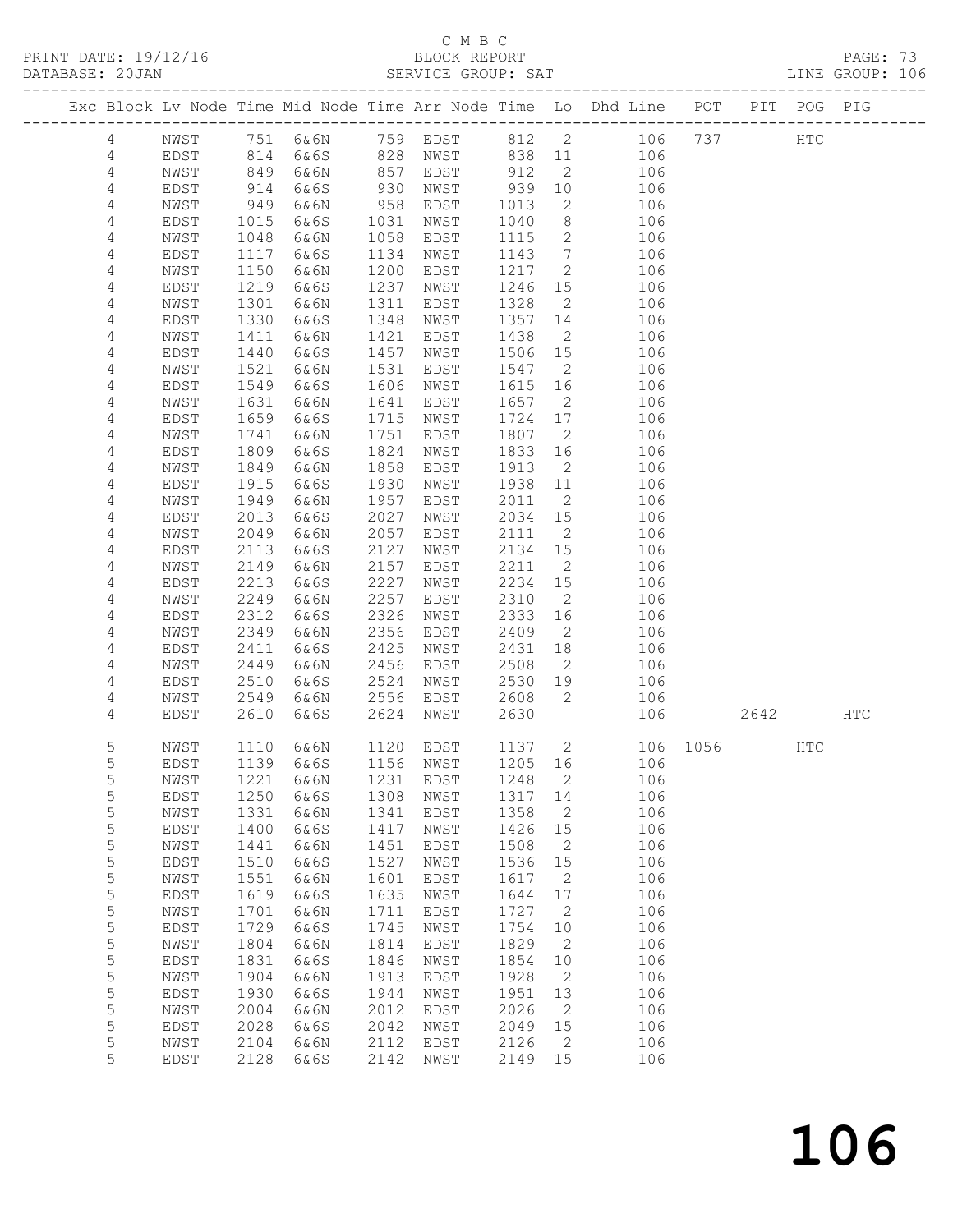PRINT DATE: 19/12/16 BLOCK REPORT BATABASE: 20JAN BLOCK REPORT

#### C M B C<br>BLOCK REPORT

PAGE: 74<br>LINE GROUP: 106

|                |      |                             |                     |      |           |         |                            | Exc Block Lv Node Time Mid Node Time Arr Node Time Lo Dhd Line POT |          |          | PIT POG PIG |            |
|----------------|------|-----------------------------|---------------------|------|-----------|---------|----------------------------|--------------------------------------------------------------------|----------|----------|-------------|------------|
| 5              | NWST |                             |                     |      |           |         |                            | 2204 6&6N 2212 EDST 2225 2 106                                     |          |          |             |            |
| 5              | EDST |                             | 2227 6&6S 2241 NWST |      |           | 2248    |                            |                                                                    | 106 10   | 2300 HTC |             |            |
|                |      |                             |                     |      |           |         |                            |                                                                    |          |          |             |            |
| 6              | NWST | 913                         | 6&6N                | 922  | EDST      | 937 2   |                            | 106                                                                |          | 859 30   | HTC         |            |
| 6              | EDST | 939                         | 6&6S                | 955  | NWST      | 1004    | 8 <sup>8</sup>             | 106                                                                |          |          |             |            |
| 6              | NWST | 1012                        | 6&6N                | 1021 | EDST      | 1038    | $\overline{2}$             | 106                                                                |          |          |             |            |
| 6              | EDST | 1040                        | 6&6S                | 1057 | NWST      | 1105    | 15                         | 106                                                                |          |          |             |            |
| 6              | NWST | 1120                        | 6&6N                | 1130 | EDST      | 1147    | $\overline{2}$             | 106                                                                |          |          |             |            |
| 6              | EDST | 1149                        | 6&6S                | 1206 | NWST      | 1215    | 16                         | 106                                                                |          |          |             |            |
| 6              | NWST | 1231                        | 6&6N                | 1241 | EDST      | 1258    | $\overline{2}$             | 106                                                                |          |          |             |            |
| 6              | EDST | 1300                        | 6&6S                | 1318 | NWST      | 1327    | 14                         | 106                                                                |          |          |             |            |
| 6              | NWST | 1341                        | 6&6N                | 1351 | EDST      | 1408    | $\overline{2}$             | 106                                                                |          |          |             |            |
| 6              | EDST | 1410                        | 6&6S                | 1427 | NWST      | 1436    | 15                         | 106                                                                |          |          |             |            |
| 6              | NWST | 1451                        | 6&6N                | 1501 | EDST      | 1518    | $\overline{2}$             | 106                                                                |          |          |             |            |
| 6              | EDST | 1520                        | 6&6S                | 1537 | NWST      | 1546    | 15                         | 106                                                                |          |          |             |            |
| 6              | NWST | 1601                        | 6&6N                | 1611 | EDST      | 1627    | $\overline{2}$             | 106                                                                |          |          |             |            |
| 6              | EDST | 1629                        | 6&6S                | 1645 | NWST      | 1654    | 17                         | 106                                                                |          |          |             |            |
| 6              | NWST | 1711                        | 6&6N                | 1721 | EDST      | 1737    | $\overline{2}$             | 106                                                                |          |          |             |            |
| 6              | EDST | 1739                        | 6&6S                | 1755 | NWST      | 1804    | 15                         | 106                                                                |          |          |             |            |
| 6              | NWST | 1819                        | 6&6N                | 1829 | EDST      | 1844    | $\overline{2}$             | 106                                                                |          |          |             |            |
| 6              | EDST | 1846                        | 6&6S                | 1901 | NWST      | 1909    | 10                         | 106                                                                |          |          |             |            |
| 6              | NWST | 1919                        | 6&6N                | 1928 | EDST      | 1943    | $\overline{2}$             | 106                                                                |          |          |             |            |
| 6              | EDST | 1945                        | 6&6S                | 1959 | NWST      | 2006    | 13                         | 106                                                                |          |          |             |            |
| 6              | NWST | 2019                        | 6&6N                | 2027 | EDST      | 2041    | $\overline{2}$             | 106                                                                |          |          |             |            |
| 6              | EDST | 2043                        | 6&6S                | 2057 | NWST      | 2104    | 15                         | 106                                                                |          |          |             |            |
| 6              | NWST | 2119                        | 6&6N                | 2127 | EDST      | 2141    | $\overline{2}$             | 106                                                                |          |          |             |            |
| 6              | EDST | 2143                        | 6&6S                | 2157 | NWST      | 2204    | 15                         | 106                                                                |          |          |             |            |
| 6              | NWST | 2219                        | 6&6N                | 2227 | EDST      | 2240    | $\overline{2}$             | 106                                                                |          |          |             |            |
| 6              | EDST | 2242                        | 6&6S                | 2256 | NWST      | 2303    | 16                         | 106                                                                |          |          |             |            |
| 6              | NWST | 2319                        | 6&6N                | 2326 | EDST      | 2339    | $\overline{2}$             | 106                                                                |          |          |             |            |
| 6              | EDST | 2341                        | 6&6S                | 2355 | NWST      | 2402    | 17                         | 106                                                                |          |          |             |            |
| 6              | NWST | 2419                        | 6&6N                | 2426 | EDST      | 2438    | $\overline{2}$             | 106                                                                |          |          |             |            |
| 6              | EDST | 2440                        | 6&6S                | 2454 | NWST      | 2500    | 19                         | 106                                                                |          |          |             |            |
| 6              | NWST | 2519                        | 6&6N                | 2526 | EDST      | 2538    | $\overline{2}$             | 106                                                                |          |          |             |            |
| 6              | EDST | 2540                        | 6&6S                | 2554 | NWST      | 2600    |                            | 106                                                                |          | 2612 HTC |             |            |
| 7              | NWST | 1201                        | 6&6N                |      | 1211 EDST |         |                            | 1228 2                                                             | 106 1147 |          | HTC         |            |
| 7              | EDST |                             | 6&6S                |      | 1248 NWST | 1257 14 |                            | 106                                                                |          |          |             |            |
| $\overline{7}$ | NWST | $\frac{1230}{1211}$<br>1311 | 6&6N                |      | 1321 EDST | 1338    | $\overline{2}$             | 106                                                                |          |          |             |            |
| 7              | EDST |                             | 1340 6&6S 1358 NWST |      |           | 1407 14 |                            | 106                                                                |          |          |             |            |
| 7              | NWST | 1421                        | 6&6N                | 1431 | EDST      | 1448    | $\overline{\phantom{0}}^2$ | 106                                                                |          |          |             |            |
| 7              | EDST | 1450                        | 6&6S                | 1507 | NWST      | 1516 15 |                            | 106                                                                |          |          |             |            |
| 7              | NWST | 1531                        | 6&6N                | 1541 | EDST      | 1557    | $\overline{\phantom{0}}^2$ | 106                                                                |          |          |             |            |
| 7              | EDST | 1559                        | 6&6S                | 1616 | NWST      | 1625    | 16                         | 106                                                                |          |          |             |            |
| 7              | NWST | 1641                        | 6&6N                | 1651 | EDST      | 1707    | $\overline{2}$             | 106                                                                |          |          |             |            |
| 7              | EDST | 1709                        | 6&6S                | 1725 | NWST      | 1734    | 17                         | 106                                                                |          |          |             |            |
| 7              | NWST | 1751                        | 6&6N                | 1801 | EDST      | 1817    | 2                          | 106                                                                |          |          |             |            |
| 7              | EDST | 1819                        | 6&6S                | 1834 | NWST      | 1843    |                            | 106                                                                |          | 1857     |             | <b>HTC</b> |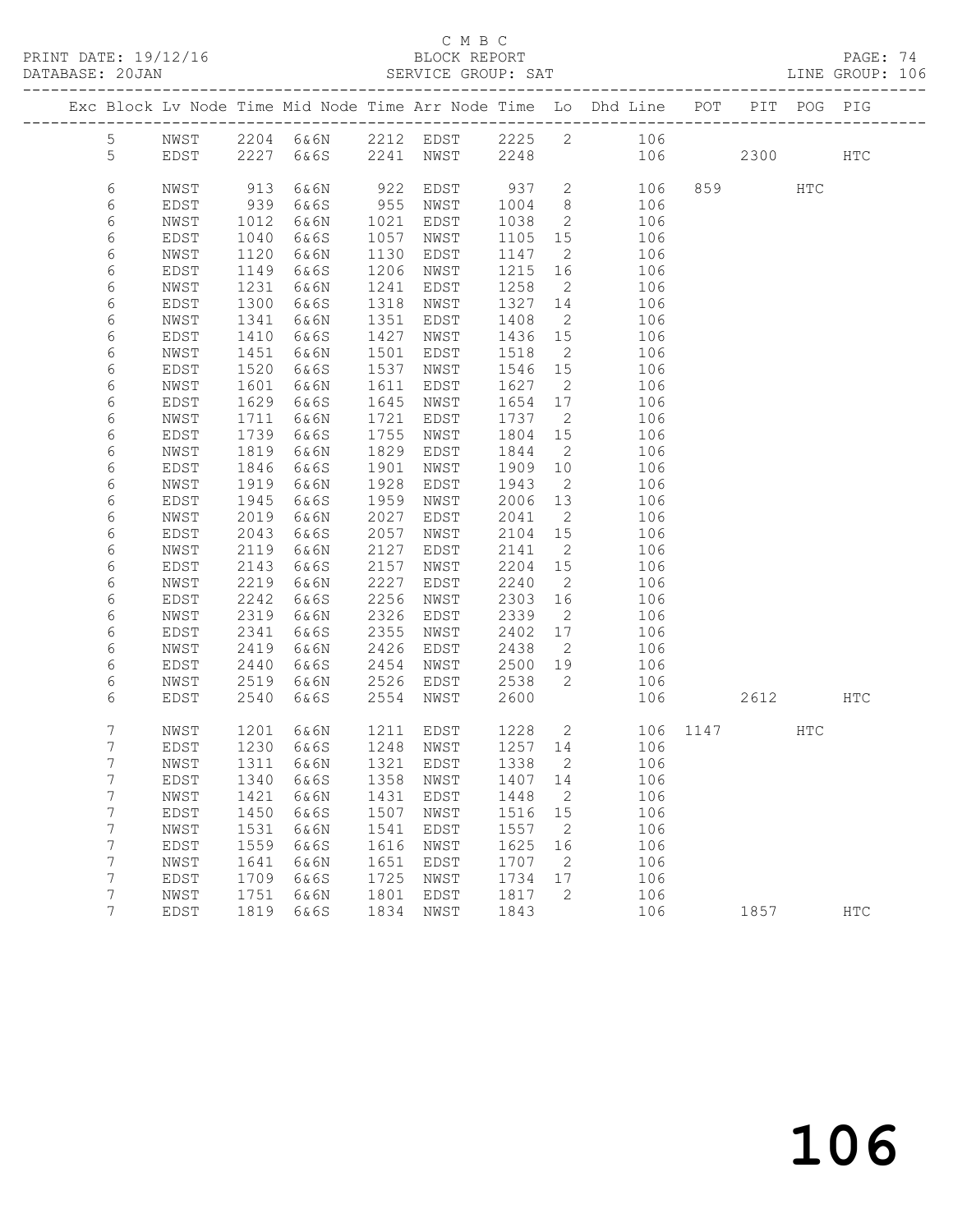## C M B C<br>BLOCK REPORT<br>SERVICE GROUP: SAT

|                                                                                                                                                                                                                                                                                                |                                                                                                                                                                                                     |                                                                                                                                                                                   |                                                                                             |                                                              | ب ہت ہے ک                                                                                                                                                                                              |                                                                                                                                                                      |                                                                                                                                                                              |                                                                                                                                                                                                                                                       |      |             |     | LINE GROUP: 106 |  |
|------------------------------------------------------------------------------------------------------------------------------------------------------------------------------------------------------------------------------------------------------------------------------------------------|-----------------------------------------------------------------------------------------------------------------------------------------------------------------------------------------------------|-----------------------------------------------------------------------------------------------------------------------------------------------------------------------------------|---------------------------------------------------------------------------------------------|--------------------------------------------------------------|--------------------------------------------------------------------------------------------------------------------------------------------------------------------------------------------------------|----------------------------------------------------------------------------------------------------------------------------------------------------------------------|------------------------------------------------------------------------------------------------------------------------------------------------------------------------------|-------------------------------------------------------------------------------------------------------------------------------------------------------------------------------------------------------------------------------------------------------|------|-------------|-----|-----------------|--|
|                                                                                                                                                                                                                                                                                                |                                                                                                                                                                                                     |                                                                                                                                                                                   |                                                                                             |                                                              |                                                                                                                                                                                                        |                                                                                                                                                                      |                                                                                                                                                                              | Exc Block Lv Node Time Mid Node Time Arr Node Time Lo Dhd Line POT PIT POG PIG                                                                                                                                                                        |      |             |     |                 |  |
| 8<br>$8\,$<br>$\,8\,$<br>8<br>8<br>8<br>8<br>8<br>8<br>8<br>8<br>8<br>8<br>8<br>8<br>8                                                                                                                                                                                                         | LOST<br>MTST<br>EDST<br>MTST<br>EDST<br>MTST<br>EDST<br>MTST<br>EDST<br>MTST<br>EDST<br>MTST<br>EDST<br>MTST<br>SFU                                                                                 | 749<br>817<br>834<br>910<br>929<br>1000<br>1021<br>1100<br>1122<br>1200<br>1223<br>1303<br>1355                                                                                   | EDST<br>SPST 1330 SFU<br>SPST 1416 MTST                                                     |                                                              | MTST<br>EDST<br>MTST<br>EDST<br>MTST<br>MTST<br>EDST<br>MTST<br>EDST<br>MTST                                                                                                                           | 747 2<br>808<br>832<br>855<br>927<br>951<br>1120<br>1221<br>1350<br>1446 17                                                                                          | $\overline{2}$<br>$\overline{2}$<br>5 <sup>5</sup>                                                                                                                           | MTST 602 SPST 623 LOST 639 10 110 540<br>730  2  110<br>747  2  119<br>$\frac{1}{9}$ $\frac{115}{119}$<br>2 119<br>15 119<br>119<br>$9 \overline{119}$<br>1019 2 119<br>1045 15 119<br>119<br>$1149$ $11$ $119$<br>2 119<br>1252 11 119<br>144<br>144 |      |             | HTC |                 |  |
| 8<br>8<br>8<br>8<br>8<br>8<br>8<br>8<br>8<br>8<br>8<br>8<br>8<br>8<br>8                                                                                                                                                                                                                        | MTST<br>SFU<br>MTST<br>SFU<br>MTST<br>LOST<br>MTST<br>SFU<br>MTST<br>SFU<br>MTST<br>EDST<br>MTST<br>EDST<br>MTST                                                                                    | 1503<br>1558<br>1703<br>1755<br>1849<br>1940<br>2035<br>2128<br>2235<br>2328<br>2435<br>2453<br>2535<br>2600<br>2630                                                              | SPST<br>SPST<br>SPST<br>SPST<br>SPST<br>SPST<br>SPST<br>SPST<br>SPST 2258<br>SPST 2346 MTST | 1533<br>1619<br>1731<br>1816<br>1914<br>2000<br>2100<br>2147 | SFU<br>MTST<br>SFU<br>MTST<br>LOST<br>MTST<br>SFU<br>MTST<br>SFU<br>EDST<br>MTST<br>EDST<br>MTST<br>NWST                                                                                               | 1553<br>1751 4<br>2118<br>2209<br>2316<br>2407<br>2451<br>2508 27<br>2652                                                                                            | $5\overline{)}$<br>10<br>26<br>$\overline{2}$                                                                                                                                | 144<br>1649 14 144<br>144<br>$1/51$ 4 144<br>1844 5 144<br>1931 9 110<br>2022 13 110<br>144<br>144<br>12 144<br>28 144<br>119<br>119<br>2551 9 119<br>2614 16 119<br>112                                                                              | 2704 |             |     | HTC             |  |
| 9<br>9<br>9<br>9<br>9<br>$\mathsf 9$<br>$\mathsf 9$<br>9<br>$\mathsf 9$<br>$\mathsf 9$<br>$\mathsf 9$<br>$\mathsf 9$<br>$\mathsf 9$<br>$\mathsf 9$<br>$\mathsf 9$<br>$\mathsf 9$<br>$\mathsf 9$<br>$\mathsf 9$<br>$\mathsf 9$<br>$\mathsf 9$<br>$\mathsf 9$<br>$\mathsf 9$<br>$\mathsf 9$<br>9 | MTST<br>EDST<br>MTST<br>EDST<br>MTST<br>EDST<br>MTST<br>EDST<br>MTST<br>EDST<br>MTST<br>LOST<br>MTST<br>${\tt SFU}$<br>MTST<br>EDST<br>MTST<br>EDST<br>MTST<br>EDST<br>MTST<br>EDST<br>MTST<br>EDST | 538<br>556<br>622<br>639<br>702<br>719<br>747<br>804<br>832<br>850<br>919<br>1010<br>1103<br>1153<br>1250<br>1313<br>1350<br>1414<br>1450<br>1514<br>1550<br>1614<br>1650<br>1714 | SPST<br>SPST<br>SPST<br>SPST                                                                | 943<br>1030<br>1130<br>1214                                  | EDST<br>MTST<br>EDST<br>MTST<br>EDST<br>MTST<br>EDST<br>MTST<br>EDST<br>MTST<br>LOST<br>MTST<br>SFU<br>MTST<br>EDST<br>$\mathtt{MTST}$<br>EDST<br>MTST<br>EDST<br>MTST<br>EDST<br>MTST<br>EDST<br>MTST | 553<br>637<br>655<br>736<br>802<br>823<br>848<br>911<br>1002<br>1055<br>1148<br>1244<br>1311<br>1342<br>1412<br>1441<br>1512<br>1541<br>1612<br>1640<br>1712<br>1740 | $\overline{2}$<br>$7\overline{ }$<br>717 2<br>11<br>2<br>$\mathsf 9$<br>$\mathbf{2}$<br>8<br>8<br>8<br>5<br>6<br>2<br>$\,8\,$<br>$\mathbf{2}$<br>9<br>2<br>9<br>2<br>10<br>2 | 3 119<br>611 11<br>119<br>119<br>119<br>119<br>119<br>119<br>119<br>119<br>119<br>110<br>110<br>144<br>144<br>119<br>119<br>119<br>119<br>119<br>119<br>119<br>119<br>119<br>119                                                                      |      | 516<br>1802 | HTC | $_{\rm HTC}$    |  |

106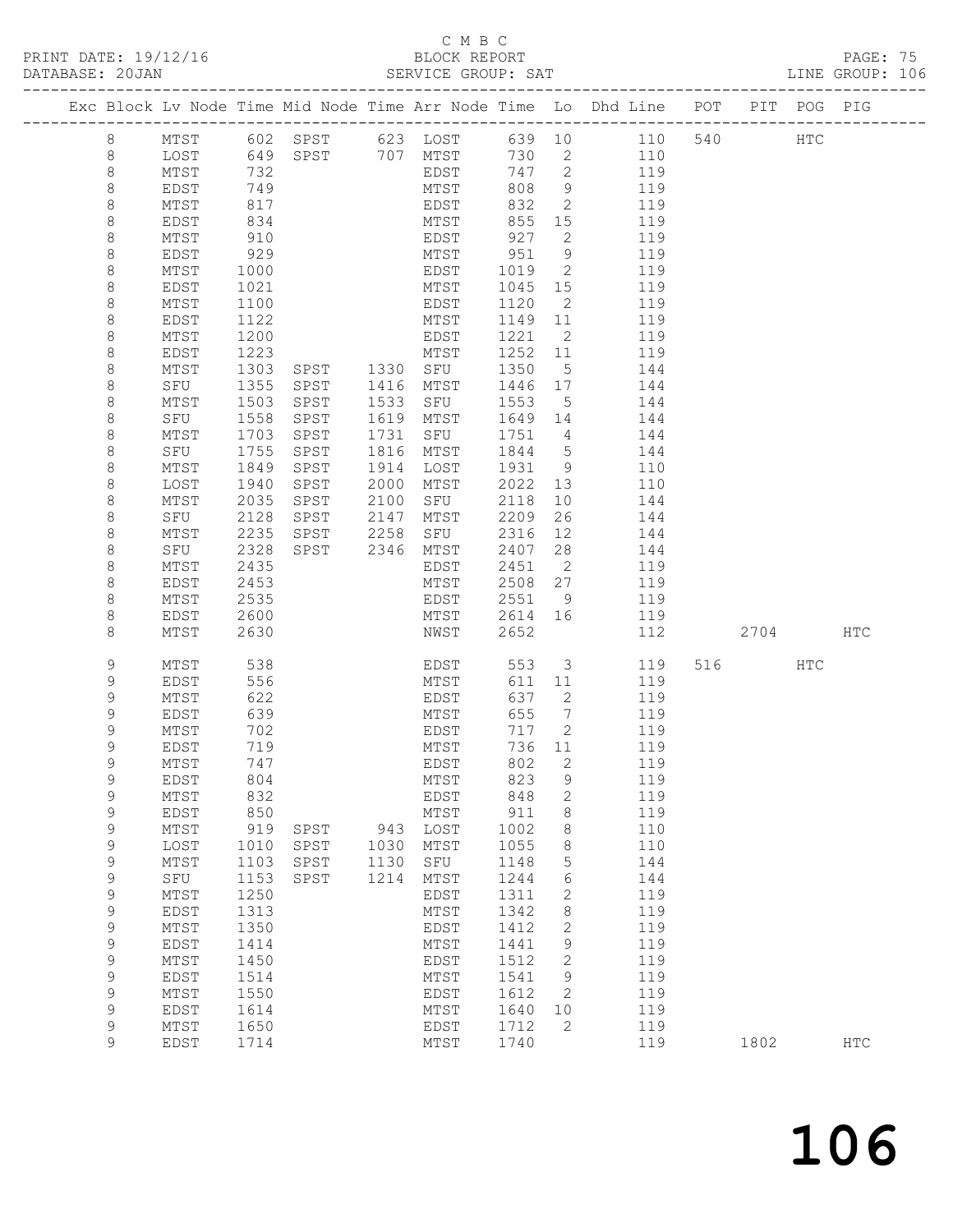#### C M B C<br>BLOCK REPORT

PAGE: 76<br>LINE GROUP: 106

|          |              |              | Exc Block Lv Node Time Mid Node Time Arr Node Time Lo Dhd Line POT PIT POG PIG |           |              |      |                 |                                   |            |      |            |            |
|----------|--------------|--------------|--------------------------------------------------------------------------------|-----------|--------------|------|-----------------|-----------------------------------|------------|------|------------|------------|
| 10       |              |              | SFU 923 SPST 942 MTST 1010 14 144 843                                          |           |              |      |                 |                                   |            | HTC  |            |            |
| 10       | MTST         | 1024         |                                                                                |           |              | EDST | 1043 2          |                                   | 119        |      |            |            |
| 10       | EDST         | 1045         |                                                                                |           | MTST         |      | 1110 10         |                                   | 119        |      |            |            |
| 10       | MTST         | 1120         |                                                                                |           | EDST         |      | 1140            | $\overline{2}$                    | 119        |      |            |            |
| 10       | EDST         | 1142         |                                                                                |           |              |      | 1209 10         |                                   | 119        |      |            |            |
| 10       | MTST         | 1219         | TERNATION<br>MTST 1246 LOST<br>SPST 1331 MTST                                  |           |              |      | 1305            | $5^{\circ}$                       | 110        |      |            |            |
| 10       | LOST         | 1310         |                                                                                |           |              |      | 1358 12         |                                   | 110        |      |            |            |
| 10       | MTST         | 1410         |                                                                                |           | EDST         |      | 1432            | $\overline{\phantom{a}}$          | 119        |      |            |            |
| 10       | EDST         | 1434         |                                                                                |           | MTST         |      | 1501            | 15                                | 119        |      |            |            |
| 10       | MTST         | 1516         | SPST 1544 LOST<br>SPST 1631 MTST                                               |           |              |      | 1603            | $7\overline{ }$                   | 110        |      |            |            |
| 10       | LOST         | 1610         |                                                                                |           |              |      | 1657 13         |                                   | 110        |      |            |            |
| 10       | MTST         | 1710         |                                                                                |           | EDST         |      | 1731            | $\overline{2}$                    | 119        |      |            |            |
| 10       | EDST         | 1733         |                                                                                |           | MTST         |      | 1758            | $5\overline{)}$                   | 119        |      |            |            |
| 10       | MTST         | 1803         | SPST 1830 SFU                                                                  |           |              |      | 1849            | 6                                 | 144        |      |            |            |
| 10       | SFU          | 1855         | SPST 1914 MTST                                                                 |           |              |      | 1940            | 17                                | 144        |      |            |            |
| 10       | MTST         | 1957         |                                                                                |           | EDST         |      | 2015            | $\overline{2}$                    | 119        |      |            |            |
| 10       | EDST         | 2017         |                                                                                |           | MTST         |      | 2037            | $5^{\circ}$                       | 119        |      |            |            |
| 10<br>10 | MTST<br>EDST | 2042<br>2102 |                                                                                |           | EDST<br>MTST |      | 2100<br>2122    | $\overline{2}$<br>$5\overline{)}$ | 119<br>119 |      |            |            |
| 10       | MTST         | 2127         |                                                                                |           | EDST         |      | 2145            | $\overline{2}$                    | 119        |      |            |            |
| 10       | EDST         | 2147         |                                                                                |           | MTST         |      | 2205 9          |                                   | 119        |      |            |            |
| 10       | MTST         | 2214         | SPST 2237 LOST                                                                 |           |              |      | 2253            |                                   | 110        | 2317 |            | HTC        |
|          |              |              |                                                                                |           |              |      |                 |                                   |            |      |            |            |
| 11       | SFU          | 814          | SPST 833 MTST                                                                  |           |              |      | 858             | 25                                | 144        | 734  | <b>HTC</b> |            |
| 11       | MTST         | 923          |                                                                                |           | EDST         |      | 940             | $\overline{2}$                    | 119        |      |            |            |
| 11       | EDST         | 942          |                                                                                |           | MTST         |      | 1004            | 8 <sup>8</sup>                    | 119        |      |            |            |
| 11       | MTST         | 1012         |                                                                                |           | EDST         |      | 1031            | $\overline{2}$                    | 119        |      |            |            |
| 11       | EDST         | 1033         |                                                                                |           | MTST         |      | 1058 12         |                                   | 119        |      |            |            |
| 11       | MTST         | 1110         |                                                                                |           | EDST         |      | 1130            | $\overline{2}$                    | 119        |      |            |            |
| 11       | EDST         | 1132         |                                                                                |           | MTST         |      | 1159 11         |                                   | 119        |      |            |            |
| 11       | MTST         | 1210         |                                                                                |           | EDST         |      | 1231            | $\overline{2}$                    | 119        |      |            |            |
| 11       | EDST         | 1233         |                                                                                |           | MTST         |      | 1302            | 8 <sup>1</sup>                    | 119        |      |            |            |
| 11       | MTST         | 1310         |                                                                                |           | EDST         |      | 1331            | $\overline{2}$                    | 119        |      |            |            |
| 11       | EDST         | 1333         | EDSI<br>MTST<br>SPST 1444 LOST<br>SPST 1531 MTST                               |           |              |      | 1402            | 14                                | 119        |      |            |            |
| 11       | MTST         | 1416         |                                                                                |           |              |      | 1503            | $\overline{7}$                    | 110        |      |            |            |
| 11       | LOST         | 1510         |                                                                                |           |              |      | 1558            | 12                                | 110        |      |            |            |
| 11<br>11 | MTST         | 1610<br>1634 |                                                                                |           | EDST<br>MTST |      | 1632<br>1700 16 | $\overline{2}$                    | 119<br>119 |      |            |            |
| 11       | EDST<br>MTST | 1716         | SPST                                                                           | 1742 LOST |              |      | 1801            | 9                                 | 110        |      |            |            |
| 11       | LOST         | 1810         | SPST                                                                           | 1831 MTST |              |      | 1856            | $\overline{9}$                    | 110        |      |            |            |
| 11       | MTST         | 1905         | SPST                                                                           | 1932 SFU  |              |      | 1951            | $\overline{4}$                    | 144        |      |            |            |
| 11       | SFU          | 1955         | SPST                                                                           | 2014 MTST |              |      | 2038 13         |                                   | 144        |      |            |            |
| 11       | MTST         | 2051         | SPST                                                                           | 2115 LOST |              |      | 2132            | 8 <sup>8</sup>                    | 110        |      |            |            |
| 11       | LOST         | 2140         | SPST                                                                           | 2200 MTST |              |      | 2220 24         |                                   | 110        |      |            |            |
| 11       | MTST         | 2244         | SPST                                                                           | 2307      | LOST         |      | 2323            | $\overline{2}$                    | 110        |      |            |            |
| 11       | LOST         | 2325         | SPST                                                                           | 2345      | MTST         |      | 2404            |                                   | 110        | 2422 |            | <b>HTC</b> |
|          |              |              |                                                                                |           |              |      |                 |                                   |            |      |            |            |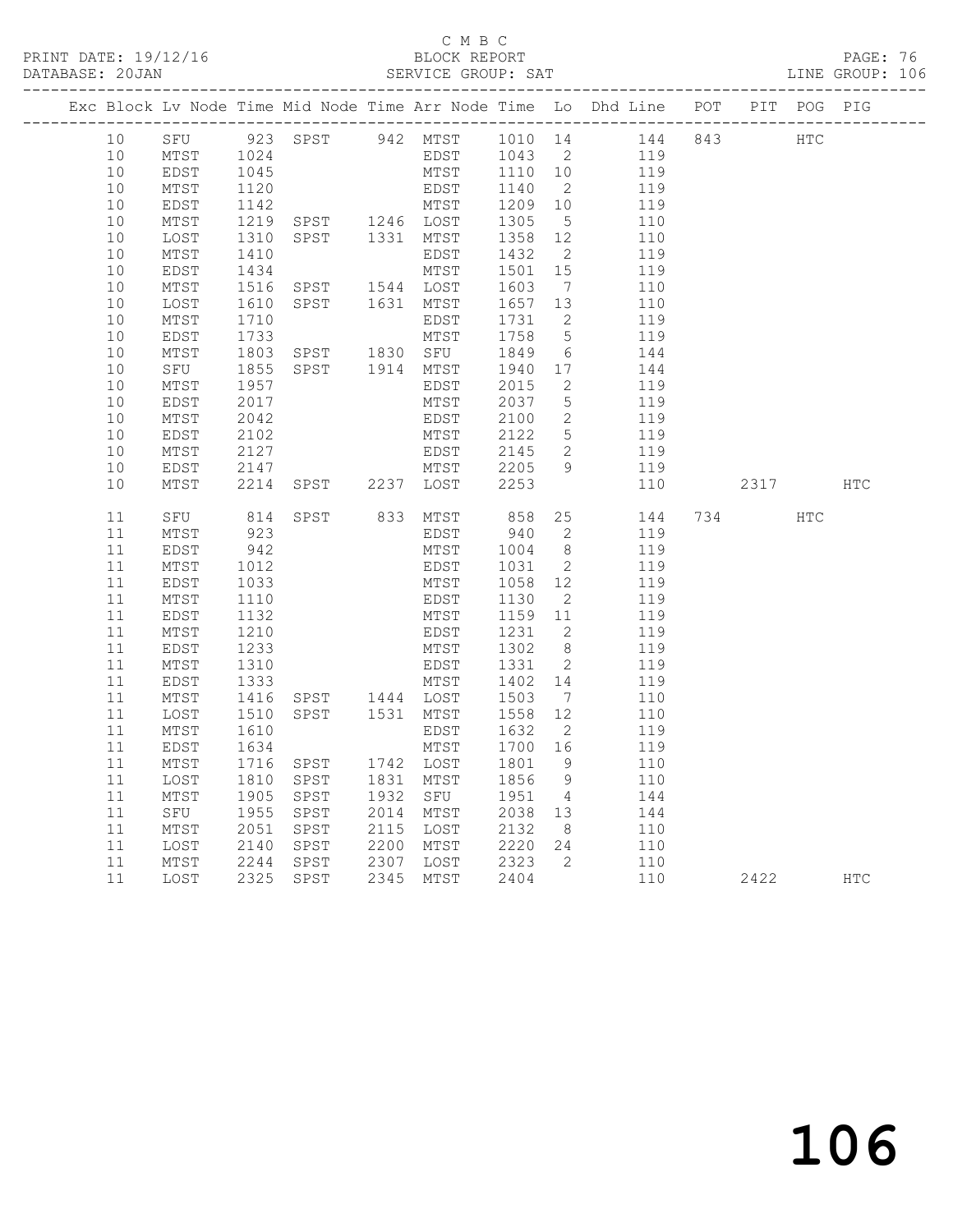#### C M B C<br>BLOCK REPORT

| DATABASE: 20JAN |    |                               |                           |                |                                           |          |                            |                                                                                |             |            |  |
|-----------------|----|-------------------------------|---------------------------|----------------|-------------------------------------------|----------|----------------------------|--------------------------------------------------------------------------------|-------------|------------|--|
|                 |    |                               |                           |                |                                           |          |                            | Exc Block Lv Node Time Mid Node Time Arr Node Time Lo Dhd Line POT PIT POG PIG |             |            |  |
|                 | 12 |                               |                           |                |                                           |          |                            | LOST 910 SPST 929 MTST 954 9 110 842 HTC                                       |             |            |  |
|                 | 12 |                               |                           |                |                                           |          |                            | MTST 1003 SPST 1027 SFU 1045 8 144                                             |             |            |  |
|                 | 12 |                               |                           |                |                                           |          |                            | SPST 1114 MTST 1144 6 144<br>EDST 1210 2 119<br>MTST 1241 8 119                |             |            |  |
|                 | 12 | SFU 1053<br>MTST 1150<br>MTST | 1150                      |                |                                           |          |                            |                                                                                |             |            |  |
|                 | 12 | EDST                          | $\frac{1}{212}$           |                |                                           |          |                            |                                                                                |             |            |  |
|                 | 12 | MTST                          | 1249                      |                | SPST 1316 LOST 1335                       |          |                            | 5 110                                                                          |             |            |  |
|                 | 12 |                               |                           |                |                                           |          |                            |                                                                                |             |            |  |
|                 |    | LOST                          | 1340                      |                | SPST 1401 MTST                            |          |                            | 1428 12 110                                                                    |             |            |  |
|                 | 12 | MTST                          | 1440                      |                | EDST                                      | 1502 2   |                            | 119                                                                            |             |            |  |
|                 | 12 | EDST                          | 1504                      |                | MTST                                      | 1531 15  |                            | 119                                                                            |             |            |  |
|                 | 12 | MTST                          | 1546                      | SPST 1614 LOST |                                           | 1633     |                            | 7 110                                                                          |             |            |  |
|                 | 12 | LOST                          | 1640                      | SPST 1701 MTST |                                           | 1727     | 16                         | 110                                                                            |             |            |  |
|                 | 12 | MTST 1743<br>SFU 1835         |                           |                | SPST 1810 SFU 1829<br>SPST 1855 MTST 1922 |          |                            | $\overline{6}$<br>144                                                          |             |            |  |
|                 | 12 |                               |                           |                |                                           |          | 5 <sup>5</sup>             | 144                                                                            |             |            |  |
|                 | 12 | MTST                          | 1927                      |                |                                           |          |                            | EDST 1947 2 119                                                                |             |            |  |
|                 | 12 | EDST                          | 1949                      |                | MTST                                      | 2009     |                            | 119                                                                            | 2027 — 2027 | <b>HTC</b> |  |
|                 |    |                               |                           |                |                                           |          |                            |                                                                                |             |            |  |
|                 | 13 | NWST                          | 538<br>602                |                | MTST<br>EDST                              | 558      |                            | $4\overline{ }$<br>112                                                         | 524 HTC     |            |  |
|                 | 13 | MTST                          |                           |                |                                           | 617      |                            | $\overline{2}$<br>119                                                          |             |            |  |
|                 | 13 | EDST                          | 619                       |                | MTST                                      | 634      |                            | $8 - 8$<br>119                                                                 |             |            |  |
|                 | 13 | MTST                          | 642                       |                | EDST<br>MTST                              | 657      | $\overline{2}$             | 119                                                                            |             |            |  |
|                 | 13 | EDST                          | 659                       |                |                                           | 715      | $2^{\circ}$                | 119                                                                            |             |            |  |
|                 | 13 | MTST                          | 717                       |                | EDST                                      | 732      | $\overline{2}$             | 119                                                                            |             |            |  |
|                 | 13 | EDST                          | 734                       |                | MTST                                      | 753      | 9                          | 119                                                                            |             |            |  |
|                 | 13 | MTST                          | 802                       |                |                                           | 817      | $\overline{2}$             | 119                                                                            |             |            |  |
|                 | 13 | EDST                          | 819                       |                | EDST<br>MTST                              | 840      | 17                         | 119                                                                            |             |            |  |
|                 | 13 | MTST                          | 857                       |                | EDST 913                                  |          | $\overline{2}$             | 119                                                                            |             |            |  |
|                 | 13 | EDST                          | 915                       |                | MTST 937 12                               |          |                            | 119                                                                            |             |            |  |
|                 | 13 | $\mathtt{MTST}$               |                           | SPST 1013 LOST |                                           | 1032     | 8 <sup>8</sup>             | 110                                                                            |             |            |  |
|                 | 13 | LOST                          | $949$<br>$1040$<br>$1133$ | SPST 1100 MTST |                                           | 1125     | 8 <sup>8</sup>             | 110                                                                            |             |            |  |
|                 | 13 | MTST                          | 1133                      | SPST           | 1200 SFU                                  | 1218     | $5\overline{)}$            | 144                                                                            |             |            |  |
|                 | 13 | SFU                           | 1223                      |                | SPST 1244 MTST 1314                       |          |                            | 6 144                                                                          |             |            |  |
|                 |    |                               |                           |                |                                           |          | $\overline{2}$             |                                                                                |             |            |  |
|                 | 13 | MTST                          | 1320                      |                | EDST                                      | 1341     |                            | 119                                                                            |             |            |  |
|                 | 13 | EDST                          | 1343                      |                | MTST                                      | 1412     | 8 <sup>8</sup>             | 119                                                                            |             |            |  |
|                 | 13 | MTST                          | 1420                      |                | EDST                                      | 1442     | $\overline{2}$             | 119                                                                            |             |            |  |
|                 | 13 | EDST                          | 1444                      |                | MTST                                      | 1511     |                            | 9 119                                                                          |             |            |  |
|                 | 13 | MTST                          | 1520                      |                | EDST                                      | 1542     |                            | 2 119                                                                          |             |            |  |
|                 | 13 | EDST                          | 1544<br>1620              |                | MTST                                      | 1611 9   |                            | 119                                                                            |             |            |  |
|                 | 13 | MTST                          |                           |                | EDST                                      | $1642$ 2 |                            | 119                                                                            |             |            |  |
|                 |    | 13 EDST 1644                  |                           |                |                                           |          |                            | MTST 1710 10 119                                                               |             |            |  |
|                 | 13 | MTST                          | 1720                      |                | EDST                                      | 1741     | 2                          | 119                                                                            |             |            |  |
|                 | 13 | EDST                          | 1743                      |                | MTST                                      | 1808     | $\overline{7}$             | 119                                                                            |             |            |  |
|                 | 13 | MTST                          | 1815                      |                | EDST                                      | 1836     | 2                          | 119                                                                            |             |            |  |
|                 | 13 | EDST                          | 1838                      |                | MTST                                      | 1901     | 11                         | 119                                                                            |             |            |  |
|                 | 13 | MTST                          | 1912                      |                | EDST                                      | 1932     | 2                          | 119                                                                            |             |            |  |
|                 | 13 | EDST                          | 1934                      |                | MTST                                      | 1954     | 18                         | 119                                                                            |             |            |  |
|                 | 13 | MTST                          | 2012                      |                | EDST                                      | 2030     | 2                          | 119                                                                            |             |            |  |
|                 |    |                               |                           |                |                                           |          |                            |                                                                                |             |            |  |
|                 | 13 | EDST                          | 2032                      |                | MTST                                      | 2052     | $5\phantom{.0}$            | 119                                                                            |             |            |  |
|                 | 13 | MTST                          | 2057                      |                | EDST                                      | 2115     | $\mathbf{2}$               | 119                                                                            |             |            |  |
|                 | 13 | EDST                          | 2117                      |                | MTST                                      | 2137     | $5\phantom{.0}$            | 119                                                                            |             |            |  |
|                 | 13 | MTST                          | 2142                      |                | EDST                                      | 2200     | $\overline{\phantom{0}}^2$ | 119                                                                            |             |            |  |
|                 | 13 | EDST                          | 2202                      |                | MTST                                      | 2220     | 15                         | 119                                                                            |             |            |  |
|                 | 13 | MTST                          | 2235                      |                | EDST                                      | 2252     | $\overline{\phantom{0}}^2$ | 119                                                                            |             |            |  |
|                 | 13 | EDST                          | 2254                      |                | MTST                                      | 2312     | 28                         | 119                                                                            |             |            |  |
|                 | 13 | MTST                          | 2340                      | SPST           | 2401 SFU                                  | 2419     | 9                          | 144                                                                            |             |            |  |
|                 | 13 | SFU                           |                           | 2428 SPST      | 2445 MTST                                 | 2504     |                            | 144                                                                            | 2522        | <b>HTC</b> |  |
|                 |    |                               |                           |                |                                           |          |                            |                                                                                |             |            |  |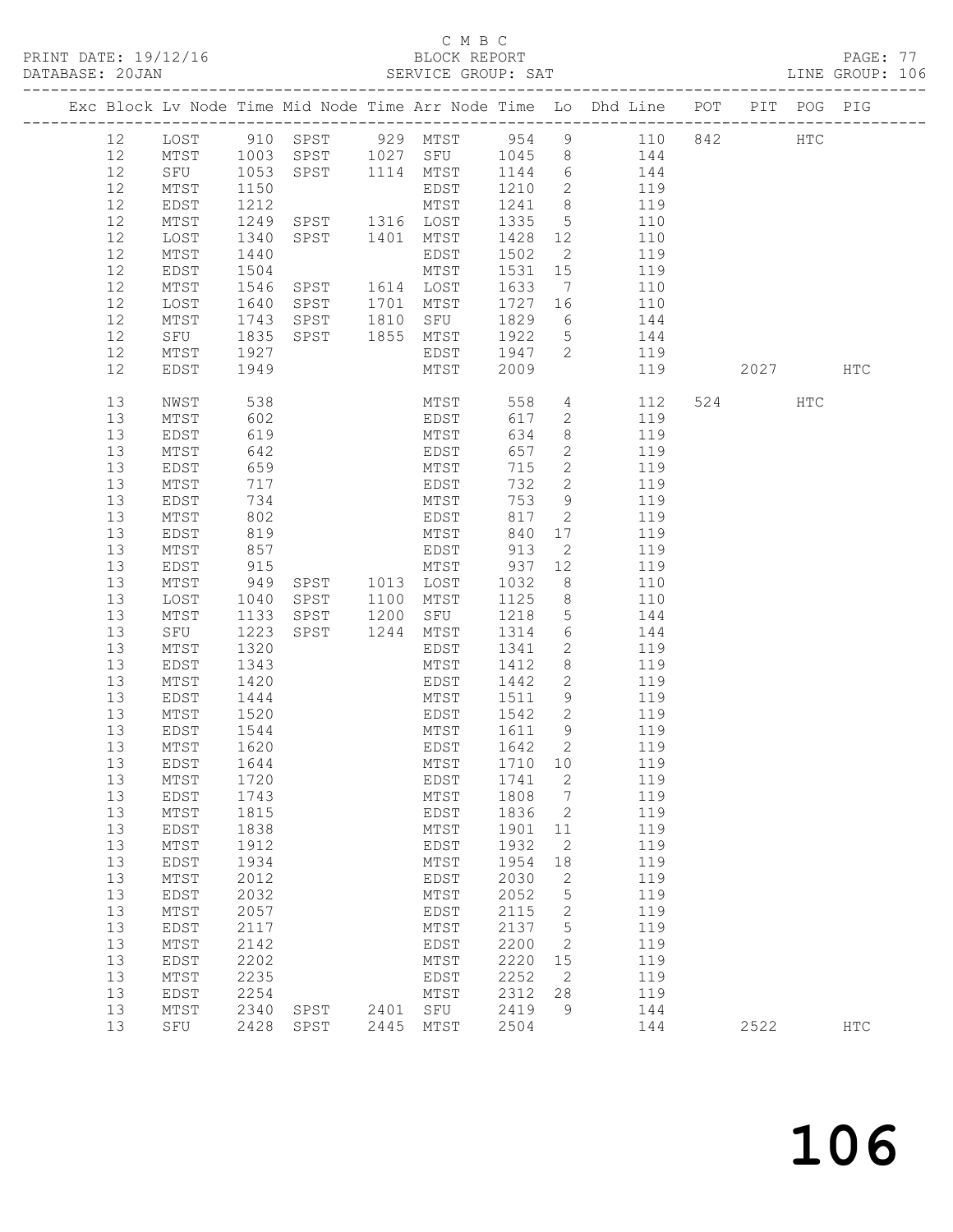PRINT DATE: 19/12/16 BLOCK REPORT BATABASE: 20JAN BLOCK REPORT

## C M B C<br>BLOCK REPORT

PAGE: 78<br>LINE GROUP: 106

|    |              |              |                                  |      |             |         |                            | Exc Block Lv Node Time Mid Node Time Arr Node Time Lo Dhd Line POT PIT POG PIG |     |          |              |              |
|----|--------------|--------------|----------------------------------|------|-------------|---------|----------------------------|--------------------------------------------------------------------------------|-----|----------|--------------|--------------|
| 14 | MTST         | 632 SPST     |                                  |      |             |         |                            | 653 LOST 709 9 110                                                             | 610 |          | $_{\rm HTC}$ |              |
| 14 | LOST         |              | 718    SPST<br>802    SPST       |      |             |         |                            | 110                                                                            |     |          |              |              |
| 14 | MTST         |              |                                  |      |             |         |                            | 110                                                                            |     |          |              |              |
| 14 | LOST         | 846          | SPST                             |      | 904 MTST    | 927     | $6\overline{6}$            | 110                                                                            |     |          |              |              |
| 14 | MTST         | 933          | SPST                             |      | 957 SFU     | 1014    | 9                          | 144                                                                            |     |          |              |              |
| 14 | SFU          | 1023<br>1119 | SPST                             |      | 1043 MTST   | 1112    | $7\overline{ }$            | 144                                                                            |     |          |              |              |
| 14 | MTST         |              | SPST                             |      | 1145 LOST   | 1204    | 6                          | 110                                                                            |     |          |              |              |
| 14 | LOST         | 1210         | SPST                             | 1231 | MTST        | 1258    | $\overline{2}$             | 110                                                                            |     |          |              |              |
| 14 | MTST         | 1300         |                                  |      | EDST        | 1321    | $\overline{2}$             | 119                                                                            |     |          |              |              |
| 14 | EDST         | 1323         |                                  |      | MTST        | 1352    | 8                          | 119                                                                            |     |          |              |              |
| 14 | MTST         | 1400         |                                  |      | EDST        | 1422    | $\mathbf{2}$               | 119                                                                            |     |          |              |              |
| 14 | EDST         | 1424         |                                  |      | MTST        | 1451    | 9                          | 119                                                                            |     |          |              |              |
| 14 | MTST         | 1500         |                                  |      | EDST        | 1522    | 2                          | 119                                                                            |     |          |              |              |
| 14 | EDST         | 1524         |                                  |      | MTST        | 1551    | 9                          | 119                                                                            |     |          |              |              |
| 14 | MTST         | 1600         |                                  |      | EDST        | 1622    | 2                          | 119                                                                            |     |          |              |              |
| 14 | EDST         | 1624         |                                  |      | MTST        | 1650    | 11                         | 119                                                                            |     |          |              |              |
| 14 | MTST         | 1701         |                                  |      | EDST        | 1722    | 2                          | 119                                                                            |     |          |              |              |
| 14 | EDST         | 1724         |                                  |      | MTST        | 1750    | 10                         | 119                                                                            |     |          |              |              |
| 14 | MTST         | 1800         |                                  |      | EDST        | 1821    | $\overline{2}$             | 119                                                                            |     |          |              |              |
| 14 | EDST         | 1823         |                                  |      | MTST        | 1848    | 9                          | 119                                                                            |     |          |              |              |
| 14 | MTST         | 1857         |                                  |      | EDST        | 1917 2  |                            | 119                                                                            |     |          |              |              |
| 14 | EDST         | 1919         |                                  |      | MTST        | 1941    | 9                          | 119                                                                            |     |          |              |              |
| 14 | MTST         | 1950         | SPST 2015 LOST<br>SPST 2100 MTST |      |             | 2032    | 8 <sup>8</sup>             | 110                                                                            |     |          |              |              |
| 14 | LOST         | 2040         |                                  |      |             | 2122    | 13                         | 110                                                                            |     |          |              |              |
| 14 | MTST         | 2135         | SPST 2200                        |      | SFU         | 2218    | 10                         | 144                                                                            |     |          |              |              |
| 14 | SFU          | 2228         | SPST                             | 2246 | MTST        | 2307    | 28                         | 144                                                                            |     |          |              |              |
| 14 | MTST         | 2335         |                                  |      | EDST        | 2351    | $\overline{\phantom{a}}$ 2 | 119                                                                            |     |          |              |              |
| 14 | EDST         | 2353         |                                  |      | MTST        | 2409 11 |                            | 119                                                                            |     |          |              |              |
| 14 | MTST         | 2420         | SPST                             |      | 2441 SFU    | 2459    |                            | 144                                                                            |     | 2532 HTC |              |              |
| 15 | LOST         | 619          | SPST                             |      | 637 MTST    | 700     | $\overline{2}$             | 110                                                                            |     | 551 HTC  |              |              |
| 15 | MTST         | 702          | SPST                             | 723  | LOST        | 739     | $\overline{7}$             | 110                                                                            |     |          |              |              |
| 15 | LOST         | 746          | SPST                             | 804  | MTST        | 827     | 13                         | 110                                                                            |     |          |              |              |
| 15 | MTST         | 840          | SPST                             | 904  | LOST        | 923     | 17                         | 110                                                                            |     |          |              |              |
| 15 | LOST         | 940          | SPST                             |      | 959 MTST    | 1024    | 12                         | 110                                                                            |     |          |              |              |
| 15 | MTST         | 1036         |                                  |      | EDST        | 1055    | $\overline{2}$             | 119                                                                            |     |          |              |              |
| 15 | EDST         | 1057         |                                  |      | MTST        | 1122 8  |                            | 119                                                                            |     |          |              |              |
| 15 | MTST         | 1130         |                                  |      | EDST        | 1150 2  |                            | 119                                                                            |     |          |              |              |
| 15 | EDST         | 1152         |                                  |      | MTST        | 1219 11 |                            | 119                                                                            |     |          |              |              |
|    | 15 MTST 1230 |              |                                  |      | EDST 1251 2 |         |                            | 119                                                                            |     |          |              |              |
| 15 | EDST         | 1253         |                                  |      | MTST        | 1322    | 8                          | 119                                                                            |     |          |              |              |
| 15 | MTST         | 1330         |                                  |      | EDST        | 1352    | 2                          | 119                                                                            |     |          |              |              |
| 15 | <b>EDST</b>  | 1354         |                                  |      | MTST        | 1421    | 12                         | 119                                                                            |     |          |              |              |
| 15 | MTST         | 1433         | SPST                             | 1501 | ${\tt SFU}$ | 1521    | 4                          | 144                                                                            |     |          |              |              |
| 15 | SFU          | 1525         | SPST                             | 1546 | MTST        | 1617    | 26                         | 144                                                                            |     |          |              |              |
| 15 | MTST         | 1643         | SPST                             | 1711 | SFU         | 1731    | 4                          | 144                                                                            |     |          |              |              |
| 15 | SFU          | 1735         | SPST                             | 1756 | MTST        | 1825    |                            | 144                                                                            |     | 1847     |              | $_{\rm HTC}$ |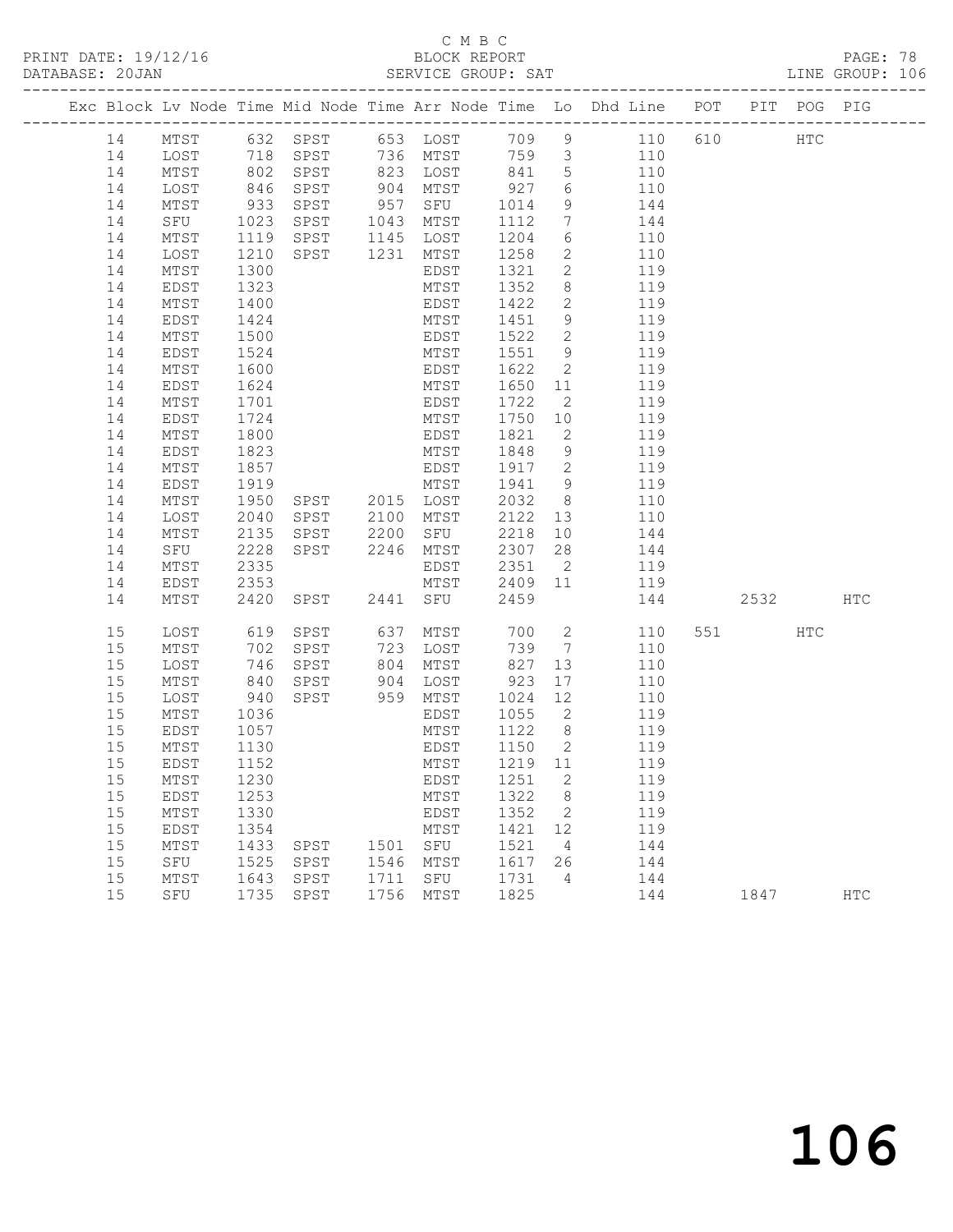PRINT DATE: 19/12/16 BLOCK REPORT BATABASE: 20JAN BLOCK REPORT

#### C M B C<br>BLOCK REPORT

PAGE: 79<br>LINE GROUP: 106

|  |          |                 |            |                |      |                  |         |                 | Exc Block Lv Node Time Mid Node Time Arr Node Time Lo Dhd Line POT PIT POG PIG |     |          |            |            |
|--|----------|-----------------|------------|----------------|------|------------------|---------|-----------------|--------------------------------------------------------------------------------|-----|----------|------------|------------|
|  | 16       | MTST            | 509        |                |      | EDST             |         |                 | 524 2 119                                                                      | 447 |          | <b>HTC</b> |            |
|  | 16       | EDST            |            |                |      |                  | 541 19  |                 | 119                                                                            |     |          |            |            |
|  | 16       | MTST            | 526<br>600 |                |      |                  | 634     | 10              | 144                                                                            |     |          |            |            |
|  | 16       | SFU             | 644        | SPST           |      | 701 MTST         | 722     | 10              | 144                                                                            |     |          |            |            |
|  | 16       | MTST            | 732        | SPST           |      | 753 LOST         | 811     | $7\overline{ }$ | 110                                                                            |     |          |            |            |
|  | 16       | LOST            |            | SPST           |      | 836 MTST         | 859     | 4               | 110                                                                            |     |          |            |            |
|  | 16       | MTST            | 818<br>903 | SPST           | 927  | SFU              | 944     | 9               | 144                                                                            |     |          |            |            |
|  | 16       | SFU             | 953        | SPST           | 1012 | MTST             | 1040    | 9               | 144                                                                            |     |          |            |            |
|  | 16       | MTST            | 1049       | SPST           | 1115 | LOST             | 1134    | $6\overline{6}$ | 110                                                                            |     |          |            |            |
|  | 16       | LOST            | 1140       | SPST           | 1201 | MTST             | 1228    | $5\overline{)}$ | 110                                                                            |     |          |            |            |
|  | 16       | MTST            | 1233       | SPST           | 1300 | SFU              | 1320    | $5\overline{)}$ | 144                                                                            |     |          |            |            |
|  | 16       | SFU             | 1325       | SPST 1346      |      | MTST             | 1416 14 |                 | 144                                                                            |     |          |            |            |
|  | 16       | MTST            | 1430       |                |      | EDST             | 1452    | $\overline{2}$  | 119                                                                            |     |          |            |            |
|  | 16       | EDST            | 1454       |                |      | MTST             | 1521    | 9               | 119                                                                            |     |          |            |            |
|  | 16       | MTST            | 1530       |                |      | EDST             | 1552    | $\overline{2}$  | 119                                                                            |     |          |            |            |
|  | 16       | EDST            | 1554       |                |      | MTST             | 1621    | 9               | 119                                                                            |     |          |            |            |
|  | 16       | MTST            | 1630       |                |      | EDST             | 1652    | $\overline{2}$  | 119                                                                            |     |          |            |            |
|  | 16       | EDST            | 1654       |                |      | MTST             | 1720    | 10              | 119                                                                            |     |          |            |            |
|  | 16       | MTST            | 1730       |                |      | EDST             | 1751    | $\overline{2}$  | 119                                                                            |     |          |            |            |
|  | 16       | EDST            | 1753       |                |      | MTST             | 1818 12 |                 | 119                                                                            |     |          |            |            |
|  | 16       | MTST            | 1830       |                |      | EDST             | 1850    | $\overline{2}$  | 119                                                                            |     |          |            |            |
|  | 16       | EDST            | 1852       |                |      | MTST             | 1915    | $\overline{4}$  | 119                                                                            |     |          |            |            |
|  | 16       | MTST            | 1919       | SPST 1944 LOST |      |                  | 2001    | 9               | 110                                                                            |     |          |            |            |
|  | 16       | LOST            | 2010       | SPST           |      | 2030 MTST        | 2052    | 13              | 110                                                                            |     |          |            |            |
|  | 16       | MTST            | 2105       | SPST           | 2130 | SFU              | 2148    | 10              | 144                                                                            |     |          |            |            |
|  | 16       | SFU             | 2158       | SPST           | 2217 | MTST             | 2239    | 26              | 144                                                                            |     |          |            |            |
|  | 16       | MTST            | 2305       |                | 2326 |                  | 2344    | 14              |                                                                                |     |          |            |            |
|  |          |                 | 2358       | SPST           | 2415 | SFU              | 2434 31 |                 | 144                                                                            |     |          |            |            |
|  | 16<br>16 | SFU<br>MTST     | 2505       | SPST           |      | MTST<br>EDST     | 2521    | $\overline{2}$  | 144<br>119                                                                     |     |          |            |            |
|  | 16       | EDST            | 2523       |                |      | MTST             | 2537 28 |                 | 119                                                                            |     |          |            |            |
|  | 16       | MTST            | 2605       |                |      | EDST             | 2621    |                 | 119                                                                            |     | 2631 200 |            | HTC        |
|  |          |                 |            |                |      |                  |         |                 |                                                                                |     |          |            |            |
|  | 17       | MTST            | 803        |                |      | SPST 825 SFU 841 |         |                 | $7\overline{ }$<br>144                                                         |     | 741      | HTC        |            |
|  | 17       | SFU             | 848        | SPST           |      | 907 MTST         | 934     | 14              | 144                                                                            |     |          |            |            |
|  | 17       | MTST            | 948        |                |      | EDST             | 1006    | $\overline{2}$  | 119                                                                            |     |          |            |            |
|  | 17       | EDST            | 1008       |                |      | MTST             | 1032    | 16              | 119                                                                            |     |          |            |            |
|  | 17       | MTST            | 1048       |                |      | EDST             | 1107 2  |                 | 119                                                                            |     |          |            |            |
|  | 17       | EDST            | 1109       |                |      | MTST             | 1134    | $6\overline{6}$ | 119                                                                            |     |          |            |            |
|  | 17       | MTST            | 1140       |                |      | EDST             | 1200    | $\overline{2}$  | 119                                                                            |     |          |            |            |
|  |          | 17 EDST 1202    |            |                |      | MTST 1231 9      |         |                 | 119                                                                            |     |          |            |            |
|  | 17       | MTST            | 1240       |                |      | EDST             | 1301    | $\mathbf{2}$    | 119                                                                            |     |          |            |            |
|  | 17       | EDST            | 1303       |                |      | MTST             | 1332    | 8               | 119                                                                            |     |          |            |            |
|  | 17       | MTST            | 1340       |                |      | <b>EDST</b>      | 1402    | 2               | 119                                                                            |     |          |            |            |
|  | 17       | EDST            | 1404       |                |      | MTST             | 1431    | 15              | 119                                                                            |     |          |            |            |
|  | 17       | $\mathtt{MTST}$ | 1446       | SPST           | 1514 | LOST             | 1533    | 7               | 110                                                                            |     |          |            |            |
|  | 17       | LOST            | 1540       | SPST           | 1601 | MTST             | 1628    | 12              | 110                                                                            |     |          |            |            |
|  | 17       | MTST            | 1640       |                |      | EDST             | 1702    | 2               | 119                                                                            |     |          |            |            |
|  | 17       | EDST            | 1704       |                |      | MTST             | 1730    | 10              | 119                                                                            |     |          |            |            |
|  | 17       | MTST            | 1740       |                |      | EDST             | 1801    | 2               | 119                                                                            |     |          |            |            |
|  | 17       | EDST            | 1803       |                |      | MTST             | 1828    |                 | 119                                                                            |     | 1850     |            | <b>HTC</b> |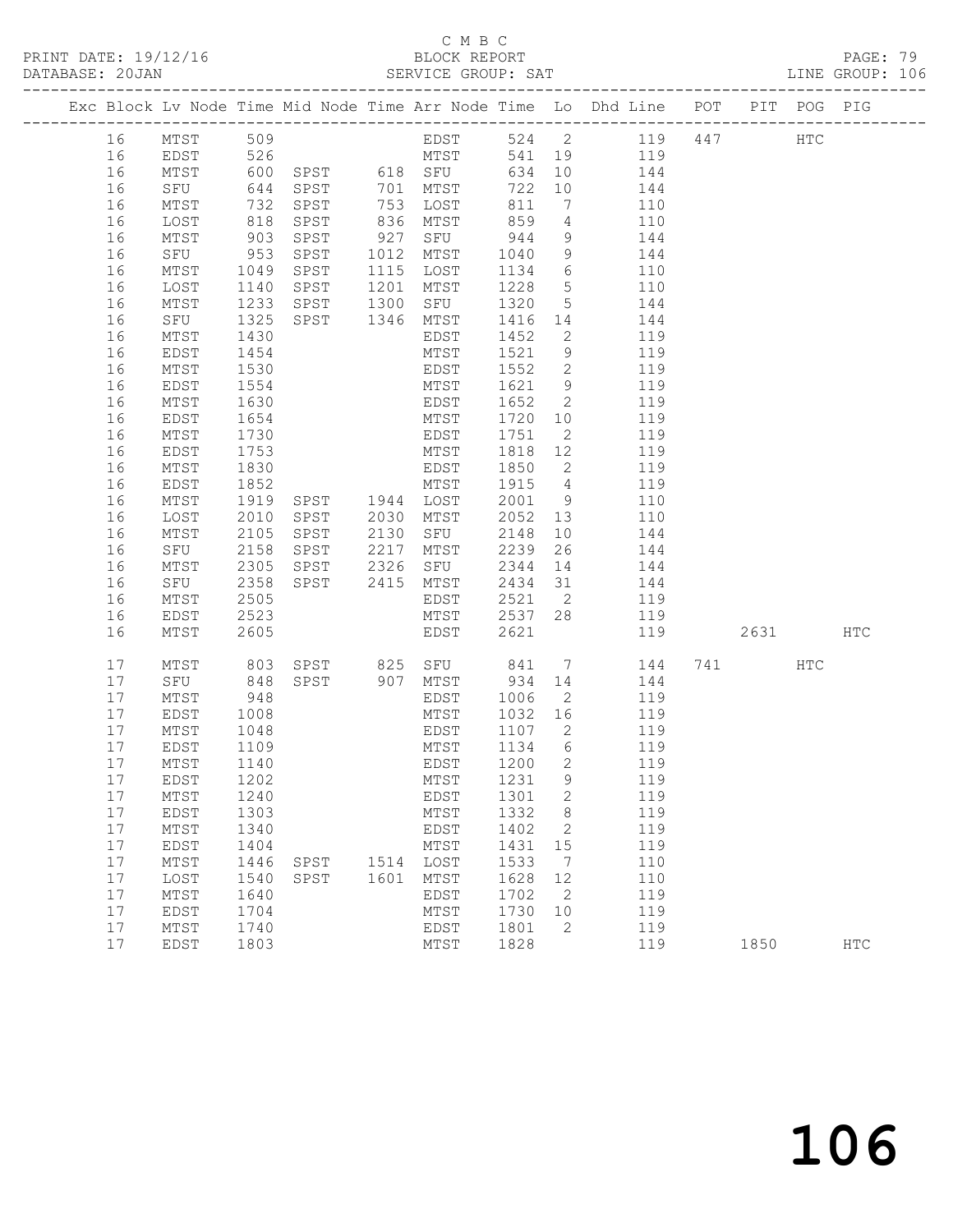#### C M B C<br>BLOCK REPORT

#### PAGE: 80<br>LINE GROUP: 106

|    |      |                  |                                  |      |                                                        |         |                         | Exc Block Lv Node Time Mid Node Time Arr Node Time Lo Dhd Line POT PIT POG PIG |           |            |     |
|----|------|------------------|----------------------------------|------|--------------------------------------------------------|---------|-------------------------|--------------------------------------------------------------------------------|-----------|------------|-----|
| 18 |      |                  |                                  |      |                                                        |         |                         | MTST 700 SPST 720 SFU 736 8 144 638 HTC                                        |           |            |     |
| 18 |      |                  |                                  |      |                                                        |         |                         | 144                                                                            |           |            |     |
| 18 | MTST |                  |                                  |      |                                                        |         |                         | 119                                                                            |           |            |     |
| 18 | EDST | 902              |                                  |      | MTST                                                   | 922 14  |                         | 119                                                                            |           |            |     |
| 18 | MTST | 936              |                                  |      | EDST                                                   | 954     | $\overline{2}$          | 119                                                                            |           |            |     |
| 18 | EDST | 956              |                                  |      | MTST 1018 15                                           |         |                         | 119                                                                            |           |            |     |
| 18 | MTST |                  |                                  |      |                                                        |         | 8 <sup>8</sup>          | 144                                                                            |           |            |     |
| 18 | SFU  | 1033<br>1123     |                                  |      | MTST 1018<br>SPST 1057 SFU 1115<br>SPST 1144 MTST 1214 |         | $6\overline{6}$         | 144                                                                            |           |            |     |
| 18 | MTST | 1220             |                                  |      | EDST                                                   | 1241    | $\overline{2}$          | 119                                                                            |           |            |     |
| 18 | EDST | 1243             |                                  |      | MTST                                                   | 1312    | $7\overline{ }$         | 119                                                                            |           |            |     |
| 18 | MTST | 1319             |                                  |      |                                                        | 1405    | $5\overline{)}$         | 110                                                                            |           |            |     |
| 18 | LOST | 1410             | SPST 1431 MTST                   |      |                                                        | 1458 12 |                         | 110                                                                            |           |            |     |
| 18 | MTST | 1510             |                                  |      | EDST                                                   | 1532    | $\overline{2}$          | 119                                                                            |           |            |     |
| 18 | EDST | 1534             |                                  |      | MTST                                                   | 1601 15 |                         | 119                                                                            |           |            |     |
| 18 | MTST | 1616<br>1710     | SPST 1644 LOST<br>SPST 1731 MTST |      |                                                        | 1703    | $\overline{7}$          | 110                                                                            |           |            |     |
| 18 | LOST |                  |                                  |      |                                                        | 1757    | 22                      | 110                                                                            |           |            |     |
| 18 | MTST |                  | SPST                             |      | 1844 LOST                                              | 1901    | 9                       | 110                                                                            |           |            |     |
| 18 | LOST | 1819<br>1910     | SPST                             |      | 1930 MTST                                              | 1952 13 |                         | 110                                                                            |           |            |     |
| 18 | MTST | 2005             | SPST                             |      | 2030 SFU                                               | 2048 10 |                         | 144                                                                            |           |            |     |
| 18 | SFU  | 2058             | SPST                             | 2117 | MTST                                                   | 2139    | $\overline{7}$          | 144                                                                            |           |            |     |
| 18 | MTST | 2146             | SPST                             | 2209 | LOST                                                   | 2225    | 2                       | 110                                                                            |           |            |     |
| 18 | LOST | 2227             | SPST                             | 2247 | MTST                                                   | 2306    |                         | 110                                                                            | 2324      |            | HTC |
| 55 | MTST | 1019             | SPST                             |      | 1044 LOST                                              | 1103    | $7\overline{ }$         | 110                                                                            | 957 — 100 | <b>HTC</b> |     |
| 55 | LOST | 1110             | SPST                             |      | 1131 MTST                                              | 1158    | $5\overline{)}$         | 110                                                                            |           |            |     |
| 55 | MTST | 1203             | SPST                             |      | 1230 SFU                                               | 1250    | $\overline{\mathbf{3}}$ | 144                                                                            |           |            |     |
| 55 | SFU  | 1253             | SPST                             |      | 1314 MTST                                              | 1344    | $5\overline{)}$         | 144                                                                            |           |            |     |
| 55 | MTST | 1349             | SPST                             | 1416 | LOST                                                   | 1435    | 5 <sup>5</sup>          | 110                                                                            |           |            |     |
| 55 | LOST | $1342$<br>$1440$ | SPST                             |      | 1501 MTST                                              | 1528 12 |                         | 110                                                                            |           |            |     |
| 55 | MTST | 1540             |                                  |      | EDST                                                   | 1602    | $\overline{2}$          | 119                                                                            |           |            |     |
| 55 | EDST | 1604             |                                  |      | MTST                                                   | 1630 16 |                         | 119                                                                            |           |            |     |
| 55 | MTST | 1646             | SPST 1714 LOST                   |      |                                                        | 1733    | $\overline{7}$          | 110                                                                            |           |            |     |
| 55 | LOST | 1740             | SPST                             | 1801 | MTST                                                   | 1827 16 |                         | 110                                                                            |           |            |     |
| 55 | MTST | 1843             | SPST                             |      | 1910 SFU                                               | 1929    | $6\overline{6}$         | 144                                                                            |           |            |     |
| 55 | SFU  | 1935             | SPST                             |      | 1954 MTST                                              | 2018    | $\overline{\mathbf{3}}$ | 144                                                                            |           |            |     |
| 55 | MTST | 2021             | SPST                             |      | 2045 LOST                                              | 2102    | 8 <sup>8</sup>          | 110                                                                            |           |            |     |
| 55 | LOST | 2110             | SPST                             | 2130 | MTST                                                   | 2150 15 |                         | 110                                                                            |           |            |     |
| 55 | MTST | 2205             | SPST                             | 2229 | SFU                                                    | 2247    | 11                      | 144                                                                            |           |            |     |
| 55 | SFU  | 2258             | SPST                             |      | 2316 MTST                                              | 2337    | 28                      | 144                                                                            |           |            |     |
| 55 | MTST | 2405             |                                  |      | EDST                                                   | 2421    | $\overline{2}$          | 119                                                                            |           |            |     |
| 55 | EDST | 2423             |                                  |      | MTST                                                   | 2438    | $7\overline{ }$         | 119                                                                            |           |            |     |
| 55 | MTST | 2445             | SPST 2508 LOST                   |      |                                                        | 2524    | $\overline{1}$          | 110                                                                            |           |            |     |
| 55 | LOST |                  | 2525 SPST 2545 MTST              |      |                                                        | 2603    |                         | 110                                                                            | 2621 HTC  |            |     |
|    |      |                  |                                  |      |                                                        |         |                         |                                                                                |           |            |     |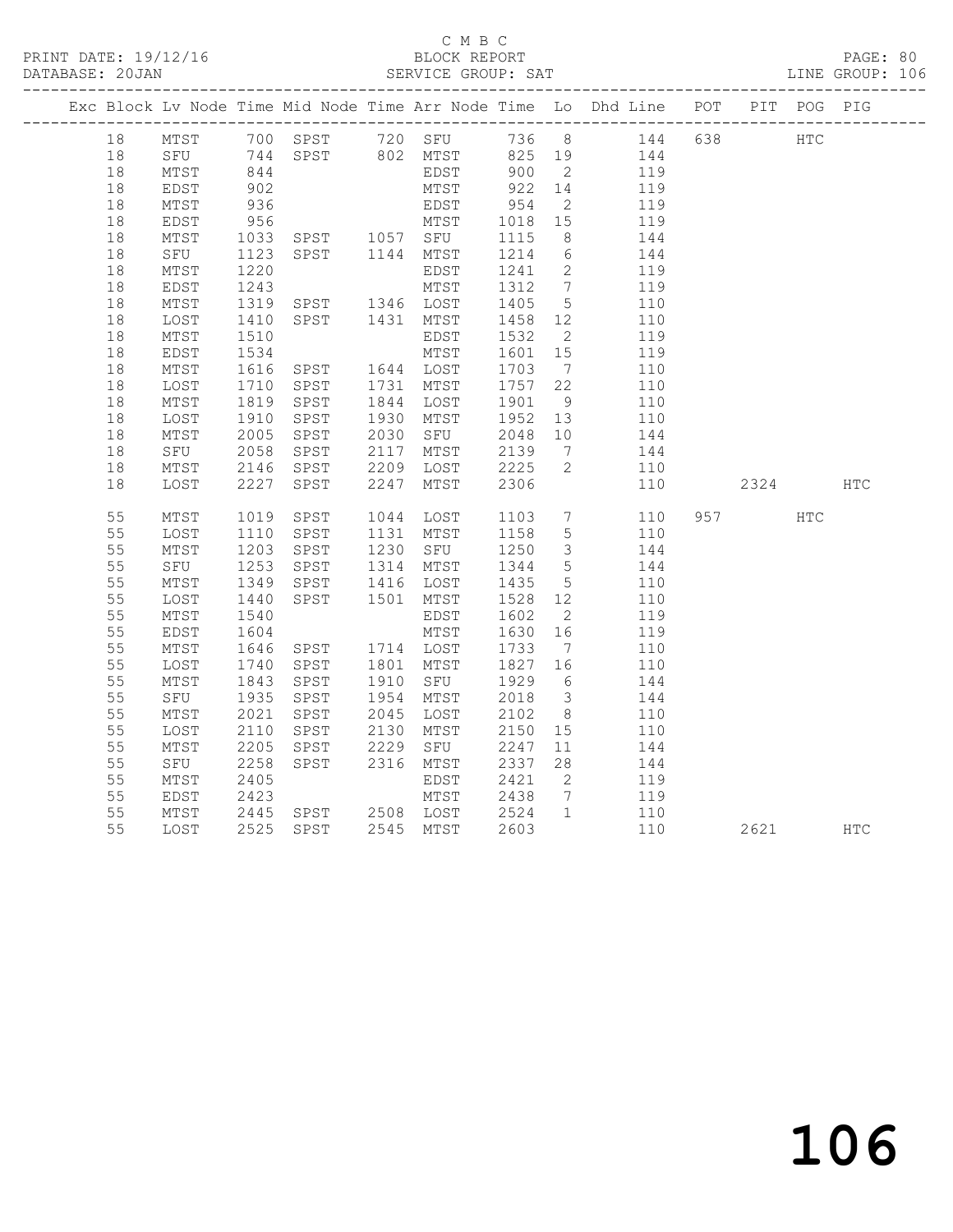### C M B C<br>BLOCK REPORT

|    |      |              | PRINT DATE: 19/12/16 BLOCK REPORT DATABASE: 20JAN SERVICE GROUP: SAT |      |           |              |                 |                                                                                |          |            | PAGE: 81<br>LINE GROUP: 106 |  |
|----|------|--------------|----------------------------------------------------------------------|------|-----------|--------------|-----------------|--------------------------------------------------------------------------------|----------|------------|-----------------------------|--|
|    |      |              |                                                                      |      |           |              |                 | Exc Block Lv Node Time Mid Node Time Arr Node Time Lo Dhd Line POT PIT POG PIG |          |            |                             |  |
| 71 | MTST |              |                                                                      |      |           |              |                 | 1403 SPST 1431 SFU 1451 4 144 1341                                             |          | <b>HTC</b> |                             |  |
| 71 |      |              |                                                                      |      |           |              |                 | SFU 1455 SPST 1516 MTST 1547 16 144                                            |          |            |                             |  |
| 71 | MTST |              |                                                                      |      |           |              |                 |                                                                                |          |            |                             |  |
| 71 |      |              |                                                                      |      |           |              |                 | MTST 1603 SPST 1631 SFU 1651 4 144<br>SFU 1655 SPST 1716 MTST 1745 5 144       |          |            |                             |  |
| 71 | MTST | 1750         |                                                                      |      | EDST      | 1811         |                 | 2 119                                                                          |          |            |                             |  |
| 71 | EDST | 1813         |                                                                      |      | MTST      | 1838         |                 | 7 119                                                                          |          |            |                             |  |
| 71 | MTST | 1845         |                                                                      |      | EDST 1905 |              |                 | 2 119                                                                          |          |            |                             |  |
| 71 | EDST | 1907         |                                                                      |      | MTST      | 1929         |                 | 13 119                                                                         |          |            |                             |  |
| 71 | MTST | 1942         |                                                                      |      | EDST      | 2000         |                 | 2 119                                                                          |          |            |                             |  |
| 71 | EDST | 2002         |                                                                      |      | MTST      | 2022<br>2045 |                 | 5 119                                                                          |          |            |                             |  |
| 71 | MTST | 2027         |                                                                      |      | EDST      |              |                 | $\begin{array}{ccc} 2 & & 119 \\ 5 & & 119 \\ & & 119 \end{array}$             |          |            |                             |  |
| 71 | EDST | 2047         |                                                                      |      | MTST      | 2107         | 5 <sup>5</sup>  |                                                                                |          |            |                             |  |
| 71 | MTST | 2112         |                                                                      |      | EDST      | 2130         | $\overline{2}$  | 119                                                                            |          |            |                             |  |
| 71 | EDST | 2132         |                                                                      |      | MTST      | 2150         |                 | 15 119                                                                         |          |            |                             |  |
| 71 | MTST | 2205         |                                                                      |      | EDST      | 2222         |                 | 2 119                                                                          |          |            |                             |  |
| 71 | EDST | 2224         |                                                                      |      | MTST      | 2242         |                 | 23 119                                                                         |          |            |                             |  |
| 71 | MTST | 2305         |                                                                      |      | EDST      | 2321         |                 | 2 119                                                                          |          |            |                             |  |
| 71 | EDST |              |                                                                      |      |           | 2339<br>2424 | $6\overline{6}$ | 119                                                                            |          |            |                             |  |
| 71 | MTST |              |                                                                      |      |           |              | $\mathbf 1$     | 110                                                                            |          |            |                             |  |
| 71 | LOST |              |                                                                      |      |           | 2504         |                 | 110                                                                            |          | 2522 HTC   |                             |  |
| 72 | MTST |              | 1149 SPST                                                            |      | 1215 LOST |              |                 | 1234 6 110 1127                                                                |          | HTC        |                             |  |
| 72 | LOST | 1240         | SPST                                                                 |      |           |              |                 | 1301 MTST 1328 5 110                                                           |          |            |                             |  |
| 72 | MTST | 1333         | SPST                                                                 | 1401 | SFU 1421  |              |                 | 4 144                                                                          |          |            |                             |  |
| 72 | SFU  | 1425         | SPST                                                                 | 1446 | MTST      | 1517         |                 | 6 144                                                                          |          |            |                             |  |
| 72 | MTST | 1523<br>1618 | SPST                                                                 | 1553 | SFU       | 1613         | 5 <sub>1</sub>  | 144                                                                            |          |            |                             |  |
| 72 | SFU  | 1618         | SPST                                                                 | 1639 | MTST      | $1709$ 14    |                 | $144$<br>$144$                                                                 |          |            |                             |  |
| 72 | MTST | 1723         | SPST                                                                 | 1750 | SFU       | 1809         | $6\overline{6}$ |                                                                                |          |            |                             |  |
| 72 | SFU  | 1815         | SPST                                                                 | 1835 | MTST      | 1902         |                 |                                                                                | 144 1920 |            | HTC                         |  |
| 74 | MTST | 1543         | SPST                                                                 | 1613 | SFU       | 1633         |                 | 5 144 1521                                                                     |          | <b>HTC</b> |                             |  |
| 74 | SFU  | 1638         | SPST                                                                 |      | 1659 MTST | 1728         |                 | 21 144                                                                         |          |            |                             |  |
| 74 | MTST | 1749         | SPST                                                                 |      | 1815 LOST | 1834         | $6\overline{6}$ | 110                                                                            |          |            |                             |  |
| 74 | LOST | 1840         | SPST                                                                 |      | 1901 MTST | 1926         | 9               | $110$                                                                          |          |            |                             |  |
| 74 | MTST | 1935         | SPST                                                                 | 2002 | SFU       | 2021 4       |                 | 144                                                                            |          |            |                             |  |

74 MTST 2116 SPST 2139 LOST 2155 110 2219 HTC

74 SFU 2025 SPST 2044 MTST 2108 8 144

# 106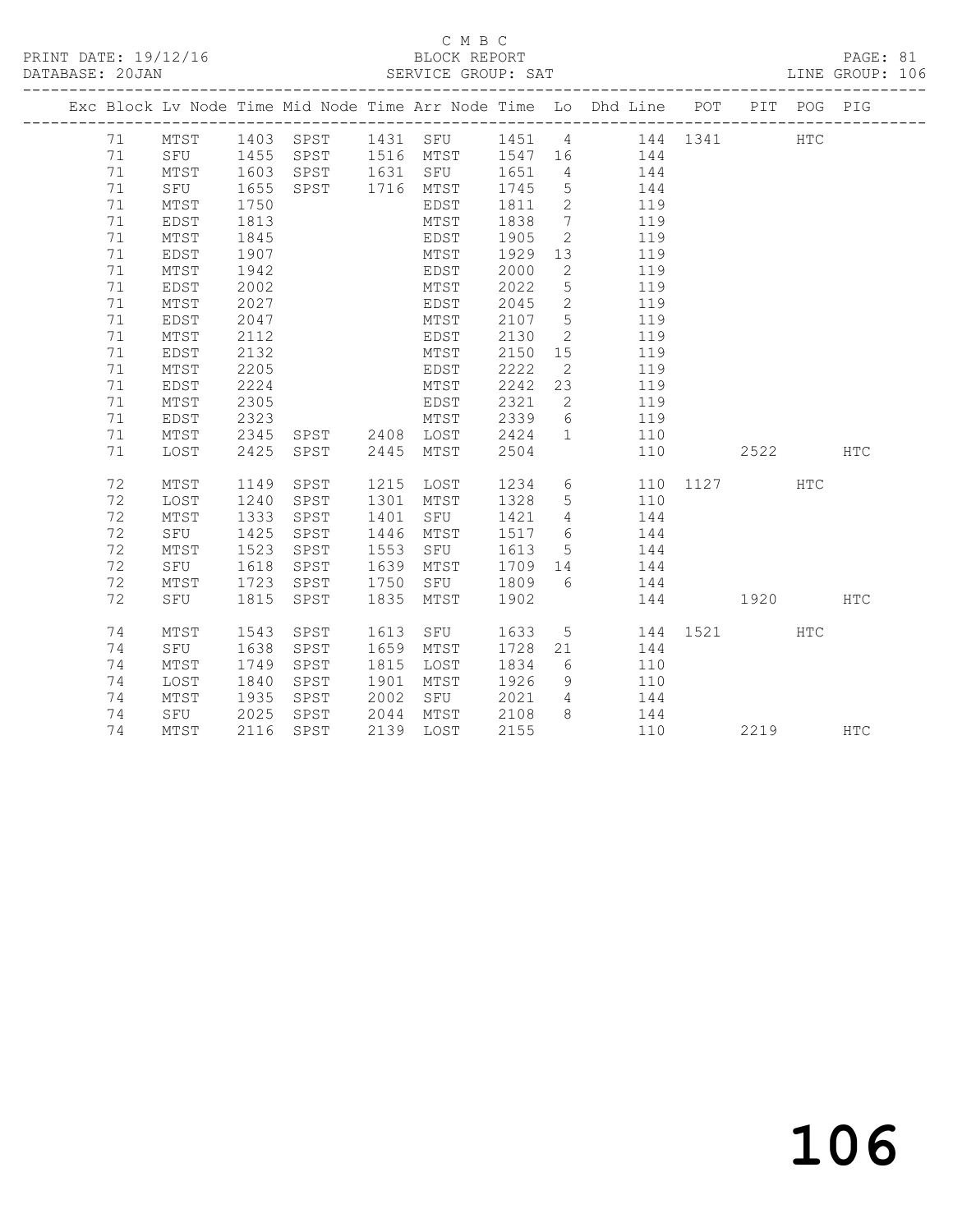| PRINT DATE: 19/12/16<br>PRINT DATE: 19/12/16 BLOCK REPORT PRINT DATE: 19/12/16 BLOCK REPORT PRINT DATE: 19/12/16 BLOCK REPORT PRINT PROFE: 82<br>DATABASE: 20JAN SERVICE GROUP: SAT LINE GROUP: 123                                                                   |  |                                                                                      |  |                                     | C M B C |  |                                                                                                                                                                                                                                                                                                                                                                                                                                                                                                                                                                                                                                                                                                                                                                                                        |      |            |  |
|-----------------------------------------------------------------------------------------------------------------------------------------------------------------------------------------------------------------------------------------------------------------------|--|--------------------------------------------------------------------------------------|--|-------------------------------------|---------|--|--------------------------------------------------------------------------------------------------------------------------------------------------------------------------------------------------------------------------------------------------------------------------------------------------------------------------------------------------------------------------------------------------------------------------------------------------------------------------------------------------------------------------------------------------------------------------------------------------------------------------------------------------------------------------------------------------------------------------------------------------------------------------------------------------------|------|------------|--|
|                                                                                                                                                                                                                                                                       |  |                                                                                      |  |                                     |         |  |                                                                                                                                                                                                                                                                                                                                                                                                                                                                                                                                                                                                                                                                                                                                                                                                        |      |            |  |
|                                                                                                                                                                                                                                                                       |  |                                                                                      |  |                                     |         |  | Exc Block Lv Node Time Mid Node Time Arr Node Time Lo Dhd Line POT PIT POG PIG                                                                                                                                                                                                                                                                                                                                                                                                                                                                                                                                                                                                                                                                                                                         |      |            |  |
| $\mathbf{1}$<br>$1\,$<br>$\mathbf{1}$<br>$\mathbf{1}$<br>$\mathbf{1}$<br>$\mathbf{1}$<br>$\mathbf{1}$<br>$\mathbf{1}$<br>$\mathbf{1}$<br>$\mathbf{1}$<br>$\mathbf{1}$<br>$\mathbf{1}$<br>$\mathbf{1}$<br>$\mathbf{1}$<br>$\mathbf{1}$<br>$\mathbf{1}$<br>$\mathbf{1}$ |  | BW04<br>NWST<br>BW04<br>NWST<br>BW04<br>NWST<br>BW04<br>NWST<br>BW04<br>NWST<br>BW04 |  |                                     |         |  | 1 BW04 528 CL-E 538 NWST 552 9 123 456 HTC<br>1 NWST 601 CL-W 614 BW04 625 8 123<br>1 BW04 633 CL-E 643 NWST 657 4 123<br>1 NWST 701 CL-W 716 BW04 728 5 123<br>NW51<br>BW04<br>23<br>NWST 813 CL-W 831 BW04 843 3 123<br>BW04 846 CL-E 858 NWST 916 12 123<br>NWST 928 CL-W 946 BW04 958 3 123<br>BW04 1001 CL-E 1013 NWST 1032 11 123<br>NWST 1043 CL-W 1103 BW04 1115 2 123<br>1117 CL-E 1130 NWST 1149 9 123<br>1158 CL-W 1218 BW04 1230 2 123<br>1232 CL-E 1245 NWST 1304 9 123<br>1313 CL-W 1333 BW04 1346 2 123<br>1348 CL-E 1402 NWST 1423 5 123<br>1428 CL-W 1448 BW04 1501 2 123<br>1503 CL-E 1517 NWST 1538 5 123<br>1543 CL-W 1603 BW04 1616 2 123<br>1618 CL-E 1632 NWST 1653 5 123<br>1658 CL-W 1718 BW04 1731 2 123<br>1733 CL-E 1745 NWST 1805 8 123<br>1813 CL-W 1833 BW04 1844 2 123 |      |            |  |
| $\mathbf{1}$<br>$\mathbf{1}$<br>$\mathbf{1}$<br>$\mathbf{1}$<br>$\mathbf{1}$<br>$\mathbf{1}$<br>$\mathbf{1}$<br>$\mathbf{1}$<br>$\mathbf{1}$                                                                                                                          |  | NWST<br>BW04<br>NWST<br>BW04<br>NWST<br>BW04<br>NWST<br>EDST<br>HOLD                 |  | 1846 CL-E<br>1928 CL-W<br>2002 CL-E |         |  | 1858 NWST 1918 10 123<br>1948 BW04 1958 4 123<br>2014 NWST 2032 8 123<br>2040 CL-W 2100 BW04 2109 8 123<br>2117 CL-E 2129 NWST 2147 13 123<br>2200 EDST 2215 8 112<br>2223 BCHL 2239 HOLD 2246 0 133<br>2246 GIST 2300 PAST 2317 129<br>129                                                                                                                                                                                                                                                                                                                                                                                                                                                                                                                                                            | 2335 | <b>HTC</b> |  |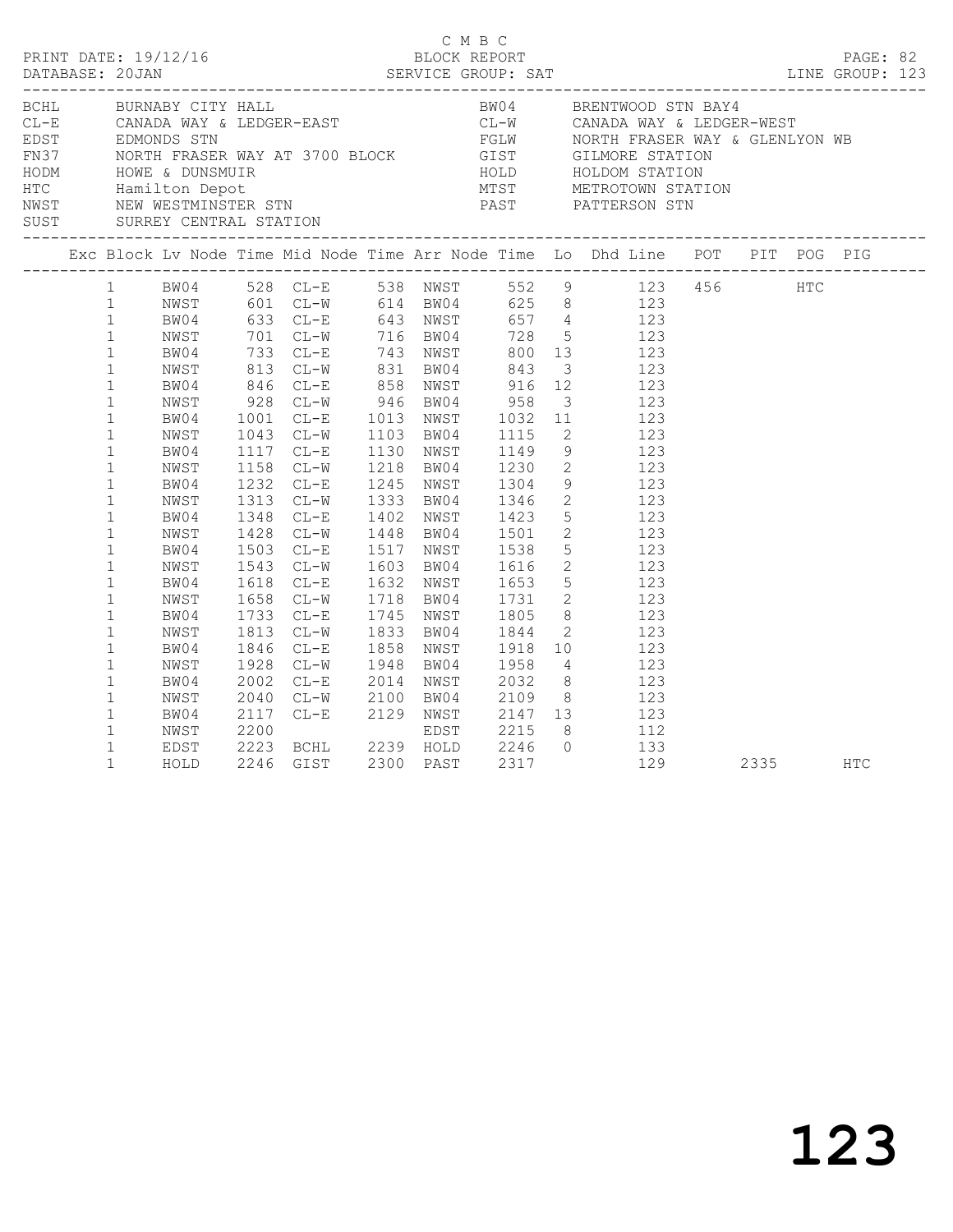## C M B C

| DATABASE: 20JAN |                  |              |                   |                        |              | SERVICE GROUP: SAT                                                              |              |                         |                                                                                |        |     | LINE GROUP: 123 |  |
|-----------------|------------------|--------------|-------------------|------------------------|--------------|---------------------------------------------------------------------------------|--------------|-------------------------|--------------------------------------------------------------------------------|--------|-----|-----------------|--|
|                 |                  |              |                   |                        |              |                                                                                 |              |                         | Exc Block Lv Node Time Mid Node Time Arr Node Time Lo Dhd Line POT PIT POG PIG |        |     |                 |  |
|                 | 2                | NWST         |                   |                        |              |                                                                                 |              |                         | 828 CL-W 846 BW04 858 3 123 814 HTC                                            |        |     |                 |  |
|                 | $\mathbf{2}$     | BW04         |                   |                        |              |                                                                                 |              |                         | 901 CL-E 912 NWST 930 13 123                                                   |        |     |                 |  |
|                 | $\mathbf{2}$     | NWST         |                   |                        |              | 943 CL-W 1003 BW04 1015<br>1017 CL-E 1029 NWST 1048<br>1058 CL-W 1118 BW04 1130 |              | $\overline{2}$          | 123                                                                            |        |     |                 |  |
|                 | $\sqrt{2}$       | BW04         |                   |                        |              |                                                                                 | 1048 10      |                         | 123                                                                            |        |     |                 |  |
|                 | $\mathbf{2}$     | NWST         |                   |                        |              |                                                                                 |              | $\overline{2}$          | 123                                                                            |        |     |                 |  |
|                 | $\mathbf{2}$     | BW04         | 1132              | $CL-E$                 |              | 1145 NWST                                                                       | 1204         | 9                       | 123                                                                            |        |     |                 |  |
|                 | $\mathbf{2}$     | NWST         | 1213              | $CL-W$                 | 1233         | BW04                                                                            | 1245         | $\overline{2}$          | 123                                                                            |        |     |                 |  |
|                 | $\mathbf{2}$     | BW04         | 1247              | $CL-E$                 | 1300         | NWST                                                                            | 1319         | 9                       | 123                                                                            |        |     |                 |  |
|                 | $\mathbf{2}$     | NWST         | 1328              | $CL-W$                 | 1348         | BW04                                                                            | 1401         | $\overline{2}$          | 123                                                                            |        |     |                 |  |
|                 | $\mathbf{2}$     | BW04         | 1403              | $CL-E$                 | 1417         | NWST                                                                            | 1438         | $5\overline{)}$         | 123                                                                            |        |     |                 |  |
|                 | $\mathbf{2}$     | NWST         | 1443              | $CL-W$                 | 1503         | BW04                                                                            | 1516         | $\overline{2}$          | 123                                                                            |        |     |                 |  |
|                 | $\mathbf{2}$     | BW04         | 1518              | $CL-E$                 | 1532         | NWST                                                                            | 1553         | $5\overline{)}$         | 123                                                                            |        |     |                 |  |
|                 | $\sqrt{2}$       | NWST         | 1558              | $CL-W$                 | 1618         | BW04                                                                            | 1631         | $\overline{2}$          | 123                                                                            |        |     |                 |  |
|                 | $\mathbf{2}$     | BW04         | 1633              | $CL-E$                 | 1647         | NWST                                                                            | 1708         | $5\overline{)}$         | 123                                                                            |        |     |                 |  |
|                 | $\mathbf{2}$     | NWST         | 1713              | $CL - W$               | 1733         | BW04                                                                            | 1746         | $\overline{2}$          | 123                                                                            |        |     |                 |  |
|                 | $\mathbf{2}$     | BW04         |                   | $CL-E$                 | 1800         | NWST                                                                            | 1820         | 8 <sup>8</sup>          | 123                                                                            |        |     |                 |  |
|                 | $\mathbf{2}$     | NWST         | $1/2$<br>1828     | $CL-W$                 | 1848         | BW04                                                                            | 1859         | $\overline{\mathbf{3}}$ | 123                                                                            |        |     |                 |  |
|                 | $\mathbf{2}$     | BW04         | 1902              | $CL-E$                 | 1914         | NWST                                                                            | 1932 11      |                         | 123                                                                            |        |     |                 |  |
|                 | $\mathbf{2}$     | NWST         | 1943              | $CL-W$                 | 2003         | BW04                                                                            | 2013         | $\overline{4}$          | 123                                                                            |        |     |                 |  |
|                 | $\mathbf{2}$     | BW04         | 2017              | $CL-E$                 |              | 2029 NWST                                                                       | 2047 8       |                         | 123                                                                            |        |     |                 |  |
|                 | $\overline{c}$   | NWST         | 2055              | CL-W 2115 BW04         |              |                                                                                 | 2124         |                         | 123                                                                            | 2156   |     | HTC             |  |
|                 | 3                | MTST         | 600               | GIST 616 HOLD          |              |                                                                                 | 631          |                         | $\overline{0}$<br>129                                                          | 538 33 | HTC |                 |  |
|                 | 3                | HOLD         | 631               | BCHL                   |              | EDST                                                                            | 651          | 19                      | 133                                                                            |        |     |                 |  |
|                 | $\mathsf S$      | EDST         | 710               |                        |              | NWST                                                                            | 723          | 8 <sup>8</sup>          | 112                                                                            |        |     |                 |  |
|                 | 3                | NWST         | 731               | $CL-W$ 746 BW04        |              |                                                                                 | 758          | $5\overline{)}$         | 123                                                                            |        |     |                 |  |
|                 | 3                | BW04         | 803               | $CL-E$                 |              | 813 NWST                                                                        |              | 831 12                  | 123                                                                            |        |     |                 |  |
|                 | 3                | NWST         | 843<br>916<br>958 | $CL-W$                 | 901          | BW04                                                                            | 913          | $\overline{\mathbf{3}}$ | 123                                                                            |        |     |                 |  |
|                 | $\mathsf S$      | BW04         |                   | $CL-E$                 |              | 927 NWST                                                                        | 945          | 13                      | 123                                                                            |        |     |                 |  |
|                 | $\mathsf 3$      | NWST         |                   | $CL-W$                 | 1018         | BW04                                                                            | 1030         | $\overline{2}$          | 123                                                                            |        |     |                 |  |
|                 | $\mathsf S$      | BW04         | 1032              | $CL-E$                 |              | 1044 NWST                                                                       | 1103         | 10                      | 123                                                                            |        |     |                 |  |
|                 | 3                | NWST         | 1113              | $CL-W$                 | 1133         | BW04                                                                            | 1145         | $\overline{2}$          | 123                                                                            |        |     |                 |  |
|                 | $\mathsf S$      | BW04         | 1147<br>1228      | $CL-E$                 | 1200         | NWST                                                                            | 1219         | 9                       | 123                                                                            |        |     |                 |  |
|                 | $\mathsf 3$<br>3 | NWST<br>BW04 | 1302              | $CL-W$<br>$CL-E$       | 1248<br>1315 | BW04                                                                            | 1300<br>1334 | $\overline{2}$<br>9     | 123<br>123                                                                     |        |     |                 |  |
|                 | 3                | NWST         | 1343              | $CL-W$                 | 1403         | NWST<br>BW04                                                                    | 1416         | $\overline{2}$          | 123                                                                            |        |     |                 |  |
|                 | $\mathsf S$      | BW04         |                   |                        |              | 1432 NWST                                                                       | 1453         | 5 <sup>5</sup>          | 123                                                                            |        |     |                 |  |
|                 | 3                | NWST         |                   | 1418 CL-E<br>1458 CL-W |              | 1518 BW04                                                                       | 1531 2       |                         | 123                                                                            |        |     |                 |  |
|                 | 3                |              |                   |                        |              | BW04 1533 CL-E 1547 NWST 1608 5                                                 |              |                         | 123                                                                            |        |     |                 |  |
|                 | 3                | NWST         |                   | 1613 CL-W              | 1633         | BW04                                                                            | 1646         | $\mathbf{2}$            | 123                                                                            |        |     |                 |  |
|                 | 3                | BW04         | 1648              | $CL-E$                 | 1702         | NWST                                                                            | 1723         | $5\phantom{.0}$         | 123                                                                            |        |     |                 |  |
|                 | 3                | NWST         | 1728              | $CL-W$                 | 1748         | BW04                                                                            | 1801         | 2                       | 123                                                                            |        |     |                 |  |
|                 | $\mathsf 3$      | BW04         | 1803              | $CL-E$                 | 1815         | NWST                                                                            | 1835         | 8                       | 123                                                                            |        |     |                 |  |
|                 | 3                | NWST         | 1843              | $CL-W$                 | 1903         | BW04                                                                            | 1913         | 4                       | 123                                                                            |        |     |                 |  |
|                 | $\mathsf S$      | BW04         | 1917              | $CL-E$                 | 1929         | NWST                                                                            | 1947         | 8                       | 123                                                                            |        |     |                 |  |
|                 | $\mathsf S$      | NWST         | 1955              | $CL-W$                 | 2015         | BW04                                                                            | 2025         | $\overline{7}$          | 123                                                                            |        |     |                 |  |
|                 | $\mathsf 3$      | BW04         | 2032              | $CL-E$                 | 2044         | NWST                                                                            | 2102         | 8                       | 123                                                                            |        |     |                 |  |
|                 | $\mathsf 3$      | NWST         | 2110              | $CL-W$                 | 2130         | BW04                                                                            | 2139         | 8 <sup>8</sup>          | 123                                                                            |        |     |                 |  |
|                 | $\mathsf S$      | BW04         | 2147              | $CL-E$                 | 2159         | NWST                                                                            | 2217         | 13                      | 123                                                                            |        |     |                 |  |
|                 | $\mathsf S$      | NWST         | 2230              |                        |              | EDST                                                                            | 2245         | $\overline{7}$          | 112                                                                            |        |     |                 |  |
|                 | $\mathsf 3$      | EDST         | 2252              | BCHL                   | 2308         | HOLD                                                                            | 2315         | $\overline{0}$          | 133                                                                            |        |     |                 |  |
|                 | $\mathsf S$      | HOLD         | 2315              | GIST                   | 2329         | PAST                                                                            | 2346         | 14                      | 129                                                                            |        |     |                 |  |
|                 | 3                | PAST         | 2400              | GIST                   | 2414         | HOLD                                                                            | 2428         | $\overline{0}$          | 129                                                                            |        |     |                 |  |
|                 | 3                | HOLD         |                   | 2428 BCHL              |              | 2436 EDST                                                                       | 2449         |                         | 133                                                                            | 2459   |     | <b>HTC</b>      |  |
|                 |                  |              |                   |                        |              |                                                                                 |              |                         |                                                                                |        |     |                 |  |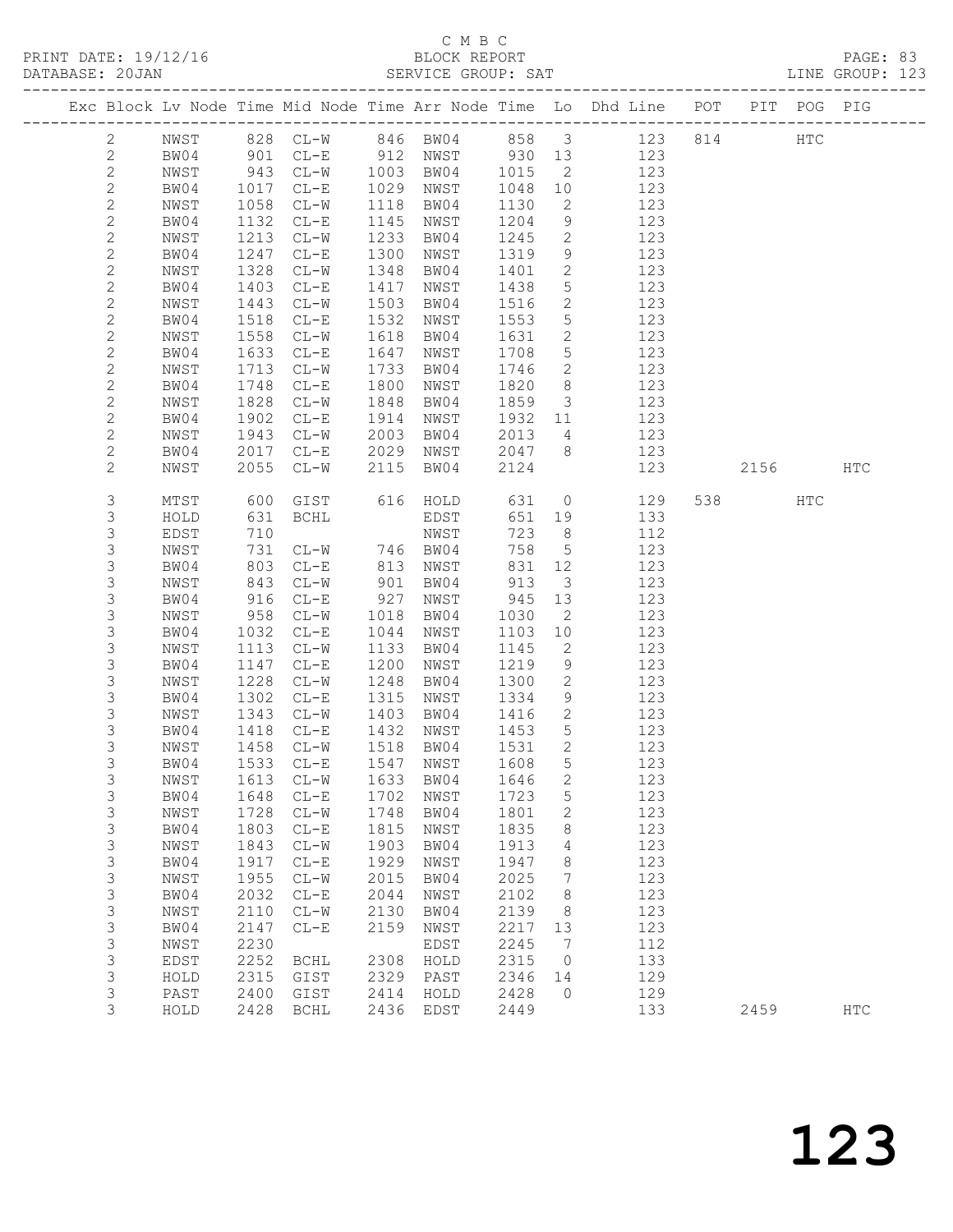#### C M B C<br>BLOCK REPORT SERVICE GROUP: SAT

|                |      |      |                          |      | Exc Block Lv Node Time Mid Node Time Arr Node Time Lo Dhd Line POT |         |                         |                |     |      | PIT POG PIG  |            |
|----------------|------|------|--------------------------|------|--------------------------------------------------------------------|---------|-------------------------|----------------|-----|------|--------------|------------|
| 4              | BW04 |      | 818 CL-E 828 NWST        |      |                                                                    |         |                         | 846 12 123 746 |     |      | $_{\rm HTC}$ |            |
| 4              | NWST |      | 858 CL-W                 |      | 916 BW04                                                           | 928 3   |                         | 123            |     |      |              |            |
| 4              | BW04 | 931  | $CL-E$                   | 943  | NWST                                                               | 1002 11 |                         | 123            |     |      |              |            |
| 4              | NWST | 1013 | $CL-W$                   | 1033 | BW04                                                               | 1045    | $\overline{2}$          | 123            |     |      |              |            |
| 4              | BW04 | 1047 | $CL-E$                   | 1059 | NWST                                                               | 1118    | 10                      | 123            |     |      |              |            |
| 4              | NWST | 1128 | $CL-W$                   | 1148 | BW04                                                               | 1200    | $\mathbf{2}$            | 123            |     |      |              |            |
| 4              | BW04 | 1202 | $CL-E$                   | 1215 | NWST                                                               | 1234    | 9                       | 123            |     |      |              |            |
| 4              | NWST | 1243 | $CL-W$                   | 1303 | BW04                                                               | 1316    | $\overline{2}$          | 123            |     |      |              |            |
| 4              | BW04 | 1318 | $CL-E$                   | 1331 | NWST                                                               | 1350    | 8                       | 123            |     |      |              |            |
| $\overline{4}$ | NWST | 1358 | $CL-W$                   | 1418 | BW04                                                               | 1431    | 2                       | 123            |     |      |              |            |
| $\overline{4}$ | BW04 | 1433 | $CL-E$                   | 1447 | NWST                                                               | 1508    | $5\phantom{.0}$         | 123            |     |      |              |            |
| $\overline{4}$ | NWST | 1513 | $CL-W$                   | 1533 | BW04                                                               | 1546    | 2                       | 123            |     |      |              |            |
| 4              | BW04 | 1548 | $CL-E$                   | 1602 | NWST                                                               | 1623    | 5                       | 123            |     |      |              |            |
| 4              | NWST | 1628 | $CL-W$                   | 1648 | BW04                                                               | 1701    | $\mathbf{2}$            | 123            |     |      |              |            |
| 4              | BW04 | 1703 | $CL-E$                   | 1716 | NWST                                                               | 1736    | $7\overline{ }$         | 123            |     |      |              |            |
| 4              | NWST | 1743 | $CL-W$                   | 1803 | BW04                                                               | 1816    | $\mathbf{2}$            | 123            |     |      |              |            |
| 4              | BW04 | 1818 | $CL-E$                   | 1830 | NWST                                                               | 1850    | 8                       | 123            |     |      |              |            |
| 4              | NWST | 1858 | $CL-W$                   | 1918 | BW04                                                               | 1928    | $\overline{4}$          | 123            |     |      |              |            |
| 4              | BW04 | 1932 | $CL-E$                   | 1944 | NWST                                                               | 2002    | 8 <sup>8</sup>          | 123            |     |      |              |            |
| 4              | NWST | 2010 | $CL-W$                   | 2030 | BW04                                                               | 2039    | 8 <sup>8</sup>          | 123            |     |      |              |            |
| 4              | BW04 | 2047 | $CL-E$                   | 2059 | NWST                                                               | 2117    |                         | 123            |     | 2129 |              | HTC        |
| 5              | HODM | 609  | NWST                     | 711  | SUST                                                               | 731     | 15                      | 15 N19         | 533 |      | HTC          |            |
| 5              | NWST | 801  | $CL-W$                   | 819  | BW04                                                               | 831     | 2                       | 123            |     |      |              |            |
| 5              | BW04 | 833  | $CL-E$                   | 845  | NWST                                                               | 903     | 10                      | 123            |     |      |              |            |
| 5              | NWST | 913  | $CL-W$                   | 931  | BW04                                                               | 943     | $\overline{\mathbf{3}}$ | 123            |     |      |              |            |
| $\mathsf S$    | BW04 | 946  | $CL-E$                   | 958  | NWST                                                               | 1017    | 11                      | 123            |     |      |              |            |
| 5              | NWST | 1028 | $CL-W$                   | 1048 | BW04                                                               | 1100    | 2                       | 123            |     |      |              |            |
| 5              | BW04 | 1102 | $CL-E$                   | 1115 | NWST                                                               | 1134    | 9                       | 123            |     |      |              |            |
| 5              | NWST | 1143 | $CL-W$                   | 1203 | BW04                                                               | 1215    | $\mathbf{2}$            | 123            |     |      |              |            |
| 5              | BW04 | 1217 | $CL-E$                   | 1230 | NWST                                                               | 1249    | 9                       | 123            |     |      |              |            |
| 5              | NWST | 1258 | $CL-W$                   | 1318 | BW04                                                               | 1331    | 2                       | 123            |     |      |              |            |
| 5              | BW04 | 1333 | $CL-E$                   | 1347 | NWST                                                               | 1408    | $5\phantom{.0}$         | 123            |     |      |              |            |
| 5              | NWST | 1413 | $CL-W$                   | 1433 | BW04                                                               | 1446    | $\mathbf{2}$            | 123            |     |      |              |            |
| 5              | BW04 | 1448 | $CL-E$                   | 1502 | NWST                                                               | 1523    | $5\phantom{.0}$         | 123            |     |      |              |            |
| 5              | NWST | 1528 | $CL-W$                   | 1548 | BW04                                                               | 1601    | 2                       | 123            |     |      |              |            |
| 5              | BW04 | 1603 | $CL-E$                   | 1617 | NWST                                                               | 1638    | $5\overline{)}$         | 123            |     |      |              |            |
| 5              | NWST | 1643 | $CL-W$                   | 1703 | BW04                                                               | 1716    | 2                       | 123            |     |      |              |            |
| 5              | BW04 | 1718 | $CL-E$                   |      | 1731 NWST                                                          | 1751    | 7                       | 123            |     |      |              |            |
| 5              |      |      |                          |      | NWST 1758 CL-W 1818 BW04 1831                                      |         | $2^{\circ}$             | 123            |     |      |              |            |
| 5              | BW04 | 1833 | $CL-E$                   | 1845 | NWST                                                               | 1905    | 8                       | 123            |     |      |              |            |
| 5              | NWST | 1913 | $CL-W$                   | 1933 | BW04                                                               | 1943    | 4                       | 123            |     |      |              |            |
| $\mathsf S$    | BW04 | 1947 | $CL-E$                   | 1959 | NWST                                                               | 2017    | 8                       | 123            |     |      |              |            |
| 5              | NWST | 2025 | $CL-W$                   | 2045 | BW04                                                               | 2054    | 8                       | 123            |     |      |              |            |
| $\mathsf S$    | BW04 | 2102 | $CL-E$                   | 2114 | NWST                                                               | 2132    | 8                       | 123            |     |      |              |            |
| 5              | NWST | 2140 | $\mathtt{CL}-\mathtt{W}$ | 2200 | BW04                                                               | 2209    | 8                       | 123            |     |      |              |            |
| $\mathsf S$    | BW04 | 2217 | $CL-E$                   | 2229 | NWST                                                               | 2245    | 15                      | 123            |     |      |              |            |
| 5              | NWST | 2300 |                          |      | EDST                                                               | 2315    |                         | 112            |     | 2325 |              | <b>HTC</b> |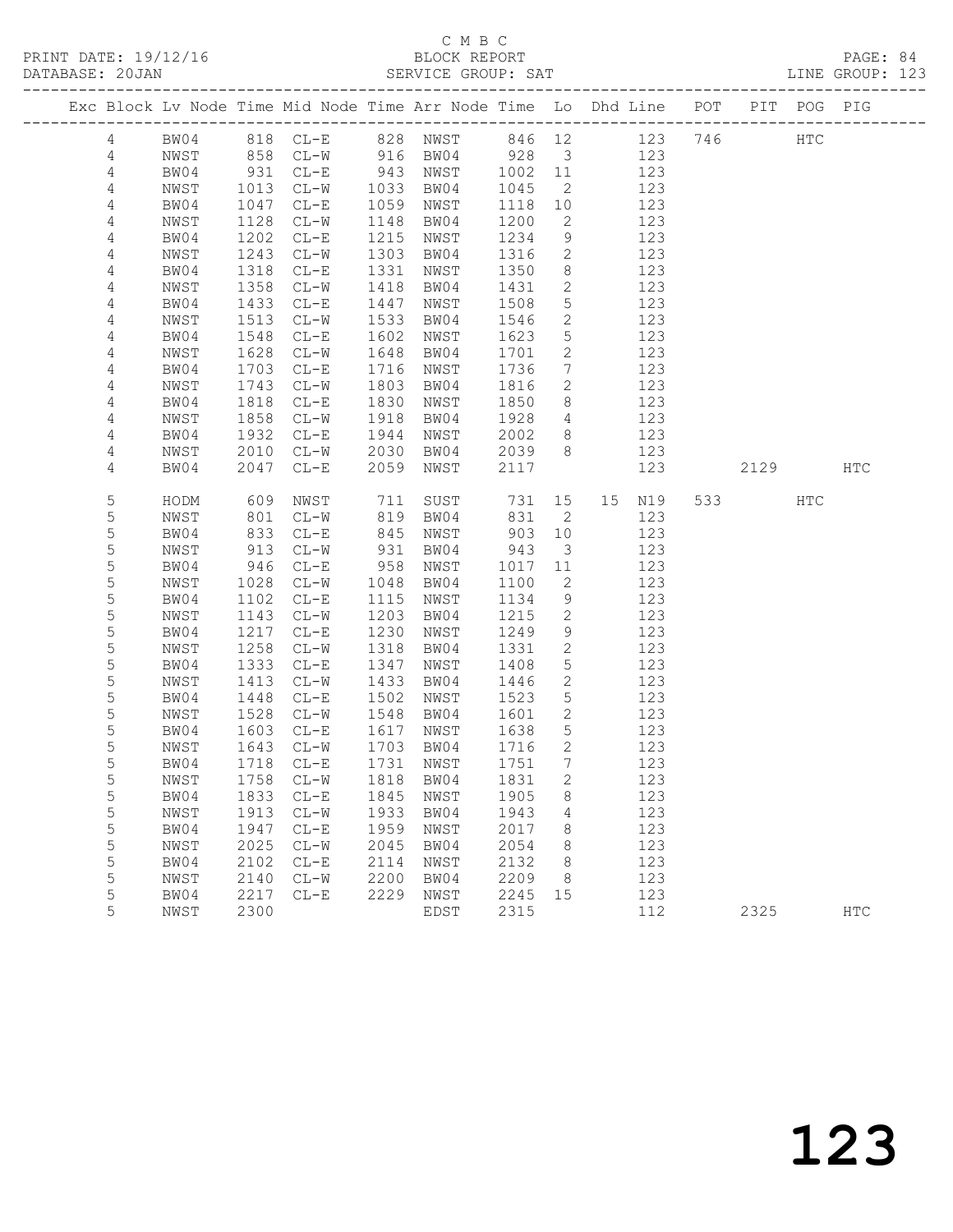PRINT DATE: 19/12/16 BLOCK REPORT BATABASE: 20JAN BLOCK REPORT

#### C M B C<br>BLOCK REPORT

PAGE: 85<br>LINE GROUP: 123

|  |    |              |      |                |      |           |         |                 | Exc Block Lv Node Time Mid Node Time Arr Node Time Lo Dhd Line POT PIT POG PIG |       |      |               |            |
|--|----|--------------|------|----------------|------|-----------|---------|-----------------|--------------------------------------------------------------------------------|-------|------|---------------|------------|
|  | 20 | PAST         |      |                |      |           |         |                 | 702 GIST 716 HOLD 731 0 129                                                    | 641 0 |      | $_{\rm{HTC}}$ |            |
|  | 20 | HOLD         |      | 731 BCHL EDST  |      |           |         |                 | 751 7 133                                                                      |       |      |               |            |
|  | 20 | EDST         | 758  |                |      | NWST      | 811     | 9               | 112                                                                            |       |      |               |            |
|  | 20 | NWST         | 820  |                |      | EDST      | 834     | - 9             | 112                                                                            |       |      |               |            |
|  | 20 | EDST         | 843  |                |      | NWST      | 856     | 11              | 112                                                                            |       |      |               |            |
|  | 20 | NWST         | 907  |                |      | EDST      | 922     | 6               | 112                                                                            |       |      |               |            |
|  | 20 | EDST         | 928  |                |      | NWST      | 941     | 10 <sub>1</sub> | 112                                                                            |       |      |               |            |
|  | 20 | NWST         | 951  |                |      | EDST      | 1008    | 11              | 112                                                                            |       |      |               |            |
|  | 20 | EDST         | 1019 |                |      |           | 1044    | $\overline{0}$  | 133                                                                            |       |      |               |            |
|  | 20 | ${\tt HOLD}$ | 1044 |                |      |           | 1125    | $\overline{7}$  | 129                                                                            |       |      |               |            |
|  | 20 | PAST         | 1132 |                |      |           | 1205    | $\overline{0}$  | 129                                                                            |       |      |               |            |
|  | 20 | HOLD         | 1205 | BCHL           |      | EDST      | 1229    | 13              | 133                                                                            |       |      |               |            |
|  | 20 | EDST         | 1242 |                |      | NWST      | 1258    | $\overline{7}$  | 112                                                                            |       |      |               |            |
|  | 20 | NWST         | 1305 |                |      | EDST      | 1323    | $5^{\circ}$     | 112                                                                            |       |      |               |            |
|  | 20 | EDST         | 1328 |                |      | NWST      | 1344    | $\overline{7}$  | 112                                                                            |       |      |               |            |
|  | 20 | NWST         | 1351 |                |      | EDST      | 1409 10 |                 | 112                                                                            |       |      |               |            |
|  | 20 | EDST         | 1419 | <b>BCHL</b>    |      | HOLD      | 1445    | $\overline{0}$  | 133                                                                            |       |      |               |            |
|  | 20 | HOLD         | 1445 | GIST 1505 PAST |      |           | 1525    | $7\phantom{0}$  | 129                                                                            |       |      |               |            |
|  | 20 | PAST         | 1532 | GIST           |      | 1548 HOLD | 1607    | $\overline{0}$  | 129                                                                            |       |      |               |            |
|  | 20 | HOLD         | 1607 | BCHL           |      | EDST      | 1631    | 11              | 133                                                                            |       |      |               |            |
|  | 20 | EDST         | 1642 |                |      | NWST      | 1701    | $5^{\circ}$     | 112                                                                            |       |      |               |            |
|  | 20 | NWST         | 1706 |                |      | EDST      | 1724    | $\overline{3}$  | 112                                                                            |       |      |               |            |
|  | 20 | EDST         | 1727 |                |      | NWST      | 1746    | $\overline{4}$  | 112                                                                            |       |      |               |            |
|  | 20 | NWST         | 1750 |                |      | EDST      | 1808    | 15              | 112                                                                            |       |      |               |            |
|  | 20 | EDST         | 1823 | <b>BCHL</b>    |      | HOLD      | 1847    | $\overline{0}$  | 133                                                                            |       |      |               |            |
|  | 20 | HOLD         | 1847 | GIST           |      | 1907 PAST | 1927    | $4\overline{4}$ | 129                                                                            |       |      |               |            |
|  | 20 | PAST         | 1931 | GIST           | 1946 | HOLD      | 2004    | $\overline{0}$  | 129                                                                            |       |      |               |            |
|  | 20 | HOLD         | 2004 | BCHL           | 2012 | EDST      | 2026    | 16              | 133                                                                            |       |      |               |            |
|  | 20 | EDST         | 2042 |                |      | NWST      | 2057    | 2               | 112                                                                            |       |      |               |            |
|  | 20 | NWST         | 2059 |                |      | EDST      | 2115    | 8               | 112                                                                            |       |      |               |            |
|  | 20 | EDST         | 2123 | BCHL           |      | 2139 HOLD | 2146    | $\circ$         | 133                                                                            |       |      |               |            |
|  | 20 | HOLD         | 2146 | GIST           | 2203 | PAST      | 2221    | $7\phantom{0}$  | 129                                                                            |       |      |               |            |
|  | 20 | PAST         | 2228 | GIST           | 2243 | HOLD      | 2258    | $\circ$         | 129                                                                            |       |      |               |            |
|  | 20 | HOLD         | 2258 | BCHL           | 2306 | EDST      | 2319    | $\mathcal{S}$   | 133                                                                            |       |      |               |            |
|  | 20 | EDST         | 2322 | BCHL           | 2338 | HOLD      | 2345    | $\Omega$        | 133                                                                            |       |      |               |            |
|  | 20 | HOLD         | 2345 | GIST           | 2359 | PAST      | 2416    |                 | 129                                                                            |       | 2434 |               | <b>HTC</b> |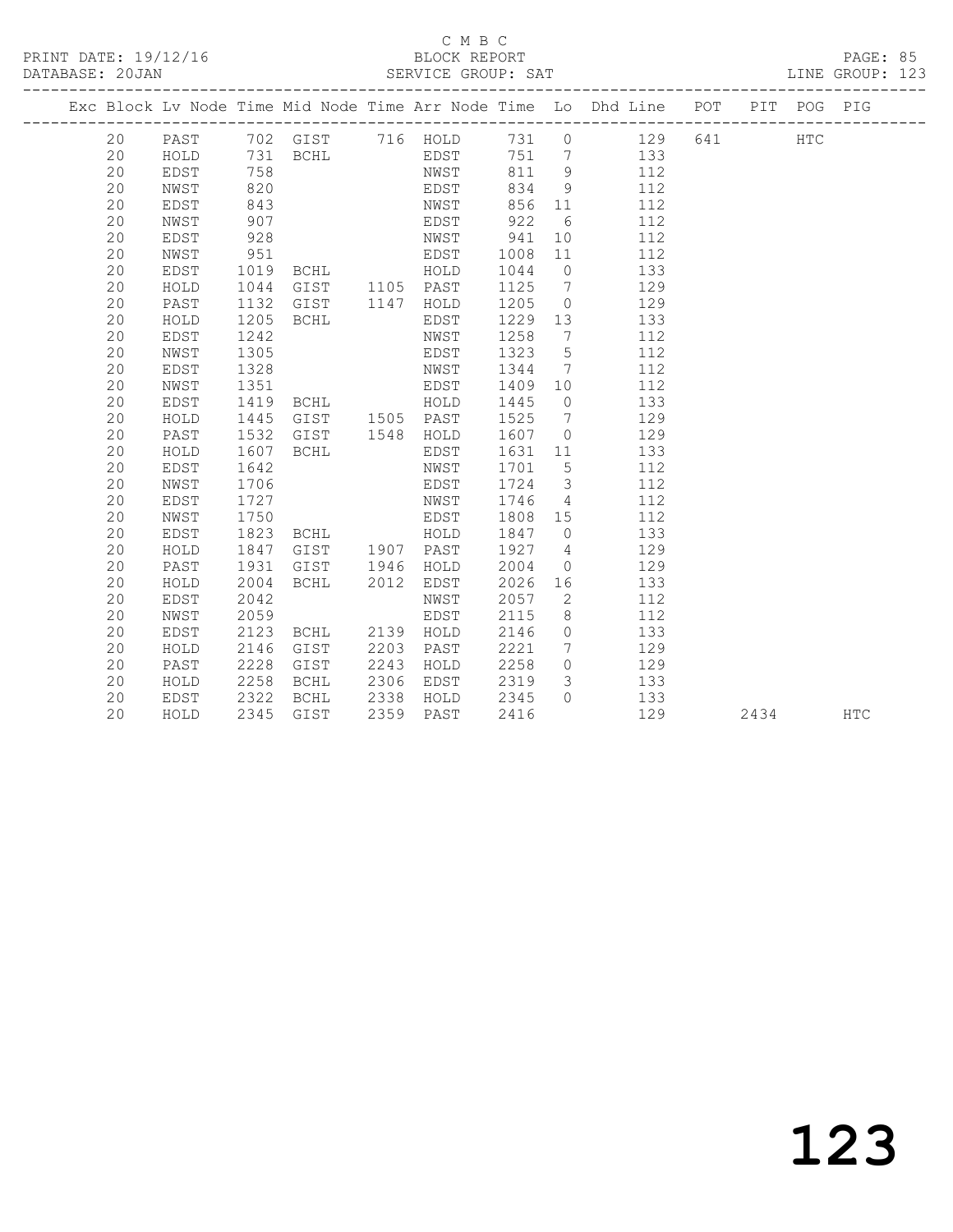### C M B C<br>BLOCK REPORT

LINE GROUP: 123

|  |    |      |      |                   |      |      |      |                              | Exc Block Lv Node Time Mid Node Time Arr Node Time Lo Dhd Line | POT   | PIT  | POG PIG    |     |
|--|----|------|------|-------------------|------|------|------|------------------------------|----------------------------------------------------------------|-------|------|------------|-----|
|  | 21 | EDST | 613  |                   |      | NWST | 626  | 5                            | 112                                                            | 559 7 |      | <b>HTC</b> |     |
|  | 21 | NWST |      | 631 CL-W 644 BW04 |      |      | 655  | 8                            | 123                                                            |       |      |            |     |
|  | 21 | BW04 | 703  | $CL-E$            | 713  | NWST | 730  | 5                            | 123                                                            |       |      |            |     |
|  | 21 | NWST | 735  |                   |      | EDST | 749  | $\Omega$                     | 112                                                            |       |      |            |     |
|  | 21 | EDST | 749  | BCHL              |      | HOLD | 813  | $\Omega$                     | 133                                                            |       |      |            |     |
|  | 21 | HOLD | 813  | GIST              | 831  | PAST | 850  | 12                           | 129                                                            |       |      |            |     |
|  | 21 | PAST | 902  | GIST              | 916  | HOLD | 933  | $\Omega$                     | 129                                                            |       |      |            |     |
|  | 21 | HOLD | 933  | BCHL              |      | EDST | 957  | 16                           | 133                                                            |       |      |            |     |
|  | 21 | EDST | 1013 |                   |      | NWST | 1029 | 6                            | 112                                                            |       |      |            |     |
|  | 21 | NWST | 1035 |                   |      | EDST | 1053 | 5                            | 112                                                            |       |      |            |     |
|  | 21 | EDST | 1058 |                   |      | NWST | 1114 | 6                            | 112                                                            |       |      |            |     |
|  | 21 | NWST | 1120 |                   |      | EDST | 1138 | 11                           | 112                                                            |       |      |            |     |
|  | 21 | EDST | 1149 | BCHL              |      | HOLD | 1214 | $\circ$                      | 133                                                            |       |      |            |     |
|  | 21 | HOLD | 1214 | GIST              | 1235 | PAST | 1255 | $7\phantom{.0}\phantom{.0}7$ | 129                                                            |       |      |            |     |
|  | 21 | PAST | 1302 | GIST              | 1318 | HOLD | 1337 | $\overline{0}$               | 129                                                            |       |      |            |     |
|  | 21 | HOLD | 1337 | BCHL              |      | EDST | 1401 | 12                           | 133                                                            |       |      |            |     |
|  | 21 | EDST | 1413 |                   |      | NWST | 1430 | 6                            | 112                                                            |       |      |            |     |
|  | 21 | NWST | 1436 |                   |      | EDST | 1454 | 4                            | 112                                                            |       |      |            |     |
|  | 21 | EDST | 1458 |                   |      | NWST | 1517 | 4                            | 112                                                            |       |      |            |     |
|  | 21 | NWST | 1521 |                   |      | EDST | 1539 | 10                           | 112                                                            |       |      |            |     |
|  | 21 | EDST | 1549 | BCHL              |      | HOLD | 1615 | $\Omega$                     | 133                                                            |       |      |            |     |
|  | 21 | HOLD | 1615 | GIST              | 1635 | PAST | 1655 | 7                            | 129                                                            |       |      |            |     |
|  | 21 | PAST | 1702 | GIST              | 1718 | HOLD | 1737 | $\bigcirc$                   | 129                                                            |       |      |            |     |
|  | 21 | HOLD | 1737 | BCHL              |      | EDST | 1800 | 13                           | 133                                                            |       |      |            |     |
|  | 21 | EDST | 1813 |                   |      | NWST | 1831 |                              | 112                                                            |       | 1845 |            | HTC |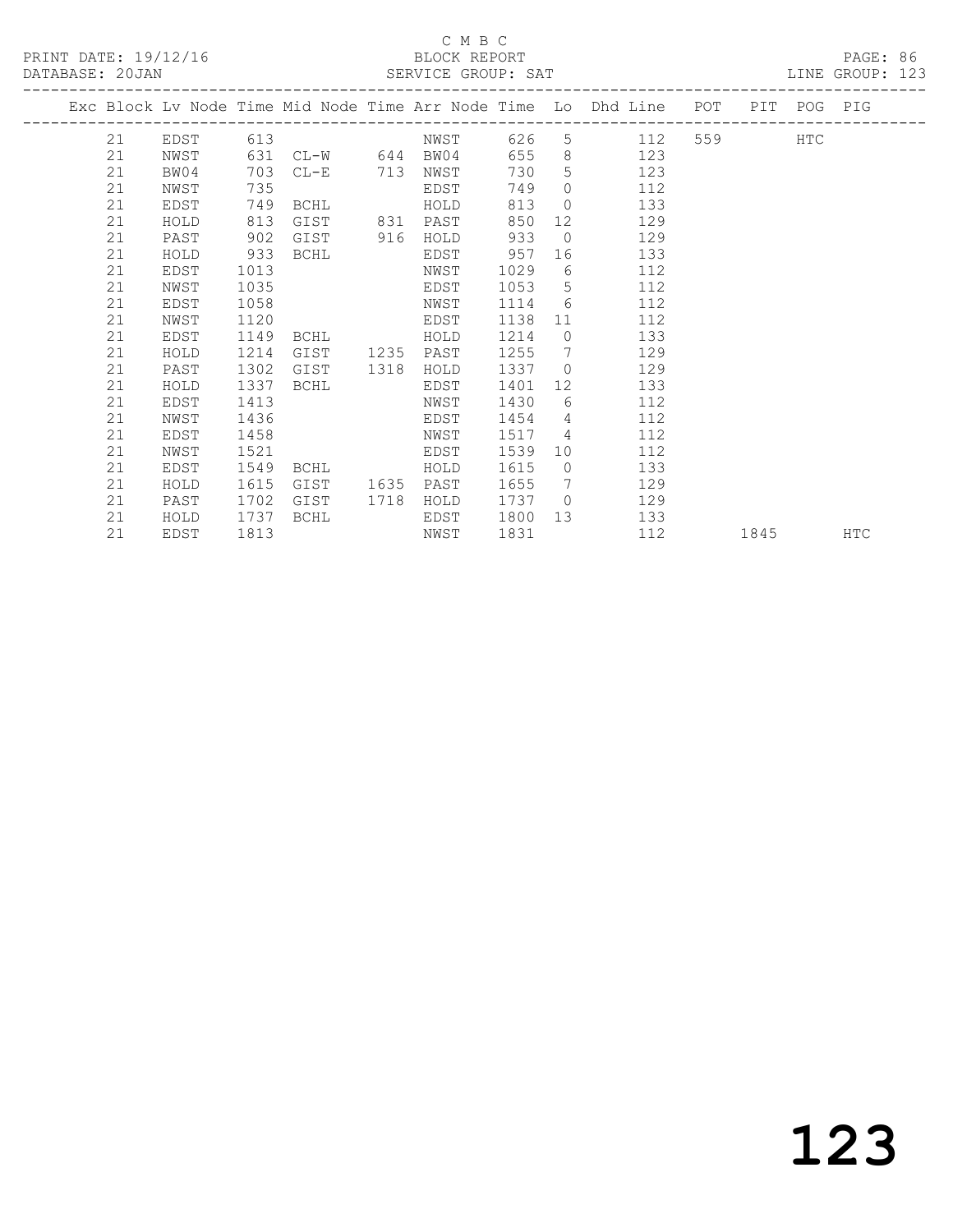PRINT DATE: 19/12/16 BLOCK REPORT BATABASE: 20JAN BLOCK REPORT

#### C M B C<br>BLOCK REPORT

PAGE: 87<br>LINE GROUP: 123

|  |    |      |                      |                                                                           |                                                 |                                                                |                         | Exc Block Lv Node Time Mid Node Time Arr Node Time Lo Dhd Line POT PIT POG PIG |      |            |
|--|----|------|----------------------|---------------------------------------------------------------------------|-------------------------------------------------|----------------------------------------------------------------|-------------------------|--------------------------------------------------------------------------------|------|------------|
|  | 22 |      |                      |                                                                           |                                                 |                                                                |                         | EDST 745 FGLW 759 MTST 814 16 116 731 HTC                                      |      |            |
|  | 22 | MTST |                      |                                                                           |                                                 |                                                                |                         | 830 FN37 840 EDST 856 17 116                                                   |      |            |
|  | 22 | EDST | 913                  |                                                                           |                                                 |                                                                |                         | NWST 926 11 112                                                                |      |            |
|  | 22 | NWST | 937                  |                                                                           |                                                 |                                                                |                         | EDST 952 6 112                                                                 |      |            |
|  | 22 | EDST | 958                  |                                                                           |                                                 |                                                                |                         | NWST 1014 6 112                                                                |      |            |
|  | 22 | NWST |                      | 1020 EDST<br>1049 BCHL HOLD<br>1114 GIST 1135 PAST<br>1202 GIST 1218 HOLD | EDST 1038 11 112                                |                                                                |                         |                                                                                |      |            |
|  | 22 | EDST |                      |                                                                           |                                                 |                                                                |                         | 133                                                                            |      |            |
|  | 22 | HOLD |                      |                                                                           |                                                 | 1114 0<br>1155 7                                               |                         | 129                                                                            |      |            |
|  | 22 | PAST |                      |                                                                           |                                                 | $\begin{array}{cc} 11111 & 0 \\ 1237 & 0 \\ 0 & 0 \end{array}$ |                         | 129                                                                            |      |            |
|  | 22 | HOLD | 1114<br>1202<br>1237 | <b>BCHL</b>                                                               | EDST                                            | 1301 12                                                        |                         | 133                                                                            |      |            |
|  | 22 | EDST | 1313                 |                                                                           | NWST                                            | 1329 7                                                         |                         | 112                                                                            |      |            |
|  | 22 | NWST | 1336                 |                                                                           | EDST                                            | 1354 4                                                         |                         | 112                                                                            |      |            |
|  | 22 | EDST | 1358                 |                                                                           | NWST                                            |                                                                |                         | 1414 7 112                                                                     |      |            |
|  | 22 | NWST | 1421                 |                                                                           | EDST 1439 10 112                                |                                                                |                         |                                                                                |      |            |
|  | 22 | EDST | 1449                 |                                                                           | BCHL  HOLD  1515  0  133                        |                                                                |                         |                                                                                |      |            |
|  | 22 | HOLD | 1515                 | GIST 1535 PAST                                                            |                                                 |                                                                |                         | 1555 7 129                                                                     |      |            |
|  | 22 | PAST | 1602                 | GIST 1618 HOLD                                                            |                                                 |                                                                |                         | 1637 0 129                                                                     |      |            |
|  | 22 | HOLD | 1637                 | BCHL                                                                      | EDST                                            |                                                                |                         | 1701 11 133                                                                    |      |            |
|  | 22 | EDST | 1712                 |                                                                           | NWST                                            | 1731 5                                                         |                         | 112                                                                            |      |            |
|  | 22 | NWST | 1736                 |                                                                           | EDST                                            | 1754                                                           | $\overline{\mathbf{3}}$ | 112                                                                            |      |            |
|  | 22 | EDST | 1757                 |                                                                           | NWST                                            | 1815 16                                                        |                         | 112                                                                            |      |            |
|  | 22 | NWST | 1831                 |                                                                           | EDST                                            | 1848 5                                                         |                         | 112                                                                            |      |            |
|  | 22 | EDST | $\frac{1}{1853}$     | BCHL 1911 HOLD                                                            |                                                 | $1919$ 0                                                       |                         | 133                                                                            |      |            |
|  | 22 | HOLD | 1919                 | GIST 1937 PAST                                                            |                                                 | 1956                                                           | 5 <sup>5</sup>          | 129                                                                            |      |            |
|  | 22 | PAST | 2001                 | GIST 2016 HOLD                                                            |                                                 |                                                                |                         | 2034 0 129                                                                     |      |            |
|  | 22 | HOLD | 2034                 | BCHL 2042 EDST                                                            |                                                 |                                                                |                         | 2056 16 133                                                                    |      |            |
|  | 22 | EDST | 2112                 |                                                                           | NWST                                            |                                                                |                         | 2127 2 112                                                                     |      |            |
|  | 22 | NWST | 2129                 |                                                                           | EDST                                            | 2145                                                           |                         | 8 112                                                                          |      |            |
|  | 22 | EDST | 2153                 | BCHL 2209 HOLD                                                            |                                                 |                                                                |                         | 2216 0 133                                                                     |      |            |
|  | 22 | HOLD | 2216                 | GIST                                                                      | 2233 PAST                                       |                                                                |                         | 2251 9 129                                                                     |      |            |
|  | 22 | PAST | 2300                 | GIST 2314                                                                 | HOLD                                            | 2328                                                           |                         | $0$ 129                                                                        |      |            |
|  | 22 | HOLD | 2328                 | BCHL                                                                      | 2336 EDST                                       | 2349                                                           |                         | 23 133                                                                         |      |            |
|  | 22 | EDST | 2412                 |                                                                           | NWST                                            | 2425 15                                                        |                         | 112                                                                            |      |            |
|  | 22 | NWST | 2440<br>2510<br>2549 |                                                                           | CL-W 2456 BW04 2505 5<br>CL-E 2522 NWST 2536 13 | 2505 5                                                         |                         | 123                                                                            |      |            |
|  | 22 | BW04 |                      |                                                                           |                                                 |                                                                |                         | 123                                                                            |      |            |
|  | 22 | NWST |                      | 2549 CL-W                                                                 | 2603 BW04                                       | 2612                                                           |                         | 123                                                                            | 2644 | <b>HTC</b> |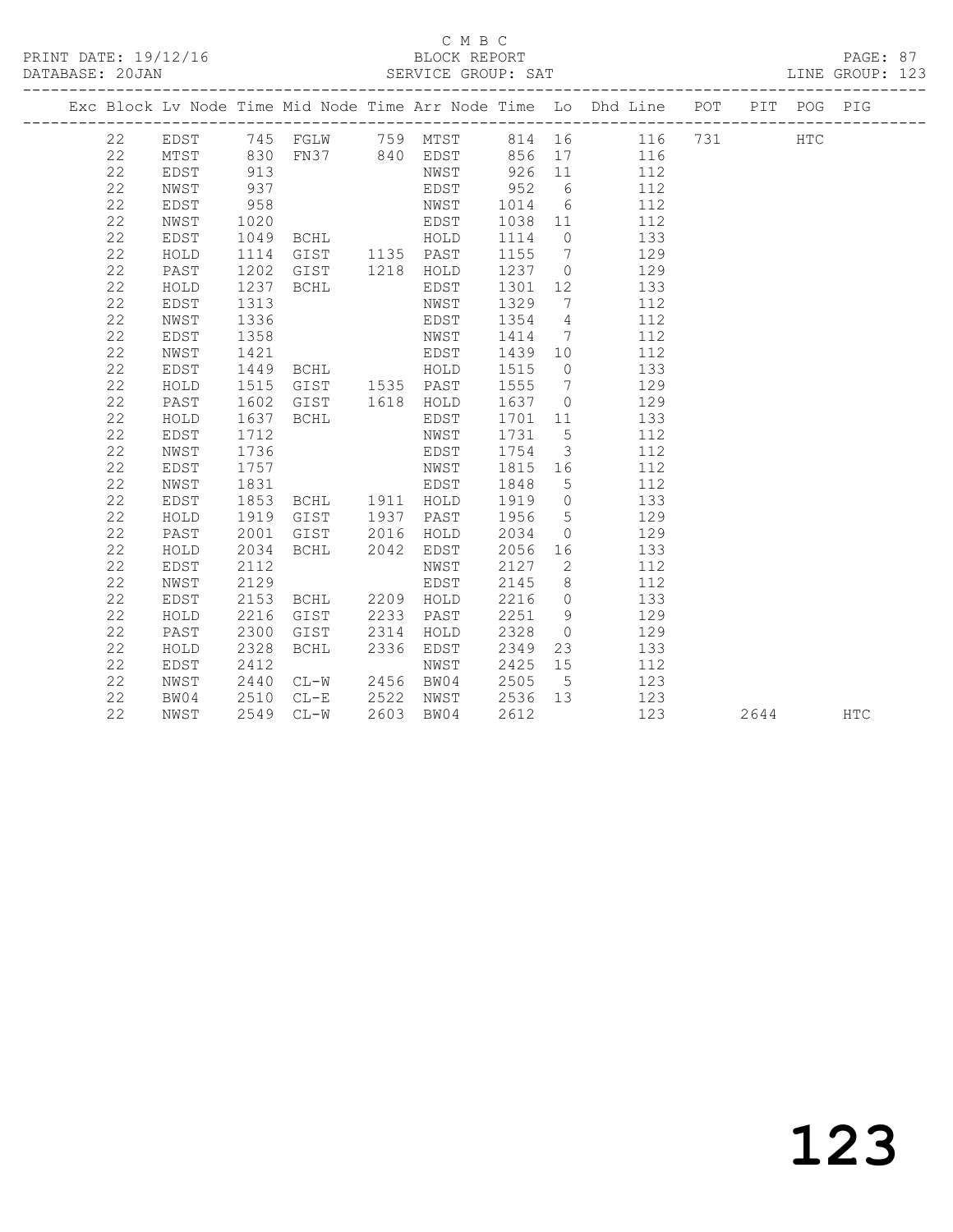#### C M B C<br>BLOCK REPORT

PAGE: 88<br>LINE GROUP: 123

|  |    |      |      |                                             |      |           |       |                              | Exc Block Lv Node Time Mid Node Time Arr Node Time Lo Dhd Line POT PIT POG PIG |     |      |     |            |
|--|----|------|------|---------------------------------------------|------|-----------|-------|------------------------------|--------------------------------------------------------------------------------|-----|------|-----|------------|
|  | 23 | EDST | 640  |                                             |      |           |       |                              | NWST 653 9 112                                                                 | 626 |      | HTC |            |
|  | 23 | NWST | 702  |                                             |      | EDST      | 716 3 |                              | 112                                                                            |     |      |     |            |
|  | 23 | EDST |      | 719 BCHL HOLD                               |      |           | 739   | $\overline{0}$               | 133                                                                            |     |      |     |            |
|  | 23 | HOLD | 739  | GIST 755 PAST<br>GIST 846 HOLD<br>BCHL EDST |      |           | 812   | 20                           | 129                                                                            |     |      |     |            |
|  | 23 | PAST | 832  |                                             |      |           | 903   | $\overline{0}$               | 129                                                                            |     |      |     |            |
|  | 23 | HOLD | 903  |                                             |      |           | 925   | 18                           | 133                                                                            |     |      |     |            |
|  | 23 | EDST | 943  |                                             |      | NWST      | 959   | $7\phantom{.0}\phantom{.0}7$ | 112                                                                            |     |      |     |            |
|  | 23 | NWST | 1006 |                                             |      | EDST      | 1023  | 20                           | 112                                                                            |     |      |     |            |
|  | 23 | EDST | 1043 |                                             |      | NWST      | 1059  | 6                            | 112                                                                            |     |      |     |            |
|  | 23 | NWST | 1105 |                                             |      | EDST      | 1123  | $5\overline{)}$              | 112                                                                            |     |      |     |            |
|  | 23 | EDST | 1128 |                                             |      | NWST      | 1144  | 6                            | 112                                                                            |     |      |     |            |
|  | 23 | NWST | 1150 |                                             |      | EDST      | 1208  | 11                           | 112                                                                            |     |      |     |            |
|  | 23 | EDST | 1219 | <b>BCHL</b>                                 |      | HOLD      | 1245  | $\overline{0}$               | 133                                                                            |     |      |     |            |
|  | 23 | HOLD | 1245 | GIST 1306 PAST                              |      |           | 1326  | 6                            | 129                                                                            |     |      |     |            |
|  | 23 | PAST | 1332 | GIST                                        |      | 1348 HOLD | 1407  | $\overline{0}$               | 129                                                                            |     |      |     |            |
|  | 23 | HOLD | 1407 | BCHL                                        |      | EDST      | 1431  | 12                           | 133                                                                            |     |      |     |            |
|  | 23 | EDST | 1443 |                                             |      | NWST      | 1502  | $\overline{4}$               | 112                                                                            |     |      |     |            |
|  | 23 | NWST | 1506 |                                             |      | EDST      | 1524  | $\overline{4}$               | 112                                                                            |     |      |     |            |
|  | 23 | EDST | 1528 |                                             |      | NWST      | 1547  | $\overline{4}$               | 112                                                                            |     |      |     |            |
|  | 23 | NWST | 1551 |                                             |      | EDST      | 1609  | 10                           | 112                                                                            |     |      |     |            |
|  | 23 | EDST | 1619 | BCHL                                        |      | HOLD      | 1645  | $\overline{0}$               | 133                                                                            |     |      |     |            |
|  | 23 | HOLD | 1645 | GIST 1705 PAST                              |      |           | 1725  | $7\phantom{.0}\phantom{.0}7$ | 129                                                                            |     |      |     |            |
|  | 23 | PAST | 1732 | GIST                                        |      | 1748 HOLD | 1807  | $\circ$                      | 129                                                                            |     |      |     |            |
|  | 23 | HOLD | 1807 | BCHL                                        |      | EDST      | 1830  | 12                           | 133                                                                            |     |      |     |            |
|  | 23 | EDST | 1842 |                                             |      | NWST      | 1858  | $\mathbf{2}$                 | 112                                                                            |     |      |     |            |
|  | 23 | NWST | 1900 |                                             |      | EDST      | 1917  | 6                            | 112                                                                            |     |      |     |            |
|  | 23 | EDST | 1923 | BCHL                                        |      | 1941 HOLD | 1949  | $\overline{0}$               | 133                                                                            |     |      |     |            |
|  | 23 | HOLD | 1949 | GIST                                        | 2007 | PAST      | 2026  | 6                            | 129                                                                            |     |      |     |            |
|  | 23 | PAST | 2032 | GIST                                        | 2047 | HOLD      | 2103  | $\overline{0}$               | 129                                                                            |     |      |     |            |
|  | 23 | HOLD | 2103 | <b>BCHL</b>                                 | 2111 | EDST      | 2125  | 17                           | 133                                                                            |     |      |     |            |
|  | 23 | EDST | 2142 |                                             |      | NWST      | 2157  | 13                           | 112                                                                            |     |      |     |            |
|  | 23 | NWST | 2210 | $CL-W$                                      | 2230 | BW04      | 2239  | 8                            | 123                                                                            |     |      |     |            |
|  | 23 | BW04 | 2247 | $CL-E$                                      | 2259 | NWST      | 2315  | 12                           | 123                                                                            |     |      |     |            |
|  | 23 | NWST | 2327 |                                             |      | EDST      | 2342  | $\overline{0}$               | 112                                                                            |     |      |     |            |
|  | 23 | EDST | 2342 |                                             |      | NWST      | 2355  | 15                           | 112                                                                            |     |      |     |            |
|  | 23 | NWST | 2410 | $CL-W$                                      |      | 2426 BW04 | 2435  | 2                            | 123                                                                            |     |      |     |            |
|  | 23 | BW04 | 2437 | $CL-E$                                      | 2449 | NWST      | 2503  | 2                            | 123                                                                            |     |      |     |            |
|  | 23 | NWST | 2505 | $CL-W$                                      | 2519 | BW04      | 2528  |                              | 123                                                                            |     | 2600 |     | <b>HTC</b> |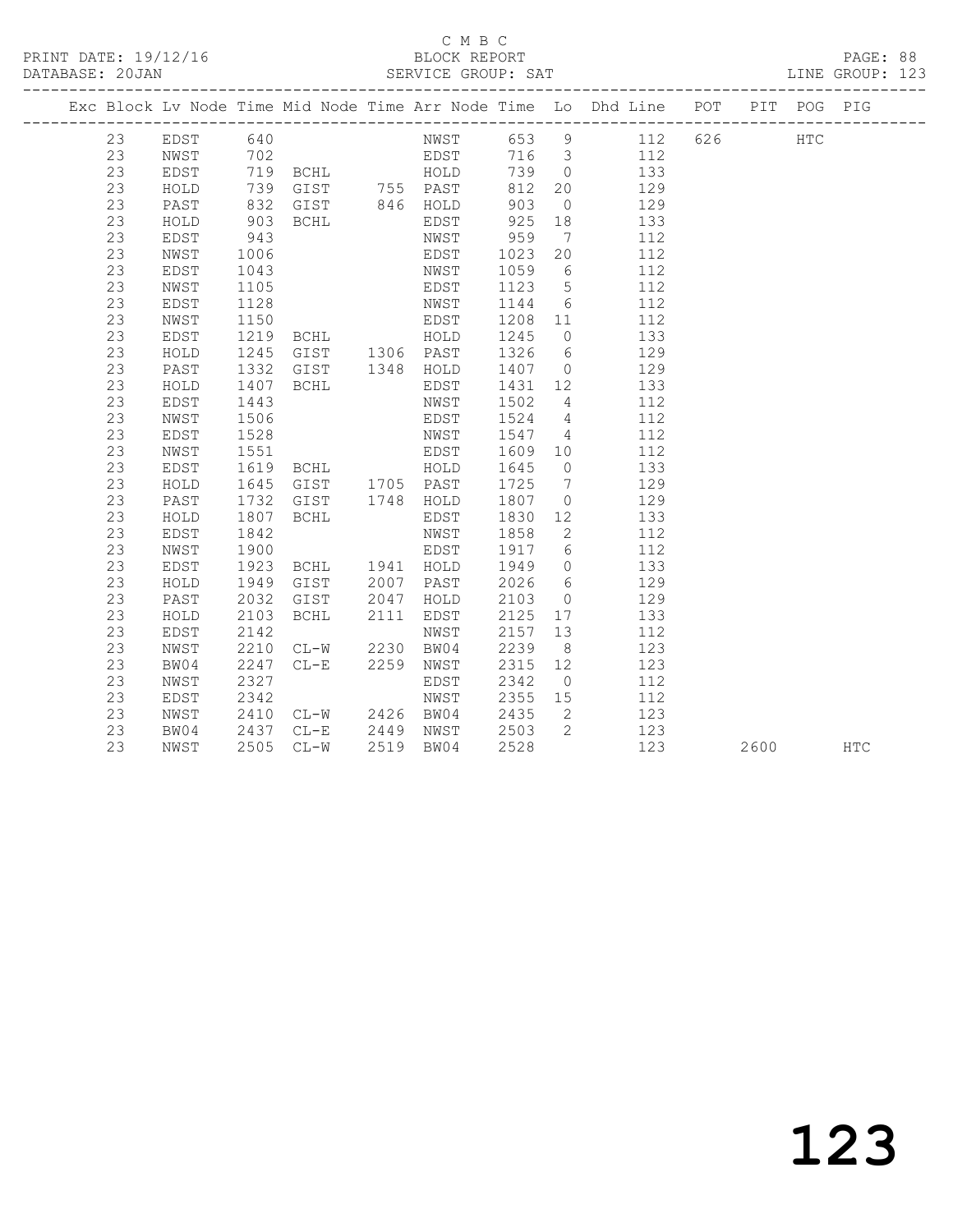#### C M B C

| DATABASE: 20JAN |      |      |               |      |             |      |                | SERVICE GROUP: SAT LINE GROUP: 123                                             |      |  |            |  |
|-----------------|------|------|---------------|------|-------------|------|----------------|--------------------------------------------------------------------------------|------|--|------------|--|
|                 |      |      |               |      |             |      |                | Exc Block Lv Node Time Mid Node Time Arr Node Time Lo Dhd Line POT PIT POG PIG |      |  |            |  |
|                 |      |      |               |      |             |      |                | 24 NWST 720 EDST 734 9 112 706 HTC                                             |      |  |            |  |
| 24              | EDST |      |               |      | 743 NWST    | 756  |                | 9 112                                                                          |      |  |            |  |
| 24              | NWST | 805  |               |      | <b>EDST</b> | 819  |                | $0$ 112                                                                        |      |  |            |  |
| 24              | EDST | 819  |               |      | BCHL HOLD   | 843  |                | $\overline{0}$<br>133                                                          |      |  |            |  |
| 24              | HOLD | 843  | GIST 901 PAST |      |             | 920  |                | 129<br>12 and $\overline{a}$                                                   |      |  |            |  |
| 24              | PAST | 932  | GIST          | 946  | HOLD        | 1003 | $\overline{0}$ | 129                                                                            |      |  |            |  |
| 24              | HOLD | 1003 | BCHL          |      | EDST        | 1027 |                | $\overline{\mathbf{3}}$<br>133                                                 |      |  |            |  |
| 24              | EDST | 1030 |               |      | NWST        | 1046 |                | $4\overline{ }$<br>112                                                         |      |  |            |  |
| 24              | NWST | 1050 |               |      | EDST        | 1108 |                | 112<br>$11$ and $\sim$                                                         |      |  |            |  |
| 24              | EDST | 1119 | <b>BCHL</b>   |      | HOLD        | 1144 |                | 133<br>$\Omega$                                                                |      |  |            |  |
| 24              | HOLD | 1144 | GIST          |      | 1205 PAST   | 1225 | $\overline{7}$ | 129                                                                            |      |  |            |  |
| 24              | PAST | 1232 | GIST          | 1248 | HOLD        | 1307 |                | $\overline{0}$<br>129                                                          |      |  |            |  |
| 24              | HOLD | 1307 | BCHL          |      | EDST        | 1331 |                | 133                                                                            |      |  |            |  |
| 24              | EDST | 1343 |               |      | NWST        | 1359 | $7\phantom{0}$ | 112                                                                            |      |  |            |  |
| 24              | NWST | 1406 |               |      | EDST        | 1424 |                | $4\overline{ }$<br>112                                                         |      |  |            |  |
| 24              | EDST | 1428 |               |      | NWST        | 1445 | 6              | 112                                                                            |      |  |            |  |
| 24              | NWST | 1451 |               |      | EDST        | 1509 |                | 112<br>10                                                                      |      |  |            |  |
| 24              | EDST | 1519 | <b>BCHL</b>   |      | HOLD        | 1545 | $\bigcirc$     | 133                                                                            |      |  |            |  |
| 24              | HOLD | 1545 | GIST          | 1605 | PAST        | 1625 | $\overline{4}$ | 129                                                                            |      |  |            |  |
| 24              | PAST | 1629 | GIST          | 1645 | HOLD        | 1704 |                | $\Omega$<br>129                                                                |      |  |            |  |
| 24              | HOLD | 1704 | BCHL          |      | EDST        | 1727 |                | 15<br>133                                                                      |      |  |            |  |
| 24              | EDST | 1742 |               |      | NWST        | 1800 |                | $5^{\circ}$<br>112                                                             |      |  |            |  |
| 24              | NWST | 1805 |               |      | EDST        | 1823 |                | 112                                                                            | 1837 |  | <b>HTC</b> |  |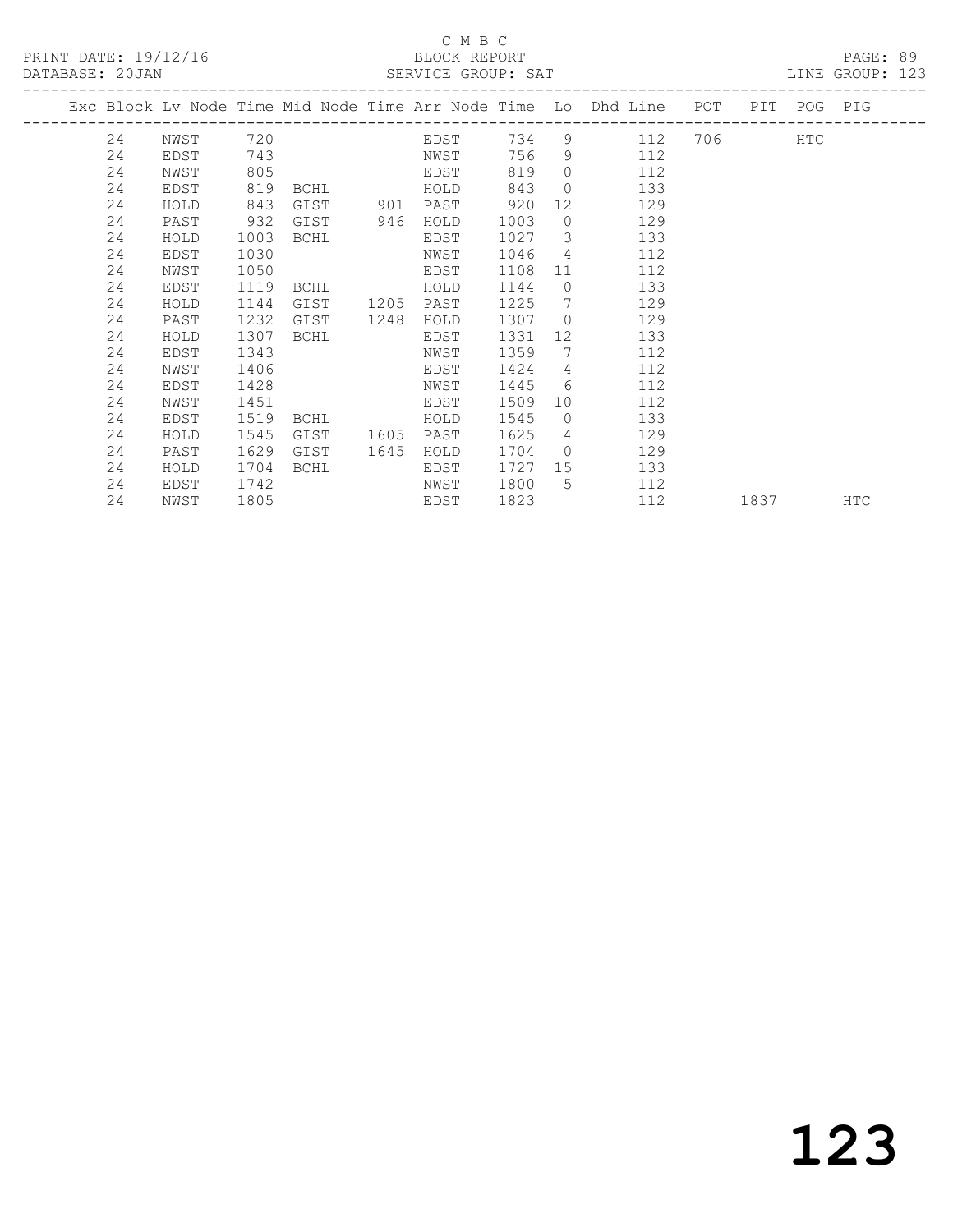PRINT DATE: 19/12/16 BLOCK REPORT<br>DATABASE: 20JAN BATABASE: 2015

#### C M B C<br>BLOCK REPORT

PAGE: 90<br>LINE GROUP: 123

|  |    |              |      |                                  |      | ODNATOD QUOOL. OHI |         |                         |                                                                                                                    |      |            |
|--|----|--------------|------|----------------------------------|------|--------------------|---------|-------------------------|--------------------------------------------------------------------------------------------------------------------|------|------------|
|  |    |              |      |                                  |      |                    |         |                         | --------------------------------<br>Exc Block Lv Node Time Mid Node Time Arr Node Time Lo Dhd Line POT PIT POG PIG |      |            |
|  | 25 | PAST         |      |                                  |      | 632 GIST 646 HOLD  |         |                         | 701 0 129 611 HTC                                                                                                  |      |            |
|  | 25 | HOLD         |      | 701 BCHL<br>728                  |      | EDST               | 721 7   |                         | 133                                                                                                                |      |            |
|  | 25 | EDST         |      |                                  |      | NWST               | 741 9   |                         | 112                                                                                                                |      |            |
|  | 25 | NWST         | 750  |                                  |      | EDST               | 804     | 9                       | 112                                                                                                                |      |            |
|  | 25 | EDST         | 813  |                                  |      | NWST               | 826     | 8 <sup>8</sup>          | 112                                                                                                                |      |            |
|  | 25 | NWST         | 834  | <b>BCHL</b>                      |      | EDST               | 849     | $\overline{0}$          | 112                                                                                                                |      |            |
|  | 25 | EDST         | 849  |                                  |      | HOLD               | 913     | $\overline{0}$          | 133                                                                                                                |      |            |
|  | 25 | ${\tt HOLD}$ | 913  | GIST 931 PAST                    |      |                    | 950     | 12                      | 129                                                                                                                |      |            |
|  | 25 | PAST         | 1002 | GIST 1016 HOLD                   |      |                    | 1033    | $\overline{0}$          | 129                                                                                                                |      |            |
|  | 25 | HOLD         | 1033 | <b>BCHL</b>                      |      | EDST               | 1057    | 16                      | 133                                                                                                                |      |            |
|  | 25 | EDST         | 1113 |                                  |      | NWST               | 1129    | 6                       | 112                                                                                                                |      |            |
|  | 25 | NWST         | 1135 |                                  |      | EDST               | 1153    | 5 <sup>5</sup>          | 112                                                                                                                |      |            |
|  | 25 | EDST         | 1158 |                                  |      | NWST               | 1214    | 6                       | 112                                                                                                                |      |            |
|  | 25 | NWST         | 1220 |                                  |      | EDST               | 1238 11 |                         | 112                                                                                                                |      |            |
|  | 25 | EDST         | 1249 | BCHL HOLD                        |      |                    | 1315    | $\overline{0}$          | 133                                                                                                                |      |            |
|  | 25 | HOLD         | 1315 | GIST 1336 PAST                   |      |                    | 1356    | $6\overline{6}$         | 129                                                                                                                |      |            |
|  | 25 | PAST         | 1402 | GIST 1418 HOLD<br>BCHL EDST      |      |                    | 1437 0  |                         | 129                                                                                                                |      |            |
|  | 25 | HOLD         | 1437 |                                  |      |                    | 1501 12 |                         | 133                                                                                                                |      |            |
|  | 25 | EDST         | 1513 |                                  |      | NWST               | 1532    | $4\overline{4}$         | 112                                                                                                                |      |            |
|  | 25 | NWST         | 1536 |                                  |      | EDST               | 1554    | $\overline{\mathbf{3}}$ | 112                                                                                                                |      |            |
|  | 25 | EDST         | 1557 |                                  |      | NWST               | 1616    | $5\overline{)}$         | 112                                                                                                                |      |            |
|  | 25 | NWST         | 1621 | <b>BCHL</b>                      |      | EDST               | 1639 10 |                         | 112                                                                                                                |      |            |
|  | 25 | EDST         | 1649 |                                  |      | HOLD               | 1715    | $\overline{0}$          | 133                                                                                                                |      |            |
|  | 25 | HOLD         | 1715 | GIST 1735 PAST                   |      |                    | 1755    | $\overline{7}$          | 129                                                                                                                |      |            |
|  | 25 | PAST         | 1802 | GIST 1817 HOLD                   |      |                    | 1835    | $\overline{0}$          | 129                                                                                                                |      |            |
|  | 25 | HOLD         | 1835 | <b>BCHL</b>                      |      | EDST               | 1858    | 14                      | 133                                                                                                                |      |            |
|  | 25 | EDST         | 1912 |                                  |      | NWST               | 1928    | $\overline{2}$          | 112                                                                                                                |      |            |
|  | 25 | NWST         | 1930 | BCHL 2010 HOLD                   |      | EDST               | 1947 6  |                         | 112                                                                                                                |      |            |
|  | 25 | EDST         | 1953 |                                  |      |                    | 2017    | $\overline{0}$          | 133                                                                                                                |      |            |
|  | 25 | HOLD         | 2017 | GIST 2034 PAST                   |      |                    | 2053    | 9                       | 129                                                                                                                |      |            |
|  | 25 | PAST         | 2102 | GIST                             | 2117 | HOLD               | 2133    | $\overline{0}$          | 129                                                                                                                |      |            |
|  | 25 | HOLD         | 2133 | BCHL                             | 2141 | EDST               | 2155    | 17                      | 133                                                                                                                |      |            |
|  | 25 | EDST         | 2212 |                                  |      | NWST               | 2225    | 15                      | 112                                                                                                                |      |            |
|  | 25 | NWST         | 2240 | $CL-W$                           |      | 2300 BW04          | 2309    | 8 <sup>8</sup>          | 123                                                                                                                |      |            |
|  | 25 | BW04         | 2317 | $CL-E$                           | 2329 | NWST               | 2343    | 14                      | 123                                                                                                                |      |            |
|  | 25 | NWST         | 2357 |                                  |      | EDST               | 2412    | 10                      | 112                                                                                                                |      |            |
|  | 25 | EDST         | 2422 | BCHL 2438 HOLD<br>GIST 2459 PAST |      |                    | 2445    | $\bigcap$               | 133                                                                                                                |      |            |
|  | 25 | HOLD         | 2445 | GIST                             |      | 2459 PAST          | 2516    |                         | 129                                                                                                                | 2534 | <b>HTC</b> |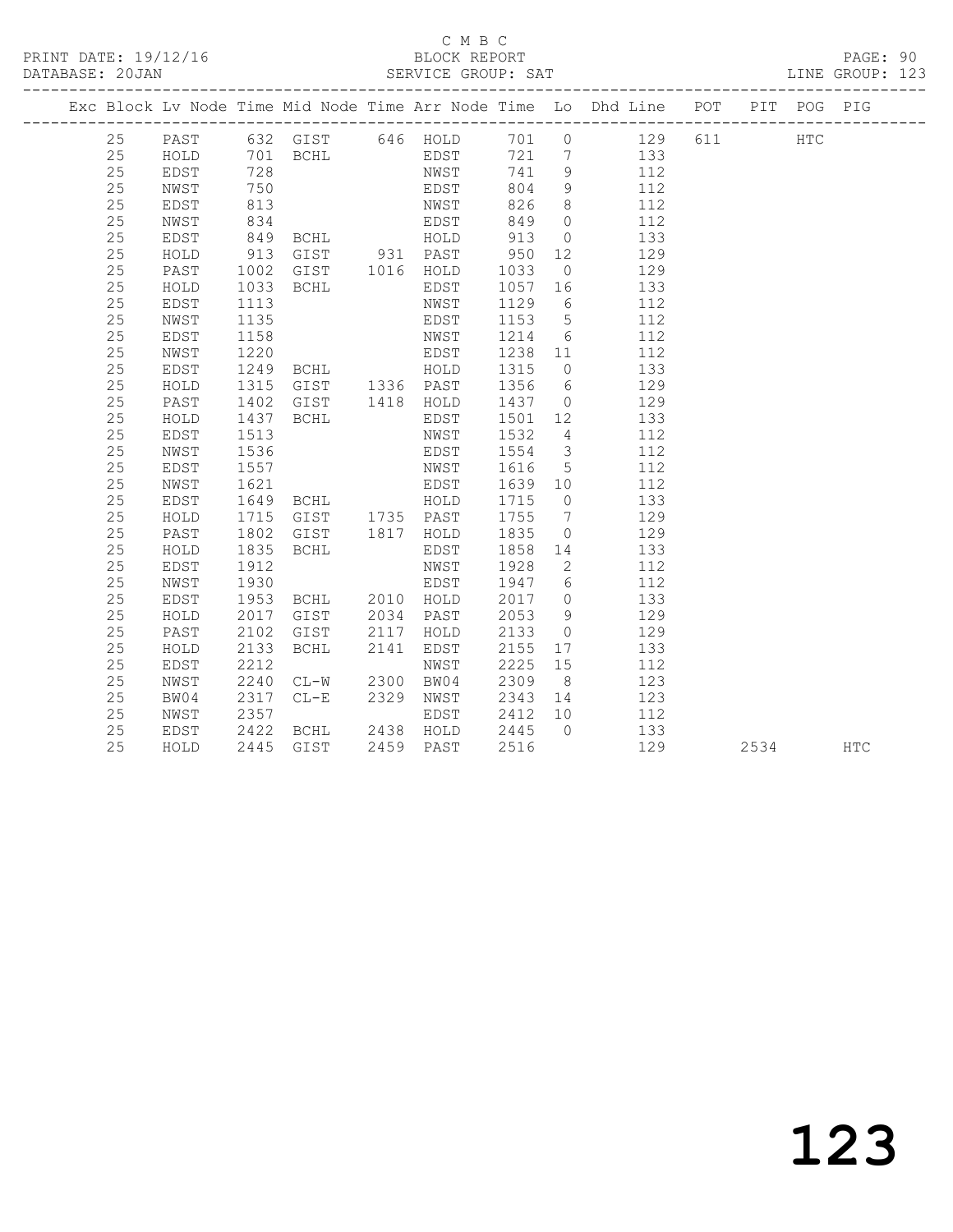PRINT DATE: 19/12/16 BLOCK REPORT<br>DATABASE: 20JAN BERVICE GROUP: SAT

#### C M B C<br>BLOCK REPORT

PAGE: 91<br>LINE GROUP: 123

|    |                            |                      | Exc Block Lv Node Time Mid Node Time Arr Node Time Lo Dhd Line POT PIT POG PIG                                                                                                                             |                                                                                |                   |               |                                                   |          |  |
|----|----------------------------|----------------------|------------------------------------------------------------------------------------------------------------------------------------------------------------------------------------------------------------|--------------------------------------------------------------------------------|-------------------|---------------|---------------------------------------------------|----------|--|
|    | 26 MTST 530<br>26 NWST 603 |                      |                                                                                                                                                                                                            |                                                                                |                   |               |                                                   |          |  |
|    |                            |                      |                                                                                                                                                                                                            |                                                                                |                   |               |                                                   |          |  |
| 26 | EDST                       |                      |                                                                                                                                                                                                            |                                                                                |                   |               |                                                   |          |  |
| 26 | HOLD                       |                      |                                                                                                                                                                                                            |                                                                                |                   |               |                                                   |          |  |
| 26 | PAST                       |                      |                                                                                                                                                                                                            |                                                                                |                   |               |                                                   |          |  |
| 26 | HOLD                       |                      |                                                                                                                                                                                                            |                                                                                |                   |               |                                                   |          |  |
| 26 | EDST                       |                      |                                                                                                                                                                                                            |                                                                                |                   |               |                                                   |          |  |
| 26 | NWST                       |                      |                                                                                                                                                                                                            |                                                                                |                   |               |                                                   |          |  |
| 26 | EDST                       |                      | 828 MWST 841 11 112<br>852 EDST 907 12 112<br>919 BCHL HOLD 944 0 133<br>944 GIST 1004 PAST 1024 8 129<br>1032 GIST 1047 HOLD 1105 0 129                                                                   |                                                                                |                   |               |                                                   |          |  |
| 26 | HOLD                       |                      |                                                                                                                                                                                                            |                                                                                |                   |               |                                                   |          |  |
| 26 | PAST                       |                      |                                                                                                                                                                                                            |                                                                                |                   |               |                                                   |          |  |
| 26 | HOLD                       |                      |                                                                                                                                                                                                            |                                                                                |                   |               |                                                   |          |  |
| 26 | EDST                       | 1105<br>1143         |                                                                                                                                                                                                            | BCHL EDST 1129 14 133<br>NWST 1159 6 112                                       |                   |               |                                                   |          |  |
| 26 | NWST                       | 1205                 |                                                                                                                                                                                                            | NWST 1159 6 112<br>EDST 1223 4 112                                             |                   |               |                                                   |          |  |
| 26 | EDST                       |                      |                                                                                                                                                                                                            |                                                                                |                   |               |                                                   |          |  |
| 26 | NWST                       |                      |                                                                                                                                                                                                            |                                                                                |                   |               |                                                   |          |  |
| 26 | EDST                       |                      |                                                                                                                                                                                                            |                                                                                |                   |               |                                                   |          |  |
| 26 | HOLD                       |                      |                                                                                                                                                                                                            |                                                                                |                   |               |                                                   |          |  |
| 26 | PAST                       |                      | 1227 MWST 1243 7 112<br>1250 EDST 1308 11 112<br>1319 BCHL HOLD 1345 0 133<br>1345 GIST 1406 PAST 1426 6 129<br>1432 GIST 1448 HOLD 1507 0 129<br>1507 BCHL EDST 1531 12 133<br>1507 BCHL EDST 1531 12 133 |                                                                                |                   |               |                                                   |          |  |
| 26 | HOLD                       |                      |                                                                                                                                                                                                            |                                                                                |                   |               |                                                   |          |  |
| 26 | EDST                       |                      |                                                                                                                                                                                                            | NWST 1602 4 112<br>EDST 1624 3 112                                             |                   |               |                                                   |          |  |
| 26 | NWST                       |                      |                                                                                                                                                                                                            |                                                                                |                   |               |                                                   |          |  |
| 26 | EDST                       |                      |                                                                                                                                                                                                            |                                                                                |                   |               |                                                   |          |  |
| 26 | NWST                       |                      |                                                                                                                                                                                                            |                                                                                |                   |               |                                                   |          |  |
| 26 | EDST                       |                      |                                                                                                                                                                                                            |                                                                                |                   |               |                                                   |          |  |
| 26 | HOLD                       |                      |                                                                                                                                                                                                            |                                                                                |                   |               |                                                   |          |  |
| 26 | PAST                       |                      |                                                                                                                                                                                                            |                                                                                |                   |               |                                                   |          |  |
| 26 | HOLD                       |                      |                                                                                                                                                                                                            |                                                                                |                   |               |                                                   |          |  |
| 26 | EDST                       |                      |                                                                                                                                                                                                            |                                                                                |                   |               |                                                   |          |  |
| 26 | NWST                       | 1942<br>2000<br>2023 |                                                                                                                                                                                                            | NWST 1958 2<br>EDST 2016 7 112<br>EDST 2016 7 112<br>BCHL 2040 HOLD 2047 0 133 |                   |               |                                                   |          |  |
| 26 | EDST                       |                      |                                                                                                                                                                                                            |                                                                                |                   |               |                                                   |          |  |
| 26 | HOLD                       | 2047<br>2132         | GIST 2104 PAST<br>GIST 2147 HOLD<br>BCHL 2211 EDST                                                                                                                                                         |                                                                                | 2123 9<br>2203 0  | $\frac{9}{1}$ | 129<br>129                                        |          |  |
| 26 | PAST                       |                      |                                                                                                                                                                                                            |                                                                                |                   |               |                                                   |          |  |
| 26 | HOLD                       | 2203                 |                                                                                                                                                                                                            |                                                                                |                   |               | 2225 17 133                                       |          |  |
| 26 | EDST                       |                      | 2242 NWST<br>2310 CL-W 2330 BW04                                                                                                                                                                           |                                                                                | 2255 15<br>2339 8 |               | 112                                               |          |  |
| 26 | NWST                       |                      |                                                                                                                                                                                                            |                                                                                |                   |               | 123                                               |          |  |
| 26 | BW04                       |                      | 2347 CL-E 2359 NWST 2413 14                                                                                                                                                                                |                                                                                |                   |               | 123                                               |          |  |
| 26 | NWST                       | 2427<br>2442         |                                                                                                                                                                                                            | EDST                                                                           |                   |               | 2442 0 112<br>2455 2 112                          |          |  |
| 26 | EDST                       |                      |                                                                                                                                                                                                            | NWST                                                                           |                   |               |                                                   |          |  |
| 26 | NWST                       | 2457                 |                                                                                                                                                                                                            | EDST 2512 0 9 112                                                              |                   |               |                                                   |          |  |
| 26 | NWST                       | 2521<br>2542         |                                                                                                                                                                                                            | EDST 2536<br>NWST 2555                                                         |                   |               | $\begin{array}{ccc} 6 & 112 \\ 112 & \end{array}$ |          |  |
| 26 | EDST                       | 2542                 |                                                                                                                                                                                                            |                                                                                |                   |               | 112                                               | 2607 HTC |  |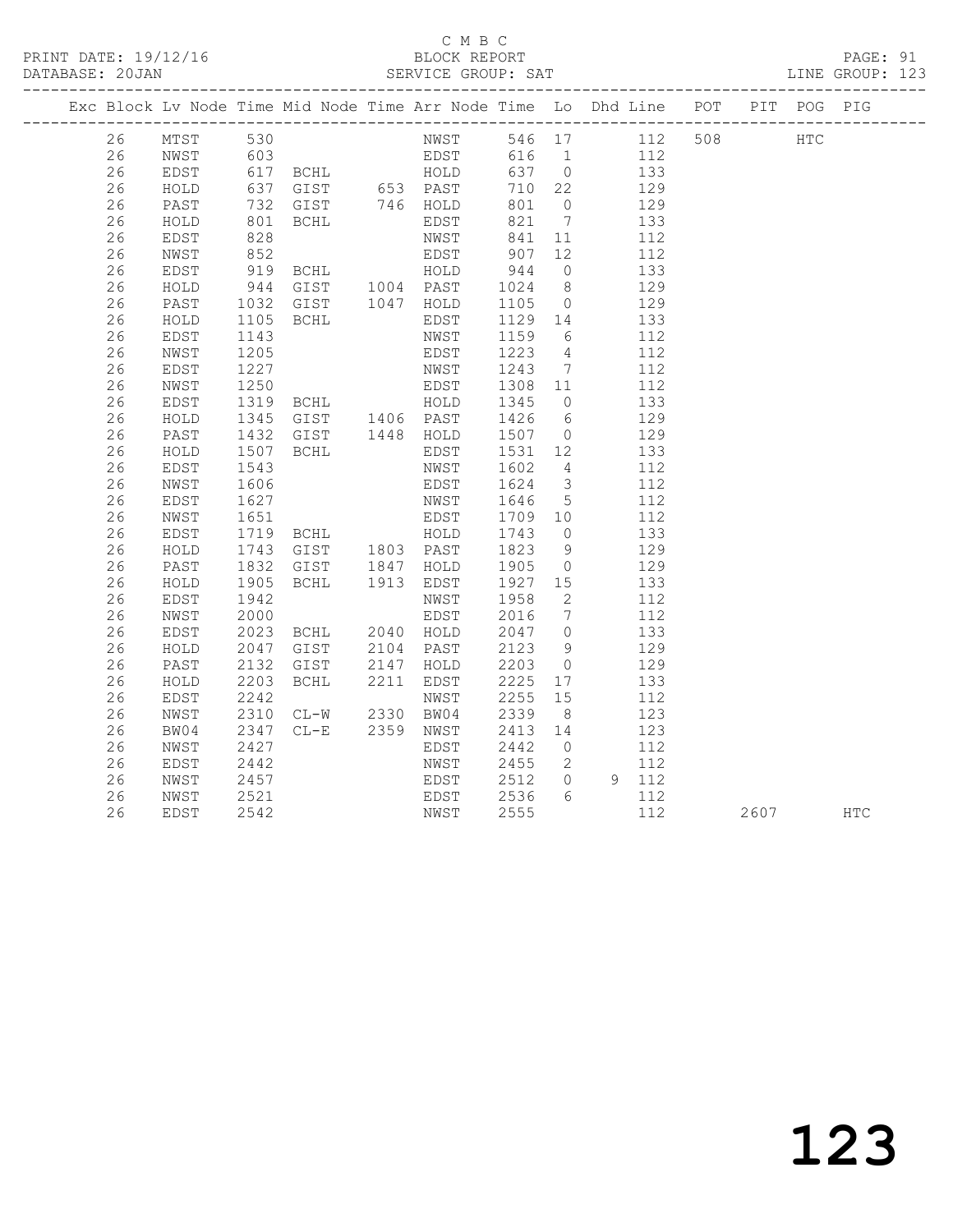#### C M B C

| DATABASE: 20JAN |    |      |                      | N<br>--------------------------                       |                                          |                                             |                 | SERVICE GROUP: SAT LINE G                                                      |  |      | LINE GROUP: 123 |  |
|-----------------|----|------|----------------------|-------------------------------------------------------|------------------------------------------|---------------------------------------------|-----------------|--------------------------------------------------------------------------------|--|------|-----------------|--|
|                 |    |      |                      |                                                       |                                          |                                             |                 | Exc Block Lv Node Time Mid Node Time Arr Node Time Lo Dhd Line POT PIT POG PIG |  |      |                 |  |
|                 |    |      |                      |                                                       |                                          |                                             |                 | 27 BW04 603 CL-E 613 NWST 627 6 123 531 HTC<br>27 NWST 633 EDST 646 3 112      |  |      |                 |  |
|                 |    |      |                      |                                                       |                                          |                                             |                 |                                                                                |  |      |                 |  |
|                 | 27 | EDST |                      |                                                       |                                          |                                             |                 | 709 0 133                                                                      |  |      |                 |  |
|                 | 27 | HOLD | 709                  |                                                       | GIST 725 PAST                            |                                             |                 | 742 20 129                                                                     |  |      |                 |  |
|                 | 27 | PAST | 802                  |                                                       | GIST 816 HOLD                            | 833                                         |                 | $0 \qquad \qquad 129$                                                          |  |      |                 |  |
|                 | 27 | HOLD | 833                  | <b>BCHL</b>                                           | EDST 855<br>NWST 911<br>EDST 937         |                                             |                 | 3 133                                                                          |  |      |                 |  |
|                 | 27 | EDST | 858<br>922           |                                                       |                                          |                                             | 11              | 112                                                                            |  |      |                 |  |
|                 | 27 | NWST |                      |                                                       |                                          |                                             | 12              | 112                                                                            |  |      |                 |  |
|                 | 27 | EDST | 949                  |                                                       | BCHL HOLD 1014                           |                                             |                 | $0$ 133                                                                        |  |      |                 |  |
|                 | 27 | HOLD | 1014                 |                                                       |                                          |                                             |                 | GIST 1034 PAST 1054 8 129                                                      |  |      |                 |  |
|                 | 27 | PAST | 1102                 | GIST 1117 HOLD                                        |                                          |                                             |                 | 1135 0 129                                                                     |  |      |                 |  |
|                 | 27 | HOLD | 1135                 | <b>BCHL</b>                                           | EDST                                     |                                             |                 | 1159 14 133                                                                    |  |      |                 |  |
|                 | 27 | EDST | 1213                 |                                                       | NWST                                     | 1229                                        | $6\overline{6}$ | 112                                                                            |  |      |                 |  |
|                 | 27 | NWST | 1235                 |                                                       | EDST                                     | 1253 4                                      |                 | 112                                                                            |  |      |                 |  |
|                 | 27 | EDST | 1257                 |                                                       | NWST                                     | 1313                                        | $7\overline{ }$ | 112                                                                            |  |      |                 |  |
|                 | 27 | NWST | 1320                 | EDST                                                  |                                          | 1338 11                                     |                 | 112                                                                            |  |      |                 |  |
|                 | 27 | EDST | 1349                 | BCHL HOLD                                             |                                          | 1415                                        |                 | 133<br>$\overline{0}$                                                          |  |      |                 |  |
|                 | 27 | HOLD | 1415<br>1502<br>1537 | GIST 1436 PAST<br>GIST 1518 HOLD<br>BCHL EDST<br>NWST |                                          | 1456 6<br>1537 0                            |                 | 129                                                                            |  |      |                 |  |
|                 | 27 | PAST |                      |                                                       |                                          |                                             |                 | 129                                                                            |  |      |                 |  |
|                 | 27 | HOLD |                      |                                                       |                                          | $\begin{array}{cc}\n1601 & 11\n\end{array}$ |                 | 133                                                                            |  |      |                 |  |
|                 | 27 | EDST | 1612                 |                                                       |                                          | 1631 5                                      |                 | 112                                                                            |  |      |                 |  |
|                 | 27 | NWST | 1636                 |                                                       | EDST                                     |                                             |                 | 1654 3 112                                                                     |  |      |                 |  |
|                 | 27 | EDST | 1657                 |                                                       | NWST                                     | 1716 5                                      |                 | 112                                                                            |  |      |                 |  |
|                 | 27 | NWST |                      |                                                       |                                          | 1739 10                                     |                 | 112                                                                            |  |      |                 |  |
|                 | 27 | EDST |                      | 1721 EDST<br>1749 BCHL HOLD<br>1813 GIST 1833 PAST    |                                          | 1813                                        | $\overline{0}$  | 133                                                                            |  |      |                 |  |
|                 | 27 | HOLD |                      |                                                       |                                          | 1853 8                                      |                 | 129                                                                            |  |      |                 |  |
|                 | 27 | PAST | 1901                 | GIST 1916 HOLD                                        |                                          | 1934                                        |                 | $0$ 129                                                                        |  |      |                 |  |
|                 | 27 | HOLD | 1934                 | BCHL 1942                                             | EDST                                     |                                             |                 | 1956 16 133                                                                    |  |      |                 |  |
|                 | 27 | EDST | 2012                 |                                                       | NWST                                     | 2027                                        |                 | $\overline{2}$<br>112                                                          |  |      |                 |  |
|                 | 27 | NWST | 2029                 |                                                       | EDST                                     | 2045                                        | 8 <sup>8</sup>  | 112                                                                            |  |      |                 |  |
|                 | 27 | EDST | 2053                 | BCHL 2109 HOLD                                        |                                          | 2116                                        | $\overline{0}$  | 133                                                                            |  |      |                 |  |
|                 | 27 | HOLD | 2116                 | GIST                                                  | 2133 PAST                                | 2151 11                                     |                 | 129                                                                            |  |      |                 |  |
|                 | 27 | PAST | 2202                 | GIST 2217                                             | HOLD                                     | 2232                                        |                 | $\overline{0}$<br>129                                                          |  |      |                 |  |
|                 | 27 | HOLD | 2232                 | BCHL 2240                                             | EDST                                     | 2253                                        |                 | 19 133                                                                         |  |      |                 |  |
|                 | 27 | EDST | 2312                 |                                                       |                                          | 2325 15                                     |                 | 112                                                                            |  |      |                 |  |
|                 | 27 | NWST | 2340<br>2417         |                                                       | NWST<br>CL-W 2400 BW04<br>CL-E 2429 NWST | 2409 8                                      |                 | 123                                                                            |  |      |                 |  |
|                 | 27 | BW04 |                      | 2417 CL-E                                             |                                          | 2443                                        |                 | 123                                                                            |  | 2455 | HTC             |  |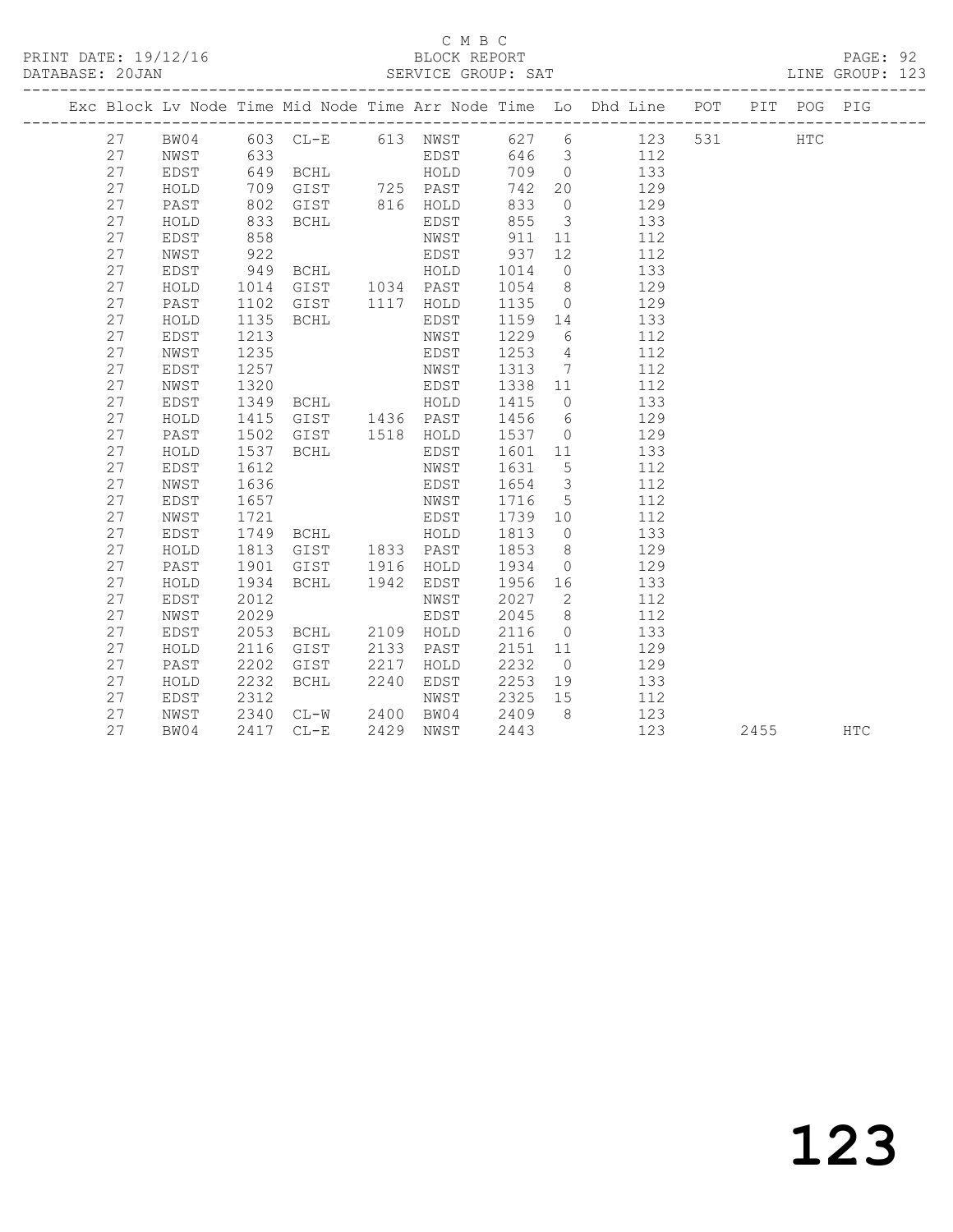| Exc Block Lv Node Time Mid Node Time Arr Node Time Lo Dhd Line POT PIT POG PIG<br>SCDL 615 5 340 543 HTC<br>22ST 644 6 340<br>22ST 551<br>SCDL 620<br>22ST 650<br>SCDL 720<br>22ST 750<br>SCDL 820<br>820<br>$\mathbf{1}$<br>$\mathbf{1}$<br>SCDL 714 6 340<br>$\mathbf{1}$<br>22ST 744 6 340<br>SCDL 814 6 340<br>$\mathbf{1}$<br>$\mathbf{1}$<br>22ST 844 6 340<br>$\mathbf 1$<br>SCDL 914 6 340<br>22ST 944 6 340<br>$\mathbf{1}$<br>22ST<br>850<br>$\frac{1}{920}$<br>$\mathbf 1$<br>SCDL<br>1014<br>1046<br>$\mathbf{1}$<br>6 340<br>22ST<br>950<br>SCDL<br>$\mathbf 1$<br>$6\overline{6}$<br>22ST<br>SCDL<br>1020<br>340<br>1119<br>$5 \overline{\smash)340}$<br>SCDL<br>$\mathbf 1$<br>22ST<br>1052<br>$6 \t 340$<br>$\mathbf{1}$<br>22ST<br>SCDL<br>SCDL<br>1124<br>1150<br>1223<br>5 <sup>5</sup><br>$\mathbf 1$<br>22ST<br>1156<br>340<br>6 340<br>1254<br>$\mathbf 1$<br>1228<br>22ST<br>SCDL<br>$\mathbf{1}$<br>22ST<br>1327<br>1358<br>$\frac{5}{6}$<br>1300<br>SCDL<br>340<br>22ST<br>$\mathbf{1}$<br>1332<br>340<br>SCDL<br>$\mathbf 1$<br>22ST<br>1431<br>5 340<br>1404<br>SCDL<br>$\mathbf{1}$<br>22ST<br>$\begin{array}{ccc} 16 & \qquad & 340 \\ 5 & \qquad & 340 \end{array}$<br>SCDL<br>1436<br>1502<br>1545<br>SCDL<br>$\mathbf{1}$<br>22ST<br>1518<br>$\mathbf{1}$<br>$\begin{array}{ccc} 6 & 340 \end{array}$<br>SCDL<br>1550<br>22ST<br>1616<br>$\mathbf{1}$<br>5 <sup>5</sup><br>22ST<br>1622<br>SCDL<br>1649<br>340<br>1720<br>6 340<br>$\mathbf{1}$<br>22ST<br>SCDL<br>1654<br>$\frac{5}{4}$ $\frac{340}{340}$<br>$\mathbf{1}$<br>22ST<br>1726<br>1753<br>1824<br>SCDL<br>22ST<br>$\mathbf{1}$<br>$\operatorname{\mathsf{SCDL}}$<br>1758<br>340<br>3 340<br>$1\,$<br>1853<br>22ST<br>1828<br>SCDL<br>$\mathbf 1$<br>$\operatorname{\mathsf{SCDL}}$<br>1856<br>22ST<br>1922<br>$\begin{array}{ccc} 4 & 340 \\ 10 & 340 \end{array}$<br>1950<br>SCDL<br>$\mathbf{1}$<br>22ST<br>1926<br>$\mathbf 1$<br>SCDL<br>2000<br>22ST<br>2022<br>8 <sup>8</sup><br>340<br>$1\,$<br>8<br>22ST<br>2030<br>2054<br>340<br>SCDL<br>6 340<br>$\mathbf 1$<br>SCDL<br>2102<br>22ST<br>2124<br>$\mathbf{1}$<br><b>22ST</b><br>8 340<br>2130<br>SCDL<br>2154<br>$1\,$<br>2224<br>$6\overline{6}$<br>$\operatorname{\mathsf{SCDL}}$<br>2202<br>22ST<br>340<br>8 340<br>2254<br>$\mathbf 1$<br>22ST<br>2230<br>SCDL<br>2324<br>2354<br>$\begin{array}{ccc} 6 & 340 \\ 8 & 340 \end{array}$<br>$\mathbf{1}$<br>SCDL<br>2302<br>22ST<br>SCDL<br>$\mathbf{1}$<br>22ST<br>2330<br>6 340<br>$\mathbf 1$<br>2424<br>SCDL<br>2402<br>22ST<br>$\mathbf{1}$<br>22ST<br>SCDL<br>2454<br>340<br>2430<br>2514<br><b>HTC</b> |  |  |  | C M B C |  |  |  |  |
|----------------------------------------------------------------------------------------------------------------------------------------------------------------------------------------------------------------------------------------------------------------------------------------------------------------------------------------------------------------------------------------------------------------------------------------------------------------------------------------------------------------------------------------------------------------------------------------------------------------------------------------------------------------------------------------------------------------------------------------------------------------------------------------------------------------------------------------------------------------------------------------------------------------------------------------------------------------------------------------------------------------------------------------------------------------------------------------------------------------------------------------------------------------------------------------------------------------------------------------------------------------------------------------------------------------------------------------------------------------------------------------------------------------------------------------------------------------------------------------------------------------------------------------------------------------------------------------------------------------------------------------------------------------------------------------------------------------------------------------------------------------------------------------------------------------------------------------------------------------------------------------------------------------------------------------------------------------------------------------------------------------------------------------------------------------------------------------------------------------------------------------------------------------------------------------------------------------------------------------------------------------------------------------------------------------------------------------------------------------------------------------------------------------------------------------------------------------------------------------------------------------------------------------------------------------------------------------------------------------------|--|--|--|---------|--|--|--|--|
|                                                                                                                                                                                                                                                                                                                                                                                                                                                                                                                                                                                                                                                                                                                                                                                                                                                                                                                                                                                                                                                                                                                                                                                                                                                                                                                                                                                                                                                                                                                                                                                                                                                                                                                                                                                                                                                                                                                                                                                                                                                                                                                                                                                                                                                                                                                                                                                                                                                                                                                                                                                                                      |  |  |  |         |  |  |  |  |
|                                                                                                                                                                                                                                                                                                                                                                                                                                                                                                                                                                                                                                                                                                                                                                                                                                                                                                                                                                                                                                                                                                                                                                                                                                                                                                                                                                                                                                                                                                                                                                                                                                                                                                                                                                                                                                                                                                                                                                                                                                                                                                                                                                                                                                                                                                                                                                                                                                                                                                                                                                                                                      |  |  |  |         |  |  |  |  |
|                                                                                                                                                                                                                                                                                                                                                                                                                                                                                                                                                                                                                                                                                                                                                                                                                                                                                                                                                                                                                                                                                                                                                                                                                                                                                                                                                                                                                                                                                                                                                                                                                                                                                                                                                                                                                                                                                                                                                                                                                                                                                                                                                                                                                                                                                                                                                                                                                                                                                                                                                                                                                      |  |  |  |         |  |  |  |  |
|                                                                                                                                                                                                                                                                                                                                                                                                                                                                                                                                                                                                                                                                                                                                                                                                                                                                                                                                                                                                                                                                                                                                                                                                                                                                                                                                                                                                                                                                                                                                                                                                                                                                                                                                                                                                                                                                                                                                                                                                                                                                                                                                                                                                                                                                                                                                                                                                                                                                                                                                                                                                                      |  |  |  |         |  |  |  |  |
|                                                                                                                                                                                                                                                                                                                                                                                                                                                                                                                                                                                                                                                                                                                                                                                                                                                                                                                                                                                                                                                                                                                                                                                                                                                                                                                                                                                                                                                                                                                                                                                                                                                                                                                                                                                                                                                                                                                                                                                                                                                                                                                                                                                                                                                                                                                                                                                                                                                                                                                                                                                                                      |  |  |  |         |  |  |  |  |
|                                                                                                                                                                                                                                                                                                                                                                                                                                                                                                                                                                                                                                                                                                                                                                                                                                                                                                                                                                                                                                                                                                                                                                                                                                                                                                                                                                                                                                                                                                                                                                                                                                                                                                                                                                                                                                                                                                                                                                                                                                                                                                                                                                                                                                                                                                                                                                                                                                                                                                                                                                                                                      |  |  |  |         |  |  |  |  |
|                                                                                                                                                                                                                                                                                                                                                                                                                                                                                                                                                                                                                                                                                                                                                                                                                                                                                                                                                                                                                                                                                                                                                                                                                                                                                                                                                                                                                                                                                                                                                                                                                                                                                                                                                                                                                                                                                                                                                                                                                                                                                                                                                                                                                                                                                                                                                                                                                                                                                                                                                                                                                      |  |  |  |         |  |  |  |  |
|                                                                                                                                                                                                                                                                                                                                                                                                                                                                                                                                                                                                                                                                                                                                                                                                                                                                                                                                                                                                                                                                                                                                                                                                                                                                                                                                                                                                                                                                                                                                                                                                                                                                                                                                                                                                                                                                                                                                                                                                                                                                                                                                                                                                                                                                                                                                                                                                                                                                                                                                                                                                                      |  |  |  |         |  |  |  |  |
|                                                                                                                                                                                                                                                                                                                                                                                                                                                                                                                                                                                                                                                                                                                                                                                                                                                                                                                                                                                                                                                                                                                                                                                                                                                                                                                                                                                                                                                                                                                                                                                                                                                                                                                                                                                                                                                                                                                                                                                                                                                                                                                                                                                                                                                                                                                                                                                                                                                                                                                                                                                                                      |  |  |  |         |  |  |  |  |
|                                                                                                                                                                                                                                                                                                                                                                                                                                                                                                                                                                                                                                                                                                                                                                                                                                                                                                                                                                                                                                                                                                                                                                                                                                                                                                                                                                                                                                                                                                                                                                                                                                                                                                                                                                                                                                                                                                                                                                                                                                                                                                                                                                                                                                                                                                                                                                                                                                                                                                                                                                                                                      |  |  |  |         |  |  |  |  |
|                                                                                                                                                                                                                                                                                                                                                                                                                                                                                                                                                                                                                                                                                                                                                                                                                                                                                                                                                                                                                                                                                                                                                                                                                                                                                                                                                                                                                                                                                                                                                                                                                                                                                                                                                                                                                                                                                                                                                                                                                                                                                                                                                                                                                                                                                                                                                                                                                                                                                                                                                                                                                      |  |  |  |         |  |  |  |  |
|                                                                                                                                                                                                                                                                                                                                                                                                                                                                                                                                                                                                                                                                                                                                                                                                                                                                                                                                                                                                                                                                                                                                                                                                                                                                                                                                                                                                                                                                                                                                                                                                                                                                                                                                                                                                                                                                                                                                                                                                                                                                                                                                                                                                                                                                                                                                                                                                                                                                                                                                                                                                                      |  |  |  |         |  |  |  |  |
|                                                                                                                                                                                                                                                                                                                                                                                                                                                                                                                                                                                                                                                                                                                                                                                                                                                                                                                                                                                                                                                                                                                                                                                                                                                                                                                                                                                                                                                                                                                                                                                                                                                                                                                                                                                                                                                                                                                                                                                                                                                                                                                                                                                                                                                                                                                                                                                                                                                                                                                                                                                                                      |  |  |  |         |  |  |  |  |
|                                                                                                                                                                                                                                                                                                                                                                                                                                                                                                                                                                                                                                                                                                                                                                                                                                                                                                                                                                                                                                                                                                                                                                                                                                                                                                                                                                                                                                                                                                                                                                                                                                                                                                                                                                                                                                                                                                                                                                                                                                                                                                                                                                                                                                                                                                                                                                                                                                                                                                                                                                                                                      |  |  |  |         |  |  |  |  |
|                                                                                                                                                                                                                                                                                                                                                                                                                                                                                                                                                                                                                                                                                                                                                                                                                                                                                                                                                                                                                                                                                                                                                                                                                                                                                                                                                                                                                                                                                                                                                                                                                                                                                                                                                                                                                                                                                                                                                                                                                                                                                                                                                                                                                                                                                                                                                                                                                                                                                                                                                                                                                      |  |  |  |         |  |  |  |  |
|                                                                                                                                                                                                                                                                                                                                                                                                                                                                                                                                                                                                                                                                                                                                                                                                                                                                                                                                                                                                                                                                                                                                                                                                                                                                                                                                                                                                                                                                                                                                                                                                                                                                                                                                                                                                                                                                                                                                                                                                                                                                                                                                                                                                                                                                                                                                                                                                                                                                                                                                                                                                                      |  |  |  |         |  |  |  |  |
|                                                                                                                                                                                                                                                                                                                                                                                                                                                                                                                                                                                                                                                                                                                                                                                                                                                                                                                                                                                                                                                                                                                                                                                                                                                                                                                                                                                                                                                                                                                                                                                                                                                                                                                                                                                                                                                                                                                                                                                                                                                                                                                                                                                                                                                                                                                                                                                                                                                                                                                                                                                                                      |  |  |  |         |  |  |  |  |
|                                                                                                                                                                                                                                                                                                                                                                                                                                                                                                                                                                                                                                                                                                                                                                                                                                                                                                                                                                                                                                                                                                                                                                                                                                                                                                                                                                                                                                                                                                                                                                                                                                                                                                                                                                                                                                                                                                                                                                                                                                                                                                                                                                                                                                                                                                                                                                                                                                                                                                                                                                                                                      |  |  |  |         |  |  |  |  |
|                                                                                                                                                                                                                                                                                                                                                                                                                                                                                                                                                                                                                                                                                                                                                                                                                                                                                                                                                                                                                                                                                                                                                                                                                                                                                                                                                                                                                                                                                                                                                                                                                                                                                                                                                                                                                                                                                                                                                                                                                                                                                                                                                                                                                                                                                                                                                                                                                                                                                                                                                                                                                      |  |  |  |         |  |  |  |  |
|                                                                                                                                                                                                                                                                                                                                                                                                                                                                                                                                                                                                                                                                                                                                                                                                                                                                                                                                                                                                                                                                                                                                                                                                                                                                                                                                                                                                                                                                                                                                                                                                                                                                                                                                                                                                                                                                                                                                                                                                                                                                                                                                                                                                                                                                                                                                                                                                                                                                                                                                                                                                                      |  |  |  |         |  |  |  |  |
|                                                                                                                                                                                                                                                                                                                                                                                                                                                                                                                                                                                                                                                                                                                                                                                                                                                                                                                                                                                                                                                                                                                                                                                                                                                                                                                                                                                                                                                                                                                                                                                                                                                                                                                                                                                                                                                                                                                                                                                                                                                                                                                                                                                                                                                                                                                                                                                                                                                                                                                                                                                                                      |  |  |  |         |  |  |  |  |
|                                                                                                                                                                                                                                                                                                                                                                                                                                                                                                                                                                                                                                                                                                                                                                                                                                                                                                                                                                                                                                                                                                                                                                                                                                                                                                                                                                                                                                                                                                                                                                                                                                                                                                                                                                                                                                                                                                                                                                                                                                                                                                                                                                                                                                                                                                                                                                                                                                                                                                                                                                                                                      |  |  |  |         |  |  |  |  |
|                                                                                                                                                                                                                                                                                                                                                                                                                                                                                                                                                                                                                                                                                                                                                                                                                                                                                                                                                                                                                                                                                                                                                                                                                                                                                                                                                                                                                                                                                                                                                                                                                                                                                                                                                                                                                                                                                                                                                                                                                                                                                                                                                                                                                                                                                                                                                                                                                                                                                                                                                                                                                      |  |  |  |         |  |  |  |  |
|                                                                                                                                                                                                                                                                                                                                                                                                                                                                                                                                                                                                                                                                                                                                                                                                                                                                                                                                                                                                                                                                                                                                                                                                                                                                                                                                                                                                                                                                                                                                                                                                                                                                                                                                                                                                                                                                                                                                                                                                                                                                                                                                                                                                                                                                                                                                                                                                                                                                                                                                                                                                                      |  |  |  |         |  |  |  |  |
|                                                                                                                                                                                                                                                                                                                                                                                                                                                                                                                                                                                                                                                                                                                                                                                                                                                                                                                                                                                                                                                                                                                                                                                                                                                                                                                                                                                                                                                                                                                                                                                                                                                                                                                                                                                                                                                                                                                                                                                                                                                                                                                                                                                                                                                                                                                                                                                                                                                                                                                                                                                                                      |  |  |  |         |  |  |  |  |
|                                                                                                                                                                                                                                                                                                                                                                                                                                                                                                                                                                                                                                                                                                                                                                                                                                                                                                                                                                                                                                                                                                                                                                                                                                                                                                                                                                                                                                                                                                                                                                                                                                                                                                                                                                                                                                                                                                                                                                                                                                                                                                                                                                                                                                                                                                                                                                                                                                                                                                                                                                                                                      |  |  |  |         |  |  |  |  |
|                                                                                                                                                                                                                                                                                                                                                                                                                                                                                                                                                                                                                                                                                                                                                                                                                                                                                                                                                                                                                                                                                                                                                                                                                                                                                                                                                                                                                                                                                                                                                                                                                                                                                                                                                                                                                                                                                                                                                                                                                                                                                                                                                                                                                                                                                                                                                                                                                                                                                                                                                                                                                      |  |  |  |         |  |  |  |  |
|                                                                                                                                                                                                                                                                                                                                                                                                                                                                                                                                                                                                                                                                                                                                                                                                                                                                                                                                                                                                                                                                                                                                                                                                                                                                                                                                                                                                                                                                                                                                                                                                                                                                                                                                                                                                                                                                                                                                                                                                                                                                                                                                                                                                                                                                                                                                                                                                                                                                                                                                                                                                                      |  |  |  |         |  |  |  |  |
|                                                                                                                                                                                                                                                                                                                                                                                                                                                                                                                                                                                                                                                                                                                                                                                                                                                                                                                                                                                                                                                                                                                                                                                                                                                                                                                                                                                                                                                                                                                                                                                                                                                                                                                                                                                                                                                                                                                                                                                                                                                                                                                                                                                                                                                                                                                                                                                                                                                                                                                                                                                                                      |  |  |  |         |  |  |  |  |
|                                                                                                                                                                                                                                                                                                                                                                                                                                                                                                                                                                                                                                                                                                                                                                                                                                                                                                                                                                                                                                                                                                                                                                                                                                                                                                                                                                                                                                                                                                                                                                                                                                                                                                                                                                                                                                                                                                                                                                                                                                                                                                                                                                                                                                                                                                                                                                                                                                                                                                                                                                                                                      |  |  |  |         |  |  |  |  |
|                                                                                                                                                                                                                                                                                                                                                                                                                                                                                                                                                                                                                                                                                                                                                                                                                                                                                                                                                                                                                                                                                                                                                                                                                                                                                                                                                                                                                                                                                                                                                                                                                                                                                                                                                                                                                                                                                                                                                                                                                                                                                                                                                                                                                                                                                                                                                                                                                                                                                                                                                                                                                      |  |  |  |         |  |  |  |  |
|                                                                                                                                                                                                                                                                                                                                                                                                                                                                                                                                                                                                                                                                                                                                                                                                                                                                                                                                                                                                                                                                                                                                                                                                                                                                                                                                                                                                                                                                                                                                                                                                                                                                                                                                                                                                                                                                                                                                                                                                                                                                                                                                                                                                                                                                                                                                                                                                                                                                                                                                                                                                                      |  |  |  |         |  |  |  |  |
|                                                                                                                                                                                                                                                                                                                                                                                                                                                                                                                                                                                                                                                                                                                                                                                                                                                                                                                                                                                                                                                                                                                                                                                                                                                                                                                                                                                                                                                                                                                                                                                                                                                                                                                                                                                                                                                                                                                                                                                                                                                                                                                                                                                                                                                                                                                                                                                                                                                                                                                                                                                                                      |  |  |  |         |  |  |  |  |
|                                                                                                                                                                                                                                                                                                                                                                                                                                                                                                                                                                                                                                                                                                                                                                                                                                                                                                                                                                                                                                                                                                                                                                                                                                                                                                                                                                                                                                                                                                                                                                                                                                                                                                                                                                                                                                                                                                                                                                                                                                                                                                                                                                                                                                                                                                                                                                                                                                                                                                                                                                                                                      |  |  |  |         |  |  |  |  |
|                                                                                                                                                                                                                                                                                                                                                                                                                                                                                                                                                                                                                                                                                                                                                                                                                                                                                                                                                                                                                                                                                                                                                                                                                                                                                                                                                                                                                                                                                                                                                                                                                                                                                                                                                                                                                                                                                                                                                                                                                                                                                                                                                                                                                                                                                                                                                                                                                                                                                                                                                                                                                      |  |  |  |         |  |  |  |  |
|                                                                                                                                                                                                                                                                                                                                                                                                                                                                                                                                                                                                                                                                                                                                                                                                                                                                                                                                                                                                                                                                                                                                                                                                                                                                                                                                                                                                                                                                                                                                                                                                                                                                                                                                                                                                                                                                                                                                                                                                                                                                                                                                                                                                                                                                                                                                                                                                                                                                                                                                                                                                                      |  |  |  |         |  |  |  |  |
|                                                                                                                                                                                                                                                                                                                                                                                                                                                                                                                                                                                                                                                                                                                                                                                                                                                                                                                                                                                                                                                                                                                                                                                                                                                                                                                                                                                                                                                                                                                                                                                                                                                                                                                                                                                                                                                                                                                                                                                                                                                                                                                                                                                                                                                                                                                                                                                                                                                                                                                                                                                                                      |  |  |  |         |  |  |  |  |
|                                                                                                                                                                                                                                                                                                                                                                                                                                                                                                                                                                                                                                                                                                                                                                                                                                                                                                                                                                                                                                                                                                                                                                                                                                                                                                                                                                                                                                                                                                                                                                                                                                                                                                                                                                                                                                                                                                                                                                                                                                                                                                                                                                                                                                                                                                                                                                                                                                                                                                                                                                                                                      |  |  |  |         |  |  |  |  |
|                                                                                                                                                                                                                                                                                                                                                                                                                                                                                                                                                                                                                                                                                                                                                                                                                                                                                                                                                                                                                                                                                                                                                                                                                                                                                                                                                                                                                                                                                                                                                                                                                                                                                                                                                                                                                                                                                                                                                                                                                                                                                                                                                                                                                                                                                                                                                                                                                                                                                                                                                                                                                      |  |  |  |         |  |  |  |  |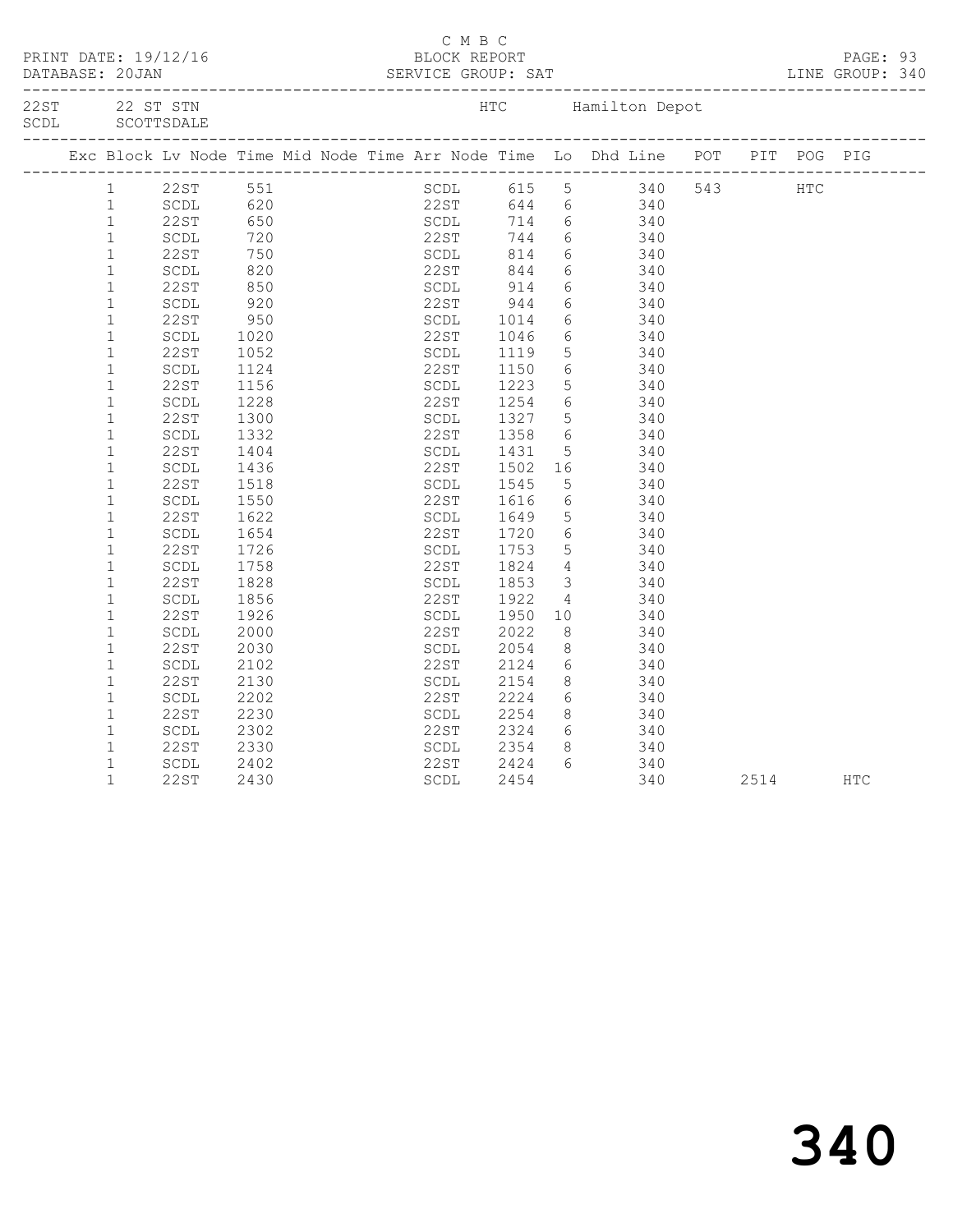PRINT DATE: 19/12/16 BLOCK REPORT<br>DATABASE: 20JAN SERVICE GROUP: SAT

#### C M B C<br>BLOCK REPORT

PAGE: 94<br>LINE GROUP: 340

|  |                |          |             | Exc Block Lv Node Time Mid Node Time Arr Node Time Lo Dhd Line POT |                           |        |                 |                              |      | PIT POG PIG |            |
|--|----------------|----------|-------------|--------------------------------------------------------------------|---------------------------|--------|-----------------|------------------------------|------|-------------|------------|
|  | $\overline{2}$ | 22ST 511 |             |                                                                    |                           |        |                 | SCDL 535 5 340 503           |      | <b>HTC</b>  |            |
|  | $\overline{2}$ | SCDL     | 540<br>610  |                                                                    | 22ST 604 6<br>SCDL 634 6  |        |                 | 604 6 340<br>634 6 340       |      |             |            |
|  | $\overline{c}$ | 22ST     |             |                                                                    |                           |        |                 |                              |      |             |            |
|  | $\mathbf{2}$   | SCDL     | 640         |                                                                    | 22ST                      |        |                 | 704 6 340                    |      |             |            |
|  | $\mathbf{2}$   | 22ST     | 710         |                                                                    | SCDL<br>22ST              | 734 6  |                 | 340                          |      |             |            |
|  | $\sqrt{2}$     | SCDL     | 740         |                                                                    |                           |        |                 | $804$ 6 340                  |      |             |            |
|  | $\sqrt{2}$     | 22ST     | 810         |                                                                    | SCDL                      | 834    |                 | 6 340                        |      |             |            |
|  | $\sqrt{2}$     | SCDL     | 840         |                                                                    | 22ST 904 16<br>SCDL 944 6 |        |                 | 340<br>340                   |      |             |            |
|  | $\mathbf{2}$   | 22ST     | 920         |                                                                    |                           |        |                 |                              |      |             |            |
|  | $\sqrt{2}$     | SCDL     | 950         |                                                                    | 22ST 1014                 |        |                 | 6 340                        |      |             |            |
|  | $\overline{2}$ | 22ST     | 1020        |                                                                    | SCDL                      | 1047 5 |                 | 340                          |      |             |            |
|  | $\sqrt{2}$     | SCDL     | 1052        |                                                                    | 22ST                      | 1118   | $6\overline{6}$ | 340                          |      |             |            |
|  | $\mathbf{2}$   | 22ST     | 1124        |                                                                    | SCDL                      | 1151 5 |                 | 340                          |      |             |            |
|  | $\overline{c}$ | SCDL     | 1156        |                                                                    | 22ST                      | 1222   | $6\overline{6}$ | 340                          |      |             |            |
|  | $\sqrt{2}$     | 22ST     | 1228        |                                                                    | SCDL                      | 1255   | 5 <sup>5</sup>  | 340                          |      |             |            |
|  | $\sqrt{2}$     | SCDL     | 1300        |                                                                    | 22ST                      | 1326   | 6               | 340                          |      |             |            |
|  | $\overline{c}$ | 22ST     | 1332        |                                                                    | SCDL                      | 1359   | 5 <sup>5</sup>  | 340                          |      |             |            |
|  | $\sqrt{2}$     | SCDL     | 1404        |                                                                    | 22ST                      | 1430   | 6 <sup>1</sup>  | 340                          |      |             |            |
|  | $\overline{c}$ | 22ST     | 1436        |                                                                    | SCDL                      | 1503   | $5\overline{)}$ | 340                          |      |             |            |
|  | $\mathbf{2}$   | SCDL     | 1508        |                                                                    | 22ST                      | 1534   | 6               | 340                          |      |             |            |
|  | $\sqrt{2}$     | 22ST     | 1540        |                                                                    | SCDL                      | 1607 5 |                 | 340                          |      |             |            |
|  | $\mathbf{2}$   | SCDL     | 1612        |                                                                    | 22ST                      |        |                 | $1607$ 340<br>1638 6 340     |      |             |            |
|  | $\overline{c}$ | 22ST     | 1644        |                                                                    | SCDL                      | 1711 5 |                 | 340                          |      |             |            |
|  | $\sqrt{2}$     | SCDL     | 1716<br>1/1 |                                                                    | 22ST                      | 1742   |                 | 6 <sup>2</sup><br>340<br>340 |      |             |            |
|  | $\mathbf{2}$   | 22ST     |             |                                                                    | SCDL                      | 1815   | $7\overline{ }$ |                              |      |             |            |
|  | $\sqrt{2}$     | SCDL     | 1822        |                                                                    | 22ST                      | 1848   | $6\overline{6}$ | 340                          |      |             |            |
|  | $\overline{2}$ | 22ST     | 1854        |                                                                    | SCDL                      | 1919 9 |                 | 340                          |      |             |            |
|  | $\sqrt{2}$     | SCDL     | 1928        |                                                                    | 22ST                      | 1950 8 |                 | 340                          |      |             |            |
|  | $\sqrt{2}$     | 22 S T   | 1958        |                                                                    |                           |        |                 | SCDL 2022 10 340             |      |             |            |
|  | $\overline{2}$ | SCDL     | 2032        |                                                                    | 22ST                      | 2054   | $6\overline{6}$ | 340                          |      |             |            |
|  | $\overline{c}$ | 22ST     | 2100        |                                                                    | SCDL                      | 2124 8 |                 | 340                          |      |             |            |
|  | $\overline{2}$ | SCDL     | 2132        |                                                                    | 22ST 2154 6               |        |                 | 340                          |      |             |            |
|  | $\overline{2}$ | 22ST     | 2200        |                                                                    | SCDL                      | 2224   |                 | 340 2244                     |      |             | <b>HTC</b> |
|  | 11             | 22ST     | 1458        |                                                                    | SCDL                      |        |                 | 1525 5 340 1450 HTC          |      |             |            |
|  | 11             | SCDL     | 1530        |                                                                    | 22ST                      | 1556   |                 | 6 340                        |      |             |            |
|  | 11             | 22ST     | 1602        |                                                                    | SCDL                      | 1629   | 5 <sup>5</sup>  | 340                          |      |             |            |
|  | 11             | SCDL     | 1634        |                                                                    | 22ST                      | 1700   | 6               | $\frac{1}{340}$              |      |             |            |
|  | 11             | 22ST     | 1706        |                                                                    | SCDL                      | 1733   | $5\overline{)}$ | 340                          |      |             |            |
|  | 11             | SCDL     | 1738        |                                                                    | 22ST                      | 1804   |                 | $6\overline{6}$<br>340       |      |             |            |
|  | 11             | 22ST     | 1810        |                                                                    | SCDL                      | 1835   |                 | 340                          | 1855 |             | <b>HTC</b> |
|  |                |          |             |                                                                    |                           |        |                 |                              |      |             |            |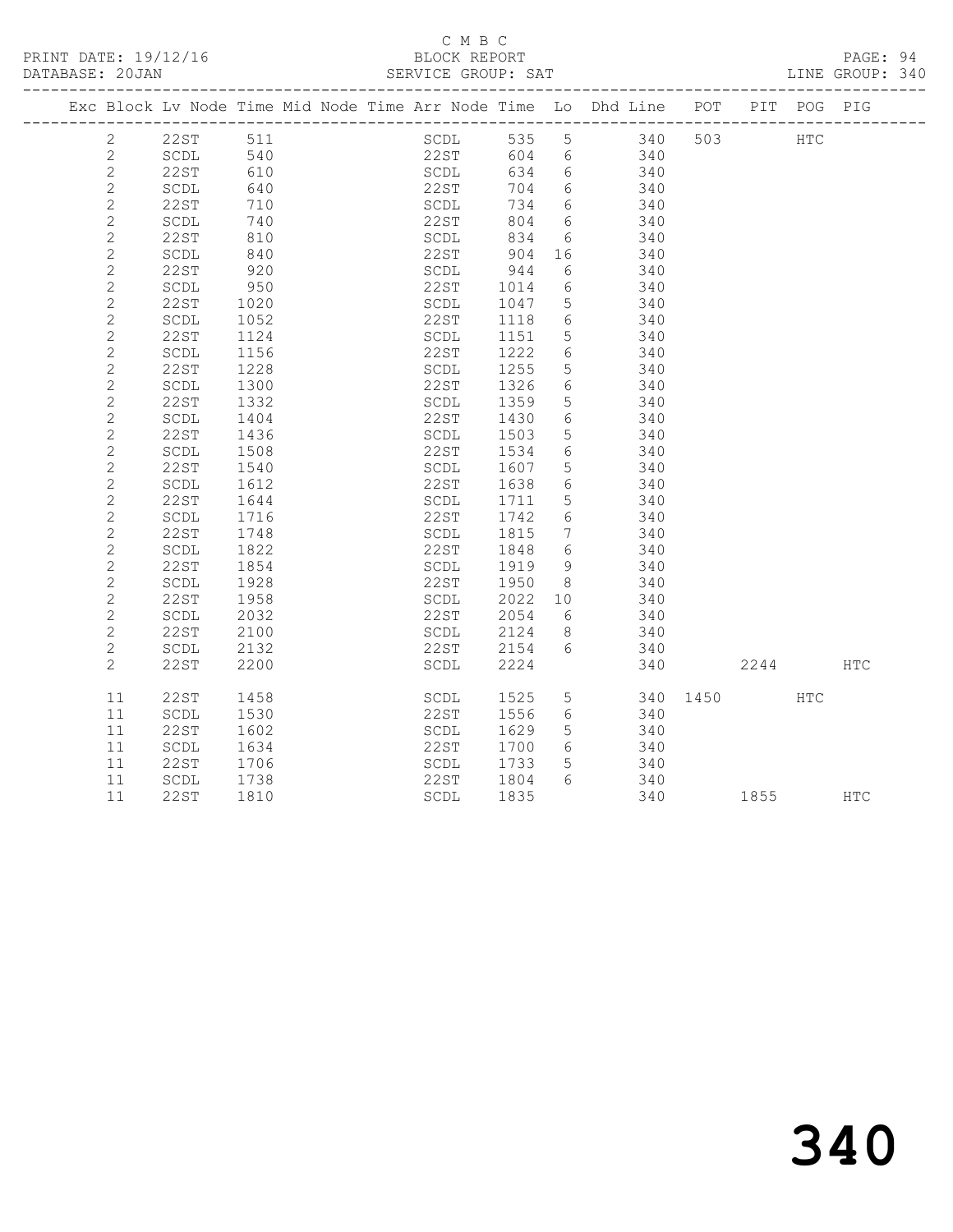|                                              |                                                                                                                             | PRINT DATE: 19/12/16                                                 |                                                      |                                                              |  | C M B C<br>BLOCK REPORT |  | DATABASE: 20JAN SERVICE GROUP: SAT LINE GROUP: 410                                                                                                                                                                                                                                                                                                                                                                                            |          | PAGE: 95 |  |
|----------------------------------------------|-----------------------------------------------------------------------------------------------------------------------------|----------------------------------------------------------------------|------------------------------------------------------|--------------------------------------------------------------|--|-------------------------|--|-----------------------------------------------------------------------------------------------------------------------------------------------------------------------------------------------------------------------------------------------------------------------------------------------------------------------------------------------------------------------------------------------------------------------------------------------|----------|----------|--|
|                                              |                                                                                                                             | 22ST 22 ST STN<br>SPST SPERLING STN                                  |                                                      |                                                              |  |                         |  | 6 & 6N 6 AV & 6 ST<br>$\begin{tabular}{lllllllllllllllllllllll} \multicolumn{3}{c}{22.8\text{T} & 22 & $\text{ST}$ & $\text{ST}$ & $\text{6\&6N}$ & $\text{6\&N}$ & $\text{6\&N}$ & $\text{6\&N}$ & $\text{6\&N}$ & $\text{6\&N}$ & $\text{6\&N}$ & $\text{6\&N}$ & $\text{6\&N}$ & $\text{6\&N}$ & $\text{6\&N}$ & $\text{6\&N}$ & $\text{6\&N}$ & $\text{6\&N}$ & $\text{6\&N}$ & $\text{6\&N}$ & $\text{6\&N}$ & $\text{6\&N}$ & $\text{6$ |          |          |  |
|                                              |                                                                                                                             |                                                                      |                                                      |                                                              |  |                         |  | Exc Block Lv Node Time Mid Node Time Arr Node Time Lo Dhd Line POT PIT POG PIG                                                                                                                                                                                                                                                                                                                                                                |          |          |  |
| $\mathbf{1}$<br>$\mathbf{1}$<br>$\mathbf{1}$ | $\mathbf{1}$<br>$\mathbf{1}$<br>$\mathbf 1$<br>$\mathbf 1$                                                                  | AD3W<br>22ST<br>AD3W<br>22ST<br>AD3W<br>22ST<br>AD3W                 | 1720                                                 | 1120 BHST 22ST 1208 16 410<br>1224 CM#6 1246 AD3W 1315 5 410 |  |                         |  | 1 HTCW 431 BHST AD3W 500 410 430 HTC<br>1 AD3W 500 BHST 22ST 535 7 410<br>1 AD3W 630 BHST 22ST 708 7 410<br>1 AD3W 630 BHST 22ST 708 7 410<br>1 22ST 715 CM#6 735 AD3W 755 5 410<br>1 AD3W 800 BHST 22ST 839 8 410<br>1 AD3W 800 BHST 22ST<br>1320 BHST<br>1320 BHST<br>1426 CM#6 1449 AD3W 1520 5 410<br>1525 BHST 22ST 1618 8 410<br>1626 CM#6 1647 AD3W 1715 5 410<br>BHST 22ST 1810 11 410                                                |          |          |  |
| $\mathbf{1}$                                 | $\mathbf{1}$<br>$\mathbf 1$<br>$\mathbf{1}$<br>$\mathbf{1}$<br>$\mathbf{1}$<br>$\mathbf{1}$<br>$\mathbf{1}$<br>$\mathbf{1}$ | 22ST<br>AD3W<br>22ST<br>AD3W<br>22ST<br>LOST<br>22ST<br>AD3W<br>22ST | 1821<br>1912<br>2014<br>2100<br>2145<br>2218<br>2258 | BHST<br>2340 BHST                                            |  |                         |  | CM#6 1842 AD3W 1907 5 410<br>BHST 2033 AD3W 2055 5 410<br>22ST 2138 7 410<br>6 a 6N 2154 LOST 2213 5<br>6 a 6N 2237 22ST 2244 14 101<br>CM#6 2317 AD3W 2335 5 410<br>22ST 2415 4 410                                                                                                                                                                                                                                                          |          |          |  |
|                                              | $\mathbf{1}$                                                                                                                | AD3W                                                                 |                                                      | 2419 CM#6 2437 AD3W 2455 5 410<br>2500 BHST 22ST 2534 410    |  |                         |  |                                                                                                                                                                                                                                                                                                                                                                                                                                               | 2541 HTC |          |  |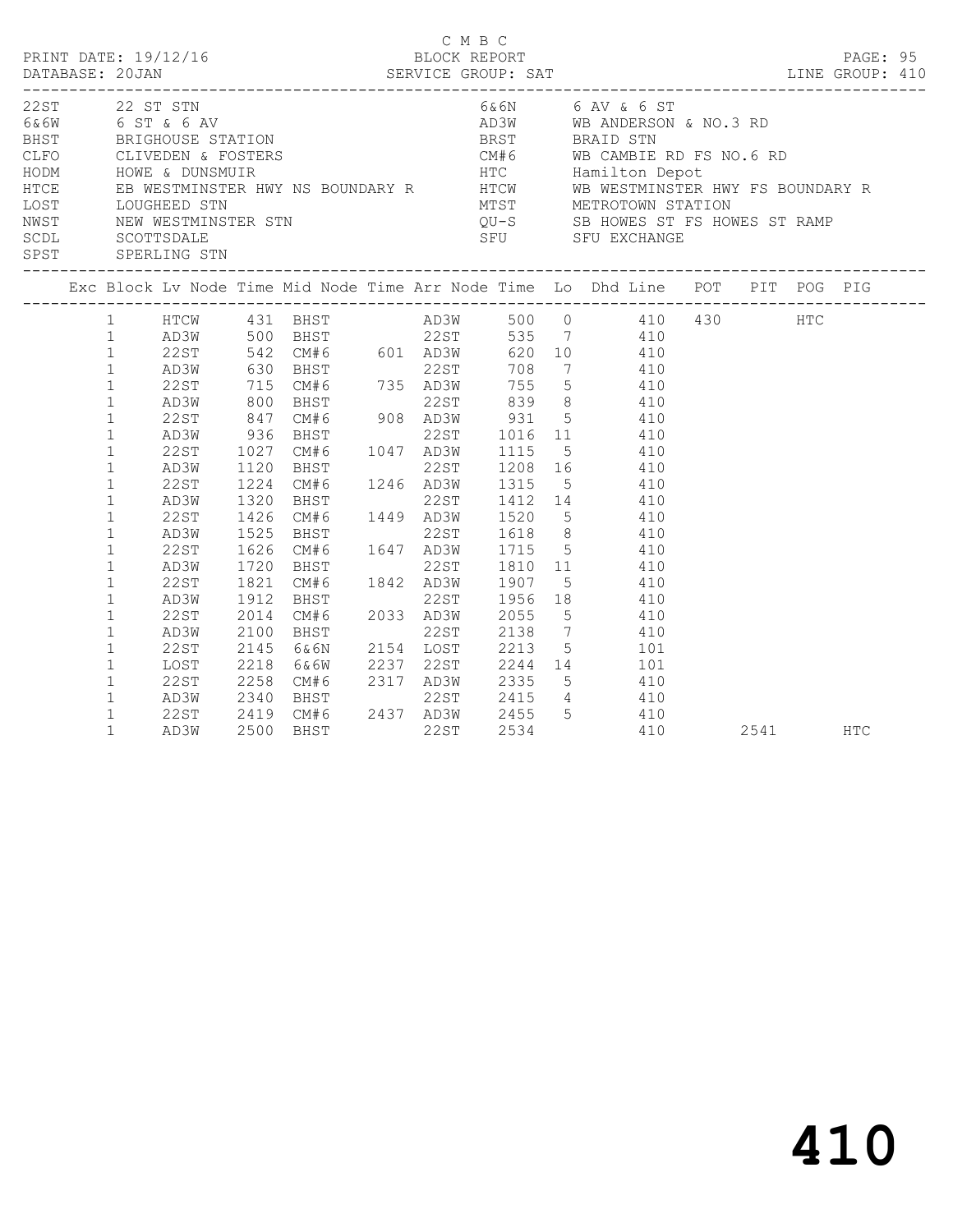## C M B C<br>BLOCK REPORT

| DATABASE: 20JAN |                |      |      |                      |      |           |        |                | SERVICE GROUP: SAT                                                                                                                                                                                                                    |                      |         |     | LINE GROUP: 410 |
|-----------------|----------------|------|------|----------------------|------|-----------|--------|----------------|---------------------------------------------------------------------------------------------------------------------------------------------------------------------------------------------------------------------------------------|----------------------|---------|-----|-----------------|
|                 |                |      |      |                      |      |           |        |                | Exc Block Lv Node Time Mid Node Time Arr Node Time Lo Dhd Line POT PIT POG PIG                                                                                                                                                        |                      |         |     |                 |
|                 |                |      |      | 2 HTCW 501 BHST AD3W |      |           |        |                | 530 0 410                                                                                                                                                                                                                             | -------------------- | 500 000 | HTC |                 |
|                 | 2              | AD3W | 530  | <b>BHST</b>          |      | 22ST      | 605    |                | 20<br>410                                                                                                                                                                                                                             |                      |         |     |                 |
|                 | $\overline{c}$ | 22ST | 625  | CM#6 645 AD3W        |      |           |        |                | 705 5<br>410                                                                                                                                                                                                                          |                      |         |     |                 |
|                 | $\mathbf{2}$   | AD3W | 710  | BHST                 |      | 22ST      | 748    |                | 11 — 11 — 11 — 11 — 11 — 11 — 11 — 11 — 11 — 11 — 11 — 11 — 11 — 11 — 11 — 11 — 11 — 11 — 11 — 11 — 11 — 11 — 11 — 11 — 11 — 11 — 11 — 11 — 11 — 11 — 11 — 11 — 11 — 11 — 11 — 11 — 11 — 11 — 11 — 11 — 11 — 11 — 11 — 11 — 11<br>410 |                      |         |     |                 |
|                 | $\overline{2}$ | 22ST | 759  | CM#6                 | 819  | AD3W      | 840    |                | $5^{\circ}$<br>410                                                                                                                                                                                                                    |                      |         |     |                 |
|                 | $\mathbf{2}$   | AD3W | 845  | BHST                 |      | 22ST      | 924    |                | $6\degree$<br>410                                                                                                                                                                                                                     |                      |         |     |                 |
|                 | $\overline{2}$ | 22ST | 930  | CM#6                 | 952  | AD3W      | 1015   |                | 5 <sub>5</sub><br>410                                                                                                                                                                                                                 |                      |         |     |                 |
|                 | $\overline{2}$ | AD3W | 1020 | BHST                 |      | 22ST      | 1103   |                | 13<br>410                                                                                                                                                                                                                             |                      |         |     |                 |
|                 | $\overline{2}$ | 22ST | 1116 | CM#6                 | 1137 | AD3W      | 1205   |                | $5^{\circ}$<br>410                                                                                                                                                                                                                    |                      |         |     |                 |
|                 | $\mathbf{2}$   | AD3W | 1210 | BHST                 |      | 22ST      | 1301   | 9              | 410                                                                                                                                                                                                                                   |                      |         |     |                 |
|                 | $\mathbf{2}$   | 22ST | 1310 | CM#6                 | 1333 | AD3W      | 1404 5 |                | 410                                                                                                                                                                                                                                   |                      |         |     |                 |
|                 | $\overline{2}$ | AD3W | 1409 | BHST                 |      | 22ST      | 1502   |                | 14<br>410                                                                                                                                                                                                                             |                      |         |     |                 |
|                 | $\mathbf{2}$   | 22ST | 1516 | CM#6                 | 1538 | AD3W      | 1608 5 |                | 410                                                                                                                                                                                                                                   |                      |         |     |                 |
|                 | $\overline{2}$ | AD3W | 1613 | BHST                 |      | 22ST      | 1705   |                | 13<br>410                                                                                                                                                                                                                             |                      |         |     |                 |
|                 | $\mathbf{2}$   | 22ST | 1718 | CM#6                 | 1739 | AD3W      | 1807 5 |                | 410                                                                                                                                                                                                                                   |                      |         |     |                 |
|                 | $\overline{2}$ | AD3W | 1812 | BHST                 |      | 22ST      | 1902   | 11             | 410                                                                                                                                                                                                                                   |                      |         |     |                 |
|                 | $\mathbf{2}$   | 22ST | 1913 | CM#6                 | 1933 | AD3W      | 1955   | 5 <sup>5</sup> | 410                                                                                                                                                                                                                                   |                      |         |     |                 |
|                 | $\overline{2}$ | AD3W | 2000 | BHST                 |      | 22ST      | 2038   | 18             | 410                                                                                                                                                                                                                                   |                      |         |     |                 |
|                 | $\mathbf{2}$   | 22ST | 2056 | CM#6                 |      | 2115 AD3W | 2135 5 |                | 410                                                                                                                                                                                                                                   |                      |         |     |                 |
|                 | 2              | AD3W | 2140 | BHST                 |      | 22ST      | 2218   |                | 20<br>410                                                                                                                                                                                                                             |                      |         |     |                 |
|                 | $\overline{2}$ | 22ST |      | 2238 CM#6            |      | 2257 AD3W | 2315 5 |                | 410                                                                                                                                                                                                                                   |                      |         |     |                 |

2 AD3W 2320 BHST 22ST 2355 410 2402 HTC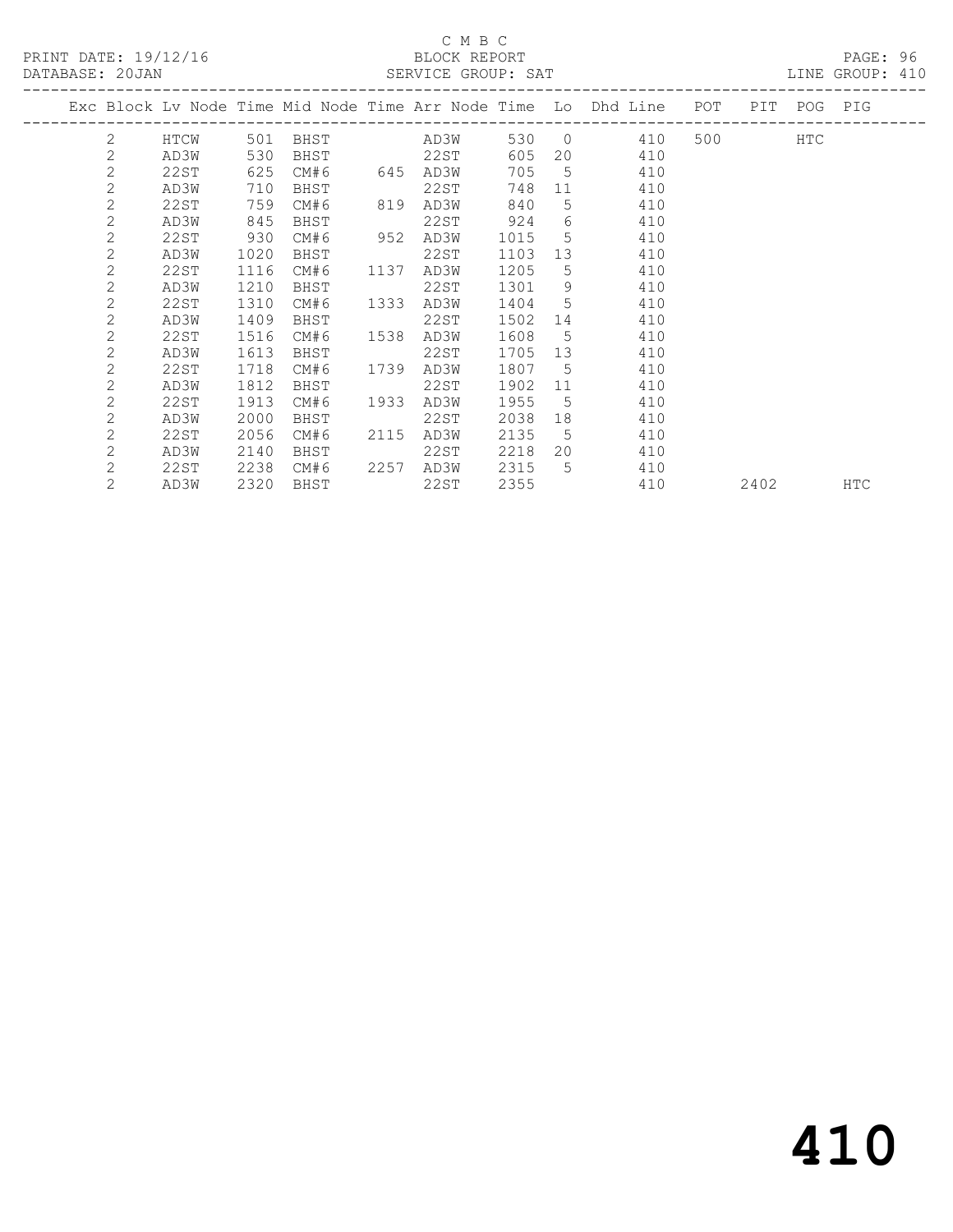#### C M B C<br>BLOCK REPORT SERVICE GROUP: SAT

|                | Exc Block Lv Node Time Mid Node Time Arr Node Time Lo Dhd Line POT PIT POG PIG |            |  |                  |         |                |     |     |               |            |
|----------------|--------------------------------------------------------------------------------|------------|--|------------------|---------|----------------|-----|-----|---------------|------------|
| $\mathfrak{Z}$ | HODM                                                                           | 539        |  | NWST 641 5 9 N19 |         |                |     | 503 | $_{\rm{HTC}}$ |            |
| $\mathfrak{Z}$ | 22ST                                                                           | 655<br>725 |  | BRST<br>22ST     | 710 15  |                | 128 |     |               |            |
| $\mathfrak{Z}$ | BRST                                                                           |            |  |                  | 743 12  |                | 128 |     |               |            |
| $\mathcal{S}$  | 22ST                                                                           | 755        |  | <b>BRST</b>      | 812 13  |                | 128 |     |               |            |
| $\mathfrak{Z}$ | BRST                                                                           | 825        |  | 22ST             | 843     | 12             | 128 |     |               |            |
| $\mathfrak{Z}$ | 22ST                                                                           | 855        |  | BRST             | 914     | 11             | 128 |     |               |            |
| 3              | BRST                                                                           | 925        |  | 22ST             | 943     | 12             | 128 |     |               |            |
| 3              | 22ST                                                                           | 955        |  | <b>BRST</b>      | 1014    | 11             | 128 |     |               |            |
| $\mathfrak{Z}$ | <b>BRST</b>                                                                    | 1025       |  | 22ST             | 1045    | 10             | 128 |     |               |            |
| 3              | 22ST                                                                           | 1055       |  | BRST             | 1114 11 |                | 128 |     |               |            |
| $\mathsf 3$    | BRST                                                                           | 1125       |  | 22ST             | 1145    | 10             | 128 |     |               |            |
| 3              | 22ST                                                                           | 1155       |  | BRST             | 1214    | 11             | 128 |     |               |            |
| 3              | BRST                                                                           | 1225       |  | 22ST             | 1245    | 10             | 128 |     |               |            |
| 3              | 22ST                                                                           | 1255       |  | BRST             | 1314    | 11             | 128 |     |               |            |
| 3              | BRST                                                                           | 1325       |  | 22ST             | 1345    | 10             | 128 |     |               |            |
| 3              | 22ST                                                                           | 1355       |  | BRST             | 1416    | - 9            | 128 |     |               |            |
| 3              | BRST                                                                           | 1425       |  | 22ST             | 1445 10 |                | 128 |     |               |            |
| 3              | 22ST                                                                           | 1455       |  | BRST             | 1516    | 9              | 128 |     |               |            |
| 3              | BRST                                                                           | 1525       |  | 22ST             | 1546    | $\overline{9}$ | 128 |     |               |            |
| 3              | 22ST                                                                           | 1555       |  | BRST             | 1616    | 9              | 128 |     |               |            |
| 3              | <b>BRST</b>                                                                    | 1625       |  | 22ST             | 1646    | 9              | 128 |     |               |            |
| 3              | 22ST                                                                           | 1655       |  | BRST             | 1716    | - 9            | 128 |     |               |            |
| 3              | <b>BRST</b>                                                                    | 1725       |  | 22ST             | 1746    | 9              | 128 |     |               |            |
| 3              | 22ST                                                                           | 1755       |  | BRST             | 1814 11 |                | 128 |     |               |            |
| 3              | BRST                                                                           | 1825       |  | 22ST             | 1846    | 9              | 128 |     |               |            |
| 3              | 22ST                                                                           | 1855       |  | BRST             | 1914    | 11             | 128 |     |               |            |
| $\mathfrak{Z}$ | <b>BRST</b>                                                                    | 1925       |  | 22ST             | 1943    | 12             | 128 |     |               |            |
| 3              | 22ST                                                                           | 1955       |  | BRST             | 2014    | 11             | 128 |     |               |            |
| 3              | <b>BRST</b>                                                                    | 2025       |  | 22ST             | 2043    | 12             | 128 |     |               |            |
| 3              | 22ST                                                                           | 2055       |  | BRST             | 2113    | 12             | 128 |     |               |            |
| 3              | <b>BRST</b>                                                                    | 2125       |  | 22ST             | 2143    | 17             | 128 |     |               |            |
| 3              | 22ST                                                                           | 2200       |  | BRST             | 2219    | 11             | 155 |     |               |            |
| $\mathsf 3$    | BRST                                                                           | 2230       |  | 22ST             | 2246    | 14             | 128 |     |               |            |
| 3              | 22ST                                                                           | 2300       |  | BRST             | 2318    | 12             | 155 |     |               |            |
| 3              | <b>BRST</b>                                                                    | 2330       |  | 22ST             | 2346    | 14             | 128 |     |               |            |
| 3              | 22ST                                                                           | 2400       |  | BRST             | 2418    | 12             | 155 |     |               |            |
| 3              | <b>BRST</b>                                                                    | 2430       |  | 22ST             | 2446    | $\overline{4}$ | 128 |     |               |            |
| $\mathcal{S}$  | 22ST                                                                           | 2450       |  | BRST             | 2506    | 24             | 128 |     |               |            |
| 3              | BRST                                                                           | 2530       |  | 22ST             | 2546    | $\overline{4}$ | 128 |     |               |            |
| 3              | 22ST                                                                           | 2550       |  | BRST             | 2606    |                | 128 |     | 2627          | <b>HTC</b> |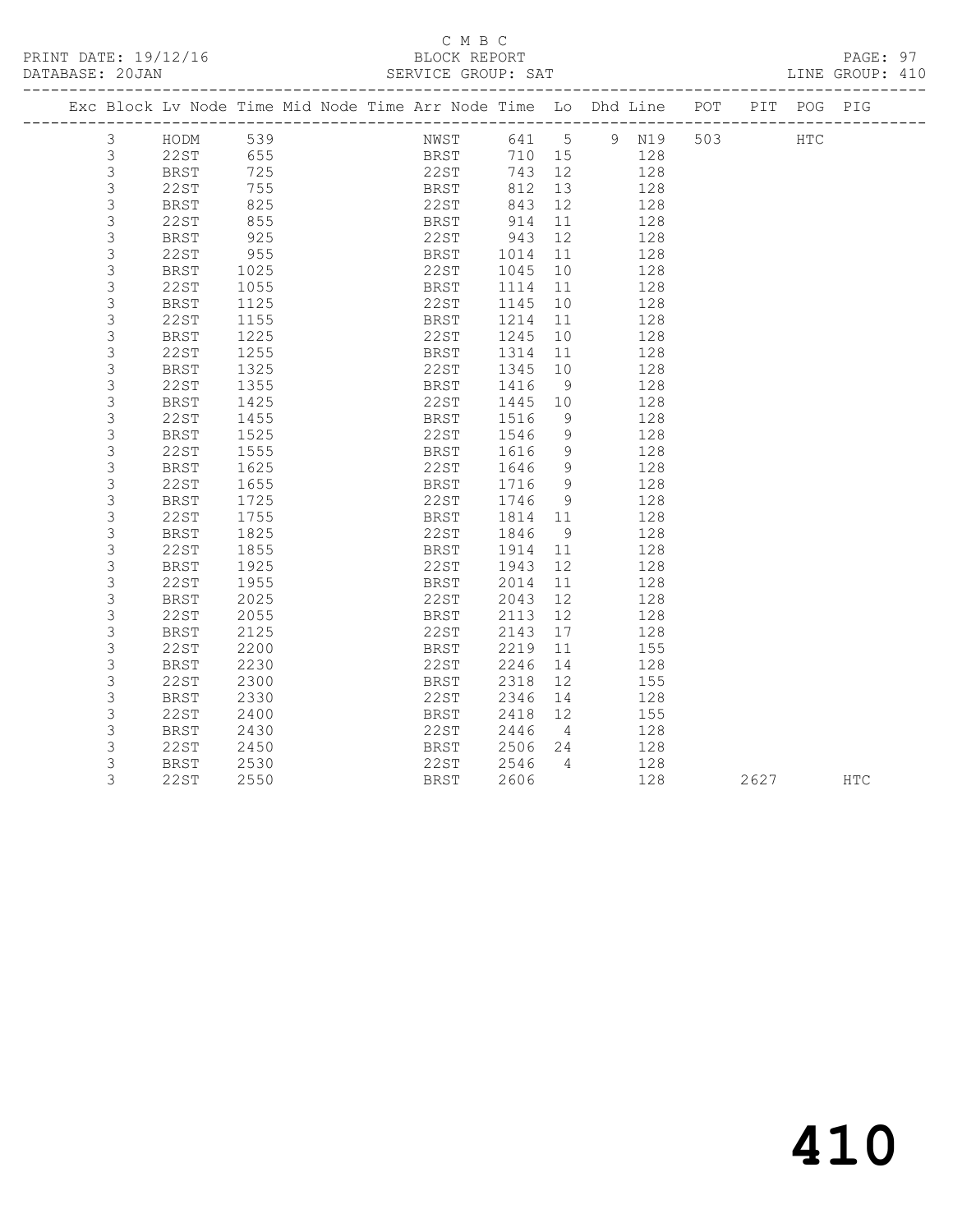PRINT DATE: 19/12/16 BLOCK REPORT BATABASE: 20JAN BLOCK REPORT

#### C M B C<br>BLOCK REPORT

PAGE: 98<br>LINE GROUP: 410

|  |                |              |      |                               |           |         |                | Exc Block Lv Node Time Mid Node Time Arr Node Time Lo Dhd Line POT PIT POG PIG |         |      |     |
|--|----------------|--------------|------|-------------------------------|-----------|---------|----------------|--------------------------------------------------------------------------------|---------|------|-----|
|  | $\overline{4}$ |              |      |                               |           |         |                | BRST 540 22ST 558 14 155<br>22ST 612 QU-S 618 CLFO 633 0 104                   | 519 HTC |      |     |
|  | 4              |              |      |                               |           |         |                |                                                                                |         |      |     |
|  | 4              | CLFO         | 633  |                               | 22ST      | 652 20  |                | 104                                                                            |         |      |     |
|  | 4              | 22ST         |      | 712 QU-S 718 CLFO             |           | 734     | $\overline{0}$ | 104                                                                            |         |      |     |
|  | 4              | CLFO         | 734  |                               |           | 753 19  |                | 104                                                                            |         |      |     |
|  | $\overline{4}$ | 22ST         |      | 734 22ST<br>812 QU-S 818 CLFO |           | 834     | $\overline{0}$ | 104                                                                            |         |      |     |
|  | 4              | CLFO         | 834  |                               | 22ST      | 854 18  |                | 104                                                                            |         |      |     |
|  | $\overline{4}$ | 22ST         |      | 912 $QU-S$ 918 $CLFO$         |           | 934     | $\overline{0}$ | 104                                                                            |         |      |     |
|  | 4              | CLFO         | 934  | 934<br>1012    QU-S           | 22ST      | 954     | 18             | 104                                                                            |         |      |     |
|  | $\overline{4}$ | 22ST         |      |                               | 1018 CLFO | 1034    | $\overline{0}$ | 104                                                                            |         |      |     |
|  | 4              | CLFO         | 1034 |                               | 22ST      | 1054 17 |                | 104                                                                            |         |      |     |
|  | 4              | 22ST         |      | $1111 QU-S$                   | 1117 CLFO | 1133    | $\overline{0}$ | 104                                                                            |         |      |     |
|  | 4              | <b>CLFO</b>  | 1133 |                               | 22ST      | 1154 16 |                | 104                                                                            |         |      |     |
|  | 4              | 22ST         | 1210 | $QU-S$ 1217 $CLFO$            |           | 1233    | $\overline{0}$ | 104                                                                            |         |      |     |
|  | 4              | CLFO         | 1233 |                               | 22ST      | 1254 15 |                | 104                                                                            |         |      |     |
|  | 4              | 22ST         |      | 1309 QU-S 1316 CLFO           |           | 1333    | $\overline{0}$ | 104                                                                            |         |      |     |
|  | 4              | CLFO         | 1333 |                               | 22ST      | 1354 16 |                | 104                                                                            |         |      |     |
|  | 4              | 22ST         | 1410 | $QU-S$                        | 1417 CLFO | 1435    | $\overline{0}$ | 104                                                                            |         |      |     |
|  | 4              | CLFO         | 1435 | $QU-S$ 1517                   | 22ST      | 1456    | 14             | 104                                                                            |         |      |     |
|  | 4              | 22ST         | 1510 |                               | 1517 CLFO | 1534    | $\overline{0}$ | 104                                                                            |         |      |     |
|  | 4              | CLFO         | 1534 |                               | 22ST      | 1555 15 |                | 104                                                                            |         |      |     |
|  | 4              | 22ST         | 1610 | $QU-S$                        | 1617 CLFO | 1634    | $\overline{0}$ | 104                                                                            |         |      |     |
|  | 4              | CLFO         | 1634 |                               | 22ST      | 1655 14 |                | 104                                                                            |         |      |     |
|  | 4              | 22ST         |      | 1709 QU-S 1716 CLFO           |           | 1733    | $\overline{0}$ | 104                                                                            |         |      |     |
|  | 4              | ${\tt CLFO}$ | 1733 |                               | 22ST      | 1753 21 |                | 104                                                                            |         |      |     |
|  | 4              | 22ST         | 1814 | $QU-S$ 1821 $CLFO$            |           | 1838    | $\overline{0}$ | 104                                                                            |         |      |     |
|  | 4              | CLFO         | 1838 |                               | 22ST      | 1858    | 27             | 104                                                                            |         |      |     |
|  | 4              | 22ST         | 1925 | $QU-S$ 1931 $CLFO$            |           | 1948    | $\overline{0}$ | 104                                                                            |         |      |     |
|  | 4              | CLFO         | 1948 | $QU-S$ 203                    | 22ST      | 2008    | 20             | 104                                                                            |         |      |     |
|  | 4              | 22ST         | 2028 |                               | 2034 CLFO | 2051    | $\overline{0}$ | 104                                                                            |         |      |     |
|  | 4              | <b>CLFO</b>  | 2051 | 22ST<br>QU-S 2140 CLFO        | 22ST      | 2111    | 23             | 104                                                                            |         |      |     |
|  | 4              | 22ST         | 2134 |                               |           | 2156    | $\overline{0}$ | 104                                                                            |         |      |     |
|  | 4              | <b>CLFO</b>  | 2156 |                               | 22ST      | 2216    | 20             | 104                                                                            |         |      |     |
|  | 4              | 22ST         | 2236 | $QU-S$ 2242 $CLFO$            |           | 2258    | $\overline{0}$ | 104                                                                            |         |      |     |
|  | 4              | CLFO         | 2258 |                               | 22ST      | 2318 23 |                | 104                                                                            |         |      |     |
|  | 4              | 22ST         |      | 2341 QU-S 2347 CLFO           |           | 2402    | $\overline{0}$ | 104                                                                            |         |      |     |
|  | 4              | CLFO         | 2402 |                               | 22ST      | 2424 13 |                | 104                                                                            |         |      |     |
|  | 4              | <b>22ST</b>  |      | 2437 QU-S 2443 CLFO           |           | 2458    | $\overline{0}$ | 104                                                                            |         |      |     |
|  | 4              | CLFO         | 2458 |                               | 22ST      | 2520    |                | 104                                                                            |         | 2527 | HTC |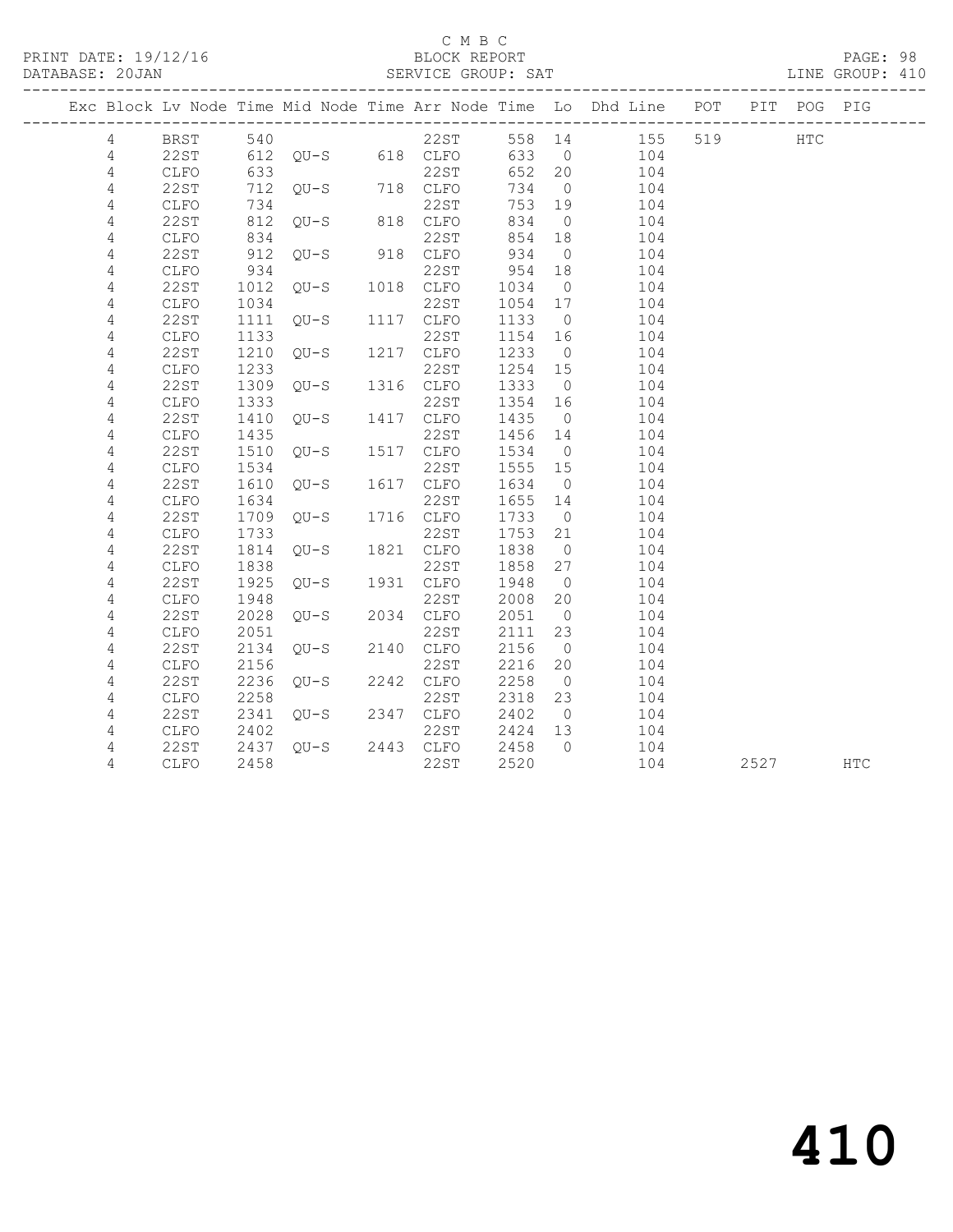## C M B C<br>BLOCK REPORT

LINE GROUP: 410

|                 |             |      |                     |      |                                |         |                 | Exc Block Lv Node Time Mid Node Time Arr Node Time Lo Dhd Line POT |      | PIT POG PIG |     |
|-----------------|-------------|------|---------------------|------|--------------------------------|---------|-----------------|--------------------------------------------------------------------|------|-------------|-----|
| $5\phantom{.0}$ | HTCW        |      | 521 BHST            |      |                                |         |                 | AD3W 550 0 410 520                                                 |      | HTC         |     |
| $5\phantom{.0}$ | AD3W        |      |                     |      |                                | 625 20  |                 | 410                                                                |      |             |     |
| 5               | 22ST        |      |                     |      |                                | 725     | 5 <sup>5</sup>  | 410                                                                |      |             |     |
| 5               | AD3W        | 730  | BHST                |      | 22ST                           | 808 16  |                 | 410                                                                |      |             |     |
| 5               | 22ST        | 824  | CM#6                |      | 845 AD3W                       | 907     | $5^{\circ}$     | 410                                                                |      |             |     |
| $\mathsf S$     | AD3W        | 912  | BHST                |      | 22ST                           | 951     | 19              | 410                                                                |      |             |     |
| 5               | 22ST        | 1010 | CM#6                |      | 1030 AD3W                      | 1055    | $5^{\circ}$     | 410                                                                |      |             |     |
| 5               | AD3W        | 1100 | BHST                |      | 22ST                           | 1147 17 |                 | 410                                                                |      |             |     |
| 5               | 22ST        | 1204 | CM#6                |      | 1226 AD3W                      | 1255    | $5\overline{)}$ | 410                                                                |      |             |     |
| 5               | AD3W        | 1300 | BHST                |      | 22ST                           | 1351 16 |                 | 410                                                                |      |             |     |
| 5               | 22ST        | 1407 | CM#6                |      | 1430 AD3W                      | 1501    | $5\overline{)}$ | 410                                                                |      |             |     |
| 5               | AD3W        | 1506 | BHST                |      | 22ST                           | 1559 16 |                 | 410                                                                |      |             |     |
| 5               | 22ST        | 1615 | CM#6                |      | 1637 AD3W                      | 1705    | $5^{\circ}$     | 410                                                                |      |             |     |
| $\mathsf S$     | AD3W        | 1710 | BHST                |      | 22ST                           | 1800 9  |                 | 410                                                                |      |             |     |
| $\mathsf S$     | 22ST        | 1809 | CM#6                |      | 1830 AD3W                      | 1855    | $5\overline{)}$ | 410                                                                |      |             |     |
| 5               | AD3W        | 1900 | BHST                |      | 22ST                           | 1944 15 |                 | 410                                                                |      |             |     |
| $\mathsf S$     | 22ST        | 1959 | CM#6                |      | 2018 AD3W                      | 2040    | $5^{\circ}$     | 410                                                                |      |             |     |
| 5               | AD3W        | 2045 | BHST                |      | 22ST                           | 2123 13 |                 | 410                                                                |      |             |     |
| $\mathsf S$     | 22ST        | 2136 | CM#6                |      | 2155 AD3W                      | 2215 5  |                 | 410                                                                |      |             |     |
| 5               | AD3W        | 2220 | BHST                |      | 22ST                           | 2257 21 |                 | 410                                                                |      |             |     |
| 5               | 22ST        | 2318 | CM#6                |      | 2337 AD3W                      | 2355    | $5\overline{)}$ | 410                                                                |      |             |     |
| 5               | AD3W        | 2400 | BHST                |      | 22ST                           | 2434    |                 | 410                                                                | 2441 |             | HTC |
| 6               | LOST        | 600  | 6&6W                |      | 618 22ST                       | 625     |                 | 17<br>101                                                          | 532  | HTC         |     |
| 6               | 22ST        | 642  | $QU-S$              |      | 648 CLFO                       | 704     | $\overline{0}$  | 104                                                                |      |             |     |
| 6               | CLFO        | 704  |                     |      | 22ST                           | 723     | 19              | 104                                                                |      |             |     |
| $\epsilon$      | 22ST        | 742  | QU-S                |      | 748 CLFO                       | 804     | $\overline{0}$  | 104                                                                |      |             |     |
| 6               | CLFO        | 804  |                     |      | 22ST                           | 824 18  |                 | 104                                                                |      |             |     |
| 6               | 22ST        | 842  | $QU-S$ 848          |      | 848 CLFO                       | 904     | $\overline{0}$  | 104                                                                |      |             |     |
| 6               | CLFO        | 904  |                     |      | 22ST                           | 924     | 18              | 104                                                                |      |             |     |
| 6               | 22ST        | 942  | $QU-S$              |      | 948 CLFO                       | 1004    | $\overline{0}$  | 104                                                                |      |             |     |
| 6               | CLFO        | 1004 |                     |      | 22ST                           | 1024 17 |                 | 104                                                                |      |             |     |
| 6               | 22ST        | 1041 | $OU-S$              |      | 1047 CLFO                      | 1103    | $\overline{0}$  | 104                                                                |      |             |     |
| 6               | <b>CLFO</b> | 1103 |                     |      | 22ST                           | 1123    | 17              | 104                                                                |      |             |     |
| $\epsilon$      | 22ST        | 1140 | QU-S                |      | 1147 CLFO                      | 1203    | $\overline{0}$  | 104                                                                |      |             |     |
| 6               | CLFO        | 1203 |                     |      | 22ST<br>22ST<br>QU-S 1247 CLFO | 1224 16 |                 | 104                                                                |      |             |     |
| 6               | 22ST        | 1240 |                     |      |                                | 1303    | $\overline{0}$  | 104                                                                |      |             |     |
| 6               | CLFO        | 1303 |                     |      | 22ST                           | 1324 15 |                 | 104                                                                |      |             |     |
| 6               | 22ST        |      | 1339 QU-S 1346 CLFO |      |                                | 1403    | $\overline{0}$  | 104                                                                |      |             |     |
| 6               | CLFO 1403   |      |                     |      | 22ST 1424 16                   |         |                 | 104                                                                |      |             |     |
| 6               | 22ST        | 1440 | $QU-S$              | 1447 | CLFO                           | 1505    | $\overline{0}$  | 104                                                                |      |             |     |
| 6               | CLFO        | 1505 |                     |      | 22ST                           | 1526    | 14              | 104                                                                |      |             |     |
| 6               | 22ST        | 1540 | $OU-S$              | 1547 | CLFO                           | 1604    | $\overline{0}$  | 104                                                                |      |             |     |
| 6               | CLFO        | 1604 |                     |      | 22ST                           | 1625    | 14              | 104                                                                |      |             |     |
| 6               | 22ST        | 1639 | $QU-S$              | 1646 | CLFO                           | 1703    | $\overline{0}$  | 104                                                                |      |             |     |
| 6               | CLFO        | 1703 |                     |      | 22ST                           | 1724    | 20              | 104                                                                |      |             |     |
| 6               | <b>22ST</b> | 1744 | $QU-S$              | 1751 | CLFO                           | 1808    | 0               | 104                                                                |      |             |     |

6 CLFO 1808 22ST 1828 104 1837 HTC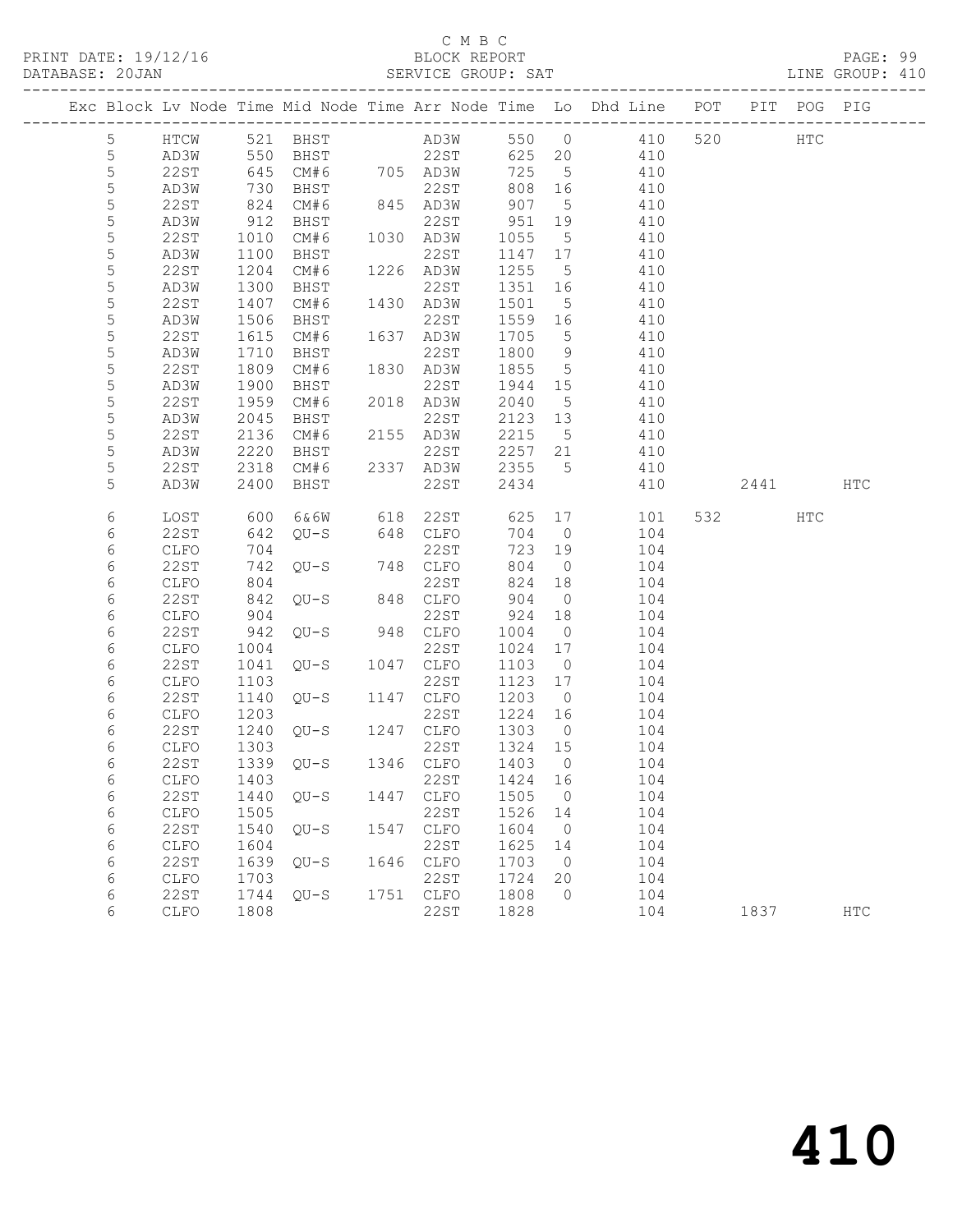PRINT DATE: 19/12/16 BLOCK REPORT PAGE: 100 DATABASE: 20JAN

#### C M B C<br>BLOCK REPORT

|                 |             |          |             |      |             | ULIVIUS UNUUI. UAI |                 |                                                                                |     |      |     |     |
|-----------------|-------------|----------|-------------|------|-------------|--------------------|-----------------|--------------------------------------------------------------------------------|-----|------|-----|-----|
|                 |             |          |             |      |             |                    |                 | Exc Block Lv Node Time Mid Node Time Arr Node Time Lo Dhd Line POT PIT POG PIG |     |      |     |     |
| 7               | BRST        | 555      |             |      | 22ST        | 611 14             |                 | 128                                                                            | 534 |      | HTC |     |
| $7\phantom{.0}$ | 22ST        | 625      |             |      | <b>BRST</b> | 640 15             |                 | 128                                                                            |     |      |     |     |
| $7\phantom{.}$  | BRST        | 655      |             |      | 22ST        | 711 14             |                 | 128                                                                            |     |      |     |     |
| 7               | 22ST        | 725      |             |      | BRST        | 741                | 14              | 128                                                                            |     |      |     |     |
| 7               | BRST        | 755      |             |      | 22ST        | 813                | 12              | 128                                                                            |     |      |     |     |
| 7               | 22ST        | 825      |             |      | <b>BRST</b> | 844                | 11              | 128                                                                            |     |      |     |     |
| 7               | BRST        | 855      |             |      | 22ST        | 913                | 12              | 128                                                                            |     |      |     |     |
| 7               | 22ST        | 925      |             |      | BRST        | 944                | 11              | 128                                                                            |     |      |     |     |
| 7               | BRST        | 955      |             |      | 22ST        | 1015               | 10              | 128                                                                            |     |      |     |     |
| 7               | 22ST        | 1025     |             |      | BRST        | 1044               | 11              | 128                                                                            |     |      |     |     |
| 7               | BRST        | 1055     |             |      | 22ST        | 1115               | 10              | 128                                                                            |     |      |     |     |
| 7               | 22ST        | 1125     |             |      | BRST        | 1144               | 11              | 128                                                                            |     |      |     |     |
| 7               | BRST        | 1155     |             |      | 22ST        | 1215               | 10              | 128                                                                            |     |      |     |     |
| 7               | 22ST        | 1225     |             |      | BRST        | 1244               | 11              | 128                                                                            |     |      |     |     |
| 7               | BRST        | 1255     |             |      | 22ST        | 1315               | 10              | 128                                                                            |     |      |     |     |
| 7               |             |          |             |      |             |                    |                 |                                                                                |     |      |     |     |
|                 | 22ST        | 1325     |             |      | BRST        | 1346               | 9               | 128                                                                            |     |      |     |     |
| 7<br>7          | BRST        | 1355     |             |      | 22ST        | 1415               | 10              | 128                                                                            |     |      |     |     |
|                 | 22ST        | 1425     |             |      | BRST        | 1446               | 9               | 128                                                                            |     |      |     |     |
| 7               | BRST        | 1455     |             |      | 22ST        | 1515               | 10              | 128                                                                            |     |      |     |     |
| 7               | 22ST        | 1525     |             |      | BRST        | 1546               | 9               | 128                                                                            |     |      |     |     |
| 7               | BRST        | 1555     |             |      | 22ST        | 1616               | 9               | 128                                                                            |     |      |     |     |
| 7               | 22ST        | 1625     |             |      | BRST        | 1646               | 9               | 128                                                                            |     |      |     |     |
| 7               | BRST        | 1655     |             |      | 22ST        | 1716 9             |                 | 128                                                                            |     |      |     |     |
| 7               | 22ST        | 1725     |             |      | BRST        | 1746               | 9               | 128                                                                            |     |      |     |     |
| 7               | BRST        | 1755     |             |      | 22ST        | 1816               | 9               | 128                                                                            |     |      |     |     |
| 7               | 22ST        | 1825     |             |      | BRST        | 1844 11            |                 | 128                                                                            |     |      |     |     |
| 7               | BRST        | 1855     |             |      | 22ST        | 1916               | 9               | 128                                                                            |     |      |     |     |
| 7               | 22ST        | 1925     |             |      | BRST        | 1944               | 11              | 128                                                                            |     |      |     |     |
| 7               | BRST        | 1955     |             |      | 22ST        | 2013               | 12              | 128                                                                            |     |      |     |     |
| 7               | 22ST        | 2025     |             |      | BRST        | 2043               | 12              | 128                                                                            |     |      |     |     |
| 7               | BRST        | 2055     |             |      | 22ST        | 2113               | 17              | 128                                                                            |     |      |     |     |
| 7               | 22ST        | 2130     |             |      | BRST        | 2148               | 17              | 128                                                                            |     |      |     |     |
| 7               | BRST        | 2205     |             |      | 22ST        | 2223               | $\overline{7}$  | 155                                                                            |     |      |     |     |
| 7               | 22ST        | 2230     |             |      | BRST        | 2248               | 17              | 128                                                                            |     |      |     |     |
| 7               | BRST        | 2305     |             |      | 22ST        | 2323               | $7\overline{ }$ | 155                                                                            |     |      |     |     |
| 7               | 22ST        | 2330     |             |      | BRST        | 2347 18            |                 | 128                                                                            |     |      |     |     |
| $7\phantom{.0}$ | BRST        | 2405     |             |      | 22ST        | 2423               |                 | 155                                                                            |     | 2430 |     | HTC |
| 8               | HTCW        | 541 BHST |             | AD3W |             | 610                |                 | $\overline{0}$<br>410                                                          | 540 |      | HTC |     |
|                 | AD3W        | 610      | BHST        |      | 22ST        | 645                | 15              | 410                                                                            |     |      |     |     |
| 8<br>8          | <b>22ST</b> | 700      | CM#6        | 720  | AD3W        | 740                | 5               | 410                                                                            |     |      |     |     |
| $\,8\,$         | AD3W        | 745      |             |      | 22ST        | 823                | 12              | 410                                                                            |     |      |     |     |
|                 | <b>22ST</b> | 835      | BHST        | 856  |             | 919                | 5               | 410                                                                            |     |      |     |     |
| $\,8\,$         |             |          | CM#6        |      | AD3W        |                    |                 |                                                                                |     |      |     |     |
| 8               | AD3W        | 924      | <b>BHST</b> |      | <b>22ST</b> | 1004               | 13              | 410                                                                            |     |      |     |     |
| $\,8\,$         | <b>22ST</b> | 1017     | CM#6        | 1037 | AD3W        | 1105               | 5               | 410                                                                            |     |      |     |     |
| $\,8\,$         | AD3W        | 1110     | BHST        |      | 22ST        | 1157               | 17              | 410                                                                            |     |      |     |     |
| $\,8\,$         | <b>22ST</b> | 1214     | CM#6        | 1236 | AD3W        | 1305               | 5               | 410                                                                            |     |      |     |     |
| 8               | AD3W        | 1310     | BHST        |      | 22ST        | 1401               | 16              | 410                                                                            |     |      |     |     |
| 8               | <b>22ST</b> | 1417     | CM#6        | 1440 | AD3W        | 1511               | 3               | 410                                                                            |     |      |     |     |

 8 AD3W 1514 BHST 22ST 1607 3 15 410 8 MTST 1625 SPST 1653 SFU 1713 2 144 8 SFU 1715 SPST 1736 MTST 1805 18 144 8 MTST 1823 SPST 1850 SFU 1909 6 144

8 SFU 1915 SPST 1934 MTST 1958 144 2016 HTC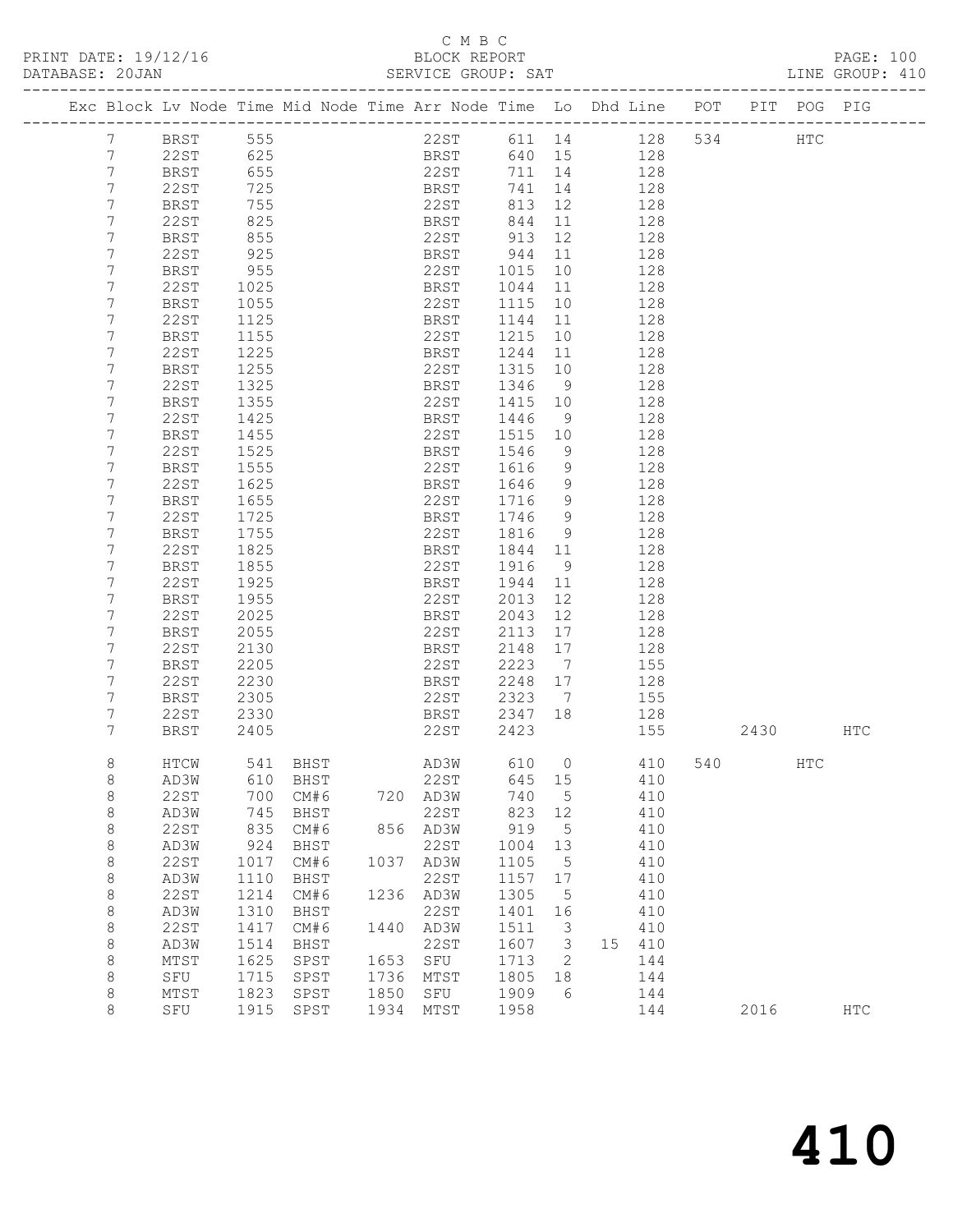#### C M B C<br>BLOCK REPORT

|                  |              |              |                                                             |                        |              |                                  | PRINT DATE: 19/12/16 BLOCK REPORT<br>DATABASE: 20JAN SERVICE GROUP: SAT        |     |      |            | PAGE: 101<br>LINE GROUP: 410 |
|------------------|--------------|--------------|-------------------------------------------------------------|------------------------|--------------|----------------------------------|--------------------------------------------------------------------------------|-----|------|------------|------------------------------|
|                  |              |              |                                                             |                        |              |                                  | Exc Block Lv Node Time Mid Node Time Arr Node Time Lo Dhd Line POT PIT POG PIG |     |      |            |                              |
| 9                |              |              |                                                             |                        |              |                                  | 22ST 555 BRST 610 15 128 547 HTC                                               |     |      |            |                              |
| $\overline{9}$   |              |              |                                                             |                        |              |                                  | BRST 625 22ST 641 4 128                                                        |     |      |            |                              |
| $\mathsf 9$      | 22ST         |              |                                                             |                        | 710 20       |                                  | 101                                                                            |     |      |            |                              |
| $\mathsf 9$      | LOST         |              | 645 6&6N 653 LOST<br>730 6&6W 749 22ST<br>815 6&6N 823 LOST |                        | 756          | 19                               | 101                                                                            |     |      |            |                              |
| $\mathsf 9$      | 22ST         |              |                                                             |                        | 840          | 20                               | 101                                                                            |     |      |            |                              |
| $\mathsf 9$      | LOST         |              | 900 6&6W                                                    | 924 22ST               | 933          | 12                               | 101                                                                            |     |      |            |                              |
| $\mathsf 9$      | 22ST         |              | 945 6&6N                                                    | 954 LOST               | 1013         | 17                               | 101                                                                            |     |      |            |                              |
| $\mathsf 9$      | LOST         |              | 1030 6&6W                                                   | 1054 22ST              | 1103<br>1146 | 12                               | 101                                                                            |     |      |            |                              |
| 9                | 22ST         |              | 1115 6&6N                                                   | 1125 LOST              |              | 14                               | 101                                                                            |     |      |            |                              |
| 9                | LOST         |              | 1200 6&6W                                                   | 1224 22ST              | 1233         | 12                               | 101                                                                            |     |      |            |                              |
| 9                | 22ST         | 1245         | 6&6N                                                        | 1255 LOST              | 1316         | 14                               | 101                                                                            |     |      |            |                              |
| 9                | LOST         | 1330         | 6&6W                                                        | 1354 22ST              | 1403         | 12                               | 101                                                                            |     |      |            |                              |
| 9                | 22ST         | 1415         | 6 & 6 N                                                     | 1425 LOST              | 1448         | 12                               | 101                                                                            |     |      |            |                              |
| 9                | LOST         |              | 1500 6&6W                                                   | 1524 22ST              | 1533         | 12                               | 101                                                                            |     |      |            |                              |
| $\mathsf 9$      | 22ST         | 1545         | 6&6N                                                        | 1555 LOST              | 1616         | 14                               | 101                                                                            |     |      |            |                              |
| $\mathsf 9$<br>9 | LOST<br>22ST | 1630         | 6&6W                                                        | 1654 22ST<br>1725 LOST | 1703<br>1746 | 12                               | 101<br>101                                                                     |     |      |            |                              |
| 9                | LOST         | 1715         | 6&6N<br>1800 6&6W                                           | 1823 22ST              | 1832         | 14<br>13                         | 101                                                                            |     |      |            |                              |
| 9                | 22ST         | 1845         | 6 & 6 N                                                     | 1854 LOST              | 1913         | 17                               | 101                                                                            |     |      |            |                              |
| 9                | LOST         | 1930         | 6&6W                                                        | 1949 22ST              | 1956         | 19                               | 101                                                                            |     |      |            |                              |
| 9                | 22ST         | 2015         | 6&6N                                                        | 2024 LOST              | 2043         | 10                               | 101                                                                            |     |      |            |                              |
| 9                | LOST         |              | 2053 6&6W                                                   | 2112 22ST              | 2119         |                                  |                                                                                | 101 | 2126 |            | HTC                          |
| 10               | BRST         |              | $610$<br>$640$<br>$710$<br>$740$                            | 22ST                   | 628          |                                  | 12 and $\overline{a}$<br>155                                                   |     | 549  | <b>HTC</b> |                              |
| 10               | 22ST         |              |                                                             | BRST                   | 657          | 13                               | 155                                                                            |     |      |            |                              |
| 10               | BRST         |              |                                                             | 22ST                   | 728          | 12                               | 155                                                                            |     |      |            |                              |
| 10               | 22ST         |              |                                                             | BRST                   | 800          | 10                               | 155                                                                            |     |      |            |                              |
| 10               | BRST         |              |                                                             | 22ST                   | 830          | 10 <sub>o</sub>                  | 155                                                                            |     |      |            |                              |
| 10               | 22ST         | 840          |                                                             | BRST                   | 900          | 10                               | 155                                                                            |     |      |            |                              |
| 10               | BRST         | 910          |                                                             | 22ST                   | 931          | 9                                | 155                                                                            |     |      |            |                              |
| 10               | 22ST         | 940          |                                                             | BRST                   | 1000         | 10                               | 155                                                                            |     |      |            |                              |
| 10               | BRST         | 1010         |                                                             | 22ST                   | 1033         | $\overline{7}$                   | 155                                                                            |     |      |            |                              |
| 10<br>10         | 22ST         | 1040         |                                                             | BRST<br>22ST           | 1103<br>1133 | $\overline{7}$<br>$\overline{7}$ | 155<br>155                                                                     |     |      |            |                              |
| 10               | BRST<br>22ST | 1110<br>1140 |                                                             | <b>BRST</b>            | 1203         | $\overline{7}$                   | 155                                                                            |     |      |            |                              |
| 10               | BRST         | 1210         |                                                             | 22ST                   | 1233         | $\overline{7}$                   | 155                                                                            |     |      |            |                              |
| 10               | 22ST         | 1240         |                                                             | BRST                   | 1304         | $6\overline{6}$                  | 155                                                                            |     |      |            |                              |
|                  | 10 BRST 1310 |              |                                                             | 22ST 1334 6            |              |                                  | 155                                                                            |     |      |            |                              |
| 10               | <b>22ST</b>  | 1340         |                                                             | BRST                   | 1404         | 6                                | 155                                                                            |     |      |            |                              |
| 10               | <b>BRST</b>  | 1410         |                                                             | 22ST                   | 1433         | 7                                | 155                                                                            |     |      |            |                              |
| 10               | 22ST         | 1440         |                                                             | <b>BRST</b>            | 1504         | 6                                | 155                                                                            |     |      |            |                              |
| 10               | <b>BRST</b>  | 1510         |                                                             | 22ST                   | 1533         | 7                                | 155                                                                            |     |      |            |                              |
| 10               | <b>22ST</b>  | 1540         |                                                             | <b>BRST</b>            | 1604         | 6                                | 155                                                                            |     |      |            |                              |
| 10               | <b>BRST</b>  | 1610         |                                                             | 22ST                   | 1633         | 7                                | 155                                                                            |     |      |            |                              |
| 10               | 22ST         | 1640         |                                                             | <b>BRST</b>            | 1704         | 6                                | 155                                                                            |     |      |            |                              |
| 10               | <b>BRST</b>  | 1710         |                                                             | 22ST                   | 1733         | 7                                | 155                                                                            |     |      |            |                              |
| 10               | 22ST         | 1740         |                                                             | <b>BRST</b>            | 1804         | 6                                | 155                                                                            |     |      |            |                              |
| 10               | <b>BRST</b>  | 1810         |                                                             | 22ST                   | 1833         | 7                                | 155                                                                            |     |      |            |                              |
| 10               | 22ST         | 1840         |                                                             | <b>BRST</b>            | 1902         | 8                                | 155                                                                            |     |      |            |                              |
| 10               | <b>BRST</b>  | 1910         |                                                             | 22ST                   | 1930         | 10                               | 155                                                                            |     |      |            |                              |
| 10               | 22ST         | 1940         |                                                             | <b>BRST</b>            | 1959         | 6                                | 155                                                                            |     |      |            |                              |
| 10               | <b>BRST</b>  | 2005         |                                                             | 22ST                   | 2023         | 17                               | 155                                                                            |     |      |            |                              |
| 10               | 22ST         | 2040         |                                                             | <b>BRST</b>            | 2059         | 6                                | 155                                                                            |     |      |            |                              |
| 10               | <b>BRST</b>  | 2105         |                                                             | 22ST                   | 2123         |                                  | 155                                                                            |     | 2130 |            | <b>HTC</b>                   |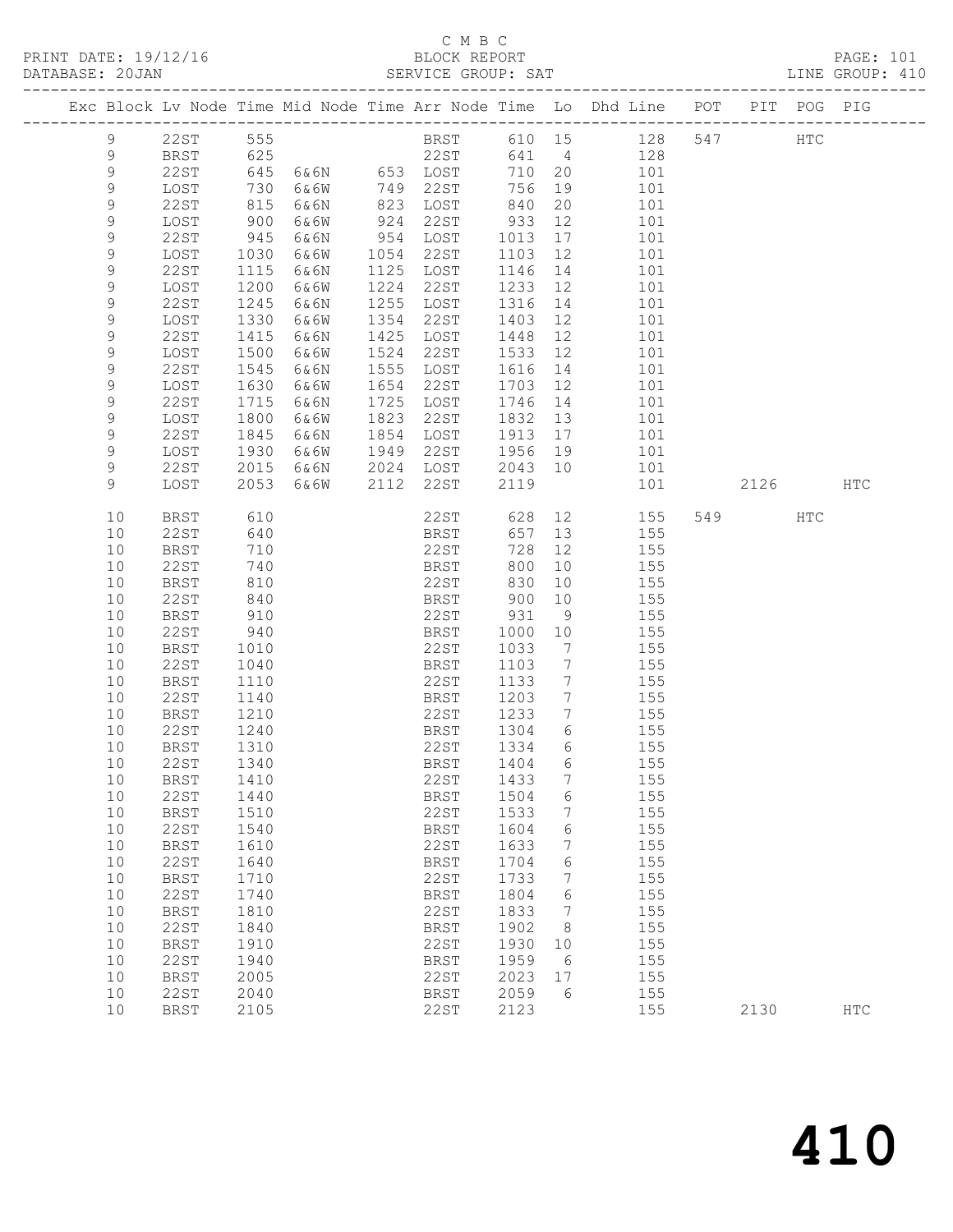#### C M B C<br>BLOCK REPORT SERVICE GROUP: SAT

PRINT DATE: 19/12/16 BLOCK REPORT PAGE: 102

|          |              |              |                |      |                                     |                    |                         | Exc Block Lv Node Time Mid Node Time Arr Node Time Lo Dhd Line POT PIT POG PIG |         |     |              |
|----------|--------------|--------------|----------------|------|-------------------------------------|--------------------|-------------------------|--------------------------------------------------------------------------------|---------|-----|--------------|
|          |              |              |                |      |                                     |                    |                         | 11 22ST 605 CM#6 625 AD3W 645 5 410                                            | 557 HTC |     |              |
| 11       | AD3W         | 650          | BHST           |      |                                     |                    |                         | 22ST 728 17 410                                                                |         |     |              |
| 11       | 22ST         | 745          | CM#6           |      | 805 AD3W 825                        |                    | $5\overline{)}$         | 410                                                                            |         |     |              |
| 11       | AD3W         | 830<br>920   | BHST           |      | 22ST<br>22ST<br>942 AD3W<br>22ST    | 909 11             |                         | 410                                                                            |         |     |              |
| 11       | 22ST         |              | CM#6           |      |                                     | 1005               | $5\overline{)}$         | 410                                                                            |         |     |              |
| 11       | AD3W         | 1010         | BHST           |      |                                     | 1053 14            |                         | 410                                                                            |         |     |              |
| 11       | 22ST         | 1107         | CM#6           |      | 1127 AD3W                           | 1155 5             |                         | 410                                                                            |         |     |              |
| 11       | AD3W         | 1200         | BHST           |      | 22ST                                | 1251 11            |                         | 410                                                                            |         |     |              |
| 11       | 22ST         | 1302         | CM#6           |      | 1324 AD3W                           | 1355 5             |                         | 410                                                                            |         |     |              |
| 11       | AD3W         | 1400         | BHST           |      | 22ST                                | 1453 13            |                         | 410                                                                            |         |     |              |
| 11       | 22ST         | 1506         | CM#6 1528 AD3W |      |                                     | 1558               | $5\overline{)}$         | 410                                                                            |         |     |              |
| 11       | AD3W         | 1603         | BHST           |      | 22ST                                | 1655 11            |                         | 410                                                                            |         |     |              |
| 11       | 22ST         | 1706         | CM#6           |      | 1727 AD3W                           | 1755               | $5\overline{)}$         | 410                                                                            |         |     |              |
| 11       | AD3W         | 1800         | BHST           |      | 22ST                                | 1850               | 9                       | 410                                                                            |         |     |              |
| 11       | 22ST         | 1859         | CM#6           |      | 1919 AD3W                           | 1943               | $5\overline{)}$         | 410                                                                            |         |     |              |
| 11       | AD3W         | 1948         | BHST           |      | 22ST<br>2055 AD3W                   | 2029               | $\overline{7}$          | 410                                                                            |         |     |              |
| 11<br>11 | 22ST         | 2036<br>2120 | CM#6           |      | 22ST                                | 2115<br>2158 18    | $5\overline{)}$         | 410<br>410                                                                     |         |     |              |
|          | AD3W         | 2216         | BHST<br>CM#6   |      | 2235 AD3W                           | 2255               |                         | 410                                                                            |         |     |              |
| 11<br>11 | 22ST<br>AD3W | 2300         | BHST           |      | 22ST                                | 2335 10            | $5\overline{)}$         | 410                                                                            |         |     |              |
| 11       | 22ST         | 2345         | 6&6N           |      | 2354 LOST                           | 2413               | $\overline{\mathbf{3}}$ | 101                                                                            |         |     |              |
| 11       | LOST         | 2416         | 6&6W           |      | 2434 22ST                           | 2441 4             |                         | 101                                                                            |         |     |              |
| 11       | 22ST         | 2445         | 6&6N           |      | 2453 LOST                           | 2510 5             |                         | 101                                                                            |         |     |              |
| 11       | LOST         | 2515         | 6&6W           | 2533 | 22ST                                | 2540               |                         | 101                                                                            | 2547    |     | $_{\rm HTC}$ |
|          |              |              |                |      |                                     |                    |                         |                                                                                |         |     |              |
| 12       | LOST         | 630          | 6&6W           |      | 648 22ST 655 20                     |                    |                         | 101                                                                            | 602 000 | HTC |              |
| 12       | 22ST         | 715          | 6&6N           |      | 723 LOST                            | 740 20             |                         | 101                                                                            |         |     |              |
| 12       | LOST         | 800          | 6&6W           | 819  | 22ST                                | 826 19             |                         | 101                                                                            |         |     |              |
| 12       | 22ST         | 845          | 6&6N           | 853  | LOST                                | 912                | 18                      | 101                                                                            |         |     |              |
| 12       | LOST         | 930          | 6&6W           |      | 954 22ST                            | 1003 12            |                         | 101                                                                            |         |     |              |
| 12       | 22ST         | 1015         | 6&6N           |      | 1025 LOST                           | 1044 16            |                         | 101                                                                            |         |     |              |
| 12       | LOST         | 1100         | 6&6W           |      | 1124 22ST                           | 1133 12            |                         | 101                                                                            |         |     |              |
| 12       | 22ST         | 1145         | 6&6N           |      | 1155 LOST                           | 1216 14            |                         | 101                                                                            |         |     |              |
| 12       | LOST         | 1230         | 6&6W           |      | 1254 22ST                           | 1303 12            |                         | 101                                                                            |         |     |              |
| 12       | 22ST         | 1315         | 6&6N           |      | 1325 LOST                           | 1346 14            |                         | 101                                                                            |         |     |              |
| 12       | LOST         | 1400         | 6&6W           |      | 1424 22ST                           | 1433 12            |                         | 101                                                                            |         |     |              |
| 12       | 22ST         | 1445         | 6&6N           |      | 1455 LOST                           | 1518 12            |                         | 101                                                                            |         |     |              |
| 12       | LOST         | 1530         | 6&6W           |      | 1554 22ST                           | 1603 12            |                         | 101                                                                            |         |     |              |
| 12       | 22ST         | 1615         | 6&6N           |      | 1625 LOST                           | 1646 14            |                         | 101                                                                            |         |     |              |
|          |              |              |                |      | 12 LOST 1700 6&6W 1723 22ST 1732 13 |                    |                         | 101                                                                            |         |     |              |
| 12<br>12 | 22ST         | 1745<br>1830 | 6&6N           | 1850 | 1755 LOST<br>22ST                   | 1816 14<br>1859 16 |                         | 101<br>101                                                                     |         |     |              |
| 12       | LOST<br>22ST | 1915         | 6&6W<br>6&6N   | 1924 | LOST                                | 1943               | 17                      | 101                                                                            |         |     |              |
| 12       | LOST         | 2000         | 6&6W           | 2019 | 22ST                                | 2026               | 19                      | 101                                                                            |         |     |              |
| 12       | 22ST         | 2045         | 6&6N           | 2054 | LOST                                | 2113               | $5^{\circ}$             | 101                                                                            |         |     |              |
| 12       | LOST         | 2118         | 6&6W           | 2137 | 22ST                                | 2144               | 12                      | 101                                                                            |         |     |              |
| 12       | 22ST         | 2156         | CM#6           | 2215 | AD3W                                | 2235               | $5^{\circ}$             | 410                                                                            |         |     |              |
| 12       | AD3W         | 2240         | BHST           |      | 22ST                                | 2317               |                         | 410                                                                            | 2324    |     | <b>HTC</b>   |
|          |              |              |                |      |                                     |                    |                         |                                                                                |         |     |              |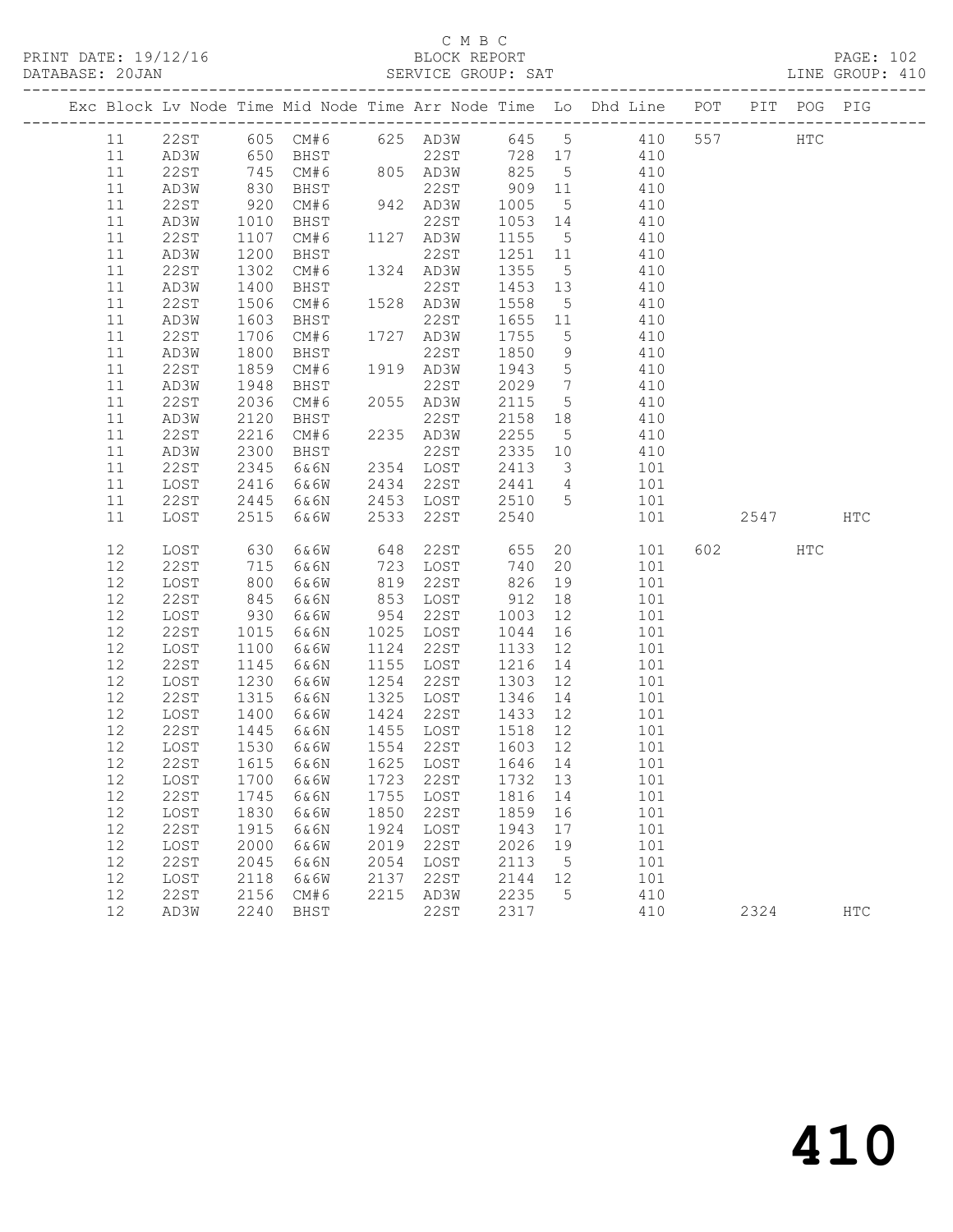## C M B C<br>BLOCK REPORT

|    |             |                           |      |                                                           |           |                 |                                                                                                             |     |              | PAGE: 103<br>LINE GROUP: 410 |
|----|-------------|---------------------------|------|-----------------------------------------------------------|-----------|-----------------|-------------------------------------------------------------------------------------------------------------|-----|--------------|------------------------------|
|    |             |                           |      |                                                           |           |                 | Exc Block Lv Node Time Mid Node Time Arr Node Time Lo Dhd Line POT PIT POG PIG                              |     |              |                              |
| 13 |             |                           |      |                                                           |           |                 | 22ST 615 6&6N 623 LOST 640 20 101 607                                                                       |     | $_{\rm HTC}$ |                              |
| 13 |             |                           |      |                                                           |           |                 |                                                                                                             |     |              |                              |
| 13 |             |                           |      |                                                           |           |                 | 108T 700 6&6W 718 22ST 725 20 101<br>22ST 745 6&6N 753 LOST 810 20 101<br>10ST 830 6&6W 849 22ST 858 17 101 |     |              |                              |
| 13 |             |                           |      |                                                           |           |                 |                                                                                                             |     |              |                              |
| 13 | 22ST        | $915$<br>$1000$<br>$1045$ | 6&6N |                                                           |           |                 | 101                                                                                                         |     |              |                              |
| 13 | LOST        |                           | 6&6W |                                                           |           |                 | 101                                                                                                         |     |              |                              |
| 13 | 22ST        |                           | 6&6N | 923 LOST 942 18<br>1024 22ST 1033 12<br>1055 LOST 1116 14 |           |                 | 101                                                                                                         |     |              |                              |
| 13 | LOST        | 1130                      | 6&6W | 1154 22ST                                                 |           |                 | 1203 12 101                                                                                                 |     |              |                              |
| 13 | 22ST        | 1215                      | 6&6N | 1225 LOST                                                 |           |                 | 1246 14 101                                                                                                 |     |              |                              |
| 13 | LOST        | 1300<br>1345              | 6&6W | 1324 22ST                                                 |           |                 | 101                                                                                                         |     |              |                              |
| 13 | 22ST        |                           | 6&6N | 1355 LOST                                                 |           |                 | 101                                                                                                         |     |              |                              |
| 13 | LOST        | 1430                      | 6&6W | 1454 22ST                                                 |           |                 | 1503 12 101                                                                                                 |     |              |                              |
| 13 | 22ST        | 1515                      | 6&6N | 1525 LOST                                                 | 1546 14   |                 | 101                                                                                                         |     |              |                              |
| 13 | LOST        | 1600<br>1645              | 6&6W | 1624 22ST                                                 | $1633$ 12 |                 | 101                                                                                                         |     |              |                              |
| 13 | 22ST        |                           | 6&6N | 1655 LOST                                                 | 1716 14   |                 | 101                                                                                                         |     |              |                              |
| 13 | LOST        | 1730                      | 6&6W | 1753 22ST                                                 |           |                 | $1802$ 13 101                                                                                               |     |              |                              |
| 13 | 22ST        | 1815                      | 6&6N | 1824 LOST                                                 |           |                 | 1845 15 101                                                                                                 |     |              |                              |
| 13 | LOST        | 1900<br>1945              | 6&6W | 1919 22ST                                                 |           |                 | 1928 17 101                                                                                                 |     |              |                              |
| 13 | 22ST        |                           | 6&6N |                                                           |           |                 |                                                                                                             |     |              |                              |
| 13 | LOST        | 2030                      | 6&6W |                                                           |           |                 |                                                                                                             |     |              | HTC                          |
| 14 | BRST        | 640                       |      |                                                           |           |                 |                                                                                                             | 619 | HTC          |                              |
| 14 | 22ST        | 710                       |      |                                                           |           |                 |                                                                                                             |     |              |                              |
| 14 | BRST        | 740                       |      |                                                           |           |                 | 22ST 658 12 155<br>BRST 729 11 155<br>22ST 758 12 155                                                       |     |              |                              |
| 14 | 22ST        | 810                       |      | <b>BRST</b>                                               | 830       |                 | 10 155                                                                                                      |     |              |                              |
| 14 | BRST        | 840                       |      | 22ST 900                                                  |           |                 | $10 \qquad \qquad 155$                                                                                      |     |              |                              |
| 14 | 22ST        |                           |      | BRST                                                      | 930       |                 |                                                                                                             |     |              |                              |
| 14 | BRST        | 910<br>940                |      | 22ST                                                      | 1001      |                 | $\begin{array}{cc} 10 & \hspace{1.5cm} 155 \\ 9 & \hspace{1.5cm} 155 \end{array}$                           |     |              |                              |
| 14 | 22ST        | 1010                      |      | BRST                                                      | 1031      |                 | 9 155                                                                                                       |     |              |                              |
| 14 | BRST        | 1040                      |      | 22ST                                                      | 1103      |                 | 7 155                                                                                                       |     |              |                              |
| 14 | 22ST        | 1110                      |      | BRST                                                      | 1133      | $7\overline{ }$ | 155                                                                                                         |     |              |                              |
| 14 | BRST        | 1140                      |      | 22ST                                                      |           |                 | 1133 7 155<br>1203 7 155                                                                                    |     |              |                              |
| 14 | 22ST        | 1210                      |      | BRST                                                      |           |                 | 1234 6 155                                                                                                  |     |              |                              |
| 14 | BRST        | 1240                      |      | 22ST                                                      |           |                 | 1304 6 155                                                                                                  |     |              |                              |
| 14 | 22ST        | 1310<br>1340              |      | <b>BRST</b>                                               |           |                 | 1334 6 155<br>1404 6 155                                                                                    |     |              |                              |
| 14 | BRST        |                           |      | BRST 1334 6<br>22ST 1404 6                                |           |                 |                                                                                                             |     |              |                              |
| 14 | 22ST        | 1410                      |      | <b>BRST</b>                                               |           |                 | 1434 6 155                                                                                                  |     |              |                              |
| 14 | <b>BRST</b> | 1440                      |      | 22ST                                                      | 1503      | 7               | 155                                                                                                         |     |              |                              |
| 14 | 22ST        | 1510                      |      | <b>BRST</b>                                               | 1534      | 6               | 155                                                                                                         |     |              |                              |
| 14 | <b>BRST</b> | 1540                      |      | 22ST                                                      | 1603      | 7               | 155                                                                                                         |     |              |                              |
| 14 | 22ST        | 1610                      |      | <b>BRST</b>                                               | 1634      | 6               | 155                                                                                                         |     |              |                              |
| 14 | <b>BRST</b> | 1640                      |      | 22ST                                                      | 1703      | 7               | 155                                                                                                         |     |              |                              |
| 14 | 22ST        | 1710                      |      | <b>BRST</b>                                               | 1734      | 6               | 155                                                                                                         |     |              |                              |
| 14 | <b>BRST</b> | 1740                      |      | 22ST                                                      | 1803      | 7               | 155                                                                                                         |     |              |                              |
| 14 | 22ST        | 1810                      |      | <b>BRST</b>                                               | 1834      | 8               | 155                                                                                                         |     |              |                              |
| 14 | <b>BRST</b> | 1842                      |      | 22ST                                                      | 1905      | 5               | 155                                                                                                         |     |              |                              |
| 14 | 22ST        | 1910                      |      | <b>BRST</b>                                               | 1929      | 6               | 155                                                                                                         |     |              |                              |
| 14 | <b>BRST</b> | 1935                      |      | 22ST                                                      | 1955      | 15              | 155                                                                                                         |     |              |                              |
| 14 | 22ST        | 2010                      |      | <b>BRST</b>                                               | 2029      | 6               | 155                                                                                                         |     |              |                              |

14 BRST 2035 22ST 2053 7 155

14 22ST 2100 BRST 2119 155 2140 HTC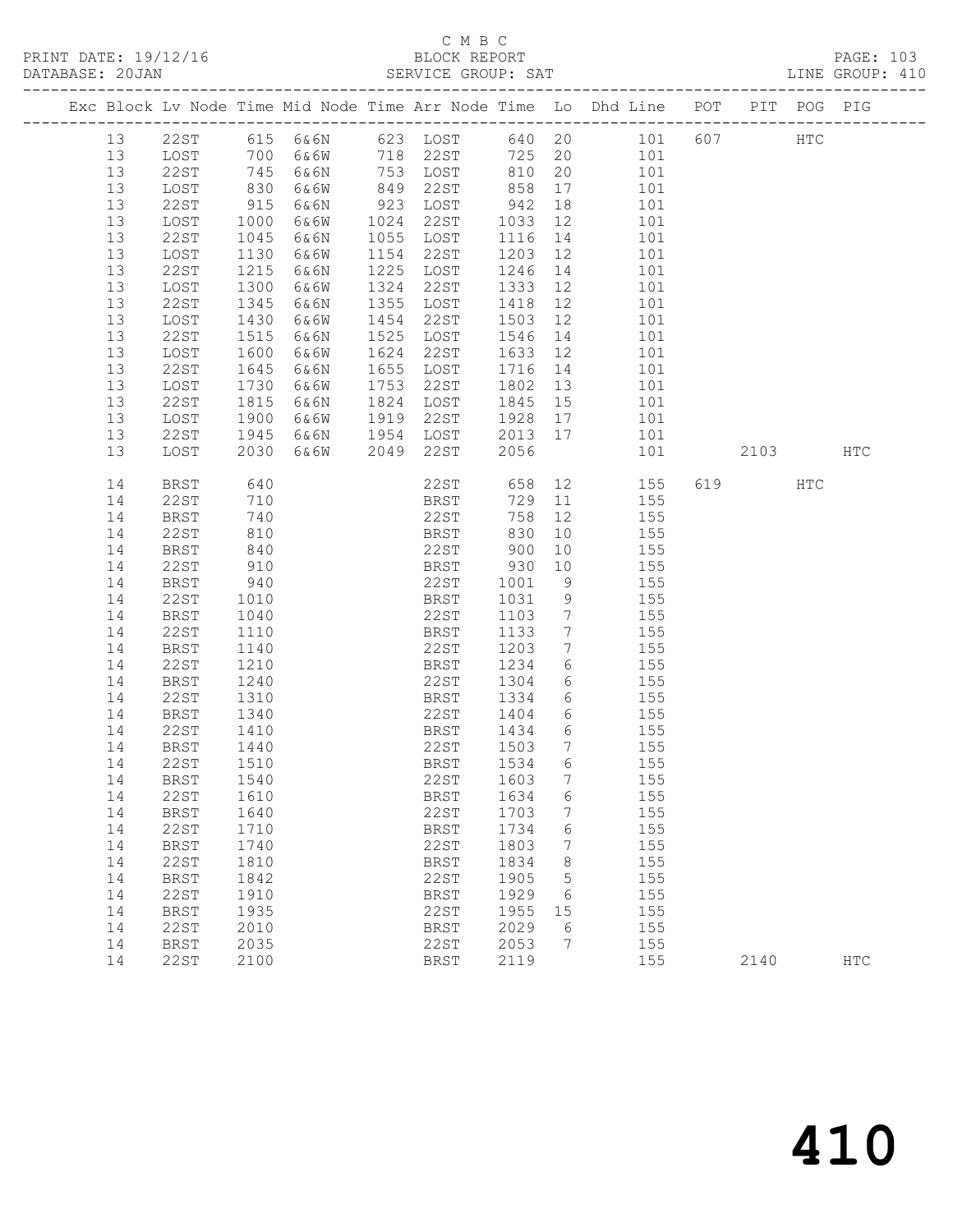#### C M B C

| DATABASE: 20JAN |    |                                |                   |                                                                                 | SERVICE GROUP: SAT  |         |                 |                                                                                             |                |            | LINE GROUP: 410 |  |
|-----------------|----|--------------------------------|-------------------|---------------------------------------------------------------------------------|---------------------|---------|-----------------|---------------------------------------------------------------------------------------------|----------------|------------|-----------------|--|
|                 |    |                                |                   |                                                                                 |                     |         |                 | Exc Block Lv Node Time Mid Node Time Arr Node Time Lo Dhd Line POT PIT POG PIG              |                |            |                 |  |
|                 | 15 |                                |                   |                                                                                 |                     |         |                 | 22ST 730 CM#6 750 AD3W 810 5 410 722 HTC                                                    |                |            |                 |  |
|                 | 15 | AD3W                           |                   |                                                                                 |                     |         |                 | 815 BHST 22ST 854 17 410                                                                    |                |            |                 |  |
|                 | 15 | 22ST                           |                   |                                                                                 |                     |         |                 |                                                                                             |                |            |                 |  |
|                 | 15 | AD3W                           |                   |                                                                                 |                     |         |                 | 911 CM#6 932 AD3W 955 5 410<br>1000 BHST 22ST 1043 14 410<br>1057 CM#6 1117 AD3W 1145 5 410 |                |            |                 |  |
|                 | 15 | 22ST                           |                   |                                                                                 |                     |         |                 |                                                                                             |                |            |                 |  |
|                 | 15 | AD3W                           | 1150              | <b>BHST</b>                                                                     | 22ST 1240 12        |         |                 | 410                                                                                         |                |            |                 |  |
|                 | 15 | 22ST                           | 1252              | CM#6                                                                            | 1314 AD3W 1345 5    |         |                 | 410                                                                                         |                |            |                 |  |
|                 | 15 | AD3W                           | 1350              | BHST                                                                            | 22ST                | 1443 14 |                 | 410                                                                                         |                |            |                 |  |
|                 | 15 | 22ST                           | $\frac{1}{1}$ 457 |                                                                                 | CM#6 1519 AD3W 1549 |         | 5 <sup>5</sup>  | 410                                                                                         |                |            |                 |  |
|                 | 15 | AD3W                           | 1554              | BHST                                                                            | 22ST                | 1647 9  |                 | 410                                                                                         |                |            |                 |  |
|                 | 15 | 22ST                           | 1656              |                                                                                 |                     |         | $5\overline{)}$ | 410                                                                                         |                |            |                 |  |
|                 | 15 | AD3W                           |                   |                                                                                 | CM#6 1717 AD3W 1745 | 1840 7  |                 | 410                                                                                         |                |            |                 |  |
|                 | 15 | 22ST                           |                   | 1750 BHST 22ST 1840<br>1847 CM#6 1907 AD3W 1931                                 |                     |         | 5 <sup>5</sup>  | 410                                                                                         |                |            |                 |  |
|                 | 15 | AD3W                           | 1936              | BHST                                                                            | 22ST                | 2017    |                 | 410                                                                                         | 2024           |            | HTC             |  |
|                 |    |                                |                   |                                                                                 |                     |         |                 |                                                                                             |                |            |                 |  |
|                 | 16 | 22ST                           | 812<br>900        |                                                                                 |                     |         |                 | CM#6 833 AD3W 855 5 410<br>BHST 22ST 939 11 410                                             | 804 HTC        |            |                 |  |
|                 | 16 | AD3W                           |                   |                                                                                 |                     |         |                 |                                                                                             |                |            |                 |  |
|                 | 16 | 22 S T                         | 950               |                                                                                 | CM#6 1010 AD3W 1035 |         |                 | 5 410                                                                                       |                |            |                 |  |
|                 | 16 | AD3W                           | 1040              | BHST                                                                            | 22ST                |         |                 | 1125 11 410                                                                                 |                |            |                 |  |
|                 | 16 | 22ST                           |                   | CM#6 1157 AD3W<br>BHST 22ST                                                     |                     | 1225    | $5\overline{)}$ | 410                                                                                         |                |            |                 |  |
|                 | 16 | AD3W                           | $1136$<br>$1230$  | BHST                                                                            | 22ST                | 1321 8  |                 | 410                                                                                         |                |            |                 |  |
|                 | 16 | 22ST                           | 1329              | CM#6                                                                            | 1352 AD3W 1423 5    |         |                 | 410                                                                                         |                |            |                 |  |
|                 | 16 | AD3W                           | 1428              | BHST                                                                            | 22ST                | 1521 14 |                 | 410                                                                                         |                |            |                 |  |
|                 | 16 | 22ST                           | 1535              | CM#6                                                                            | 1557 AD3W           | 1627 5  |                 | 410                                                                                         |                |            |                 |  |
|                 | 16 | AD3W                           | 1632              | BHST                                                                            | 22ST                | 1722 8  |                 | 410                                                                                         |                |            |                 |  |
|                 | 16 | 22ST                           | 1730              | $CM#6$ 1751 $AD3W$                                                              |                     |         |                 | 1819 5 410                                                                                  |                |            |                 |  |
|                 | 16 | AD3W                           | 1824              | BHST                                                                            |                     |         |                 | 22ST 1913 15 410                                                                            |                |            |                 |  |
|                 | 16 | 22ST                           | 1928              | CM#6                                                                            | 1948 AD3W           | 2010    | 5 <sup>5</sup>  | 410                                                                                         |                |            |                 |  |
|                 | 16 | AD3W                           | 2015              | BHST                                                                            | 22ST                | 2053    |                 | 410                                                                                         | 2100 HTC       |            |                 |  |
|                 | 17 | 22ST                           | 859               | CM#6 920 AD3W                                                                   |                     | 943     | $5\overline{)}$ | 410                                                                                         | 851 7          | <b>HTC</b> |                 |  |
|                 | 17 | AD3W                           | 948               | BHST                                                                            | 22ST                | 1030 7  |                 | 410                                                                                         |                |            |                 |  |
|                 | 17 | 22ST                           |                   | CM#6 1057 AD3W                                                                  |                     | 1125    | $5\overline{)}$ | 410                                                                                         |                |            |                 |  |
|                 | 17 | AD3W                           | 1037<br>1130      | BHST                                                                            | 22ST                |         |                 | $1219$ $15$ $410$                                                                           |                |            |                 |  |
|                 | 17 | 22ST                           | 1234              | CM#6 1256 AD3W                                                                  |                     | 1325    | $5\overline{)}$ | 410                                                                                         |                |            |                 |  |
|                 | 17 | AD3W                           |                   |                                                                                 |                     | 1423 15 |                 | 410                                                                                         |                |            |                 |  |
|                 | 17 | 22ST                           |                   | 1330 BHST<br>1438 CM#6<br>1535 BHST<br>BHST 22ST<br>CM#6 1500 AD3W<br>BHST 22ST |                     | 1530 5  |                 |                                                                                             |                |            |                 |  |
|                 | 17 | AD3W                           |                   |                                                                                 |                     | 1628 8  |                 | $410$<br>$410$                                                                              |                |            |                 |  |
|                 |    |                                |                   |                                                                                 |                     |         |                 | 17 22ST 1636 CM#6 1657 AD3W 1725 5 410                                                      |                |            |                 |  |
|                 | 17 | AD3W                           | 1730              | BHST                                                                            | 22ST                | 1820    | 15              | 410                                                                                         |                |            |                 |  |
|                 | 17 | 22ST                           |                   | 1835 CM#6 1855 AD3W                                                             |                     | 1919    | 5               | 410                                                                                         |                |            |                 |  |
|                 | 17 | AD3W                           |                   | 1924 BHST                                                                       | 22ST                | 2007    |                 | 410                                                                                         | 2014           |            | <b>HTC</b>      |  |
|                 | 18 | 22ST                           | 531               |                                                                                 |                     | 555     |                 | 340                                                                                         | 523 and $\sim$ | HTC        |                 |  |
|                 | 18 | SCDL                           | 600               |                                                                                 | SCDL<br>22ST        | 624     | 5<br>6          | 340                                                                                         |                |            |                 |  |
|                 |    |                                |                   |                                                                                 |                     |         |                 |                                                                                             |                |            |                 |  |
|                 | 18 | 22ST                           | 630               |                                                                                 | SCDL                | 654     | 6               | 340                                                                                         |                |            |                 |  |
|                 | 18 | $\operatorname{\mathsf{SCDL}}$ | 700               |                                                                                 | 22ST                | 724     | 6               | 340                                                                                         |                |            |                 |  |
|                 | 18 | 22ST                           | 730               |                                                                                 | SCDL                | 754     | 6               | 340                                                                                         |                |            |                 |  |
|                 | 18 | $\operatorname{\mathsf{SCDL}}$ | 800               |                                                                                 | 22ST                | 824     | 6               | 340                                                                                         |                |            |                 |  |
|                 | 18 | <b>22ST</b>                    | 830               |                                                                                 | SCDL                | 854     | 6               | 340                                                                                         |                |            |                 |  |
|                 | 18 | $\operatorname{\mathsf{SCDL}}$ | 900               |                                                                                 | 22ST                | 924     | 16              | 340                                                                                         |                |            |                 |  |
|                 | 18 | 22ST                           | 940               | CM#6                                                                            | 1002 AD3W           | 1025    | $5^{\circ}$     | 410                                                                                         |                |            |                 |  |
|                 | 18 | AD3W                           | 1030              | BHST                                                                            | 22ST                | 1115    | 11              | 410                                                                                         |                |            |                 |  |
|                 | 18 | 22ST                           | 1126              | CM#6                                                                            | 1147 AD3W           | 1215    | $5^{\circ}$     | 410                                                                                         |                |            |                 |  |
|                 | 18 | AD3W                           | 1220              | BHST                                                                            | 22ST                | 1311    | 9               | 410                                                                                         |                |            |                 |  |
|                 | 18 | 22ST                           | 1320              | CM#6                                                                            | 1343 AD3W           | 1414    | $5^{\circ}$     | 410                                                                                         |                |            |                 |  |
|                 | 18 | AD3W                           |                   | 1419 BHST                                                                       | 22ST                | 1512 13 |                 | 410                                                                                         |                |            |                 |  |

410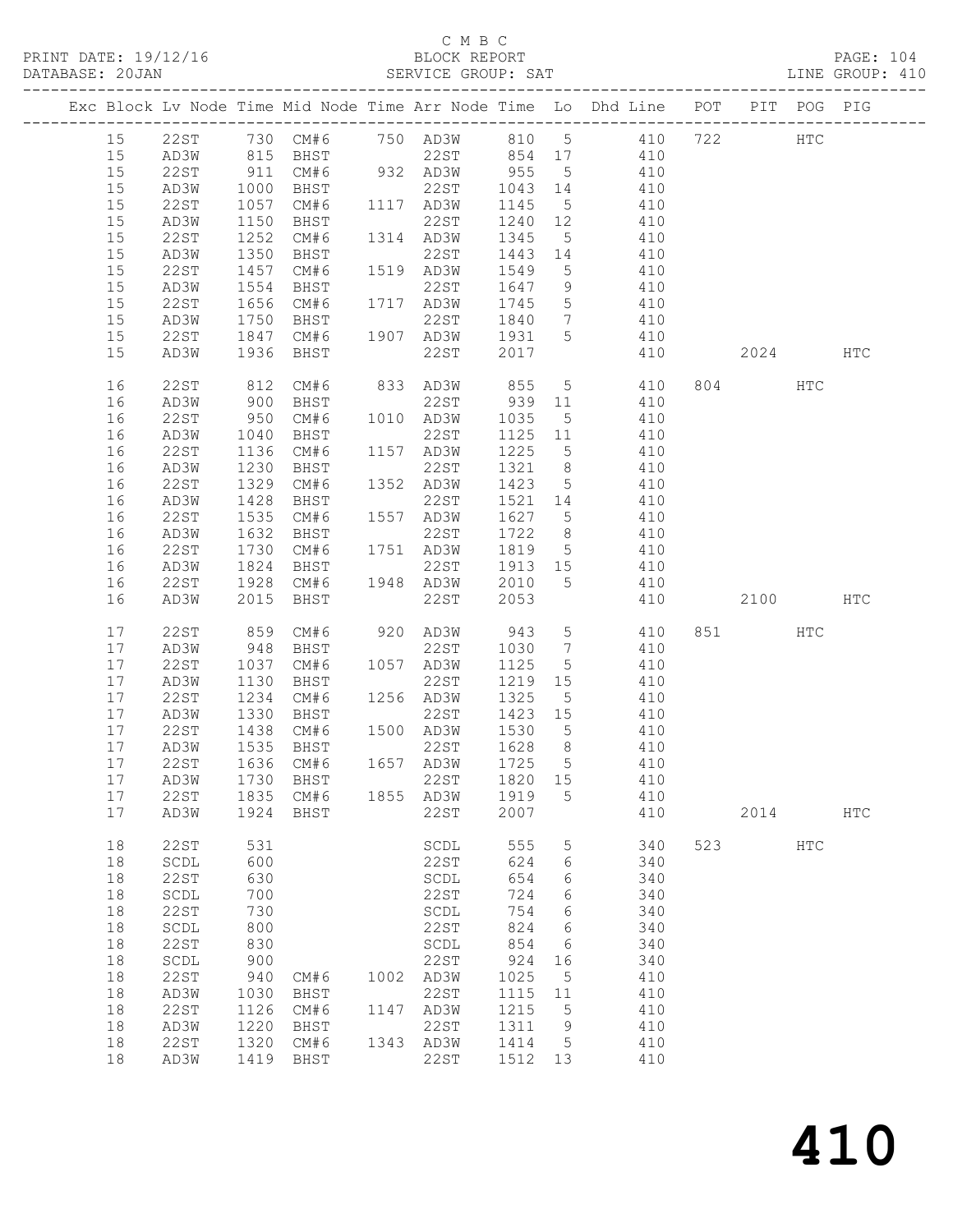|             |          | $  -$           |       |     | $\sim$ $\sim$ |
|-------------|----------|-----------------|-------|-----|---------------|
| PRINT DATE: | 19/12/17 | REPORT<br>BLOCK | PAGE: | ∸∨∽ |               |

#### C M B C<br>BLOCK REPORT

| DATABASE: 20JAN |    |      |      |                        | SERVICE GROUP: SAT                                   |         |                 |                                                                                |              |         |          | LINE GROUP: 410 |
|-----------------|----|------|------|------------------------|------------------------------------------------------|---------|-----------------|--------------------------------------------------------------------------------|--------------|---------|----------|-----------------|
|                 |    |      |      |                        |                                                      |         |                 | Exc Block Lv Node Time Mid Node Time Arr Node Time Lo Dhd Line POT PIT POG PIG |              |         |          |                 |
|                 |    |      |      |                        |                                                      |         |                 | 18  22ST  1525  CM#6  1547  AD3W  1617  5  410                                 |              |         |          |                 |
|                 | 18 |      |      |                        |                                                      |         |                 | AD3W 1622 BHST 22ST 1713 410 1722 HTC                                          |              |         |          |                 |
|                 | 19 | 22ST |      |                        |                                                      |         |                 | 1000 CM#6 1020 AD3W 1045 5 410                                                 |              | 952 HTC |          |                 |
|                 | 19 | AD3W | 1050 | BHST                   | 22ST 1136 8                                          |         |                 | 410                                                                            |              |         |          |                 |
|                 | 19 | 22ST | 1144 |                        |                                                      |         |                 | CM#6 1206 AD3W 1235 5 410                                                      |              |         |          |                 |
|                 | 19 | AD3W | 1240 |                        |                                                      |         |                 | 22ST 1331 8 410                                                                |              |         |          |                 |
|                 | 19 | 22ST |      |                        |                                                      |         |                 | 410                                                                            |              |         |          |                 |
|                 | 19 | AD3W | 1438 | BHST                   |                                                      |         |                 | $22ST$ $1531$ $14$ $410$                                                       |              |         |          |                 |
|                 | 19 | 22ST |      |                        |                                                      |         |                 | 1545 CM#6  1607 AD3W  1636  6  410                                             |              |         |          |                 |
|                 | 19 | AD3W | 1642 | BHST                   |                                                      |         |                 | 22ST 1732 12 410                                                               |              |         |          |                 |
|                 | 19 | 22ST |      |                        |                                                      |         |                 | 410                                                                            |              |         |          |                 |
|                 | 19 | AD3W |      |                        |                                                      |         |                 |                                                                                | 410 1930 HTC |         |          |                 |
|                 | 20 | 22ST |      | 1047 CM#6              |                                                      |         |                 | 1107 AD3W 1135 5 410 1039                                                      |              |         | HTC      |                 |
|                 | 20 | AD3W |      |                        | 1140 BHST 22ST 1229 15<br>1244 CM#6 1306 AD3W 1335 5 |         |                 | 410                                                                            |              |         |          |                 |
|                 | 20 | 22ST |      |                        |                                                      |         |                 | 410                                                                            |              |         |          |                 |
|                 | 20 | AD3W | 1340 | BHST                   | 22ST 1433 14                                         |         |                 | 410                                                                            |              |         |          |                 |
|                 | 20 | 22ST | 1447 |                        | CM#6 1509 AD3W 1539                                  |         | 5 <sup>5</sup>  | 410                                                                            |              |         |          |                 |
|                 | 20 | AD3W | 1544 |                        |                                                      |         |                 | 410                                                                            |              |         |          |                 |
|                 | 20 | 22ST |      |                        | 1544 BHST 22ST 1637 9<br>1646 CM#6 1707 AD3W 1735 5  |         |                 | 410                                                                            |              |         |          |                 |
|                 | 20 | AD3W |      | 1740 BHST              | 22ST 1830                                            |         |                 |                                                                                | 410 1839     |         |          | HTC             |
|                 | 21 | 22ST |      | 1154 CM#6              |                                                      |         |                 | 1216 AD3W 1245 5 410 1146 HTC<br>22ST 1341 7 410                               |              |         |          |                 |
|                 | 21 | AD3W |      | 1250 BHST              |                                                      |         |                 |                                                                                |              |         |          |                 |
|                 | 21 | 22ST | 1348 |                        | CM#6 1411 AD3W 1442 5                                |         |                 | 410                                                                            |              |         |          |                 |
|                 | 21 | AD3W | 1447 | BHST                   | 22ST 1540 15                                         |         |                 | 410                                                                            |              |         |          |                 |
|                 | 21 | 22ST | 1555 |                        | CM#6 1617 AD3W 1646                                  |         | 6               | 410                                                                            |              |         |          |                 |
|                 | 21 | AD3W | 1652 | BHST                   | 22ST                                                 | 1742 14 |                 | 410                                                                            |              |         |          |                 |
|                 | 21 | 22ST |      | 1756 CM#6              | 1818 AD3W                                            | 1843    | 5 <sup>5</sup>  | 410                                                                            |              |         |          |                 |
|                 | 21 | AD3W | 1848 | BHST                   | 22ST                                                 | 1934    | 9               | 410                                                                            |              |         |          |                 |
|                 | 21 | 22ST | 1943 | CM# 6                  | 2003 AD3W 2025                                       |         | $5\overline{)}$ | 410                                                                            |              |         |          |                 |
|                 | 21 | AD3W | 2030 | BHST                   |                                                      |         | 8 <sup>8</sup>  | 410                                                                            |              |         |          |                 |
|                 | 21 | 22ST | 2116 | CM#6                   | 22ST 2108<br>2135 AD3W 2155                          |         | $5\overline{)}$ | 410                                                                            |              |         |          |                 |
|                 | 21 | AD3W | 2200 | BHST                   | 22ST 2237                                            |         | 8 <sup>8</sup>  | 410                                                                            |              |         |          |                 |
|                 | 21 | 22ST | 2245 | 6&6N                   | 2254 LOST 2313                                       |         | $5\overline{)}$ | 101                                                                            |              |         |          |                 |
|                 | 21 | LOST |      | 2318 6&6W<br>2349 CM#6 |                                                      |         | 5 <sup>5</sup>  |                                                                                |              |         |          |                 |
|                 | 21 | 22ST |      |                        |                                                      |         | 5 <sup>5</sup>  | 101<br>410                                                                     |              |         |          |                 |
|                 |    |      |      |                        |                                                      |         |                 | 21 AD3W 2430 BHST 22ST 2504 5 410                                              |              |         |          |                 |
|                 | 21 | 22ST |      | 2509 CM#6 2527 AD3W    |                                                      | 2545 0  |                 | 410                                                                            |              |         |          |                 |
|                 | 21 | AD3W | 2545 |                        | HTCE                                                 | 2611    |                 |                                                                                | 410          |         | 2612     | HTC             |
|                 | 22 | 22ST | 1358 | CM#6                   | 1421 AD3W                                            | 1452 5  |                 |                                                                                | 410 1350     |         | HTC      |                 |
|                 | 22 | AD3W | 1457 | BHST                   | 22ST                                                 | 1550 14 |                 | 410                                                                            |              |         |          |                 |
|                 | 22 | 22ST | 1604 | CM# 6                  | 1626 AD3W                                            | 1655    | $5^{\circ}$     | 410                                                                            |              |         |          |                 |
|                 | 22 | AD3W |      | 1700 BHST              | 22ST                                                 | 1750    |                 | 410                                                                            |              |         | 1759 HTC |                 |
|                 |    |      |      |                        |                                                      |         |                 |                                                                                |              |         |          |                 |

410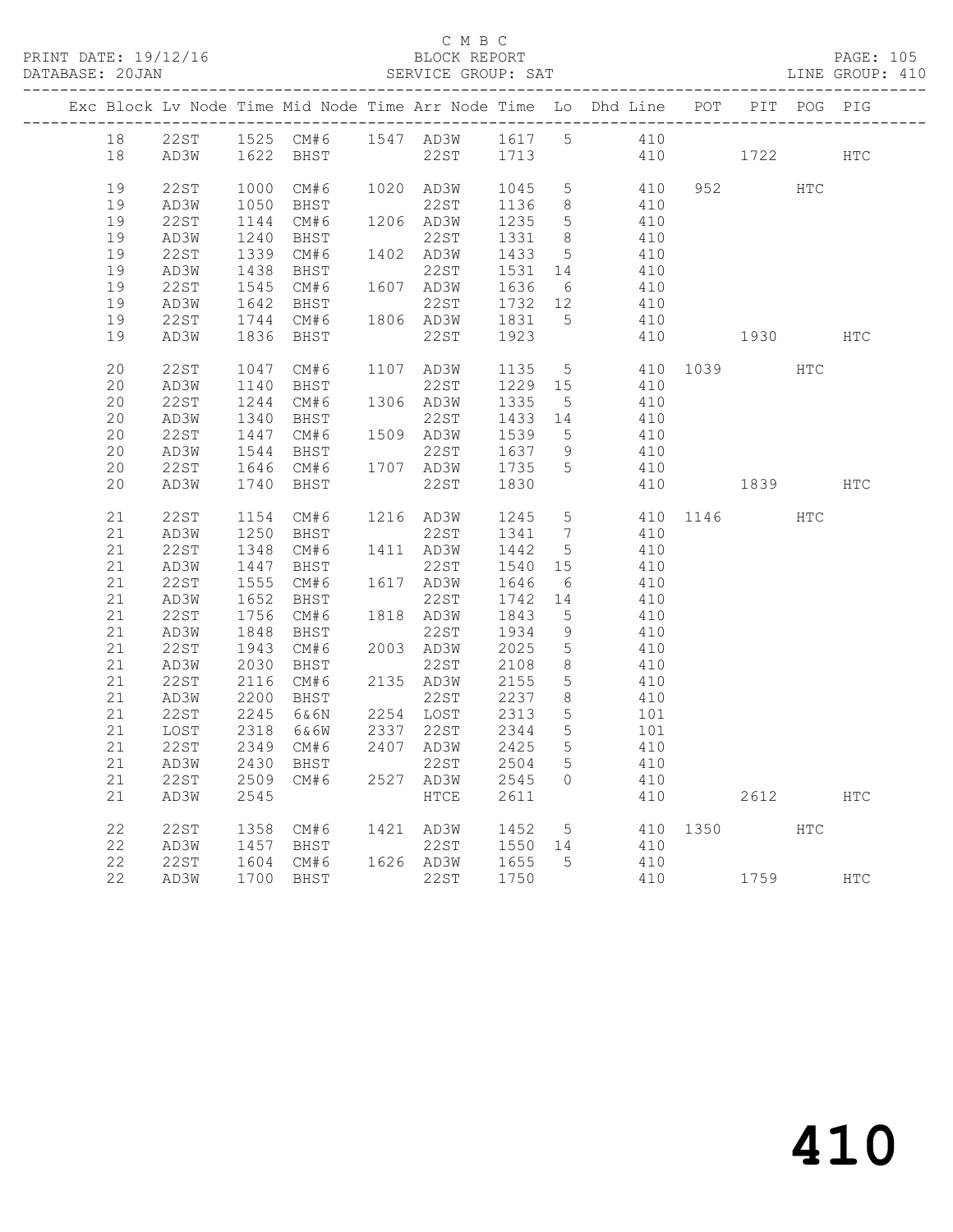|  | DATABASE: 20JAN              | PRINT DATE: 19/12/16 |              |                        |              | C M B C<br>BLOCK REPORT                                                                                  |                 |                |                |           |             |     | PAGE: 106     |  |
|--|------------------------------|----------------------|--------------|------------------------|--------------|----------------------------------------------------------------------------------------------------------|-----------------|----------------|----------------|-----------|-------------|-----|---------------|--|
|  |                              |                      |              |                        |              | 41AE EB W 41 AVE AT ASH ST 41AS 41 AV & NS ASH HTC Hamilton Depot 41 AV & NS ASH JOYCE STATION ULP       |                 |                |                |           |             |     |               |  |
|  |                              |                      |              |                        |              | Exc Block Lv Node Time Mid Node Time Arr Node Time Lo Dhd Line POT PIT POG PIG                           |                 |                |                |           |             |     |               |  |
|  |                              |                      |              |                        |              | 1 JOST 500 41AS 514 ULP 534 14 R4 438 HTC                                                                |                 |                |                |           |             |     |               |  |
|  | 1                            |                      |              |                        |              | ULP 548 41AE 606 JOST 625 15 R4<br>JOST 640 41AS 657 ULP 720 10 R4<br>ULP 730 41AE 749 JOST 810 10 R4    |                 |                |                |           |             |     |               |  |
|  | $\mathbf{1}$                 |                      |              |                        |              |                                                                                                          |                 |                |                |           |             |     |               |  |
|  | $\mathbf{1}$                 |                      |              |                        |              |                                                                                                          |                 |                |                |           |             |     |               |  |
|  | $\mathbf{1}$                 |                      |              |                        |              | JOST 820 41AS 838 ULP 906                                                                                |                 |                | 8 R4           |           |             |     |               |  |
|  | $\mathbf{1}$                 |                      |              |                        |              | ULP 914 41AE 934 JOST 957 7 R4<br>JOST 1004 41AS 1024 ULP 1052 6 R4<br>ULP 1058 41AE 1118 JOST 1141 7 R4 |                 |                |                |           |             |     |               |  |
|  | $\mathbf{1}$                 |                      |              |                        |              |                                                                                                          |                 |                |                |           |             |     |               |  |
|  | $\mathbf 1$<br>$\mathbf 1$   | JOST                 |              | 1148 41AS              |              | 1208 ULP 1236 6 R4                                                                                       |                 |                |                |           |             |     |               |  |
|  | $\mathbf 1$                  | ULP                  |              | 1242 41AE              |              | 1302 JOST 1329 11 R4                                                                                     |                 |                |                |           |             |     |               |  |
|  | $\mathbf{1}$                 | JOST                 |              | 1340 41AS              |              |                                                                                                          |                 |                |                |           |             |     |               |  |
|  | $\mathbf{1}$                 | ULP                  |              | 1442 41AE              | 1502         | 1402 ULP 1430 12 R4<br>1502 JOST 1532 8 R4                                                               |                 |                |                |           |             |     |               |  |
|  | $\mathbf{1}$                 | JOST 1540 41AS       |              |                        |              | 1602 ULP 1630 12 R4                                                                                      |                 |                |                |           |             |     |               |  |
|  | $\mathbf 1$                  | ULP                  |              | 1642 41AE              | 1702         | JOST 1732 8 R4                                                                                           |                 |                |                |           |             |     |               |  |
|  | $\mathbf 1$                  | JOST                 |              | 1740 41AS              |              | 1800 ULP 1828 14 R4<br>1902 JOST 1926 14 R4                                                              |                 |                |                |           |             |     |               |  |
|  | $\mathbf{1}$                 | ULP                  |              | 1842 41AE              | 1902         |                                                                                                          |                 |                |                |           |             |     |               |  |
|  | $\mathbf 1$                  | JOST                 |              | 1940 41AS              |              | 1956 ULP 2021 13 R4                                                                                      |                 |                |                |           |             |     |               |  |
|  | $\mathbf{1}$                 | ULP                  | 2034         | 41AE                   | 2054         | JOST 2116 14                                                                                             |                 |                |                | R4        |             |     |               |  |
|  | $\mathbf{1}$<br>$\mathbf{1}$ | JOST<br>ULP          |              | 2130 41AS<br>2224 41AE |              | 2146 ULP 2211 13 R4<br>2243 JOST 2302 13 R4                                                              |                 |                |                |           |             |     |               |  |
|  | $\mathbf 1$                  | JOST                 |              | 2315 41AS              |              | 2331 ULP 2356 4 R4                                                                                       |                 |                |                |           |             |     |               |  |
|  | $\mathbf 1$                  | ULP                  | 2400         | 41AE                   | 2419         | JOST 2438 7 R4                                                                                           |                 |                |                |           |             |     |               |  |
|  | $\mathbf{1}$                 | JOST                 | 2445         | 41AS                   |              | 2501 ULP 2526                                                                                            |                 |                |                |           | R4 2601 HTC |     |               |  |
|  |                              |                      |              |                        |              |                                                                                                          |                 |                |                |           |             |     |               |  |
|  | 2                            | JOST                 | 512          | 41AS                   |              | 526 ULP                                                                                                  |                 |                |                | 546 14 R4 | 450 HTC     |     |               |  |
|  | $\mathbf{2}$                 | ULP 600              |              | 41AE                   |              | 618 JOST                                                                                                 |                 |                | 637 13         | R4        |             |     |               |  |
|  | $\mathbf{2}$                 | JOST                 |              | 650 41AS<br>740 41AE   | 707          | ULP 730<br>JOST 820                                                                                      | 730             |                | $\frac{10}{8}$ | R4        |             |     |               |  |
|  | $\mathbf{2}$<br>$\mathbf{2}$ | ULP<br>JOST          |              |                        | 759          | 828 41AS 846 ULP 914 8 R4                                                                                |                 | 8 <sup>8</sup> |                | R4        |             |     |               |  |
|  | $\mathbf{2}$                 |                      |              |                        |              | ULP 922 41AE 942 JOST 1005 7 R4                                                                          |                 |                |                |           |             |     |               |  |
|  | $\mathbf{2}$                 |                      |              |                        |              |                                                                                                          |                 |                |                |           |             |     |               |  |
|  | $\overline{c}$               |                      |              |                        |              | JOST 1012 41AS 1032 ULP 1100 6 R4<br>ULP 1106 41AE 1126 JOST 1149 7 R4                                   |                 |                |                |           |             |     |               |  |
|  | $\mathbf{2}$                 |                      |              |                        |              | JOST 1156 41AS 1216 ULP 1244 6 R4                                                                        |                 |                |                |           |             |     |               |  |
|  | 2                            | ULP                  | 1250         | 41AE                   | 1310         | JOST                                                                                                     | 1337 11         |                |                | R4        |             |     |               |  |
|  | $\mathbf{2}$                 | JOST                 | 1348         | 41AS                   | 1410         | ULP                                                                                                      | 1438            | 12             |                | R4        |             |     |               |  |
|  | $\sqrt{2}$                   | ULP                  | 1450         | 41AE                   | 1510         | JOST                                                                                                     | 1540            | 8 <sup>8</sup> |                | R4        |             |     |               |  |
|  | $\sqrt{2}$                   | JOST                 | 1548         | 41AS                   | 1610         | ULP                                                                                                      | 1638            | 12             |                | R4        |             |     |               |  |
|  | $\sqrt{2}$                   | ULP                  | 1650         | 41AE                   | 1710         | JOST                                                                                                     | 1740            | 8 <sup>8</sup> |                | R4        |             |     |               |  |
|  | $\sqrt{2}$                   | <b>JOST</b>          | 1748         | 41AS                   | 1808         | ULP                                                                                                      | 1836<br>1934 16 | 14             |                | R4        |             |     |               |  |
|  | $\sqrt{2}$<br>$\sqrt{2}$     | ULP<br>JOST          | 1850<br>1950 | 41AE<br>41AS           | 1910<br>2006 | JOST<br>ULP                                                                                              | 2031            | 11             |                | R4<br>R4  |             |     |               |  |
|  | $\mathbf{2}$                 | ULP                  | 2042         | 41AE                   | 2102         | JOST                                                                                                     | 2124            | 16             |                | R4        |             |     |               |  |
|  | $\mathbf{2}$                 | <b>JOST</b>          | 2140         | 41AS                   | 2156         | ULP                                                                                                      | 2221            | 15             |                | R4        |             |     |               |  |
|  | $\mathbf{2}$                 | ULP                  | 2236         | 41AE                   | 2255         | JOST                                                                                                     | 2314            | 16             |                | R4        |             |     |               |  |
|  | $\sqrt{2}$                   | JOST                 | 2330         | 41AS                   | 2346         | ULP                                                                                                      | 2411            | $\overline{4}$ |                | R4        |             |     |               |  |
|  | $\mathbf{2}$                 | ULP                  | 2415         | 41AE                   | 2434         | JOST                                                                                                     | 2453            | $\overline{7}$ |                | R4        |             |     |               |  |
|  | $\mathbf{2}$                 | <b>JOST</b>          | 2500         | 41AS                   | 2516         | ULP                                                                                                      | 2541            |                |                | R4        | 2616        |     | $_{\rm{HTC}}$ |  |
|  | 3                            | ULP                  | 1258         | 41AE                   | 1318         | JOST                                                                                                     | 1345 11         |                |                |           | R4 1213     | HTC |               |  |
|  | 3                            | JOST                 | 1356         | 41AS                   | 1418         | ULP                                                                                                      | 1446 12         |                |                | R4        |             |     |               |  |
|  | 3                            | ULP                  | 1458         | 41AE                   | 1518         | JOST                                                                                                     | 1548            | 8 <sup>8</sup> |                | R4        |             |     |               |  |
|  | $\mathsf S$                  | JOST                 | 1556         | 41AS                   | 1618         | ULP                                                                                                      | 1646            | 12             |                | R4        |             |     |               |  |
|  | 3                            | ULP                  | 1658         | 41AE                   | 1718         | JOST                                                                                                     | 1748            | - 8            |                | R4        |             |     |               |  |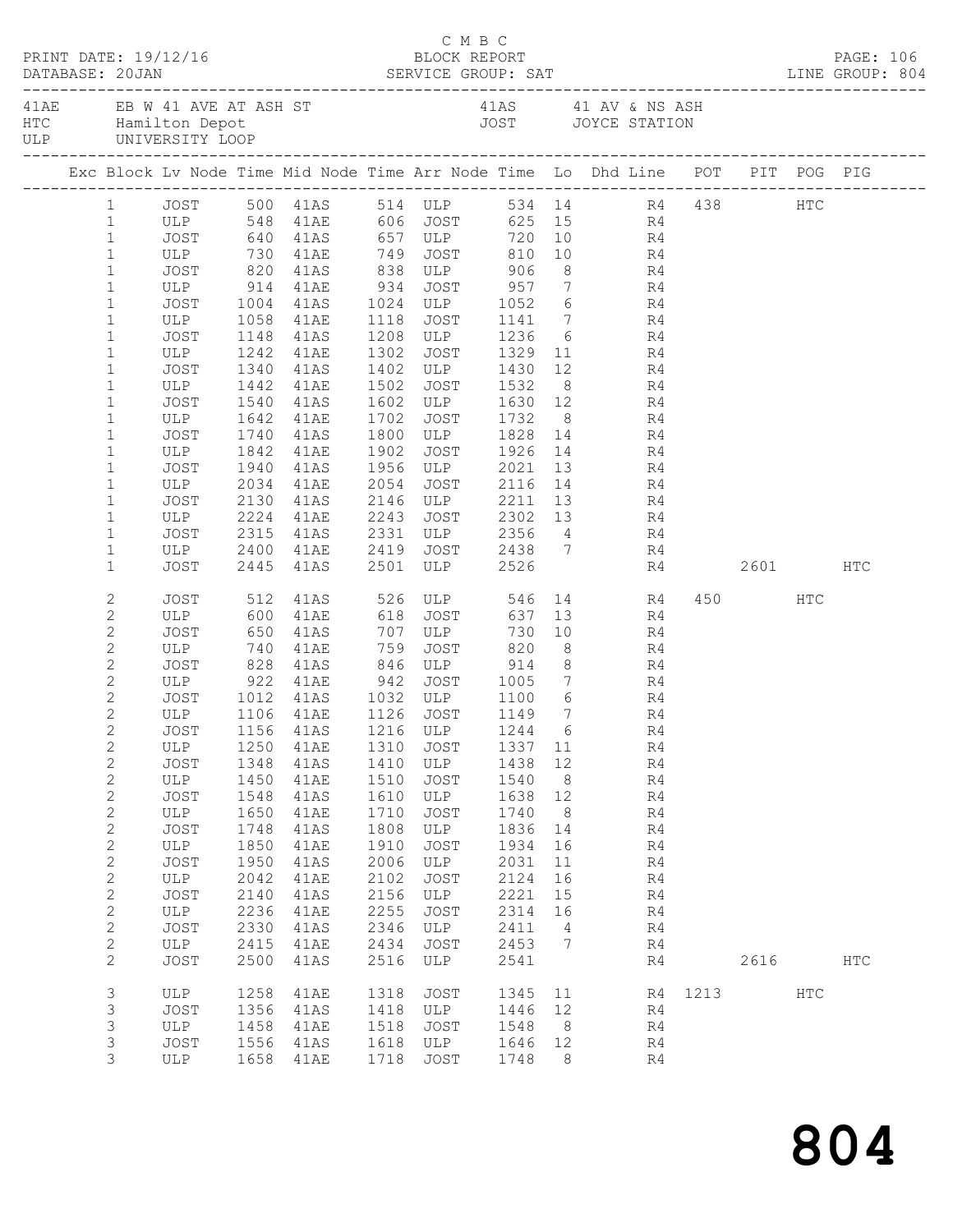#### C M B C<br>BLOCK REPORT SERVICE GROUP: SAT

|                 | Exc Block Lv Node Time Mid Node Time Arr Node Time Lo Dhd Line POT PIT POG PIG |      |                                      |      |               |         |                 |                |    |          |     |     |
|-----------------|--------------------------------------------------------------------------------|------|--------------------------------------|------|---------------|---------|-----------------|----------------|----|----------|-----|-----|
| $\mathfrak{Z}$  |                                                                                |      | JOST 1756 41AS 1816 ULP 1844 14 R4   |      |               |         |                 |                |    |          |     |     |
| 3               |                                                                                |      | ULP 1858 41AE 1918 JOST 1942 R4 2004 |      |               |         |                 |                |    |          |     | HTC |
|                 |                                                                                |      |                                      |      |               |         |                 |                |    |          |     |     |
| 4               | JOST                                                                           | 524  | 41AS                                 |      | 538 ULP       |         |                 | 558 14 R4      |    | 502 HTC  |     |     |
| 4               | ULP                                                                            | 612  | 41AE                                 | 630  | JOST          | 649     |                 | 11 R4          |    |          |     |     |
| 4               | JOST                                                                           | 700  | 41AS                                 | 717  | ULP           | 743     | $\overline{7}$  |                | R4 |          |     |     |
| 4               | ULP                                                                            | 750  | 41AE                                 | 809  | JOST          | 830     | 6               |                | R4 |          |     |     |
| 4               | JOST                                                                           | 836  | 41AS                                 | 854  | ULP           | 922     | 8 <sup>8</sup>  | R <sub>4</sub> |    |          |     |     |
| 4               | ULP                                                                            | 930  | 41AE                                 | 950  | JOST          | 1013    | $7\overline{ }$ |                | R4 |          |     |     |
| 4               | JOST                                                                           | 1020 | 41AS                                 | 1040 | ULP           | 1108    | 6               |                | R4 |          |     |     |
| 4               | ULP                                                                            | 1114 | 41AE                                 | 1134 | JOST          | 1157 7  |                 |                | R4 |          |     |     |
| $\overline{4}$  | JOST                                                                           | 1204 | 41AS                                 | 1226 | ULP           | 1254 12 |                 | R <sub>4</sub> |    |          |     |     |
| 4               | ULP                                                                            | 1306 | 41AE                                 | 1326 | JOST          | 1356    | 8 <sup>8</sup>  |                | R4 |          |     |     |
| 4               | JOST                                                                           | 1404 | 41AS                                 | 1426 | ULP           | 1454 12 |                 |                | R4 |          |     |     |
| 4               | ULP                                                                            | 1506 | 41AE                                 | 1526 | JOST          | 1556    | 8 <sup>8</sup>  |                | R4 |          |     |     |
| 4               | JOST                                                                           | 1604 | 41AS                                 | 1626 | ULP           | 1654 12 |                 |                | R4 |          |     |     |
| 4               | ULP                                                                            | 1706 | 41AE                                 | 1726 | JOST          | 1756    | 8 <sup>8</sup>  |                | R4 |          |     |     |
| 4               | JOST                                                                           | 1804 | 41AS                                 | 1824 | ULP           | 1850 16 |                 |                | R4 |          |     |     |
| 4               | ULP                                                                            | 1906 | 41AE                                 | 1926 | JOST          | 1948 12 |                 |                | R4 |          |     |     |
| 4               | JOST                                                                           | 2000 | 41AS                                 | 2016 | ULP           | 2041    | 9               |                | R4 |          |     |     |
| 4               | ULP                                                                            | 2050 | 41AE                                 | 2110 | JOST          | 2132    |                 |                | R4 | 2154 HTC |     |     |
|                 |                                                                                |      |                                      |      |               |         |                 |                |    |          |     |     |
| 5               | JOST                                                                           | 844  | 41AS                                 |      | 902 ULP 930   |         |                 | 8 R4           |    |          | HTC |     |
| 5               | ULP                                                                            | 938  | 41AE                                 | 958  | JOST          | 1021    | 7               |                | R4 |          |     |     |
| 5               | JOST                                                                           | 1028 | 41AS                                 | 1048 | ULP           | 1116    | 6               |                | R4 |          |     |     |
| 5               | ULP                                                                            | 1122 | 41AE                                 | 1142 | JOST          | 1205    | $\overline{7}$  |                | R4 |          |     |     |
| $\mathsf S$     | JOST                                                                           | 1212 | 41AS                                 | 1234 | ULP           | 1302 12 |                 |                | R4 |          |     |     |
| 5               | ULP                                                                            | 1314 | 41AE                                 | 1334 | JOST          | 1404    | 8 <sup>8</sup>  |                | R4 |          |     |     |
| 5               | JOST                                                                           | 1412 | 41AS                                 | 1434 | ULP           | 1502 12 |                 |                | R4 |          |     |     |
| 5               | ULP                                                                            | 1514 | 41AE                                 | 1534 | JOST          | 1604    | 8 <sup>8</sup>  |                | R4 |          |     |     |
| $\mathsf S$     | JOST                                                                           | 1612 | 41AS                                 | 1634 | ULP           | 1702 12 |                 |                | R4 |          |     |     |
| 5               | ULP                                                                            | 1714 | 41AE                                 | 1734 | JOST          | 1804    | 8 <sup>8</sup>  |                | R4 |          |     |     |
| 5               | JOST                                                                           | 1812 | 41AS                                 | 1832 | ULP           | 1858 16 |                 |                | R4 |          |     |     |
| 5               | ULP                                                                            | 1914 | 41AE                                 | 1934 | JOST          | 1956 14 |                 |                | R4 |          |     |     |
| 5               | JOST                                                                           | 2010 | 41AS                                 | 2026 | ULP<br>JOST   | 2051 9  |                 |                | R4 |          |     |     |
| 5               | ULP                                                                            | 2100 | 41AE                                 | 2119 | 2206 ULP      | 2138 12 |                 |                | R4 |          |     |     |
| 5               | JOST                                                                           | 2150 | 41AS                                 |      |               | 2231    |                 |                | R4 | 2306 HTC |     |     |
| 6               | JOST                                                                           |      | 708 41AS                             |      | 725 ULP 751 9 |         |                 | R4 646 HTC     |    |          |     |     |
| $6\overline{6}$ |                                                                                |      | ULP 800 41AE 820 JOST 841 11         |      |               |         |                 |                | R4 |          |     |     |
| 6               | JOST                                                                           | 852  | 41AS                                 | 910  | ULP           | 938     | 8               |                | R4 |          |     |     |
| 6               | ULP                                                                            | 946  | 41AE                                 | 1006 | JOST          | 1029    | 7               |                | R4 |          |     |     |
| $\epsilon$      | JOST                                                                           | 1036 | 41AS                                 | 1056 | ULP           | 1124    | 6               |                | R4 |          |     |     |
| $\epsilon$      | ULP                                                                            | 1130 | 41AE                                 | 1150 | JOST          | 1213    | 7               |                | R4 |          |     |     |
| 6               | JOST                                                                           | 1220 | 41AS                                 | 1242 | ULP           | 1310    | 12              |                | R4 |          |     |     |
| 6               | ULP                                                                            | 1322 | 41AE                                 | 1342 | JOST          | 1412    | 8               |                | R4 |          |     |     |
| 6               | JOST                                                                           | 1420 | 41AS                                 | 1442 | ULP           | 1510    | 12              |                | R4 |          |     |     |
| $\epsilon$      | ULP                                                                            | 1522 | 41AE                                 | 1542 | JOST          | 1612    | 8               |                | R4 |          |     |     |
| 6               | JOST                                                                           | 1620 | 41AS                                 | 1642 | ULP           | 1710    | 12              |                | R4 |          |     |     |
| 6               | ULP                                                                            | 1722 | 41AE                                 | 1742 | JOST          | 1812    | 8               |                | R4 |          |     |     |
| 6               | JOST                                                                           | 1820 | 41AS                                 | 1840 | ULP           | 1906    | 16              |                | R4 |          |     |     |
| $\epsilon$      | ULP                                                                            | 1922 | 41AE                                 | 1942 | <b>JOST</b>   | 2004    | 16              |                | R4 |          |     |     |
| 6               | JOST                                                                           | 2020 | 41AS                                 | 2036 | ULP           | 2101    | 9               |                | R4 |          |     |     |
| 6               | ULP                                                                            | 2110 | 41AE                                 | 2129 | JOST          | 2148    | 12              |                | R4 |          |     |     |
| 6               | <b>JOST</b>                                                                    | 2200 | 41AS                                 | 2216 | ULP           | 2241    | 7               |                | R4 |          |     |     |
| 6               | ULP                                                                            | 2248 | 41AE                                 | 2307 | JOST          | 2326    |                 |                | R4 | 2348     |     | HTC |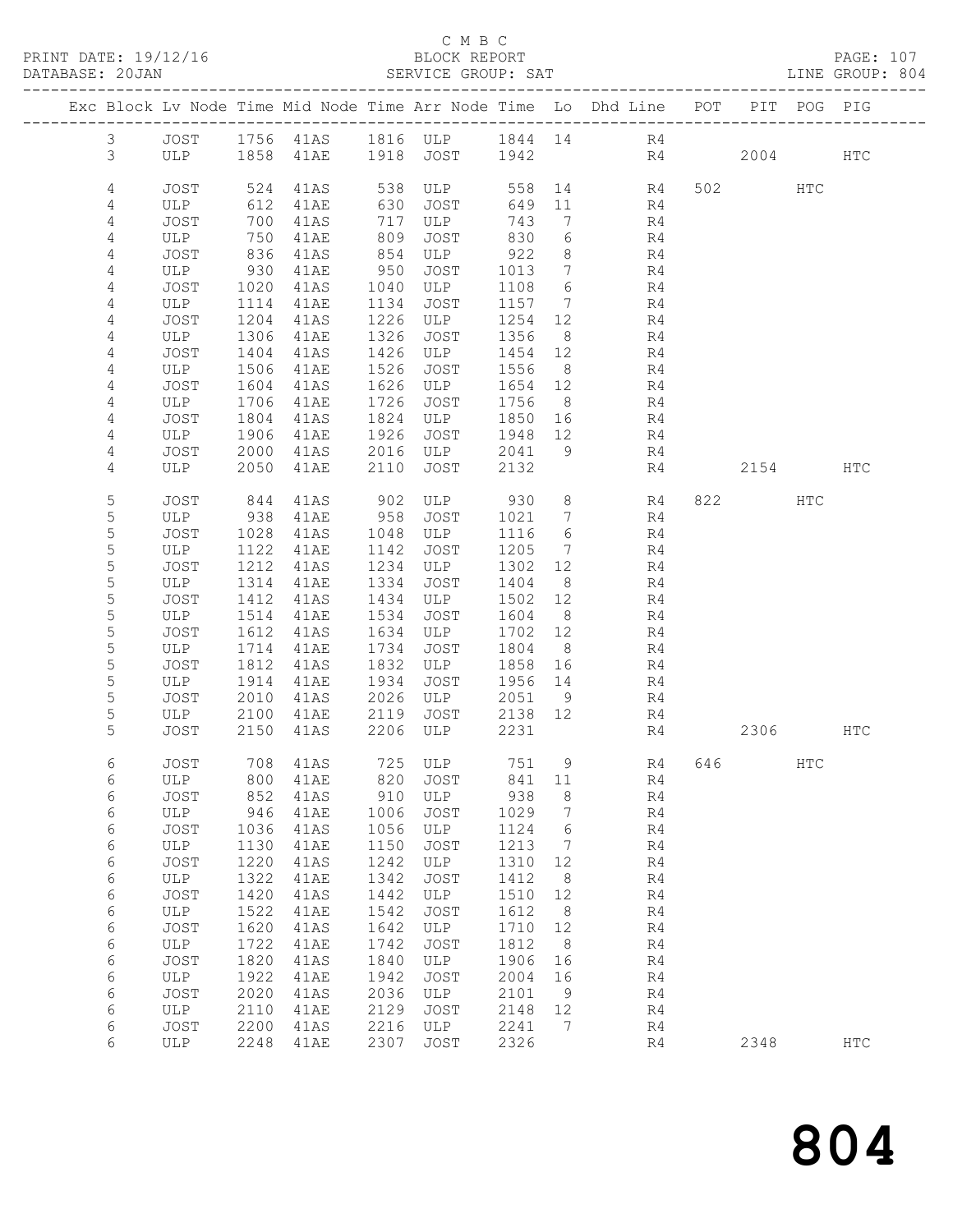#### C M B C<br>BLOCK REPORT SERVICE GROUP: SAT

|                 |             |      |      |      |                  |        |                 | Exc Block Lv Node Time Mid Node Time Arr Node Time Lo Dhd Line POT PIT POG PIG |      |            |            |
|-----------------|-------------|------|------|------|------------------|--------|-----------------|--------------------------------------------------------------------------------|------|------------|------------|
| $7\phantom{.0}$ | JOST        |      |      |      | 536 41AS 550 ULP |        |                 | 610 14 R4                                                                      | 514  | <b>HTC</b> |            |
| $7\phantom{.0}$ | ULP 624     |      | 41AE |      | 642 JOST         | 701 15 |                 | R <sub>4</sub>                                                                 |      |            |            |
| $7\phantom{.0}$ | JOST        | 716  | 41AS |      | 733 ULP          | 759    | 11              | R4                                                                             |      |            |            |
| $7\phantom{.0}$ | ULP         | 810  | 41AE | 830  | JOST             | 851    | 9               | R4                                                                             |      |            |            |
| $7\phantom{.0}$ | JOST        | 900  | 41AS | 918  | ULP              | 946    | 8               | R4                                                                             |      |            |            |
| 7               | ULP         | 954  | 41AE | 1014 | JOST             | 1037   | $\overline{7}$  | R4                                                                             |      |            |            |
| 7               | JOST        | 1044 | 41AS | 1104 | ULP              | 1132   | 6               | R4                                                                             |      |            |            |
| 7               | ULP         | 1138 | 41AE | 1158 | JOST             | 1221   | $\overline{7}$  | R4                                                                             |      |            |            |
| 7               | JOST        | 1228 | 41AS | 1250 | ULP              | 1318   | 12 <sup>°</sup> | R4                                                                             |      |            |            |
| 7               | ULP         | 1330 | 41AE | 1350 | <b>JOST</b>      | 1420   | 8               | R4                                                                             |      |            |            |
| 7               | JOST        | 1428 | 41AS | 1450 | ULP              | 1518   | 12              | R4                                                                             |      |            |            |
| 7               | ULP         | 1530 | 41AE | 1550 | JOST             | 1620   | 8 <sup>8</sup>  | R4                                                                             |      |            |            |
| $\overline{7}$  | JOST        | 1628 | 41AS | 1650 | ULP              | 1718   | 12              | R4                                                                             |      |            |            |
| 7               | ULP         | 1730 | 41AE | 1750 | JOST             | 1820   | 8 <sup>8</sup>  | R4                                                                             |      |            |            |
| 7               | JOST        | 1828 | 41AS | 1848 | ULP              | 1914   | 16              | R4                                                                             |      |            |            |
| 7               | ULP         | 1930 | 41AE | 1950 | JOST             | 2012   |                 | R4                                                                             | 2034 |            | <b>HTC</b> |
|                 |             |      |      |      |                  |        |                 |                                                                                |      |            |            |
| $\,8\,$         | JOST        | 548  | 41AS | 602  | ULP              | 622    |                 | 14 \,<br>R4                                                                    | 526  | HTC        |            |
| 8               | ULP         | 636  | 41AE | 655  | JOST             | 715    | 9               | R4                                                                             |      |            |            |
| 8               | JOST        | 724  | 41AS | 741  | ULP              | 807    | 11              | R4                                                                             |      |            |            |
| 8               | ULP         | 818  | 41AE | 838  | JOST             | 859    | 9               | R4                                                                             |      |            |            |
| 8               | JOST        | 908  | 41AS | 926  | ULP              | 954    | 8               | R4                                                                             |      |            |            |
| 8               | ULP         | 1002 | 41AE | 1022 | JOST             | 1045   | $\overline{7}$  | R4                                                                             |      |            |            |
| 8               | JOST        | 1052 | 41AS | 1112 | ULP              | 1140   | 6               | R4                                                                             |      |            |            |
| 8               | ULP         | 1146 | 41AE | 1206 | JOST             | 1229   | $7\phantom{.0}$ | R4                                                                             |      |            |            |
| 8               | JOST        | 1236 | 41AS | 1258 | ULP              | 1326   | 12              | R4                                                                             |      |            |            |
| 8               | ULP         | 1338 | 41AE | 1358 | JOST             | 1428   | 8               | R4                                                                             |      |            |            |
| 8               | <b>JOST</b> | 1436 | 41AS | 1458 | ULP              | 1526   | 12              | R4                                                                             |      |            |            |
| $\,8\,$         | ULP         | 1538 | 41AE | 1558 | JOST             | 1628   | 8 <sup>8</sup>  | R4                                                                             |      |            |            |
| $\,8\,$         | JOST        | 1636 | 41AS | 1658 | ULP              | 1726   | 12              | R4                                                                             |      |            |            |
| 8               | ULP         | 1738 | 41AE | 1758 | JOST             | 1828   | 8 <sup>8</sup>  | R4                                                                             |      |            |            |
| 8               | JOST        | 1836 | 41AS | 1852 | ULP              | 1917   | 21              | R4                                                                             |      |            |            |
| 8               | ULP         | 1938 | 41AE | 1958 | JOST             | 2020   | 10 <sup>°</sup> | R4                                                                             |      |            |            |
| 8               | <b>JOST</b> | 2030 | 41AS | 2046 | ULP              | 2111   | 9               | R <sub>4</sub>                                                                 |      |            |            |
| 8               | ULP         | 2120 | 41AE | 2139 | JOST             | 2158   | 14              | R4                                                                             |      |            |            |
| 8               | JOST        | 2212 | 41AS | 2228 | ULP              | 2253   | 7               | R4                                                                             |      |            |            |
| 8               | ULP         | 2300 | 41AE | 2319 | JOST             | 2338   | $7^{\circ}$     | R4                                                                             |      |            |            |
| 8               | JOST        | 2345 | 41AS | 2401 | ULP              | 2426   | $\overline{4}$  | R4                                                                             |      |            |            |
| 8               | ULP         | 2430 | 41AE | 2449 | JOST             | 2508   |                 | R4                                                                             | 2530 |            | HTC        |

# 804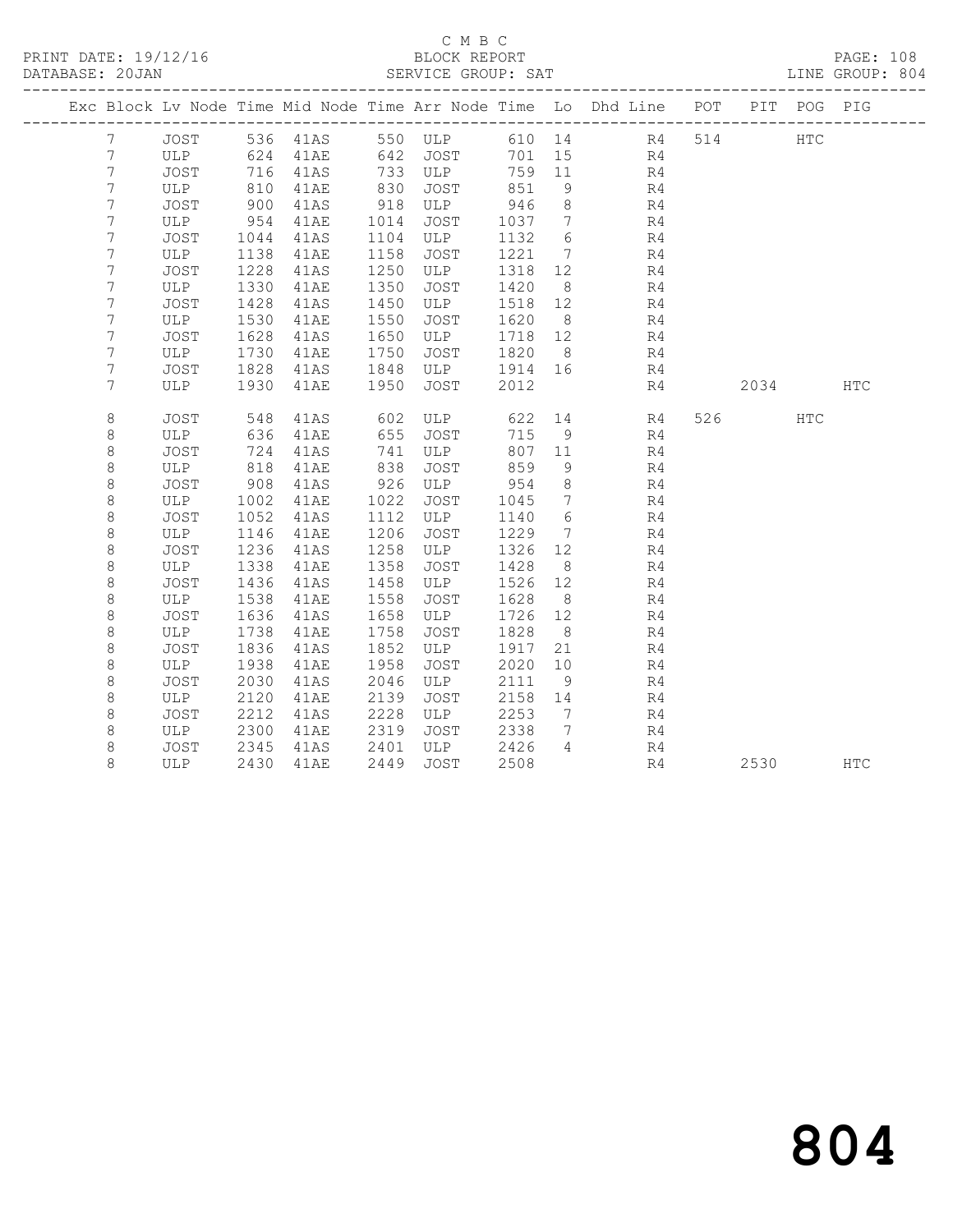# C M B C<br>BLOCK REPORT

PRINT DATE: 19/12/16 BLOCK REPORT PAGE: 109 ------------------------------------------------------------------------------------------------- Exc Block Lv Node Time Mid Node Time Arr Node Time Lo Dhd Line POT PIT POG PIG

LINE GROUP: 804

| 9           |      |            |      |              |                     |               |                 | JOST 732 41AS 749 ULP 815 11 R4       |    | 710      | HTC |            |
|-------------|------|------------|------|--------------|---------------------|---------------|-----------------|---------------------------------------|----|----------|-----|------------|
| 9           | ULP  | 826<br>916 | 41AE | 846          |                     |               |                 | R4                                    |    |          |     |            |
| $\mathsf 9$ | JOST |            | 41AS |              |                     |               |                 | R4                                    |    |          |     |            |
| 9           | ULP  | 1010       | 41AE | 1030         | JOST                | 1053          | $7\overline{ }$ | R4                                    |    |          |     |            |
| 9           | JOST | 1100       | 41AS | 1120         | ULP                 | 1148          | $6\overline{6}$ | R4                                    |    |          |     |            |
| $\mathsf 9$ | ULP  | 1154       | 41AE | 1214         | JOST                | 1237 7        |                 | R4                                    |    |          |     |            |
| $\mathsf 9$ | JOST | 1244       | 41AS | 1306         | ULP                 | 1334 12       |                 | R <sub>4</sub>                        |    |          |     |            |
| 9           | ULP  | 1346       | 41AE | 1406         | JOST                | 1436          | 8 <sup>8</sup>  | R4                                    |    |          |     |            |
| $\mathsf 9$ | JOST | 1444       | 41AS | 1506         | ULP                 | 1534 12       |                 | R <sub>4</sub>                        |    |          |     |            |
| $\mathsf 9$ | ULP  | 1546       | 41AE | 1606         | JOST                | 1636          | 8 <sup>8</sup>  | R4                                    |    |          |     |            |
| 9           | JOST | 1644       | 41AS | 1706         | ULP                 | 1734 12       |                 | R <sub>4</sub>                        |    |          |     |            |
| $\mathsf 9$ | ULP  | 1746       | 41AE | 1806         | JOST                | 1836          | 8 <sup>8</sup>  | R4                                    |    |          |     |            |
| 9           | JOST | 1844       | 41AS | 1900         | ULP                 | 1925 21       |                 | R <sub>4</sub>                        |    |          |     |            |
| $\mathsf 9$ | ULP  | 1946       | 41AE | 2006         | JOST                | 2028          | 12              | R4                                    |    |          |     |            |
| 9           | JOST | 2040       | 41AS | 2056         | ULP                 | 2121          | 9               | R4                                    |    |          |     |            |
| 9           | ULP  | 2130       | 41AE | 2149         | JOST                | 2208          | 16              | R <sub>4</sub>                        |    |          |     |            |
| 9           | JOST | 2224       | 41AS | 2240         | ULP                 | 2305          | 10              | R4                                    |    |          |     |            |
| 9           | ULP  | 2315       | 41AE | 2334         | JOST                | 2353          | $\overline{7}$  | R4                                    |    |          |     |            |
| 9           | JOST | 2400       | 41AS | 2416         |                     | 2441 4        |                 | R4                                    |    |          |     |            |
| $\mathsf 9$ | ULP  | 2445       | 41AE | 2504         | ULP<br>JOST<br>JOST | 2523          |                 |                                       | R4 | 2545 HTC |     |            |
|             |      |            |      |              |                     |               |                 |                                       |    |          |     |            |
| 10          | JOST | 1252       | 41AS |              | 1314 ULP            |               |                 | 1342 12 R4 1230 HTC                   |    |          |     |            |
| 10          | ULP  | 1354       | 41AE | 1414         | JOST                | 1444 8        |                 | R4                                    |    |          |     |            |
| 10          | JOST | 1452       | 41AS |              | 1514 ULP            | 1542 12       |                 | R <sub>4</sub>                        |    |          |     |            |
| 10          | ULP  | 1554       | 41AE | 1614         | JOST                | 1644          | 8 <sup>8</sup>  | R4                                    |    |          |     |            |
| 10          | JOST | 1652       | 41AS | 1714         | ULP                 | 1742 12       |                 | R4                                    |    |          |     |            |
| 10          | ULP  | 1754       | 41AE | 1814         | JOST                | 1844 8        |                 | R4                                    |    |          |     |            |
| 10          | JOST | 1852       | 41AS | 1908         | ULP                 | 1933          |                 | R4                                    |    | 2008 HTC |     |            |
|             |      |            |      |              |                     |               |                 |                                       |    |          |     |            |
| 11          | JOST | 600        | 41AS |              |                     |               |                 | 614 ULP 635 13 R4                     |    | 538 HTC  |     |            |
| 11          | ULP  | 648        | 41AE | 707          | JOST                | 727           | 13              | R4                                    |    |          |     |            |
| 11          | JOST | 740        | 41AS | 757          | ULP                 | 823 11<br>915 |                 | R4<br>R4                              |    |          |     |            |
| 11          | ULP  | 834        | 41AE | 854          | JOST                |               | 9               |                                       |    |          |     |            |
| 11          | JOST | 924        | 41AS | 942          | ULP                 | 1010          | 8 <sup>8</sup>  | R4                                    |    |          |     |            |
| 11          | ULP  | 1018       | 41AE | 1038         | JOST                | 1101 7        |                 | R4                                    |    |          |     |            |
| 11          | JOST | 1108       | 41AS | 1128         | ULP                 | 1156          | $6\overline{6}$ | R4                                    |    |          |     |            |
| 11          | ULP  | 1202       | 41AE | 1222         | JOST                | 1249          | 11              | R4                                    |    |          |     |            |
| 11          | JOST | 1300       | 41AS | 1322         | ULP                 | 1350 12       |                 | R4                                    |    |          |     |            |
| 11          | ULP  | 1402       | 41AE | 1422<br>1522 | JOST                | 1452          | 8 <sup>8</sup>  | R4                                    |    |          |     |            |
| 11          | JOST | 1500       | 41AS |              | ULP                 | 1550 12       |                 | R4<br>R4                              |    |          |     |            |
| 11          | ULP  | 1602       | 41AE | 1622         | JOST                | 1652          | 8 <sup>8</sup>  |                                       |    |          |     |            |
|             |      |            |      |              |                     |               |                 | 11 JOST 1700 41AS 1722 ULP 1750 12 R4 |    |          |     |            |
| 11          | ULP  | 1802       | 41AE | 1822         | JOST                | 1849          | 11              | R4                                    |    |          |     |            |
| 11          | JOST | 1900       | 41AS | 1916         | ULP                 | 1941          | 13              | R4                                    |    |          |     |            |
| 11          | ULP  | 1954       | 41AE | 2014         | JOST                | 2036          | 14              | R4                                    |    |          |     |            |
| 11          | JOST | 2050       | 41AS | 2106         | ULP                 | 2131          | - 9             | R4                                    |    |          |     |            |
| 11          | ULP  | 2140       | 41AE | 2159         | JOST                | 2218          | 18              | R4                                    |    |          |     |            |
| 11          | JOST | 2236       | 41AS | 2252         | ULP                 | 2317          | 13              | R4                                    |    |          |     |            |
| 11          | ULP  | 2330       | 41AE | 2349         | JOST                | 2408          | $\overline{7}$  | R4                                    |    |          |     |            |
| 11          | JOST | 2415       | 41AS | 2431         | ULP                 | 2456          | 4               | R4                                    |    |          |     |            |
| 11          | ULP  | 2500       | 41AE | 2519         | JOST                | 2538          |                 | R4                                    |    | 2600     |     | <b>HTC</b> |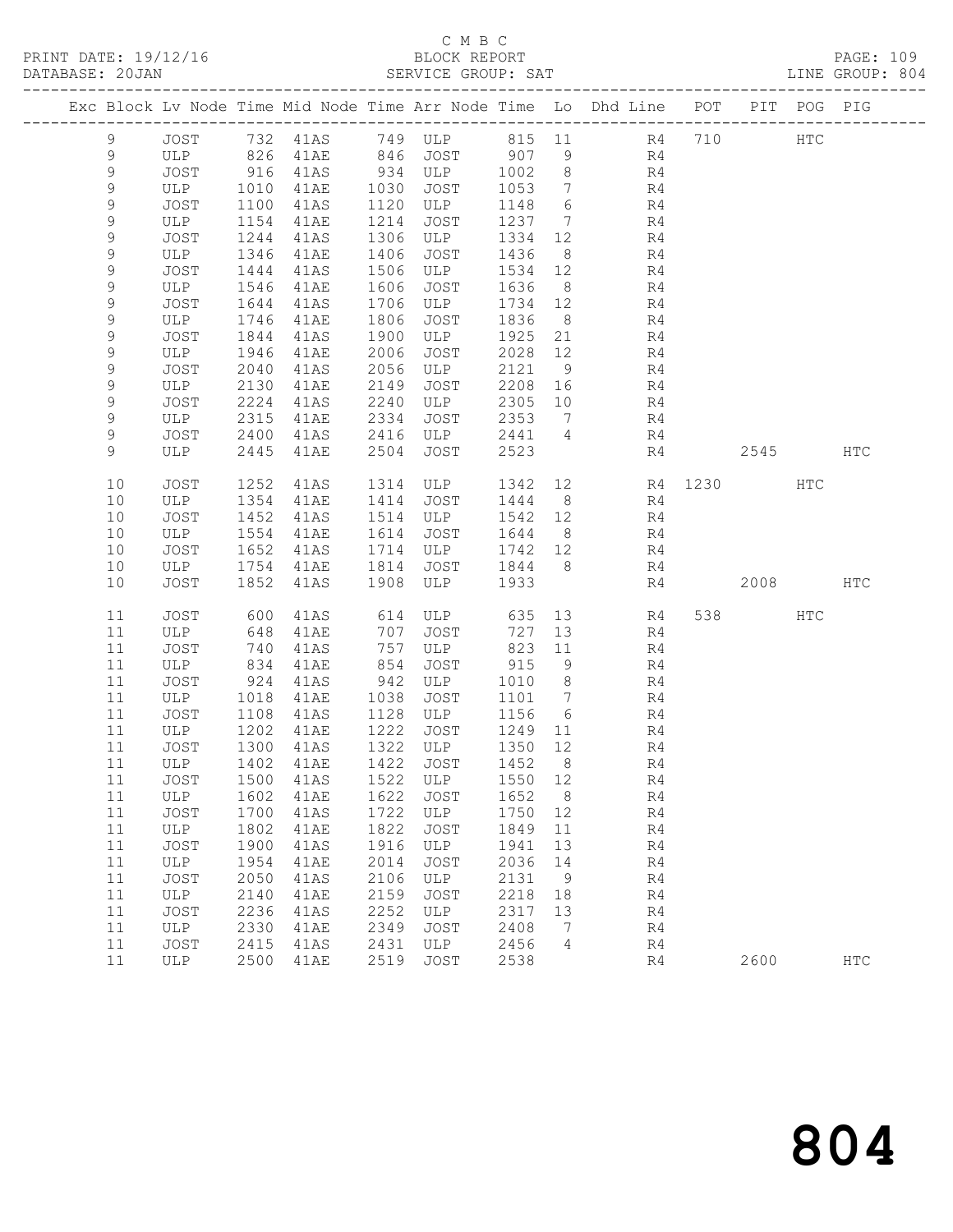# C M B C<br>BLOCK REPORT

| DATABASE: 20JAN | ----------------------        |                                                         |      |      | SERVICE GROUP: SAT                    |         |                |                                                                                |    |          |     | LINE GROUP: 804 |  |
|-----------------|-------------------------------|---------------------------------------------------------|------|------|---------------------------------------|---------|----------------|--------------------------------------------------------------------------------|----|----------|-----|-----------------|--|
|                 |                               |                                                         |      |      |                                       |         |                | Exc Block Lv Node Time Mid Node Time Arr Node Time Lo Dhd Line POT PIT POG PIG |    |          |     |                 |  |
| 12              |                               |                                                         |      |      |                                       |         |                | JOST 610 41AS 624 ULP 645 15 R4 548 HTC                                        |    |          |     |                 |  |
| 12              | ULP 700                       |                                                         |      |      |                                       |         |                | 41AE 719 JOST 740 8 R4                                                         |    |          |     |                 |  |
| 12              | JOST                          | 748                                                     |      |      |                                       |         |                | 41AS 805 ULP 831 11 R4                                                         |    |          |     |                 |  |
| 12              | ULP                           | 842                                                     | 41AE |      | 902 JOST                              | 923     | 9              | R4                                                                             |    |          |     |                 |  |
| 12              | JOST                          | 932                                                     | 41AS |      | $950$ ULP                             | 1018    | 8 <sup>8</sup> | R4                                                                             |    |          |     |                 |  |
| 12              | ULP                           | 1026                                                    | 41AE | 1046 | JOST                                  | 1109 7  |                | R <sub>4</sub>                                                                 |    |          |     |                 |  |
| 12              | JOST                          | 1116                                                    | 41AS |      | 1136 ULP                              | 1204 6  |                | R4                                                                             |    |          |     |                 |  |
| 12              | ULP                           | 1210                                                    | 41AE | 1230 | JOST                                  | 1257 11 |                | R4                                                                             |    |          |     |                 |  |
| 12              | JOST                          | 1308                                                    | 41AS | 1330 | ULP                                   | 1358 12 |                | R4                                                                             |    |          |     |                 |  |
| 12              | ULP                           | 1410                                                    | 41AE | 1430 | JOST                                  | 1500    | 8 <sup>8</sup> | R4                                                                             |    |          |     |                 |  |
| 12              | JOST                          | 1508                                                    | 41AS | 1530 | ULP                                   | 1558 12 |                | R4                                                                             |    |          |     |                 |  |
| 12              | ULP                           | 1610                                                    | 41AE | 1630 | JOST                                  | 1700 8  |                | R <sub>4</sub>                                                                 |    |          |     |                 |  |
| 12              | JOST                          | 1708                                                    | 41AS | 1730 | ULP                                   | 1758 12 |                | R4                                                                             |    |          |     |                 |  |
| 12              | ULP                           | 1810                                                    | 41AE | 1830 | JOST                                  | 1857    | 11             | R4                                                                             |    |          |     |                 |  |
| 12              | JOST                          | 1908                                                    | 41AS | 1924 | ULP                                   | 1949    | 13             | R4                                                                             |    |          |     |                 |  |
| 12              | ULP                           | 2002                                                    | 41AE | 2022 | JOST                                  | 2044 16 |                | R4                                                                             |    |          |     |                 |  |
| 12              | JOST                          | 2100                                                    | 41AS |      | 2116 ULP                              | 2141 9  |                | R4                                                                             |    |          |     |                 |  |
| 12              | ULP                           | 2150                                                    | 41AE | 2209 | JOST                                  | 2228    |                | R4                                                                             |    | 2250 HTC |     |                 |  |
| 13              | JOST                          | 620                                                     | 41AS |      |                                       |         |                | $634$ ULP $655$ 15 R4                                                          |    | 558 30   | HTC |                 |  |
| 13              | ULP                           | 710                                                     | 41AE | 729  | JOST                                  | 750     | 6              | R4                                                                             |    |          |     |                 |  |
| 13              | JOST                          | 756                                                     | 41AS |      | 813 ULP                               | 839 11  |                | R4                                                                             |    |          |     |                 |  |
| 13              | ULP                           | 850                                                     | 41AE | 910  | JOST                                  | 931     | 9              | R4                                                                             |    |          |     |                 |  |
| 13              | JOST                          | $\begin{array}{c}\n 940 \\  \hline\n 102\n \end{array}$ | 41AS | 958  | ULP                                   | 1026    | 8 <sup>8</sup> | R4                                                                             |    |          |     |                 |  |
| 13              | ULP                           | 1034                                                    | 41AE | 1054 | JOST                                  | 1117 7  |                | R4                                                                             |    |          |     |                 |  |
| 13              | JOST                          | 1124                                                    | 41AS | 1144 | ULP                                   | 1212 6  |                | R <sub>4</sub>                                                                 |    |          |     |                 |  |
| 13              | ULP                           | 1218                                                    | 41AE | 1238 | JOST                                  | 1305 11 |                | R4                                                                             |    |          |     |                 |  |
| 13              | JOST                          | 1316                                                    | 41AS | 1338 | ULP                                   | 1406    | 12             | R4                                                                             |    |          |     |                 |  |
| 13              | ULP                           | 1418                                                    | 41AE | 1438 | JOST                                  | 1508 8  |                | R4                                                                             |    |          |     |                 |  |
| 13              | JOST                          | 1516                                                    | 41AS | 1538 | ULP                                   | 1606 12 |                | R4                                                                             |    |          |     |                 |  |
| 13              | ULP                           | 1618                                                    | 41AE | 1638 | JOST                                  | 1708    | 8 <sup>8</sup> | R4                                                                             |    |          |     |                 |  |
| 13              | JOST                          | 1716                                                    | 41AS | 1738 | ULP                                   | 1806    | 12             | R4                                                                             |    |          |     |                 |  |
| 13              | ULP                           | 1818                                                    | 41AE | 1838 | JOST                                  | 1905 11 |                | R <sub>4</sub>                                                                 |    |          |     |                 |  |
| 13              | JOST                          | 1916                                                    | 41AS | 1932 | ULP                                   | 1957    | 13             | R4                                                                             |    |          |     |                 |  |
| 13              | ULP                           | 2010                                                    | 41AE | 2030 | JOST                                  | 2052    |                |                                                                                | R4 | 2114 HTC |     |                 |  |
| 14              | JOST 804 41AS<br>ULP 858 41AE |                                                         |      |      | 41AS 822 ULP 850<br>41AE 918 JOST 939 |         |                | $\begin{array}{ccc} 8 & & \mathbb{R}4 \\ 9 & & \mathbb{R}4 \end{array}$        |    | 742      | HTC |                 |  |
| 14              |                               |                                                         |      |      |                                       |         |                |                                                                                |    |          |     |                 |  |
|                 |                               |                                                         |      |      |                                       |         |                | 14 JOST 948 41AS 1006 ULP 1034 8 R4                                            |    |          |     |                 |  |
| 14              | ULP                           | 1042                                                    | 41AE | 1102 | JOST                                  | 1125 7  |                | R4                                                                             |    |          |     |                 |  |
| 14              | JOST                          | 1132                                                    | 41AS | 1152 | ULP                                   | 1220 6  |                | R4                                                                             |    |          |     |                 |  |
| 14              | ULP                           | 1226                                                    | 41AE | 1246 | JOST                                  | 1313 11 |                | R4                                                                             |    |          |     |                 |  |
| 14              | JOST                          | 1324                                                    | 41AS | 1346 | ULP                                   | 1414    | 12             | R4                                                                             |    |          |     |                 |  |
| 14              | ULP                           | 1426                                                    | 41AE | 1446 | JOST                                  | 1516    | 8 <sup>8</sup> | R4                                                                             |    |          |     |                 |  |
| 14              | JOST                          | 1524                                                    | 41AS | 1546 | ULP                                   | 1614 12 |                | R4                                                                             |    |          |     |                 |  |
| 14              | ULP                           | 1626                                                    | 41AE | 1646 | JOST                                  | 1716    | 8 <sup>8</sup> | R4                                                                             |    |          |     |                 |  |
| 14              | JOST                          | 1724                                                    | 41AS | 1746 | ULP                                   | 1814 12 |                | R4                                                                             |    |          |     |                 |  |
| 14              | ULP                           | 1826                                                    | 41AE | 1846 | JOST                                  | 1913    | 11             | R4                                                                             |    |          |     |                 |  |
| 14              | JOST                          | 1924                                                    | 41AS | 1940 | ULP                                   | 2005    | 13             | R4                                                                             |    |          |     |                 |  |
| 14              | ULP                           | 2018                                                    | 41AE | 2038 | JOST                                  | 2100 10 |                | R4                                                                             |    |          |     |                 |  |
| 14              | JOST                          | 2110                                                    | 41AS | 2126 | ULP                                   | 2151    | 9              | R4                                                                             |    |          |     |                 |  |
| 14              | ULP                           | 2200                                                    | 41AE | 2219 | JOST                                  | 2238 10 |                | R4                                                                             |    |          |     |                 |  |
| 14              | JOST                          | 2248                                                    | 41AS | 2304 | ULP                                   | 2329    |                | R4                                                                             |    | 2404     |     | <b>HTC</b>      |  |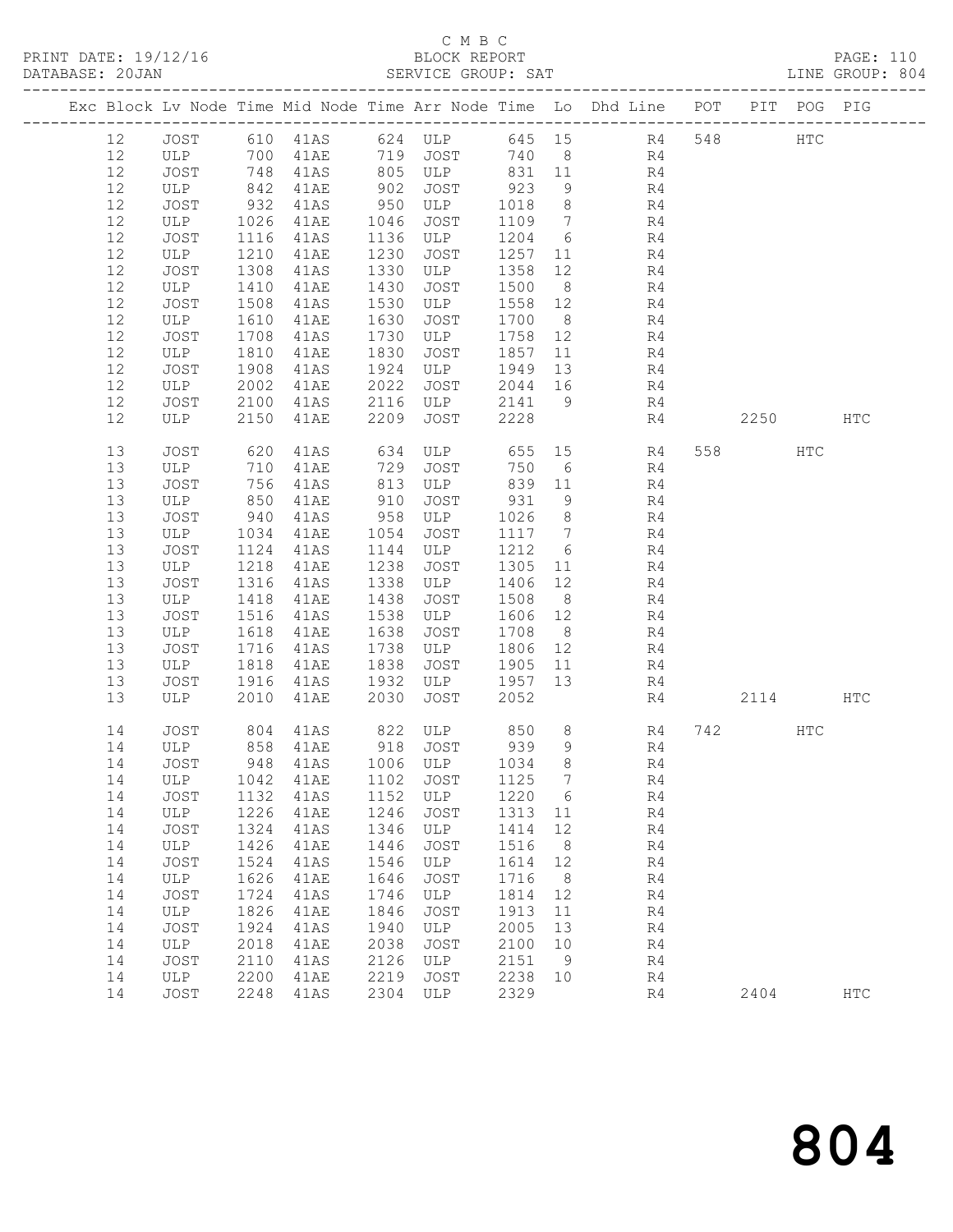### C M B C<br>BLOCK REPORT SERVICE GROUP: SAT

| DAIADAOL. ZUUAN |    |      |      |      |      | OLAVICL GAUUF, OAI |      |                 |                                                                    |           |             | DINE GROUF, 004 |
|-----------------|----|------|------|------|------|--------------------|------|-----------------|--------------------------------------------------------------------|-----------|-------------|-----------------|
|                 |    |      |      |      |      |                    |      |                 | Exc Block Lv Node Time Mid Node Time Arr Node Time Lo Dhd Line POT |           | PIT POG PIG |                 |
|                 | 15 | JOST | 630  | 41AS | 647  | ULP                |      |                 | 710 10<br>R4                                                       | 608 — 100 | <b>HTC</b>  |                 |
|                 | 15 | ULP  | 720  | 41AE | 739  | JOST               | 800  | 12 <sup>°</sup> | R4                                                                 |           |             |                 |
|                 | 15 | JOST | 812  | 41AS | 830  | ULP                | 858  | 8               | R4                                                                 |           |             |                 |
|                 | 15 | ULP  | 906  | 41AE | 926  | JOST               | 949  | $7\overline{ }$ | R <sub>4</sub>                                                     |           |             |                 |
|                 | 15 | JOST | 956  | 41AS | 1014 | ULP                | 1042 | 8               | R <sub>4</sub>                                                     |           |             |                 |
|                 | 15 | ULP  | 1050 | 41AE | 1110 | JOST               | 1133 | 7               | R <sub>4</sub>                                                     |           |             |                 |
|                 | 15 | JOST | 1140 | 41AS | 1200 | ULP                | 1228 | 6               | R <sub>4</sub>                                                     |           |             |                 |
|                 | 15 | ULP  | 1234 | 41AE | 1254 | JOST               | 1321 | 11              | R <sub>4</sub>                                                     |           |             |                 |
|                 | 15 | JOST | 1332 | 41AS | 1354 | ULP                | 1422 | 12              | R <sub>4</sub>                                                     |           |             |                 |
|                 | 15 | ULP  | 1434 | 41AE | 1454 | JOST               | 1524 | 8               | R4                                                                 |           |             |                 |
|                 | 15 | JOST | 1532 | 41AS | 1554 | ULP                | 1622 | 12              | R <sub>4</sub>                                                     |           |             |                 |
|                 | 15 | ULP  | 1634 | 41AE | 1654 | JOST               | 1724 | 8               | R4                                                                 |           |             |                 |
|                 | 15 | JOST | 1732 | 41AS | 1752 | ULP                | 1820 | 14              | R <sub>4</sub>                                                     |           |             |                 |
|                 | 15 | ULP  | 1834 | 41AE | 1854 | JOST               | 1918 | 14              | R <sub>4</sub>                                                     |           |             |                 |
|                 | 15 | JOST | 1932 | 41AS | 1948 | ULP                | 2013 | 13              | R <sub>4</sub>                                                     |           |             |                 |
|                 | 15 | ULP  | 2026 | 41AE | 2046 | JOST               | 2108 | 12              | R <sub>4</sub>                                                     |           |             |                 |
|                 | 15 | JOST | 2120 | 41AS | 2136 | ULP                | 2201 | 11              | R <sub>4</sub>                                                     |           |             |                 |
|                 | 15 | ULP  | 2212 | 41AE | 2231 | JOST               | 2250 | 10              | R <sub>4</sub>                                                     |           |             |                 |
|                 | 15 | JOST | 2300 | 41AS | 2316 | ULP                | 2341 | $\overline{4}$  | R4                                                                 |           |             |                 |
|                 | 15 | ULP  | 2345 | 41AE | 2404 | JOST               | 2423 | $7\overline{ }$ | R4                                                                 |           |             |                 |
|                 | 15 | JOST | 2430 | 41AS | 2446 | ULP                | 2511 |                 | R4                                                                 | 2546      |             | <b>HTC</b>      |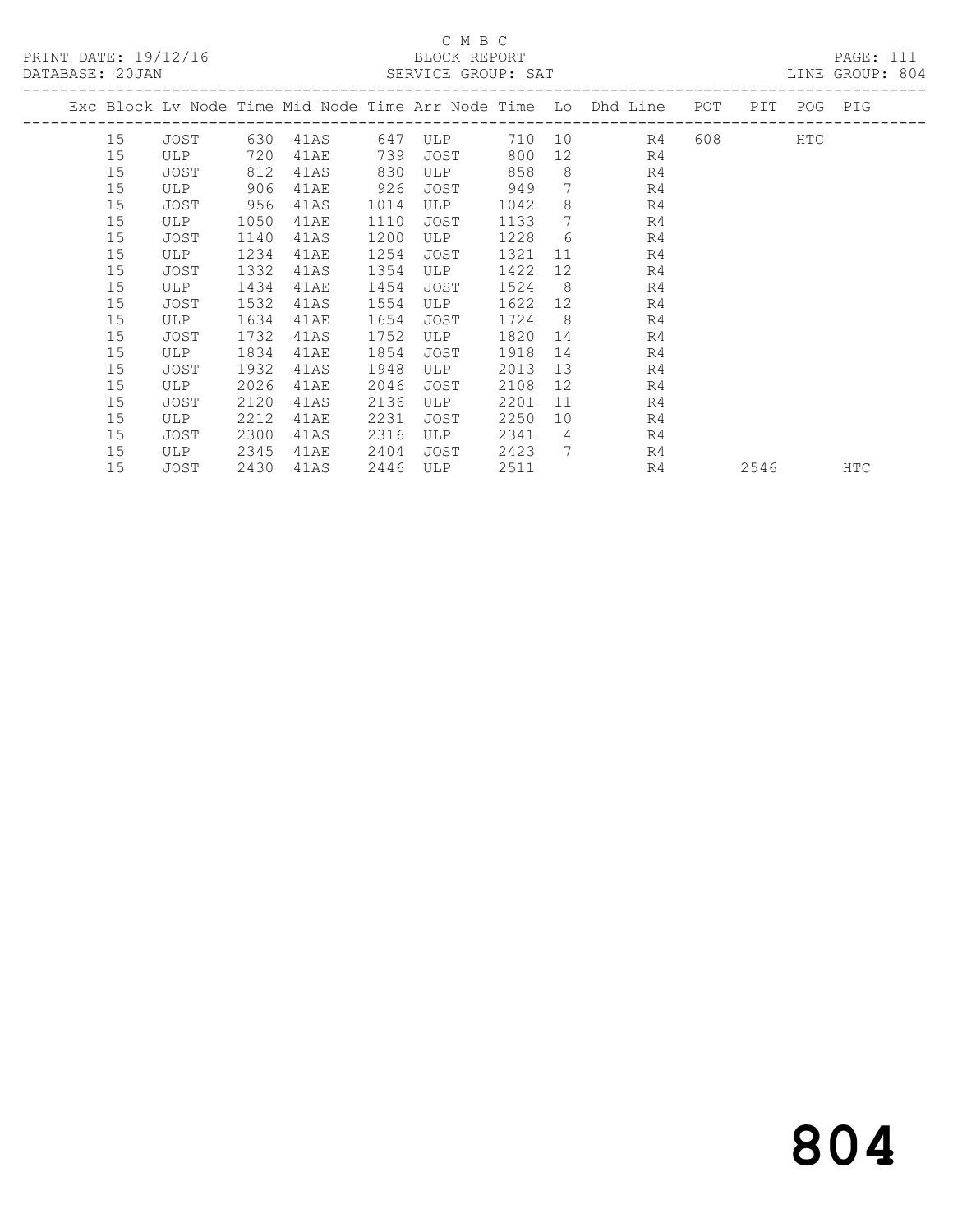|                 |              |                           |                                                     |              |                                           |              |          | C M B C<br>PRINT DATE: 19/12/16 BLOCK REPORT PAGE: 112<br>DATABASE: 20JAN SERVICE GROUP: SUN LINE GROUP: 100 |      |      |              |
|-----------------|--------------|---------------------------|-----------------------------------------------------|--------------|-------------------------------------------|--------------|----------|--------------------------------------------------------------------------------------------------------------|------|------|--------------|
|                 |              |                           |                                                     |              |                                           |              |          |                                                                                                              |      |      |              |
|                 |              |                           |                                                     |              |                                           |              |          | Exc Block Lv Node Time Mid Node Time Arr Node Time Lo Dhd Line POT PIT POG PIG                               |      |      |              |
| 10 <sub>1</sub> |              |                           | MAKN 440 MAKN                                       |              |                                           |              |          | 440 MPLP 456 10 100 425 HTC                                                                                  |      |      |              |
| 10              |              |                           | MPLP 506 MAKN                                       |              | 517 22ST                                  |              |          | $534$ 11 100                                                                                                 |      |      |              |
| 10              | 22ST         |                           | 545 MAKN                                            |              | 606 MPLP                                  |              |          | 622 24<br>100                                                                                                |      |      |              |
| 10              | MPLP         |                           | 646 MAKN<br>725 MAKN<br>815 MAKN                    |              |                                           |              |          | 657 22ST 714 11 100<br>743 MPLP 800 15 100<br>827 22ST 845 15 100                                            |      |      |              |
| 10              | 22ST         |                           |                                                     |              |                                           |              |          |                                                                                                              |      |      |              |
| 10              | MPLP         |                           |                                                     |              |                                           |              |          |                                                                                                              |      |      |              |
| 10              | 22ST         | 900                       | MAKN                                                |              |                                           |              |          | 920 MPLP 940 18 100                                                                                          |      |      |              |
| 10              | MPLP         | $958$<br>$1045$<br>$1142$ | MAKN                                                |              | 1013 22ST 1033                            |              |          | 12 100                                                                                                       |      |      |              |
| 10              | 22ST         |                           | MAKN                                                |              | 1107 MPLP                                 |              |          | 100                                                                                                          |      |      |              |
| 10              | MPLP         | 1142                      | MAKN                                                | 1158         | 22ST                                      |              |          | 100                                                                                                          |      |      |              |
| 10              | 22ST         | 1230                      | MAKN                                                | 1251         | MPLP                                      | 1315         |          | 12 and $\overline{a}$<br>100                                                                                 |      |      |              |
| 10              | MPLP         | 1327                      | MAKN                                                | 1343         | 22ST                                      | 1403         |          | 12<br>100                                                                                                    |      |      |              |
| 10              | 22ST         | 1415                      | MAKN                                                |              | 1436 MPLP 1459 13<br>1530 22ST 1550 10    |              |          | 100                                                                                                          |      |      |              |
| 10              | MPLP         | 1512                      | MAKN                                                |              |                                           | 1550         |          | 100                                                                                                          |      |      |              |
| 10              | 22ST         | 1600                      | MAKN                                                | 1622         | MPLP 1645 12                              |              |          | 100                                                                                                          |      |      |              |
| 10              | MPLP         | 1657                      | MAKN                                                | 1715         | 22ST                                      | 1736         |          | $9 \left( \frac{1}{2} \right)$<br>100                                                                        |      |      |              |
| 10              | 22ST         | 1745                      | MAKN                                                |              | 1807 MPLP<br>MPLP 1829 12<br>22ST 1916 14 |              |          | 100                                                                                                          |      |      |              |
| 10              | MPLP         | 1841                      | MAKN                                                | 1857         | 1950 MPLP                                 |              |          | 100<br>2010 16 100                                                                                           |      |      |              |
| 10<br>10        | 22ST         | 1930<br>2026              | MAKN                                                | 2042         | 22ST                                      | 2100 15      |          |                                                                                                              |      |      |              |
| 10              | MPLP<br>22ST | 2115                      | MAKN<br>MAKN                                        |              |                                           |              |          | 100<br>100                                                                                                   |      |      |              |
| 10              | MPLP         | 2201                      | MAKN                                                |              | 2135 MPLP 2153 8<br>2216 22ST 2234 25     |              |          | 100                                                                                                          |      |      |              |
| 10              | 22ST         | 2259                      | MAKN                                                | 2320         | MPLP                                      |              |          | 2336 9 100                                                                                                   |      |      |              |
| 10              | MPLP         | 2345                      | MAKN                                                | 2359         | 22ST                                      |              |          | 2418 11<br>100                                                                                               |      |      |              |
| 10              | 22ST         | 2429                      | MAKN                                                | 2448         | MPLP                                      | 2504 11      |          | 100                                                                                                          |      |      |              |
| 10              | MPLP         | 2515                      |                                                     |              | MAKN                                      | 2529         |          | 100                                                                                                          |      | 2544 | HTC          |
| 11              | MAKN         | 500                       | MAKN                                                |              | 500 MPLP                                  | 516          |          | 10 0<br>100                                                                                                  | 445  | HTC  |              |
| 11              | MPLP         |                           | MAKN                                                |              |                                           | 554          |          | 11<br>100                                                                                                    |      |      |              |
| 11              | 22ST         | 526<br>605<br>706         | MAKN                                                |              |                                           | 639          | 27       | 100                                                                                                          |      |      |              |
| 11              | MPLP         |                           | MAKN                                                |              | $717$ 22ST                                |              |          | 735 10<br>100                                                                                                |      |      |              |
| 11              | 22ST         |                           | 145 MAKN 806 MPLP 822 8<br>830 MAKN 842 22ST 900 15 |              |                                           |              |          | 100                                                                                                          |      |      |              |
| 11              | MPLP         |                           |                                                     |              |                                           |              |          | 100                                                                                                          |      |      |              |
|                 |              |                           | 11  22ST  915  MAKN  935  MPLP  955  18             |              |                                           |              |          | 100                                                                                                          |      |      |              |
| 11              | MPLP         | 1013                      | MAKN                                                | 1028         | 22ST                                      | 1047         | 13       | 100                                                                                                          |      |      |              |
| 11              | <b>22ST</b>  | 1100                      | MAKN                                                | 1120         | MPLP                                      | 1142         | 15       | 100                                                                                                          |      |      |              |
| 11              | MPLP         | 1157                      | MAKN                                                | 1213         | 22ST                                      | 1233         | 12       | 100                                                                                                          |      |      |              |
| 11              | 22ST         | 1245                      | MAKN                                                | 1307         | MPLP                                      | 1331         | 11       | 100                                                                                                          |      |      |              |
| 11              | MPLP         | 1342                      | MAKN                                                | 1358         | 22ST                                      | 1418         | 12       | 100                                                                                                          |      |      |              |
| 11              | <b>22ST</b>  | 1430                      | MAKN                                                | 1451         | MPLP                                      | 1514         | 13       | 100                                                                                                          |      |      |              |
| 11              | MPLP         | 1527                      | MAKN                                                | 1545         | 22ST                                      | 1605         | 10       | 100                                                                                                          |      |      |              |
| 11              | <b>22ST</b>  | 1615                      | MAKN                                                | 1637         | $\texttt{MPLP}$                           | 1659         | 12       | 100                                                                                                          |      |      |              |
| 11              | MPLP         | 1711                      | MAKN                                                | 1729         | 22ST                                      | 1749         | 11       | 100                                                                                                          |      |      |              |
| 11              | 22ST         | 1800                      | MAKN                                                | 1821         | MPLP                                      | 1843         | 13       | 100                                                                                                          |      |      |              |
| 11<br>11        | MPLP         | 1856                      | MAKN                                                | 1912<br>2007 | 22ST                                      | 1931         | 14       | 100<br>100                                                                                                   |      |      |              |
| 11              | 22ST<br>MPLP | 1945<br>2041              | MAKN<br>MAKN                                        | 2057         | MPLP<br>22ST                              | 2027<br>2116 | 14<br>15 | 100                                                                                                          |      |      |              |
| 11              | 22ST         | 2131                      | MAKN                                                | 2153         | MPLP                                      | 2211         | 10       | 100                                                                                                          |      |      |              |
| 11              | MPLP         | 2221                      | MAKN                                                | 2236         | 22ST                                      | 2254         |          | 100                                                                                                          | 2301 |      | $_{\rm HTC}$ |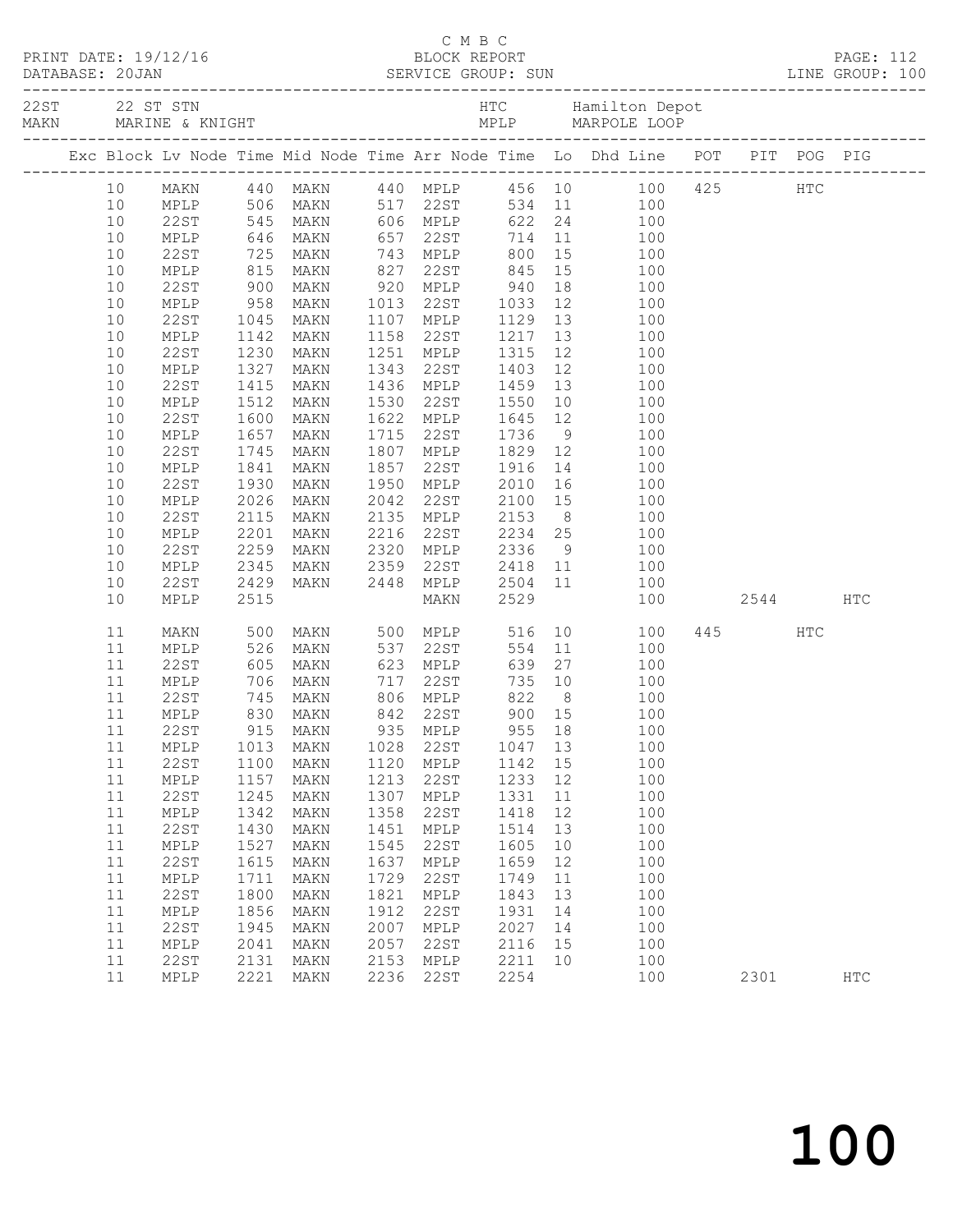# C M B C<br>BLOCK REPORT

| DATABASE: 20JAN |    |                 |      |      |      | SERVICE GROUP: SUN |      |                 |                                                                    |     |      |               | LINE GROUP: 100 |
|-----------------|----|-----------------|------|------|------|--------------------|------|-----------------|--------------------------------------------------------------------|-----|------|---------------|-----------------|
|                 |    |                 |      |      |      |                    |      |                 | Exc Block Lv Node Time Mid Node Time Arr Node Time Lo Dhd Line POT |     |      | PIT POG PIG   |                 |
|                 | 12 | 22ST            | 502  | MAKN | 520  | MPLP               | 536  | 10              | 100                                                                | 454 |      | $_{\rm{HTC}}$ |                 |
|                 | 12 | MPLP            | 546  | MAKN | 557  | 22ST               | 614  | 11              | 100                                                                |     |      |               |                 |
|                 | 12 | 22ST            | 625  | MAKN | 643  | MPLP               | 659  | 27              | 100                                                                |     |      |               |                 |
|                 | 12 | MPLP            | 726  | MAKN | 737  | 22ST               | 754  | 21              | 100                                                                |     |      |               |                 |
|                 | 12 | 22ST            | 815  | MAKN | 835  | MPLP               | 853  | 20              | 100                                                                |     |      |               |                 |
|                 | 12 | MPLP            | 913  | MAKN | 925  | 22ST               | 943  | 17              | 100                                                                |     |      |               |                 |
|                 | 12 | 22ST            | 1000 | MAKN | 1020 | MPLP               | 1040 | 18              | 100                                                                |     |      |               |                 |
|                 | 12 | MPLP            | 1058 | MAKN | 1113 | 22ST               | 1133 | 12              | 100                                                                |     |      |               |                 |
|                 | 12 | 22ST            | 1145 | MAKN | 1207 | MPLP               | 1229 | 13              | 100                                                                |     |      |               |                 |
|                 | 12 | MPLP            | 1242 | MAKN | 1258 | 22ST               | 1318 | 12              | 100                                                                |     |      |               |                 |
|                 | 12 | 22ST            | 1330 | MAKN | 1351 | MPLP               | 1415 | 12              | 100                                                                |     |      |               |                 |
|                 | 12 | MPLP            | 1427 | MAKN | 1443 | 22ST               | 1503 | 12              | 100                                                                |     |      |               |                 |
|                 | 12 | 22ST            | 1515 | MAKN | 1536 | MPLP               | 1559 | 13              | 100                                                                |     |      |               |                 |
|                 | 12 | MPLP            | 1612 | MAKN | 1630 | 22ST               | 1650 | 10              | 100                                                                |     |      |               |                 |
|                 | 12 | <b>22ST</b>     | 1700 | MAKN | 1722 | MPLP               | 1744 | 12              | 100                                                                |     |      |               |                 |
|                 | 12 | MPLP            | 1756 | MAKN | 1812 | 22ST               | 1833 | 12              | 100                                                                |     |      |               |                 |
|                 | 12 | 22ST            | 1845 | MAKN | 1907 | MPLP               | 1929 | 12              | 100                                                                |     |      |               |                 |
|                 | 12 | MPLP            | 1941 | MAKN | 1957 | 22ST               | 2016 | 14              | 100                                                                |     |      |               |                 |
|                 | 12 | 22ST            | 2030 | MAKN | 2050 | MPLP               | 2110 | 16              | 100                                                                |     |      |               |                 |
|                 | 12 | <b>MPLP</b>     | 2126 | MAKN | 2142 | 22ST               | 2200 |                 | 100                                                                |     | 2207 |               | <b>HTC</b>      |
|                 | 13 | 22ST            | 525  | MAKN | 543  | MPLP               | 559  | $7\phantom{.0}$ | 100                                                                | 517 |      | <b>HTC</b>    |                 |
|                 | 13 | MPLP            | 606  | MAKN | 617  | 22ST               | 635  | 10              | 100                                                                |     |      |               |                 |
|                 | 13 | 22ST            | 645  | MAKN | 706  | MPLP               | 722  | 21              | 100                                                                |     |      |               |                 |
|                 | 13 | MPLP            | 743  | MAKN | 754  | 22ST               | 811  | 19              | 100                                                                |     |      |               |                 |
|                 | 13 | 22ST            | 830  | MAKN | 850  | MPLP               | 908  | 20              | 100                                                                |     |      |               |                 |
|                 | 13 | MPLP            | 928  | MAKN | 940  | 22ST               | 958  | 17              | 100                                                                |     |      |               |                 |
|                 | 13 | 22ST            | 1015 | MAKN | 1035 | MPLP               | 1055 | 17              | 100                                                                |     |      |               |                 |
|                 | 13 | MPLP            | 1112 | MAKN | 1127 | 22ST               | 1146 | 14              | 100                                                                |     |      |               |                 |
|                 | 13 | 22ST            | 1200 | MAKN | 1221 | MPLP               | 1243 | 14              | 100                                                                |     |      |               |                 |
|                 | 13 | MPLP            | 1257 | MAKN | 1313 | 22ST               | 1334 | 11              | 100                                                                |     |      |               |                 |
|                 | 13 | 22ST            | 1345 | MAKN | 1407 | MPLP               | 1431 | 11              | 100                                                                |     |      |               |                 |
|                 | 13 | MPLP            | 1442 | MAKN | 1458 | 22ST               | 1518 | 12 <sup>°</sup> | 100                                                                |     |      |               |                 |
|                 | 13 | 22ST            | 1530 | MAKN | 1552 | MPLP               | 1615 | 12              | 100                                                                |     |      |               |                 |
|                 | 13 | MPLP            | 1627 | MAKN | 1645 | 22ST               | 1705 | 10              | 100                                                                |     |      |               |                 |
|                 | 13 | 22ST            | 1715 | MAKN | 1736 | MPLP               | 1758 | 13              | 100                                                                |     |      |               |                 |
|                 | 13 | MPLP            | 1811 | MAKN | 1827 | 22ST               | 1847 | 13              | 100                                                                |     |      |               |                 |
|                 | 13 | 22ST            | 1900 | MAKN | 1920 | MPLP               | 1942 | 14              | 100                                                                |     |      |               |                 |
|                 | 13 | $\texttt{MPLP}$ | 1956 | MAKN | 2012 | 22ST               | 2032 | 13              | 100                                                                |     |      |               |                 |
|                 | 13 | 22ST            | 2045 | MAKN | 2107 | MPLP               | 2125 | 16              | 100                                                                |     |      |               |                 |
|                 | 13 | MPLP            | 2141 | MAKN | 2157 | 22ST               | 2216 | 13              | 100                                                                |     |      |               |                 |
|                 | 13 | 22ST            | 2229 | MAKN | 2249 | MPLP               | 2307 | 8               | 100                                                                |     |      |               |                 |
|                 | 13 | MPLP            | 2315 | MAKN | 2329 | 22ST               | 2346 | 13              | 100                                                                |     |      |               |                 |
|                 | 13 | 22ST            | 2359 | MAKN | 2420 | MPLP               | 2436 | 9               | 100                                                                |     |      |               |                 |
|                 | 13 | MPLP            | 2445 | MAKN | 2456 | 22ST               | 2514 |                 | 100                                                                |     | 2521 |               | <b>HTC</b>      |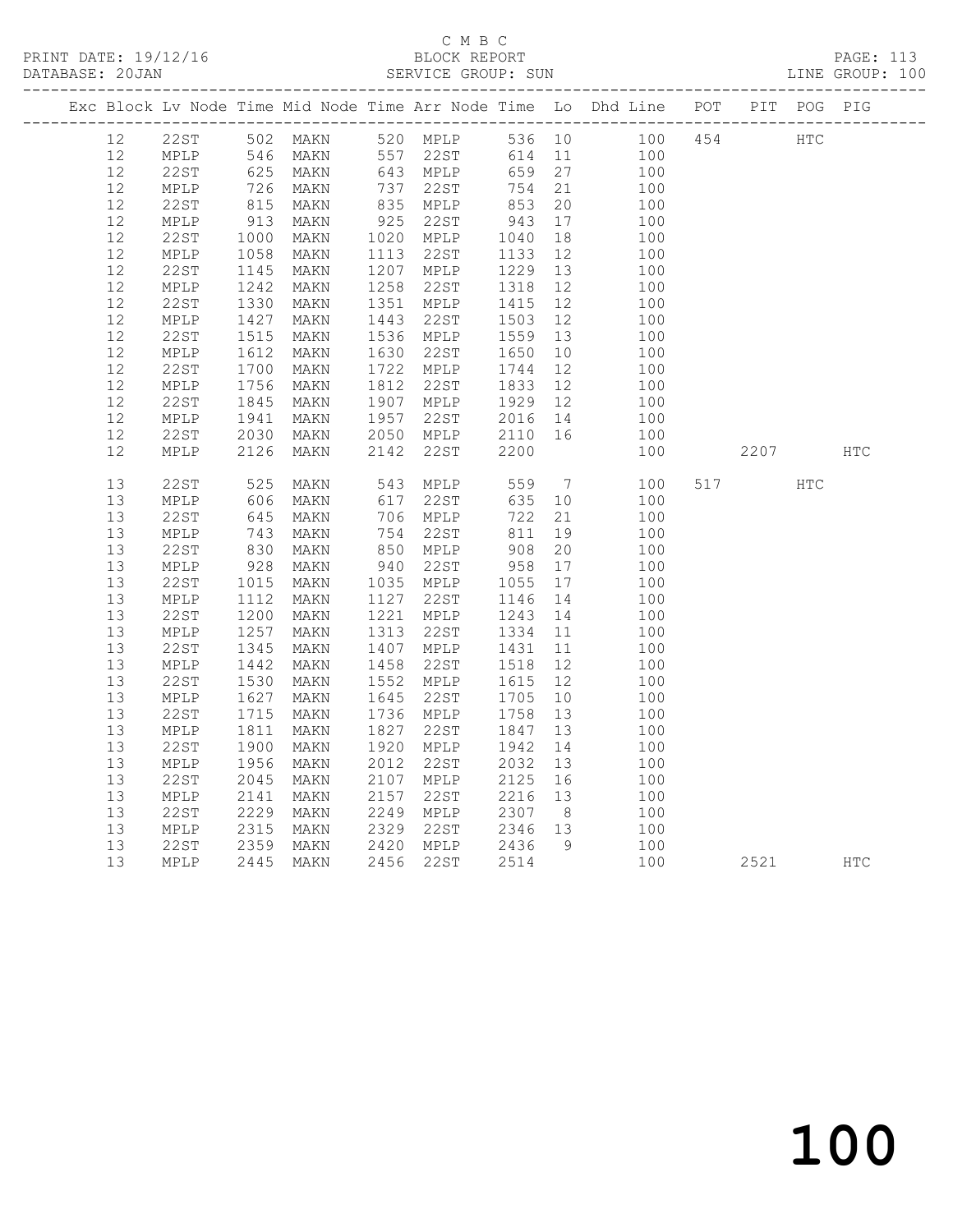### C M B C<br>BLOCK REPORT SERVICE GROUP: SUN

|    |                 |                  |                                  |      |           |         |    | Exc Block Lv Node Time Mid Node Time Arr Node Time Lo Dhd Line POT PIT POG PIG |     |         |            |            |
|----|-----------------|------------------|----------------------------------|------|-----------|---------|----|--------------------------------------------------------------------------------|-----|---------|------------|------------|
| 14 | MAKN            |                  |                                  |      |           |         |    | 600 MAKN 600 MPLP 616 10 100                                                   | 545 |         | <b>HTC</b> |            |
| 14 | MPLP            |                  | 626 MAKN<br>705 MAKN<br>800 MAKN |      |           |         |    | 637 22ST 654 11 100<br>723 MPLP 740 20 100                                     |     |         |            |            |
| 14 | 22ST            |                  |                                  |      |           |         |    |                                                                                |     |         |            |            |
| 14 | MPLP            |                  |                                  |      | 812 22ST  |         |    | $831 \quad 14 \quad 100$                                                       |     |         |            |            |
| 14 | 22ST            | 845              | MAKN                             |      | 905 MPLP  | 925     | 18 | 100                                                                            |     |         |            |            |
| 14 | MPLP            | 943<br>1030      | MAKN                             | 956  | 22ST      | 1015 15 |    | 100                                                                            |     |         |            |            |
| 14 | 22ST            |                  | MAKN                             |      | 1050 MPLP | 1110    | 17 | 100                                                                            |     |         |            |            |
| 14 | MPLP            | 1127             | MAKN                             | 1143 | 22ST      | 1202    | 13 | $\frac{1}{100}$                                                                |     |         |            |            |
| 14 | 22ST            | 1215             | MAKN                             | 1236 | MPLP      | 1300    | 12 | 100                                                                            |     |         |            |            |
| 14 | MPLP            | 1312             | MAKN                             | 1328 | 22ST      | 1348    | 12 | 100                                                                            |     |         |            |            |
| 14 | 22ST            | $1400$<br>$1457$ | MAKN                             | 1421 | MPLP      | 1445    | 12 | $\frac{100}{100}$                                                              |     |         |            |            |
| 14 | MPLP            |                  | MAKN                             | 1513 | 22ST      | 1534 11 |    | 100                                                                            |     |         |            |            |
| 14 | 22ST            | 1545             | MAKN                             | 1607 | MPLP      | 1630    | 12 | 100                                                                            |     |         |            |            |
| 14 | MPLP            | 1642             | MAKN                             | 1700 | 22ST      | 1720    |    | 10<br>100                                                                      |     |         |            |            |
| 14 | 22ST            | 1730             | MAKN                             | 1751 | MPLP      | 1813    | 13 | 100                                                                            |     |         |            |            |
| 14 | MPLP            | 1826             | MAKN                             | 1842 | 22ST      | 1902    | 13 | 100                                                                            |     |         |            |            |
| 14 | 22ST            | 1915             | MAKN                             |      | 1935 MPLP | 1955 16 |    | $\begin{array}{c} 100 \\ 100 \end{array}$                                      |     |         |            |            |
| 14 | MPLP            | 2011             | MAKN                             | 2027 | 22ST      | 2045 15 |    | 100                                                                            |     |         |            |            |
| 14 | 22ST            | 2100             | MAKN                             | 2120 | MPLP      | 2138 13 |    | 100                                                                            |     |         |            |            |
| 14 | MPLP            | 2151             |                                  |      | MAKN      | 2207    |    | 100                                                                            |     | 2222    |            | <b>HTC</b> |
| 15 | 22ST            | 800              | MAKN                             |      | 820 MPLP  | 838     |    | 20<br>100                                                                      |     | 752 HTC |            |            |
| 15 | MPLP            | 858              | MAKN                             |      | 910 22ST  | 929 16  |    | 100                                                                            |     |         |            |            |
| 15 | 22ST            | 945              | MAKN                             |      | 1005 MPLP | 1025    | 18 | 100                                                                            |     |         |            |            |
| 15 | MPLP            | 1043             | MAKN                             | 1058 | 22ST      | 1117 13 |    | 100                                                                            |     |         |            |            |
| 15 | 22ST            | 1130             | MAKN                             |      | 1151 MPLP | 1213    | 14 | 100                                                                            |     |         |            |            |
| 15 | MPLP            | 1227             | MAKN                             | 1243 | 22ST      | 1303    |    | 12<br>100                                                                      |     |         |            |            |
| 15 | 22ST            | 1315             | MAKN                             | 1336 | MPLP      | 1400    | 12 | 100                                                                            |     |         |            |            |
| 15 | MPLP            |                  | MAKN                             | 1428 | 22ST      | 1448    | 12 | 100                                                                            |     |         |            |            |
| 15 | 22ST            | $1412$<br>$1500$ | MAKN                             |      | 1521 MPLP | 1544 13 |    | 100                                                                            |     |         |            |            |
| 15 | MPLP            | 1557             | MAKN                             | 1615 | 22ST      | 1636    | 9  | 100                                                                            |     |         |            |            |
| 15 | 22ST            | 1645             | MAKN                             | 1707 | MPLP      | 1729 12 |    | 100                                                                            |     |         |            |            |
| 15 | MPLP            | 1741             | MAKN                             | 1757 | 22ST      | 1817    | 13 | 100                                                                            |     |         |            |            |
| 15 | <b>22ST</b>     | 1830             | MAKN                             | 1850 | MPLP      | 1912    | 14 | 100                                                                            |     |         |            |            |
| 15 | MPLP            | 1926             | MAKN                             | 1942 | 22ST      | 2001    |    | 14<br>100                                                                      |     |         |            |            |
| 15 | 22ST            | 2015             | MAKN                             | 2035 | MPLP      |         |    | 2055 16 100                                                                    |     |         |            |            |
| 15 | $\texttt{MPLP}$ | 2111             | MAKN                             | 2127 | 22ST      |         |    | 2145 16 100                                                                    |     |         |            |            |
| 15 | 22ST            | 2201             | MAKN                             |      | 2223 MPLP | 2241 11 |    | 100                                                                            |     |         |            |            |
| 15 | MPLP            | 2252             |                                  |      | MAKN      | 2307    |    | 100                                                                            |     | 2322    |            | HTC        |
|    |                 |                  |                                  |      |           |         |    |                                                                                |     |         |            |            |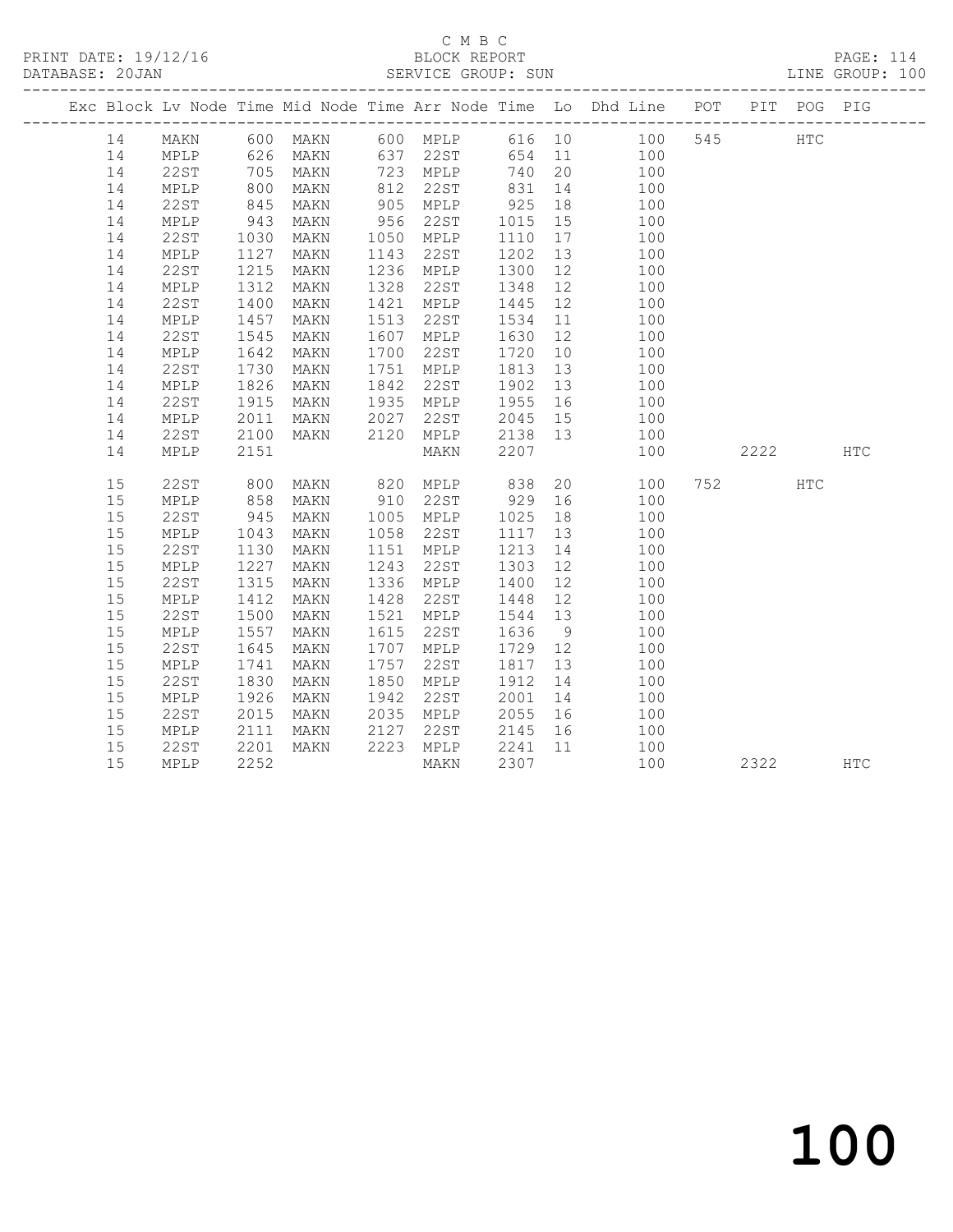PRINT DATE: 19/12/16 BLOCK REPORT<br>DATABASE: 20JAN SERVICE GROUP: SUN

# C M B C<br>BLOCK REPORT

PAGE: 115<br>LINE GROUP: 100

|    |      |      |      |      |          |      |                | Exc Block Lv Node Time Mid Node Time Arr Node Time Lo Dhd Line POT |           | PIT POG PIG |            |
|----|------|------|------|------|----------|------|----------------|--------------------------------------------------------------------|-----------|-------------|------------|
| 16 | MAKN | 815  | MAKN |      | 815 MPLP |      |                | 833 11<br>100                                                      | 800 - 100 | HTC         |            |
| 16 | MPLP | 844  | MAKN | 856  | 22ST     | 914  | 16             | 100                                                                |           |             |            |
| 16 | 22ST | 930  | MAKN | 950  | MPLP     | 1010 | 18             | 100                                                                |           |             |            |
| 16 | MPLP | 1028 | MAKN | 1043 | 22ST     | 1102 | 13             | 100                                                                |           |             |            |
| 16 | 22ST | 1115 | MAKN | 1136 | MPLP     | 1158 | 14             | 100                                                                |           |             |            |
| 16 | MPLP | 1212 | MAKN | 1228 | 22ST     | 1248 | 12             | 100                                                                |           |             |            |
| 16 | 22ST | 1300 | MAKN | 1321 | MPLP     | 1345 | 12             | 100                                                                |           |             |            |
| 16 | MPLP | 1357 | MAKN | 1413 | 22ST     | 1434 | 11             | 100                                                                |           |             |            |
| 16 | 22ST | 1445 | MAKN | 1507 | MPLP     | 1530 | 12             | 100                                                                |           |             |            |
| 16 | MPLP | 1542 | MAKN | 1600 | 22ST     | 1620 | 10             | 100                                                                |           |             |            |
| 16 | 22ST | 1630 | MAKN | 1652 | MPLP     | 1714 | 12             | 100                                                                |           |             |            |
| 16 | MPLP | 1726 | MAKN | 1744 | 22ST     | 1804 | 11             | 100                                                                |           |             |            |
| 16 | 22ST | 1815 | MAKN | 1835 | MPLP     | 1857 | 14             | 100                                                                |           |             |            |
| 16 | MPLP | 1911 | MAKN | 1927 | 22ST     | 1947 | 13             | 100                                                                |           |             |            |
| 16 | 22ST | 2000 | MAKN | 2020 | MPLP     | 2040 | 16             | 100                                                                |           |             |            |
| 16 | MPLP | 2056 | MAKN | 2112 | 22ST     | 2130 | 16             | 100                                                                |           |             |            |
| 16 | 22ST | 2146 | MAKN | 2206 | MPLP     | 2224 | 21             | 100                                                                |           |             |            |
| 16 | MPLP | 2245 | MAKN | 2300 | 22ST     | 2319 | 10             | 100                                                                |           |             |            |
| 16 | 22ST | 2329 | MAKN | 2349 | MPLP     | 2405 | 10             | 100                                                                |           |             |            |
| 16 | MPLP | 2415 | MAKN | 2429 | 22ST     | 2446 | 20             | 100                                                                |           |             |            |
| 16 | 22ST | 2506 | MAKN | 2525 | MPLP     | 2540 | 8 <sup>8</sup> | 100                                                                |           |             |            |
| 16 | MPLP | 2548 |      |      | MAKN     | 2602 |                | 100                                                                | 2617      |             | <b>HTC</b> |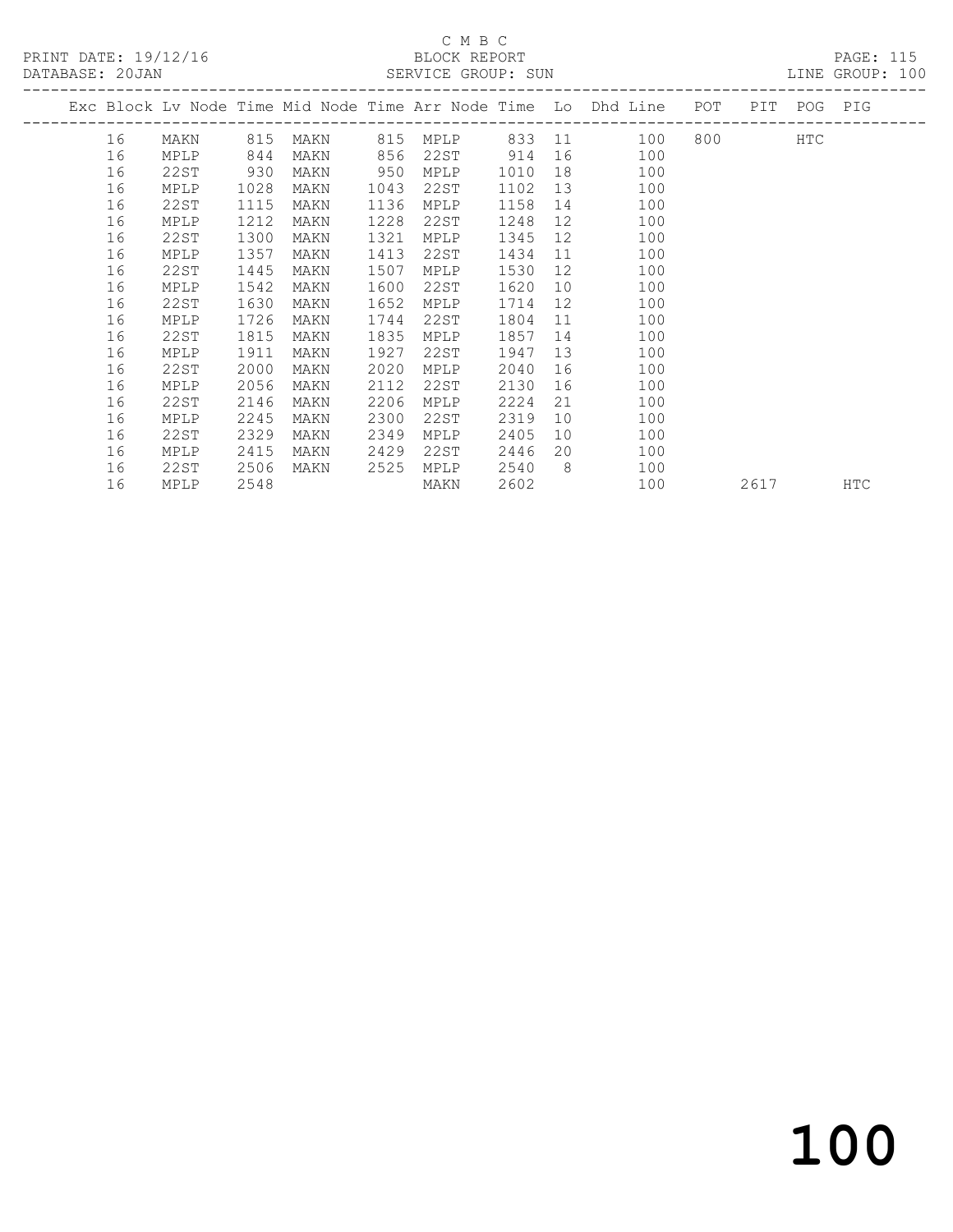|      |                                                                                                                                                                                                                                                                                                                                                                                                       | PRINT DATE: 19/12/16                                                                                                                                                                                       |                                                                                                                                                      |                                                                                             |                                              | C M B C<br>BLOCK REPORT                                                                                                                                                       |                                                                                                                                                              |                                                                                                                                                                                                | DATABASE: 20JAN SERVICE GROUP: SUN LINE GROUP: 106                                                                                                                                                                                                                                                                                                                                                                                                                                                                                                                                    |          |     | PAGE: 116  |  |
|------|-------------------------------------------------------------------------------------------------------------------------------------------------------------------------------------------------------------------------------------------------------------------------------------------------------------------------------------------------------------------------------------------------------|------------------------------------------------------------------------------------------------------------------------------------------------------------------------------------------------------------|------------------------------------------------------------------------------------------------------------------------------------------------------|---------------------------------------------------------------------------------------------|----------------------------------------------|-------------------------------------------------------------------------------------------------------------------------------------------------------------------------------|--------------------------------------------------------------------------------------------------------------------------------------------------------------|------------------------------------------------------------------------------------------------------------------------------------------------------------------------------------------------|---------------------------------------------------------------------------------------------------------------------------------------------------------------------------------------------------------------------------------------------------------------------------------------------------------------------------------------------------------------------------------------------------------------------------------------------------------------------------------------------------------------------------------------------------------------------------------------|----------|-----|------------|--|
| NWST | SUST                                                                                                                                                                                                                                                                                                                                                                                                  | 6& 6N 6 AV & 6 ST<br>BORN O AV & O SI<br>BORN BURNABY CITY HALL<br>GIST GILMORE STATION<br>HOLD HOLDOM STATION<br>LOST LOUGHEED STN<br>NEW WESTMINSTER STN<br>SFU SFU EXCHANGE<br>SURREY CENTRAL STATION   |                                                                                                                                                      |                                                                                             |                                              |                                                                                                                                                                               |                                                                                                                                                              |                                                                                                                                                                                                | 6&6S 6 AV & 6 ST<br>EDST EDMONDS STN<br>PAST PATTERSON STN<br>SPST SPERLING STN                                                                                                                                                                                                                                                                                                                                                                                                                                                                                                       |          |     |            |  |
|      |                                                                                                                                                                                                                                                                                                                                                                                                       |                                                                                                                                                                                                            |                                                                                                                                                      |                                                                                             |                                              |                                                                                                                                                                               |                                                                                                                                                              |                                                                                                                                                                                                | Exc Block Lv Node Time Mid Node Time Arr Node Time Lo Dhd Line POT PIT POG PIG                                                                                                                                                                                                                                                                                                                                                                                                                                                                                                        |          |     |            |  |
|      | $\mathbf{1}$<br>1<br>$\mathbf{1}$<br>$\mathbf{1}$<br>$\mathbf{1}$<br>$\mathbf{1}$<br>$\mathbf 1$<br>$\mathbf{1}$<br>$\mathbf 1$<br>$\mathbf{1}$<br>$\mathbf 1$<br>$\mathbf{1}$<br>$\mathbf 1$<br>$\mathbf{1}$<br>$\mathbf{1}$<br>$\mathbf{1}$<br>$\mathbf 1$<br>$\mathbf 1$<br>$\mathbf{1}$<br>$\mathbf 1$<br>$\mathbf 1$<br>$\mathbf 1$<br>$\mathbf 1$<br>$\mathbf 1$<br>$\mathbf 1$<br>$\mathbf{1}$ | LOST<br>MTST 1035<br>SFU 1125<br>MTST<br>MTST<br>LOST<br>MTST<br>SFU<br>SFU<br>MTST<br>EDST<br>MTST<br>LOST<br>MTST<br>SFU<br>MTST<br>EDST<br>MTST<br>EDST<br>MTST<br>EDST<br>MTST<br>EDST<br>MTST<br>LOST | 940<br>1219<br>1310<br>1405<br>1455<br>1551<br>1614<br>1835<br>1925<br>2016<br>2036<br>2106<br>2126<br>2205<br>2223<br>2307<br>2323<br>2425          | 1649 SPST      1715   LOST       1734     6<br>1740   SPST       1800   MTST      1824   11 |                                              | SPST 1945 MTST<br>EDST<br>MTST<br>EDST<br>EDST<br>MTST 2242 25<br>$EDST$ 2321 2<br>SPST 2442 MTST 2500                                                                        | 2034<br>2055 11<br>2124<br>2221                                                                                                                              |                                                                                                                                                                                                | MTST 704 SPST 724 SFU 740 5 144 642 HTC<br>SFU 745 SPST 803 MTST 828 12 144<br>MTST 840 SPST 902 LOST 918 22 110<br>SPST 1001 MTST 1025 10 110<br>SPST 1059 SFU 1116 9 144<br>SPST 1145 MTST 1213 6 144<br>SPST 1244 LOST 1304 6 110<br>SPST 1331 MTST 1356 9 110<br>SPST 1431 SFU 1449 6 144<br>SPST 1515 MTST 1543 8 144<br>EDST 1612 2 119<br>MTST 1638 11 119<br>110<br>110<br>SPST 1902 SFU 1921 4 144<br>2009 7 144<br>2 119<br>119<br>$\frac{1}{119}$<br>$\overline{2}$<br>MTST 2145 20 119<br>2 119<br>119<br>119<br>MTST 2341 3 119<br>2344 SPST 2405 LOST 2422 3 110<br>110 | 2518 HTC |     |            |  |
|      | $\overline{2}$<br>$\mathbf{2}$<br>$\mathbf{2}$<br>$\mathbf{2}$<br>$\mathbf{2}$<br>$\mathbf{2}$<br>$\mathbf{2}$<br>$\mathbf{2}$<br>2<br>$\mathbf{2}$<br>$\mathbf{2}$<br>$\mathbf{2}$<br>$\mathbf{2}$<br>$\mathbf{2}$<br>$\mathbf{2}$<br>$\mathbf{2}$<br>$\mathbf{2}$<br>$\mathbf{2}$<br>$\mathbf{2}$<br>$\mathbf{2}$<br>$\overline{2}$                                                                 | LOST 910 SPST 929 MTST 952<br>MTST<br>EDST<br>MTST<br>LOST<br>MTST<br>SFU<br>MTST<br>EDST<br>MTST<br>LOST<br>$MTST$<br>SFU<br>MTST<br>EDST<br>MTST<br>EDST<br>MTST<br>EDST<br>MTST<br>SFU                  | 1001<br>1021<br>1049<br>1140<br>1235<br>1325<br>1427<br>1449<br>1519<br>1610<br>1705<br>1755<br>1900<br>1922<br>2001<br>2021<br>2046<br>2106<br>2135 | SPST<br>SPST<br>SPST<br>SPST<br>SPST<br>SPST<br>SPST<br>SPST<br>SPST<br>2225 SPST           | 1201<br>1301<br>1345<br>1631<br>1732<br>1815 | EDST<br>MTST<br>1112 LOST<br>MTST<br>SFU<br>MTST<br>EDST<br>MTST<br>1544 LOST<br>MTST<br>SFU<br>MTST<br>EDST<br>MTST<br>EDST<br>MTST<br>EDST<br>MTST<br>2158 SFU<br>2243 MTST | 1019<br>1044<br>1130<br>1225<br>1319<br>1414<br>1447<br>1513<br>1604<br>1655<br>1751<br>1841<br>1920<br>1943<br>2019<br>2040<br>2104<br>2125<br>2215<br>2303 | 2<br>$5\overline{)}$<br>10<br>10<br>6<br>13<br>$\mathbf{2}$<br>$6\overline{6}$<br>6<br>10<br>$\overline{4}$<br>19<br>2<br>18<br>2<br>$6\overline{6}$<br>$\overline{\phantom{0}}^2$<br>10<br>10 | 9 110 842<br>119<br>119<br>110<br>110<br>144<br>144<br>119<br>119<br>110<br>110<br>144<br>144<br>119<br>119<br>119<br>119<br>119<br>119<br>144<br>144                                                                                                                                                                                                                                                                                                                                                                                                                                 | 2321     | HTC | <b>HTC</b> |  |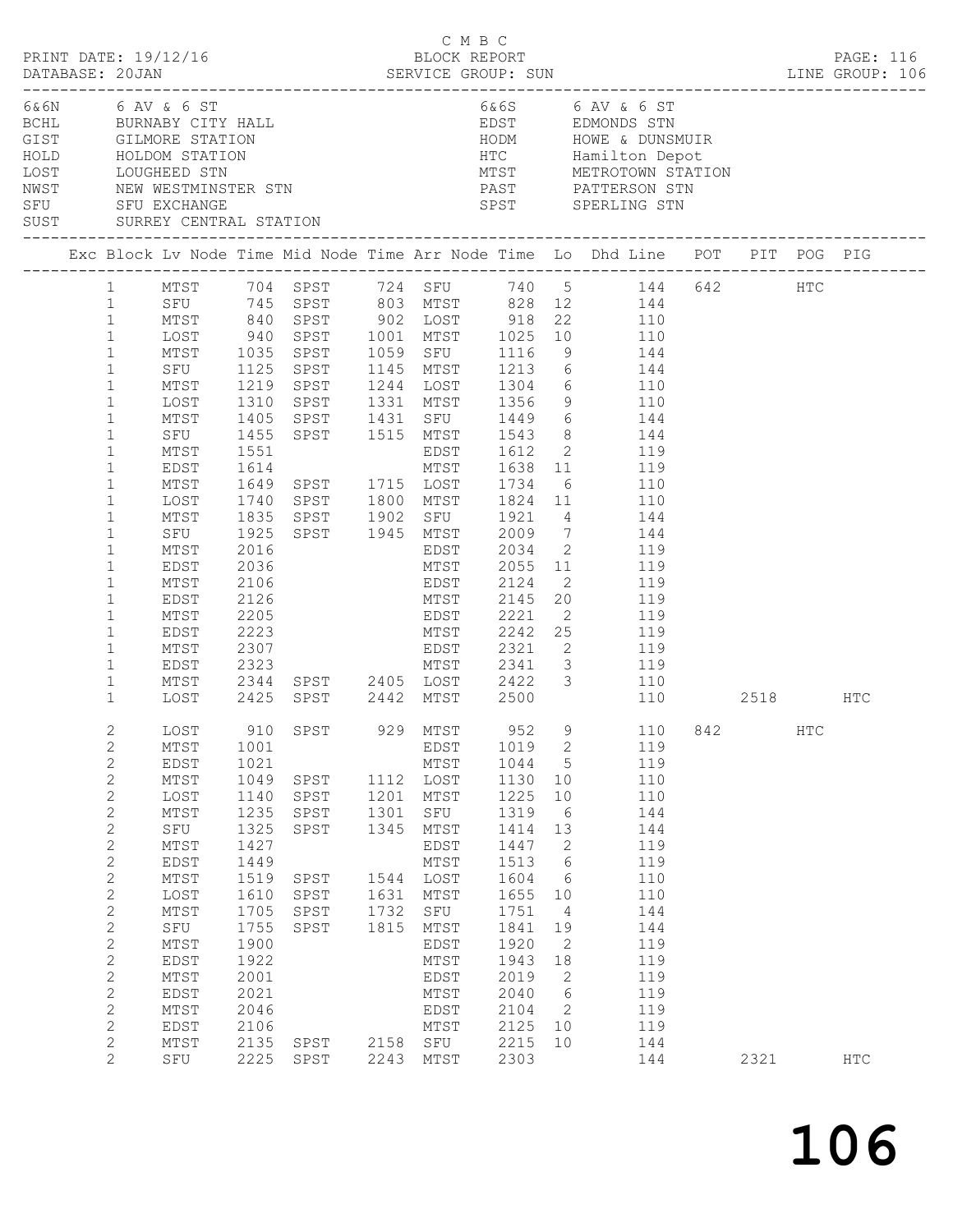PRINT DATE: 19/12/16 BLOCK REPORT BATABASE: 20JAN BLOCK REPORT

### C M B C<br>BLOCK REPORT

PAGE: 117<br>LINE GROUP: 106

|  |                |      |      |                |      |                   |         |                | Exc Block Lv Node Time Mid Node Time Arr Node Time Lo Dhd Line POT PIT POG PIG           |         |            |            |
|--|----------------|------|------|----------------|------|-------------------|---------|----------------|------------------------------------------------------------------------------------------|---------|------------|------------|
|  | $\mathcal{S}$  | MTST | 1237 |                |      |                   |         |                | EDST 1258 2 119 1215                                                                     |         | <b>HTC</b> |            |
|  | $\mathfrak{Z}$ | EDST | 1300 |                |      |                   |         |                |                                                                                          |         |            |            |
|  | $\mathsf 3$    | MTST |      |                |      |                   |         |                |                                                                                          |         |            |            |
|  | 3              | SFU  |      |                |      |                   |         |                | 1300 MTST 1326 9 119<br>1335 SPST 1401 SFU 1419 6 144<br>1425 SPST 1445 MTST 1513 14 144 |         |            |            |
|  | 3              | MTST | 1527 |                |      | EDST              | 1548    | $\overline{2}$ | 119                                                                                      |         |            |            |
|  | 3              | EDST | 1550 |                |      | MTST              | 1614    | $5^{\circ}$    | 119                                                                                      |         |            |            |
|  | 3              | MTST | 1619 | SPST           |      | 1645 LOST         | 1704 6  |                | 110                                                                                      |         |            |            |
|  | $\mathsf S$    | LOST | 1710 | SPST           |      | 1730 MTST         | 1754 11 |                | 110                                                                                      |         |            |            |
|  | 3              | MTST | 1805 | SPST           | 1832 | SFU               | 1851    | $\overline{4}$ | 144                                                                                      |         |            |            |
|  | 3              | SFU  | 1855 | SPST           | 1915 | MTST              | 1939    | 10             | 144                                                                                      |         |            |            |
|  | 3              | MTST | 1949 | SPST           | 2013 | LOST              | 2031    | 9              | 110                                                                                      |         |            |            |
|  | 3              | LOST | 2040 | SPST           |      | 2059 MTST         | 2119    | 17             | 110                                                                                      |         |            |            |
|  | 3              | MTST | 2136 |                |      | EDST              | 2154    | $\overline{2}$ | 119                                                                                      |         |            |            |
|  | 3              | EDST | 2156 |                |      | MTST              | 2215    | 21             | 119                                                                                      |         |            |            |
|  | 3              | MTST | 2236 |                |      | EDST              | 2251    | $\overline{2}$ | 119                                                                                      |         |            |            |
|  | 3              | EDST | 2253 |                |      | MTST              | 2311    | 26             | 119                                                                                      |         |            |            |
|  | $\mathsf S$    | MTST | 2337 |                |      | EDST              | 2351    | 2              | 119                                                                                      |         |            |            |
|  | 3              | EDST | 2353 |                |      | MTST              | 2411    | 27             | 119                                                                                      |         |            |            |
|  | 3              | MTST | 2438 |                |      | EDST              | 2451    | $\overline{2}$ | 119                                                                                      |         |            |            |
|  | 3              | EDST | 2453 |                |      | MTST              | 2511 32 |                | 119                                                                                      |         |            |            |
|  | 3              | MTST | 2543 |                |      | EDST              | 2556    |                | 119                                                                                      | 2606    |            | <b>HTC</b> |
|  | 5              | LOST | 720  |                |      | SPST 739 MTST 801 |         |                | $4\overline{ }$<br>110                                                                   | 652 HTC |            |            |
|  | 5              | MTST | 805  | SPST 825 SFU   |      |                   | 841 14  |                | 144                                                                                      |         |            |            |
|  | $\mathsf S$    | SFU  | 855  | SPST 914 MTST  |      |                   | 941     | 5 <sup>5</sup> | 144                                                                                      |         |            |            |
|  | 5              | MTST | 946  |                |      | EDST              | 1004    | 2              | 119                                                                                      |         |            |            |
|  | 5              | EDST | 1006 |                |      | MTST              | 1029    | 17             | 119                                                                                      |         |            |            |
|  | 5              | MTST | 1046 |                |      | EDST              | 1105    | $\overline{2}$ | 119                                                                                      |         |            |            |
|  | 5              | EDST | 1107 |                |      | MTST              | 1131    | 15             | 119                                                                                      |         |            |            |
|  | $\mathsf S$    | MTST | 1146 |                |      | EDST              | 1207    | $\overline{2}$ | 119                                                                                      |         |            |            |
|  | 5              | EDST | 1209 |                |      | MTST              | 1235    | 14             | 119                                                                                      |         |            |            |
|  | 5              | MTST | 1249 |                |      | EDST              | 1310    | $\overline{2}$ | 119                                                                                      |         |            |            |
|  | 5              | EDST | 1312 |                |      | MTST              | 1338    | 11             | 119                                                                                      |         |            |            |
|  | 5              | MTST | 1349 | SPST 1414 LOST |      |                   | 1434    | 6              | 110                                                                                      |         |            |            |
|  | 5              | LOST | 1440 | SPST 1501 MTST |      |                   | 1526    | 13             | 110                                                                                      |         |            |            |
|  | 5              | MTST | 1539 |                |      | EDST              | 1600    | $\overline{2}$ | 119                                                                                      |         |            |            |
|  | 5              | EDST | 1602 |                |      | MTST              | 1626    | 13             | 119                                                                                      |         |            |            |
|  | 5              | MTST | 1639 |                |      | EDST              | 1659 2  |                | 119                                                                                      |         |            |            |
|  | 5              | EDST | 1701 |                |      | MTST              | 1724    |                | 119                                                                                      | 1746    |            | HTC        |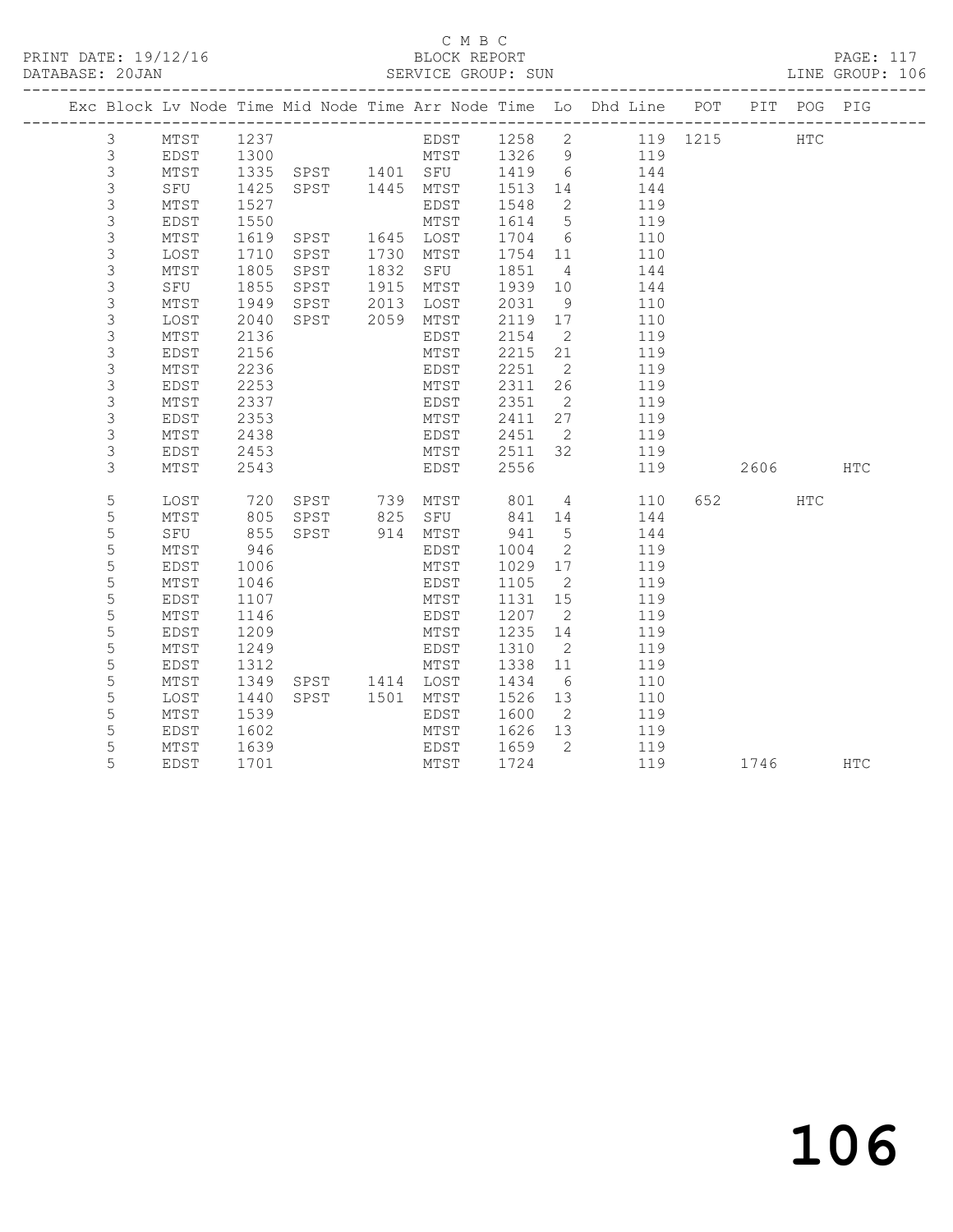### C M B C<br>BLOCK REPORT SERVICE GROUP: SUN

|  |        |                |              |                   |              |                  |                 |                         | Exc Block Lv Node Time Mid Node Time Arr Node Time Lo Dhd Line POT PIT POG PIG |      |     |            |
|--|--------|----------------|--------------|-------------------|--------------|------------------|-----------------|-------------------------|--------------------------------------------------------------------------------|------|-----|------------|
|  | $6\,$  | BCHL           |              | 740 SPST          |              |                  |                 |                         | MTST 755 7 144 717                                                             |      | HTC |            |
|  | 6      | MTST           | 802          |                   |              | SPST 824 LOST    | 840 10          |                         | 110                                                                            |      |     |            |
|  | 6      | LOST           | 850          | SPST              |              | $909$ MTST       | 931             | $\overline{4}$          | 110                                                                            |      |     |            |
|  | 6      | MTST           | 935          | SPST              | 958          | SFU              | 1015            | 10                      | 144                                                                            |      |     |            |
|  | 6      | SFU            | 1025         | SPST              | 1045         | MTST             | 1112            | $\overline{7}$          | 144                                                                            |      |     |            |
|  | 6      | MTST           | 1119         | SPST              | 1143         | LOST             | 1203            | $\overline{7}$          | 110                                                                            |      |     |            |
|  | 6      | LOST           | 1210         | SPST              | 1231         | MTST             | 1255            | 10                      | 110                                                                            |      |     |            |
|  | 6      | MTST           | 1305         | SPST              | 1331         | SFU              | 1349            | 6                       | 144                                                                            |      |     |            |
|  | 6      | SFU            | 1355         | SPST              | 1415         | MTST             | 1444            | $\overline{7}$          | 144                                                                            |      |     |            |
|  | 6      | MTST           | 1451         |                   |              | EDST             | 1511            | $\overline{2}$          | 119                                                                            |      |     |            |
|  | 6      | EDST           | 1513         |                   |              | MTST             | 1537            | 12                      | 119                                                                            |      |     |            |
|  | 6      | MTST           | 1549         | SPST              |              | 1615 LOST        | 1634            | 6                       | 110                                                                            |      |     |            |
|  | 6      | LOST           | 1640         | SPST              | 1701         | MTST             | 1725            | 10                      | 110                                                                            |      |     |            |
|  | 6      | MTST           | 1735         | SPST              | 1802         | SFU              | 1821            | $\overline{4}$          | 144                                                                            |      |     |            |
|  | 6      | SFU<br>MTST    | 1825<br>1919 | SPST              | 1845<br>1943 | MTST             | 1909<br>2001    | 10<br>9                 | 144<br>110                                                                     |      |     |            |
|  | 6<br>6 | LOST           | 2010         | SPST<br>SPST      | 2029         | LOST<br>MTST     | 2049            | 16                      | 110                                                                            |      |     |            |
|  | 6      | MTST           | 2105         | SPST              | 2128         | SFU              | 2145            | 10                      | 144                                                                            |      |     |            |
|  | 6      | SFU            | 2155         | SPST              | 2214         | MTST             | 2236            | 8 <sup>8</sup>          | 144                                                                            |      |     |            |
|  | 6      | MTST           | 2244         | SPST              | 2305         | LOST             | 2322            | $\overline{\mathbf{3}}$ | 110                                                                            |      |     |            |
|  | 6      | LOST           | 2325         | SPST              | 2343         | MTST             | 2402            | $6\overline{6}$         | 110                                                                            |      |     |            |
|  | 6      | MTST           | 2408         |                   |              | EDST             | 2421            | $\overline{2}$          | 119                                                                            |      |     |            |
|  | 6      | EDST           | 2423         |                   |              | MTST             | 2441            | 27                      | 119                                                                            |      |     |            |
|  | 6      | MTST           | 2508         |                   |              | EDST             | 2521            |                         | 119                                                                            | 2531 |     | HTC        |
|  |        |                |              |                   |              |                  |                 |                         |                                                                                |      |     |            |
|  | 7      | MTST           | 732          | SPST 754 LOST     |              |                  | 810             | 10                      | 110                                                                            | 710  | HTC |            |
|  | 7      | LOST           | 820          | SPST              |              | 839 MTST         | 901             | 13                      | 110                                                                            |      |     |            |
|  | 7      | MTST           | 914          | SPST              | 936          | LOST             | 952             | 18                      | 110                                                                            |      |     |            |
|  | 7      | LOST           | 1010         | SPST              | 1031         | MTST             | 1055            | 10                      | 110                                                                            |      |     |            |
|  | 7      | MTST           | 1105         | SPST              | 1129         | SFU              | 1146            | 9                       | 144                                                                            |      |     |            |
|  | 7      | SFU            | 1155         | SPST              | 1215         | MTST             | 1243            | $6\overline{6}$         | 144                                                                            |      |     |            |
|  | 7      | MTST           | 1249         | SPST              | 1314         | LOST             | 1334            | 6                       | 110                                                                            |      |     |            |
|  | 7      | LOST           | 1340         | SPST              | 1401         | MTST             | 1426            | 13                      | 110                                                                            |      |     |            |
|  | 7      | MTST           | 1439         |                   |              | EDST             | 1459            | $\overline{2}$          | 119                                                                            |      |     |            |
|  | 7      | EDST           | 1501         |                   |              | MTST             | 1525            | 10                      | 119                                                                            |      |     |            |
|  | 7<br>7 | MTST<br>SFU    | 1535<br>1625 | SPST<br>SPST 1645 |              | 1601 SFU<br>MTST | 1620            | $5^{\circ}$             | 144<br>144                                                                     |      |     |            |
|  | 7      | MTST           | 1730         |                   |              | EDST             | 1711 19<br>1750 | $\overline{2}$          | 119                                                                            |      |     |            |
|  | 7      | EDST           | 1752         |                   |              | MTST             | 1814            | 5                       | 119                                                                            |      |     |            |
|  | 7      | MTST 1819 SPST |              |                   |              | 1843 LOST 1901 9 |                 |                         | 110                                                                            |      |     |            |
|  | 7      | LOST           | 1910         | SPST              | 1929         | MTST             | 1951            | 14                      | 110                                                                            |      |     |            |
|  | 7      | MTST           | 2005         | SPST              | 2029         | SFU              | 2047            | 8                       | 144                                                                            |      |     |            |
|  | 7      | SFU            | 2055         | SPST              | 2114         | MTST             | 2136            | 8                       | 144                                                                            |      |     |            |
|  | 7      | MTST           | 2144         | SPST              | 2206         | LOST             | 2224            | $\mathbf{1}$            | 110                                                                            |      |     |            |
|  | 7      | LOST           | 2225         | SPST              | 2243         | MTST             | 2302            | 3                       | 110                                                                            |      |     |            |
|  | 7      | MTST           | 2305         | SPST              | 2327         | SFU              | 2344            | 11                      | 144                                                                            |      |     |            |
|  | 7      | SFU            | 2355         | SPST              | 2413         | MTST             | 2432            | 10                      | 144                                                                            |      |     |            |
|  | 7      | MTST           | 2442         | SPST              | 2503         | LOST             | 2520            | 3                       | 110                                                                            |      |     |            |
|  | 7      | LOST           | 2523         | SPST              | 2540         | MTST             | 2558            | 5                       | 110                                                                            |      |     |            |
|  | 7      | MTST           | 2603         |                   |              | EDST             | 2616            |                         | 119                                                                            | 2626 |     | <b>HTC</b> |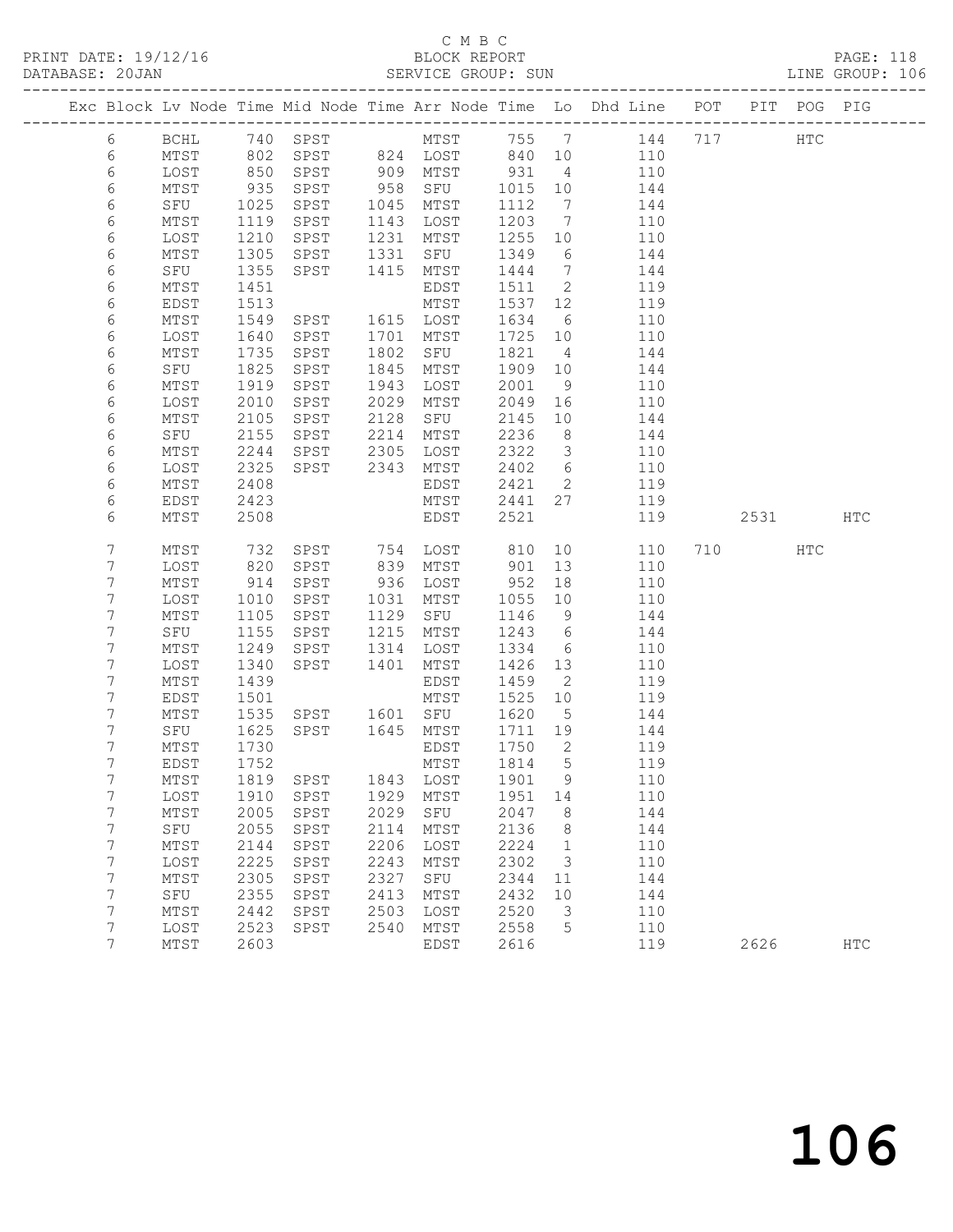### C M B C<br>BLOCK REPORT SERVICE GROUP: SUN

|         |      |      |      |      |      |      |                | Exc Block Lv Node Time Mid Node Time Arr Node Time Lo Dhd Line POT PIT POG PIG |     |      |     |     |
|---------|------|------|------|------|------|------|----------------|--------------------------------------------------------------------------------|-----|------|-----|-----|
| 8       | MTST | 602  |      |      | EDST | 614  |                | 2 119                                                                          | 540 |      | HTC |     |
| 8       | EDST | 616  |      |      | MTST | 633  |                | 9 119                                                                          |     |      |     |     |
| 8       | MTST | 642  |      |      | EDST | 654  | $\overline{2}$ | 119                                                                            |     |      |     |     |
| 8       | EDST | 656  |      |      | MTST | 713  | 9              | 119                                                                            |     |      |     |     |
| $\,8\,$ | MTST | 722  |      |      | EDST | 735  | $\overline{2}$ | 119                                                                            |     |      |     |     |
| 8       | EDST | 737  |      |      | MTST | 754  |                | $7 \overline{}$<br>119                                                         |     |      |     |     |
| 8       | MTST | 801  |      |      | EDST | 816  | $\overline{2}$ | 119                                                                            |     |      |     |     |
| 8       | EDST | 818  |      |      | MTST | 837  | 8              | 119                                                                            |     |      |     |     |
| 8       | MTST | 845  |      |      | EDST | 901  | $\overline{2}$ | 119                                                                            |     |      |     |     |
| 8       | EDST | 903  |      |      | MTST | 924  | 8              | 119                                                                            |     |      |     |     |
| 8       | MTST | 932  |      |      | EDST | 949  | 2              | 119                                                                            |     |      |     |     |
| 8       | EDST | 951  |      |      | MTST | 1014 | 17             | 119                                                                            |     |      |     |     |
| 8       | MTST | 1031 |      |      | EDST | 1050 | 2              | 119                                                                            |     |      |     |     |
| $\,8\,$ | EDST | 1052 |      |      | MTST | 1115 |                | 17<br>119                                                                      |     |      |     |     |
| 8       | MTST | 1132 |      |      | EDST | 1152 | $\overline{2}$ | 119                                                                            |     |      |     |     |
| 8       | EDST | 1154 |      |      | MTST | 1219 | 6              | 119                                                                            |     |      |     |     |
| $\,8\,$ | MTST | 1225 |      |      | EDST | 1246 | $\overline{2}$ | 119                                                                            |     |      |     |     |
| 8       | EDST | 1248 |      |      | MTST | 1314 | 5              | 119                                                                            |     |      |     |     |
| 8       | MTST | 1319 | SPST | 1344 | LOST | 1404 | 6              | 110                                                                            |     |      |     |     |
| 8       | LOST | 1410 | SPST | 1431 | MTST | 1456 | 9              | 110                                                                            |     |      |     |     |
| 8       | MTST | 1505 | SPST | 1531 | SFU  | 1549 | $6^{\circ}$    | 144                                                                            |     |      |     |     |
| 8       | SFU  | 1555 | SPST | 1614 | MTST | 1641 |                | 10<br>144                                                                      |     |      |     |     |
| 8       | MTST | 1651 |      |      | EDST | 1711 |                | $\overline{2}$<br>119                                                          |     |      |     |     |
| 8       | EDST | 1713 |      |      | MTST | 1736 |                | 9<br>119                                                                       |     |      |     |     |
| 8       | MTST | 1745 |      |      | EDST | 1805 | $\overline{2}$ | 119                                                                            |     |      |     |     |
| 8       | EDST | 1807 |      |      | MTST | 1828 | 17             | 119                                                                            |     |      |     |     |
| 8       | MTST | 1845 |      |      | EDST | 1905 |                | $2 \left( \frac{1}{2} \right)$<br>119                                          |     |      |     |     |
| 8       | EDST | 1907 |      |      | MTST | 1928 |                | 17<br>119                                                                      |     |      |     |     |
| 8       | MTST | 1945 |      |      | EDST | 2005 | $\overline{2}$ | 119                                                                            |     |      |     |     |
| 8       | EDST | 2007 |      |      | MTST | 2026 |                | 119                                                                            |     | 2044 |     | HTC |
|         |      |      |      |      |      |      |                |                                                                                |     |      |     |     |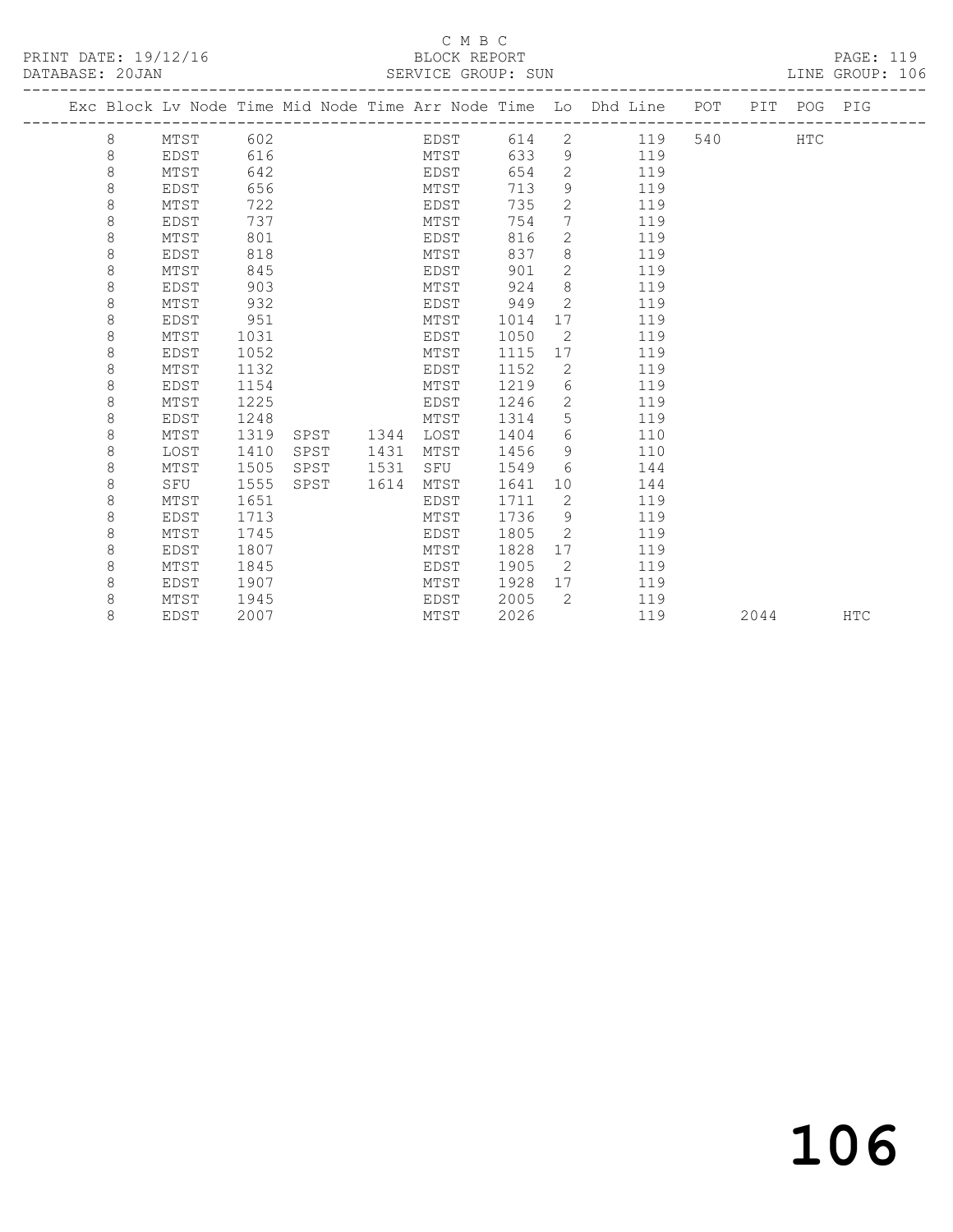# C M B C<br>BLOCK REPORT

|             |                 |            |                                                                      |      |                                         |         |                                       |                                                                                |      |     | PAGE: 120<br>LINE GROUP: 106 |
|-------------|-----------------|------------|----------------------------------------------------------------------|------|-----------------------------------------|---------|---------------------------------------|--------------------------------------------------------------------------------|------|-----|------------------------------|
|             |                 |            |                                                                      |      |                                         |         |                                       | Exc Block Lv Node Time Mid Node Time Arr Node Time Lo Dhd Line POT PIT POG PIG |      |     |                              |
|             |                 |            | 9 MTST 542                                                           |      |                                         |         |                                       | EDST 554 2 119 520 HTC                                                         |      |     |                              |
| 9           |                 |            | EDST 556<br>MTST 556<br>MTST 622<br>EDST 636<br>MTST 702<br>EDST 717 |      |                                         |         |                                       | MTST 613 9 119                                                                 |      |     |                              |
| 9           |                 |            |                                                                      |      | EDST                                    |         |                                       | 634 2 119                                                                      |      |     |                              |
| $\mathsf 9$ |                 |            |                                                                      |      |                                         | 653     |                                       |                                                                                |      |     |                              |
| $\mathsf 9$ |                 |            |                                                                      |      | MTST<br>EDST                            | 715     |                                       | $\begin{array}{cc} 9 & 119 \\ 2 & 119 \end{array}$                             |      |     |                              |
| 9           |                 |            |                                                                      |      | MTST                                    | 734     |                                       | 8 119                                                                          |      |     |                              |
|             |                 |            |                                                                      |      | EDST                                    | 755     |                                       |                                                                                |      |     |                              |
| 9           | MTST            |            | 742                                                                  |      |                                         |         |                                       | 2 119                                                                          |      |     |                              |
| $\mathsf 9$ | EDST            | 757<br>830 |                                                                      |      | MTST<br>EDST                            | 814     | 16                                    | 119                                                                            |      |     |                              |
| $\mathsf 9$ | MTST            |            |                                                                      |      |                                         | 846     | $2^{\circ}$                           | 119                                                                            |      |     |                              |
| $\mathsf 9$ | EDST            | 848        |                                                                      |      | MTST                                    | 907     | 8 <sup>8</sup>                        | 119                                                                            |      |     |                              |
| 9           | MTST            | 915        |                                                                      |      | EDST                                    | 932     | $\overline{2}$                        | 119                                                                            |      |     |                              |
| $\mathsf 9$ | EDST            | 934        |                                                                      |      | 934 MTST 957<br>1005 SPST 1029 SFU 1046 |         | $\begin{array}{c} 8 \\ 9 \end{array}$ | $119$<br>$144$                                                                 |      |     |                              |
| $\mathsf 9$ | MTST            |            |                                                                      |      |                                         |         |                                       |                                                                                |      |     |                              |
| $\mathsf 9$ | SFU             |            | 1055 SPST 1115 MTST                                                  |      |                                         | 1143    |                                       | 6 144                                                                          |      |     |                              |
| 9           | MTST            |            | 1149 SPST 1213 LOST                                                  |      |                                         | 1233    |                                       | 7 110                                                                          |      |     |                              |
| $\mathsf 9$ | LOST            |            |                                                                      |      |                                         | 1326    | 11                                    |                                                                                |      |     |                              |
|             |                 | 1240       | SPST 1301 MTST                                                       |      |                                         |         |                                       | 110                                                                            |      |     |                              |
| $\mathsf 9$ | MTST            | 1337       |                                                                      |      | EDST                                    | 1358    | $\overline{2}$                        | 119                                                                            |      |     |                              |
| $\mathsf 9$ | EDST            | 1400       |                                                                      |      | MTST                                    | 1424 11 |                                       | 119                                                                            |      |     |                              |
| 9           | MTST            |            |                                                                      |      | 1435 SPST 1501 SFU 1519                 |         |                                       | 6 144                                                                          |      |     |                              |
| $\mathsf 9$ | SFU             | 1525       | SPST 1545 MTST                                                       |      |                                         |         |                                       | 1613 14 144                                                                    |      |     |                              |
| $\mathsf 9$ | MTST            | 1627       |                                                                      |      | EDST                                    | 1648    | $\overline{2}$                        | 119                                                                            |      |     |                              |
| $\mathsf 9$ | EDST            | 1650       |                                                                      |      | MTST                                    | 1714    |                                       | $\begin{array}{ccc} 5 & 119 \end{array}$                                       |      |     |                              |
| $\mathsf 9$ | MTST            |            | 1719 SPST 1745 LOST                                                  |      |                                         | 1804    |                                       | 6 110                                                                          |      |     |                              |
| $\mathsf 9$ | LOST            | 1810       | SPST                                                                 |      | 1829 MTST                               |         |                                       | 1851 14 110                                                                    |      |     |                              |
| $\mathsf 9$ | MTST            | 1905       | SPST                                                                 |      | 1932 SFU 1951 4                         |         |                                       | 144                                                                            |      |     |                              |
| $\mathsf 9$ | SFU             | 1955       | SPST                                                                 |      | 2015 MTST                               | 2039    |                                       | $5$ 144                                                                        |      |     |                              |
|             |                 |            |                                                                      |      |                                         |         |                                       |                                                                                |      |     |                              |
| 9           | MTST            | 2044       | SPST                                                                 |      | 2106 LOST                               |         |                                       | 2124 16 110                                                                    |      |     |                              |
| 9           | LOST            | 2140       | SPST                                                                 |      | 2158 MTST                               | 2217    |                                       | 18   110                                                                       |      |     |                              |
| 9           | MTST            | 2235       | SPST                                                                 |      | 2257 SFU                                | 2314    | 11                                    | 144                                                                            |      |     |                              |
| 9           | SFU             | 2325       | SPST                                                                 |      | 2343 MTST                               | 2402    | 18                                    | 144                                                                            |      |     |                              |
| 9           | MTST            | 2420       | SPST                                                                 | 2440 | SFU                                     | 2455    |                                       | 144 2528                                                                       |      |     | HTC                          |
| 10          | HODM            |            |                                                                      |      |                                         |         |                                       | 15 N19 433                                                                     |      | HTC |                              |
| 10          | NWST            |            |                                                                      |      |                                         |         |                                       | 112                                                                            |      |     |                              |
| 10          | EDST            |            | 717 BCHL                                                             |      | HOLD                                    | 737 0   |                                       | 133                                                                            |      |     |                              |
| 10          | HOLD            |            | 737 GIST 753 PAST                                                    |      |                                         | 809     |                                       | 3 3 129                                                                        |      |     |                              |
| 10          | MTST            | 815        |                                                                      |      | EDST                                    | 831     | $\overline{2}$                        | 119                                                                            |      |     |                              |
|             | 10 EDST 833     |            |                                                                      |      |                                         |         |                                       | MTST 852 9 119                                                                 |      |     |                              |
| 10          | MTST            | 901        |                                                                      |      | EDST                                    | 917     | 2                                     | 119                                                                            |      |     |                              |
|             |                 |            |                                                                      |      |                                         |         |                                       |                                                                                |      |     |                              |
| $10$        | EDST            | 919        |                                                                      |      | MTST                                    | 940     | 9                                     | 119                                                                            |      |     |                              |
| $10$        | $\mathtt{MTST}$ | 949        | SPST                                                                 |      | 1012 LOST                               | 1030    | 10                                    | 110                                                                            |      |     |                              |
| 10          | LOST            | 1040       | SPST                                                                 | 1101 | MTST                                    | 1125    | 10                                    | 110                                                                            |      |     |                              |
| 10          | $\mathtt{MTST}$ | 1135       | SPST                                                                 | 1159 | SFU                                     | 1216    | $\overline{9}$                        | 144                                                                            |      |     |                              |
| 10          | SFU             | 1225       | SPST                                                                 | 1245 | MTST                                    | 1313    | 12                                    | 144                                                                            |      |     |                              |
| 10          | MTST            | 1325       |                                                                      |      | EDST                                    | 1346    | 2                                     | 119                                                                            |      |     |                              |
| $10$        | EDST            | 1348       |                                                                      |      | MTST                                    | 1413    | $\epsilon$                            | 119                                                                            |      |     |                              |
| $10$        | $\mathtt{MTST}$ | 1419       | ${\tt SPST}$                                                         | 1444 | LOST                                    | 1504    | 6                                     | 110                                                                            |      |     |                              |
| $10$        | LOST            | 1510       | SPST                                                                 | 1531 | MTST                                    | 1555    | 10                                    | 110                                                                            |      |     |                              |
| 10          | $MTST$          | 1605       | SPST                                                                 | 1631 | SFU                                     | 1650    | 5                                     | 144                                                                            |      |     |                              |
|             |                 |            |                                                                      |      |                                         |         |                                       |                                                                                |      |     |                              |
| 10          | SFU             | 1655       | SPST                                                                 | 1715 | MTST                                    | 1741    | 8                                     | 144                                                                            |      |     |                              |
| 10          | MTST            | 1749       | SPST                                                                 | 1815 | LOST                                    | 1834    | 6                                     | 110                                                                            |      |     |                              |
| $10$        | LOST            | 1840       | SPST                                                                 | 1859 | MTST                                    | 1921    | 14                                    | 110                                                                            |      |     |                              |
| 10          | MTST            | 1935       | SPST                                                                 | 2000 | SFU                                     | 2018    | 7                                     | 144                                                                            |      |     |                              |
| 10          | SFU             | 2025       | SPST                                                                 | 2044 | MTST                                    | 2106    | 8                                     | 144                                                                            |      |     |                              |
| 10          | MTST            | 2114       | ${\tt SPST}$                                                         | 2136 | LOST                                    | 2154    |                                       | 110                                                                            | 2218 |     | $_{\rm{HTC}}$                |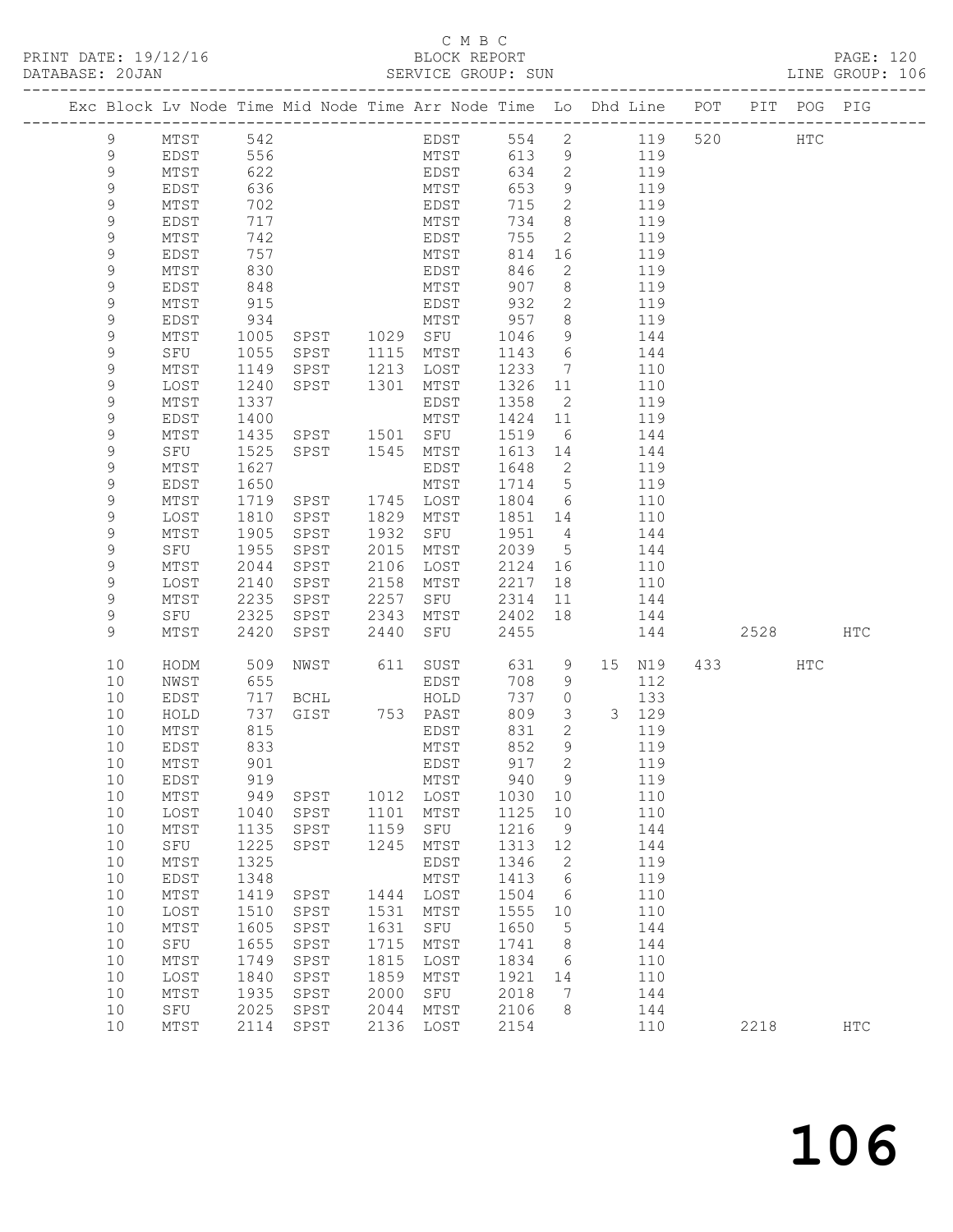# C M B C<br>BLOCK REPORT<br>SERVICE GROUP: SUN

| DATABASE: 20JAN |                 |                  |                |              | SERVICE GROUP: SUN                        |              |                |                                                                                |         | LINE GROUP: 106 |  |
|-----------------|-----------------|------------------|----------------|--------------|-------------------------------------------|--------------|----------------|--------------------------------------------------------------------------------|---------|-----------------|--|
|                 |                 |                  |                |              |                                           |              |                | Exc Block Lv Node Time Mid Node Time Arr Node Time Lo Dhd Line POT PIT POG PIG |         |                 |  |
| 11              | MTST            |                  | 1015           |              |                                           |              |                | EDST 1034 2 119 953 HTC                                                        |         |                 |  |
| 11              | EDST            | 1036             |                |              |                                           |              |                | MTST 1059 16 119                                                               |         |                 |  |
| 11              | MTST            | 1115             |                |              |                                           |              |                | EDST 1135 2 119<br>MTST 1202 11 119                                            |         |                 |  |
| 11              | EDST            | 1137             |                |              |                                           |              |                |                                                                                |         |                 |  |
| 11              | MTST            | $\frac{1}{1213}$ |                |              | EDST                                      | $1234$ 2     |                | 119                                                                            |         |                 |  |
| 11              | EDST            | 1236             |                |              |                                           |              |                | MTST 1302 11 119                                                               |         |                 |  |
| 11              | MTST            | 1313             |                |              | EDST                                      | 1334 2       |                | 119                                                                            |         |                 |  |
| 11              | EDST            | 1336<br>1415     |                |              | MTST                                      | 1401 14      |                | 119                                                                            |         |                 |  |
| 11              | MTST            |                  |                |              | EDST                                      | 1435 2       |                | 119                                                                            |         |                 |  |
| 11              | EDST            | 1437             |                |              | MTST                                      |              |                | 1501 14 119                                                                    |         |                 |  |
| 11              | MTST            | 1515             |                |              | EDST                                      | 1536         | $\overline{2}$ | 119                                                                            |         |                 |  |
| 11              | EDST            | 1538             |                |              | MTST                                      | 1602 13      |                | 119                                                                            |         |                 |  |
| 11              | MTST            | $\frac{1}{1615}$ |                |              | EDST                                      | 1636         | $\overline{2}$ | 119                                                                            |         |                 |  |
| 11              | EDST            | 1638             |                |              | MTST                                      |              |                | 1702 13 119                                                                    |         |                 |  |
| 11              | MTST            | 1715             |                |              | EDST                                      | 1735 2       |                | 119                                                                            |         |                 |  |
| 11              | EDST            | 1737<br>1815     |                |              | MTST                                      | 1759 16      |                | 119                                                                            |         |                 |  |
| 11              | MTST            |                  |                |              | EDST                                      | 1835 2       |                | 119                                                                            |         |                 |  |
| 11              | EDST            | 1837             |                |              | MTST                                      | 1858 17      |                | 119                                                                            |         |                 |  |
| 11              | MTST            | 1915             |                |              | EDST                                      | 1935 2       |                | 119                                                                            |         |                 |  |
| 11              | EDST            | 1937<br>2014     |                |              | MTST<br>SPST 2036 LOST                    | 1957 17      |                | 119                                                                            |         |                 |  |
| 11              | MTST            | 2014<br>2110     |                |              | SPST 2129 MTST                            | 2054         | 16             | 110<br>2149 16 110                                                             |         |                 |  |
| 11<br>11        | LOST            | 2205             | SPST           |              | 2227 SFU                                  |              |                | 2244 11 144                                                                    |         |                 |  |
| 11              | MTST<br>SFU     |                  |                |              |                                           | 2333 7       |                | 144                                                                            |         |                 |  |
| 11              | MTST            | 2255<br>2340     |                |              |                                           | 2419 6       |                | 144                                                                            |         |                 |  |
| 11              | SFU 2425        |                  | SPST           | 2443         | MTST                                      | 2500         |                | 144 2518 HTC                                                                   |         |                 |  |
| 12              | BCHL            | 840              |                |              | MTST 855<br>SPST 928 SFU 945<br>SPST 1015 |              |                | 10   144                                                                       | 817 HTC |                 |  |
| 12              | MTST            |                  |                |              |                                           | 945 10       |                | 144                                                                            |         |                 |  |
| 12              | SFU             | 905<br>955       | SPST 1015 MTST |              |                                           | 1042         |                | 19<br>144                                                                      |         |                 |  |
| 12              | MTST            | 1101             |                |              | EDST                                      | 1120         | $\overline{2}$ | 119                                                                            |         |                 |  |
| 12              | EDST            | 1122             |                |              | MTST                                      | 1146 15      |                | 119                                                                            |         |                 |  |
| 12              | MTST            | 1201             |                |              | EDST                                      | 1222 2       |                | 119                                                                            |         |                 |  |
| 12              | EDST            | 1224             |                |              | MTST                                      | 1250 11      |                | 119                                                                            |         |                 |  |
| 12              | MTST            | 1301             |                |              | EDST                                      |              |                | 1322 2 119                                                                     |         |                 |  |
| 12              | EDST            | 1324             |                |              | MTST                                      | 1350 13      |                | 119                                                                            |         |                 |  |
| 12              | MTST            | 1403<br>1425     |                |              | EDST                                      | 1423 2       |                | 119                                                                            |         |                 |  |
| 12              | EDST            |                  |                |              | MTST                                      | 1449 14      |                | 119                                                                            |         |                 |  |
|                 | 12 MTST 1503    |                  |                |              |                                           |              |                | EDST 1524 2 119                                                                |         |                 |  |
| 12              | EDST            | 1526             |                |              | MTST                                      | 1550         | 13             | 119                                                                            |         |                 |  |
| 12              | MTST            | 1603             |                |              | EDST                                      | 1624         | $\overline{2}$ | 119                                                                            |         |                 |  |
| 12              | EDST            | 1626             |                |              | MTST                                      | 1650         | 13             | 119                                                                            |         |                 |  |
| 12              | MTST            | 1703             |                |              | EDST                                      | 1723         | $\overline{2}$ | 119                                                                            |         |                 |  |
| 12              | EDST            | 1725             |                |              | MTST                                      | 1748         | 12             | 119                                                                            |         |                 |  |
| 12              | $\mathtt{MTST}$ | 1800             |                |              | EDST                                      | 1820         | 2              | 119                                                                            |         |                 |  |
| 12              | EDST            | 1822             |                |              | MTST                                      | 1843         | 6              | 119                                                                            |         |                 |  |
| 12              | MTST            | 1849             | SPST           | 1913         | LOST                                      | 1931         | 9              | 110                                                                            |         |                 |  |
| 12              | LOST            | 1940             | SPST           | 1959         | MTST                                      | 2021         | 14             | 110                                                                            |         |                 |  |
| 12<br>12        | MTST            | 2035<br>2125     | SPST           | 2059<br>2144 | SFU                                       | 2117<br>2206 | 8<br>8         | 144<br>144                                                                     |         |                 |  |
| 12              | SFU<br>MTST     | 2214             | SPST<br>SPST   | 2235         | MTST<br>LOST                              | 2252         |                | 110                                                                            | 2316    | <b>HTC</b>      |  |
|                 |                 |                  |                |              |                                           |              |                |                                                                                |         |                 |  |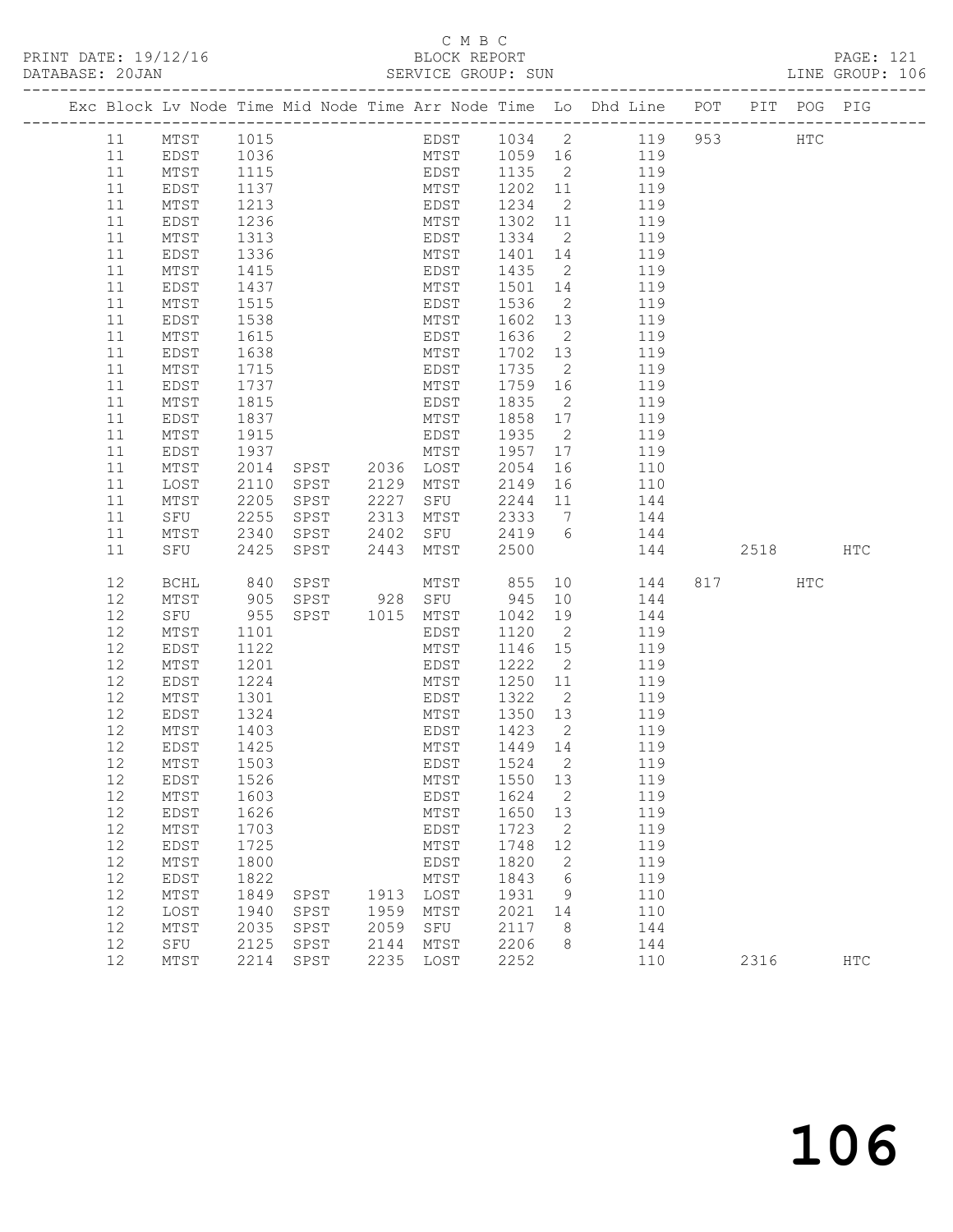### C M B C<br>BLOCK REPORT SERVICE GROUP: SUN

|    |                                    |      |                       |      |           |         |                | Exc Block Lv Node Time Mid Node Time Arr Node Time Lo Dhd Line POT |     |        | PIT POG PIG  |            |
|----|------------------------------------|------|-----------------------|------|-----------|---------|----------------|--------------------------------------------------------------------|-----|--------|--------------|------------|
| 13 |                                    |      | SFU 925 SPST 944 MTST |      |           |         |                | 1011 8<br>144                                                      | 845 |        | $_{\rm HTC}$ |            |
| 13 | MTST                               | 1019 | SPST                  |      | 1042 LOST | 1100 10 |                | 110                                                                |     |        |              |            |
| 13 | LOST                               | 1110 | SPST                  |      | 1131 MTST | 1155    | 10             | 110                                                                |     |        |              |            |
| 13 | MTST                               | 1205 | SPST                  | 1230 | SFU       | 1248    | $\overline{7}$ | 144                                                                |     |        |              |            |
| 13 | SFU                                | 1255 | SPST                  | 1315 | MTST      | 1343    | $\overline{7}$ | 144                                                                |     |        |              |            |
| 13 | MTST                               | 1350 |                       |      | EDST      | 1410    | $\overline{2}$ | 119                                                                |     |        |              |            |
| 13 | EDST                               | 1412 |                       |      | MTST      | 1436    | 13             | 119                                                                |     |        |              |            |
| 13 | MTST                               | 1449 | SPST                  |      | 1514 LOST | 1534    | 6              | 110                                                                |     |        |              |            |
| 13 | LOST                               | 1540 | SPST                  | 1601 | MTST      | 1625 10 |                | 110                                                                |     |        |              |            |
| 13 | MTST                               | 1635 | SPST                  | 1702 | SFU       | 1721    | 4              | 144                                                                |     |        |              |            |
| 13 | SFU                                | 1725 | SPST                  |      | 1745 MTST | 1811    | 19             | 144                                                                |     |        |              |            |
| 13 | $\mathtt{MTST}$                    | 1830 |                       |      | EDST      | 1850    | $\overline{2}$ | 119                                                                |     |        |              |            |
| 13 | EDST                               | 1852 |                       |      | MTST      | 1913 17 |                | 119                                                                |     |        |              |            |
| 13 | MTST                               | 1930 |                       |      | EDST      | 1950    | $\overline{2}$ | 119                                                                |     |        |              |            |
| 13 | EDST                               | 1952 |                       |      | MTST      | 2012    | 19             | 119                                                                |     |        |              |            |
| 13 | MTST                               | 2031 |                       |      | EDST      | 2049    | 2              | 119                                                                |     |        |              |            |
| 13 | EDST                               | 2051 |                       |      | MTST      | 2110    |                | 119                                                                |     | 2128   |              | <b>HTC</b> |
| 14 | MTST                               | 626  |                       |      | NWST      | 645     | 18             | 112                                                                |     | 604 60 | HTC          |            |
| 14 | NWST                               | 703  | 6&6N                  |      | 709 EDST  | 721     | $\overline{2}$ | 106                                                                |     |        |              |            |
| 14 | EDST                               | 723  | 6&6S                  | 733  | NWST      | 738     | 25             | 106                                                                |     |        |              |            |
| 14 | NWST                               | 803  | 6&6N                  | 810  | EDST      | 823     | $\overline{2}$ | 106                                                                |     |        |              |            |
| 14 | EDST                               | 825  | 6&6S                  | 836  | NWST      | 841     | 17             | 106                                                                |     |        |              |            |
| 14 | NWST                               | 858  | 6&6N                  | 905  | EDST      | 918     | 2              | 106                                                                |     |        |              |            |
| 14 | EDST                               | 920  | 6&6S                  | 933  | NWST      | 939     | 21             | 106                                                                |     |        |              |            |
| 14 | NWST                               | 1000 | 6&6N                  | 1008 | EDST      | 1023    | $\overline{2}$ | 106                                                                |     |        |              |            |
| 14 | EDST                               | 1025 | 6&6S                  | 1038 | NWST      | 1044    | 18             | 106                                                                |     |        |              |            |
| 14 | NWST                               | 1102 | 6&6N                  | 1110 | EDST      | 1126    | $\overline{2}$ | 106                                                                |     |        |              |            |
| 14 | EDST                               | 1128 | 6&6S                  | 1143 | NWST      | 1150    | 13             | 106                                                                |     |        |              |            |
| 14 | NWST                               | 1203 | 6&6N                  | 1213 | EDST      | 1229    | $\overline{2}$ | 106                                                                |     |        |              |            |
| 14 | EDST                               | 1231 | 6&6S                  | 1247 | NWST      | 1254    | 10             | 106                                                                |     |        |              |            |
| 14 | NWST                               | 1304 | 6&6N                  | 1314 | EDST      | 1330    | $\overline{2}$ | 106                                                                |     |        |              |            |
| 14 | EDST                               | 1332 | 6&6S                  | 1347 | NWST      | 1354    | 10             | 106                                                                |     |        |              |            |
| 14 | NWST                               | 1404 | 6&6N                  | 1414 | EDST      | 1430    | $\overline{2}$ | 106                                                                |     |        |              |            |
| 14 | EDST                               | 1432 | 6&6S                  | 1447 | NWST      | 1454    | 10             | 106                                                                |     |        |              |            |
| 14 | NWST                               | 1504 | 6&6N                  | 1513 | EDST      | 1529    | $\overline{2}$ | 106                                                                |     |        |              |            |
| 14 | EDST                               | 1531 | 6&6S                  | 1546 | NWST      | 1553 11 |                | 106                                                                |     |        |              |            |
| 14 | NWST                               | 1604 | 6 & 6 N               | 1613 | EDST      | 1629    | $\overline{2}$ | 106                                                                |     |        |              |            |
| 14 | EDST                               | 1631 | 6&6S                  |      | 1646 NWST | 1653 11 |                | 106                                                                |     |        |              |            |
|    | 14 NWST 1704 6&6N 1713 EDST 1728 2 |      |                       |      |           |         |                | 106                                                                |     |        |              |            |
| 14 | EDST                               | 1730 | 6&6S                  | 1745 | NWST      | 1752    | 20             | 106                                                                |     |        |              |            |
| 14 | NWST                               | 1812 | 6&6N                  | 1821 | EDST      | 1835    | 2              | 106                                                                |     |        |              |            |
| 14 | EDST                               | 1837 | 6&6S                  | 1851 | NWST      | 1857    | 17             | 106                                                                |     |        |              |            |
| 14 | NWST                               | 1914 | 6&6N                  | 1922 | EDST      | 1935    | 2              | 106                                                                |     |        |              |            |
| 14 | EDST                               | 1937 | 6&6S                  | 1950 | NWST      | 1956    | 18             | 106                                                                |     |        |              |            |
| 14 | NWST                               | 2014 | 6&6N                  | 2022 | EDST      | 2035    | 2              | 106                                                                |     |        |              |            |
| 14 | EDST                               | 2037 | 6&6S                  | 2050 | NWST      | 2056    |                | 106                                                                |     | 2108   |              | <b>HTC</b> |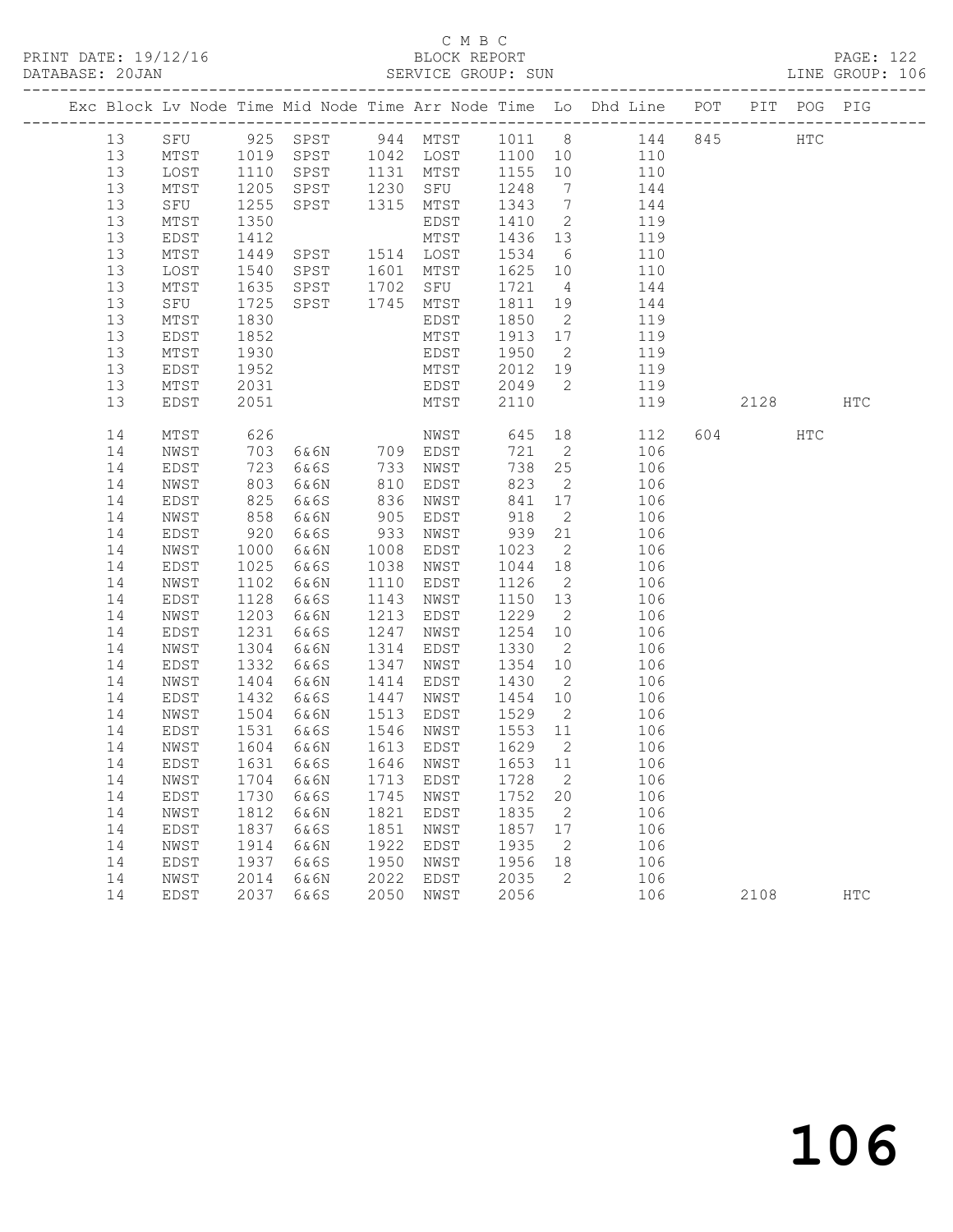### C M B C<br>BLOCK REPORT SERVICE GROUP: SUN

|    |      |      |          |      |          |      |                | Exc Block Lv Node Time Mid Node Time Arr Node Time Lo Dhd Line POT |     | PIT POG PIG  |  |
|----|------|------|----------|------|----------|------|----------------|--------------------------------------------------------------------|-----|--------------|--|
| 15 | NWST |      | 603 6&6N |      | 608 EDST |      |                | 618 2 106                                                          | 549 | $_{\rm HTC}$ |  |
| 15 | EDST | 620  | 6&6S     |      | 630 NWST |      |                | 634 9<br>106                                                       |     |              |  |
| 15 | NWST | 643  | 6&6N     | 649  | EDST     | 701  | $\overline{2}$ | 106                                                                |     |              |  |
| 15 | EDST | 703  | 6&6S     | 713  | NWST     | 718  | 25             | 106                                                                |     |              |  |
| 15 | NWST | 743  | 6&6N     | 749  | EDST     | 801  | $\overline{4}$ | 106                                                                |     |              |  |
| 15 | EDST | 805  | 6&6S     | 816  | NWST     | 821  | 22             | 106                                                                |     |              |  |
| 15 | NWST | 843  | 6&6N     | 850  | EDST     | 903  | 2              | 106                                                                |     |              |  |
| 15 | EDST | 905  | 6&6S     | 918  | NWST     | 924  | 19             | 106                                                                |     |              |  |
| 15 | NWST | 943  | 6&6N     | 951  | EDST     | 1005 | $\overline{2}$ | 106                                                                |     |              |  |
| 15 | EDST | 1007 | 6&6S     | 1020 | NWST     | 1026 | 21             | 106                                                                |     |              |  |
| 15 | NWST | 1047 | 6&6N     | 1055 | EDST     | 1111 | $\overline{2}$ | 106                                                                |     |              |  |
| 15 | EDST | 1113 | 6&6S     | 1128 | NWST     | 1135 | 17             | 106                                                                |     |              |  |
| 15 | NWST | 1152 | 6&6N     | 1201 | EDST     | 1217 | $\overline{2}$ | 106                                                                |     |              |  |
| 15 | EDST | 1219 | 6&6S     | 1236 | NWST     | 1243 | 9              | 106                                                                |     |              |  |
| 15 | NWST | 1252 | 6&6N     | 1302 | EDST     | 1318 | $\overline{2}$ | 106                                                                |     |              |  |
| 15 | EDST | 1320 | 6&6S     | 1335 | NWST     | 1342 | 10             | 106                                                                |     |              |  |
| 15 | NWST | 1352 | 6&6N     | 1402 | EDST     | 1418 | $\overline{2}$ | 106                                                                |     |              |  |
| 15 | EDST | 1420 | 6&6S     | 1435 | NWST     | 1442 | 10             | 106                                                                |     |              |  |
| 15 | NWST | 1452 | 6&6N     | 1502 | EDST     | 1518 | $\overline{2}$ | 106                                                                |     |              |  |
| 15 | EDST | 1520 | 6&6S     | 1535 | NWST     | 1542 | 10             | 106                                                                |     |              |  |
| 15 | NWST | 1552 | 6&6N     | 1601 | EDST     | 1617 | $\overline{2}$ | 106                                                                |     |              |  |
| 15 | EDST | 1619 | 6&6S     | 1634 | NWST     | 1641 | 11             | 106                                                                |     |              |  |
| 15 | NWST | 1652 | 6&6N     | 1701 | EDST     | 1716 | 2              | 106                                                                |     |              |  |
| 15 | EDST | 1718 | 6&6S     | 1733 | NWST     | 1740 | 19             | 106                                                                |     |              |  |
| 15 | NWST | 1759 | 6&6N     | 1808 | EDST     | 1823 | $\overline{2}$ | 106                                                                |     |              |  |
| 15 | EDST | 1825 | 6&6S     | 1839 | NWST     | 1845 | 14             | 106                                                                |     |              |  |
| 15 | NWST | 1859 | 6&6N     | 1907 | EDST     | 1920 | $\overline{2}$ | 106                                                                |     |              |  |
| 15 | EDST | 1922 | 6&6S     | 1935 | NWST     | 1941 | 18             | 106                                                                |     |              |  |
| 15 | NWST | 1959 | 6&6N     | 2007 | EDST     | 2020 | $\overline{2}$ | 106                                                                |     |              |  |
| 15 | EDST | 2022 | 6&6S     | 2035 | NWST     | 2041 | 18             | 106                                                                |     |              |  |
| 15 | NWST | 2059 | 6&6N     | 2106 | EDST     | 2119 | $\mathbf{2}$   | 106                                                                |     |              |  |
| 15 | EDST | 2121 | 6&6S     | 2134 | NWST     | 2140 | 9              | 106                                                                |     |              |  |
| 15 | NWST | 2149 | 6&6N     | 2156 | EDST     | 2209 | 2              | 106                                                                |     |              |  |
| 15 | EDST | 2211 | 6&6S     | 2224 | NWST     | 2230 | 19             | 106                                                                |     |              |  |
| 15 | NWST | 2249 | 6&6N     | 2255 | EDST     | 2308 | $\overline{2}$ | 106                                                                |     |              |  |
| 15 | EDST | 2310 | 6&6S     | 2323 | NWST     | 2329 | 18             | 106                                                                |     |              |  |
| 15 | NWST | 2347 | 6&6N     | 2353 | EDST     | 2406 | $\overline{2}$ | 106                                                                |     |              |  |
| 15 | EDST | 2408 | 6&6S     | 2419 | NWST     | 2423 | 24             | 106                                                                |     |              |  |

15 NWST 2447 6&6N 2453 EDST 2506 2 106

15 EDST 2508 6&6S 2519 NWST 2523 106 2535 HTC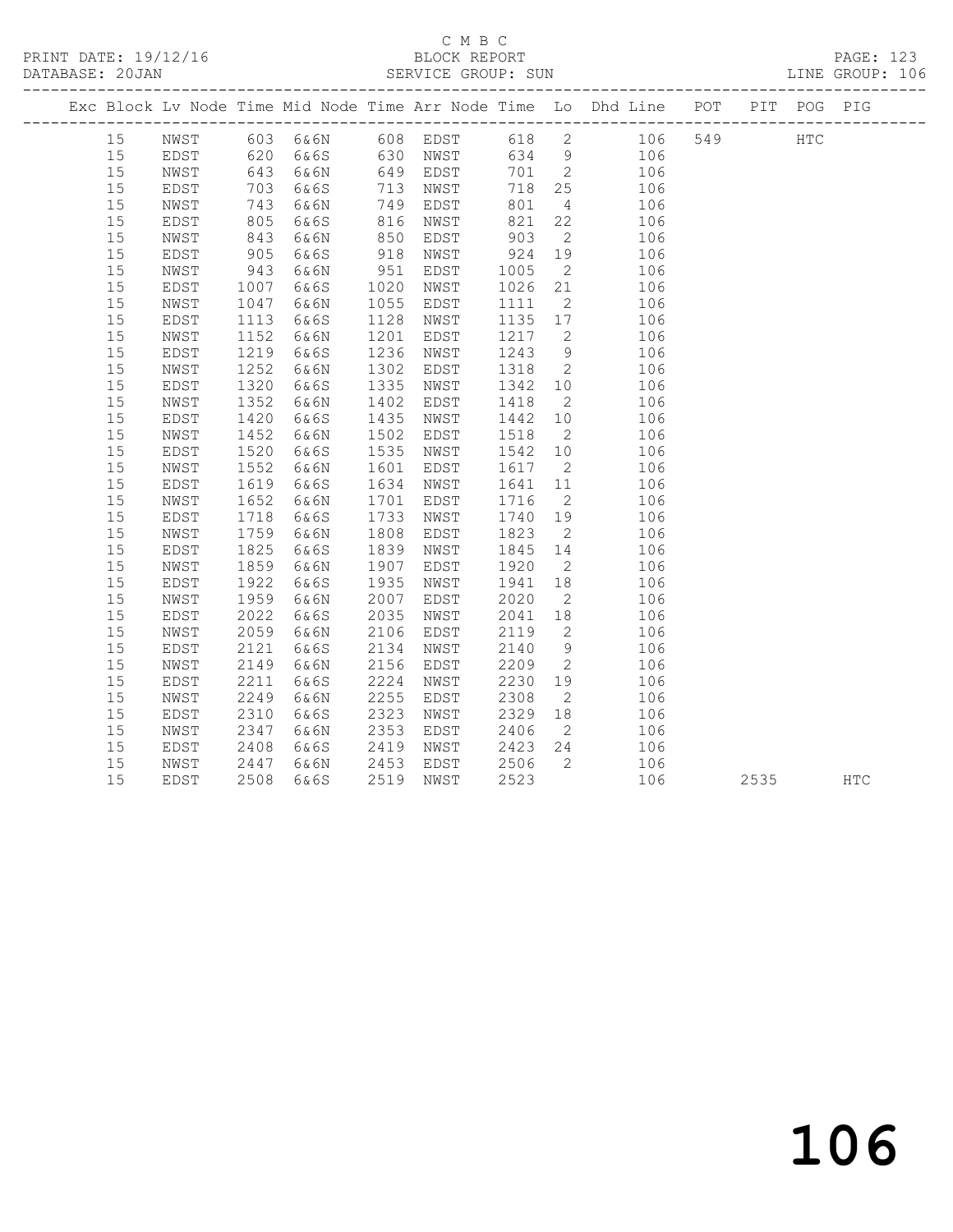# C M B C

DATABASE: 20JAN SERVICE GROUP: SUN LINE GROUP: 106

| DATABASE: ZUJAN |    |      |     |      |     | SLKVICL GKUUF: SUN |     |     |                                                                |     |     |            | TIME GKOUR: INO |  |
|-----------------|----|------|-----|------|-----|--------------------|-----|-----|----------------------------------------------------------------|-----|-----|------------|-----------------|--|
|                 |    |      |     |      |     |                    |     |     | Exc Block Ly Node Time Mid Node Time Arr Node Time Lo Dhd Line | POT | PIT | POG        | PIG             |  |
|                 | 16 | HODM | 439 |      |     | NWST               | 541 | 6   | N19                                                            | 403 |     | <b>HTC</b> |                 |  |
|                 | 16 | NWST | 547 | 6&6N | 552 | EDST               | 602 | 2   | 106                                                            |     |     |            |                 |  |
|                 | 16 | EDST | 604 | 6&6S | 614 | NWST               | 618 | 5.  | 106                                                            |     |     |            |                 |  |
|                 | 16 | NWST | 623 | 6&6N | 628 | EDST               | 638 | -2  | 106                                                            |     |     |            |                 |  |
|                 | 16 | EDST | 640 | 6&6S | 650 | NWST               | 654 | 29  | 106                                                            |     |     |            |                 |  |
|                 | 16 | NWST | 723 | 6&6N | 729 | EDST               | 741 | - 2 | 106                                                            |     |     |            |                 |  |
|                 | 16 | EDST | 743 | 6&6S | 754 | NWST               | 759 | 24  | 106                                                            |     |     |            |                 |  |
|                 | 16 | NWST | 823 | 6&6N | 830 | EDST               | 843 | - 2 | 106                                                            |     |     |            |                 |  |
|                 | 16 | EDST | 845 | 6&6S | 856 | NWST               | 902 | 11  | 106                                                            |     |     |            |                 |  |
|                 | 16 | NWST | 913 | 6&6N | 920 | EDST               | 934 | 2   | 106                                                            |     |     |            |                 |  |
|                 |    |      |     |      |     |                    |     |     |                                                                |     |     |            |                 |  |

1757 NWST 1804 106 1818 HTC

 16 EDST 936 6&6S 949 NWST 955 20 106 16 NWST 1015 6&6N 1023 EDST 1038 2 106 16 EDST 1040 6&6S 1054 NWST 1100 17 106 16 NWST 1117 6&6N 1125 EDST 1141 2 106 16 EDST 1143 6&6S 1200 NWST 1207 9 106 16 NWST 1216 6&6N 1226 EDST 1242 2 106 16 EDST 1244 6&6S 1300 NWST 1307 9 106 16 NWST 1316 6&6N 1326 EDST 1342 2 106 16 EDST 1344 6&6S 1359 NWST 1406 10 106 16 NWST 1416 6&6N 1426 EDST 1442 2 106 16 EDST 1444 6&6S 1459 NWST 1506 10 106 16 NWST 1516 6&6N 1525 EDST 1541 2 106

 16 EDST 1543 6&6S 1558 NWST 1605 11 106 16 NWST 1616 6&6N 1625 EDST 1641 2 106 16 EDST 1643 6&6S 1658 NWST 1705 11 106 16 NWST 1716 6&6N 1725 EDST 1740 2 106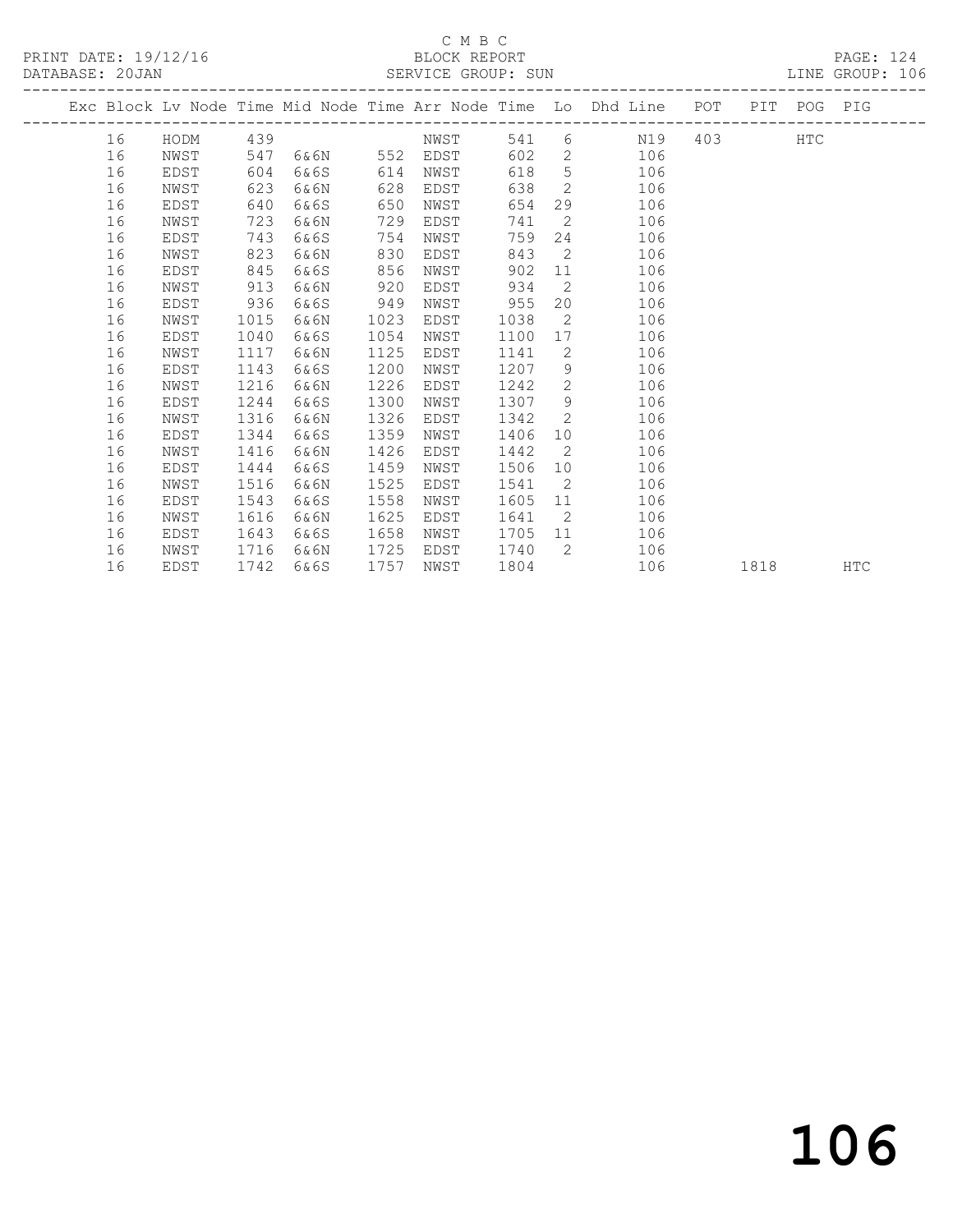## C M B C<br>BLOCK REPORT

PRINT DATE: 19/12/16 BLOCK REPORT PAGE: 125

SERVICE GROUP: SUN

|  |          |              |              |                            |              |                |                 |                            | Exc Block Lv Node Time Mid Node Time Arr Node Time Lo Dhd Line POT PIT POG PIG |          |               |     |
|--|----------|--------------|--------------|----------------------------|--------------|----------------|-----------------|----------------------------|--------------------------------------------------------------------------------|----------|---------------|-----|
|  | 17       | NWST         |              |                            |              |                |                 |                            |                                                                                | 914      | $_{\rm HTC}$  |     |
|  | 17       | EDST         | 951          |                            |              |                |                 |                            |                                                                                |          |               |     |
|  | 17       | NWST         | 1030         | 6&6N                       |              | 1038 EDST 1054 |                 | $\overline{2}$             | 106                                                                            |          |               |     |
|  | 17       | EDST         | 1056         | 6&6S                       | 1110         | NWST           | 1116 14         |                            | 106                                                                            |          |               |     |
|  | 17       | NWST         | 1130         | 6&6N                       | 1139         | EDST           | 1155            | $\overline{2}$             | 106                                                                            |          |               |     |
|  | 17       | EDST         | 1157         | 6&6S                       | 1214         | NWST           | 1221            | $\overline{7}$             | 106                                                                            |          |               |     |
|  | 17       | NWST         | 1228         | 6&6N                       | 1238         | EDST           | 1254            | $\overline{2}$             | 106                                                                            |          |               |     |
|  | 17       | EDST         | 1256         | 6&6S                       | 1312         | NWST           | 1319            | 9                          | 106                                                                            |          |               |     |
|  | 17       | NWST         | 1328         | 6&6N                       | 1338         | EDST           | 1354            | $\overline{2}$             | 106                                                                            |          |               |     |
|  | 17       | EDST         | 1356         | 6&6S                       | 1411         | NWST           | 1418 10         |                            | 106                                                                            |          |               |     |
|  | 17       | NWST         | 1428         | 6&6N                       | 1438         | EDST           | 1454            | $\overline{2}$             | 106                                                                            |          |               |     |
|  | 17       | EDST         | 1456         | 6&6S                       | 1511         | NWST           | 1518            | 10                         | 106                                                                            |          |               |     |
|  | 17       | NWST         | 1528         | 6&6N                       | 1537         | EDST           | 1553            | $\overline{2}$             | 106                                                                            |          |               |     |
|  | 17       | EDST         | 1555         | 6&6S                       | 1610         | NWST           | 1617 11         |                            | 106                                                                            |          |               |     |
|  | 17       | NWST         | 1628         | 6&6N                       | 1637         | EDST           | 1653            | $\overline{2}$             | 106                                                                            |          |               |     |
|  | 17<br>17 | EDST         | 1655<br>1730 | 6&6S<br>6&6N               | 1710<br>1739 | NWST           | 1717 13<br>1754 | $\overline{2}$             | 106                                                                            |          |               |     |
|  | 17       | NWST<br>EDST | 1756         | 6&6S                       | 1811         | EDST<br>NWST   | 1818            | 9                          | 106<br>106                                                                     |          |               |     |
|  | 17       | NWST         | 1827         | 6&6N                       | 1836         | EDST           | 1850            | $\overline{2}$             | 106                                                                            |          |               |     |
|  | 17       | EDST         | 1852         | 6&6S                       | 1906         | NWST           | 1912            | 17                         | 106                                                                            |          |               |     |
|  | 17       | NWST         | 1929         | 6&6N                       | 1937         | EDST           | 1950            | $\overline{2}$             | 106                                                                            |          |               |     |
|  | 17       | EDST         | 1952         | 6&6S                       | 2005         | NWST           | 2011            | 18                         | 106                                                                            |          |               |     |
|  | 17       | NWST         | 2029         | 6&6N                       | 2037         | EDST           | 2050            | $\overline{2}$             | 106                                                                            |          |               |     |
|  | 17       | EDST         | 2052         | 6&6S                       | 2105         | NWST           | 2111            | 8 <sup>8</sup>             | 106                                                                            |          |               |     |
|  | 17       | NWST         | 2119         | 6&6N                       | 2126         | EDST           | 2139            | $\overline{2}$             | 106                                                                            |          |               |     |
|  | 17       | EDST         | 2141         | 6&6S                       | 2154         | NWST           | 2200 19         |                            | 106                                                                            |          |               |     |
|  | 17       | NWST         | 2219         | 6&6N                       | 2225         | EDST           | 2238            | $\overline{2}$             | 106                                                                            |          |               |     |
|  | 17       | EDST         | 2240         | 6&6S                       | 2253         | NWST           | 2259            | 20                         | 106                                                                            |          |               |     |
|  | 17       | NWST         | 2319         | 6&6N                       | 2325         | EDST           | 2338            | $\overline{2}$             | 106                                                                            |          |               |     |
|  | 17       | EDST         | 2340         | 6&6S                       | 2353         | NWST           | 2359 18         |                            | 106                                                                            |          |               |     |
|  | 17       | NWST         | 2417         | 6&6N                       | 2423         | EDST           | 2436            | $\overline{2}$             | 106                                                                            |          |               |     |
|  | 17       | EDST         | 2438         | 6&6S                       | 2449         | NWST           | 2453 24         |                            | 106                                                                            |          |               |     |
|  | 17       | NWST         | 2517         | 6&6N                       | 2523         | EDST           | 2536            | 9 <sup>°</sup>             | 106                                                                            |          |               |     |
|  | 17       | EDST         | 2545         | 6&6S                       | 2556         | NWST           | 2600            |                            | 106                                                                            | 2612     |               | HTC |
|  | 18       | NWST         | 1140         | 6&6N                       | 1149         | EDST           | 1205 2          |                            |                                                                                | 106 1126 | $_{\rm{HTC}}$ |     |
|  | 18       | EDST         | 1207         | 6&6S                       | 1224         | NWST           | 1231            | 9                          | 106                                                                            |          |               |     |
|  | 18       | NWST         | 1240         | 6&6N                       |              | 1250 EDST      | 1306            | $\overline{2}$             | 106                                                                            |          |               |     |
|  | 18       | EDST         | 1308         | 6&6S                       |              | 1323 NWST      | 1330 10         |                            | 106                                                                            |          |               |     |
|  | 18       | NWST         |              | 1340 6&6N 1350 EDST 1406 2 |              |                |                 |                            | 106                                                                            |          |               |     |
|  | 18       | EDST         | 1408         | 6&6S                       | 1423         | NWST           | 1430            | 10                         | 106                                                                            |          |               |     |
|  | 18       | NWST         | 1440         | 6&6N                       | 1450         | EDST           | 1506            | $\overline{\phantom{a}}$   | 106                                                                            |          |               |     |
|  | 18       | EDST         | 1508         | 6&6S                       | 1523         | NWST           | 1530            | 10                         | 106                                                                            |          |               |     |
|  | 18       | NWST         | 1540         | 6&6N                       | 1549         | EDST           | 1605            | $\overline{\phantom{0}}^2$ | 106                                                                            |          |               |     |
|  | 18       | EDST         | 1607         | 6&6S                       | 1622         | NWST           | 1629            | 11                         | 106                                                                            |          |               |     |
|  | 18<br>18 | NWST         | 1640<br>1706 | 6&6N                       | 1649<br>1721 | EDST           | 1704<br>1728    | $\overline{2}$             | 106<br>106                                                                     |          |               |     |
|  | 18       | EDST<br>NWST | 1744         | 6&6S<br>6&6N               | 1753         | NWST<br>EDST   | 1808            | 16<br>$\overline{2}$       | 106                                                                            |          |               |     |
|  | 18       | EDST         | 1810         | 6&6S                       | 1824         | NWST           | 1830            | 14                         | 106                                                                            |          |               |     |
|  | 18       | NWST         | 1844         | 6&6N                       | 1852         | EDST           | 1905            | $\overline{2}$             | 106                                                                            |          |               |     |
|  | 18       | EDST         | 1907         | 6&6S                       | 1920         | NWST           | 1926            | 18                         | 106                                                                            |          |               |     |
|  | 18       | NWST         | 1944         | 6&6N                       | 1952         | EDST           | 2005            | $\overline{\phantom{a}}$   | 106                                                                            |          |               |     |
|  | 18       | EDST         | 2007         | 6&6S                       | 2020         | NWST           | 2026            | 18                         | 106                                                                            |          |               |     |
|  | 18       | NWST         | 2044         | 6&6N                       | 2051         | EDST           | 2104            | 2                          | 106                                                                            |          |               |     |
|  | 18       | EDST         | 2106         | 6&6S                       | 2119         | NWST           | 2125            |                            | 106                                                                            | 2137     |               | HTC |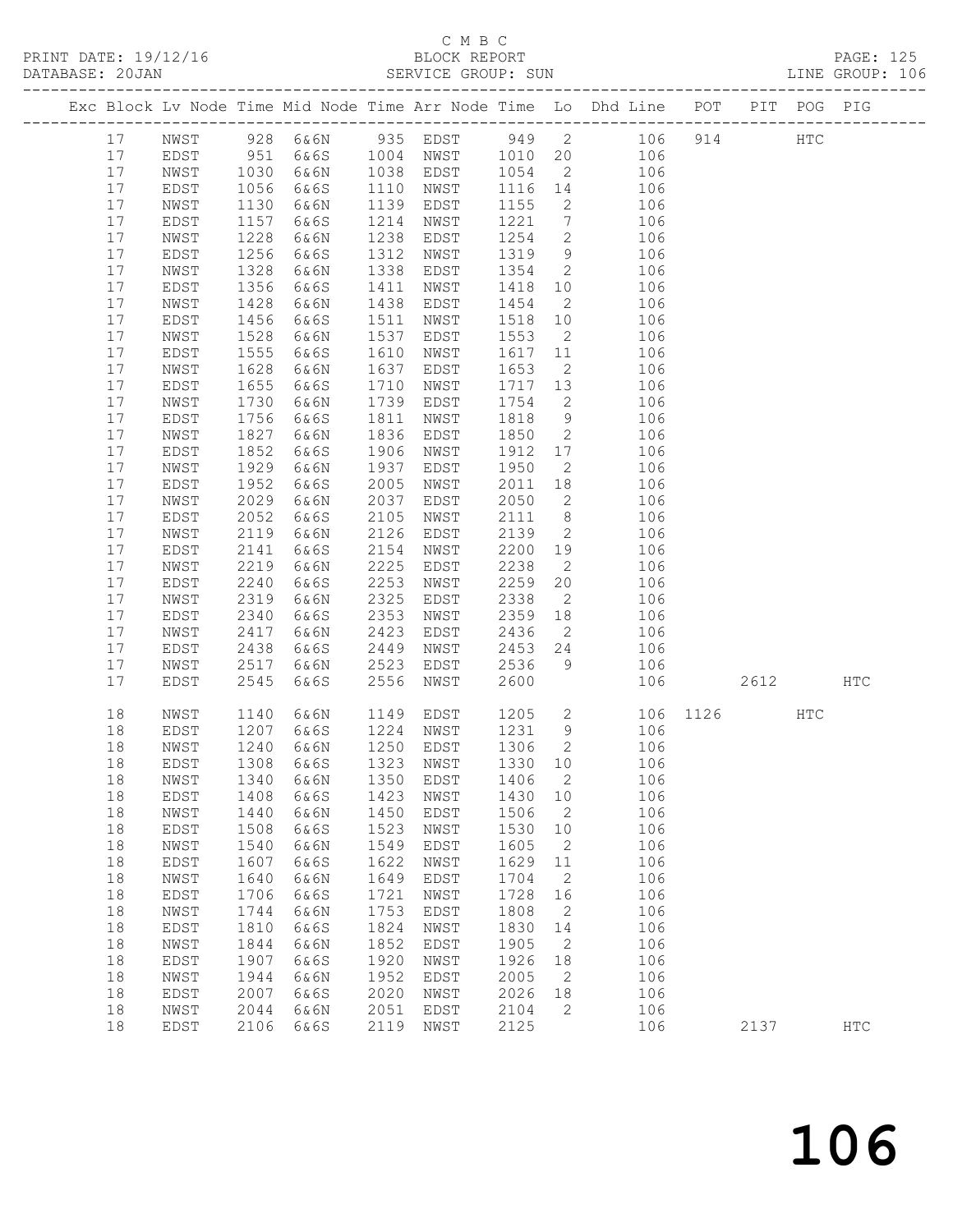|  | DATABASE: 20JAN                                                                                                                                                                                                                                                                                                                                                                             |                                                                                                                                                                                              |                                                                                                                                                            | $\begin{array}{cccc}\n\texttt{CRINT} & \texttt{DATE:} & 19/12/16 & \texttt{C} & \texttt{M} & \texttt{B} & \texttt{C}\n\end{array}$                                                                                                                                                                                                                                                                                                          |                                                                                                                                                            |                                                                                                                                                                                                                                                                                                                                                                                                                                                                                                                                                    |                                                                                                                                                            |                                                                                                                                                      |                             |                                                                                                                                          |      |     | PAGE: 126     |  |
|--|---------------------------------------------------------------------------------------------------------------------------------------------------------------------------------------------------------------------------------------------------------------------------------------------------------------------------------------------------------------------------------------------|----------------------------------------------------------------------------------------------------------------------------------------------------------------------------------------------|------------------------------------------------------------------------------------------------------------------------------------------------------------|---------------------------------------------------------------------------------------------------------------------------------------------------------------------------------------------------------------------------------------------------------------------------------------------------------------------------------------------------------------------------------------------------------------------------------------------|------------------------------------------------------------------------------------------------------------------------------------------------------------|----------------------------------------------------------------------------------------------------------------------------------------------------------------------------------------------------------------------------------------------------------------------------------------------------------------------------------------------------------------------------------------------------------------------------------------------------------------------------------------------------------------------------------------------------|------------------------------------------------------------------------------------------------------------------------------------------------------------|------------------------------------------------------------------------------------------------------------------------------------------------------|-----------------------------|------------------------------------------------------------------------------------------------------------------------------------------|------|-----|---------------|--|
|  |                                                                                                                                                                                                                                                                                                                                                                                             | BCHL BURNABY CITY HALL<br>SUST SURREY CENTRAL STATION                                                                                                                                        |                                                                                                                                                            | CL-E CANADA WAY & LEDGER-EAST<br>EDST EDMONDS STN GIST GILMORE STATION<br>HODM HOWE & DUNSMUIR<br>HOLD HOLDOM STATION<br>HOLD HOLDOM STATION<br>HOLD HOLDOM STATION<br>NETROTOWN STATION<br>NETROTOWN STATION<br>NETROTOWN STATION<br>NETROTOWN                                                                                                                                                                                             |                                                                                                                                                            | BW04 BRENTWOOD STN BAY4                                                                                                                                                                                                                                                                                                                                                                                                                                                                                                                            |                                                                                                                                                            |                                                                                                                                                      |                             |                                                                                                                                          |      |     |               |  |
|  |                                                                                                                                                                                                                                                                                                                                                                                             |                                                                                                                                                                                              |                                                                                                                                                            | Exc Block Lv Node Time Mid Node Time Arr Node Time Lo Dhd Line POT PIT POG PIG                                                                                                                                                                                                                                                                                                                                                              |                                                                                                                                                            |                                                                                                                                                                                                                                                                                                                                                                                                                                                                                                                                                    |                                                                                                                                                            |                                                                                                                                                      |                             |                                                                                                                                          |      |     |               |  |
|  | $\mathbf{1}$<br>$\mathbf{1}$<br>$\mathbf{1}$<br>$\mathbf{1}$<br>$\mathbf{1}$<br>$\mathbf{1}$<br>$\mathbf{1}$<br>$\mathbf{1}$<br>$\mathbf{1}$<br>$\mathbf{1}$<br>$\mathbf{1}$<br>$\mathbf{1}$<br>$\mathbf{1}$<br>$\mathbf{1}$<br>$\mathbf{1}$<br>$\mathbf{1}$<br>$\mathbf{1}$<br>$\mathbf{1}$<br>$\mathbf 1$<br>$\mathbf{1}$<br>$\mathbf{1}$<br>$\mathbf{1}$<br>$\mathbf{1}$<br>$\mathbf{1}$ | NWST<br>BW04<br>NWST<br>BW04<br>NWST<br>BW04<br>NWST<br>BW04<br>NWST<br>BW04<br>NWST<br>BW04<br>NWST<br>BW04<br>NWST<br>BW04<br>NWST<br>BW04<br>NWST<br>BW04<br>NWST<br>BW04<br>NWST<br>BW04 | 1414<br>1456<br>1610<br>1644<br>1912<br>1955<br>2110<br>2140<br>2210<br>2240<br>2310<br>2340<br>2410                                                       | 1 BW04 915 CL-E 926 NWST 942 14 123 843 HTC<br>1 NWST 956 CL-W 1013 BW04 1024 4 123<br>1 BW04 1028 CL-E 1039 NWST 1057 14 123<br>1111 CL-W<br>1143 CL-E<br>1226 CL-W<br>1258 CL-E<br>1341 CL-W 1400 BW04 1412 2 123<br>$CL-E$<br>$CL-W$<br>1529 CL-E<br>$CL-W$<br>$CL-E$<br>1726 CL-W<br>1758 CL-E<br>1840 CL-W<br>$CL-E$<br>$CL-W$<br>2027 CL-E<br>$CL-W$<br>$CL-E$<br>$CL-W$<br>$CL-E$<br>$CL-W$<br>2440 CL-E 2449 NWST 2502 123 2514 HTC | 2325                                                                                                                                                       | 1129 BW04 1140 3 123<br>1154 NWST 1212 14 123<br>1244 BW04 1255 3 123<br>1310 NWST 1328 13 123<br>1426 NWST 1444 12 123<br>1515 BW04 1527 2 123<br>1541 NWST 1600 10 123<br>1630 BW04 1642<br>1656 NWST 1714 12 123<br>1745 BW04 1755 3 123<br>1810 NWST 1827 13 123<br>1858 BW04 1908 4 123<br>1924 NWST 1940 15 123<br>2013 BW04 2023 4 123<br>2039 NWST 2054 16 123<br>2128 BW04 2138 2 123<br>2150 NWST 2204<br>2227 BW04 2237 3 123<br>2250 NWST 2304 6 123<br>2325 BW04 2335 5 123<br>CL-E 2349 NWST 2402 8 123<br>CL-W 2425 BW04 2435 5 123 |                                                                                                                                                            |                                                                                                                                                      | $\overline{2}$ 123<br>6 123 |                                                                                                                                          |      |     |               |  |
|  | $\overline{2}$<br>2<br>$\mathbf{2}$<br>$\mathbf{2}$<br>$\mathbf{2}$<br>$\mathbf{2}$<br>$\mathbf{2}$<br>$\mathbf{2}$<br>$\mathbf{2}$<br>$\mathbf{2}$<br>$\mathbf{2}$<br>$\mathbf{2}$<br>2<br>$\mathbf{2}$<br>$\mathbf{2}$<br>$\mathbf{2}$<br>$\mathbf{2}$<br>$\mathbf{2}$<br>$\mathbf{2}$<br>$\mathbf{2}$<br>$\overline{2}$                                                                  | NWST<br>BW04<br>NWST<br>BW04<br>NWST<br>BW04<br>NWST<br>BW04<br>NWST<br>BW04<br>NWST<br>BW04<br>NWST<br>BW04<br>NWST<br>BW04<br>NWST<br>BW04<br>NWST<br>BW04                                 | 856<br>928<br>1011<br>1043<br>1126<br>1158<br>1241<br>1314<br>1356<br>1429<br>1510<br>1544<br>1625<br>1659<br>1741<br>1812<br>1855<br>1927<br>2010<br>2042 | HODM 709 NWST 811 SUST 831 10 15 N19 633<br>$CL-W$<br>$CL-E$<br>$CL-W$<br>$CL-E$<br>$CL-W$<br>$CL-E$<br>$CL-W$<br>$CL-E$<br>$CL-W$<br>$CL-E$<br>$CL-W$<br>$CL-E$<br>$CL-W$<br>$CL-E$<br>$CL-W$<br>$CL-E$<br>$CL-W$<br>$CL-E$<br>$CL-W$<br>$CL-E$                                                                                                                                                                                            | 912<br>939<br>1029<br>1054<br>1144<br>1209<br>1300<br>1326<br>1415<br>1441<br>1530<br>1556<br>1645<br>1711<br>1800<br>1824<br>1913<br>1939<br>2028<br>2054 | BW04<br>NWST<br>BW04<br>NWST<br>BW04<br>NWST<br>BW04<br>NWST<br>BW04<br>NWST<br>BW04<br>NWST<br>BW04<br>NWST<br>BW04<br>NWST<br>BW04<br>NWST<br>BW04<br>NWST                                                                                                                                                                                                                                                                                                                                                                                       | 923<br>955<br>1040<br>1112<br>1155<br>1227<br>1312<br>1344<br>1427<br>1459<br>1542<br>1615<br>1657<br>1729<br>1810<br>1840<br>1923<br>1955<br>2038<br>2109 | 5<br>16<br>$\overline{\mathbf{3}}$<br>14<br>3<br>14<br>2<br>12<br>2<br>11<br>2<br>10<br>2<br>12<br>2<br>15<br>$\overline{4}$<br>15<br>$\overline{4}$ |                             | 123<br>123<br>123<br>123<br>123<br>123<br>123<br>123<br>123<br>123<br>123<br>123<br>123<br>123<br>123<br>123<br>123<br>123<br>123<br>123 | 2121 | HTC | $_{\rm{HTC}}$ |  |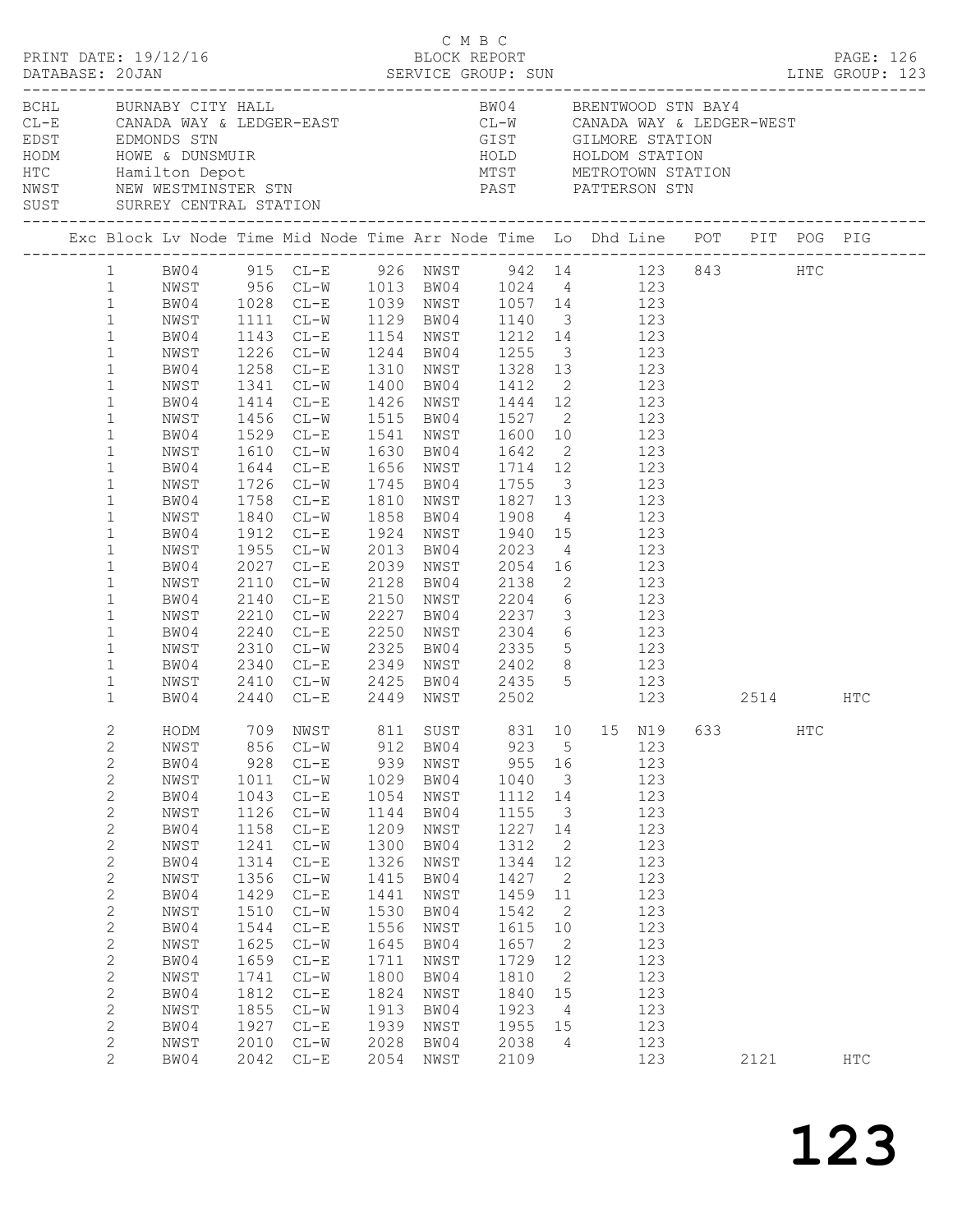### C M B C<br>BLOCK REPORT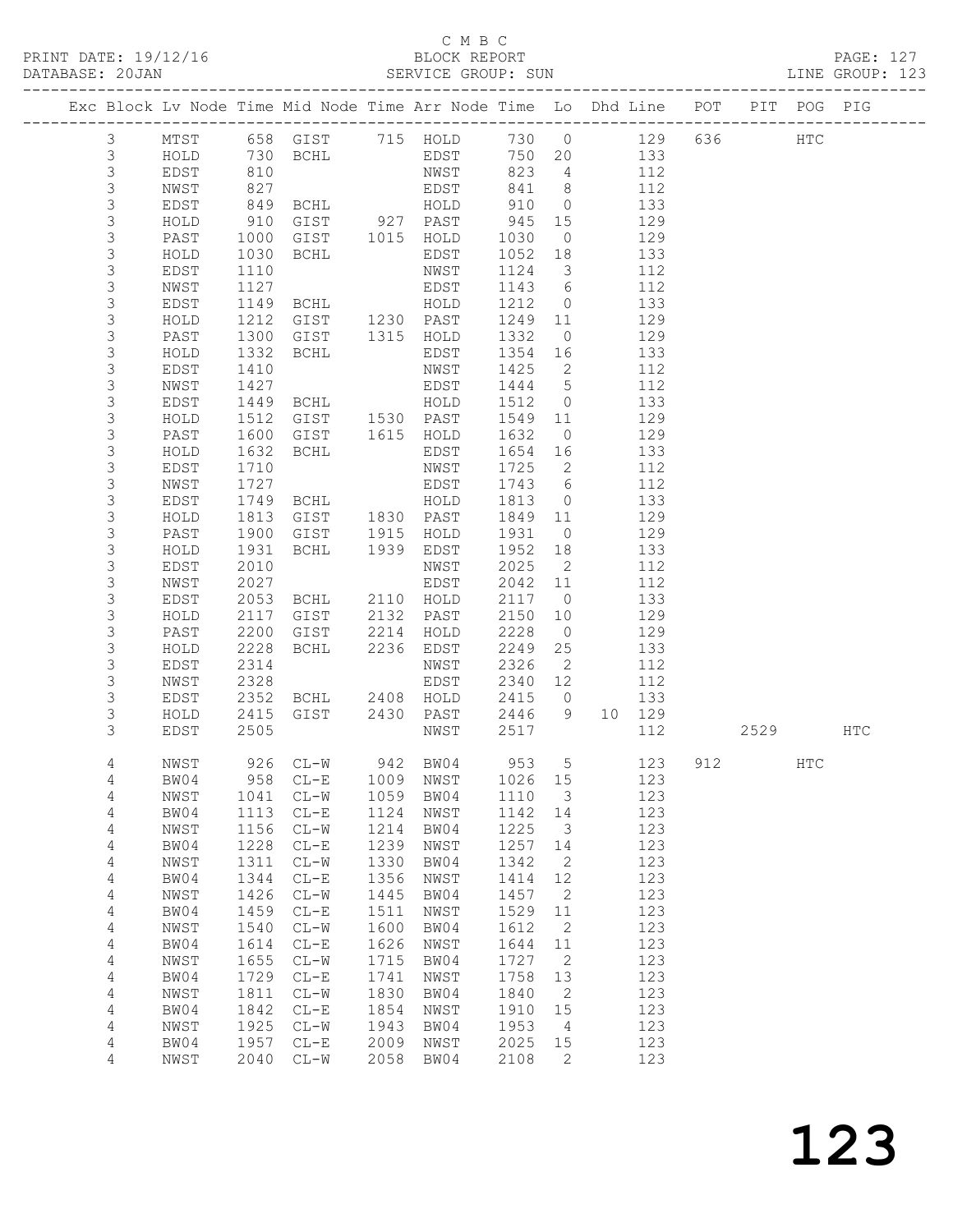### C M B C<br>BLOCK REPORT SERVICE GROUP: SUN

|  |            |      |      |               |      |      |      |                         | Exc Block Lv Node Time Mid Node Time Arr Node Time Lo Dhd Line POT PIT POG PIG |        |     |            |
|--|------------|------|------|---------------|------|------|------|-------------------------|--------------------------------------------------------------------------------|--------|-----|------------|
|  | $4\degree$ | BW04 |      | $2110$ $CL-E$ |      |      |      |                         | 2120 NWST 2134 123                                                             | 2146   |     | <b>HTC</b> |
|  | 5          | BW04 | 558  | $CL-E$        | 607  | NWST |      |                         | 621 10<br>123                                                                  | 526 32 | HTC |            |
|  | 5          | NWST | 631  | $CL-W$        | 645  | BW04 | 655  | $\overline{\mathbf{3}}$ | 123                                                                            |        |     |            |
|  | 5          | BW04 | 658  | $CL-E$        | 707  | NWST | 721  |                         | 10<br>123                                                                      |        |     |            |
|  | 5          | NWST | 731  | $CL-W$        | 746  | BW04 | 756  | 2                       | 123                                                                            |        |     |            |
|  | 5          | BW04 | 758  | $CL-E$        | 807  | NWST | 822  | 9                       | 123                                                                            |        |     |            |
|  | 5          | NWST | 831  | $CL-W$        | 847  | BW04 | 858  | $\overline{2}$          | 123                                                                            |        |     |            |
|  | 5          | BW04 | 900  | $CL-E$        | 911  | NWST | 927  |                         | 123<br>14 \                                                                    |        |     |            |
|  | 5          | NWST | 941  | $CL-W$        | 958  | BW04 | 1009 | $\overline{4}$          | 123                                                                            |        |     |            |
|  | 5          | BW04 | 1013 | $CL-E$        | 1024 | NWST | 1042 | 14                      | 123                                                                            |        |     |            |
|  | 5          | NWST | 1056 | $CL-W$        | 1114 | BW04 | 1125 | $\overline{\mathbf{3}}$ | 123                                                                            |        |     |            |
|  | 5          | BW04 | 1128 | $CL-E$        | 1139 | NWST | 1157 | 14                      | 123                                                                            |        |     |            |
|  | 5          | NWST | 1211 | $CL-W$        | 1229 | BW04 | 1240 | $\overline{\mathbf{3}}$ | 123                                                                            |        |     |            |
|  | 5          | BW04 | 1243 | $CL-E$        | 1255 | NWST | 1313 | 13                      | 123                                                                            |        |     |            |
|  | 5          | NWST | 1326 | $CL-W$        | 1345 | BW04 | 1357 | $\overline{2}$          | 123                                                                            |        |     |            |
|  | 5          | BW04 | 1359 | $CL-E$        | 1411 | NWST | 1429 | 12 <sup>7</sup>         | 123                                                                            |        |     |            |
|  | 5          | NWST | 1441 | $CL-W$        | 1500 | BW04 | 1512 | $\overline{2}$          | 123                                                                            |        |     |            |
|  | 5          | BW04 | 1514 | $CL-E$        | 1526 | NWST | 1545 | 10                      | 123                                                                            |        |     |            |
|  | 5          | NWST | 1555 | $CL-W$        | 1615 | BW04 | 1627 | $\overline{2}$          | 123                                                                            |        |     |            |
|  | 5          | BW04 | 1629 | $CL-E$        | 1641 | NWST | 1659 | 12 <sup>°</sup>         | 123                                                                            |        |     |            |
|  | 5          | NWST | 1711 | $CL-W$        | 1730 | BW04 | 1740 | $\overline{\mathbf{3}}$ | 123                                                                            |        |     |            |
|  | 5          | BW04 | 1743 | $CL-E$        | 1755 | NWST | 1812 |                         | 14<br>123                                                                      |        |     |            |
|  | 5          | NWST | 1826 | $CL-W$        | 1845 | BW04 | 1855 | $\overline{2}$          | 123                                                                            |        |     |            |
|  | 5          | BW04 | 1857 | $CL-E$        | 1909 | NWST | 1925 | 15                      | 123                                                                            |        |     |            |
|  | 5          | NWST | 1940 | $CL-W$        | 1958 | BW04 | 2008 | $\overline{4}$          | 123                                                                            |        |     |            |
|  | 5          | BW04 | 2012 | $CL-E$        | 2024 | NWST | 2039 | 16                      | 123                                                                            |        |     |            |
|  | 5          | NWST | 2055 | $CL-W$        | 2113 | BW04 | 2123 |                         | 123                                                                            | 2155   |     | <b>HTC</b> |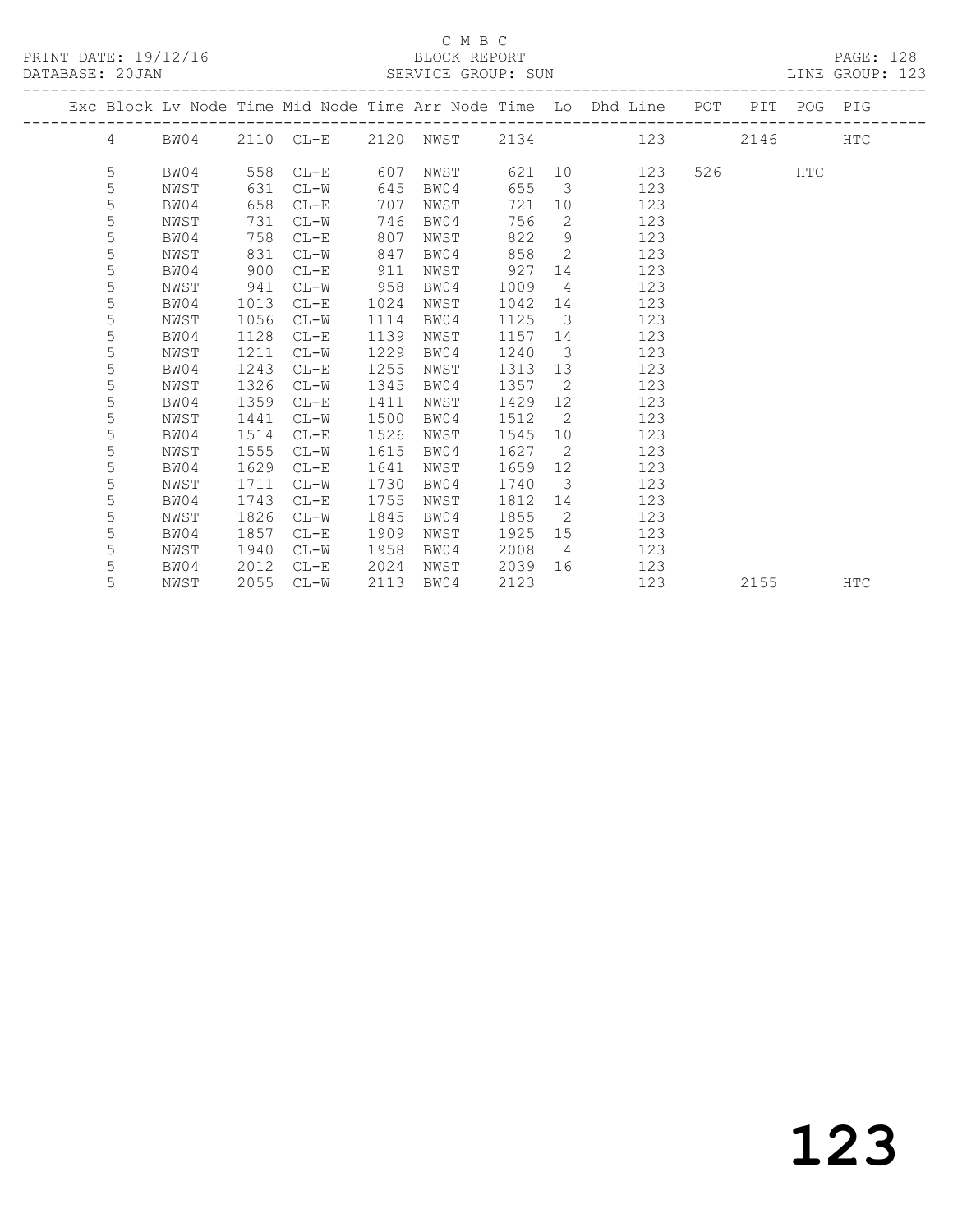## C M B C<br>BLOCK REPORT

| PRINT DATE: 19/12/16 | BLOCK REPORT       | PAGE: 129       |
|----------------------|--------------------|-----------------|
| DATABASE: 20JAN      | SERVICE GROUP: SUN | LINE GROUP: 123 |

|  |   |             |      |                   |      |           |      |                 | Exc Block Lv Node Time Mid Node Time Arr Node Time Lo Dhd Line POT PIT POG PIG |     |      |            |            |
|--|---|-------------|------|-------------------|------|-----------|------|-----------------|--------------------------------------------------------------------------------|-----|------|------------|------------|
|  | 6 | PAST        |      | 800 GIST 815 HOLD |      |           | 830  | $\overline{0}$  | 129                                                                            | 739 |      | <b>HTC</b> |            |
|  | 6 | HOLD        | 830  | <b>BCHL</b>       |      | EDST      | 852  | 18              | 133                                                                            |     |      |            |            |
|  | 6 | <b>EDST</b> | 910  |                   |      | NWST      | 924  | $\overline{2}$  | 112                                                                            |     |      |            |            |
|  | 6 | NWST        | 926  |                   |      | EDST      | 941  | - 8             | 112                                                                            |     |      |            |            |
|  | 6 | EDST        | 949  | BCHL              |      | HOLD      | 1010 | $\overline{0}$  | 133                                                                            |     |      |            |            |
|  | 6 | HOLD        | 1010 | GIST              |      | 1027 PAST | 1045 | 15              | 129                                                                            |     |      |            |            |
|  | 6 | PAST        | 1100 | GIST              | 1115 | HOLD      | 1130 | $\overline{0}$  | 129                                                                            |     |      |            |            |
|  | 6 | HOLD        | 1130 | BCHL              |      | EDST      | 1153 | 17              | 133                                                                            |     |      |            |            |
|  | 6 | EDST        | 1210 |                   |      | NWST      | 1225 | 2               | 112                                                                            |     |      |            |            |
|  | 6 | NWST        | 1227 |                   |      | EDST      | 1244 | 5               | 112                                                                            |     |      |            |            |
|  | 6 | EDST        | 1249 | BCHL              |      | HOLD      | 1312 | $\overline{0}$  | 133                                                                            |     |      |            |            |
|  | 6 | HOLD        | 1312 | GIST              | 1330 | PAST      | 1349 | 11              | 129                                                                            |     |      |            |            |
|  | 6 | PAST        | 1400 | GIST              | 1415 | HOLD      | 1432 | $\overline{0}$  | 129                                                                            |     |      |            |            |
|  | 6 | HOLD        | 1432 | <b>BCHL</b>       |      | EDST      | 1454 | 16              | 133                                                                            |     |      |            |            |
|  | 6 | EDST        | 1510 |                   |      | NWST      | 1525 | $\mathbf{2}$    | 112                                                                            |     |      |            |            |
|  | 6 | NWST        | 1527 |                   |      | EDST      | 1544 | 5               | 112                                                                            |     |      |            |            |
|  | 6 | EDST        | 1549 | BCHL              |      | HOLD      | 1612 | $\overline{0}$  | 133                                                                            |     |      |            |            |
|  | 6 | HOLD        | 1612 | GIST              |      | 1630 PAST | 1649 | 11              | 129                                                                            |     |      |            |            |
|  | 6 | PAST        | 1700 | GIST              | 1715 | HOLD      | 1732 | $\overline{0}$  | 129                                                                            |     |      |            |            |
|  | 6 | HOLD        | 1732 | <b>BCHL</b>       |      | EDST      | 1754 | 16              | 133                                                                            |     |      |            |            |
|  | 6 | <b>EDST</b> | 1810 |                   |      | NWST      | 1825 | 2               | 112                                                                            |     |      |            |            |
|  | 6 | NWST        | 1827 |                   |      | EDST      | 1843 | 10 <sup>°</sup> | 112                                                                            |     |      |            |            |
|  | 6 | EDST        | 1853 | BCHL              | 1910 | HOLD      | 1918 | $\overline{0}$  | 133                                                                            |     |      |            |            |
|  | 6 | HOLD        | 1918 | GIST              | 1934 | PAST      | 1952 | 8               | 129                                                                            |     |      |            |            |
|  | 6 | PAST        | 2000 | GIST              | 2015 | HOLD      | 2030 | $\bigcirc$      | 129                                                                            |     |      |            |            |
|  | 6 | HOLD        | 2030 | BCHL              | 2038 | EDST      | 2051 | 22              | 133                                                                            |     |      |            |            |
|  | 6 | <b>EDST</b> | 2113 |                   |      | NWST      | 2126 | 2               | 112                                                                            |     |      |            |            |
|  | 6 | NWST        | 2128 |                   |      | EDST      | 2143 | 10              | 112                                                                            |     |      |            |            |
|  | 6 | <b>EDST</b> | 2153 | BCHL              | 2209 | HOLD      | 2216 | $\bigcirc$      | 133                                                                            |     |      |            |            |
|  | 6 | HOLD        | 2216 | GIST              | 2231 | PAST      | 2247 | 13              | 129                                                                            |     |      |            |            |
|  | 6 | PAST        | 2300 | GIST              | 2314 | HOLD      | 2328 | $\bigcirc$      | 129                                                                            |     |      |            |            |
|  | 6 | HOLD        | 2328 | <b>BCHL</b>       | 2336 | EDST      | 2349 |                 | 133                                                                            |     | 2359 |            | <b>HTC</b> |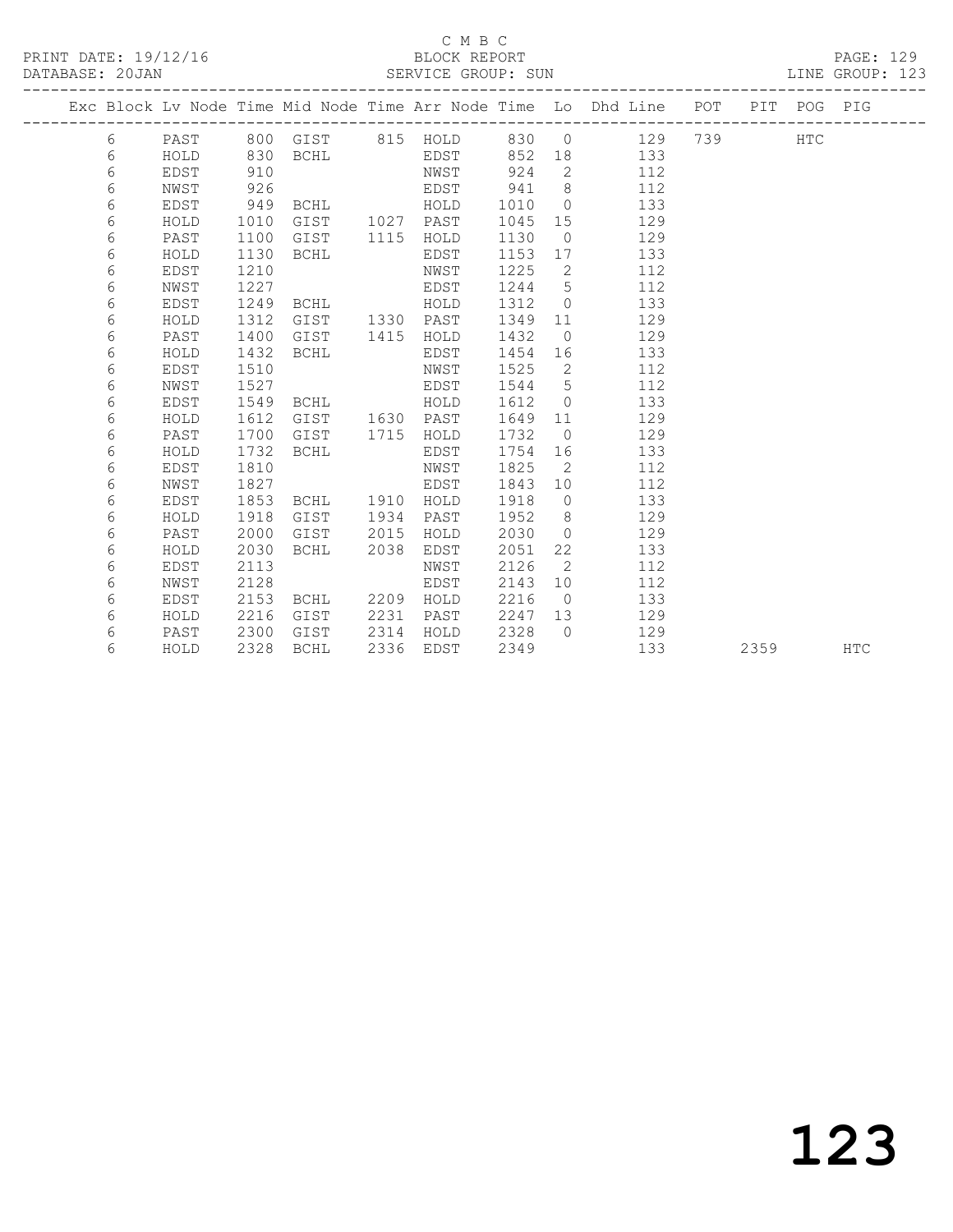### C M B C<br>BLOCK REPORT SERVICE GROUP: SUN

PRINT DATE: 19/12/16 BLOCK REPORT PAGE: 130

|  |    |      |      |                           |      |           |        |                         | Exc Block Lv Node Time Mid Node Time Arr Node Time Lo Dhd Line POT PIT POG PIG |         |      |            |
|--|----|------|------|---------------------------|------|-----------|--------|-------------------------|--------------------------------------------------------------------------------|---------|------|------------|
|  |    |      |      | 20 PAST 830 GIST 845 HOLD |      |           |        |                         | 900 0 129                                                                      | 809 HTC |      |            |
|  | 20 | HOLD | 900  | <b>BCHL</b>               |      |           |        |                         | EDST 922 18 133                                                                |         |      |            |
|  | 20 | EDST | 940  |                           |      | NWST      | 954    | $\overline{\mathbf{3}}$ | 112                                                                            |         |      |            |
|  | 20 | NWST | 957  |                           |      | EDST      | 1013   |                         | $6\degree$<br>112                                                              |         |      |            |
|  | 20 | EDST | 1019 | BCHL HOLD                 |      |           | 1040   | $\overline{0}$          | 133                                                                            |         |      |            |
|  | 20 | HOLD | 1040 | GIST                      |      | 1057 PAST | 1115   | 15                      | 129                                                                            |         |      |            |
|  | 20 | PAST | 1130 | GIST                      |      | 1145 HOLD | 1200   | $\Omega$                | 129                                                                            |         |      |            |
|  | 20 | HOLD | 1200 | BCHL                      |      | EDST      | 1223   |                         | 133<br>17                                                                      |         |      |            |
|  | 20 | EDST | 1240 |                           |      | NWST      | 1255   | $\overline{2}$          | 112                                                                            |         |      |            |
|  | 20 | NWST | 1257 |                           |      | EDST      | 1314   | 5 <sup>5</sup>          | 112                                                                            |         |      |            |
|  | 20 | EDST | 1319 | BCHL                      |      | HOLD      | 1342   | $\overline{0}$          | 133                                                                            |         |      |            |
|  | 20 | HOLD | 1342 | GIST                      |      | 1400 PAST | 1419   | 11                      | 129                                                                            |         |      |            |
|  | 20 | PAST | 1430 | GIST                      | 1445 | HOLD      | 1502   | $\overline{0}$          | 129                                                                            |         |      |            |
|  | 20 | HOLD | 1502 | BCHL                      |      | EDST      | 1526   | 14                      | 133                                                                            |         |      |            |
|  | 20 | EDST | 1540 |                           |      | NWST      | 1555   | $\overline{2}$          | 112                                                                            |         |      |            |
|  | 20 | NWST | 1557 |                           |      | EDST      | 1614   |                         | $5^{\circ}$<br>112                                                             |         |      |            |
|  | 20 | EDST | 1619 | BCHL HOLD                 |      |           | 1642 0 |                         | 133                                                                            |         |      |            |
|  | 20 | HOLD | 1642 | GIST                      |      | 1700 PAST | 1719   | 11                      | 129                                                                            |         |      |            |
|  | 20 | PAST | 1730 | GIST                      | 1745 | HOLD      | 1802   | $\overline{0}$          | 129                                                                            |         |      |            |
|  | 20 | HOLD | 1802 | BCHL                      |      | EDST      | 1824   | 16                      | 133                                                                            |         |      |            |
|  | 20 | EDST | 1840 |                           |      | NWST      | 1855   | $\overline{2}$          | 112                                                                            |         |      |            |
|  | 20 | NWST | 1857 |                           |      | EDST      | 1913   | 10                      | 112                                                                            |         |      |            |
|  | 20 | EDST | 1923 | BCHL 1940                 |      | HOLD      | 1948   |                         | $\overline{0}$<br>133                                                          |         |      |            |
|  | 20 | HOLD | 1948 | GIST                      | 2004 | PAST      | 2022   |                         | 129<br>$8 \overline{)}$                                                        |         |      |            |
|  | 20 | PAST | 2030 | GIST                      | 2044 | HOLD      | 2059   | $\bigcirc$              | 129                                                                            |         |      |            |
|  | 20 | HOLD | 2059 | BCHL                      | 2107 | EDST      | 2120   | 24                      | 133                                                                            |         |      |            |
|  | 20 | EDST | 2144 |                           |      | NWST      | 2157   | $\overline{2}$          | 112                                                                            |         |      |            |
|  | 20 | NWST | 2159 |                           |      | EDST      | 2213   | 10                      | 112                                                                            |         |      |            |
|  | 20 | EDST | 2223 | BCHL 2239 HOLD            |      |           | 2246   | $\bigcap$               | 133                                                                            |         |      |            |
|  | 20 | HOLD | 2246 | GIST                      | 2301 | PAST      | 2317   |                         | 129                                                                            |         | 2335 | <b>HTC</b> |
|  |    |      |      |                           |      |           |        |                         |                                                                                |         |      |            |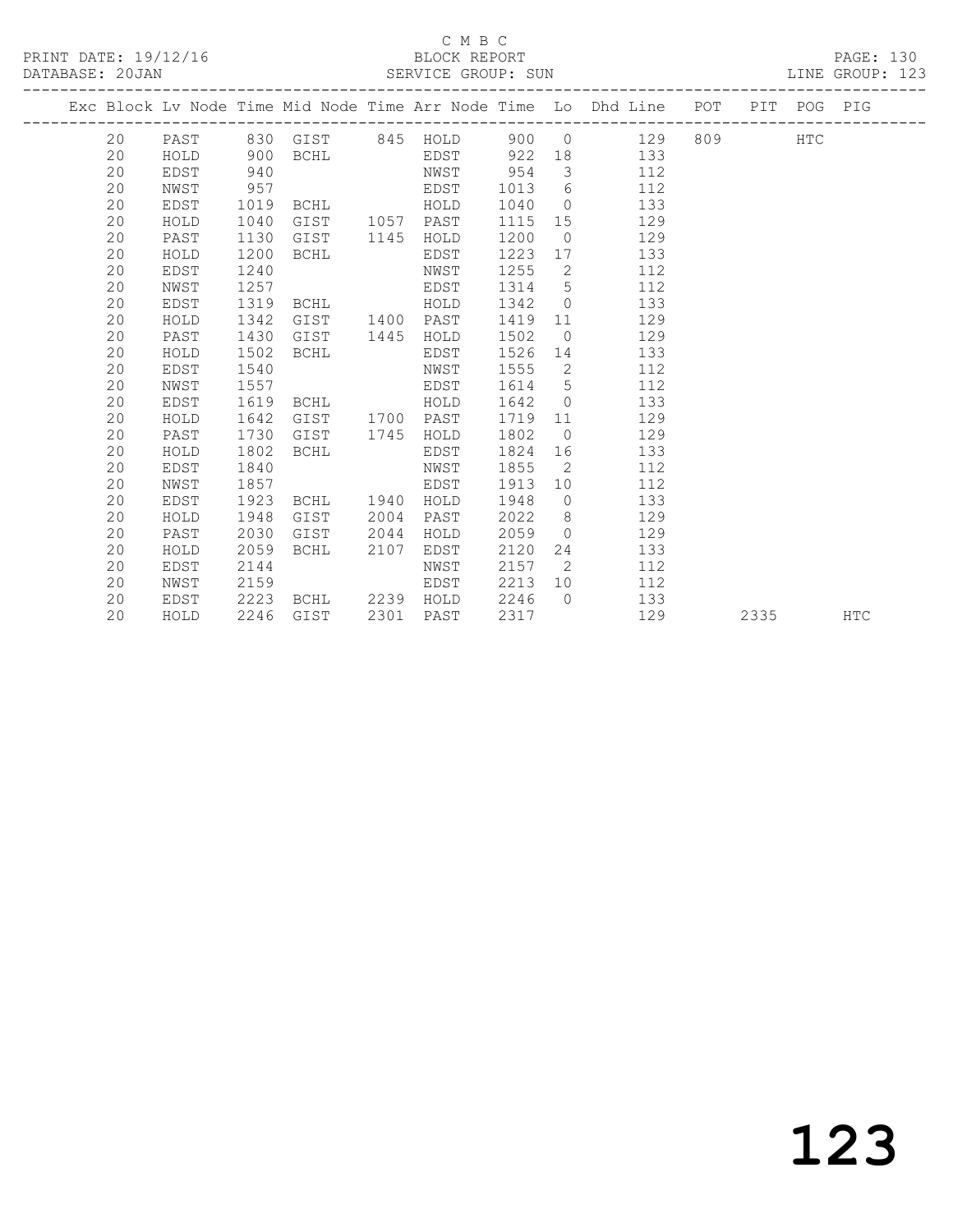# $\begin{tabular}{lllll} \multicolumn{2}{c}{\multicolumn{2}{c}{\textbf{C} M B C}}\\ \multicolumn{2}{c}{\multicolumn{2}{c}{\textbf{P}\textbf{R} \textbf{INT} \textbf{D} \textbf{A} \textbf{TE:} \textbf{19/12/16}}} & \multicolumn{2}{c}{\multicolumn{2}{c}{\textbf{C} M B C}}\\ \multicolumn{2}{c}{\multicolumn{2}{c}{\textbf{D} \textbf{A} \textbf{TE:} \textbf{19/12/16}}} & \multicolumn{2}{c}{\multicolumn{2}{c}{\textbf{D} \textbf{A} \textbf$

|  | DATABASE: 20JAN |      |      |          |      | SERVICE GROUP: SUN |      |                         |                                                                                |     |            | LINE GROUP: 123 |
|--|-----------------|------|------|----------|------|--------------------|------|-------------------------|--------------------------------------------------------------------------------|-----|------------|-----------------|
|  |                 |      |      |          |      |                    |      |                         | Exc Block Lv Node Time Mid Node Time Arr Node Time Lo Dhd Line POT PIT POG PIG |     |            |                 |
|  | 21              | NWST |      | 601 CL-W |      | 615 BW04           | 625  | $\overline{\mathbf{3}}$ | 123                                                                            | 547 | <b>HTC</b> |                 |
|  | 21              | BW04 | 628  | $CL-E$   | 637  | NWST               | 651  | 10 <sup>°</sup>         | 123                                                                            |     |            |                 |
|  | 21              | NWST | 701  | $CL-W$   | 716  | BW04               | 726  | $\overline{2}$          | 123                                                                            |     |            |                 |
|  | 21              | BW04 | 728  | $CL-E$   | 737  | NWST               | 752  | 9                       | 123                                                                            |     |            |                 |
|  | 21              | NWST | 801  | $CL-W$   | 817  | BW04               | 828  | 2                       | 123                                                                            |     |            |                 |
|  | 21              | BW04 | 830  | $CL-E$   | 841  | NWST               | 857  | 14                      | 123                                                                            |     |            |                 |
|  | 21              | NWST | 911  | $CL-W$   | 927  | BW04               | 938  | 5                       | 123                                                                            |     |            |                 |
|  | 21              | BW04 | 943  | $CL-E$   | 954  | NWST               | 1011 | 15                      | 123                                                                            |     |            |                 |
|  | 21              | NWST | 1026 | $CL-W$   | 1044 | BW04               | 1055 | $\mathcal{E}$           | 123                                                                            |     |            |                 |
|  | 21              | BW04 | 1058 | $CL-E$   | 1109 | NWST               | 1127 | 14                      | 123                                                                            |     |            |                 |
|  | 21              | NWST | 1141 | $CL-W$   | 1159 | BW04               | 1210 | 3                       | 123                                                                            |     |            |                 |
|  | 21              | BW04 | 1213 | $CL-E$   | 1224 | NWST               | 1242 | 14                      | 123                                                                            |     |            |                 |
|  | 21              | NWST | 1256 | $CL-W$   | 1315 | BW04               | 1327 | 2                       | 123                                                                            |     |            |                 |
|  | 21              | BW04 | 1329 | $CL-E$   | 1341 | NWST               | 1359 | 12                      | 123                                                                            |     |            |                 |
|  | 21              | NWST | 1411 | $CL-W$   | 1430 | BW04               | 1442 | 2                       | 123                                                                            |     |            |                 |
|  | 21              | BW04 | 1444 | $CL-E$   | 1456 | NWST               | 1514 | 11                      | 123                                                                            |     |            |                 |
|  | 21              | NWST | 1525 | $CL-W$   | 1545 | BW04               | 1557 | 2                       | 123                                                                            |     |            |                 |
|  | 21              | BW04 | 1559 | $CL-E$   | 1611 | NWST               | 1630 | 10                      | 123                                                                            |     |            |                 |
|  | 21              | NWST | 1640 | $CL-W$   | 1700 | BW04               | 1712 | 2                       | 123                                                                            |     |            |                 |
|  | 21              | BW04 | 1714 | $CL-E$   | 1726 | NWST               | 1743 | 13                      | 123                                                                            |     |            |                 |
|  | 21              | NWST | 1756 | $CL-W$   | 1815 | BW04               | 1825 | 2                       | 123                                                                            |     |            |                 |
|  | 21              | BW04 | 1827 | $CL-E$   | 1839 | NWST               | 1855 | 15                      | 123                                                                            |     |            |                 |
|  | 21              | NWST | 1910 | $CL-W$   | 1928 | BW04               | 1938 | $\overline{4}$          | 123                                                                            |     |            |                 |
|  | 21              | BW04 | 1942 | $CL - E$ | 1954 | NWST               | 2010 | 15                      | 123                                                                            |     |            |                 |
|  | 21              | NWST | 2025 | $CL-W$   | 2043 | BW04               | 2053 | 4                       | 123                                                                            |     |            |                 |
|  | 21              | BW04 | 2057 | $CL-E$   | 2109 | NWST               | 2124 | 16                      | 123                                                                            |     |            |                 |
|  | 21              | NWST | 2140 | $CL-W$   | 2158 | BW04               | 2208 | $\mathbf{2}$            | 123                                                                            |     |            |                 |
|  | 21              | BW04 | 2210 | $CL - E$ | 2220 | NWST               | 2234 | 6                       | 123                                                                            |     |            |                 |
|  | 21              | NWST | 2240 | $CL-W$   | 2257 | BW04               | 2307 | 3                       | 123                                                                            |     |            |                 |
|  | 21              | BW04 | 2310 | $CL - E$ | 2319 | NWST               | 2332 | 8                       | 123                                                                            |     |            |                 |
|  | 21              | NWST | 2340 | $CL-W$   | 2355 | BW04               | 2405 | 5                       | 123                                                                            |     |            |                 |
|  | 21              | BW04 | 2410 | $CL-E$   | 2419 | NWST               | 2432 | 13                      | 123                                                                            |     |            |                 |

21 NWST 2445 CL-W 2500 BW04 2510 0 123

21 BW04 2510 CL-E 2519 NWST 2532 123 2544 HTC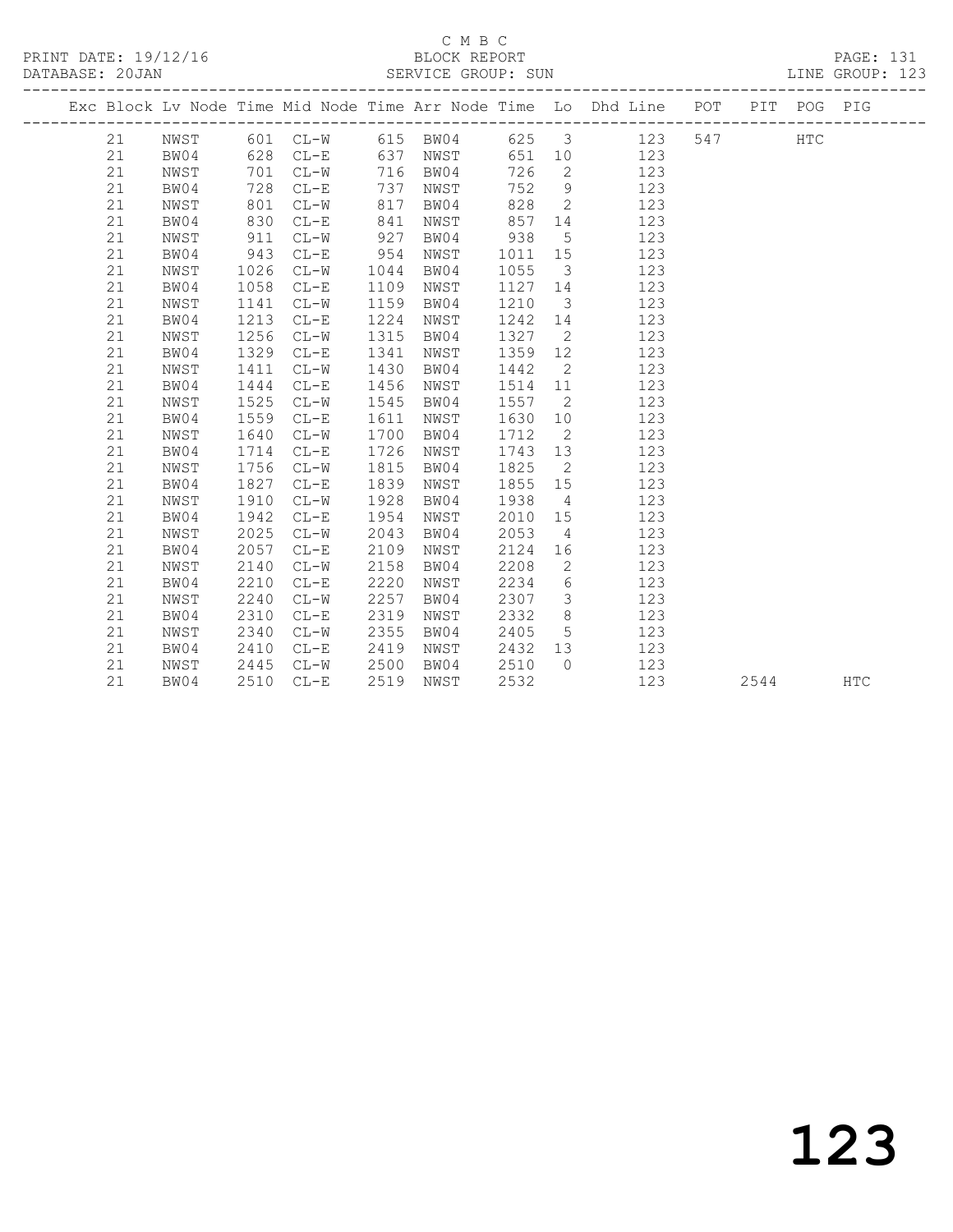### C M B C<br>BLOCK REPORT SERVICE GROUP: SUN

|  |    |             |      |                |      |           |         |                | Exc Block Lv Node Time Mid Node Time Arr Node Time Lo Dhd Line POT PIT POG PIG |  |            |            |
|--|----|-------------|------|----------------|------|-----------|---------|----------------|--------------------------------------------------------------------------------|--|------------|------------|
|  | 22 | EDST        | 712  |                |      |           |         |                | NWST 725 3 112 658                                                             |  | <b>HTC</b> |            |
|  | 22 | NWST        | 728  |                |      |           |         |                | EDST 741 8 112                                                                 |  |            |            |
|  | 22 | EDST        |      | 749 BCHL HOLD  |      |           |         |                | 809 0 133                                                                      |  |            |            |
|  | 22 | HOLD        | 809  | GIST 825 PAST  |      |           | 841     |                | 19 129                                                                         |  |            |            |
|  | 22 | PAST        | 900  | GIST 915 HOLD  |      |           | 930     | $\overline{0}$ | 129                                                                            |  |            |            |
|  | 22 | HOLD        | 930  | BCHL           |      | EDST      | 952     | 18             | 133                                                                            |  |            |            |
|  | 22 | EDST        | 1010 |                |      | NWST      | 1024    | $\mathcal{S}$  | 112                                                                            |  |            |            |
|  | 22 | NWST        | 1027 |                |      | EDST      | 1043    | 6              | 112                                                                            |  |            |            |
|  | 22 | EDST        | 1049 | BCHL HOLD      |      |           | 1111    | $\overline{0}$ | 133                                                                            |  |            |            |
|  | 22 | HOLD        | 1111 | GIST 1129 PAST |      |           | 1148    | 12             | 129                                                                            |  |            |            |
|  | 22 | PAST        | 1200 | GIST           |      | 1215 HOLD | 1231    | $\overline{0}$ | 129                                                                            |  |            |            |
|  | 22 | HOLD        | 1231 | BCHL           |      | EDST      | 1254 16 |                | 133                                                                            |  |            |            |
|  | 22 | EDST        | 1310 |                |      | NWST      | 1325    | $\overline{2}$ | 112                                                                            |  |            |            |
|  | 22 | NWST        | 1327 |                |      | EDST      | 1344    | $5^{\circ}$    | 112                                                                            |  |            |            |
|  | 22 | EDST        | 1349 | BCHL HOLD      |      |           | 1412    | $\overline{0}$ | 133                                                                            |  |            |            |
|  | 22 | HOLD        | 1412 | GIST 1430 PAST |      |           | 1449 11 |                | 129                                                                            |  |            |            |
|  | 22 | PAST        | 1500 | GIST 1515 HOLD |      |           | 1532    | $\overline{0}$ | 129                                                                            |  |            |            |
|  | 22 | HOLD        | 1532 | BCHL           |      | EDST      | 1556 14 |                | 133                                                                            |  |            |            |
|  | 22 | EDST        | 1610 |                |      | NWST      | 1625    | $\overline{2}$ | 112                                                                            |  |            |            |
|  | 22 | NWST        | 1627 |                |      | EDST      | 1644    | 5 <sup>5</sup> | 112                                                                            |  |            |            |
|  | 22 | EDST        | 1649 | <b>BCHL</b>    |      | HOLD      | 1713    | $\overline{0}$ | 133                                                                            |  |            |            |
|  | 22 | HOLD        | 1713 | GIST 1730 PAST |      |           | 1749 11 |                | 129                                                                            |  |            |            |
|  | 22 | PAST        | 1800 | GIST           |      | 1815 HOLD | 1831    | $\overline{0}$ | 129                                                                            |  |            |            |
|  | 22 | HOLD        | 1831 | BCHL           |      | EDST      | 1853 17 |                | 133                                                                            |  |            |            |
|  | 22 | EDST        | 1910 |                |      | NWST      | 1925    | $\overline{2}$ | 112                                                                            |  |            |            |
|  | 22 | NWST        | 1927 |                |      | EDST      | 1942 11 |                | 112                                                                            |  |            |            |
|  | 22 | EDST        | 1953 | BCHL 2010 HOLD |      |           | 2018    |                | 133<br>$\overline{0}$                                                          |  |            |            |
|  | 22 | HOLD        | 2018 | GIST           |      | 2034 PAST | 2052    | 8 <sup>8</sup> | 129                                                                            |  |            |            |
|  | 22 | PAST        | 2100 | GIST           | 2114 | HOLD      | 2129    | $\bigcirc$     | 129                                                                            |  |            |            |
|  | 22 | HOLD        | 2129 | BCHL           | 2137 | EDST      | 2150    | 24             | 133                                                                            |  |            |            |
|  | 22 | <b>EDST</b> | 2214 |                |      | NWST      | 2227    | $\overline{2}$ | 112                                                                            |  |            |            |
|  | 22 | NWST        | 2229 |                |      | EDST      | 2243    | $5^{\circ}$    | 112                                                                            |  |            |            |
|  | 22 | EDST        | 2248 | BCHL 2304 HOLD |      |           | 2311    | $\overline{0}$ | 133                                                                            |  |            |            |
|  | 22 | HOLD        | 2311 | GIST           |      | 2326 PAST | 2342    | 20             | 129                                                                            |  |            |            |
|  | 22 | PAST        | 2402 | GIST           |      | 2416 HOLD | 2430    | $\bigcap$      | 129                                                                            |  |            |            |
|  | 22 | HOLD        | 2430 | BCHL           | 2438 | EDST      | 2451    |                | 133                                                                            |  | 2501 2500  | <b>HTC</b> |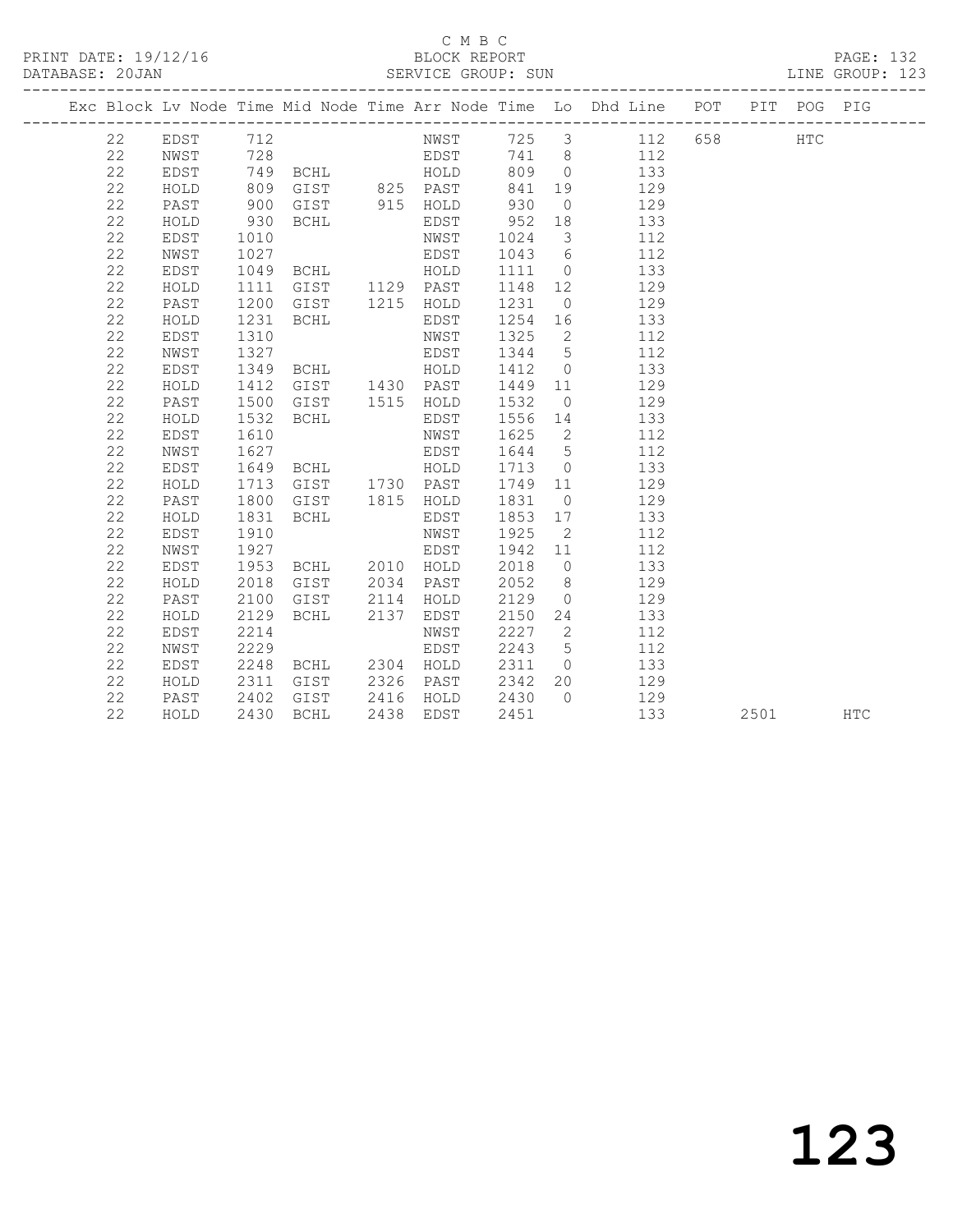## C M B C<br>BLOCK REPORT

### DATABASE: 20JAN SERVICE GROUP: SUN LINE GROUP: 123

------------------------------------------------------------------------------------------------- Exc Block Lv Node Time Mid Node Time Arr Node Time Lo Dhd Line POT PIT POG PIG ------------------------------------------------------------------------------------------------- 23 MTST 728 GIST 745 HOLD 800 0 129 706 HTC 23 HOLD 800 BCHL EDST 820 20 133 23 EDST 840 NWST 853 3 112 23 NWST 856 EDST 911 8 112 23 EDST 919 BCHL HOLD 940 0 133 23 HOLD 940 GIST 957 PAST 1015 15 129 23 PAST 1030 GIST 1045 HOLD 1100 0 129 23 HOLD 1100 BCHL EDST 1123 17 133 23 EDST 1140 NWST 1154 2 112 23 NWST 1156 EDST 1213 6 112 23 EDST 1219 BCHL HOLD 1242 0 133 23 HOLD 1242 GIST 1300 PAST 1319 11 129 23 PAST 1330 GIST 1345 HOLD 1402 0 129 23 HOLD 1402 BCHL EDST 1424 16 133 23 EDST 1440 NWST 1455 2 112 23 NWST 1457 EDST 1514 5 112 23 EDST 1519 BCHL HOLD 1542 0 133 23 HOLD 1542 GIST 1600 PAST 1619 11 129 23 PAST 1630 GIST 1645 HOLD 1702 0 129 23 HOLD 1702 BCHL EDST 1724 16 133 23 EDST 1740 NWST 1755 2 112 23 NWST 1757 EDST 1813 10 112 23 EDST 1823 BCHL HOLD 1845 0 133 23 HOLD 1845 GIST 1901 PAST 1919 11 129 23 PAST 1930 GIST 1945 HOLD 2000 0 129 23 HOLD 2000 BCHL 2008 EDST 2021 19 133 23 EDST 2040 NWST 2055 2 112 23 NWST 2057 EDST 2112 11 112 23 EDST 2123 BCHL 2140 HOLD 2147 0 133 23 HOLD 2147 GIST 2202 PAST 2220 10 129 23 PAST 2230 GIST 2244 HOLD 2258 0 129 23 HOLD 2258 BCHL 2306 EDST 2319 25 133 23 EDST 2344 NWST 2356 2 112 23 NWST 2358 EDST 2410 4 112 23 EDST 2414 NWST 2426 2 112 23 NWST 2428 EDST 2440 8 112 23 EDST 2448 NWST 2500 112 2512 HTC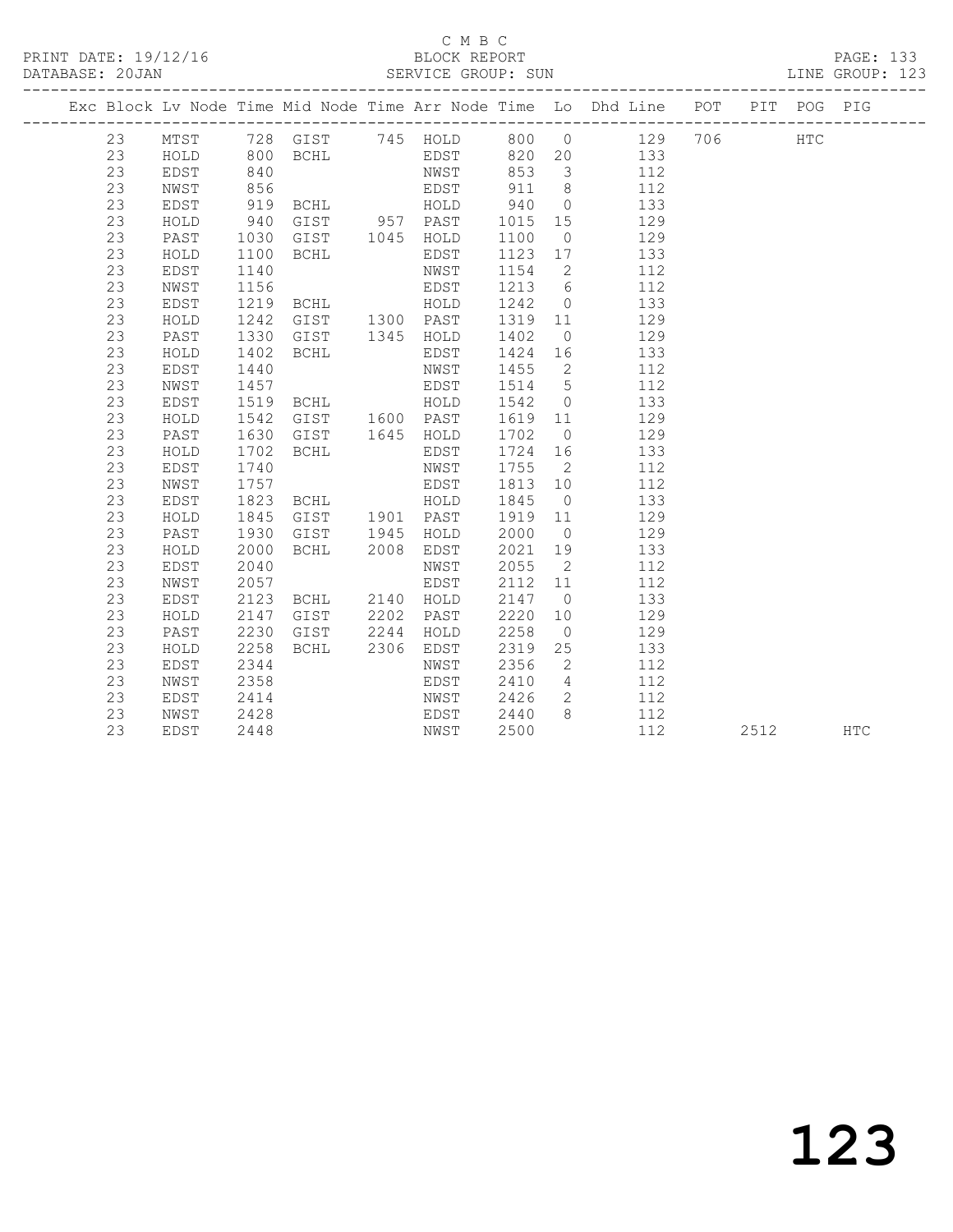## C M B C<br>BLOCK REPO

| DATABASE: 20JAN |              |         |                |      | SERVICE GROUP: SUN |        |                |                                                                                |             |  | LINE GROUP: 123 |  |
|-----------------|--------------|---------|----------------|------|--------------------|--------|----------------|--------------------------------------------------------------------------------|-------------|--|-----------------|--|
|                 |              |         |                |      |                    |        |                | Exc Block Lv Node Time Mid Node Time Arr Node Time Lo Dhd Line POT PIT POG PIG |             |  |                 |  |
| 24              | EDST         |         | 740 and $\sim$ |      | NWST 753           |        |                | $5^{\circ}$                                                                    | 112 726 HTC |  |                 |  |
| 24              | NWST         | 758     |                |      | EDST 811           |        |                | $8 - 8$<br>112                                                                 |             |  |                 |  |
| 24              | EDST         | 819     | <b>BCHL</b>    |      | HOLD               | 840    |                | $\overline{0}$<br>133                                                          |             |  |                 |  |
| 24              | HOLD         | 840     | GIST           | 857  | PAST               | 915    |                | 15<br>129                                                                      |             |  |                 |  |
| 24              | PAST         | 930     | GIST           | 945  | HOLD               | 1000   | $\circ$        | 129                                                                            |             |  |                 |  |
| 24              | HOLD         | 1000    | BCHL           |      | EDST               | 1022   | 18             | 133                                                                            |             |  |                 |  |
| 24              | EDST         | 1040    |                |      | NWST               | 1054   | $\mathcal{S}$  | 112                                                                            |             |  |                 |  |
| 24              | NWST         | 1057    |                |      | EDST               | 1113   | 6              | 112                                                                            |             |  |                 |  |
| 24              | EDST         | 1119    | <b>BCHL</b>    |      | HOLD               | 1142   | $\circ$        | 133                                                                            |             |  |                 |  |
| 24              | HOLD         | 1142    | GIST           | 1200 | PAST               | 1219   | 11             | 129                                                                            |             |  |                 |  |
| 24              | PAST         | 1230    | GIST           | 1245 | HOLD               | 1302   | $\overline{0}$ | 129                                                                            |             |  |                 |  |
| 24              | HOLD         | 1302    | BCHL           |      | EDST               | 1325   | 15             | 133                                                                            |             |  |                 |  |
| 24              | EDST         | 1340    |                |      | NWST               | 1355   | 2              | 112                                                                            |             |  |                 |  |
| 24              | NWST         | 1357    |                |      | EDST               | 1414   |                | $5^{\circ}$<br>112                                                             |             |  |                 |  |
| 24              | EDST         | 1419    | <b>BCHL</b>    |      | HOLD               | 1442   | $\circ$        | 133                                                                            |             |  |                 |  |
| 24              | HOLD         | 1442    | GIST           | 1500 | PAST               | 1519   | 11             | 129                                                                            |             |  |                 |  |
| 24              | PAST         | 1530    | GIST           | 1545 | HOLD               | 1602   | $\overline{0}$ | 129                                                                            |             |  |                 |  |
| 24              | HOLD         | 1602    | BCHL           |      | EDST               | 1624   |                | 133                                                                            |             |  |                 |  |
| 24              | EDST         | 1640    |                |      | NWST               | 1655 2 |                | 112                                                                            |             |  |                 |  |
| $\Omega$        | $NTU \cap T$ | 1 C E T |                |      |                    |        |                | 110                                                                            |             |  |                 |  |

 24 EDST 1640 NWST 1655 2 112 24 NWST 1657 EDST 1713 6 112

 24 HOLD 1743 GIST 1800 PAST 1819 11 129 24 PAST 1830 GIST 1845 HOLD 1901 0 129

 24 EDST 1940 NWST 1955 2 112 24 NWST 1957 EDST 2012 11 112 24 EDST 2023 BCHL 2040 HOLD 2047 0 133 24 HOLD 2047 GIST 2102 PAST 2120 10 129 24 PAST 2130 GIST 2144 HOLD 2159 0 129 24 HOLD 2159 BCHL 2207 EDST 2220 24 133 24 EDST 2244 NWST 2257 2 112

24 EDST 1719 BCHL HOLD 1743 0 133<br>24 HOLD 1743 GIST 1800 PAST 1819 11 129<br>24 PAST 1830 GIST 1845 HOLD 1901 0 129

24 HOLD 1901 BCHL 1909 EDST 1922 18 133<br>24 EDST 1940 MWST 1955 2 112

24 NWST 2259 EDST 2311 112 2321 HTC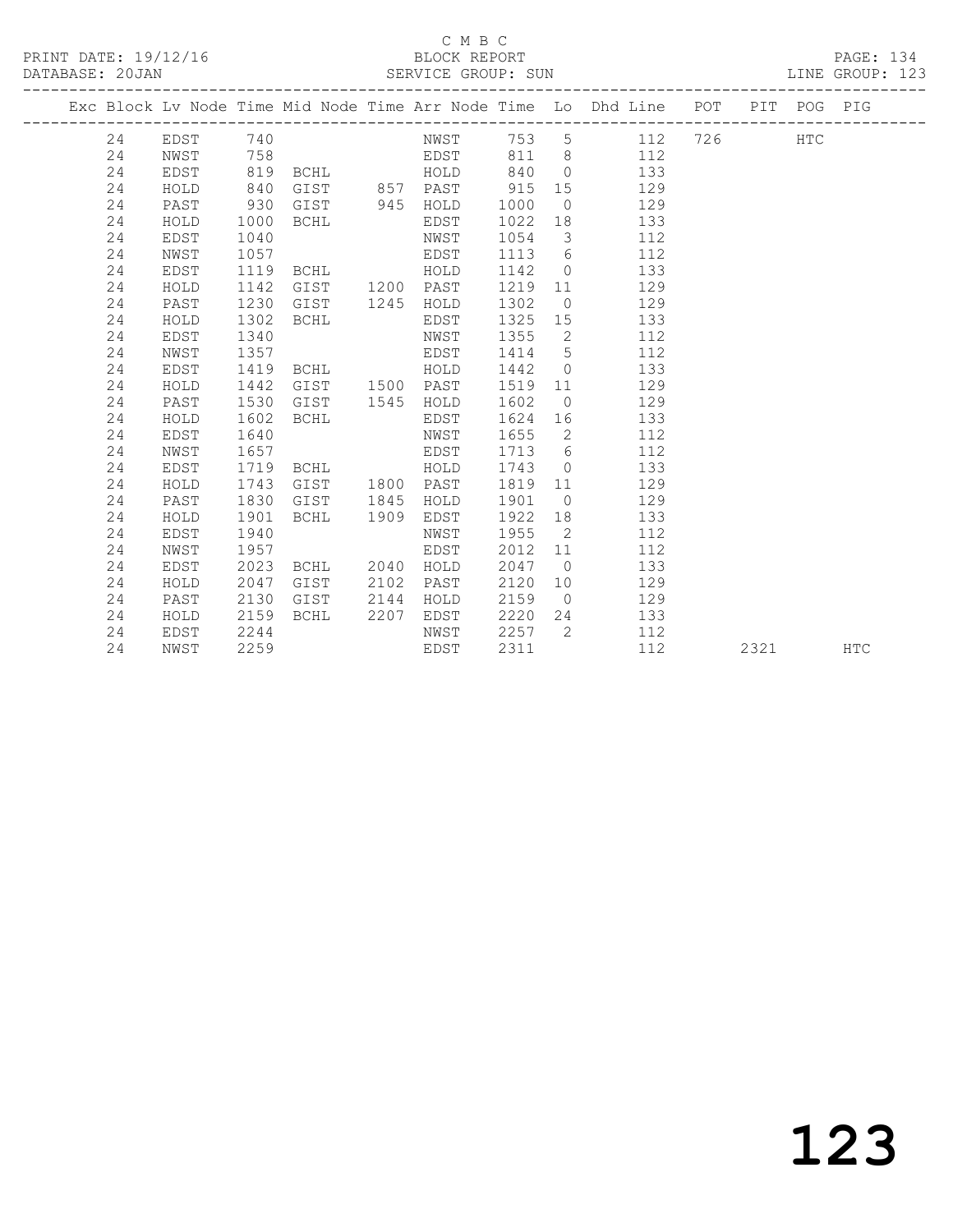|  |              | PRINT DATE: 19/12/16              |                                                        |  | C M B C<br>BLOCK REPORT   |                    |                 | DATABASE: 20JAN SERVICE GROUP: SUN LINE GROUP: 340                             |      | PAGE: 135  |  |
|--|--------------|-----------------------------------|--------------------------------------------------------|--|---------------------------|--------------------|-----------------|--------------------------------------------------------------------------------|------|------------|--|
|  |              | 22ST 22 ST STN<br>SCDL SCOTTSDALE |                                                        |  |                           | _________________  |                 | HTC Hamilton Depot                                                             |      |            |  |
|  |              |                                   |                                                        |  |                           |                    |                 | Exc Block Lv Node Time Mid Node Time Arr Node Time Lo Dhd Line POT PIT POG PIG |      |            |  |
|  |              | 1 22ST 554                        |                                                        |  |                           |                    |                 | SCDL 615 5 340 546 HTC                                                         |      |            |  |
|  | $\mathbf{1}$ | SCDL                              |                                                        |  |                           |                    |                 |                                                                                |      |            |  |
|  | $\mathbf{1}$ | 22ST                              |                                                        |  |                           |                    |                 | 22ST 640 13 340<br>SCDL 714 6 340                                              |      |            |  |
|  | $\mathbf{1}$ | SCDL                              | $\begin{array}{r} 32 \\ 620 \\ 653 \\ 720 \end{array}$ |  | 22ST 740 13               |                    |                 | 340                                                                            |      |            |  |
|  | $\mathbf{1}$ | 22ST                              |                                                        |  |                           |                    |                 | 340                                                                            |      |            |  |
|  | $\mathbf{1}$ | SCDL                              | 753<br>820                                             |  | SCDL 814 6<br>22ST 842 10 |                    |                 | 340                                                                            |      |            |  |
|  | $\mathbf 1$  | 22ST                              | 852                                                    |  | SCDL                      | 914<br>942<br>1014 |                 | 6 340                                                                          |      |            |  |
|  | $\mathbf 1$  | SCDL                              | 920                                                    |  | 22ST                      |                    | 9               | 340                                                                            |      |            |  |
|  | $\mathbf{1}$ | 22ST                              | 951                                                    |  | SCDL                      |                    |                 | $\begin{array}{c c}\n6 & 340\n\end{array}$                                     |      |            |  |
|  | $\mathbf{1}$ | SCDL                              | 1020                                                   |  | 22ST                      |                    |                 | 10 340                                                                         |      |            |  |
|  | $\mathbf 1$  | 22ST                              | 1053                                                   |  | SCDL                      | 1043<br>1118       | 6               | 340                                                                            |      |            |  |
|  | $\mathbf 1$  | SCDL                              | 1124                                                   |  | 22ST                      | 1150               |                 | 5 340                                                                          |      |            |  |
|  | $\mathbf 1$  | 22ST                              | 1155                                                   |  | SCDL                      |                    |                 |                                                                                |      |            |  |
|  | $\mathbf{1}$ | SCDL                              | 1228                                                   |  | 22ST                      | 1222<br>1253       |                 | 6 340<br>6 340                                                                 |      |            |  |
|  | $\mathbf 1$  | 22ST                              | 1259                                                   |  | SCDL                      | 1326               |                 | 6 340                                                                          |      |            |  |
|  | $\mathbf 1$  | SCDL                              | 1332                                                   |  | 22ST                      | 1356               | $7\overline{ }$ | 340                                                                            |      |            |  |
|  | $\mathbf{1}$ | 22 S T                            | 1403                                                   |  | SCDL                      | 1430               | $6\overline{6}$ | 340                                                                            |      |            |  |
|  | $\mathbf{1}$ | SCDL                              | 1436                                                   |  |                           |                    |                 |                                                                                |      |            |  |
|  | $\mathbf 1$  | 22ST                              | 1507                                                   |  | 22ST<br>SCDL              | 1500<br>1534       | $6\overline{6}$ | $7 \t 340$<br>340                                                              |      |            |  |
|  | $\mathbf 1$  | SCDL                              | 1540                                                   |  | 22ST                      | 1604               | $7\overline{ }$ | 340                                                                            |      |            |  |
|  | $\mathbf 1$  | 22ST                              | 1611                                                   |  | SCDL                      |                    | 6               | 340                                                                            |      |            |  |
|  | $\mathbf{1}$ | SCDL                              | 1644                                                   |  | 22ST                      | 1638<br>1708       |                 | $\begin{array}{ccc}\n 0 & 0 & 0 \\  7 & 340\n \end{array}$                     |      |            |  |
|  | $\mathbf{1}$ | 22ST                              | 1715                                                   |  | SCDL                      |                    |                 |                                                                                |      |            |  |
|  | $\mathbf 1$  | $\operatorname{\mathsf{SCDL}}$    | 1748                                                   |  | 22ST                      | 1742<br>1810       | 11              | 6 340<br>340                                                                   |      |            |  |
|  | $\mathbf{1}$ | 22ST                              | 1821                                                   |  | SCDL                      | 1846               | 8 <sup>8</sup>  | 340                                                                            |      |            |  |
|  | $\mathbf{1}$ |                                   |                                                        |  | 22ST                      |                    |                 |                                                                                |      |            |  |
|  |              | SCDL                              | 1854                                                   |  |                           | 1915<br>1950       | 11              | 340                                                                            |      |            |  |
|  | $\mathbf 1$  | 22ST                              | 1926                                                   |  | SCDL                      |                    | 10              | 340                                                                            |      |            |  |
|  | $\mathbf 1$  | $\operatorname{\mathsf{SCDL}}$    | 2000                                                   |  | 22ST                      | 2020               | 10              | 340                                                                            |      |            |  |
|  | $\mathbf{1}$ | 22ST                              | 2030                                                   |  | SCDL                      | 2054<br>2122       | 8 <sup>8</sup>  | 340<br>340                                                                     |      |            |  |
|  | $\mathbf{1}$ | SCDL                              | 2102                                                   |  | 22ST                      |                    | 8 <sup>8</sup>  |                                                                                |      |            |  |
|  | $\mathbf{1}$ | 22ST                              | 2130                                                   |  | SCDL                      | 2154               | 8               | 340                                                                            |      |            |  |
|  | $\mathbf 1$  | SCDL                              | 2202                                                   |  | 22ST                      | 2222               | 9               | 340                                                                            |      |            |  |
|  | $\mathbf{1}$ | 22ST                              | 2231                                                   |  | SCDL                      | 2254               |                 | 8 340                                                                          |      |            |  |
|  | $\mathbf 1$  | SCDL                              | 2302                                                   |  | 22ST                      | 2322<br>2354       |                 | $\begin{array}{ccc}\n 10 & & \circ \\  & 340 & \\  & & 340\n \end{array}$      |      |            |  |
|  | $\mathbf{1}$ | 22ST                              | 2332                                                   |  | SCDL                      |                    |                 |                                                                                |      |            |  |
|  | $\mathbf{1}$ | SCDL                              | 2402                                                   |  | 22ST                      | 2422 11            |                 | 340                                                                            |      |            |  |
|  | $\mathbf{1}$ | 22ST                              | 2433                                                   |  | SCDL                      | 2454               |                 | 340                                                                            | 2514 | <b>HTC</b> |  |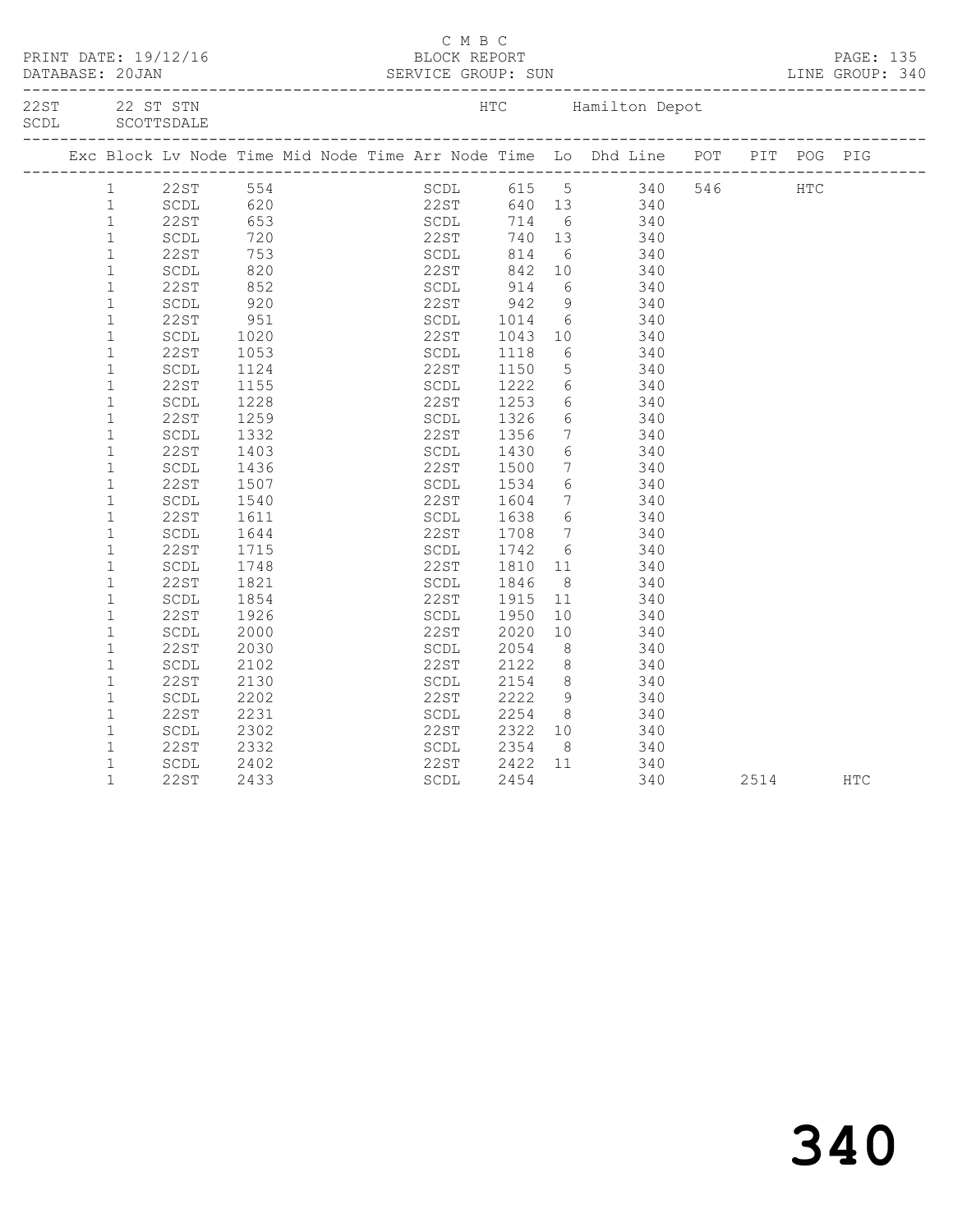### C M B C<br>BLOCK REPORT SERVICE GROUP: SUN

|  |                |             |      |  |                                |      |                 | Exc Block Lv Node Time Mid Node Time Arr Node Time Lo Dhd Line POT PIT POG PIG |     |      |     |            |
|--|----------------|-------------|------|--|--------------------------------|------|-----------------|--------------------------------------------------------------------------------|-----|------|-----|------------|
|  | $\overline{2}$ | 22ST        | 524  |  | SCDL                           | 545  | $5^{\circ}$     | 340                                                                            | 516 |      | HTC |            |
|  | $\mathbf{2}$   | SCDL        | 550  |  | 22ST                           | 610  | 13              | 340                                                                            |     |      |     |            |
|  | $\mathbf{2}$   | <b>22ST</b> | 623  |  | SCDL                           | 644  | 6               | 340                                                                            |     |      |     |            |
|  | $\mathbf{2}$   | SCDL        | 650  |  | 22ST                           | 710  | 13              | 340                                                                            |     |      |     |            |
|  | $\mathbf{2}$   | 22ST        | 723  |  | SCDL                           | 744  | 6               | 340                                                                            |     |      |     |            |
|  | $\mathbf{2}$   | SCDL        | 750  |  | 22ST                           | 811  | 11              | 340                                                                            |     |      |     |            |
|  | 2              | <b>22ST</b> | 822  |  | SCDL                           | 844  | 6               | 340                                                                            |     |      |     |            |
|  | $\mathbf{2}$   | SCDL        | 850  |  | 22ST                           | 912  | 10              | 340                                                                            |     |      |     |            |
|  | $\mathbf{2}$   | <b>22ST</b> | 922  |  | SCDL                           | 944  | 6               | 340                                                                            |     |      |     |            |
|  | $\mathbf{2}$   | SCDL        | 950  |  | 22ST                           | 1013 | 9               | 340                                                                            |     |      |     |            |
|  | 2              | 22ST        | 1022 |  | SCDL                           | 1046 | 6               | 340                                                                            |     |      |     |            |
|  | $\mathbf{2}$   | SCDL        | 1052 |  | 22ST                           | 1117 | 8               | 340                                                                            |     |      |     |            |
|  | $\mathbf{2}$   | 22ST        | 1125 |  | SCDL                           | 1150 | 6               | 340                                                                            |     |      |     |            |
|  | $\mathbf{2}$   | SCDL        | 1156 |  | 22ST                           | 1222 | 5               | 340                                                                            |     |      |     |            |
|  | $\overline{c}$ | <b>22ST</b> | 1227 |  | SCDL                           | 1254 | 6               | 340                                                                            |     |      |     |            |
|  | $\mathbf{2}$   | SCDL        | 1300 |  | 22ST                           | 1324 | $7\phantom{.0}$ | 340                                                                            |     |      |     |            |
|  | $\mathbf{2}$   | <b>22ST</b> | 1331 |  | SCDL                           | 1358 | 6               | 340                                                                            |     |      |     |            |
|  | $\mathbf{2}$   | SCDL        | 1404 |  | 22ST                           | 1428 | $7\phantom{.0}$ | 340                                                                            |     |      |     |            |
|  | 2              | 22ST        | 1435 |  | SCDL                           | 1502 | 6               | 340                                                                            |     |      |     |            |
|  | $\mathbf{2}$   | SCDL        | 1508 |  | 22ST                           | 1532 | 7               | 340                                                                            |     |      |     |            |
|  | $\mathbf{2}$   | 22ST        | 1539 |  | SCDL                           | 1606 | 6               | 340                                                                            |     |      |     |            |
|  | $\mathbf{2}$   | SCDL        | 1612 |  | 22ST                           | 1636 | $7\phantom{.0}$ | 340                                                                            |     |      |     |            |
|  | $\mathbf{2}$   | <b>22ST</b> | 1643 |  | SCDL                           | 1710 | 6               | 340                                                                            |     |      |     |            |
|  | $\mathbf{2}$   | SCDL        | 1716 |  | 22ST                           | 1740 | 8               | 340                                                                            |     |      |     |            |
|  | $\mathbf{2}$   | <b>22ST</b> | 1748 |  | $\operatorname{\mathsf{SCDL}}$ | 1814 | 8               | 340                                                                            |     |      |     |            |
|  | $\mathbf{2}$   | SCDL        | 1822 |  | 22ST                           | 1843 | 11              | 340                                                                            |     |      |     |            |
|  | $\mathbf{2}$   | <b>22ST</b> | 1854 |  | SCDL                           | 1918 | 10              | 340                                                                            |     |      |     |            |
|  | $\mathbf{2}$   | SCDL        | 1928 |  | 22ST                           | 1948 | 10              | 340                                                                            |     |      |     |            |
|  | $\mathbf{2}$   | 22ST        | 1958 |  | SCDL                           | 2022 | 10              | 340                                                                            |     |      |     |            |
|  | 2              | SCDL        | 2032 |  | 22ST                           | 2052 | 8               | 340                                                                            |     |      |     |            |
|  | 2              | 22ST        | 2100 |  | SCDL                           | 2124 | 8               | 340                                                                            |     |      |     |            |
|  | 2              | SCDL        | 2132 |  | 22ST                           | 2152 | 9               | 340                                                                            |     |      |     |            |
|  | $\overline{2}$ | 22ST        | 2201 |  | SCDL                           | 2224 |                 | 340                                                                            |     | 2244 |     | <b>HTC</b> |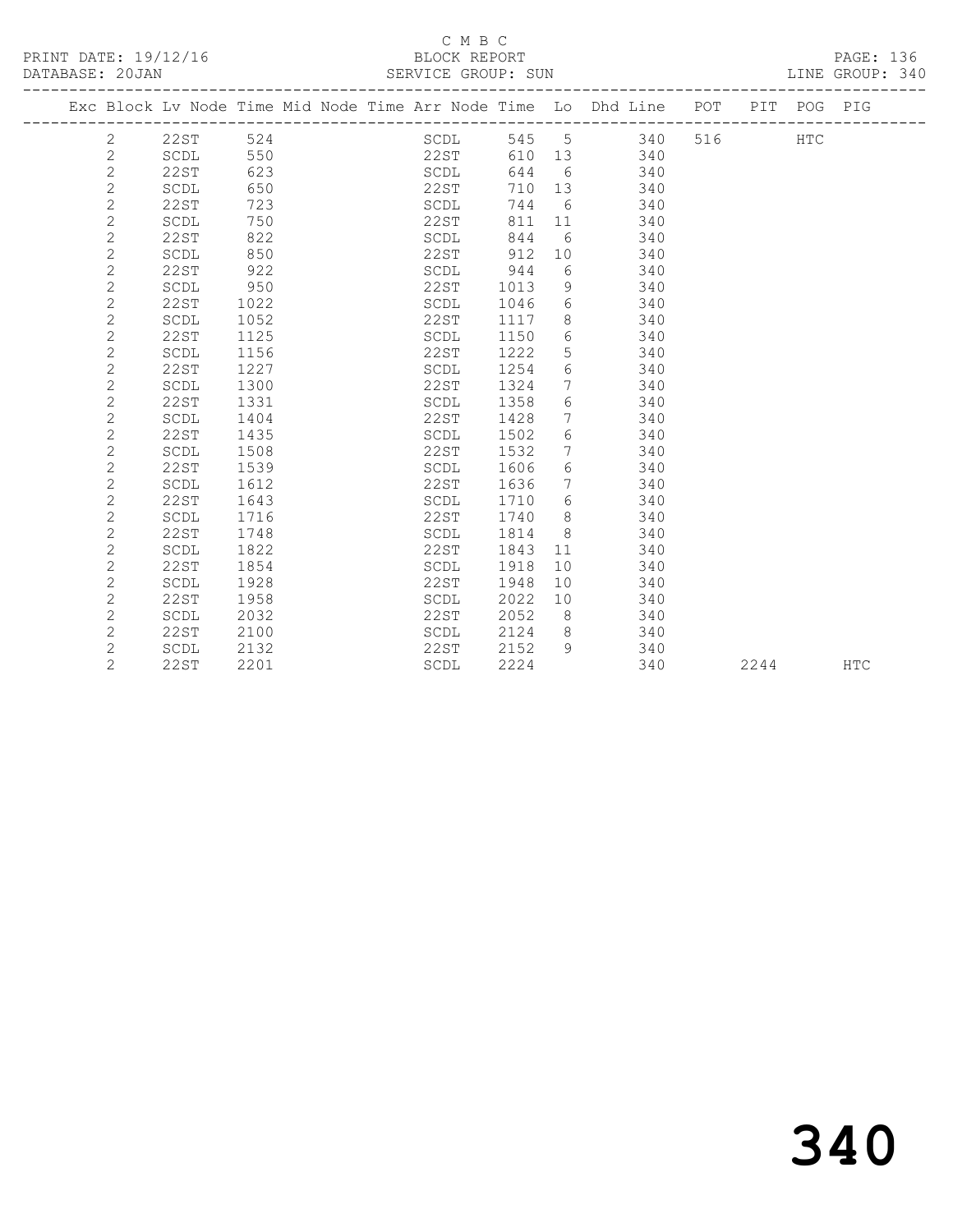| PRINT DATE: 19/12/16 |                                                                                                                                                                                                                                                                                                                                                                                                                                                                       |                                                                                                                                               |                                                                                                                 | BLOCK REPORT          | C M B C                                                                                                  |                                                                                                                                                   |                                                                                     | DATABASE: 20JAN SERVICE GROUP: SUN LINE GROUP: 410                                                                                                                                                                                                                                                                                                                                                                                                                      |                 | PAGE: 137  |
|----------------------|-----------------------------------------------------------------------------------------------------------------------------------------------------------------------------------------------------------------------------------------------------------------------------------------------------------------------------------------------------------------------------------------------------------------------------------------------------------------------|-----------------------------------------------------------------------------------------------------------------------------------------------|-----------------------------------------------------------------------------------------------------------------|-----------------------|----------------------------------------------------------------------------------------------------------|---------------------------------------------------------------------------------------------------------------------------------------------------|-------------------------------------------------------------------------------------|-------------------------------------------------------------------------------------------------------------------------------------------------------------------------------------------------------------------------------------------------------------------------------------------------------------------------------------------------------------------------------------------------------------------------------------------------------------------------|-----------------|------------|
| 22ST 22 ST STN       |                                                                                                                                                                                                                                                                                                                                                                                                                                                                       |                                                                                                                                               |                                                                                                                 |                       |                                                                                                          |                                                                                                                                                   |                                                                                     | 6&6N 6 AV & 6 ST<br>EXECUTE ON THE RESERVANCE STATION CONTROLLER AND A BANDERSON & NO.3 RD<br>EXECUTE OF THE BAND BRIGHOUSE STATION<br>HODM HOWE & DUNSMUIR<br>HODM HOWE & DUNSMUIR<br>HODM HOWE & DUNSMUIR<br>HODM HOWE & DUNSMUIR<br>HODM HOWE & DUNSMUIR<br>H<br>NWST WE ALL MUSTER STN MUST MEW WESTMINSTER STN MEDIATORS ST FS HOWES ST RAMP<br>QU-S SB HOWES ST FS HOWES ST RAMP NEST MEW WESTMINSTER STN                                                         |                 |            |
|                      |                                                                                                                                                                                                                                                                                                                                                                                                                                                                       |                                                                                                                                               |                                                                                                                 |                       |                                                                                                          |                                                                                                                                                   |                                                                                     | Exc Block Lv Node Time Mid Node Time Arr Node Time Lo Dhd Line POT PIT POG PIG                                                                                                                                                                                                                                                                                                                                                                                          |                 |            |
|                      | $\mathbf{1}$<br>$\mathbf{1}$<br>$\mathbf{1}$<br>22ST<br>$\mathbf{1}$<br>AD3W<br>22ST<br>$\mathbf{1}$<br>$\mathbf{1}$<br>AD3W<br>$\mathbf{1}$<br>22ST<br>$\mathbf 1$<br>AD3W<br>$\mathbf 1$<br>22ST<br>$\mathbf{1}$<br>AD3W<br>$\mathbf 1$<br>22ST<br>$\mathbf{1}$<br>AD3W<br>22ST<br>$\mathbf 1$<br>$\mathbf 1$<br>AD3W<br>$\mathbf{1}$<br>22ST<br>$\mathbf{1}$<br>AD3W<br>$\mathbf 1$<br>22ST<br>$\mathbf{1}$<br>AD3W<br>$\mathbf 1$<br>22ST<br>$\mathbf{1}$<br>AD3W | 536 CM#6 552 AD3W<br>920<br>1011<br>1100<br>1100<br>1150<br>1240<br>1338<br>1430<br>1528<br>1620<br>1711<br>1800<br>1900                      | BHST<br>CM#6<br>BHST<br>1948 BHST                                                                               |                       | 22ST                                                                                                     | 01.1<br>BHST<br>CM#6 1029 AD3W 1055 5<br>BHST 22ST 1143 7                                                                                         |                                                                                     | 611 9 410<br>620 BHST 22ST 652 16 410<br>708 CM#6 725 AD3W 745 5 410<br>750 BHST 22ST 824 10 410<br>834 CM#6 853 AD3W 915 5 410<br>22ST 1000 11 410<br>$5\overline{)}$<br>$410$<br>$410$<br>CM#6 1209 AD3W 1235 5 410<br>22ST 1326 12 410<br>1359 AD3W 1425 5 410<br>22ST 1517 11 410<br>CM#6 1549 AD3W 1615 5 410<br>BHST 22ST 1704 7 410<br>CM#6 1731 AD3W 1755 5 410<br>BHST 22ST 1844 16 410<br>BHST 22ST 1844 16 410<br>CM#6 1920 AD3W 1943 5 410<br>2027 410 2034 |                 | HTC        |
|                      | 2<br>HTCW<br>2<br>AD3W<br>$\mathbf{2}$<br>22ST<br>$\mathbf{2}$<br>AD3W<br>$\mathbf{2}$<br>22ST<br>2<br>AD3W<br>$\mathbf{2}$<br>22ST<br>$\mathbf{2}$<br>AD3W<br>$\mathbf{2}$<br>22ST<br>$\mathbf{2}$<br>AD3W<br>$\mathbf{2}$<br>22ST<br>$\mathbf{2}$<br>AD3W<br>$\mathbf{2}$<br>22ST<br>$\mathbf{2}$<br>AD3W<br>2<br>22ST<br>$\mathbf{2}$<br>AD3W<br>2<br>22ST<br>$\mathbf{2}$<br>AD3W                                                                                 | 458<br>530<br>620<br>700 BHST<br>751 CM#6<br>835 BHST<br>1010<br>1101<br>1150<br>1248<br>1340<br>1438<br>1530<br>1631<br>1720<br>1811<br>1900 | <b>BHST</b><br>922 CM#6<br>BHST<br>CM#6<br>BHST<br>CM#6<br>BHST<br>CM#6<br>BHST<br>CM#6<br>BHST<br>CM#6<br>BHST | CM#6 636 AD3W<br>1459 | 22ST<br>1119 AD3W<br>22ST<br>1309 AD3W<br>22ST<br>AD3W<br>22ST<br>1650 AD3W<br>22ST<br>1831 AD3W<br>22ST | 655<br>PHST<br>BHST<br>CM#6 808 AD3W 830<br>−∵∽™ 22ST 913<br>1051<br>1145<br>1234<br>1335<br>1426<br>1525<br>1615<br>1715<br>1804<br>1855<br>1939 | 5 <sup>5</sup><br>9<br>10<br>$5^{\circ}$<br>14<br>5<br>12<br>5<br>16<br>5<br>7<br>5 | 602 18<br>5 410<br>733 18 410<br>$410$<br>$410$<br>940 AD3W 1005 5 410<br>410<br>410<br>410<br>410<br>410<br>410<br>410<br>410<br>410<br>410<br>410                                                                                                                                                                                                                                                                                                                     | 457 HTC<br>1946 | <b>HTC</b> |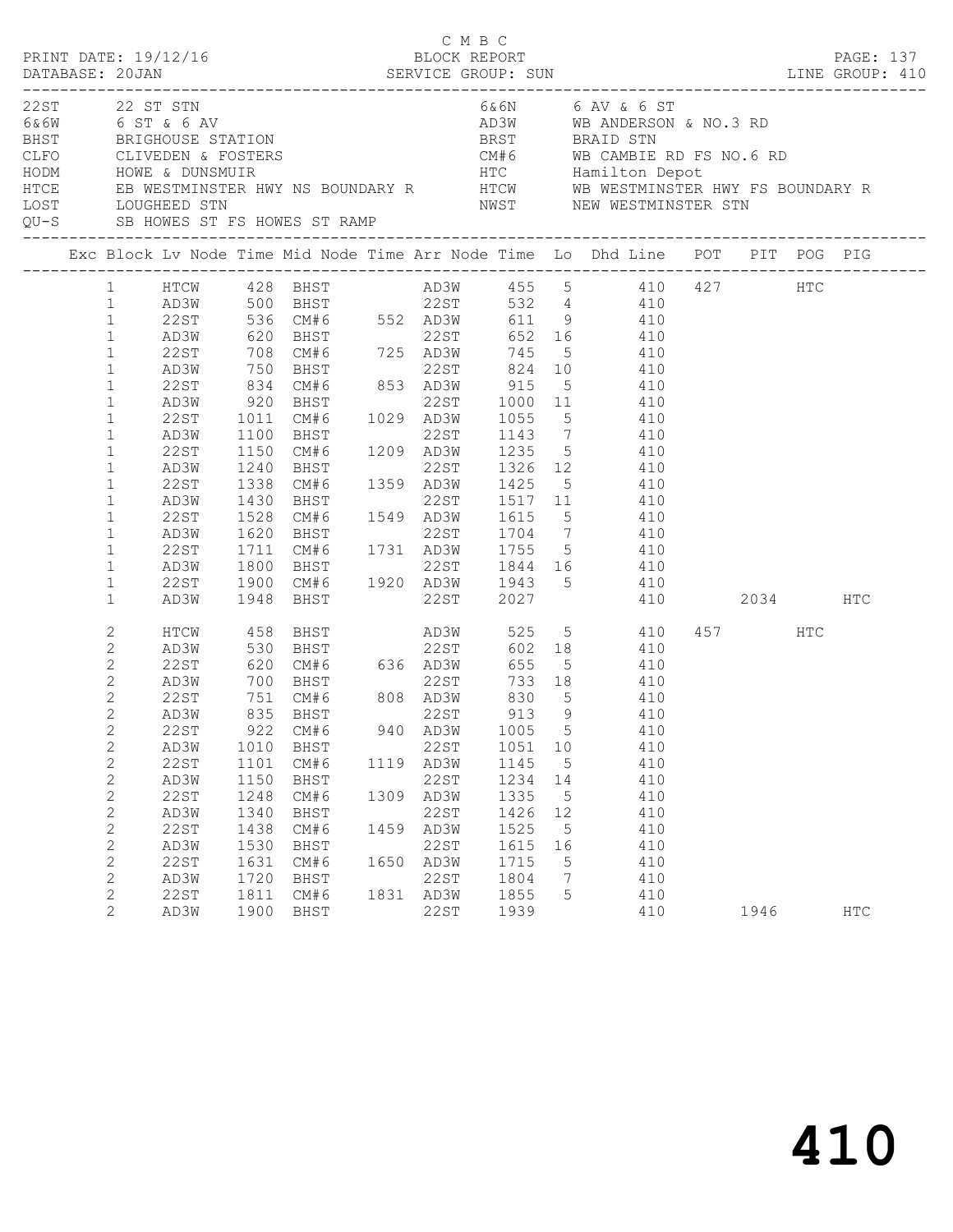### C M B C<br>BLOCK REPORT SERVICE GROUP: SUN

|             |             |      |      |      |             |      |                              | Exc Block Lv Node Time Mid Node Time Arr Node Time Lo Dhd Line POT |     |      | PIT POG PIG |            |
|-------------|-------------|------|------|------|-------------|------|------------------------------|--------------------------------------------------------------------|-----|------|-------------|------------|
| 3           | HTCW        | 528  | BHST |      | AD3W        | 555  | 5                            | 410                                                                | 527 |      | <b>HTC</b>  |            |
| $\mathsf S$ | AD3W        | 600  | BHST |      | 22ST        | 632  | $6\phantom{.}6$              | 410                                                                |     |      |             |            |
| $\mathsf 3$ | <b>22ST</b> | 638  | CM#6 |      | 655 AD3W    | 715  | 5                            | 410                                                                |     |      |             |            |
| 3           | AD3W        | 720  | BHST |      | 22ST        | 753  | 11                           | 410                                                                |     |      |             |            |
| 3           | 22ST        | 804  | CM#6 |      | 823 AD3W    | 845  | 5                            | 410                                                                |     |      |             |            |
| 3           | AD3W        | 850  | BHST |      | <b>22ST</b> | 929  | 13                           | 410                                                                |     |      |             |            |
| 3           | 22ST        | 942  | CM#6 | 1000 | AD3W        | 1025 | 5                            | 410                                                                |     |      |             |            |
| 3           | AD3W        | 1030 | BHST |      | <b>22ST</b> | 1113 | $7\phantom{.0}\phantom{.0}7$ | 410                                                                |     |      |             |            |
| 3           | <b>22ST</b> | 1120 | CM#6 | 1139 | AD3W        | 1205 | $5\phantom{.0}$              | 410                                                                |     |      |             |            |
| 3           | AD3W        | 1210 | BHST |      | 22ST        | 1255 | 13                           | 410                                                                |     |      |             |            |
| 3           | 22ST        | 1308 | CM#6 | 1329 | AD3W        | 1355 | 5                            | 410                                                                |     |      |             |            |
| 3           | AD3W        | 1400 | BHST |      | 22ST        | 1446 | 12                           | 410                                                                |     |      |             |            |
| 3           | <b>22ST</b> | 1458 | CM#6 |      | 1519 AD3W   | 1545 | 5                            | 410                                                                |     |      |             |            |
| 3           | AD3W        | 1550 | BHST |      | 22ST        | 1635 | 16                           | 410                                                                |     |      |             |            |
| 3           | 22ST        | 1651 | CM#6 | 1711 | AD3W        | 1735 | 5                            | 410                                                                |     |      |             |            |
| 3           | AD3W        | 1740 | BHST |      | 22ST        | 1824 | 12 <sup>°</sup>              | 410                                                                |     |      |             |            |
| 3           | <b>22ST</b> | 1836 | CM#6 | 1856 | AD3W        | 1919 | 5                            | 410                                                                |     |      |             |            |
| 3           | AD3W        | 1924 | BHST |      | 22ST        | 2003 |                              | 410                                                                |     | 2010 |             | <b>HTC</b> |
|             |             |      |      |      |             |      |                              |                                                                    |     |      |             |            |
| 4           | 22ST        | 600  | CM#6 | 616  | AD3W        | 635  | 5                            | 410                                                                | 552 |      | <b>HTC</b>  |            |
| 4           | AD3W        | 640  | BHST |      | <b>22ST</b> | 713  | 8                            | 410                                                                |     |      |             |            |
| $\sqrt{4}$  | 22ST        | 721  | CM#6 | 738  | AD3W        | 800  | 5                            | 410                                                                |     |      |             |            |
| 4           | AD3W        | 805  | BHST |      | <b>22ST</b> | 840  | 8                            | 410                                                                |     |      |             |            |
| 4           | 22ST        | 848  | CM#6 | 906  | AD3W        | 930  | 5                            | 410                                                                |     |      |             |            |
| 4           | AD3W        | 935  | BHST |      | 22ST        | 1015 | 16                           | 410                                                                |     |      |             |            |
| 4           | <b>22ST</b> | 1031 | CM#6 | 1049 | AD3W        | 1115 | $\overline{5}$               | 410                                                                |     |      |             |            |
| 4           | AD3W        | 1120 | BHST |      | <b>22ST</b> | 1203 | $7\phantom{.0}$              | 410                                                                |     |      |             |            |
| 4           | <b>22ST</b> | 1210 | CM#6 | 1229 | AD3W        | 1255 | 5                            | 410                                                                |     |      |             |            |
| 4           | AD3W        | 1300 | BHST |      | <b>22ST</b> | 1346 | 12                           | 410                                                                |     |      |             |            |
| 4           | <b>22ST</b> | 1358 | CM#6 | 1419 | AD3W        | 1445 | $5\phantom{.0}$              | 410                                                                |     |      |             |            |
| 4           | AD3W        | 1450 | BHST |      | 22ST        | 1537 | 11                           | 410                                                                |     |      |             |            |
| 4           | <b>22ST</b> | 1548 | CM#6 | 1609 | AD3W        | 1635 | 5                            | 410                                                                |     |      |             |            |
| 4           | AD3W        | 1640 | BHST |      | <b>22ST</b> | 1724 | 11                           | 410                                                                |     |      |             |            |
| 4           | <b>22ST</b> | 1735 | CM#6 |      | 1755 AD3W   | 1819 | 5                            | 410                                                                |     |      |             |            |
| 4           | AD3W        | 1824 | BHST |      | <b>22ST</b> | 1908 |                              | 410                                                                |     | 1915 |             | <b>HTC</b> |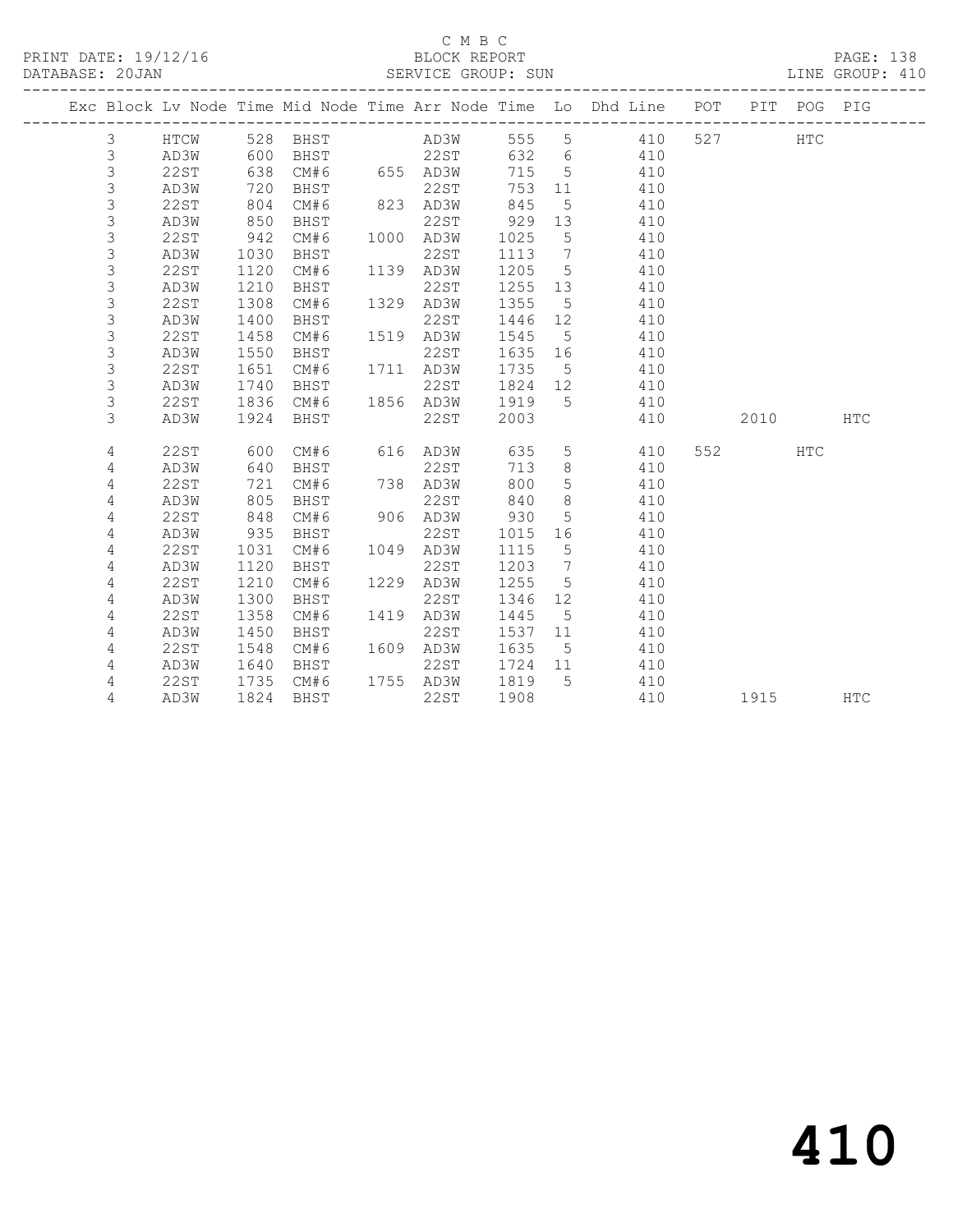### C M B C<br>BLOCK REPORT SERVICE GROUP: SUN

|             |      |      |                         |      |           |                 |                              | Exc Block Lv Node Time Mid Node Time Arr Node Time Lo Dhd Line POT |     |      | PIT POG PIG |            |
|-------------|------|------|-------------------------|------|-----------|-----------------|------------------------------|--------------------------------------------------------------------|-----|------|-------------|------------|
| 5           | 22ST |      | 653 CM#6 710 AD3W 730 5 |      |           |                 |                              | 410                                                                | 645 | HTC  |             |            |
| 5           | AD3W |      |                         |      |           |                 |                              |                                                                    |     |      |             |            |
| 5           | 22ST |      |                         |      |           |                 |                              |                                                                    |     |      |             |            |
| 5           | AD3W | 905  | BHST                    |      | 22ST      | 945             | $7\phantom{.0}\phantom{.0}7$ | 410                                                                |     |      |             |            |
| 5           | 22ST | 952  | CM#6                    |      | 1010 AD3W | 1035            | $5\overline{)}$              | 410                                                                |     |      |             |            |
| $\mathsf S$ | AD3W | 1040 | BHST                    |      | 22ST      | 1123            | $\overline{7}$               | 410                                                                |     |      |             |            |
| 5           | 22ST | 1130 | CM#6                    |      | 1149 AD3W | 1215            | $5^{\circ}$                  | 410                                                                |     |      |             |            |
| 5           | AD3W | 1220 | BHST                    |      | 22ST      | 1305 13         |                              | 410                                                                |     |      |             |            |
| $\mathsf S$ | 22ST | 1318 | CM#6                    |      | 1339 AD3W | 1405            | $5\overline{)}$              | 410                                                                |     |      |             |            |
| 5           | AD3W | 1410 | BHST                    |      | 22ST      | 1456 12         |                              | 410                                                                |     |      |             |            |
| 5           | 22ST | 1508 | CM#6                    |      | 1529 AD3W | 1555            | $5^{\circ}$                  | 410                                                                |     |      |             |            |
| 5           | AD3W | 1600 | BHST                    |      | 22ST      | 1644 17         |                              | 410                                                                |     |      |             |            |
| 5           | 22ST | 1701 | CM#6                    |      | 1721 AD3W | 1745            | $5^{\circ}$                  | 410                                                                |     |      |             |            |
| $\mathsf S$ | AD3W | 1750 | BHST                    |      | 22ST      | 1834 14         |                              | 410                                                                |     |      |             |            |
| 5           | 22ST | 1848 | CM#6                    |      | 1908 AD3W | 1931            | $5^{\circ}$                  | 410                                                                |     |      |             |            |
| 5           | AD3W | 1936 | BHST                    |      | 22ST      | 2015 11         |                              | 410                                                                |     |      |             |            |
| 5           | 22ST | 2026 | CM#6                    |      | 2044 AD3W | 2105            | $5^{\circ}$                  | 410                                                                |     |      |             |            |
| 5           | AD3W | 2110 | BHST                    |      | 22ST      | 2146            | 20                           | 410                                                                |     |      |             |            |
| 5           | 22ST | 2206 | CM#6                    |      | 2224 AD3W | 2245            | $5^{\circ}$                  | 410                                                                |     |      |             |            |
| $\mathsf S$ | AD3W | 2250 | BHST                    |      | 22ST      | 2326 16         |                              | 410                                                                |     |      |             |            |
| 5           | 22ST | 2342 | CM#6                    |      | 2358 AD3W | 2415            | $5^{\circ}$                  | 410                                                                |     |      |             |            |
| 5           | AD3W | 2420 | BHST                    |      | 22ST      | 2452 10<br>2535 |                              | 410                                                                |     |      |             |            |
| 5           | 22ST | 2502 | CM#6                    |      | 2518 AD3W |                 | $5^{\circ}$                  | 410                                                                |     |      |             |            |
| 5           | AD3W | 2540 |                         |      | HTCE      | 2603            |                              | 410                                                                |     | 2604 |             | <b>HTC</b> |
| 6           | LOST | 730  | 6&6W                    |      | 748 22ST  | 755             |                              | 20<br>101                                                          |     | 702  | HTC         |            |
| 6           | 22ST | 815  | 6&6N                    |      | 823 LOST  | 841             | 19                           | 101                                                                |     |      |             |            |
| 6           | LOST | 900  | 6&6W                    |      | 922 22ST  | 929             | 16                           | 101                                                                |     |      |             |            |
| 6           | 22ST | 945  | 6&6N                    |      | 953 LOST  | 1013            | 17                           | 101                                                                |     |      |             |            |
| 6           | LOST | 1030 | 6&6W                    |      | 1054 22ST | 1101            | 14                           | 101                                                                |     |      |             |            |
| 6           | 22ST | 1115 | 6&6N                    |      | 1124 LOST | 1144            | 16                           | 101                                                                |     |      |             |            |
| 6           | LOST | 1200 | 6&6W                    | 1222 | 22ST      | 1229            | 16                           | 101                                                                |     |      |             |            |
| 6           | 22ST | 1245 | 6&6N                    |      | 1254 LOST | 1316            | 14                           | 101                                                                |     |      |             |            |
| 6           | LOST | 1330 | 6&6W                    | 1353 | 22ST      | 1402            | 13                           | 101                                                                |     |      |             |            |
| 6           | 22ST | 1415 | 6&6N                    |      | 1424 LOST | 1445            | 15                           | 101                                                                |     |      |             |            |
| 6           | LOST | 1500 | 6&6W                    | 1523 | 22ST      | 1530            | 15                           | 101                                                                |     |      |             |            |
| 6           | 22ST | 1545 | 6&6N                    |      | 1554 LOST | 1615            | 15                           | 101                                                                |     |      |             |            |
| 6           | LOST | 1630 | 6&6W                    | 1653 | 22ST      | 1700            | 15                           | 101                                                                |     |      |             |            |
| 6           | 22ST | 1715 | 6&6N                    |      | 1724 LOST | 1745            | 15                           | 101                                                                |     |      |             |            |
| 6           | LOST | 1800 | 6&6W                    | 1821 | 22ST      | 1828            | 17                           | 101                                                                |     |      |             |            |
| 6           | 22ST | 1845 | 6&6N                    | 1854 | LOST      | 1915            | 15                           | 101                                                                |     |      |             |            |
| 6           | LOST | 1930 | 6&6W                    | 1950 | 22ST      | 1957 18         |                              | 101                                                                |     |      |             |            |
| 6           | 22ST | 2015 | 6&6N                    |      | 2023 LOST | 2042            | 8 <sup>8</sup>               | 101                                                                |     |      |             |            |
| 6           | LOST | 2050 | 6&6W                    |      | 2109 22ST | 2116            |                              | 101                                                                |     | 2123 |             | <b>HTC</b> |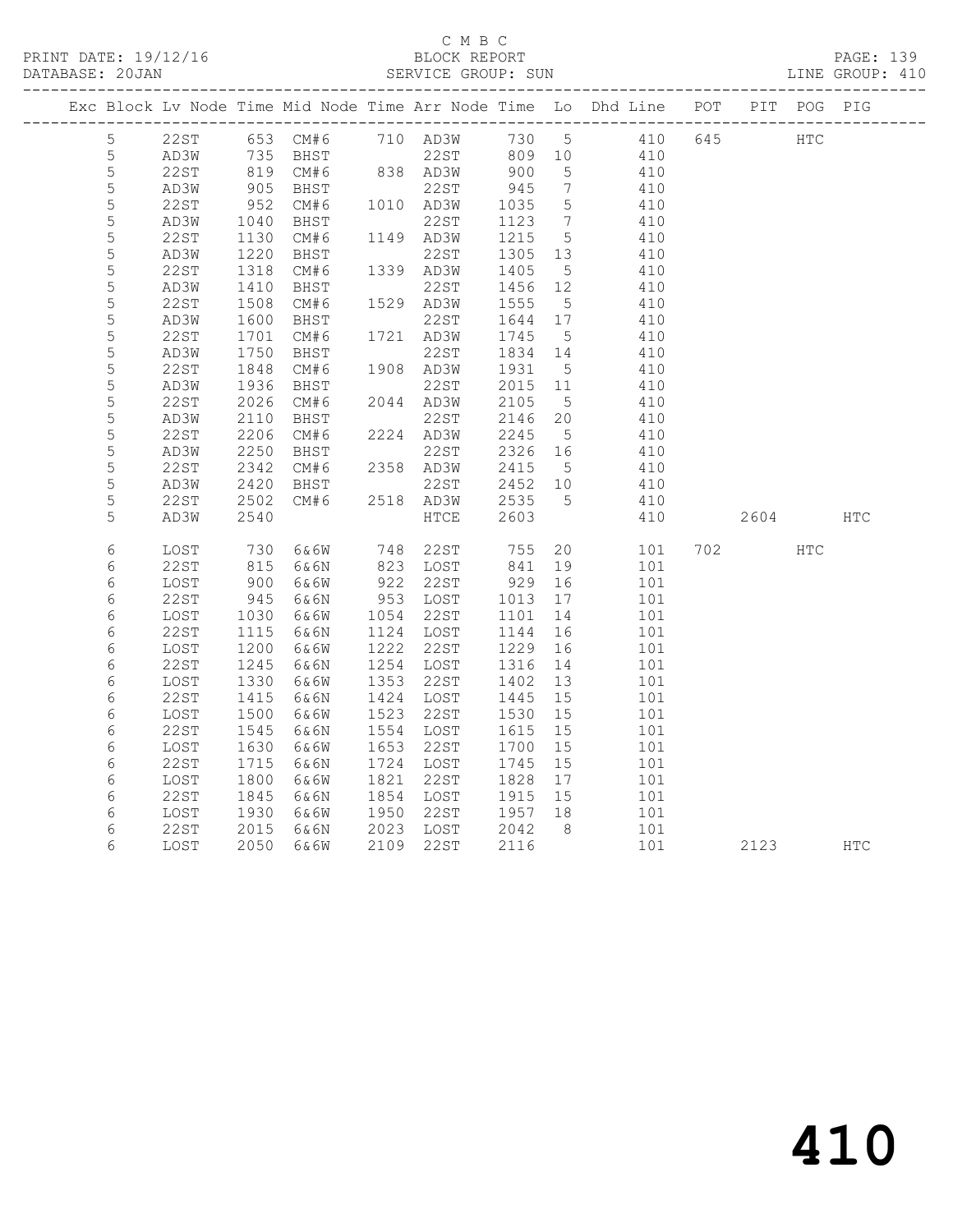PRINT DATE: 19/12/16 BLOCK REPORT<br>DATABASE: 20JAN BERVICE GROUP: SUN

## C M B C<br>BLOCK REPORT

PAGE: 140<br>LINE GROUP: 410

|                 |              |              |              |              |              |              |                 | Exc Block Lv Node Time Mid Node Time Arr Node Time Lo Dhd Line POT |     |      | PIT POG PIG |               |
|-----------------|--------------|--------------|--------------|--------------|--------------|--------------|-----------------|--------------------------------------------------------------------|-----|------|-------------|---------------|
| 7               | 22ST         |              |              |              |              |              |                 | 736 CM#6 753 AD3W 815 5 410 728                                    |     |      | HTC         |               |
| $7\overline{ }$ | AD3W         | 820          | BHST         |              | 22ST 855 8   |              |                 | 410                                                                |     |      |             |               |
| $7\phantom{.}$  | 22ST         | 903          | CM#6         |              | 921 AD3W     | 945          | $5\overline{)}$ | 410                                                                |     |      |             |               |
| $7\phantom{.}$  | AD3W         | 950          | BHST         |              | 22ST         | 1030 11      |                 | 410                                                                |     |      |             |               |
| 7               | 22ST         | 1041         | CM#6         |              | 1059 AD3W    | 1125         | $5^{\circ}$     | 410                                                                |     |      |             |               |
| 7               | AD3W         | 1130         | BHST         |              | 22ST         | 1214         | 14              | 410                                                                |     |      |             |               |
| 7               | 22ST         | 1228         | CM#6         |              | 1249 AD3W    | 1315         | $5\overline{)}$ | 410                                                                |     |      |             |               |
| $\overline{7}$  | AD3W         | 1320         | BHST         |              | 22ST         | 1406         | 12              | 410                                                                |     |      |             |               |
| $\overline{7}$  | 22ST         | 1418         | CM#6         |              | 1439 AD3W    | 1505         | $5^{\circ}$     | 410                                                                |     |      |             |               |
| 7               | AD3W         | 1510         | BHST         |              | 22ST         | 1555         | 13              | 410                                                                |     |      |             |               |
| 7               | 22ST         | 1608         | CM#6         |              | 1629 AD3W    | 1655         | $5^{\circ}$     | 410                                                                |     |      |             |               |
| 7               | AD3W         | 1700         | BHST         |              | 22ST         | 1744 15      |                 | 410                                                                |     |      |             |               |
| 7               | 22ST         | 1759         | CM#6         |              | 1819 AD3W    | 1843         | $5\overline{)}$ | 410                                                                |     |      |             |               |
| 7               | AD3W         | 1848         | <b>BHST</b>  |              | 22ST         | 1929         | 14              | 410                                                                |     |      |             |               |
| 7               | 22ST         | 1943         | CM#6         |              | 2002 AD3W    | 2025         | $5\phantom{.0}$ | 410                                                                |     |      |             |               |
| 7               | AD3W         | 2030         | BHST         |              | 22ST         | 2108         | 18              | 410                                                                |     |      |             |               |
| 7               | 22ST         | 2126         | CM#6         |              | 2144 AD3W    | 2205         | $5^{\circ}$     | 410                                                                |     |      |             |               |
| 7               | AD3W         | 2210         | BHST         |              | 22ST         | 2246 23      |                 | 410                                                                |     |      |             |               |
| 7               | 22ST         | 2309         | CM#6         |              | 2326 AD3W    | 2345         | 5 <sup>5</sup>  | 410                                                                |     |      |             |               |
| 7               | AD3W         | 2350         | BHST         |              | 22ST         | 2423         |                 | 410                                                                |     | 2430 |             | HTC           |
| 8               | HODM         | 639          |              |              | NWST         | 741          |                 | 4 15 N19                                                           | 603 |      | HTC         |               |
| 8               | LOST         | 800          | 6&6W         |              | 821 22ST     | 828          | 17              | 101                                                                |     |      |             |               |
| $\,8\,$         | 22ST         | 845          | 6&6N         |              | 853 LOST     | 911          | 19              | 101                                                                |     |      |             |               |
| $\,8\,$         | LOST         | 930          | 6&6W         | 952          | 22ST         | 959          | 16              | 101                                                                |     |      |             |               |
| 8               | 22ST         | 1015         | 6&6N         | 1023         | LOST         | 1043         | 17              | 101                                                                |     |      |             |               |
| $\,8\,$         | LOST         | 1100         | 6&6W         | 1123         | 22ST         | 1130         | 15              | 101                                                                |     |      |             |               |
| $\,8\,$         | 22ST         | 1145         | 6&6N         | 1154         | LOST         | 1214         | 16              | 101                                                                |     |      |             |               |
| $\,8\,$         | LOST         | 1230         | 6&6W         | 1252         | 22ST         | 1259         | 16              | 101                                                                |     |      |             |               |
| 8               | 22ST         | 1315         | 6&6N         | 1324         | LOST         | 1346         | 14              | 101                                                                |     |      |             |               |
| 8               | LOST         | 1400         | 6&6W         | 1423         | 22ST         | 1432         | 13              | 101                                                                |     |      |             |               |
| $\,8\,$         | 22ST         | 1445         | 6&6N         | 1454         | LOST         | 1515         | 15              | 101                                                                |     |      |             |               |
| $\,8\,$         | LOST         | 1530         | 6&6W         | 1553<br>1624 | 22ST         | 1600         | 15              | 101                                                                |     |      |             |               |
| 8<br>8          | 22ST<br>LOST | 1615<br>1700 | 6&6N<br>6&6W | 1723         | LOST<br>22ST | 1645<br>1730 | 15<br>15        | 101<br>101                                                         |     |      |             |               |
| $\,8\,$         | 22ST         | 1745         | 6&6N         | 1754         | LOST         | 1815         | 15              | 101                                                                |     |      |             |               |
| $\,8\,$         | LOST         | 1830         | 6&6W         | 1850         | 22ST         | 1857         | 18              | 101                                                                |     |      |             |               |
| 8               | 22ST         | 1915         | 6&6N         | 1924         | LOST         | 1945         | 15              | 101                                                                |     |      |             |               |
| $\,8\,$         | LOST         | 2000         | 6&6W         | 2020         | 22ST         | 2027 18      |                 | 101                                                                |     |      |             |               |
| 8               | 22 S T       | 2045         | 6&6N         | 2053         | LOST         | 2112         | З               | 101                                                                |     |      |             |               |
| $\,8\,$         | LOST         | 2115         | 6&6W         | 2134         | 22ST         | 2141         | 4               | 101                                                                |     |      |             |               |
| $\,8\,$         | 22ST         | 2145         | 6&6N         | 2153         | LOST         | 2212         | 3               | 101                                                                |     |      |             |               |
| $\,8\,$         | LOST         | 2215         | 6&6W         | 2234         | <b>22ST</b>  | 2241         | 4               | 101                                                                |     |      |             |               |
| $\,8\,$         | <b>22ST</b>  | 2245         | 6&6N         | 2253         | LOST         | 2312         | 3               | 101                                                                |     |      |             |               |
| $\,8\,$         | LOST         | 2315         | 6&6W         | 2332         | 22ST         | 2339         | 6               | 101                                                                |     |      |             |               |
| $\,8\,$         | <b>22ST</b>  | 2345         | 6&6N         | 2353         | LOST         | 2412         | 3               | 101                                                                |     |      |             |               |
| 8               | LOST         | 2415         | 6&6W         | 2432         | 22ST         | 2439         | 6               | 101                                                                |     |      |             |               |
| $\,8\,$         | 22ST         | 2445         | 6&6N         | 2453         | LOST         | 2510         |                 | 101                                                                |     | 2534 |             | $_{\rm{HTC}}$ |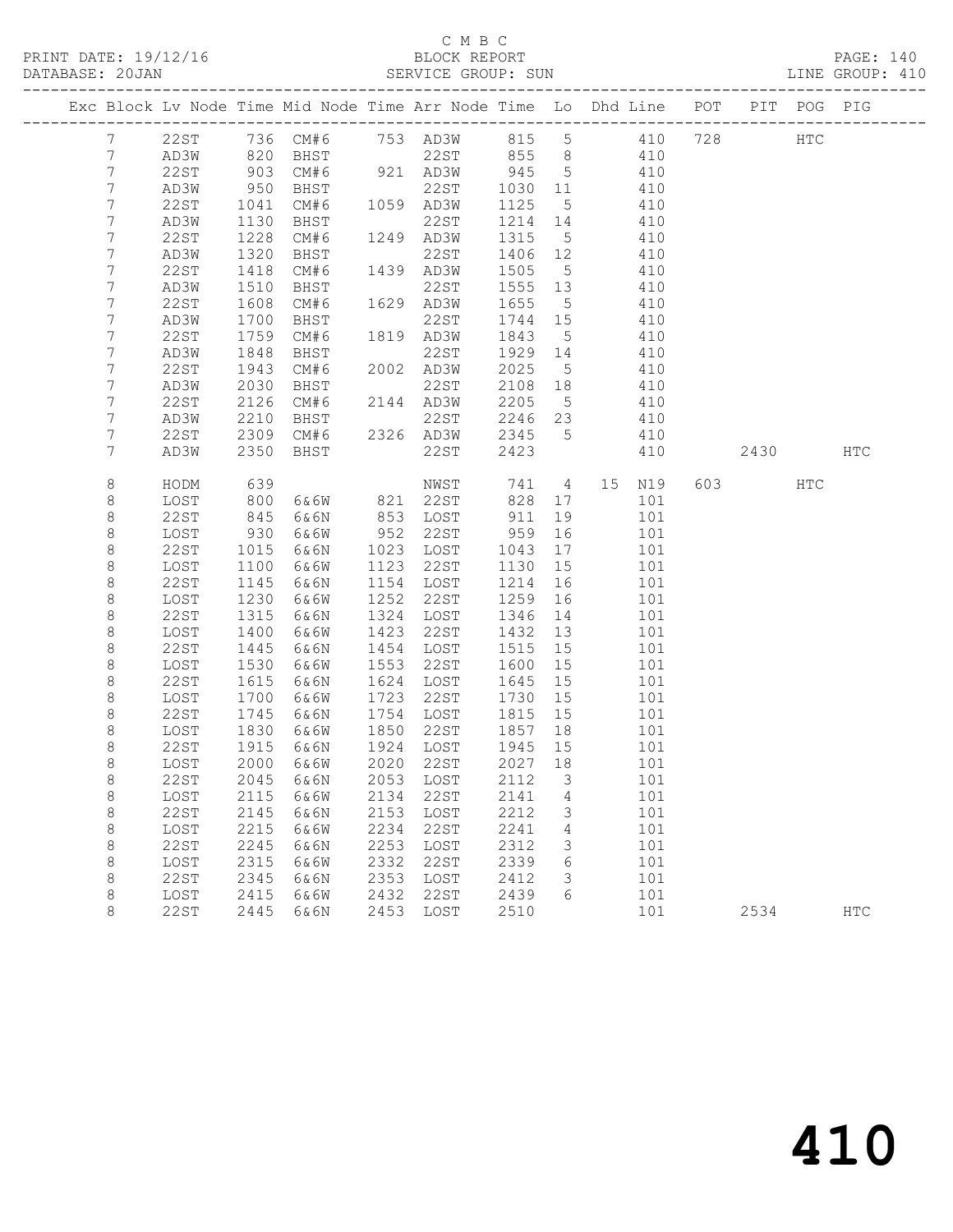# C M B C

|  | DATABASE: 20JAN |              |                           |      |      | SERVICE GROUP: SUN |              |                 |                                                                                |      |          | LINE GROUP: 410 |
|--|-----------------|--------------|---------------------------|------|------|--------------------|--------------|-----------------|--------------------------------------------------------------------------------|------|----------|-----------------|
|  |                 |              |                           |      |      |                    |              |                 | Exc Block Lv Node Time Mid Node Time Arr Node Time Lo Dhd Line POT PIT POG PIG |      |          |                 |
|  | 9               |              |                           |      |      |                    |              |                 | 22ST 745 6&6N 753 LOST 811 19 101 737 HTC                                      |      |          |                 |
|  | 9               | LOST         | 830                       |      |      |                    |              |                 | 6&6W 851 22ST 858 17 101                                                       |      |          |                 |
|  | 9               | 22ST         | $915$<br>$1000$<br>$1045$ | 6&6N |      | 923 LOST 941       |              | 19              | 101                                                                            |      |          |                 |
|  | $\mathsf 9$     | LOST         |                           | 6&6W |      | 1024 22ST 1031     |              | 14              | 101                                                                            |      |          |                 |
|  | 9               | 22ST         |                           | 6&6N |      | 1053 LOST          | 1113         | 17              | 101                                                                            |      |          |                 |
|  | 9               | LOST         | 1130                      | 6&6W |      | 1153 22ST          | 1200         | 15              | 101                                                                            |      |          |                 |
|  | 9               | 22ST         | 1215                      | 6&6N |      | 1224 LOST          | 1244         | 16              | 101                                                                            |      |          |                 |
|  | 9               | LOST         | 1300                      | 6&6W |      | 1323 22ST          | 1332         | 13              | 101                                                                            |      |          |                 |
|  | $\mathsf 9$     | 22ST         | 1345                      | 6&6N |      | 1354 LOST          | 1416         | 14              | 101                                                                            |      |          |                 |
|  | 9               | LOST         | 1430                      | 6&6W | 1453 | 22ST               | 1502         | 13              | 101                                                                            |      |          |                 |
|  | 9               | 22ST         | 1515                      | 6&6N | 1524 | LOST               | 1545         | 15              | 101                                                                            |      |          |                 |
|  | 9               | LOST         | 1600                      | 6&6W | 1623 | 22ST               | 1630         | 15              | 101                                                                            |      |          |                 |
|  | $\mathsf 9$     | 22ST         | 1645                      | 6&6N |      | 1654 LOST          | 1715         | 15              | 101                                                                            |      |          |                 |
|  | 9               | LOST         | 1730                      | 6&6W | 1752 | 22ST               | 1759         | 16              | 101                                                                            |      |          |                 |
|  | 9               | 22ST         | 1815                      | 6&6N | 1824 | LOST               | 1845         | 15              | 101                                                                            |      |          |                 |
|  | 9               | LOST         | 1900<br>1945              | 6&6W | 1920 | 22ST               | 1927         | 18              | 101                                                                            |      |          |                 |
|  | 9<br>9          | 22ST         |                           | 6&6N |      | 1954 LOST<br>22ST  | 2015 10      |                 | 101                                                                            |      |          |                 |
|  |                 | LOST         | 2025                      | 6&6W | 2045 |                    | 2052         |                 | 101                                                                            |      | 2059 HTC |                 |
|  | 10              | BRST         | 810                       |      |      | $22ST$ 827         |              | 13              | 155                                                                            | 749  | HTC      |                 |
|  | 10              | 22ST         | 840                       |      |      | <b>BRST</b>        | 859          | 11              | 155                                                                            |      |          |                 |
|  | 10              | BRST         | 910                       |      |      | 22ST               | 929          | 11              | 155                                                                            |      |          |                 |
|  | 10              | 22ST         | 940                       |      |      | BRST               | 1000         | 10              | 155                                                                            |      |          |                 |
|  | 10              | BRST         | 1010                      |      |      | 22ST               | 1030         | 10              | 155                                                                            |      |          |                 |
|  | 10              | 22ST         | 1040                      |      |      | BRST               | 1101         | 9               | 155                                                                            |      |          |                 |
|  | 10              | BRST         | 1110                      |      |      | 22ST               | 1131         | 9               | 155                                                                            |      |          |                 |
|  | 10              | 22ST         | 1140                      |      |      | BRST               | 1202         | 8 <sup>8</sup>  | 155                                                                            |      |          |                 |
|  | 10              | BRST         | 1210                      |      |      | 22ST               | 1232         | 8<br>8          | 155<br>155                                                                     |      |          |                 |
|  | 10<br>10        | 22ST         | 1240                      |      |      | BRST<br>22ST       | 1302<br>1332 | 8               | 155                                                                            |      |          |                 |
|  | 10              | BRST<br>22ST | 1310<br>1340              |      |      | BRST               | 1402         | 8               | 155                                                                            |      |          |                 |
|  | 10              | BRST         | 1410                      |      |      | 22ST               | 1432         | 8               | 155                                                                            |      |          |                 |
|  | 10              | 22ST         | 1440                      |      |      | BRST               | 1503         | $7\overline{ }$ | 155                                                                            |      |          |                 |
|  | 10              | BRST         | 1510                      |      |      | 22ST               | 1532         | 8               | 155                                                                            |      |          |                 |
|  | 10              | 22ST         | 1540                      |      |      | BRST               | 1603         |                 | 7 155                                                                          |      |          |                 |
|  | 10              | BRST         | 1610                      |      |      | 22ST               | 1632         | 8 <sup>8</sup>  | 155                                                                            |      |          |                 |
|  | 10              | 22ST         | 1640                      |      |      | BRST               | 1703         | $\overline{7}$  | 155                                                                            |      |          |                 |
|  | 10              | BRST         | 1710                      |      |      | 22ST               | 1730 10      |                 | 155                                                                            |      |          |                 |
|  | 10              | 22ST         | 1740                      |      |      |                    |              |                 | BRST 1803 7 155                                                                |      |          |                 |
|  | 10              | BRST         | 1810                      |      |      | 22ST               | 1830 10      |                 | 155                                                                            |      |          |                 |
|  | 10              | 22ST         | 1840                      |      |      | BRST               | 1901         | 9               | 155                                                                            |      |          |                 |
|  | 10              | <b>BRST</b>  | 1910                      |      |      | 22ST               | 1929         | 11              | 155                                                                            |      |          |                 |
|  | 10              | 22ST         | 1940                      |      |      | BRST               | 2000         | 5               | 155                                                                            |      |          |                 |
|  | 10              | <b>BRST</b>  | 2005                      |      |      | 22ST               | 2024         | 16              | 155                                                                            |      |          |                 |
|  | 10              | 22ST         | 2040                      |      |      | BRST               | 2059         | - 6             | 155                                                                            |      |          |                 |
|  | 10              | <b>BRST</b>  | 2105                      |      |      | 22ST               | 2122         |                 | 155                                                                            | 2129 |          | <b>HTC</b>      |
|  |                 |              |                           |      |      |                    |              |                 |                                                                                |      |          |                 |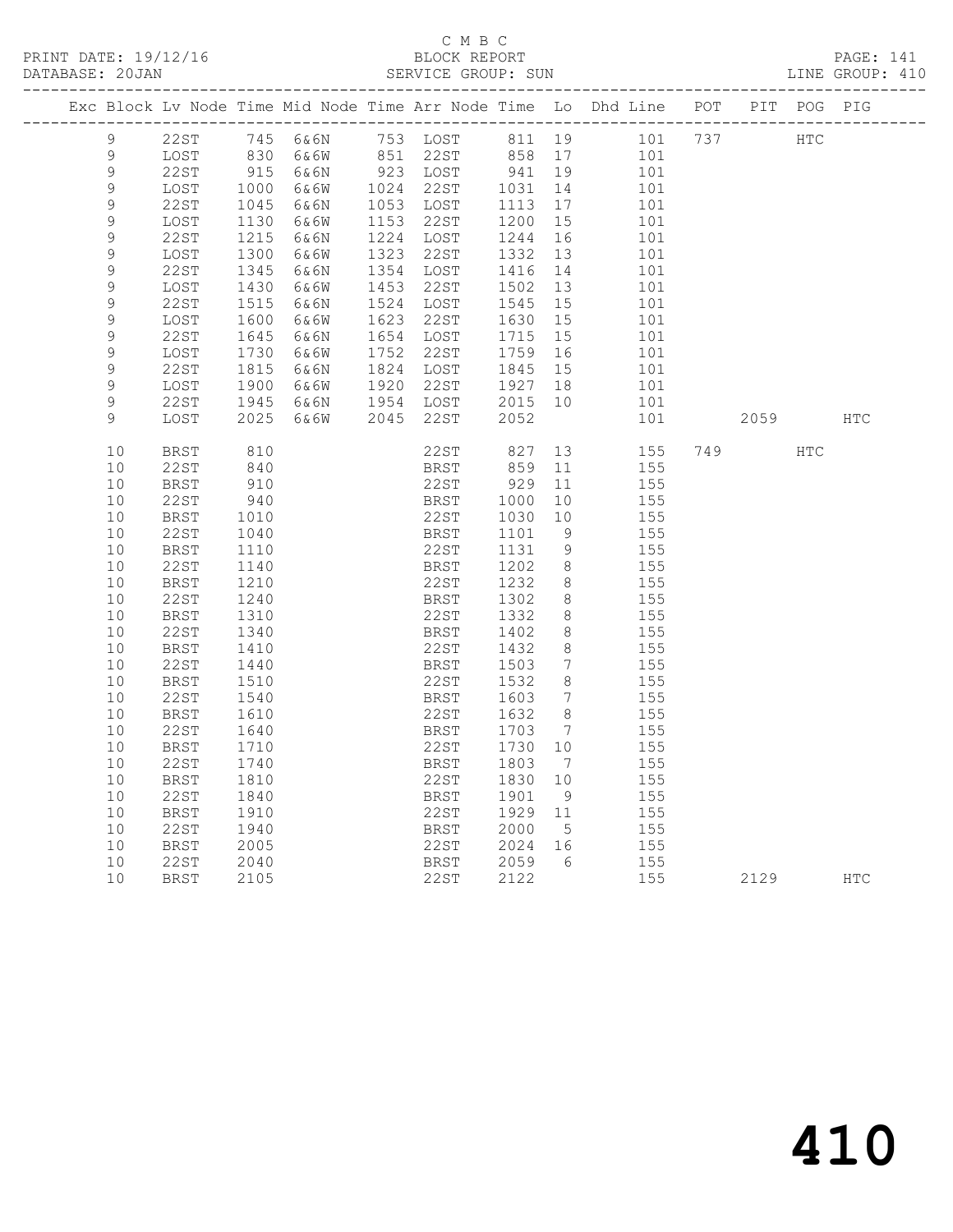PRINT DATE: 19/12/16 BLOCK REPORT BATABASE: 20JAN

### C M B C<br>BLOCK REPORT

PAGE: 142<br>LINE GROUP: 410

| DAIABASE; ZUJAN |      |      |                                                        | SERVICE GROUP: SUN                    |         |    |                                                                                                                                                                                                        |      | TIME GROOF: 4TO |
|-----------------|------|------|--------------------------------------------------------|---------------------------------------|---------|----|--------------------------------------------------------------------------------------------------------------------------------------------------------------------------------------------------------|------|-----------------|
|                 |      |      |                                                        |                                       |         |    | Exc Block Lv Node Time Mid Node Time Arr Node Time Lo Dhd Line POT PIT POG PIG                                                                                                                         |      |                 |
|                 |      |      |                                                        |                                       |         |    | 11  22ST  811  QU-S  817  CLFO  832  0  104  803  HTC<br>317 CLFO 832 0<br>32 22ST 853 18 104<br>311 QU-S 917 CLFO 932 0 104<br>932 22ST 953 20 104<br>932 22ST 953 20 104<br>1013 QU-S 1019 CLFO 1024 |      |                 |
| 11              | CLFO |      |                                                        |                                       |         |    |                                                                                                                                                                                                        |      |                 |
| 11              | 22ST |      |                                                        |                                       |         |    |                                                                                                                                                                                                        |      |                 |
| 11              | CLFO |      |                                                        |                                       |         |    |                                                                                                                                                                                                        |      |                 |
| 11              | 22ST |      |                                                        |                                       |         |    |                                                                                                                                                                                                        |      |                 |
| 11              | CLFO | 1034 |                                                        | 22ST                                  | 1054 20 |    | 104                                                                                                                                                                                                    |      |                 |
| 11              | 22ST | 1114 | 22ST<br>QU-S 1120 CLFO                                 |                                       | 1135 0  |    | 104                                                                                                                                                                                                    |      |                 |
| 11              | CLFO | 1135 |                                                        | 22ST                                  | 1155 18 |    | 104                                                                                                                                                                                                    |      |                 |
| 11              | 22ST | 1213 | 22ST<br>QU-S 1220 CLFO                                 |                                       | 1235 0  |    | 104                                                                                                                                                                                                    |      |                 |
| 11              | CLFO | 1235 |                                                        | 22ST                                  | 1256 16 |    | 104                                                                                                                                                                                                    |      |                 |
| 11              | 22ST | 1312 | 22ST<br>QU-S 1320 CLFO                                 |                                       | 1336 0  |    | 104                                                                                                                                                                                                    |      |                 |
| 11              | CLFO | 1336 |                                                        | 22ST                                  | 1357 15 |    | 104                                                                                                                                                                                                    |      |                 |
| 11              | 22ST | 1412 | 22ST<br>QU-S 1419 CLFO                                 |                                       | 1435 0  |    | 104                                                                                                                                                                                                    |      |                 |
| 11              | CLFO | 1435 |                                                        | 22ST                                  | 1456 16 |    | 104                                                                                                                                                                                                    |      |                 |
| 11              | 22ST | 1512 | 22ST<br>QU-S 1519 CLFO                                 |                                       | 1535 0  |    | 104                                                                                                                                                                                                    |      |                 |
| 11              | CLFO | 1535 |                                                        |                                       | 1556 14 |    | 104                                                                                                                                                                                                    |      |                 |
| 11              | 22ST | 1610 | $22ST$<br>$QU-S$ $1618$ $CLFO$                         |                                       | 1635 0  |    | 104                                                                                                                                                                                                    |      |                 |
| 11              | CLFO | 1635 |                                                        | 22ST                                  | 1656 14 |    | 104                                                                                                                                                                                                    |      |                 |
| 11              | 22ST | 1710 | $22ST$<br>$QU-S$ $1717$ $CLFO$                         |                                       | 1735 0  |    | 104                                                                                                                                                                                                    |      |                 |
| 11              | CLFO | 1735 | $\begin{tabular}{cc} QU-S & 1822 & CLFO \end{tabular}$ |                                       |         |    | 1756 19 104                                                                                                                                                                                            |      |                 |
| 11              | 22ST | 1815 |                                                        |                                       | 1840 0  |    | 104                                                                                                                                                                                                    |      |                 |
| 11              | CLFO | 1840 | 22ST<br>QU-S 1933 CLFO                                 |                                       | 1900 26 |    | 104                                                                                                                                                                                                    |      |                 |
| 11              | 22ST | 1926 |                                                        |                                       | 1950 0  |    | 104                                                                                                                                                                                                    |      |                 |
| 11              | CLFO | 1950 |                                                        |                                       | 2010 19 |    | 104                                                                                                                                                                                                    |      |                 |
| 11              | 22ST | 2029 | $22ST$<br>$QU-S$ 2036 $CLFO$                           |                                       | 2053 0  |    | 104                                                                                                                                                                                                    |      |                 |
| 11              | CLFO | 2053 |                                                        |                                       | 2113 21 |    | 104                                                                                                                                                                                                    |      |                 |
| 11              | 22ST | 2134 | $22ST$<br>$QU-S$ 2141 $CLFO$                           |                                       | 2158 0  |    | 104                                                                                                                                                                                                    |      |                 |
| 11              | CLFO | 2158 |                                                        | 22ST                                  | 2218 18 |    | 104                                                                                                                                                                                                    |      |                 |
| 11              | 22ST | 2236 | $22ST$<br>$QU-S$ 2243 $CLFO$                           |                                       | 2259 0  |    | 104                                                                                                                                                                                                    |      |                 |
| 11              | CLFO | 2259 | $22ST$<br>$QU-S$ 2346 $CLFO$                           |                                       | 2319    | 20 | 104                                                                                                                                                                                                    |      |                 |
| 11              | 22ST | 2339 |                                                        |                                       | 2402 0  |    | 104                                                                                                                                                                                                    |      |                 |
| 11              | CLFO | 2402 |                                                        | 22ST 2421 14<br>QU-S 2442 CLFO 2458 0 |         |    | 104                                                                                                                                                                                                    |      |                 |
| 11              | 22ST | 2435 |                                                        |                                       |         |    | 104                                                                                                                                                                                                    |      |                 |
| 11              | CLFO | 2458 |                                                        | 22ST                                  | 2517    |    | 104                                                                                                                                                                                                    | 2524 | <b>HTC</b>      |
|                 |      |      |                                                        |                                       |         |    |                                                                                                                                                                                                        |      |                 |

22ST 2517 104 2524 HTC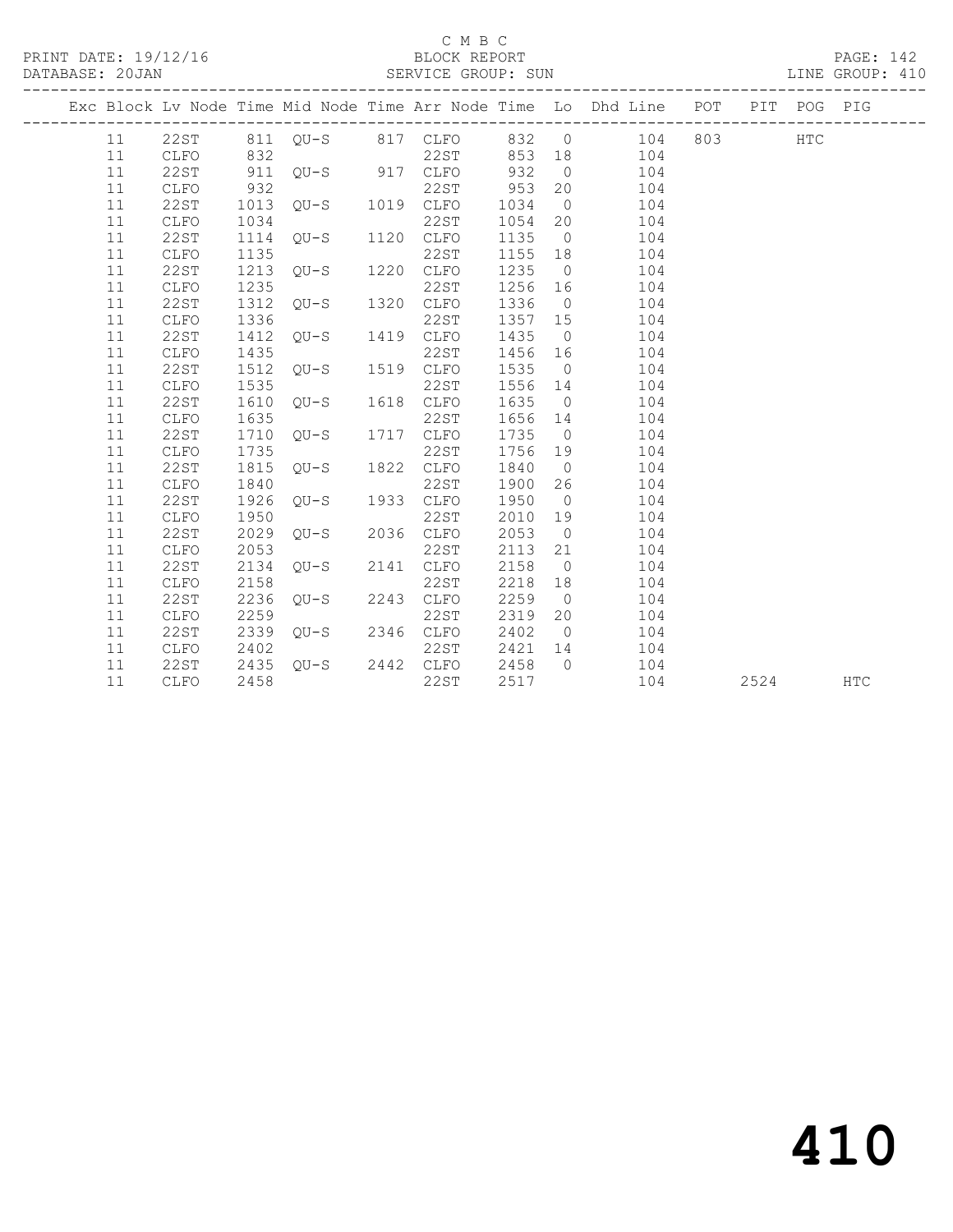### C M B C<br>BLOCK REPORT SERVICE GROUP: SUN

|                 |             |      |  |             |         |    | Exc Block Lv Node Time Mid Node Time Arr Node Time Lo Dhd Line POT PIT POG PIG |  |     |  |
|-----------------|-------------|------|--|-------------|---------|----|--------------------------------------------------------------------------------|--|-----|--|
| 12 <sup>°</sup> | BRST 825    |      |  |             |         |    | 22ST 841 14 128 804                                                            |  | HTC |  |
| 12              | 22ST        | 855  |  | BRST        |         |    | 912 13<br>128                                                                  |  |     |  |
| 12              | BRST        | 925  |  | 22ST 943 12 |         |    | 128                                                                            |  |     |  |
| 12              | 22ST        | 955  |  | BRST        | 1012 13 |    | 128                                                                            |  |     |  |
| 12              | BRST        | 1025 |  | 22ST        | 1044    | 11 | 128                                                                            |  |     |  |
| 12              | 22ST        | 1055 |  | BRST        | 1112    | 13 | 128                                                                            |  |     |  |
| 12              | BRST        | 1125 |  | 22ST        | 1144    |    | 128<br>11 — 1                                                                  |  |     |  |
| 12              | 22ST        | 1155 |  | BRST        | 1214    | 11 | 128                                                                            |  |     |  |
| 12              | BRST        | 1225 |  | 22ST        | 1244    | 11 | 128                                                                            |  |     |  |
| 12              | 22ST        | 1255 |  | BRST        | 1314    | 11 | 128                                                                            |  |     |  |
| 12              | BRST        | 1325 |  | 22ST        | 1344    | 11 | 128                                                                            |  |     |  |
| 12              | 22ST        | 1355 |  | BRST        | 1414    | 11 | 128                                                                            |  |     |  |
| 12              | BRST        | 1425 |  | 22ST        | 1444    | 11 | 128                                                                            |  |     |  |
| 12              | 22ST        | 1455 |  | BRST        | 1514    | 11 | 128                                                                            |  |     |  |
| 12              | <b>BRST</b> | 1525 |  | 22ST        | 1544    | 11 | 128                                                                            |  |     |  |
| 12              | 22ST        | 1555 |  | BRST        | 1614    | 11 | 128                                                                            |  |     |  |
| 12              | BRST        | 1625 |  | 22ST        | 1643    | 12 | 128                                                                            |  |     |  |
| 12              | 22ST        | 1655 |  | BRST        | 1714    | 11 | 128                                                                            |  |     |  |
| 12              | BRST        | 1725 |  | 22ST        | 1743    | 12 | 128                                                                            |  |     |  |
| 12              | 22ST        | 1755 |  | BRST        | 1814    | 11 | 128                                                                            |  |     |  |
| 12              | BRST        | 1825 |  | 22ST        | 1843    | 12 | 128                                                                            |  |     |  |
| 12              | 22ST        | 1855 |  | BRST        | 1914    | 11 | 128                                                                            |  |     |  |
| 12              | BRST        | 1925 |  | 22ST        | 1942    |    | 13<br>128                                                                      |  |     |  |
| 12              | 22ST        | 1955 |  | BRST        | 2014    | 11 | 128                                                                            |  |     |  |
| 12              | BRST        | 2025 |  | 22ST        | 2042    | 13 | 128                                                                            |  |     |  |
| 12              | 22ST        | 2055 |  | BRST        | 2114    | 11 | 128                                                                            |  |     |  |
| 12              | BRST        | 2125 |  | 22ST        | 2141    | 19 | 128                                                                            |  |     |  |
| 12              | 22ST        | 2200 |  | BRST        | 2218    | 12 | 155                                                                            |  |     |  |

 12 BRST 2230 22ST 2245 15 128 12 22ST 2300 BRST 2318 12 155 12 BRST 2330 22ST 2345 15 128 12 22ST 2400 BRST 2418 12 155

12 BRST 2330 22ST 2345 15 128<br>
12 22ST 2400 BRST 2418 12 155<br>
12 BRST 2430 22ST 2445 128 2452 HTC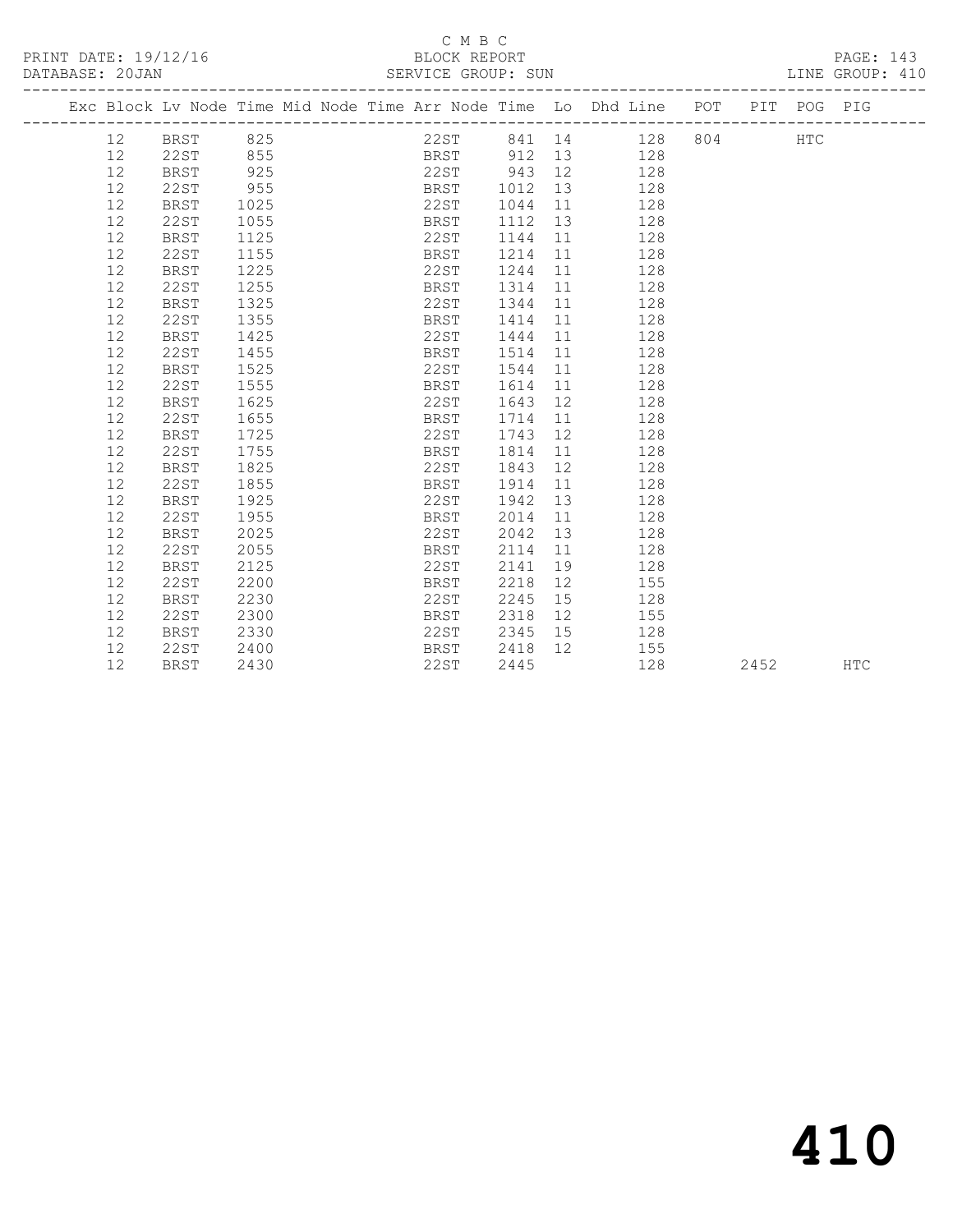# C M B C<br>BLOCK REPORT

PAGE: 144<br>LINE GROUP: 410

|  |          |                            |              |  |              | OLNATOL GROOF. OUN |                              |                       |                                                                    |      |             |     |
|--|----------|----------------------------|--------------|--|--------------|--------------------|------------------------------|-----------------------|--------------------------------------------------------------------|------|-------------|-----|
|  |          |                            |              |  |              |                    |                              |                       | Exc Block Lv Node Time Mid Node Time Arr Node Time Lo Dhd Line POT |      | PIT POG PIG |     |
|  | 13       | BRST                       | 840          |  |              | 22ST 857 13        |                              |                       | 155 819                                                            |      | HTC         |     |
|  | 13       | 22ST                       | 910          |  |              | BRST 929 11 155    |                              |                       |                                                                    |      |             |     |
|  | 13       | <b>BRST</b>                | 940          |  |              | 22ST 959 11 155    |                              |                       |                                                                    |      |             |     |
|  | 13       | 22ST                       | 1010         |  | BRST         | 1031               | 9                            |                       | 155                                                                |      |             |     |
|  | 13       | BRST                       | 1040         |  | 22ST         | 1101               | 9                            |                       | 155                                                                |      |             |     |
|  | 13       | 22ST                       | 1110         |  | BRST         | 1132               | 8 <sup>8</sup>               |                       | 155                                                                |      |             |     |
|  | 13       | BRST                       | 1140         |  | 22ST         | 1201               | 9                            |                       | 155                                                                |      |             |     |
|  | 13       | 22ST                       | 1210         |  | BRST         | 1232               | 8                            |                       | 155                                                                |      |             |     |
|  | 13       | <b>BRST</b>                | 1240         |  | 22ST         | 1302               | 8                            |                       | 155                                                                |      |             |     |
|  | 13       | 22ST                       | 1310         |  | BRST         | 1332               | 8                            |                       | 155                                                                |      |             |     |
|  | 13       | <b>BRST</b>                | 1340         |  | 22ST         | 1402               | 8                            |                       | 155                                                                |      |             |     |
|  | 13       | 22ST                       | 1410         |  | BRST         | 1433               | $7\phantom{.0}\phantom{.0}7$ |                       | 155                                                                |      |             |     |
|  | 13       | BRST                       | 1440         |  | 22ST         | 1502               | 8                            |                       | 155                                                                |      |             |     |
|  | 13       | 22ST                       | 1510         |  | BRST         | 1533               | $\overline{7}$               |                       | 155                                                                |      |             |     |
|  | 13       | <b>BRST</b>                | 1540         |  | 22ST         | 1602               | 8 <sup>8</sup>               |                       | 155                                                                |      |             |     |
|  | 13       | 22ST                       | 1610         |  | BRST         | 1633               | $\overline{7}$               |                       | 155                                                                |      |             |     |
|  | 13       | BRST                       | 1640         |  | 22ST         | 1702               | 8 <sup>8</sup>               |                       | 155                                                                |      |             |     |
|  | 13       | 22ST                       | 1710         |  | BRST         | 1733               | $\overline{7}$               |                       | 155                                                                |      |             |     |
|  | 13       | <b>BRST</b>                | 1740         |  | 22ST         | 1800               | 10                           |                       | 155                                                                |      |             |     |
|  | 13       | 22ST                       | 1810         |  | BRST         | 1833               | $\overline{7}$               |                       | 155                                                                |      |             |     |
|  | 13       | BRST                       | 1840         |  | 22ST         | 1900               | 10                           |                       | 155                                                                |      |             |     |
|  | 13       | 22ST                       | 1910         |  | BRST         | 1930               | $5\overline{)}$              |                       | 155                                                                |      |             |     |
|  | 13       | BRST                       | 1935         |  | 22ST         | 1954 16            |                              | 155                   |                                                                    |      |             |     |
|  | 13       | 22ST                       | 2010         |  | BRST         | 2030               | $5\overline{)}$              |                       | 155<br>155                                                         |      |             |     |
|  | 13<br>13 | BRST<br>22ST               | 2035<br>2100 |  | 22ST<br>BRST | 2052 8<br>2118     |                              |                       | 155                                                                | 2139 |             | HTC |
|  |          |                            |              |  |              |                    |                              |                       |                                                                    |      |             |     |
|  | 14       | BRST                       | 855          |  |              | 22ST 913           |                              | 12 and $\overline{a}$ | 128                                                                | 834  | <b>HTC</b>  |     |
|  | 14       | 22ST                       | 925          |  | BRST         | 942                | 13                           |                       | 128                                                                |      |             |     |
|  | 14       | BRST                       | 955          |  | 22ST         | 1013               | 12                           |                       | 128                                                                |      |             |     |
|  | 14       | 22ST                       | 1025         |  | BRST         | 1042 13            |                              |                       | 128                                                                |      |             |     |
|  | 14       | BRST                       | 1055         |  | 22ST         | 1114               | 11                           |                       | 128                                                                |      |             |     |
|  | 14       | 22ST                       | 1125         |  | BRST         | 1142               | 13                           |                       | 128                                                                |      |             |     |
|  | 14       | BRST                       | 1155         |  | 22ST         | 1214               | 11                           |                       | 128                                                                |      |             |     |
|  | 14       | 22ST                       | 1225         |  | BRST         | 1244               | 11                           |                       | 128                                                                |      |             |     |
|  | 14       | BRST                       | 1255         |  | 22ST         | 1314               | 11                           |                       | 128                                                                |      |             |     |
|  | 14       | 22ST                       | 1325         |  | BRST         | 1344               | 11                           |                       | 128                                                                |      |             |     |
|  | 14       | BRST                       | 1355         |  | 22ST         | 1414 11            |                              |                       | 128                                                                |      |             |     |
|  | 14       | 22ST                       | 1425         |  | BRST         | 1444 11            |                              |                       | 128                                                                |      |             |     |
|  | 14       | <b>BRST</b>                | 1455         |  | 22ST         | 1514               | 11                           |                       | 128                                                                |      |             |     |
|  | 14       | 22ST                       | 1525         |  | BRST         | 1544               | 11                           |                       | 128                                                                |      |             |     |
|  | 14       | <b>BRST</b>                | 1555         |  | 22ST         | 1614               | 11                           |                       | 128                                                                |      |             |     |
|  | 14       | 22ST                       | 1625<br>1655 |  | BRST<br>22ST | 1644<br>1713       | 11<br>12                     |                       | 128<br>128                                                         |      |             |     |
|  | 14<br>14 | <b>BRST</b><br><b>22ST</b> | 1725         |  |              | 1744               | 11                           |                       | 128                                                                |      |             |     |
|  | 14       | <b>BRST</b>                | 1755         |  | BRST<br>22ST | 1813               | 12                           |                       | 128                                                                |      |             |     |
|  | 14       | <b>22ST</b>                | 1825         |  | <b>BRST</b>  | 1844               | 11                           |                       | 128                                                                |      |             |     |
|  | 14       | <b>BRST</b>                | 1855         |  | 22ST         | 1913               | 12                           |                       | 128                                                                |      |             |     |
|  | 14       | 22ST                       | 1925         |  | <b>BRST</b>  | 1944               | 11                           |                       | 128                                                                |      |             |     |
|  | 14       | <b>BRST</b>                | 1955         |  | 22ST         | 2012               | 13                           |                       | 128                                                                |      |             |     |
|  | 14       | <b>22ST</b>                | 2025         |  | BRST         | 2044               | 11                           |                       | 128                                                                |      |             |     |
|  | 14       | <b>BRST</b>                | 2055         |  | 22ST         | 2112               | 18                           |                       | 128                                                                |      |             |     |
|  | 14       | <b>22ST</b>                | 2130         |  | BRST         | 2149               | 16                           |                       | 128                                                                |      |             |     |
|  | 14       | <b>BRST</b>                | 2205         |  | 22ST         | 2222               | 8                            |                       | 155                                                                |      |             |     |
|  | 14       | <b>22ST</b>                | 2230         |  | <b>BRST</b>  | 2249               | 16                           |                       | 128                                                                |      |             |     |
|  | 14       | <b>BRST</b>                | 2305         |  | 22ST         | 2322               | 8                            |                       | 155                                                                |      |             |     |
|  | 14       | <b>22ST</b>                | 2330         |  | <b>BRST</b>  | 2348               | 17                           |                       | 128                                                                |      |             |     |
|  |          |                            |              |  |              |                    |                              |                       |                                                                    |      |             |     |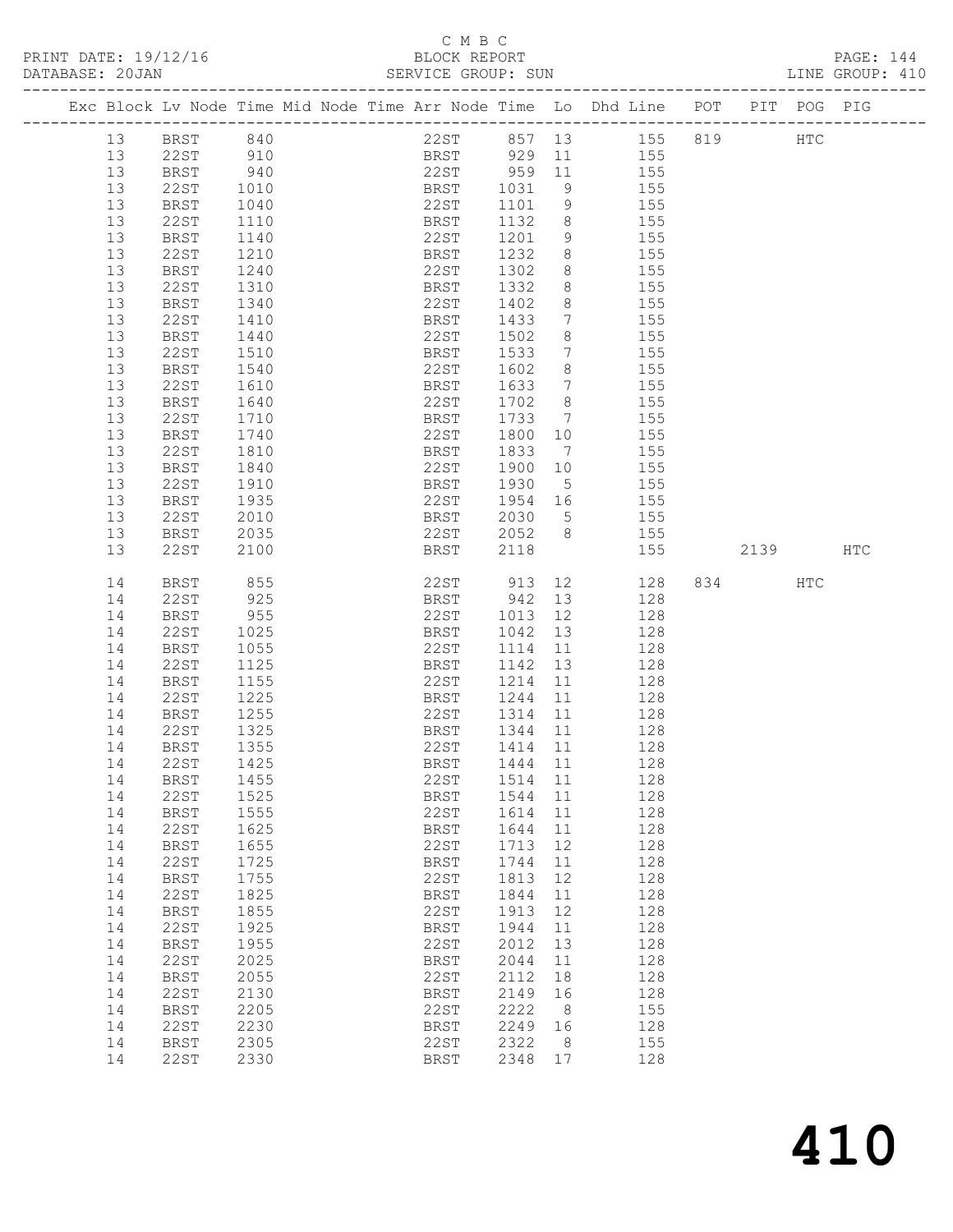| PRINT DATE: 19/12/16 | BLOCK REPORT       | 14'<br>$PAGE$ . |
|----------------------|--------------------|-----------------|
| DATABASE: 20JAN      | SERVICE GROUP: SUN | LINE GROUP: 410 |

## C M B C<br>C M B C<br>BLOCK REPOP SERVICE GROUP: SUN

|    |             |      |                                                      |      |                                          |                   |    | Exc Block Lv Node Time Mid Node Time Arr Node Time Lo Dhd Line POT |          | PIT      | POG PIG |            |
|----|-------------|------|------------------------------------------------------|------|------------------------------------------|-------------------|----|--------------------------------------------------------------------|----------|----------|---------|------------|
| 14 | <b>BRST</b> | 2405 |                                                      |      |                                          |                   |    | 22ST 2422 8 155                                                    |          |          |         |            |
| 14 | 22ST        | 2430 |                                                      |      |                                          |                   |    | BRST 2445 128                                                      |          | 2506 700 |         | HTC        |
|    |             |      |                                                      |      |                                          |                   |    |                                                                    |          |          |         |            |
| 15 | 22ST        |      |                                                      |      |                                          |                   |    | 913 CM#6 931 AD3W 955 5 410                                        |          | 905 HTC  |         |            |
| 15 | AD3W        | 1000 | BHST 22ST<br>CM#6 1109 AD3W<br>BHST 22ST             |      |                                          |                   |    | 22ST 1041 10 410                                                   |          |          |         |            |
| 15 | 22ST        | 1051 |                                                      |      |                                          | 1135 5            |    | 410                                                                |          |          |         |            |
| 15 | AD3W        | 1140 |                                                      |      |                                          | 1224 14           |    | $7 + 7$<br>410                                                     |          |          |         |            |
| 15 | 22ST        | 1238 | CM#6 1259 AD3W                                       |      |                                          | 1325 5            |    | 410                                                                |          |          |         |            |
| 15 | AD3W        | 1330 | BHST                                                 |      | 22ST                                     | 1416 12           |    | 410                                                                |          |          |         |            |
| 15 | 22ST        |      | 1428 CM#6<br>1520 BHST                               |      |                                          |                   |    | $410$<br>$410$                                                     |          |          |         |            |
| 15 | AD3W        |      |                                                      |      | 1449 AD3W 1515 5<br>22ST 1605 16         |                   |    |                                                                    |          |          |         |            |
| 15 | 22ST        |      |                                                      |      |                                          |                   |    | 1621 CM#6 1640 AD3W 1705 5 410                                     |          |          |         |            |
| 15 | AD3W        |      | 1710 BHST                                            |      | 22ST 1754                                |                   |    | 410                                                                | 1803 HTC |          |         |            |
| 16 | 22ST        | 932  | CM#6                                                 |      |                                          |                   |    | 950 AD3W 1015 5 410                                                |          | 924      | HTC     |            |
| 16 | AD3W        | 1020 | BHST                                                 |      | 22ST                                     | 1101 10           |    | 410                                                                |          |          |         |            |
| 16 | 22ST        | 1111 | CM#6                                                 |      | 1129 AD3W 1155 5                         |                   |    | 410                                                                |          |          |         |            |
| 16 | AD3W        | 1200 | BHST                                                 |      | 22ST                                     | 1245 13<br>1345 5 |    | 410                                                                |          |          |         |            |
| 16 | 22ST        | 1258 | CM#6                                                 |      | 22ST<br>1319 AD3W                        |                   |    | 410                                                                |          |          |         |            |
| 16 | AD3W        | 1350 | BHST                                                 |      | 22ST                                     | 1436 12           |    | 410                                                                |          |          |         |            |
| 16 | 22ST        | 1448 |                                                      |      | CM#6 1509 AD3W 1535 5                    |                   |    | 410                                                                |          |          |         |            |
| 16 | AD3W        | 1540 | BHST                                                 |      | 22ST                                     | 1625 16           |    | 410                                                                |          |          |         |            |
| 16 | 22ST        | 1641 | CM#6                                                 |      | 1700 AD3W                                | 1725 5            |    | 410                                                                |          |          |         |            |
| 16 | AD3W        | 1730 | BHST                                                 |      | 22ST                                     | 1814 10           |    | 410                                                                |          |          |         |            |
| 16 | 22ST        |      | 1824 CM#6                                            |      | 1844 AD3W                                | 1907 5            |    | 410                                                                |          |          |         |            |
| 16 | AD3W        | 1912 | BHST                                                 |      | 22ST                                     | 1951 15           |    | 410                                                                |          |          |         |            |
| 16 | 22ST        | 2006 | CM#6                                                 |      | 2024 AD3W<br>AD3W 2045 5<br>22ST 2128 18 |                   |    | $410$<br>$410$                                                     |          |          |         |            |
| 16 | AD3W        | 2050 | BHST                                                 |      |                                          |                   |    |                                                                    |          |          |         |            |
| 16 | 22ST        |      | 2146 CM#6 2204 AD3W 2225 5                           |      |                                          |                   |    | 410                                                                |          |          |         |            |
| 16 | AD3W        | 2230 | BHST                                                 |      | 22ST                                     | 2306              |    | 410                                                                |          | 2313 HTC |         |            |
| 17 | <b>22ST</b> | 1001 | CM# 6                                                |      | 1019 AD3W                                | 1045              |    | 5 410                                                              |          | 953 200  | HTC     |            |
| 17 | AD3W        | 1050 | BHST                                                 |      | 22ST                                     | 1133 7            |    | 410                                                                |          |          |         |            |
| 17 | 22ST        | 1140 | CM#6                                                 |      | 1159 AD3W                                | 1225 5            |    | 410                                                                |          |          |         |            |
| 17 | AD3W        |      | 1230 BHST 22ST 1316 12<br>1328 CM#6 1349 AD3W 1415 5 |      |                                          |                   |    | 410                                                                |          |          |         |            |
| 17 | 22ST        |      |                                                      |      |                                          |                   |    | 410                                                                |          |          |         |            |
| 17 | AD3W        | 1420 | BHST                                                 |      | 22ST 1506 12                             |                   |    | 410                                                                |          |          |         |            |
| 17 | 22ST        |      | 1518 CM#6 1539 AD3W 1605 5                           |      |                                          |                   |    | 410                                                                |          |          |         |            |
| 17 | AD3W        |      | 1610 BHST                                            |      | 22ST 1654                                |                   |    | 410                                                                | 1703 HTC |          |         |            |
| 18 | 22ST        | 1021 | CM#6                                                 | 1039 | AD3W                                     | 1105              | 5  | 410                                                                | 1013     |          | HTC     |            |
| 18 | AD3W        | 1110 | BHST                                                 |      | 22ST                                     | 1153              | 7  | 410                                                                |          |          |         |            |
| 18 | <b>22ST</b> | 1200 | CM#6                                                 | 1219 | AD3W                                     | 1245              | 5  | 410                                                                |          |          |         |            |
| 18 | AD3W        | 1250 | BHST                                                 |      | 22ST                                     | 1336              | 12 | 410                                                                |          |          |         |            |
| 18 | <b>22ST</b> | 1348 | CM#6                                                 | 1409 | AD3W                                     | 1435              | 5  | 410                                                                |          |          |         |            |
| 18 | AD3W        | 1440 | <b>BHST</b>                                          |      | 22ST                                     | 1527              | 11 | 410                                                                |          |          |         |            |
| 18 | 22ST        | 1538 | CM#6                                                 | 1559 | AD3W                                     | 1625              | 5  | 410                                                                |          |          |         |            |
| 18 | AD3W        | 1630 | BHST                                                 |      | 22ST                                     | 1714              | 4  | 410                                                                |          |          |         |            |
| 18 | 22ST        | 1718 | CM#6                                                 | 1738 | AD3W                                     | 1802              | 10 | 410                                                                |          |          |         |            |
| 18 | AD3W        | 1812 | BHST                                                 |      | 22ST                                     | 1856              | 16 | 410                                                                |          |          |         |            |
| 18 | 22ST        | 1912 | CM#6                                                 | 1932 | AD3W                                     | 1955              | 5  | 410                                                                |          |          |         |            |
| 18 | AD3W        | 2000 | BHST                                                 |      | 22ST                                     | 2038              | 8  | 410                                                                |          |          |         |            |
| 18 | 22ST        | 2046 | CM#6                                                 | 2104 | AD3W                                     | 2125              | 5  | 410                                                                |          |          |         |            |
| 18 | AD3W        | 2130 | BHST                                                 |      | 22ST                                     | 2206              | 20 | 410                                                                |          |          |         |            |
| 18 | <b>22ST</b> | 2226 | CM#6                                                 | 2244 | AD3W                                     | 2305              | 5  | 410                                                                |          |          |         |            |
| 18 | AD3W        | 2310 | BHST                                                 |      | 22ST                                     | 2343              |    | 410                                                                |          | 2350     |         | <b>HTC</b> |

410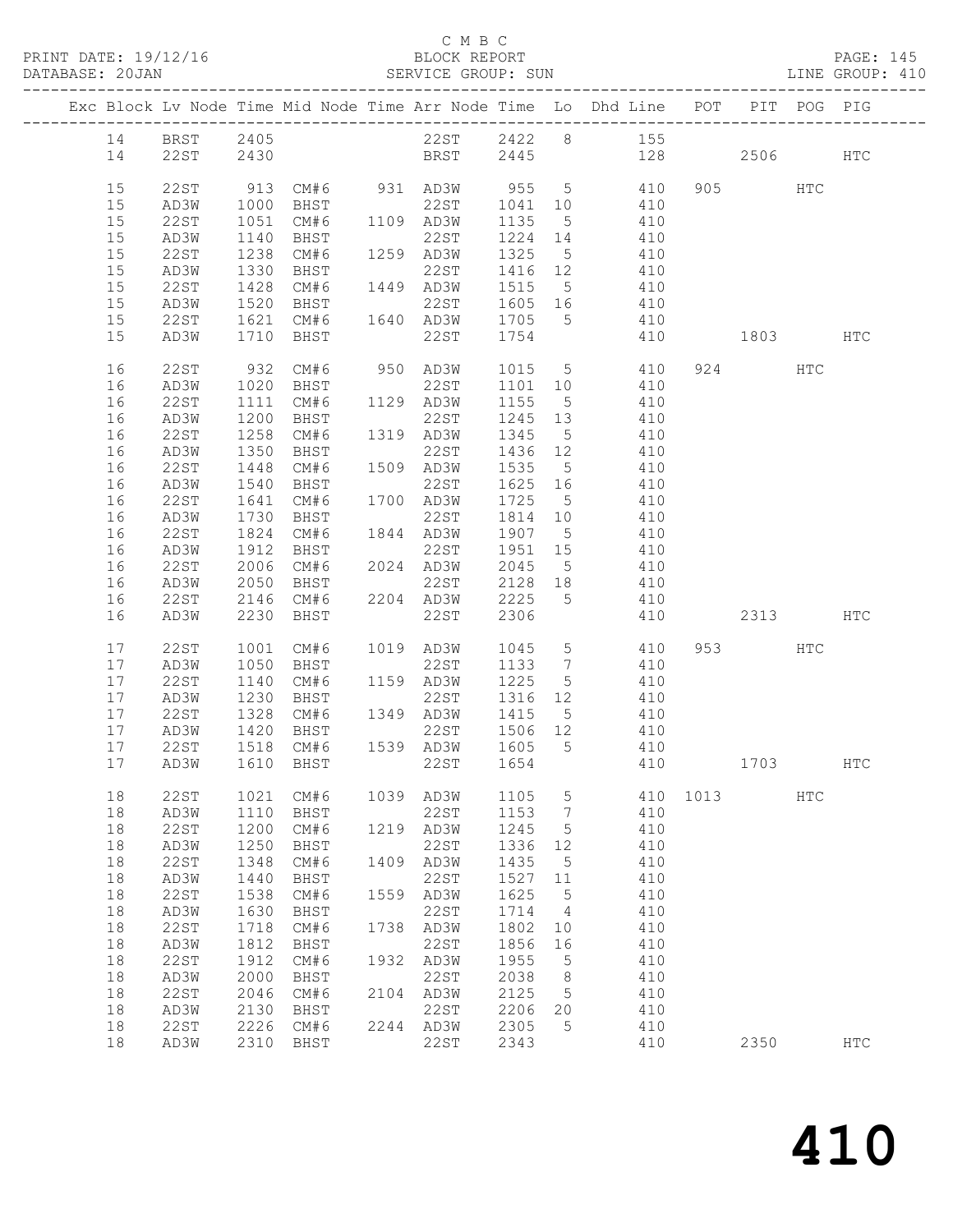PRINT DATE: 19/12/16 BLOCK REPORT<br>DATABASE: 20JAN BERVICE GROUP: SUN

## C M B C<br>BLOCK REPORT

PAGE: 146<br>LINE GROUP: 410

|    |      |      |                                |                |         |                | Exc Block Lv Node Time Mid Node Time Arr Node Time Lo Dhd Line POT PIT POG PIG |          |      |     |            |
|----|------|------|--------------------------------|----------------|---------|----------------|--------------------------------------------------------------------------------|----------|------|-----|------------|
| 19 |      |      |                                |                |         |                | 22ST 1144 QU-S 1150 CLFO 1205 0 104 1136 HTC                                   |          |      |     |            |
| 19 | CLFO | 1205 |                                |                |         |                | 22ST 1225 18 104                                                               |          |      |     |            |
| 19 | 22ST |      |                                |                |         |                | 104                                                                            |          |      |     |            |
| 19 | CLFO | 1305 |                                | 22ST           | 1326 16 |                | 104                                                                            |          |      |     |            |
| 19 | 22ST | 1342 | 22ST<br>QU-S 1350 CLFO         |                |         |                | 1406 0 104                                                                     |          |      |     |            |
| 19 | CLFO | 1406 |                                | 22ST           |         |                | 1427 15 104                                                                    |          |      |     |            |
| 19 | 22ST | 1442 | 22ST<br>QU-S 1449 CLFO         |                |         |                | 1505 0 104                                                                     |          |      |     |            |
| 19 | CLFO | 1505 |                                | 22ST           |         |                | 1526 16 104                                                                    |          |      |     |            |
| 19 | 22ST | 1542 | 22ST<br>QU-S 1549 CLFO         |                | 1605    |                | $0$ 104                                                                        |          |      |     |            |
| 19 | CLFO | 1605 |                                | 22ST           |         |                | 1626 14 104                                                                    |          |      |     |            |
| 19 | 22ST | 1640 | $22ST$<br>$QU-S$ $1648$ $CLFO$ |                |         |                | 1705 0 104                                                                     |          |      |     |            |
| 19 | CLFO | 1705 |                                | 22ST           |         |                | 1726 19 104                                                                    |          |      |     |            |
| 19 | 22ST |      |                                |                |         |                | 1745 QU-S 1752 CLFO 1810 0 104                                                 |          |      |     |            |
| 19 | CLFO | 1810 |                                | 22ST           | 1831    |                |                                                                                | 104 1840 |      |     | <b>HTC</b> |
| 20 | 22ST | 1218 | CM#6 1239 AD3W                 |                |         |                | 1305 5 410 1210                                                                |          |      | HTC |            |
| 20 | AD3W | 1310 | BHST                           | 22ST           | 1356 12 |                | 410                                                                            |          |      |     |            |
| 20 | 22ST | 1408 | CM# 6                          | 1429 AD3W      | 1455 5  |                | 410                                                                            |          |      |     |            |
| 20 | AD3W | 1500 | BHST                           | 22ST           | 1545 13 |                | 410                                                                            |          |      |     |            |
| 20 | 22ST | 1558 | CM# 6                          | 1619 AD3W      | 1645    | 5 <sup>5</sup> | 410                                                                            |          |      |     |            |
| 20 | AD3W | 1650 | BHST                           | 22ST           | 1734 13 |                | 410                                                                            |          |      |     |            |
| 20 | 22ST | 1747 | CM#6                           | 1807 AD3W      | 1831 5  |                | 410                                                                            |          |      |     |            |
| 20 | AD3W | 1836 | BHST                           | 22ST           | 1917 11 |                | 410                                                                            |          |      |     |            |
| 20 | 22ST | 1928 | CM#6                           | 1947 AD3W      | 2010    | 5 <sup>5</sup> | 410                                                                            |          |      |     |            |
| 20 | AD3W | 2015 | BHST                           | 22ST           | 2053 13 |                | 410                                                                            |          |      |     |            |
| 20 | 22ST | 2106 | CM#6                           | 2124 AD3W      | 2145    | 5 <sup>5</sup> | 410                                                                            |          |      |     |            |
| 20 | AD3W | 2150 | BHST                           | 22ST           | 2226    |                | 20<br>410                                                                      |          |      |     |            |
| 20 | 22ST | 2246 | CM#6                           | 2304 AD3W      | 2325    | 5 <sup>5</sup> | 410                                                                            |          |      |     |            |
| 20 | AD3W | 2330 | BHST                           | 22ST           | 2403    | 9              | 410                                                                            |          |      |     |            |
| 20 | 22ST | 2412 | CM#6 2428 AD3W                 |                |         |                | 2445 5<br>410                                                                  |          |      |     |            |
| 20 | AD3W | 2450 | BHST                           | 22ST           |         |                | 2522 10<br>410                                                                 |          |      |     |            |
| 20 | 22ST | 2532 |                                | CM#6 2548 AD3W | 2605    |                | 5 410                                                                          |          |      |     |            |
| 20 | AD3W | 2610 |                                | HTCE           | 2633    |                | 410                                                                            |          | 2634 |     | HTC        |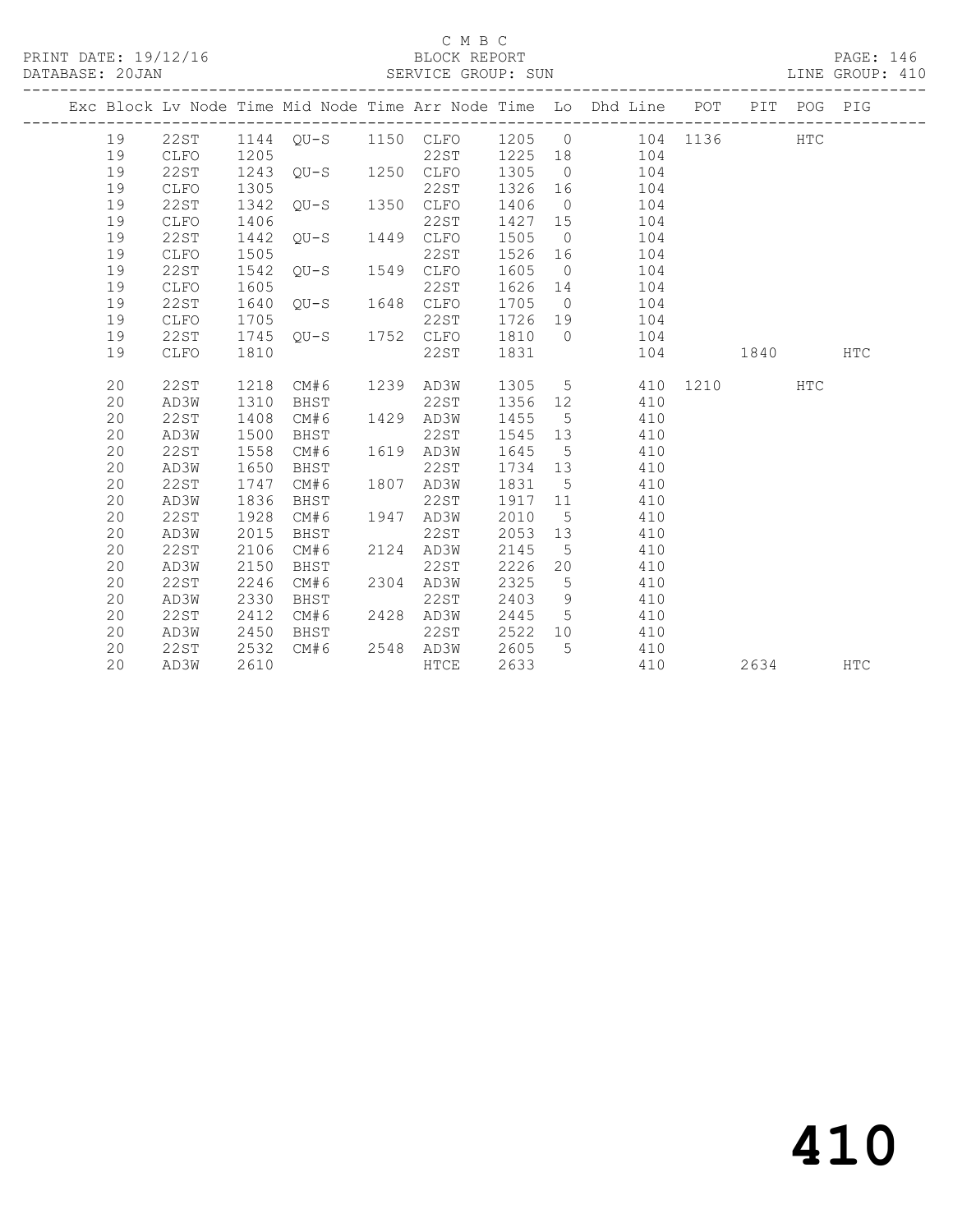|  | DATABASE: 20JAN                | PRINT DATE: 19/12/16  |      |                                                                                                          |      | C M B C<br>BLOCK REPORT                     |         |                |                |           |           |     | PAGE: 147  |  |
|--|--------------------------------|-----------------------|------|----------------------------------------------------------------------------------------------------------|------|---------------------------------------------|---------|----------------|----------------|-----------|-----------|-----|------------|--|
|  |                                |                       |      | 41AE EB W 41 AVE AT ASH ST 41AS 41 AV & NS ASH HTC Hamilton Depot 41 AV & NS ASH JOYCE STATION ULP       |      |                                             |         |                |                |           |           |     |            |  |
|  |                                |                       |      | Exc Block Lv Node Time Mid Node Time Arr Node Time Lo Dhd Line POT PIT POG PIG                           |      |                                             |         |                |                |           |           |     |            |  |
|  |                                |                       |      | 1 JOST 500 41AS 514 ULP 534 14 R4 435 HTC                                                                |      |                                             |         |                |                |           |           |     |            |  |
|  | 1                              |                       |      | ULP 548 41AE 606 JOST 625 15 R4<br>JOST 640 41AS 657 ULP 720 10 R4                                       |      |                                             |         |                |                |           |           |     |            |  |
|  | $\mathbf{1}$                   |                       |      |                                                                                                          |      |                                             |         |                |                |           |           |     |            |  |
|  | $\mathbf{1}$                   |                       |      | ULP 730 41AE 749 JOST 810 10 R4                                                                          |      |                                             |         |                |                |           |           |     |            |  |
|  | $\mathbf{1}$                   |                       |      | JOST 820 41AS 838 ULP 906                                                                                |      |                                             |         |                | 8 R4           |           |           |     |            |  |
|  | $\mathbf{1}$                   |                       |      | ULP 914 41AE 934 JOST 957 7 R4<br>JOST 1004 41AS 1024 ULP 1052 6 R4<br>ULP 1058 41AE 1118 JOST 1141 7 R4 |      |                                             |         |                |                |           |           |     |            |  |
|  | $\mathbf{1}$                   |                       |      |                                                                                                          |      |                                             |         |                |                |           |           |     |            |  |
|  | $\mathbf 1$                    |                       |      |                                                                                                          |      | 1208 ULP 1236 6 R4                          |         |                |                |           |           |     |            |  |
|  | $\mathbf 1$<br>$\mathbf 1$     | JOST                  |      | 1148 41AS                                                                                                |      |                                             |         |                |                |           |           |     |            |  |
|  | $\mathbf{1}$                   | ULP 1242 41AE<br>JOST |      | 1340 41AS                                                                                                |      | 1302 JOST 1329 11 R4                        |         |                |                |           |           |     |            |  |
|  | $\mathbf{1}$                   | ULP                   |      | 1442 41AE                                                                                                | 1502 | 1402 ULP 1430 12 R4<br>1502 JOST 1532 8 R4  |         |                |                |           |           |     |            |  |
|  | $\mathbf{1}$                   | JOST 1540 41AS        |      |                                                                                                          |      | 1602 ULP 1630 12 R4                         |         |                |                |           |           |     |            |  |
|  | $\mathbf 1$                    | ULP                   |      | 1642 41AE                                                                                                | 1702 | JOST 1732                                   |         |                | 8 R4           |           |           |     |            |  |
|  | $\mathbf 1$                    | JOST                  |      | 1740 41AS                                                                                                |      |                                             |         |                |                |           |           |     |            |  |
|  | $\mathbf{1}$                   | ULP                   |      | 1842 41AE                                                                                                | 1902 | 1800 ULP 1828 14 R4<br>1902 JOST 1926 14 R4 |         |                |                |           |           |     |            |  |
|  | $\mathbf 1$                    | JOST                  |      | 1940 41AS                                                                                                |      | 1956 ULP 2021 13 R4                         |         |                |                |           |           |     |            |  |
|  | $\mathbf{1}$                   | ULP                   | 2034 | 41AE                                                                                                     | 2054 | JOST 2116                                   |         |                | 8 R4           |           |           |     |            |  |
|  | $\mathbf{1}$                   |                       | 2124 | 41AS                                                                                                     |      | 2140 ULP 2205 10 R4<br>2234 JOST 2253 7 R4  |         |                |                |           |           |     |            |  |
|  | $\mathbf{1}$                   | JOST<br>ULP           |      | 2215 41AE                                                                                                | 2234 |                                             |         |                |                |           |           |     |            |  |
|  | $\mathbf 1$                    | JOST                  |      | 2300 41AS                                                                                                |      | 2316 ULP 2341 4 R4                          |         |                |                |           |           |     |            |  |
|  | $\mathbf 1$                    | ULP                   | 2345 | 41AE                                                                                                     | 2404 | JOST 2423 7 R4                              |         |                |                |           |           |     |            |  |
|  | $\mathbf{1}$                   | JOST                  |      | 2430 41AS                                                                                                |      | 2446 ULP 2511                               |         |                |                |           | R4 2546   |     | <b>HTC</b> |  |
|  | 2                              | JOST                  | 512  | 41AS                                                                                                     |      | 526 ULP                                     |         |                |                | 546 14 R4 | 447 HTC   |     |            |  |
|  | $\mathbf{2}$                   | ULP 600               |      | 41AE                                                                                                     |      | 618 JOST                                    |         |                | 637 13         | R4        |           |     |            |  |
|  | $\mathbf{2}$                   | JOST                  |      | 650 41AS<br>740 41AE                                                                                     |      | 707 ULP 730<br>759 JOST 820                 | 730     |                | $\frac{10}{8}$ | R4        |           |     |            |  |
|  | $\mathbf{2}$                   | ULP                   |      | 828 41AS 846 ULP 914 8 R4                                                                                | 759  |                                             |         | 8 <sup>8</sup> |                | R4        |           |     |            |  |
|  | $\mathbf{2}$                   | JOST                  |      |                                                                                                          |      |                                             |         |                |                |           |           |     |            |  |
|  | $\mathbf{2}$                   |                       |      | ULP 922 41AE 942 JOST 1005 7 R4                                                                          |      |                                             |         |                |                |           |           |     |            |  |
|  | $\mathbf{2}$                   |                       |      | JOST 1012 41AS 1032 ULP 1100 6 R4<br>ULP 1106 41AE 1126 JOST 1149 7 R4                                   |      |                                             |         |                |                |           |           |     |            |  |
|  | $\overline{c}$<br>$\mathbf{2}$ |                       |      | JOST 1156 41AS 1216 ULP 1244 6 R4                                                                        |      |                                             |         |                |                |           |           |     |            |  |
|  | 2                              | ULP                   | 1250 | 41AE                                                                                                     | 1310 | JOST                                        | 1337 11 |                |                | R4        |           |     |            |  |
|  | $\mathbf{2}$                   | JOST                  | 1348 | 41AS                                                                                                     | 1410 | ULP                                         | 1438    | 12             |                | R4        |           |     |            |  |
|  | $\sqrt{2}$                     | ULP                   | 1450 | 41AE                                                                                                     | 1510 | JOST                                        | 1540    | 8 <sup>8</sup> |                | R4        |           |     |            |  |
|  | $\sqrt{2}$                     | JOST                  | 1548 | 41AS                                                                                                     | 1610 | ULP                                         | 1638    | 12             |                | R4        |           |     |            |  |
|  | $\sqrt{2}$                     | ULP                   | 1650 | 41AE                                                                                                     | 1710 | JOST                                        | 1740    | 8 <sup>8</sup> |                | R4        |           |     |            |  |
|  | $\sqrt{2}$                     | <b>JOST</b>           | 1748 | 41AS                                                                                                     | 1808 | ULP                                         | 1836    | 14             |                | R4        |           |     |            |  |
|  | $\sqrt{2}$                     | ULP                   | 1850 | 41AE                                                                                                     | 1910 | JOST                                        | 1934    | 16             |                | R4        |           |     |            |  |
|  | $\sqrt{2}$                     | JOST                  | 1950 | 41AS                                                                                                     | 2006 | ULP                                         | 2031    | 11             |                | R4        |           |     |            |  |
|  | $\mathbf{2}$                   | ULP                   | 2042 | 41AE                                                                                                     | 2102 | JOST                                        | 2124    | 12             |                | R4        |           |     |            |  |
|  | $\mathbf{2}$                   | <b>JOST</b>           | 2136 | 41AS                                                                                                     | 2152 | ULP                                         | 2217    | 13             |                | R4        |           |     |            |  |
|  | $\mathbf{2}$                   | ULP                   | 2230 | 41AE                                                                                                     | 2249 | JOST                                        | 2308    | $\overline{7}$ |                | R4        |           |     |            |  |
|  | $\sqrt{2}$                     | JOST                  | 2315 | 41AS                                                                                                     | 2331 | ULP                                         | 2356    | $\overline{4}$ |                | R4        |           |     |            |  |
|  | $\mathbf{2}$                   | ULP                   | 2400 | 41AE                                                                                                     | 2419 | JOST                                        | 2438    | 7              |                | R4        |           |     |            |  |
|  | $\mathbf{2}$                   | <b>JOST</b>           | 2445 | 41AS                                                                                                     | 2501 | ULP                                         | 2526    |                |                | R4        | 2601 2002 |     | <b>HTC</b> |  |
|  | 3                              | ULP                   | 1258 | 41AE                                                                                                     | 1318 | JOST                                        | 1345 11 |                |                |           | R4 1213   | HTC |            |  |
|  | 3                              | JOST                  | 1356 | 41AS                                                                                                     | 1418 | ULP                                         | 1446 12 |                |                | R4        |           |     |            |  |
|  | 3                              | ULP                   | 1458 | 41AE                                                                                                     | 1518 | JOST                                        | 1548    | 8 <sup>8</sup> |                | R4        |           |     |            |  |
|  | $\mathsf S$                    | JOST                  | 1556 | 41AS                                                                                                     | 1618 | ULP                                         | 1646    | 12             |                | R4        |           |     |            |  |
|  | 3                              | ULP                   | 1658 | 41AE                                                                                                     | 1718 | JOST                                        | 1748    | - 8            |                | R4        |           |     |            |  |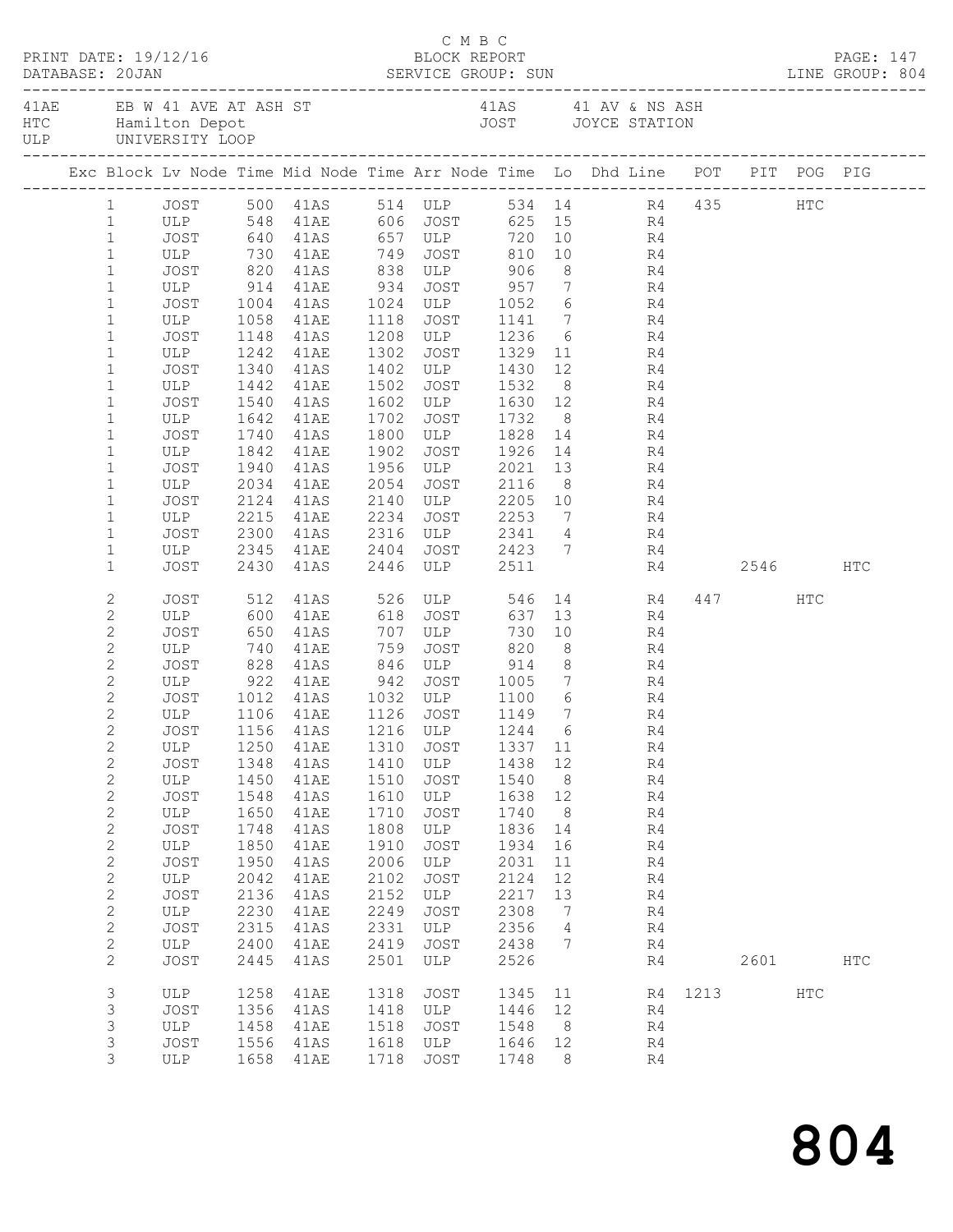PRINT DATE: 19/12/16 BLOCK REPORT PAGE: 148

## C M B C<br>BLOCK REPORT SERVICE GROUP: SUN

|                |             |              |                              |              |               |                   |                      | Exc Block Lv Node Time Mid Node Time Arr Node Time Lo Dhd Line POT |    |           | PIT POG PIG |     |
|----------------|-------------|--------------|------------------------------|--------------|---------------|-------------------|----------------------|--------------------------------------------------------------------|----|-----------|-------------|-----|
| $\mathfrak{Z}$ |             |              |                              |              |               |                   |                      | JOST 1756 41AS 1816 ULP 1844 14 R4                                 |    |           |             |     |
| 3              |             |              | ULP 1858 41AE 1918 JOST 1942 |              |               |                   |                      |                                                                    | R4 | 2004 HTC  |             |     |
| 4              | <b>JOST</b> | 524          | 41AS                         |              | 538 ULP       | 558               |                      | 14 R4                                                              |    | 459       | HTC         |     |
| 4              | ULP         | 612          | 41AE                         | 630          | JOST          | 649 11            |                      | R4                                                                 |    |           |             |     |
| 4              | JOST        | 700          | 41AS                         | 717          | ULP           | 743               | $7\overline{ }$      | R4                                                                 |    |           |             |     |
| 4<br>4         | ULP<br>JOST | 750<br>836   | 41AE<br>41AS                 | 809<br>854   | JOST<br>ULP   | 830<br>922        | 6<br>8 <sup>8</sup>  | R4<br>R4                                                           |    |           |             |     |
| 4              | ULP         | 930          | 41AE                         | 950          | JOST          | 1013              | $\overline{7}$       | R4                                                                 |    |           |             |     |
| $\overline{4}$ | JOST        | 1020         | 41AS                         | 1040         | ULP           | 1108              | 6                    | R4                                                                 |    |           |             |     |
| 4              | ULP         | 1114         | 41AE                         | 1134         | JOST          | 1157 7            |                      | R4                                                                 |    |           |             |     |
| 4              | JOST        | 1204         | 41AS                         | 1226         | ULP           | 1254              | 12                   | R4                                                                 |    |           |             |     |
| 4              | ULP         | 1306         | 41AE                         | 1326         | JOST          | 1356              | 8 <sup>8</sup>       | R4                                                                 |    |           |             |     |
| 4<br>4         | JOST<br>ULP | 1404<br>1506 | 41AS<br>41AE                 | 1426<br>1526 | ULP<br>JOST   | 1454 12<br>1556   | 8 <sup>8</sup>       | R4<br>R4                                                           |    |           |             |     |
| 4              | JOST        | 1604         | 41AS                         | 1626         | ULP           | 1654              | 12                   | R4                                                                 |    |           |             |     |
| 4              | ULP         | 1706         | 41AE                         | 1726         | JOST          | 1756 8            |                      | R4                                                                 |    |           |             |     |
| 4              | JOST        | 1804         | 41AS                         | 1824         | ULP           | 1850 16           |                      | R4                                                                 |    |           |             |     |
| 4              | ULP         | 1906         | 41AE                         | 1926         | JOST          | 1948 12           |                      | R4                                                                 |    |           |             |     |
| 4              | JOST        | 2000         | 41AS                         | 2016         | ULP           | 2041              | 9                    | R4                                                                 |    |           |             |     |
| 4              | ULP         | 2050         | 41AE                         | 2110         | JOST          | 2132              |                      | R4                                                                 |    | 2154      |             | HTC |
| 5              | JOST        | 844          | 41AS                         | 902          | ULP 930       |                   | 8 <sup>8</sup>       | R4                                                                 |    | 819       | HTC         |     |
| 5              | ULP         | 938          | 41AE                         | 958          | JOST          | 1021              | $7\overline{ }$      | R4                                                                 |    |           |             |     |
| 5              | JOST        | 1028         | 41AS                         | 1048         | ULP           | 1116              | 6                    | R4                                                                 |    |           |             |     |
| 5              | ULP         | 1122         | 41AE                         | 1142         | JOST          | 1205              | $\overline{7}$       | R4                                                                 |    |           |             |     |
| 5<br>5         | JOST<br>ULP | 1212<br>1314 | 41AS<br>41AE                 | 1234<br>1334 | ULP<br>JOST   | 1302 12<br>1404   | 8 <sup>8</sup>       | R4<br>R4                                                           |    |           |             |     |
| 5              | JOST        | 1412         | 41AS                         | 1434         | ULP           | 1502              | 12                   | R4                                                                 |    |           |             |     |
| $\mathsf S$    | ULP         | 1514         | 41AE                         | 1534         | JOST          | 1604              | 8 <sup>8</sup>       | R4                                                                 |    |           |             |     |
| 5              | JOST        | 1612         | 41AS                         | 1634         | ULP           | 1702 12           |                      | R4                                                                 |    |           |             |     |
| 5              | ULP         | 1714         | 41AE                         | 1734         | JOST          | 1804              | 8 <sup>8</sup>       | R4                                                                 |    |           |             |     |
| 5              | JOST        | 1812         | 41AS                         | 1832         | ULP           | 1858              | 16                   | R4                                                                 |    |           |             |     |
| 5<br>5         | ULP<br>JOST | 1914<br>2010 | 41AE<br>41AS                 | 1934<br>2026 | JOST<br>ULP   | 1956 14<br>2051 9 |                      | R4<br>R4                                                           |    |           |             |     |
| 5              | ULP         | 2100         | 41AE                         | 2119         | JOST          | 2138 10           |                      | R4                                                                 |    |           |             |     |
| 5              | JOST        | 2148         | 41AS                         | 2204         | ULP           | 2229              |                      |                                                                    | R4 | 2304 HTC  |             |     |
| 6              | <b>JOST</b> |              | 708 41AS                     |              | 725 ULP 751 9 |                   |                      | R4                                                                 |    | 643   100 | HTC         |     |
| 6              |             |              | ULP 800 41AE 820 JOST 841 11 |              |               |                   |                      | R4                                                                 |    |           |             |     |
| 6              | JOST        | 852          | 41AS                         | 910          | ULP           | 938               | 8                    | R4                                                                 |    |           |             |     |
| 6              | ULP<br>JOST | 946<br>1036  | 41AE<br>41AS                 | 1006<br>1056 | JOST<br>ULP   | 1029<br>1124      | $\overline{7}$<br>6  | R4<br>R4                                                           |    |           |             |     |
| 6<br>6         | ULP         | 1130         | 41AE                         | 1150         | JOST          | 1213              | $\overline{7}$       | R4                                                                 |    |           |             |     |
| 6              | JOST        | 1220         | 41AS                         | 1242         | ULP           | 1310              | 12                   | R4                                                                 |    |           |             |     |
| 6              | ULP         | 1322         | 41AE                         | 1342         | JOST          | 1412              | 8                    | R4                                                                 |    |           |             |     |
| 6              | JOST        | 1420         | 41AS                         | 1442         | ULP           | 1510              | 12                   | R4                                                                 |    |           |             |     |
| 6              | ULP         | 1522         | 41AE                         | 1542         | JOST          | 1612              | 8 <sup>8</sup>       | R4                                                                 |    |           |             |     |
| 6              | JOST        | 1620<br>1722 | 41AS                         | 1642         | ULP           | 1710<br>1812      | 12<br>8 <sup>8</sup> | R4                                                                 |    |           |             |     |
| 6<br>6         | ULP<br>JOST | 1820         | 41AE<br>41AS                 | 1742<br>1840 | JOST<br>ULP   | 1906              | 16                   | R4<br>R4                                                           |    |           |             |     |
| 6              | ULP         | 1922         | 41AE                         | 1942         | JOST          | 2004              | 16                   | R4                                                                 |    |           |             |     |
| 6              | JOST        | 2020         | 41AS                         | 2036         | ULP           | 2101              | 11                   | R4                                                                 |    |           |             |     |
| 6              | ULP         | 2112         | 41AE                         | 2131         | JOST          | 2150              | 10                   | R4                                                                 |    |           |             |     |
| 6              | <b>JOST</b> | 2200         | 41AS                         | 2216         | ULP           | 2241              | $\overline{4}$       | R4                                                                 |    |           |             |     |
| 6<br>6         | ULP<br>JOST | 2245<br>2330 | 41AE                         | 2304<br>2346 | JOST          | 2323<br>2411      | $7\phantom{.0}$<br>4 | R4<br>R4                                                           |    |           |             |     |
|                |             |              | 41AS                         |              | ULP           |                   |                      |                                                                    |    |           |             |     |

804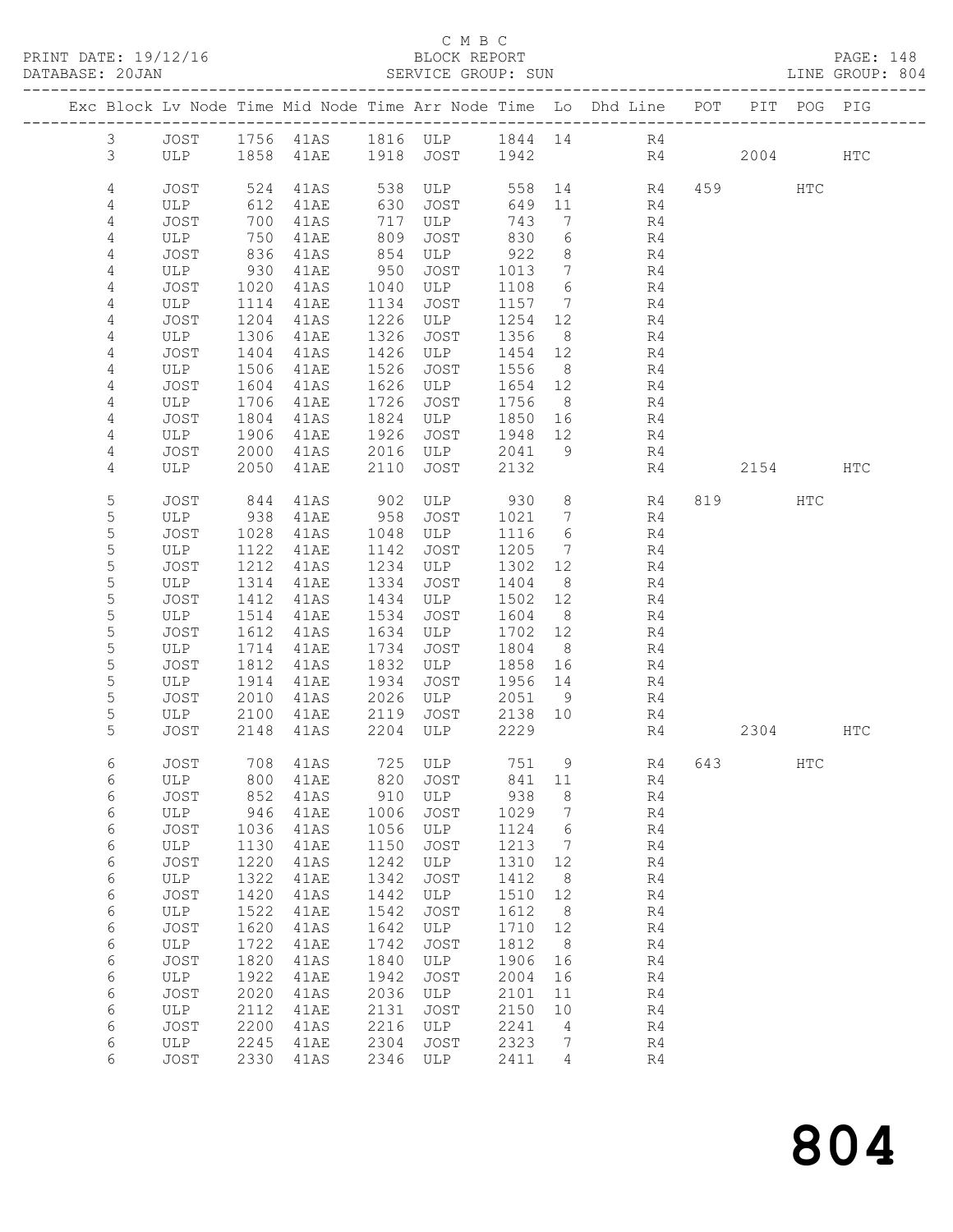PRINT DATE: 19/12/16 BLOCK REPORT PAGE: 149

## C M B C<br>BLOCK REPORT SERVICE GROUP: SUN

|                    |             |              |              |              |             |              |                              | Exc Block Lv Node Time Mid Node Time Arr Node Time Lo Dhd Line POT |                | PIT POG PIG |            |
|--------------------|-------------|--------------|--------------|--------------|-------------|--------------|------------------------------|--------------------------------------------------------------------|----------------|-------------|------------|
| 6                  |             |              |              |              |             |              |                              | ULP 2415 41AE 2434 JOST 2453 7 R4                                  |                |             |            |
| 6                  |             |              |              |              |             |              |                              | JOST 2500 41AS 2516 ULP 2541 R4                                    | 2616           |             | <b>HTC</b> |
| $\overline{7}$     | JOST        | 536          | 41AS         | 550          | ULP         | 610          |                              | 14 R4                                                              | 511 — 100      | HTC         |            |
| 7                  | ULP         | 624          | 41AE         | 642          | JOST        | 701          | 15                           | R4                                                                 |                |             |            |
| 7                  | JOST        | 716          | 41AS         | 733          | ULP         | 759          | 11                           | R4                                                                 |                |             |            |
| 7                  | ULP         | 810          | 41AE         | 830          | JOST        | 851          | - 9                          | R4                                                                 |                |             |            |
| 7                  | JOST        | 900          | 41AS         | 918          | ULP         | 946          | 8                            | R4                                                                 |                |             |            |
| $\overline{7}$     | ULP         | 954          | 41AE         | 1014         | JOST        | 1037         | $7\phantom{.0}\phantom{.0}7$ | R4                                                                 |                |             |            |
| 7                  | JOST        | 1044         | 41AS         | 1104         | ULP         | 1132         | 6                            | R4                                                                 |                |             |            |
| 7                  | ULP         | 1138         | 41AE         | 1158         | JOST        | 1221         | $7\phantom{.0}\phantom{.0}7$ | R4                                                                 |                |             |            |
| 7                  | JOST        | 1228         | 41AS         | 1250         | ULP         | 1318         | 12                           | R4                                                                 |                |             |            |
| 7                  | ULP         | 1330         | 41AE         | 1350         | JOST        | 1420         | 8 <sup>8</sup>               | R4                                                                 |                |             |            |
| 7                  | JOST        | 1428         | 41AS         | 1450         | ULP         | 1518         | 12                           | R4                                                                 |                |             |            |
| 7                  | ULP         | 1530         | 41AE         | 1550         | JOST        | 1620         | 8 <sup>8</sup>               | R4                                                                 |                |             |            |
| 7<br>7             | JOST<br>ULP | 1628<br>1730 | 41AS<br>41AE | 1650<br>1750 | ULP<br>JOST | 1718<br>1820 | 12<br>8 <sup>8</sup>         | R4<br>R4                                                           |                |             |            |
| 7                  | JOST        | 1828         | 41AS         | 1848         | ULP         | 1914         | 16                           | R4                                                                 |                |             |            |
| 7                  | ULP         | 1930         | 41AE         | 1950         | JOST        | 2012         |                              | R4                                                                 | 2034           |             | <b>HTC</b> |
|                    |             |              |              |              |             |              |                              |                                                                    |                |             |            |
| 8                  | JOST        | 548          | 41AS         | 602          | ULP         | 622          | 14                           | R4                                                                 | 523 and $\sim$ | HTC         |            |
| $\,8\,$            | ULP         | 636          | 41AE         | 655          | JOST        | 715          | 9                            | R4                                                                 |                |             |            |
| $\,8\,$            | JOST        | 724          | 41AS         | 741          | ULP         | 807 11       |                              | R4                                                                 |                |             |            |
| 8                  | ULP         | 818          | 41AE         | 838          | JOST        | 859          | 9                            | R4                                                                 |                |             |            |
| $\,8\,$            | JOST        | 908          | 41AS         | 926          | ULP         | 954          | 8 <sup>8</sup>               | R4                                                                 |                |             |            |
| 8                  | ULP         | 1002         | 41AE         | 1022         | JOST        | 1045         | $7\phantom{.0}\phantom{.0}7$ | R4                                                                 |                |             |            |
| $\,8\,$            | JOST        | 1052         | 41AS         | 1112         | ULP         | 1140         | 6                            | R4                                                                 |                |             |            |
| $\,8\,$            | ULP         | 1146         | 41AE         | 1206         | JOST        | 1229         | $\overline{7}$               | R4                                                                 |                |             |            |
| $\,8\,$            | JOST        | 1236         | 41AS         | 1258         | ULP         | 1326         | 12                           | R4                                                                 |                |             |            |
| 8                  | ULP         | 1338         | 41AE         | 1358         | JOST        | 1428         | 8 <sup>8</sup><br>12         | R4                                                                 |                |             |            |
| $\,8\,$<br>$\,8\,$ | JOST        | 1436<br>1538 | 41AS<br>41AE | 1458<br>1558 | ULP         | 1526<br>1628 | 8 <sup>8</sup>               | R4<br>R4                                                           |                |             |            |
| $\,8\,$            | ULP<br>JOST | 1636         | 41AS         | 1658         | JOST<br>ULP | 1726         | 12                           | R4                                                                 |                |             |            |
| $\,8\,$            | ULP         | 1738         | 41AE         | 1758         | JOST        | 1828         | 8 <sup>8</sup>               | R4                                                                 |                |             |            |
| 8                  | JOST        | 1836         | 41AS         | 1852         | ULP         | 1917         | 21                           | R4                                                                 |                |             |            |
| $\,8\,$            | ULP         | 1938         | 41AE         | 1958         | JOST        | 2020         | 10 <sup>°</sup>              | R <sub>4</sub>                                                     |                |             |            |
| $\,8\,$            | JOST        | 2030         | 41AS         | 2046         | ULP         | 2111         | 13                           | R4                                                                 |                |             |            |
| 8                  | ULP         | 2124         | 41AE         | 2143         | JOST        | 2202         | 13                           | R4                                                                 |                |             |            |
| 8                  | JOST        | 2215         | 41AS         | 2231         | ULP         | 2256         | $\overline{4}$               | R4                                                                 |                |             |            |
| 8                  | ULP         | 2300         | 41AE         | 2319         | JOST        | 2338         | $\overline{7}$               | R4                                                                 |                |             |            |
| 8                  | JOST        | 2345         | 41AS         | 2401         | ULP         | 2426         | $\overline{4}$               | R4                                                                 |                |             |            |
| 8                  | ULP         | 2430         | 41AE         | 2449         | JOST        | 2508         |                              | R4                                                                 | 2530           |             | <b>HTC</b> |
|                    |             |              |              |              |             |              |                              |                                                                    |                |             |            |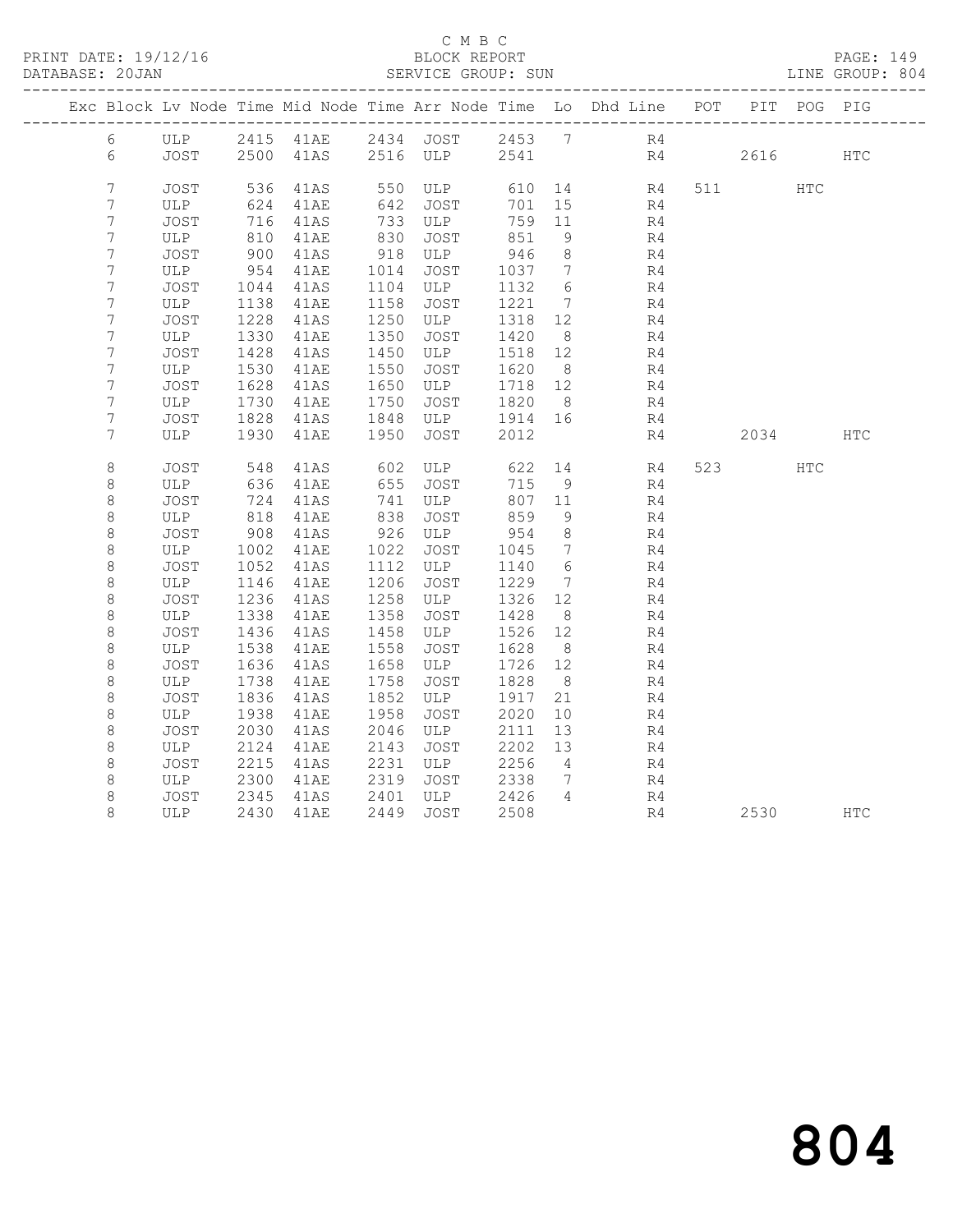# C M B C

| PRINT DATE: 19/12/16 |       |      |                      |      | BLOCK REPORT |      |                | ---------------------------------                                              | LINE GROUP: 804 |            | PAGE: 150 |  |
|----------------------|-------|------|----------------------|------|--------------|------|----------------|--------------------------------------------------------------------------------|-----------------|------------|-----------|--|
|                      |       |      |                      |      |              |      |                | Exc Block Lv Node Time Mid Node Time Arr Node Time Lo Dhd Line POT PIT POG PIG |                 |            |           |  |
| 9                    | JOST  |      | 732 41AS             |      | 749 ULP      |      |                | 815 11                                                                         | R4 707          | <b>HTC</b> |           |  |
| 9                    | ULP   | 826  | 41AE                 | 846  | JOST         | 907  | 9              | R4                                                                             |                 |            |           |  |
| 9                    | JOST  | 916  | 41AS                 | 934  | ULP          | 1002 | 8              | R4                                                                             |                 |            |           |  |
| 9                    | ULP   | 1010 | 41AE                 | 1030 | JOST         | 1053 | 7              | R4                                                                             |                 |            |           |  |
| 9                    | JOST  | 1100 | 41AS                 | 1120 | ULP          | 1148 |                | $6\degree$<br>R4                                                               |                 |            |           |  |
| 9                    | ULP   | 1154 | 41AE                 | 1214 | JOST         | 1237 | 7              | R4                                                                             |                 |            |           |  |
| 9                    | JOST  | 1244 | 41AS                 | 1306 | ULP          | 1334 | 12             | R4                                                                             |                 |            |           |  |
| 9                    | ULP   | 1346 | 41AE                 | 1406 | JOST         | 1436 | 8 <sup>8</sup> | R4                                                                             |                 |            |           |  |
| 9                    | JOST  | 1444 | 41AS                 | 1506 | ULP          | 1534 | 12             | R4                                                                             |                 |            |           |  |
| 9                    | ULP   | 1546 | 41AE                 | 1606 | JOST         | 1636 | 8 <sup>8</sup> | R4                                                                             |                 |            |           |  |
| 9                    | JOST  | 1644 | 41AS                 | 1706 | ULP          | 1734 | 12             | R4                                                                             |                 |            |           |  |
| 9                    | ULP   | 1746 | 41AE                 | 1806 | JOST         | 1836 | 8 <sup>8</sup> | R4                                                                             |                 |            |           |  |
| 9                    | JOST  | 1844 | 41AS                 | 1900 | ULP          | 1925 | 21             | R4                                                                             |                 |            |           |  |
| 9                    | ULP   | 1946 | 41AE                 | 2006 | JOST         | 2028 | 12             | R4                                                                             |                 |            |           |  |
| 9                    | JOST  | 2040 | 41AS                 | 2056 | ULP          | 2121 | 15             | R4                                                                             |                 |            |           |  |
| 9                    | ULP   | 2136 | 41AE                 | 2155 | JOST         | 2214 | 16             | R4                                                                             |                 |            |           |  |
| 9                    | JOST  | 2230 | 41AS                 | 2246 | ULP          | 2311 | $\overline{4}$ | R4                                                                             |                 |            |           |  |
| $\Omega$             | ר דדז |      | <u> ገጋ1 ⊑ /11 አሁ</u> |      | CON TOCT     | つつにつ | $\overline{7}$ | D <sub>A</sub>                                                                 |                 |            |           |  |

| 9    | <b>ULP</b> | 2315 | 41AE | 2334 | JOST        | 2353 | 7       | R4             |      |      |     |            |
|------|------------|------|------|------|-------------|------|---------|----------------|------|------|-----|------------|
| 9    | JOST       | 2400 | 41AS | 2416 | ULP         | 2441 | 4       | R4             |      |      |     |            |
| 9    | <b>ULP</b> | 2445 | 41AE | 2504 | <b>JOST</b> | 2523 |         | R4             |      | 2545 |     | <b>HTC</b> |
| 10   | JOST       | 1252 | 41AS | 1314 | ULP         | 1342 | 12      | R4             | 1227 |      | HTC |            |
| 10   | ULP        | 1354 | 41AE | 1414 | JOST        | 1444 | 8       | R <sub>4</sub> |      |      |     |            |
| 10   | JOST       | 1452 | 41AS | 1514 | ULP         | 1542 | 12      | R4             |      |      |     |            |
| 10   | <b>ULP</b> | 1554 | 41AE | 1614 | JOST        | 1644 | 8       | R <sub>4</sub> |      |      |     |            |
| 10   | JOST       | 1652 | 41AS | 1714 | ULP         | 1742 | 12      | R4             |      |      |     |            |
| 10   | ULP        | 1754 | 41AE | 1814 | JOST        | 1844 | 8       | R4             |      |      |     |            |
| 10   | JOST       | 1852 | 41AS | 1908 | <b>ULP</b>  | 1933 |         | R4             |      | 2008 |     | <b>HTC</b> |
| 11   | JOST       | 600  | 41AS | 614  | <b>ULP</b>  | 635  | 13      | R4             | 535  |      | HTC |            |
| 11   | ULP        | 648  | 41AE | 707  | <b>JOST</b> | 727  | 13      | R <sub>4</sub> |      |      |     |            |
| 11   | JOST       | 740  | 41AS | 757  | ULP         | 823  | 11      | R <sub>4</sub> |      |      |     |            |
| 11   | ULP        | 834  | 41AE | 854  | JOST        | 915  | 9       | R4             |      |      |     |            |
| 11   | JOST       | 924  | 41AS | 942  | ULP         | 1010 | $\,8\,$ | R <sub>4</sub> |      |      |     |            |
| 11   | ULP        | 1018 | 41AE | 1038 | JOST        | 1101 | 7       | R4             |      |      |     |            |
| 11   | JOST       | 1108 | 41AS | 1128 | ULP         | 1156 | 6       | R <sub>4</sub> |      |      |     |            |
| 11   | ULP        | 1202 | 41AE | 1222 | JOST        | 1249 | 11      | R <sub>4</sub> |      |      |     |            |
| 11   | JOST       | 1300 | 41AS | 1322 | <b>ULP</b>  | 1350 | 12      | R4             |      |      |     |            |
| 11   | ULP        | 1402 | 41AE | 1422 | JOST        | 1452 | $\,8\,$ | R <sub>4</sub> |      |      |     |            |
| 11   | JOST       | 1500 | 41AS | 1522 | ULP         | 1550 | 12      | R <sub>4</sub> |      |      |     |            |
| 11   | ULP        | 1602 | 41AE | 1622 | <b>JOST</b> | 1652 | 8       | R <sub>4</sub> |      |      |     |            |
| $11$ | JOST       | 1700 | 41AS | 1722 | <b>ULP</b>  | 1750 | 12      | R <sub>4</sub> |      |      |     |            |
| 11   | <b>ULP</b> | 1802 | 41AE | 1822 | <b>JOST</b> | 1849 | 11      | R <sub>4</sub> |      |      |     |            |
| 11   | JOST       | 1900 | 41AS | 1916 | <b>ULP</b>  | 1941 | 13      | R <sub>4</sub> |      |      |     |            |
| 11   | ULP        | 1954 | 41AE | 2014 | JOST        | 2036 | 14      | R4             |      |      |     |            |
| 11   | JOST       | 2050 | 41AS | 2106 | <b>ULP</b>  | 2131 | 17      | R4             |      |      |     |            |
| 11   | ULP        | 2148 | 41AE | 2207 | JOST        | 2226 |         | R4             |      | 2248 |     | <b>HTC</b> |
|      |            |      |      |      |             |      |         |                |      |      |     |            |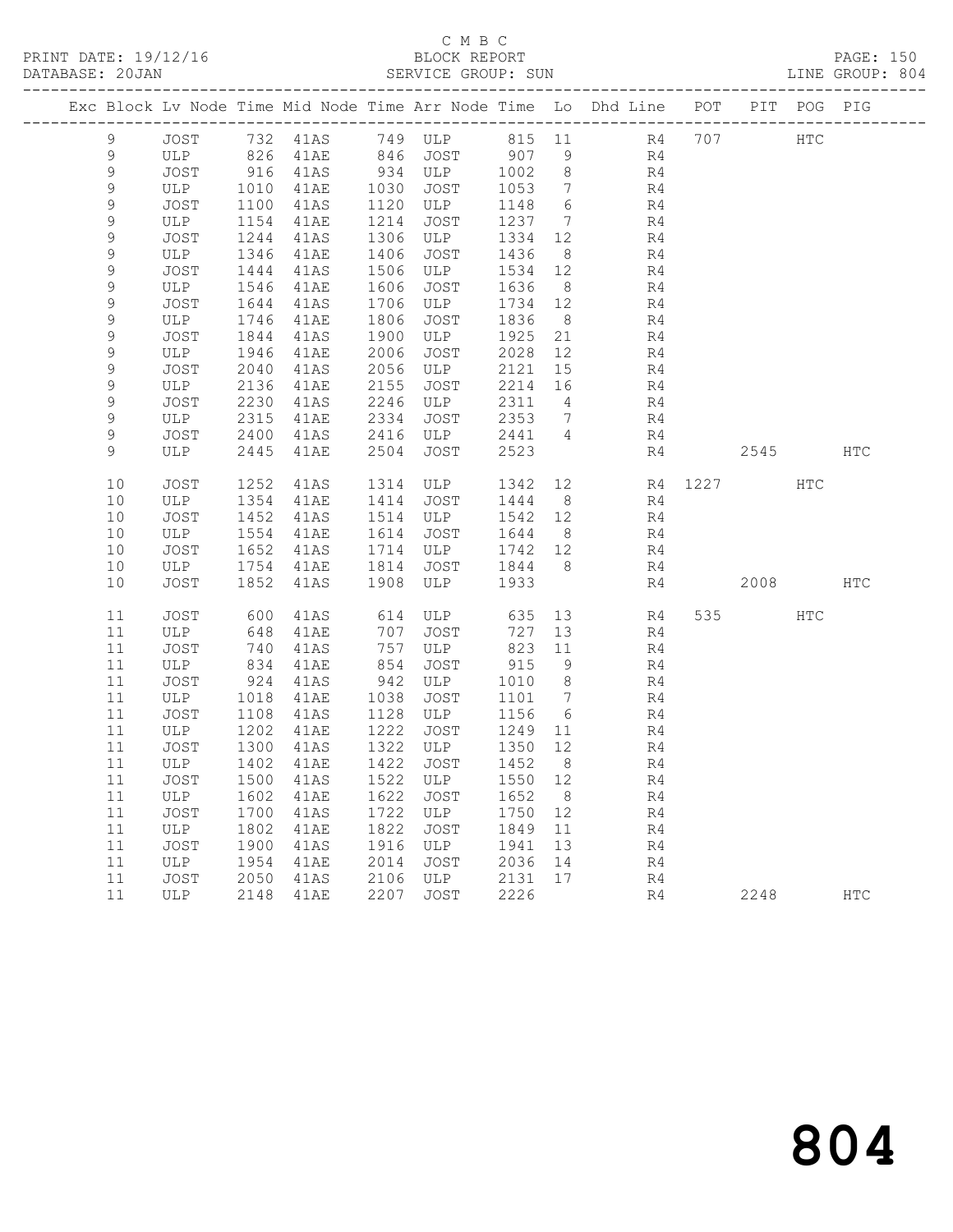PRINT DATE: 19/12/16 BLOCK REPORT PAGE: 151

# C M B C<br>BLOCK REPORT

| DATABASE: 20JAN |          |             |              |                                   |              | SERVICE GROUP: SUN                                       |                 |                 |                                                                                |    |          |     | LINE GROUP: 804 |  |
|-----------------|----------|-------------|--------------|-----------------------------------|--------------|----------------------------------------------------------|-----------------|-----------------|--------------------------------------------------------------------------------|----|----------|-----|-----------------|--|
|                 |          |             |              |                                   |              |                                                          |                 |                 | Exc Block Lv Node Time Mid Node Time Arr Node Time Lo Dhd Line POT PIT POG PIG |    |          |     |                 |  |
|                 | 12       |             |              |                                   |              |                                                          |                 |                 | JOST 610 41AS 624 ULP 645 15 R4 545 HTC                                        |    |          |     |                 |  |
|                 | 12       | ULP 700     |              |                                   |              |                                                          |                 |                 | 41AE 719 JOST 740 8 R4                                                         |    |          |     |                 |  |
|                 | 12       | JOST        | 748          |                                   |              |                                                          |                 |                 | 41AS 805 ULP 831 11 R4                                                         |    |          |     |                 |  |
|                 | 12       | ULP         | 842          | 41AE                              |              | 902 JOST                                                 | 923             | 9               | R4                                                                             |    |          |     |                 |  |
|                 | 12       | JOST        | 932          | 41AS                              |              | $950$ ULP                                                | 1018            | 8 <sup>8</sup>  | R4                                                                             |    |          |     |                 |  |
|                 | 12       | ULP         | 1026         | 41AE                              | 1046         | JOST                                                     | 1109 7          |                 | R <sub>4</sub>                                                                 |    |          |     |                 |  |
|                 | 12       | JOST        | 1116         | 41AS                              |              | 1136 ULP                                                 | 1204 6          |                 | R4                                                                             |    |          |     |                 |  |
|                 | 12       | ULP         | 1210         | 41AE                              | 1230         | JOST                                                     | 1257 11         |                 | R <sup>1</sup>                                                                 |    |          |     |                 |  |
|                 | 12       | JOST        | 1308         | 41AS                              | 1330         | ULP                                                      | 1358 12         |                 | R4                                                                             |    |          |     |                 |  |
|                 | 12       | ULP         | 1410         | 41AE                              | 1430         | JOST                                                     | 1500            | 8 <sup>8</sup>  | R <sub>4</sub>                                                                 |    |          |     |                 |  |
|                 | 12       | JOST        | 1508         | 41AS                              | 1530         | ULP                                                      | 1558 12         |                 | R4                                                                             |    |          |     |                 |  |
|                 | 12       | ULP         | 1610         | 41AE                              | 1630         | JOST                                                     | 1700 8          |                 | R <sub>4</sub>                                                                 |    |          |     |                 |  |
|                 | 12       | JOST        | 1708         | 41AS                              | 1730         | ULP                                                      | 1758 12         |                 | R4                                                                             |    |          |     |                 |  |
|                 | 12       | ULP         | 1810         | 41AE                              | 1830         | JOST                                                     | 1857 11         |                 | R4                                                                             |    |          |     |                 |  |
|                 | 12       | JOST        | 1908         | 41AS                              | 1924         | ULP                                                      | 1949 13         |                 | R4                                                                             |    |          |     |                 |  |
|                 | 12       | ULP         | 2002         | <b>41AE</b>                       |              | 2022 JOST<br>2116 ULP                                    | 2044 16         |                 | R4                                                                             |    |          |     |                 |  |
|                 | 12       | JOST        | 2100         | 41AS                              | 2116         |                                                          | 2141            |                 |                                                                                | R4 | 2216 HTC |     |                 |  |
|                 | 13       | JOST        | 620          | 41AS 634                          |              |                                                          |                 |                 | ULP 655 15 R4                                                                  |    | 555 75   | HTC |                 |  |
|                 | 13       | ULP         | 710          | 41AE                              | 729          | JOST                                                     | 750             | 6               | R4                                                                             |    |          |     |                 |  |
|                 | 13       | JOST        | 756          | 41AS                              |              | 813 ULP                                                  | 839 11          |                 | R4<br>R4                                                                       |    |          |     |                 |  |
|                 | 13       | ULP         | 850          | 41AE                              | 910          | JOST                                                     | 931             | 9               |                                                                                |    |          |     |                 |  |
|                 | 13       | JOST        | 940          | 41AS                              |              | 958 ULP                                                  | 1026            | 8 <sup>8</sup>  | R4                                                                             |    |          |     |                 |  |
|                 | 13       | ULP         | 1034         | 41AE                              | 1054         | JOST                                                     | 1117 7          |                 | R4                                                                             |    |          |     |                 |  |
|                 | 13<br>13 | JOST        | 1124<br>1218 | 41AS                              | 1144<br>1238 | ULP                                                      | 1212            | $6\overline{6}$ | R4<br>R <sub>4</sub>                                                           |    |          |     |                 |  |
|                 | 13       | ULP<br>JOST | 1316         | 41AE<br>41AS                      | 1338         | JOST<br>ULP                                              | 1305 11         |                 |                                                                                |    |          |     |                 |  |
|                 | 13       | ULP         | 1418         | 41AE                              | 1438         | JOST                                                     | 1406 12<br>1508 | 8 <sup>8</sup>  | R4<br>R4                                                                       |    |          |     |                 |  |
|                 | 13       | JOST        | 1516         | 41AS                              |              | 1538 ULP                                                 | 1606 12         |                 |                                                                                |    |          |     |                 |  |
|                 | 13       | ULP         | 1618         | 41AE                              | 1638         | JOST                                                     | 1708            | 8 <sup>8</sup>  | R4<br>R4                                                                       |    |          |     |                 |  |
|                 | 13       | JOST        | 1716         | 41AS                              |              | 1738 ULP                                                 | 1806 12         |                 | R4                                                                             |    |          |     |                 |  |
|                 | 13       | ULP         | 1818         | 41AE                              | 1838         | JOST                                                     | 1905 11         |                 | R4                                                                             |    |          |     |                 |  |
|                 | 13       | JOST        | 1916         | 41AS                              |              | 1932 ULP                                                 | 1957 13         |                 | R4                                                                             |    |          |     |                 |  |
|                 | 13       | ULP         | 2010         | 41AE                              | 2030         | JOST                                                     | 2052            |                 |                                                                                | R4 | 2114 HTC |     |                 |  |
|                 | 14       | JOST        | 804          |                                   |              | 41AS 822 ULP 850                                         |                 |                 | 8 R4                                                                           |    | 739      | HTC |                 |  |
|                 | 14       | ULP         |              | 858 41AE<br>948 41AS<br>41AE      |              | 918    JOST            939<br>1006    ULP           1034 |                 | 9               | R <sup>4</sup>                                                                 |    |          |     |                 |  |
|                 | 14       | JOST        |              |                                   |              |                                                          |                 | 8 <sup>8</sup>  | R4                                                                             |    |          |     |                 |  |
|                 |          |             |              | 14 ULP 1042 41AE 1102 JOST 1125 7 |              |                                                          |                 |                 | R4                                                                             |    |          |     |                 |  |
|                 | 14       | JOST        | 1132         | 41AS                              | 1152         | ULP                                                      | 1220            | $6\overline{6}$ | R4                                                                             |    |          |     |                 |  |
|                 | 14       | ULP         | 1226         | 41AE                              | 1246         | JOST                                                     | 1313 11         |                 | R4                                                                             |    |          |     |                 |  |
|                 | 14       | JOST        | 1324         | 41AS                              | 1346         | ULP                                                      | 1414            | 12              | R4                                                                             |    |          |     |                 |  |
|                 | 14       | ULP         | 1426         | 41AE                              | 1446         | JOST                                                     | 1516            | 8               | R4                                                                             |    |          |     |                 |  |
|                 | 14       | JOST        | 1524         | 41AS                              | 1546         | ULP                                                      | 1614            | 12              | R4                                                                             |    |          |     |                 |  |
|                 | 14       | ULP         | 1626         | 41AE                              | 1646         | JOST                                                     | 1716            | 8 <sup>8</sup>  | R4                                                                             |    |          |     |                 |  |
|                 | 14       | JOST        | 1724         | 41AS                              | 1746         | ULP                                                      | 1814            | 12              | R4                                                                             |    |          |     |                 |  |
|                 | 14       | ULP         | 1826         | 41AE                              | 1846         | JOST                                                     | 1913            | 11              | R4                                                                             |    |          |     |                 |  |
|                 | 14       | JOST        | 1924         | 41AS                              | 1940         | ULP                                                      | 2005            | 13              | R4                                                                             |    |          |     |                 |  |
|                 | 14       | ULP         | 2018         | 41AE                              | 2038         | JOST                                                     | 2100            | 12              | R4                                                                             |    |          |     |                 |  |
|                 | 14       | JOST        | 2112         | 41AS                              | 2128         | ULP                                                      | 2153            | $\overline{7}$  | R4                                                                             |    |          |     |                 |  |
|                 | 14       | ULP         | 2200         | 41AE                              | 2219         | JOST                                                     | 2238            | $7\phantom{.0}$ | R4                                                                             |    |          |     |                 |  |
|                 | 14       | JOST        | 2245         | 41AS                              | 2301         | ULP                                                      | 2326            | 4               | R4                                                                             |    |          |     |                 |  |
|                 | 14       | ULP         | 2330         | 41AE                              | 2349         | JOST                                                     | 2408            | 7               | R4                                                                             |    |          |     |                 |  |
|                 | 14       | JOST        | 2415         | 41AS                              | 2431         | ULP                                                      | 2456            | 4               | R4                                                                             |    |          |     |                 |  |
|                 | 14       | ULP         | 2500         | 41AE                              | 2519         | JOST                                                     | 2538            |                 | R4                                                                             |    | 2600     |     | <b>HTC</b>      |  |